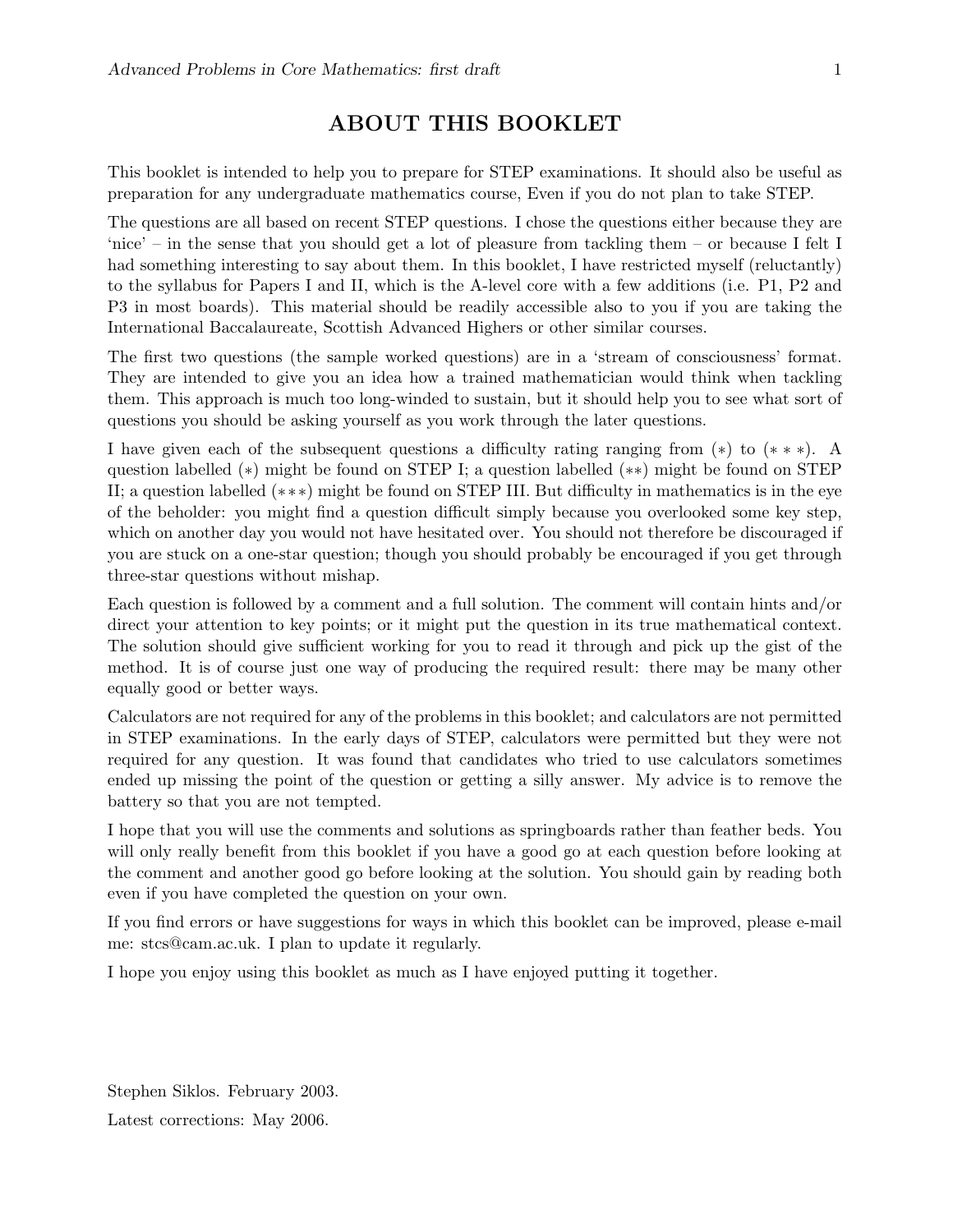# STEP MATHEMATICS

## What is STEP?

STEP (Sixth Term Examination Paper) is an examination used by Cambridge colleges as the basis for conditional offers. There were STEPs in many subjects but after 2001 the mathematics papers only remain. They are used not just by Cambridge, but also by Warwick. There are also, each year, a number of candidates on the final mark lists who are not associated with either Cambridge or Warwick and are therefore presumably sitting the papers for fun.

There are three STEPs, called papers I, II and III. Papers I and II are based on a 'typical' singlesubject A-level syllabus (not the core A-level syllabus) and Paper III is based on a 'typical' doublesubject mathematics syllabus. The questions on Papers II and III are supposed to be of about the same difficulty, and are harder than those on Paper I. Each paper has fourteen questions, including three on mechanics and three on probability/statistics and candidates are assessed on six questions only.

# What is the purpose of STEP?

From the point of view of admissions to a university mathematics course, STEP has three purposes. First, it acts as a hurdle: success in STEP is thought to be a good indicator of potential to do well on a difficult course. Second, it acts as preparation for the course, because the sort of mathematics found in STEP questions is similar in style to undergraduate mathematics. Thirdly, it tests motivation. It is important to prepare for STEP (by working through old papers, for example), which can require considerable dedication. Those who are not willing to make the effort are unlikely to thrive on a difficult mathematics course.

# STEP vs A-level

A-level tests mathematical knowledge and technique by asking you to tackle fairly stereotyped problems. STEP asks you to apply the same knowledge and technique to problems that are, ideally, unfamiliar. Here is a quotation from Roger Porkess<sup>1</sup> which illustrates why A-level examinations do not test satisfactorily the skills required to tackle university mathematics courses at the highest levels:

Students following modular syllabuses work much harder and the system rewards them for doing so. This means that there is a new sort of A–C grade student: not necessarily a particularly intuitive mathematician but someone who has shown the ability to learn the subject successfully by dint of hard work and, quite possibly, good teaching.

No one believes that the new-style modular A-levels are uniformly bad; anything that encourages more students to study mathematics must be basically good. However, they are not good preparation for the (unfortunately) very few who want to make careers in mathematics.

<sup>&</sup>lt;sup>1</sup>From Every cloud has a silver lining: Roger Porkess  $(1995)$ .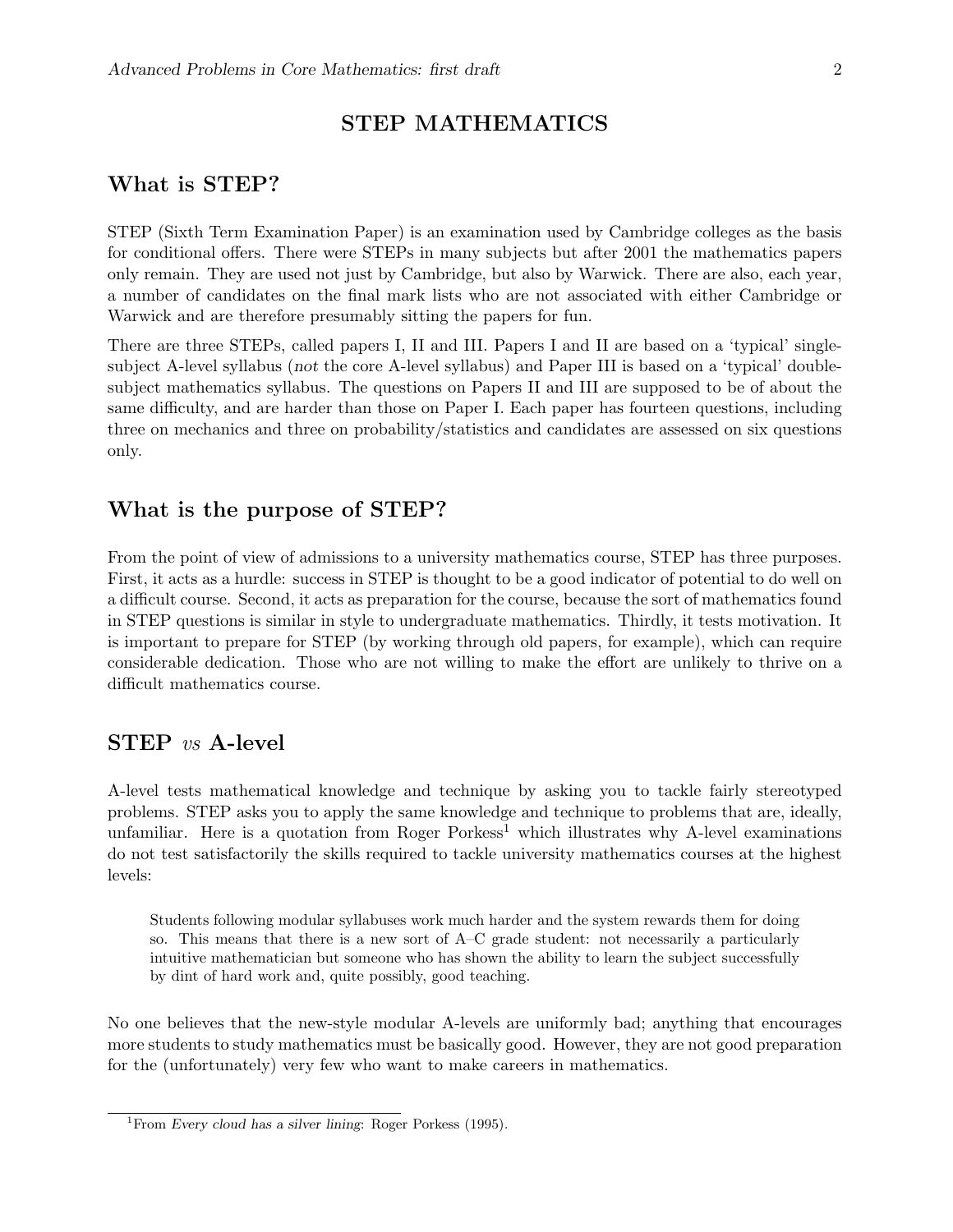Here is an A-level question:

By using the substitution  $u = 2x - 1$ , or otherwise, find

$$
\int \frac{2x}{(2x-1)^2} \mathrm{d}x.
$$

Here is a STEP question, which requires both competence in basic mathematical techniques and mathematical intuition. Note that help is given for the first integral, so that everyone starts at the same level. Then, for the second integral, candidates have to show that they understand why the substitution used in the first part worked, and how it can be adapted.

Use the substitution  $x = 2 - \cos \theta$  to evaluate the integral

$$
\int_{3/2}^{2} \left(\frac{x-1}{3-x}\right)^{\frac{1}{2}} \mathrm{d}x.
$$

Show that, for  $a < b$ ,

$$
\int_{p}^{q} \left(\frac{x-a}{b-x}\right)^{\frac{1}{2}} dx = \frac{(b-a)(\pi + 3\sqrt{3} - 6)}{12}
$$

,

where  $p = (3a + b)/4$  and  $q = (a + b)/2$ .

The differences between STEP and A-level are:

- 1. There is considerable choice on STEP papers (6 out of 14). This is to allow for different A-level syllabuses.
- 2. STEP questions are much longer. Candidates completing four questions in three hours will almost certainly get a grade 1.
- 3. STEP questions are much less routine.
- 4. STEP questions may require considerable dexterity in performing mathematical manipulations.
- 5. Individual STEP questions may require knowledge of different areas of mathematics (especially the mechanics and statistics questions, which will often require advanced pure mathematical techniques).
- 6. The marks available for each part of the question are not disclosed on the paper.
- 7. Calculators are not permitted.

# The Advanced Extension Award

The new world class tests, now called Advanced Extension Awards, were taken for the first time in 2002. It is too early yet to say to what extent (if at all) they will replace STEP. One difficulty is that they are aimed at the top  $10\%$  or so of the A-level cohort; i.e. at the top 7000 or so. STEP is aimed at the top 1000 or so. This difference matters, because in mathematics (though not perhaps in other subjects) it is important to match the difficulty of the question and the ability of the candidates exactly. Another difficulty is that (at present), the AEA mathematics contains questions on only the core A-level syllabus: no statistics and (more important) no mechanics. Many of my colleagues believe that, apart from the resulting reduction of choice, this is undesirable because it sends out the wrong signals about the importance of these other areas of mathematics.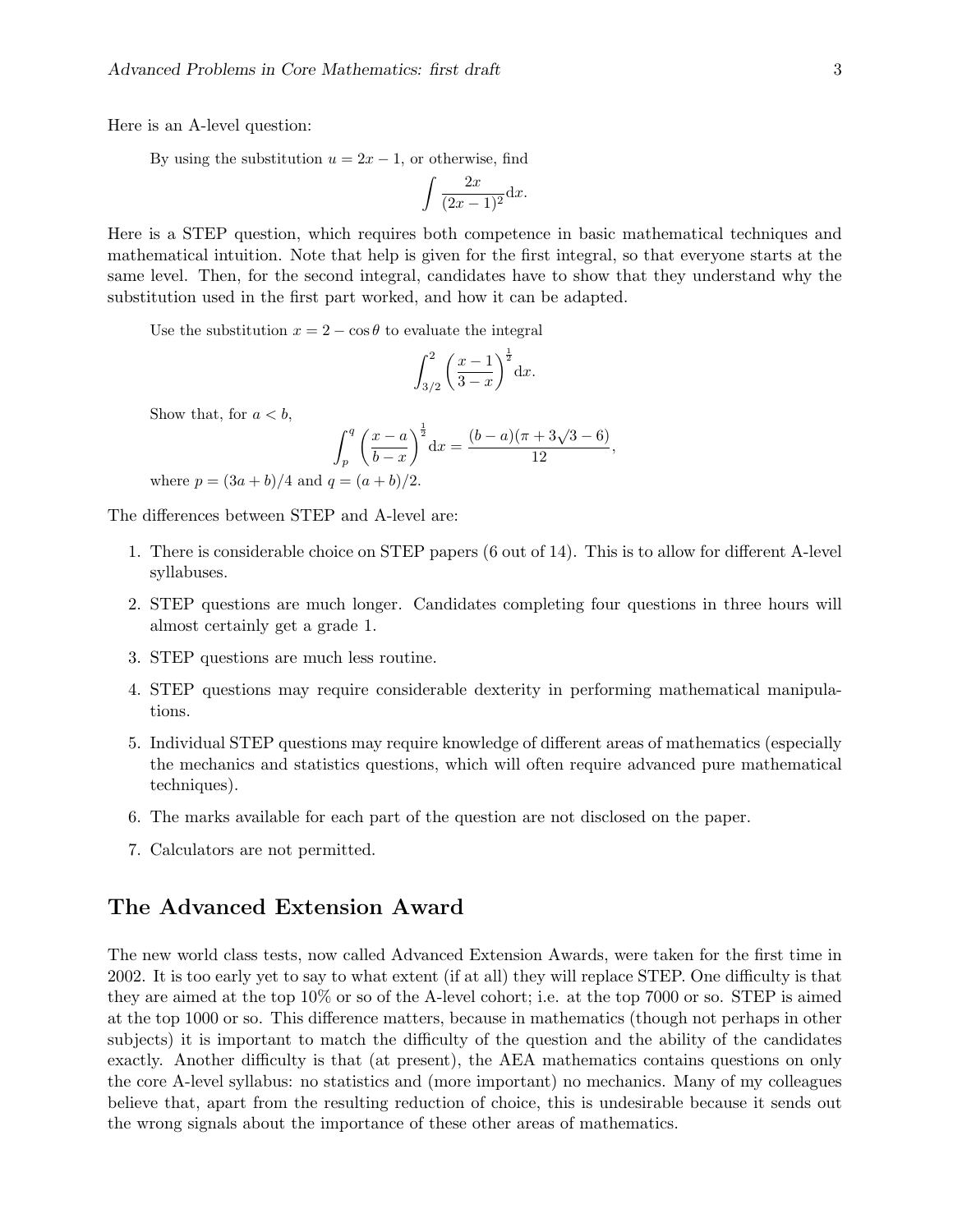# Setting STEP

STEP is produced under the auspices of the OCR examining board. The setting procedure starts 15 months before the date of the examination, when the three examiners (one for each paper, from schools or universities) are asked to produce a draft paper. The first drafts are then vetted by the STEP coordinator, who tries to enforce uniformity of difficulty, checks suitability of material and style and tries to reduce overlap between the papers. Examiners then produce a second draft, based on the coordinator's suggestions and taking into account his/her comments. The second drafts are circulated to the three moderators (normally school teachers), and to the other examiners, who produce written comments and discuss the drafts in a two-day meeting. The examiners then produce third drafts, taking into account the consensus at the meetings. These drafts are sent to a vetter, who works through the papers, pointing out mistakes and infelicities. Final copy is produced by the coordinator. At each stage, the drafts are produced camera-ready, using a special mathematical word-processing package called LaTeX.

# STEP Questions

STEP questions do not fall into any one category. Typically, there will be a range of types on each papers. An excellent type involves two parts: in the first part, candidates are asked to perform some task and are told how to do it (integration by substitution, or expressing a quadratic as the algebraic sum of two squares, for example); for the second part, candidates are expected to demonstrate that they have understood and learned from the first part by applying the method to a new and perhaps more complicated task. Another good type of question requires candidates to do some preliminary special-case work and then guess and prove a general result. In another type, candidates have to show that they can understand and use new notation or a new theorem to perform perhaps standard tasks in disguise. Multipart questions of the A-level type are generally avoided; but if they occur, there tends to be a 'sting in the tail' involving putting all the parts together in some way.

As a general rule, questions on standard material tend to be harder than questions on material that candidates are not expected to have seen before. Sometimes, the first question on the paper is of a basic nature, and on material that will be familiar to all candidates.

There is a syllabus for STEP, which is given at the end of this book.

Often there is at least one question that does not rely on any part of the syllabus: it might be a 'common sense' question, involving counting or seeing patterns, or it might involve some aspect of GCSE mathematics with an unusual slant.

Some questions are devised to check that you do not simply apply routine methods blindly. Remember, for example, that a function can have a maximum value at which the derivative is non-zero (it would have to be at the end of a range), so finding the maximum in such a case is not simply a question of routine differentiation.

Some questions take you through a new idea and then ask you to apply it to something else. Some questions try to test your capacity for clear thought without using much mathematical knowledge (like the calendar question mentioned in the next section or questions concerning islands populated by toads 'who always tell the truth' and frogs 'who always fib').

There are always questions specifically on integration or differentiation, and many others (including mechanics and probability) that use calculus as a means to an end, Graph-sketching is regarded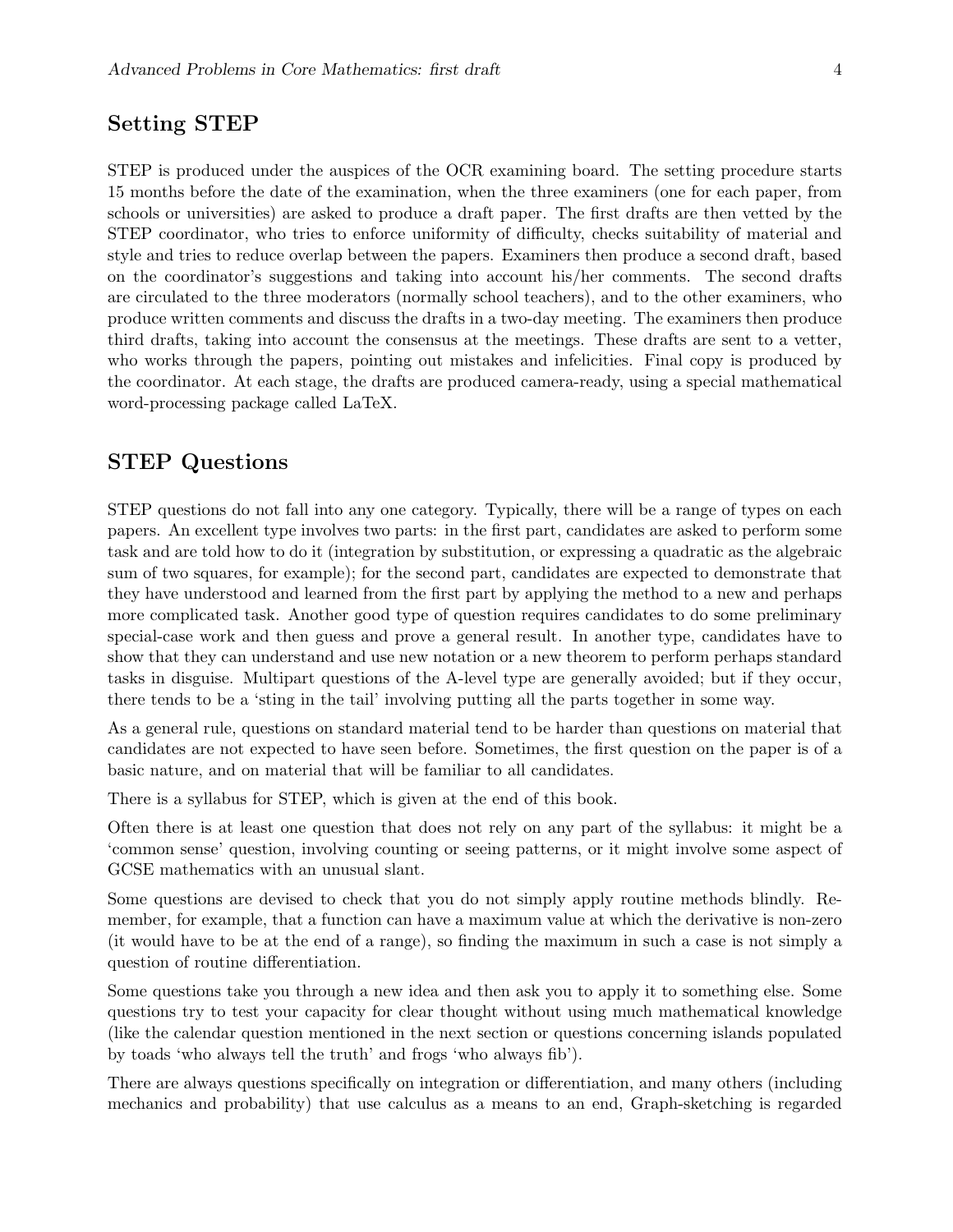by most mathematicians as a fundamental skill and there are nearly always one or more sketching questions or parts of questions. Some questions simply involve difficult algebraic or trigonometric manipulation. Basic ideas from analysis (such as  $0 \leq f(x) \leq k \Rightarrow 0 \leq \int_a^b f(x) dx \leq (b-a)k$  or  $f'(x) > 0 \Rightarrow f(b) > f(a)$  for  $b > a$  or a relationship between an integral and a sum) often come up, though knowledge of such results is never assumed — a sketch 'proof' of an 'obvious' result may be asked for.

Some areas are difficult to examine and questions tend to come up rarely. Complex numbers fall into this category, and the same applies to (pure mathematical applications of) vectors.

The mechanics and probability often involve ideas from various different areas of the subject and from pure mathematics.

Questions on pure statistical tests are rare, because questions that require real understanding (rather than 'cookbook' methods) tend to be too difficult. More often, the questions in this section are about probability.

The mechanics questions normally require a firm understanding of the basic principles (when to apply conservation of momentum and energy, for example) and may well involve a differential equation. Projectile questions are often set, but are never routine.

# Advice to candidates

### First appearances

Your first impression on looking at a STEP paper is likely to be that it looks very hard. Don't be discouraged! Its difficult appearance is largely due to it being very different in style from A-levels. If you are considering studying mathematics at Cambridge (or Oxford or Warwick), it is likely that you will manage to work through most or all of an A-level module in the time available: maybe 10 questions in 75 minutes (i.e. 7.5 minutes per question). In STEP, you are only supposed to do six questions in three hours, and you are doing very well if you manage four; that means that each question is designed to take 45 minutes. Thus although the questions are long and arduous, you have much more time to work on them.

You may be put off by the number of subjects covered on the paper. You should not be. STEP is supposed to provide sufficient questions for all candidates, no matter which A-level mathematics syllabus they have covered. It would be a very exceptional candidate who had the knowledge required to do all the questions.

Once you get used to the idea that STEP is very different from A-level, it becomes much less daunting.

### Preparation

The best preparation for STEP is to work slowly through old papers.<sup>2</sup> Hints and answers for the last five years are available, but you should use these with discretion: doing a question with hints and answers in front of you is nothing like doing it yourself, and may well miss the whole point of the question (which is to make you think about mathematics). In general, thinking about the

 $2$ These and the other publications mentioned below are obtainable from OCR Publications, Mill Wharf, Mill Street, Birmingham, B6 4BU.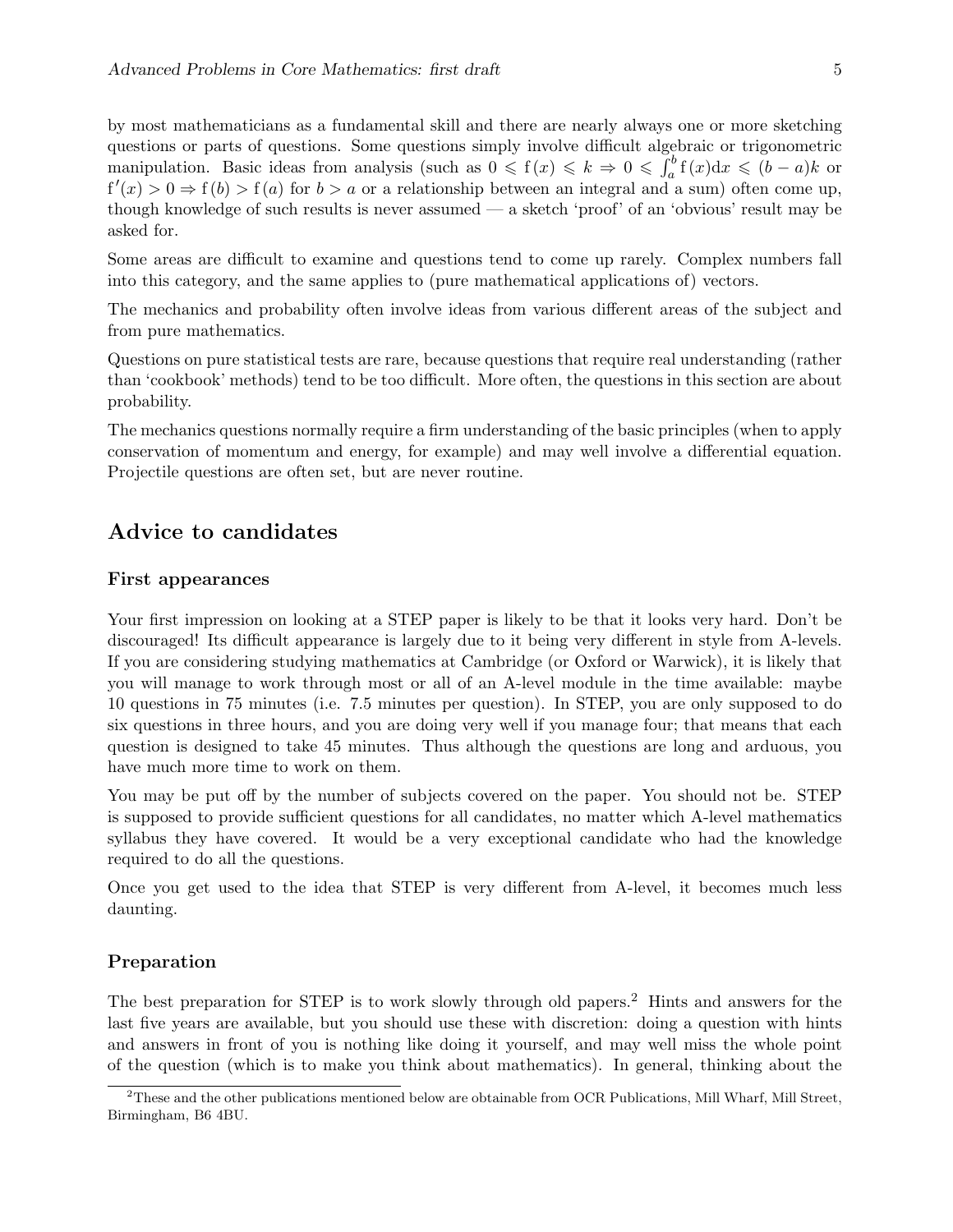problem is much more important than getting the answer.

Should you try to learn up areas of mathematics that are not in your syllabus in preparation for STEP? The important thing to know is that it is much better to be very good at your syllabus than to have have a sketchy knowledge of lots of additional topics: depth rather than breadth is what matters. It may conceivably be worth your while to round out your knowledge of a topic you have already studied to fit in with the STEP syllabus; it is probably not worth your while to learn a new topic for the purposes of the exam. It is worth emphasising that there is no 'hidden agenda': a candidate who did three complete probability questions and one complete mechanics question will obtain the same grade as one who did four complete pure questions.

Just as the examiners have no hidden agenda concerning syllabus, so they have no hidden agenda concerning your method of answering the question. If you can get to the end of a question correctly you will get full marks whatever method you use. Some years ago one of the questions asked candidates to find the day of the week of a given date (say, the 5th of June 1905). A candidate who simply counted backwards day by day from the date of the exam would have received full marks for that question (but would not have had time to do any other questions). You may be worried that the examiners expect some mysterious thing called rigour. Do not worry: STEP is an exam for schools, not university students and the examiners understand the difference.

## Presentation

You should set out your answer legibly and logically (don't scribble down the first thought that comes into your head) – this not only helps you to avoid silly mistakes but also signals to the examiner that you know what you are doing (which can be effective even if you haven't the foggiest idea what you are doing).

Examiners are not as concerned with neatness as you might fear. However if you receive complaints from your teachers that your answers are difficult to follow then you should listen. Remember that more space often means greater legibility. Try writing on alternate lines (this leaves a blank line for corrections).

Try to read your answers with a hostile eye. Have you made it clear when you have come to the end of a particular argument? Try underlining your conclusions. Have you explained what you are trying to do? (If a question asks 'Is A true?' try beginning your answer by writing 'A is true'  $-$  if it is true — so that the examiner knows which way your argument leads.) If you used some idea (for example, integration by substitution) have you told the examiner that this is what you are doing?

### What to do if you cannot get started on a problem

Try the following, in order.

- Reread the question to check that you understand what is wanted;
- Reread the question to look for clues the way it is phrased, or the way a formula is written, or other relevant parts of the question. (You may think that the setters are trying to set difficult questions or to catch you out. Usually, nothing could be further from the truth: they are probably doing all in their power to make it easy for you by trying to tell you what to do).
- Try to work out exactly what it is that you don't understand.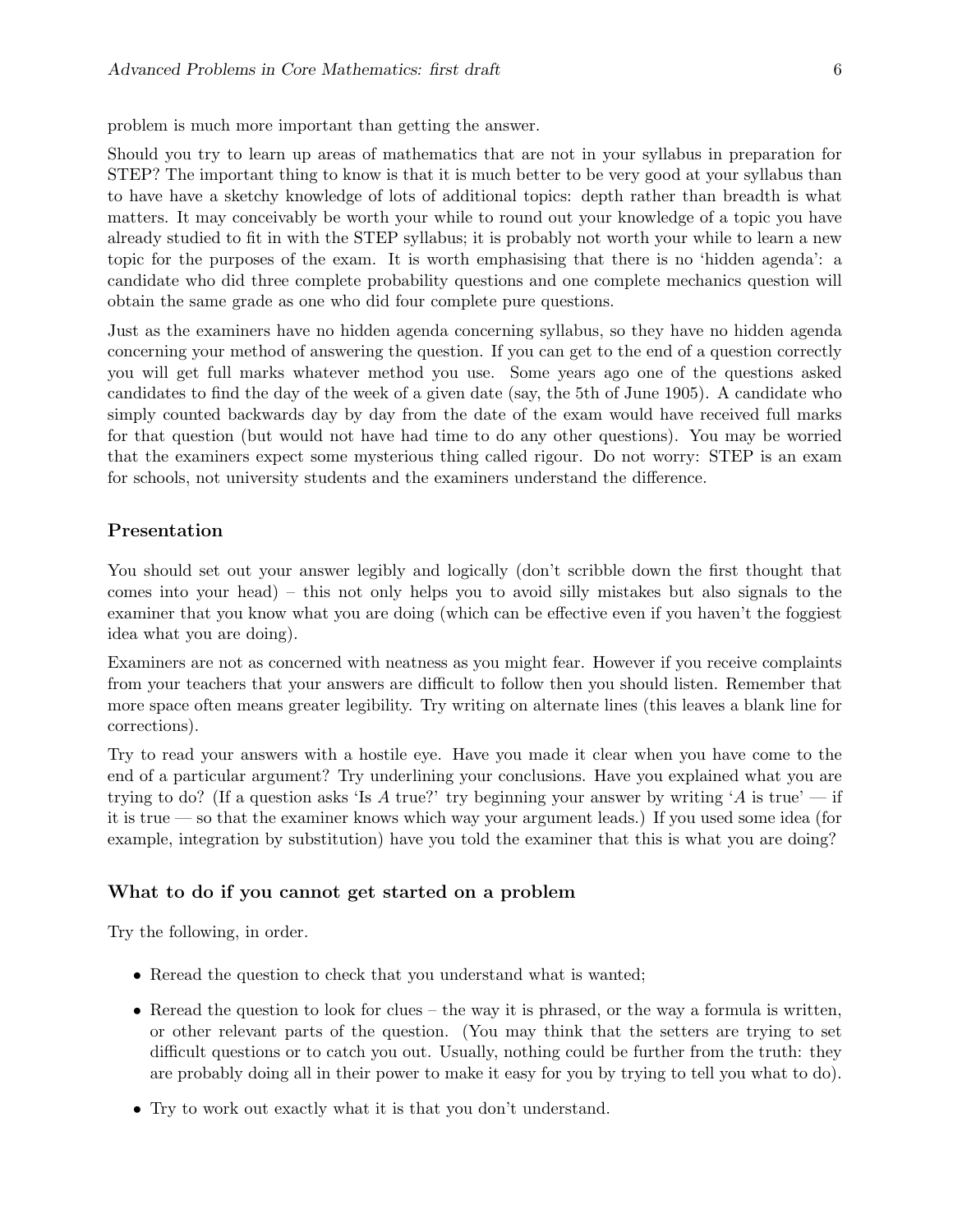- Simplify the notation e.g. by writing out sums explicitly.
- Look at special cases (choose special values which simplify the problem) in order to try to understand why the result is true.
- Write down your thoughts in particular, try to express the exact reason why you are stuck.
- Go on to another question and go back later.
- If you are preparing for the examination (but not in the actual examination!) take a short break.<sup>3</sup>
- Discuss it with a friend or teacher (again, better not do this in the actual examination) or consult the hints and answers, but make sure you still think it through yourself. REMEMBER: following someone else's solution is not remotely the same thing as doing the problem yourself. Once you have seen someone else's solution to an example, then you are deprived, for ever, of most of the benefit that could have come from working it out yourself. Even if, ultimately, you get stuck on a particular problem, you derive vastly more benefit from seeing a solution to something with which you have already struggled, than by simply following a solution to something to which you've given very little thought.

### What if a problem isn't coming out?

If you have got started but the answer doesn't seem to be coming out then:

• Check your algebra. In particular, make sure that what you have written works in special cases. For example: if you have written the series for  $log(1+x)$  as

$$
1 - x + x^2/2 - x^3/3 + \cdots
$$

then a quick check will reveal that it doesn't work for  $x = 0$ ; clearly, the 1 should not be there.<sup>4</sup>

- Make sure that what you have written makes sense. For example, in a problem which is dimensionally consistent, you cannot add x (with dimensions length, say) to  $x^2$  or  $\exp x$ (which itself does not make sense — the argument of exp has to be dimensionless). Even if there are no dimensions in the problem, it is often possible to mentally assign dimensions and hence enable a quick check. Be wary of applying familiar processes to unfamiliar objects (very easy to do when you are feeling at sea): for example, it is all too easy, if you are not sure where your solution is going, to solve the vector equation  $a.x = 1$  by dividing both sides by a.
- Analyse exactly what you are being asked to do; try to understand the hints (explicit and implicit); remember to distinguish between terms such as explain/prove/define/etc. (There is essentially no difference between 'prove' and 'show': the former tends to be used in more formal situations, but if you are asked to 'show' something, a proper proof is required.)

 $3$ Littlewood (distinguished Cambridge mathematician and author of the highly entertaining *Mathematicians Mis*cellany) used to work seven days a week until an experiment revealed that when he took Sundays off the good ideas had a way of coming on Mondays.

<sup>&</sup>lt;sup>4</sup>Another check will reveal that for very small positive  $x$ , log is positive (since its argument is bigger than 1) whereas the series is negative, so there is clearly something else wrong.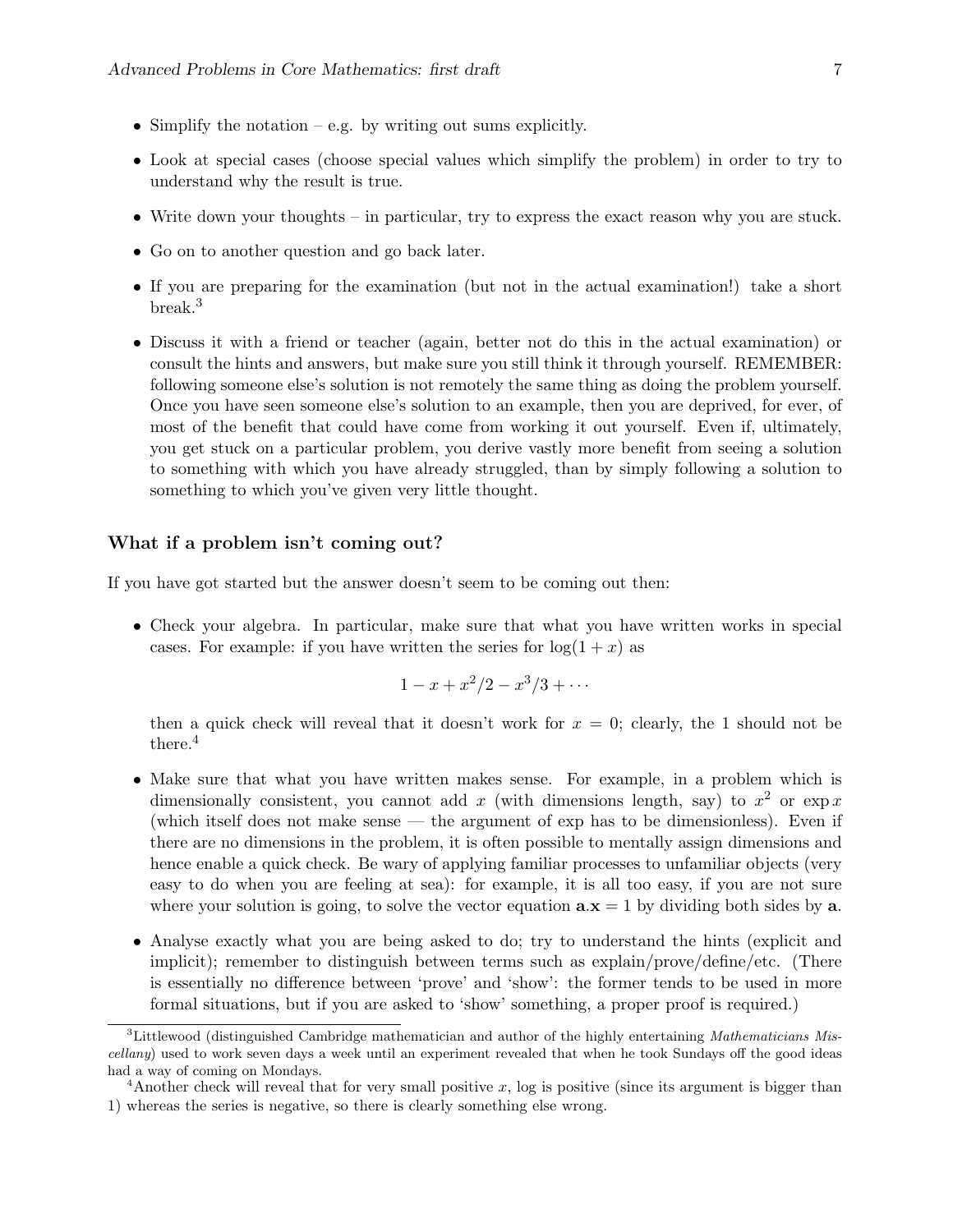- Remember that different parts of a question are often linked (it is sometimes obvious from the notation and choice of names of variables).
- If you get irretrievably stuck in the exam, state in words what you are trying to do and move on (at A-level, you don't get credit for merely stating intentions, but STEP examiners are generally grateful for any sign of intelligent life).

### What to do after completing a question

It is a natural instinct to consider that you have finished with a question once you have done got to an answer. However this instinct should be resisted both mathematically and from the much narrower view of preparing for an examination. Instead, when you have completed a question you should stop for a few minutes and think about it. Here is a check list for you to run through.

- Look back over what you have done, checking that the arguments are correct and making sure that they work for any special cases you can think of. It is surprising how often a chain of completely spurious arguments and gross algebraic blunders leads to the given answer.
- Check that your answer is reasonable. For example if the answer is a probability  $p$  then you should check that  $0 \leq p \leq 1$ . If your answer depends on an integer n does it behave as it should when  $n \to \infty$ ? Is it dimensionally correct?

If, in the exam, you find that your answer is not reasonable, but you don't have time to do anything about it, then write a brief phrase showing that you understand that you answer is unreasonable (e.g. 'This is wrong because mass must be positive').

- Check that you have used all the information given. In many ways the most artificial aspect of examination questions is that you are given exactly the amount of information required to answer the question. If your answer does not use everything you are given then either it is wrong or you are faced with a very unusual examination question.
- Check that you have understood the point of the question. It is, of course, true that not all exam questions have a point but many do. What idea did the examiners want you to have? Which techniques did they want you to demonstrate? Is the result of the question interesting in some way? Does it generalise? If you can see the point of the question would your working show the point to someone who did not know it in advance?
- Make sure that you are not unthinkingly applying mathematical tools which you do not fully understand.<sup>5</sup>
- In preparation for the examination, try to see how the problem fits into the wider context and see if there is a special point which it is intended to illustrate. You may need help with this.

<sup>5</sup>Mathematicians should feel as insulted as Engineers by the following joke.

A mathematician, a physicist and an engineer enter a mathematics contest, the first task of which is to prove that all odd number are prime. The mathematician has an elegant argument: '1's a prime, 3's a prime, 5's a prime, 7's a prime. Therefore, by mathematical induction, all odd numbers are prime. It's the physicist's turn: '1's a prime, 3's a prime, 5's a prime, 7's a prime, 11's a prime, 13's a prime, so, to within experimental error, all odd numbers are prime.' The most straightforward proof is provided by the engineer: '1's a prime,  $3's$  a prime,  $5's$  a prime,  $7's$  a prime,  $9's$  a prime,  $11's$  a prime  $\dots$ .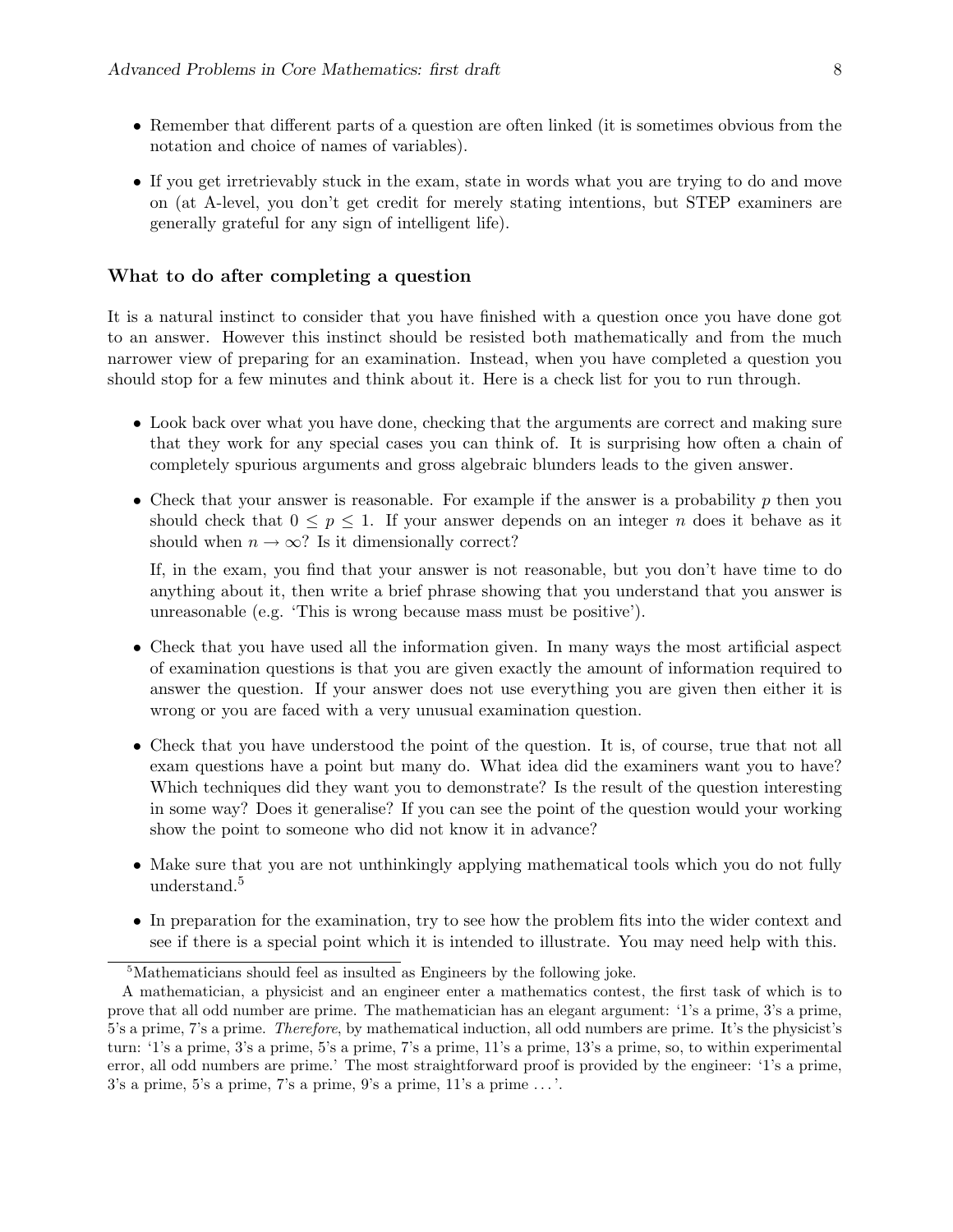- In preparation for the examination, make sure that you actually understand not only what you have done, but also why you have done it that way rather than some other way. This is particularly important if you have had to use a hint or solution.
- In the examination, check that you have given the detail required. There often comes a point in a question where, if we could show that  $A$  implies  $B$ , the result follows. If after a lot of thought you suddenly see that A does indeed imply B the natural thing to do is to write triumphantly 'But A implies  $B$  so the result follows'<sup>6</sup>. Unfortunately unscrupulous individuals who have no idea why  $A$  should imply  $B$  (apart from the fact that it would complete the question) could and do write the exactly the same thing. Go back through the major points of the question making sure that you have not made any major unexplained leaps.

<sup>6</sup>There is a standard anecdote about the distinguished Professor X. In the middle of a lecture she writes 'It is obvious that A', suddenly falls silent and after a few minutes walks out of the room. The awed students hear her pacing up and down outside. Then after twenty minutes she returns says 'It is obvious' and continues the lecture.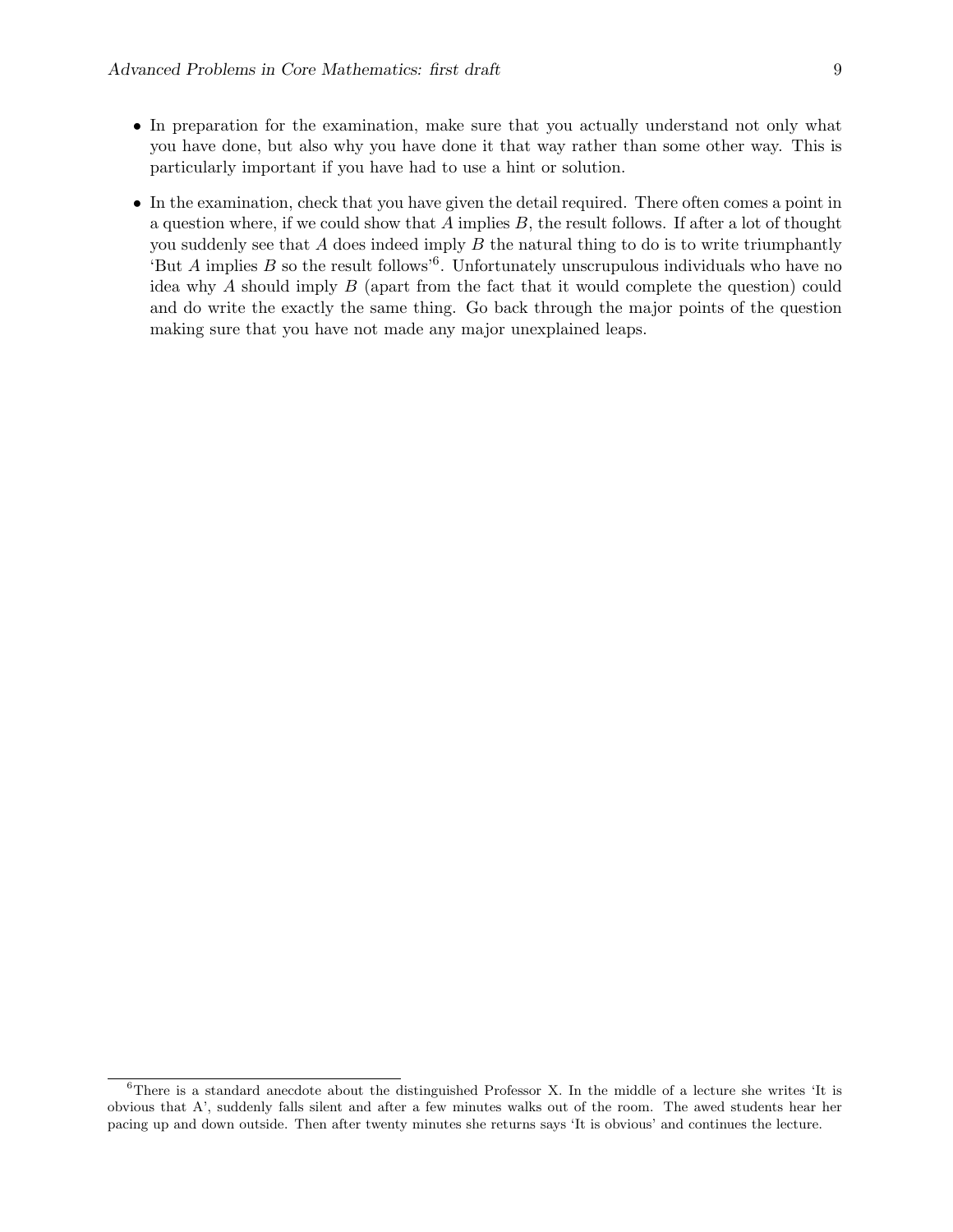# Sample worked question

Let

$$
f(x) = ax - \frac{x^3}{1 + x^2}
$$
,

where a is a constant.

Show that, if  $a \geqslant 9/8$ , then

 $f'(x) \geqslant 0$ 

for all  $x$ .

## First thoughts

When I play tennis and I see a ball that I think I can hit, I rush up to it and smack it into the net. This is a tendency I try to overcome when I am doing mathematics. In this question, for example, even though I'm pretty sure that I can find  $f'(x)$ , I'm going to pause for a moment before I do so. I am going to use the pause to think about two things. First, I'm going to think about what to do when I have found  $f'(x)$ . Second, I'm going to try to decide what the question is really about. Of course, I may not be able to decide what to do with  $f'(x)$  until I actually see what it looks like; and I may not be able to see what the question is really about until I have finished it; maybe not even then. (In fact, some questions are not really about anything in particular.) I am also going to use the pause to think a bit about the best way of performing the differentiation. Should I simplify first? Should I make some sort of substitution? Clearly, if knowing how to tackle the rest of the question might guide me in deciding the best way to do the differentiation. Or it may turn out that the differentiation is fairly straight forward, so that it doesn't matter how I do it.

Two more points occur to me as I reread the question. I notice that the inequalities are not strict (they are  $\geq$  rather than  $>$ ). Am I going to have to worry about the difference? I also notice that there is an 'If ... then', and I wonder if this is going to cause me trouble. I will need to be careful to get the implication the right way round. I mustn't try to prove that if  $f'(x) \geq 0$  then  $a \geq 9/8$ . It will be interesting to see why the implication is only one way — why it is not an 'if and only if' question.

Don't turn over until you have spent a little time thinking along these lines.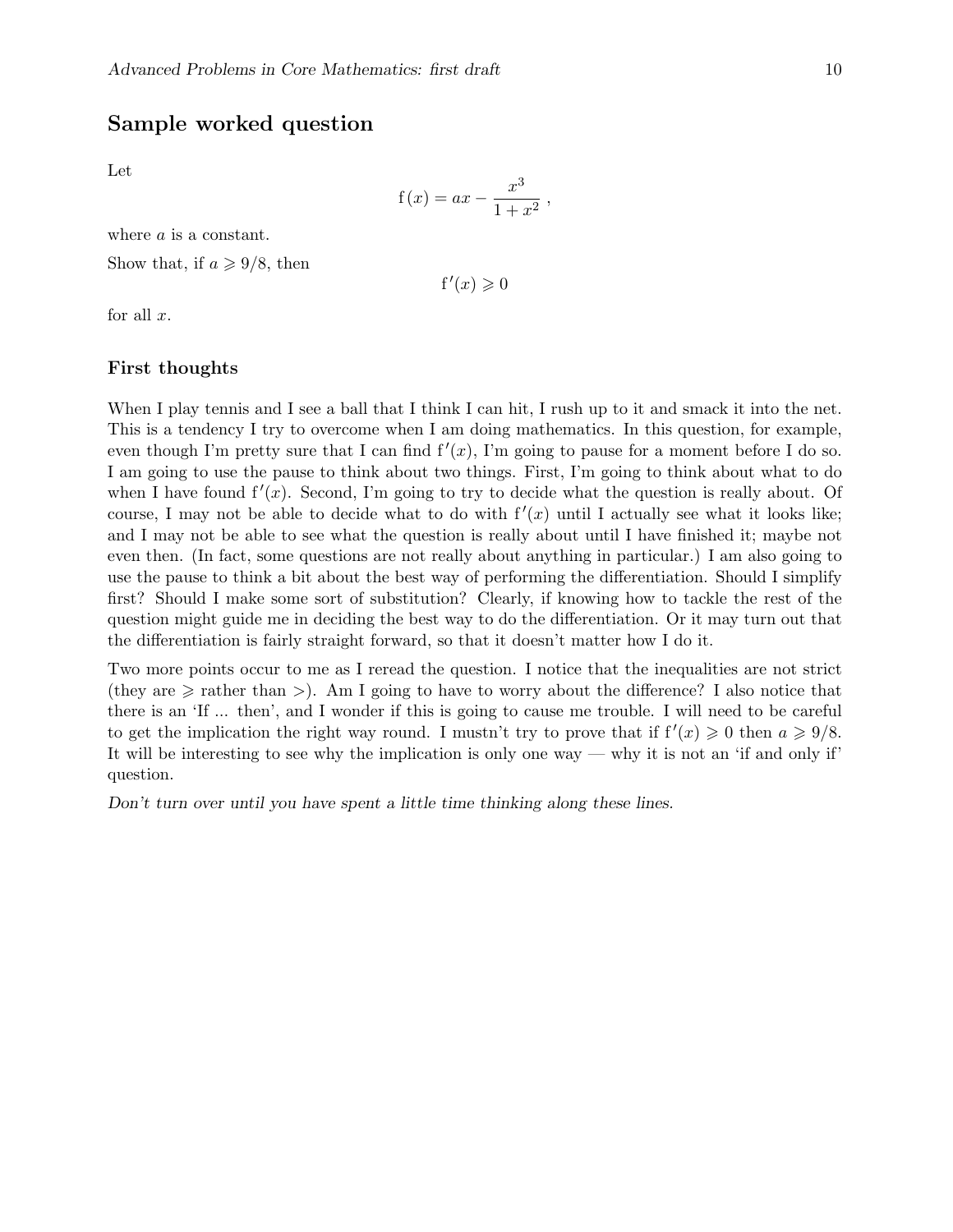### Doing the question

Looking ahead, it is clear that the real hurdle is going to be showing that  $f'(x) \geq 0$ . How am I going to do that? Two ways suggest themselves. First, if  $f'(x)$  turns out to be a quadratic function, or an obviously positive multiple of a quadratic function, I should be able to use some standard method: looking at the discriminant  $(6<sup>2</sup> - 4ac')$ , etc; or, better, completing the square. But if  $f'(x)$  is not of this form, I will have to think of something else: maybe I will have to sketch a graph. I'm hoping that I won't have to do this, because otherwise I could be here all night.

I've just noticed that f is an odd function, i.e.  $f(x) = -f(-x)$  (did you notice that?). That is is helpful, because it means that  $f'(x)$  is an even function.<sup>7</sup> If it had been odd, there could have been a difficulty, because odd functions (at least, those with no vertical asymptotes) always cross the horizontal axis  $y = 0$  at least once (they start in one corner of the graph paper for x large and negative and end in the diagonally opposite corner for  $x$  large and positive) and cannot therefore be positive for all  $x$ .

Now, how should I do the differentiation? I could divide out the fraction, giving

$$
\frac{x^3}{1+x^2} = x - \frac{x}{1+x^2} \quad \text{and} \quad f(x) = (a-1)x + \frac{x}{1+x^2} = bx + \frac{x}{1+x^2}.
$$

(Is this right? I'll just check that it works when  $x = 2$  — yes, it does:  $f(2) = 2a-8/5 = 2(a-1)+2/5.$ ) This might save a bit of writing, but I don't at the moment see this helping me towards a positive function. On balance, I think I'll stick with the original form.

Another thought: should I differentiate the fraction using the quotient formula or should I write it as  $x^3(1+x^2)^{-1}$  and use the product rule? I doubt if there is much in it. I never normally use the quotient rule — it's just extra baggage to carry round — but on this occasion, since the final form I am looking for is a single fraction, I will.

One more thought: since I am trying to prove an inequality, I must be careful throughout not to cancel any quantity which might be negative; or at least if I do cancel a negative quantity, I must remember to reverse the inequality.

Here goes (at last):

$$
f'(x) = a - \frac{3x^2(1+x^2) - 2x(x^3)}{(1+x^2)^2} = \frac{a + (2a-3)x^2 + (a-1)x^4}{(1+x^2)^2}.
$$

This is working out as I had hoped: the denominator is certainly positive and the numerator is a quadratic function of  $x^2$ . I can finish this off most elegantly by completing the square. There are two ways of doing this, and it is marginally easier to do it the unnatural way:

$$
a + (2a - 3)x2 + (a - 1)x4 = a(1 + (2 - 3a-1)x2) + (a - 1)x4
$$
  
=  $a[1 + \frac{1}{2}(2 - 3a-1)x2]2 + [(a - 1) - \frac{1}{4}a(2 - 3a-1)2]x4.$ 

We certainly need  $a \geqslant 0$  to make the first term non-negative. Simplifying the second square bracket gives  $[2 - 9a^{-1}/4]$ , so it is true that if  $a \ge 9/8$  then  $f'(x) \ge 0$  for all x.

 ${}^{7}$ You can see this easily from a by sketching a 'typical' odd function.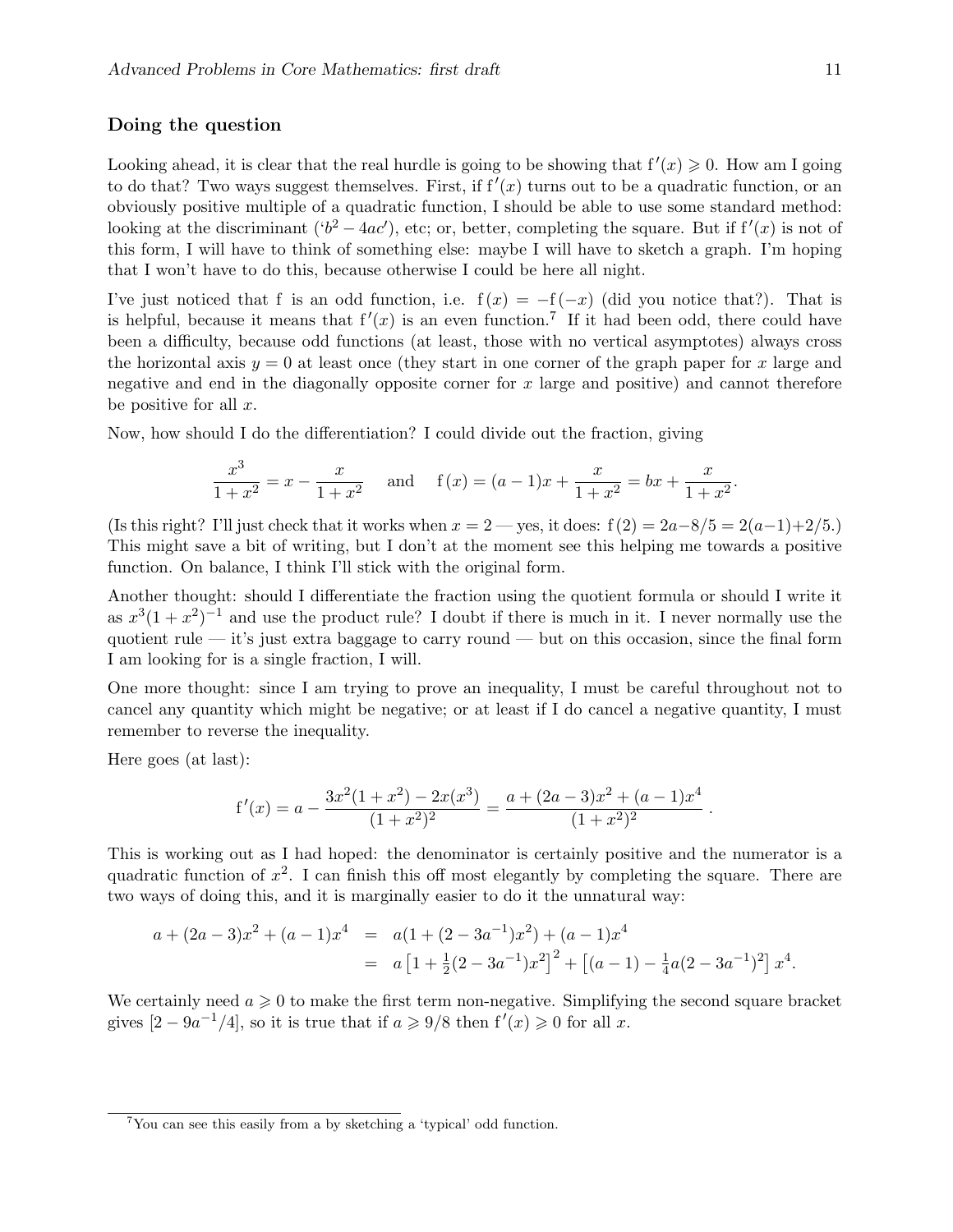### Post-mortem

Now I can look back and analyse what I have done.

On the technical side, it seems I was right not to use the simplified form of  $x^3/(1+x^2)$ . This would have lead to the quadratic  $(b + 1) + (2b - 1)x^{2} + bx^{4}$ , which isn't any easier to handle than the quadratic involving a and just gives an extra opportunity to make an algebraic error.

Actually, I see on re-reading my solution that I have made a bit of a meal out of the ending. I needn't have completed the square at all; I could used the inequality  $a \geqslant 9/8$  immediately after finding  $f'(x)$ , since a appears in  $f'(x)$  with a plus sign always:

$$
f'(x) = \frac{a + (2a - 3)x^2 + (a - 1)x^4}{(1 + x^2)^2} \ge \frac{9/8 + (9/4 - 3)x^2 + (9/8 - 1)x^4}{(1 + x^2)^2} = (x^2 - 3)^2/8 \ge 0
$$

as required.

I wonder why the examiner wanted me to investigate the sign of  $f'(x)$ . The obvious reason is to see what the graph looks like. We can now see what this question is about. It is clear that the examiners really wanted to set the question: 'Sketch the graphs of the function  $ax - x^3/(1 + x^2)$  in the different cases that arise according to the value of  $a'$  but it was thought too long or difficult. It is worth looking back over my working to see what can be said about the shape of the graph of  $f(x)$ when  $a < 9/8$ . My unnecessarily elaborate proof, involving completing the square, makes the role of  $a$  a bit clearer than it is in the shorter alternative. (I leave that to you to think about!)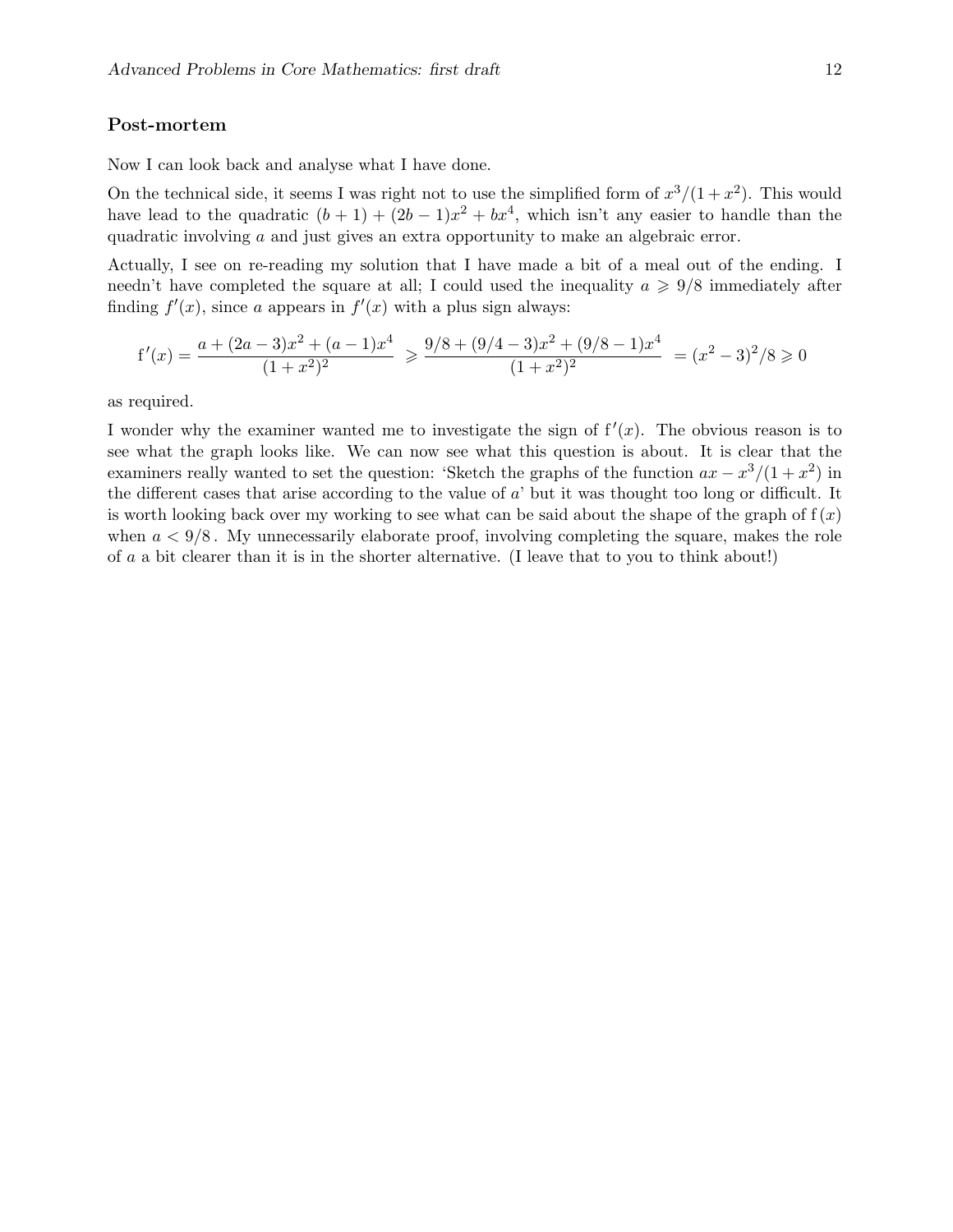# Sample worked question 2

The *n* positive numbers  $x_1, x_2, \ldots, x_n$ , where  $n \geq 3$ , satisfy

$$
x_1 = 1 + \frac{1}{x_2}
$$
,  $x_2 = 1 + \frac{1}{x_3}$ , ...,  $x_{n-1} = 1 + \frac{1}{x_n}$ ,

and also

$$
x_n = 1 + \frac{1}{x_1}.
$$

Show that

- (i)  $x_1, x_2, \ldots, x_n > 1$ ,
- (ii)  $x_1 x_2 = -\frac{x_2 x_3}{x_1 x_2}$  $rac{x}{x_2x_3}$

(iii)  $x_1 = x_2 = \cdots = x_n$ .

Hence find the value of  $x_1$ .

### First thoughts

My first thought is that this question has an unknown number of variables:  $x_1, \ldots, x_n$ . That makes it seem rather complicated. I might, if necessary, try to understand the result by choosing an easy value for n (maybe  $n = 3$ ). If I manage to prove some of the results in this special case, I will certainly go back to the general case: doing the special case might help me tackle the general case, but I don't expect to get many marks in an exam if I just prove the result in one special case.

Next, I see that the question has three sub-parts, then a final one. The final one begins 'Hence ...'. This must mean that the final part will depend on at least one of the previous parts. It is not clear from the structure of the question whether the three subparts are independent; the proof of (ii) and (iii) may require the previous result(s). However, I expect to use the results of parts (i), (ii) and (iii) later in the question.

Actually, I think I can see how to do the very last part. If I assume that (iii) holds, so that  $x_1 = x_2 = \cdots = x_n = x$  (say), then each of the equations given in the question is identical and each gives a simple equation for  $x$ .

I am a bit puzzled about part (i). How can an *inequality* help to derive the *equalities* in the later parts? I can think of a couple of ways in which the result  $x<sub>i</sub> > 1$  could be used. One is that I may need to cancel, say,  $x_1$  from both sides of an equation in which case I would need to know that  $x_1 \neq 0$ . But looking back at the question, I see I already know that  $x_1 > 0$  (it is given), so this cannot be the right answer. Maybe I need to cancel some other factor, such as  $(x_1 - 1)$ . Another possibility is that I get two or more solutions by putting  $x_1 = x_2 = \cdots = x_n = x$  and I need the one with  $x > 1$ . This may be the answer: looking back at the question again, I see that it asks for the value of  $x_1$  — so I am looking for a single value. I'm still puzzled, but I will remember in later parts to keep a sharp look out for ways of using part (i).

One more thing strikes me about the question. The equations satisfied by the  $x_i$  are given on two lines ('and also'). This could be for typographic reasons (the equations would not all fit on one line) but more likely it is to make sure that I have noticed that the last equation is a bit different: all the other equations relate  $x_i$  to  $x_{i+1}$ , whereas the last equation relates  $x_n$  to  $x_1$ . It goes back to the beginning, completing the cycle. I'm pleased that I thought of this, because this circularity must be important.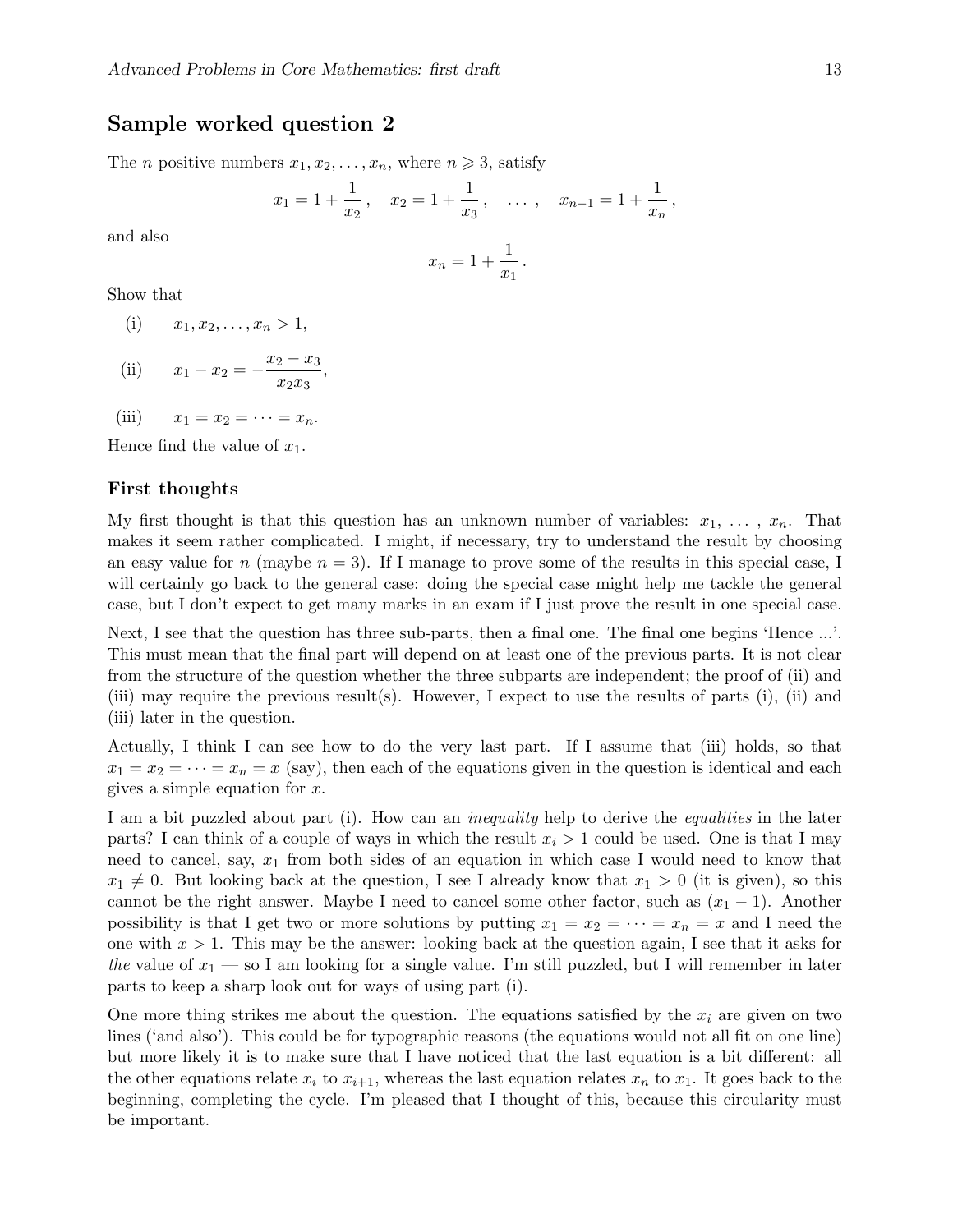### Doing the question

I think I will do the very last part first, and see what happens.

Suppose, assuming the result of part (iii), that  $x_1 = x_2 = \cdots = x_n = x$ . Then substituting into any of the equations given in the question gives

$$
x = 1 + \frac{1}{x}
$$

i.e.  $x^2 - x - 1 = 0$ . Using the quadratic formula gives

$$
x = \frac{1 \pm \sqrt{5}}{2},
$$

which does indeed give two answers (despite the fact that the question asks for just one). However, I see that one is negative and can therefore be eliminated by the condition  $x_i > 0$  which was given in the question (not, I note, the condition  $x_1 > 1$  from part (i); I still have to find a use for this).

I needed only part (iii) to find  $x_1$ , so I expect that either I need both (i) and (ii) directly to prove (iii), or I need (i) to prove (ii), and (ii) to prove (iii).

Now that I have remembered that  $x_i > 0$  for each i, I see that part (i) is obvious. Since  $x_2 > 0$  then  $1/x_2 > 0$  and the first equation given in the question,  $x_1 = 1 + 1/x_2$  show immediately that  $x_1 > 1$ and the same applies to  $x_2, x_3$ , etc.

Now what about part (ii)? The given equation involves  $x_1, x_2$  and  $x_3$ , so clearly I must use the first two equations given in the question:

$$
x_1 = 1 + \frac{1}{x_2}
$$
,  $x_2 = 1 + \frac{1}{x_3}$ .

Since I want  $x_1 - x_2$ , I will see what happens if I subtract the two equations:

$$
x_1 - x_2 = (1 + \frac{1}{x_2}) - (1 + \frac{1}{x_3}) = \frac{1}{x_2} - \frac{1}{x_3} = \frac{x_3 - x_2}{x_2 x_3}.
$$
 (\*)

That seems to work!

One idea that I haven't used so far is what I earlier called the circularity of the equations: the way that  $x_n$  links back to  $x_1$ . I'll see what happens if I extend the above result. Since there is nothing special about  $x_1$  and  $x_2$ , the same result must hold if I add 1 to each of the suffices:

$$
x_2 - x_3 = \frac{x_4 - x_3}{x_3 x_4}.
$$

I see that I can combine this with the previous result:

$$
x_1 - x_2 = \frac{x_3 - x_2}{x_2 x_3} = \frac{x_3 - x_4}{x_2 x_3^2 x_4}.
$$

I now see where this is going. The above step can be repeated to give

$$
x_1 - x_2 = \frac{x_3 - x_4}{x_2 x_3^2 x_4} = \frac{x_5 - x_4}{x_2 x_3^2 x_4^2 x_5} = \dots
$$

and eventually I will get back to  $x_1 - x_2$ :

$$
x_1 - x_2 = \frac{x_5 - x_4}{x_2 x_3^2 x_4^2 x_5} = \dots = \pm \frac{x_1 - x_2}{x_2 x_3^2 x_4^2 x_5^2 \dots x_n^2 x_1^2 x_2}
$$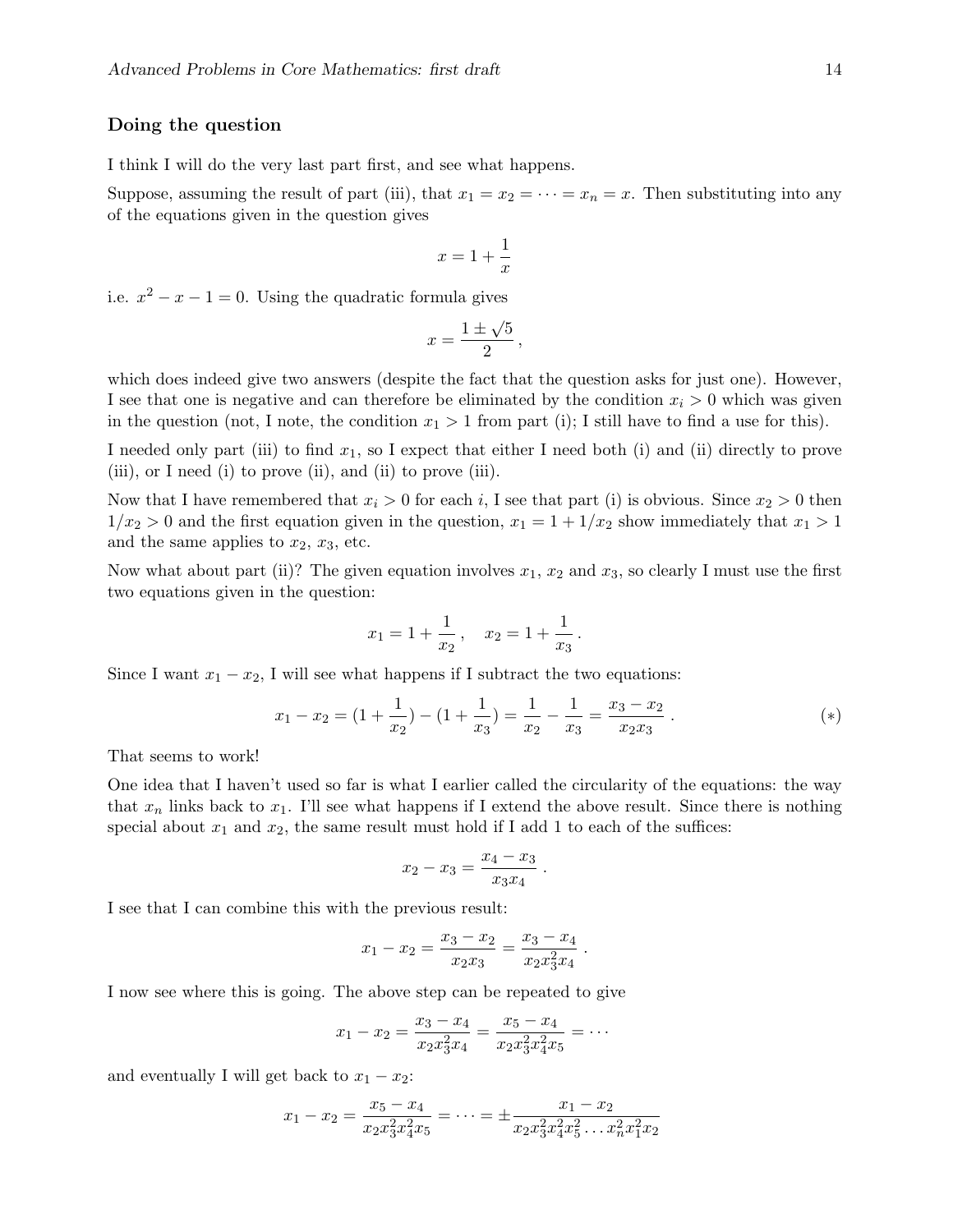i.e.

$$
(x_1 - x_2) \left( 1 \mp \frac{1}{x_1^2 x_2^2 x_3^2 x_4^2 x_5^2 \dots x_n^2} \right) = 0.
$$

I have put in a  $\pm$  because each step introduces a minus sign and I'm not sure yet whether the final sign should be  $(-1)^n$  or  $(-1)^{n-1}$ . I can check this later (for example, by working out one simple case such as  $n = 3$ ; but I may not need to.

I deduce from this last equation that either  $x_1^2x_2^2x_3^2x_4^2x_5^2...x_n^2 = \pm 1$  or  $x_1 = x_2$  (which is what I want). At last I see where to use part (i): I know that  $x_1^2 x_2^2 x_3^2 x_4^2 x_5^2 \dots x_n^2 \neq \pm 1$  because  $x_1 > 1$ ,  $x_2 > 1$ , etc. Thus  $x_1 = x_2$ , and since there was nothing special about  $x_1$  and  $x_2$ , I deduce further that  $x_2 = x_3$ , and so on, as required.

### Postmortem

There were a number of useful points in this question.

The first point concerns using the information given in the question. The process of teasing information from what is given is fundamental to the whole of mathematics. It is very important to study what is given (especially seemingly unimportant conditions, such as  $x<sub>i</sub> > 0$ ) to see why they have been given. If you find you reach the end of a question without apparently using some condition, then you should look back over your work: it is very unlikely that a condition has been given that is not used in some way. (It may not be a necessary condition — and we will see that the condition  $x_i > 0$  is not, in a sense, necessary in this question — but it should be sufficient.) The other piece of information in the question which you might easily have overlooked is the use of the singular (' ... find the value of ...'), implying that there is just one value, despite the fact that the final equation is quadratic..

The second point concerns using the structure of the question. Here, the position of the word 'Hence' suggested strongly that none of the separate parts were stand-alone results; each had to be used for a later proof. Understanding this point made the question much easier, because I was always on the look out for an opportunity to use the earlier parts. Of course, in some problems (without that 'hence') some parts may be stand-alone; though this is rare in STEP questions. You may think that this is like playing a game according to hidden (STEP) rules, but that is not the case. Precision writing and precision reading is vital in mathematics and in many professions (law, for example). Mathematicians have to be good at it, which is the reason that everyone wants to employ people with mathematical training.

The third point was the rather inconclusive speculation about the way inequalities might help to derive an equality. It turned out that what was actually required was  $x_1x_2...x_n \neq \pm 1$ . I was a bit puzzled by this possibility in my first thoughts, because it seemed that the result ought to hold under conditions different from those given; for example,  $x_i < 0$  for all i (does this condition work??). Come to think of it, why are conditions given on all  $x_i$  when they are all related by the given equations? This makes me think that there ought to be a better way of proving the result which would reveal exactly the conditions under which it holds.

Fourth was the idea (which I didn't actually use) that I might try to prove the result for, say,  $n = 3$ . This would not have counted as a proof of the result (or anything like it), but it might have given me ideas for tackling the question.

Fifth was the observation that the equations given in the question are 'circular'. It was clear that the circularity was essential to the question and it turned out to be the key the most difficult part.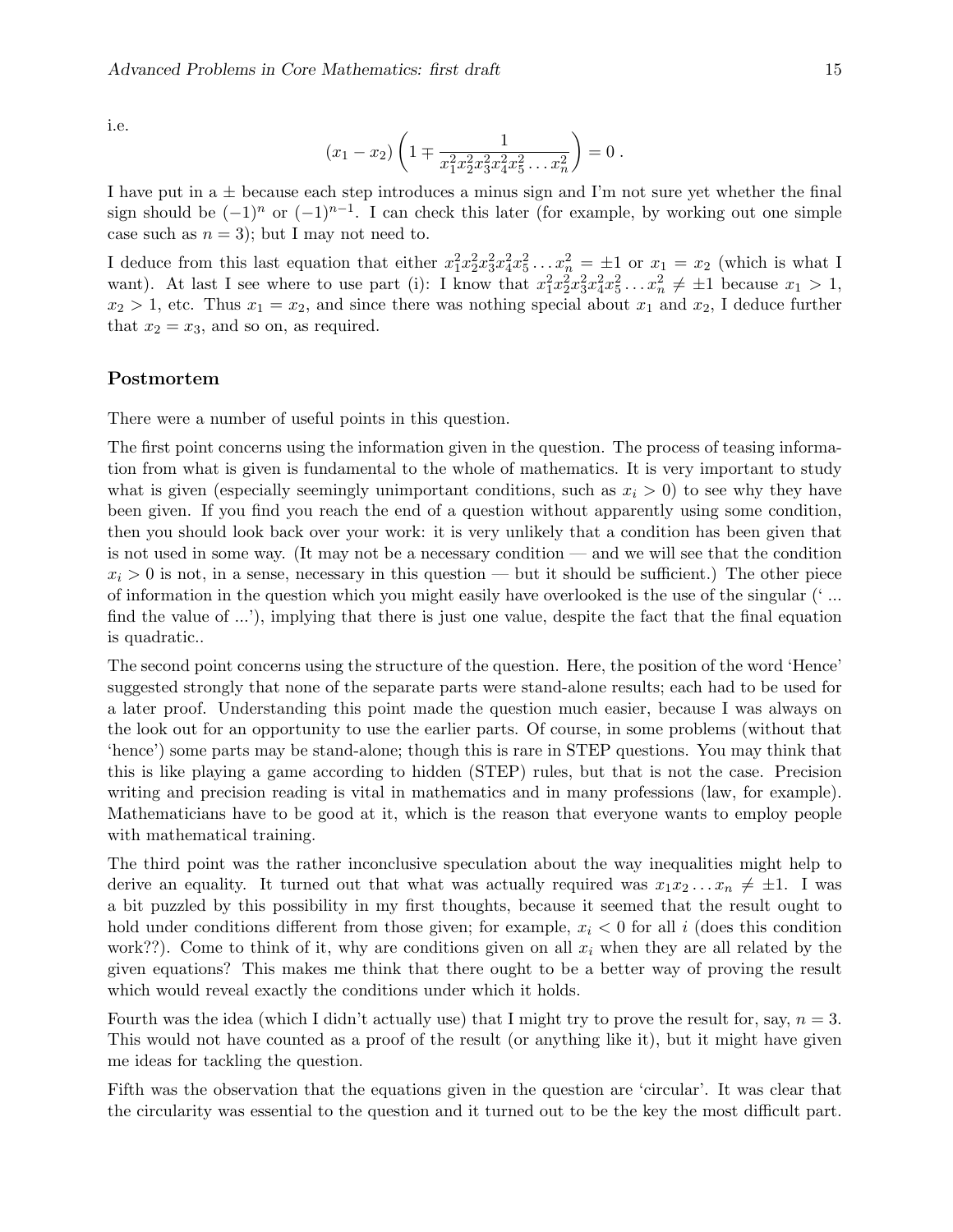Having identified it early on, I was ready to use it when the opportunity arose.

### Final thoughts

It occurs to me only now, after my post-mortem, that there is another way of obtaining the final result. Suppose I start with the idea of circularity (as indeed I might have, had I not been otherwise directed by the question) and use the given equations to find  $x_1$  in terms of first  $x_2$ , then  $x_3$ , then  $x_4$  and eventually in terms of  $x_1$  itself. That should give me an equation I can solve, and I should be able to find out what conditions are needed on the  $x_i$ . Try it. You may need to guess a formula for  $x_1$  in terms of  $x_i$  from a few special cases, then prove it by induction. You will find it useful to define a sequence of numbers  $F_i$  such that  $F_0 = F_1 = 1$  and  $F_{n+1} = F_n + F_{n-1}$ . (These numbers are called Fibonacci numbers<sup>8</sup>.)

You should find that if  $x_n = x_1$  for any n (greater than 1), then  $x_n = \frac{1 \pm \sqrt{5}}{2}$  $\frac{2}{2}$ . No conditions are required for this result to hold, except that all the  $x_i$  exist, so it was not necessary to set the condition  $x_1 > 1$ . (The condition on  $x_1$  for all  $x_i$  to exist is that  $x_1 \neq F_k/F_{k-1}$  for any  $k \leq n$ , as you will see if you obtain the general formula for  $x_1$  in terms of  $x_n$ .

 ${}^8$ Fibonacci (short for filius Bonacci — son of Bonacci) was called the greatest European mathematician of the middle ages. He was born in Pisa (Italy) in about 1175 AD. He introduced the series of numbers named after him in his book of 1202 called Liber Abbaci (Book of the Abacus). It was the solution to the problem of the number of pairs of rabbits produced by an initial pair: A pair of rabbits are put in a field and, if rabbits take a month to become mature and then produce a new pair every month after that, how many pairs will there be in twelve months time?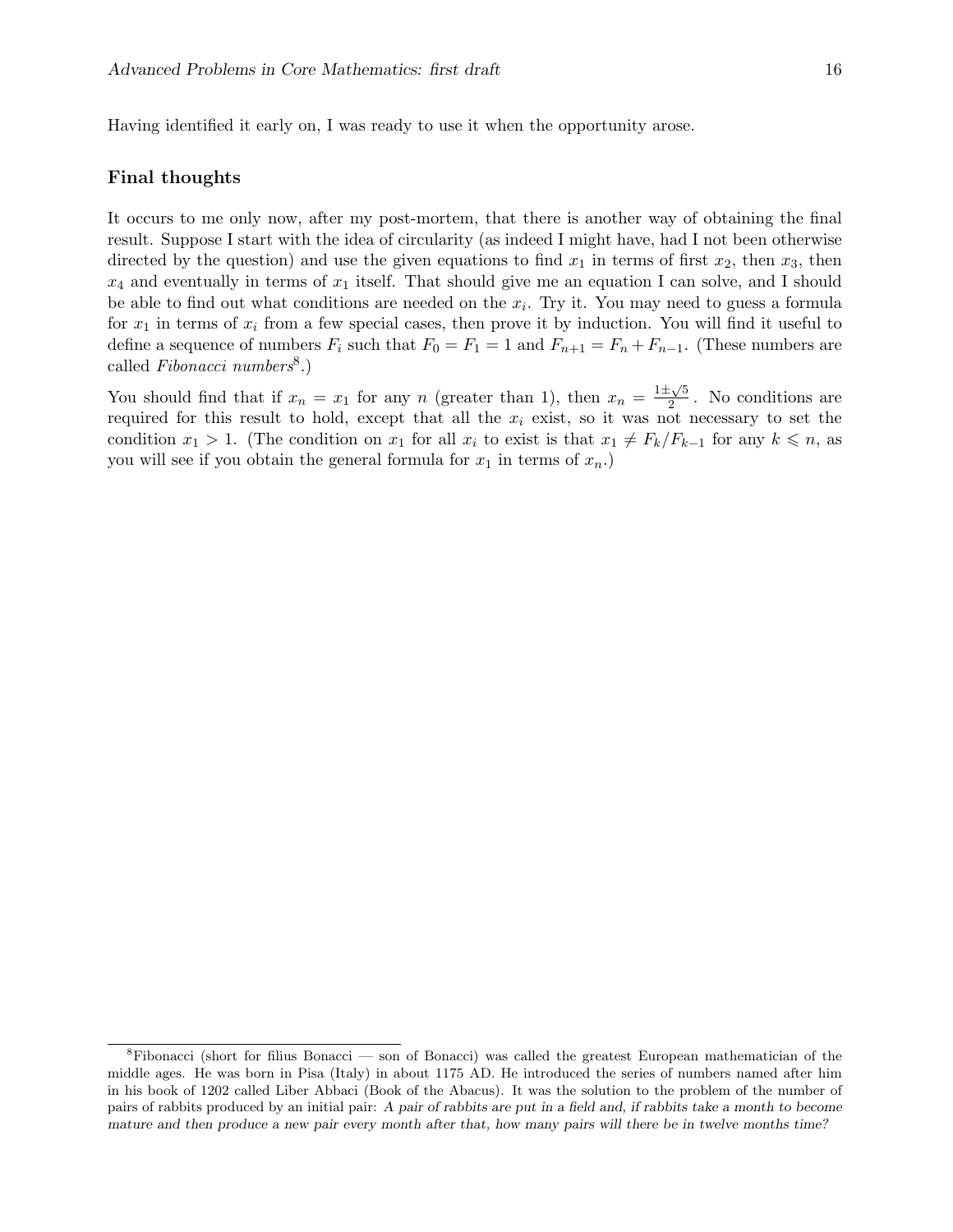# Question  $1(*)$

Find all the solutions of the equation

$$
|x+1| - |x| + 3|x-1| - 2|x-2| = x+2.
$$

### Comments

This looks more difficult than it is. There is no easy way to deal with the modulus function: you have to look at the different cases individually (for example, for |x| you have to look at  $x \leq 0$  and  $x \geq 0$ . The most straightforward approach would be to solve the equation in each of the different regions determined by the modulus signs:  $x \leq -1, -1 \leq x \leq 0, 0 \leq x \leq 1$ , etc. You might find a graphical approach helps you to picture what is going on (I didn't).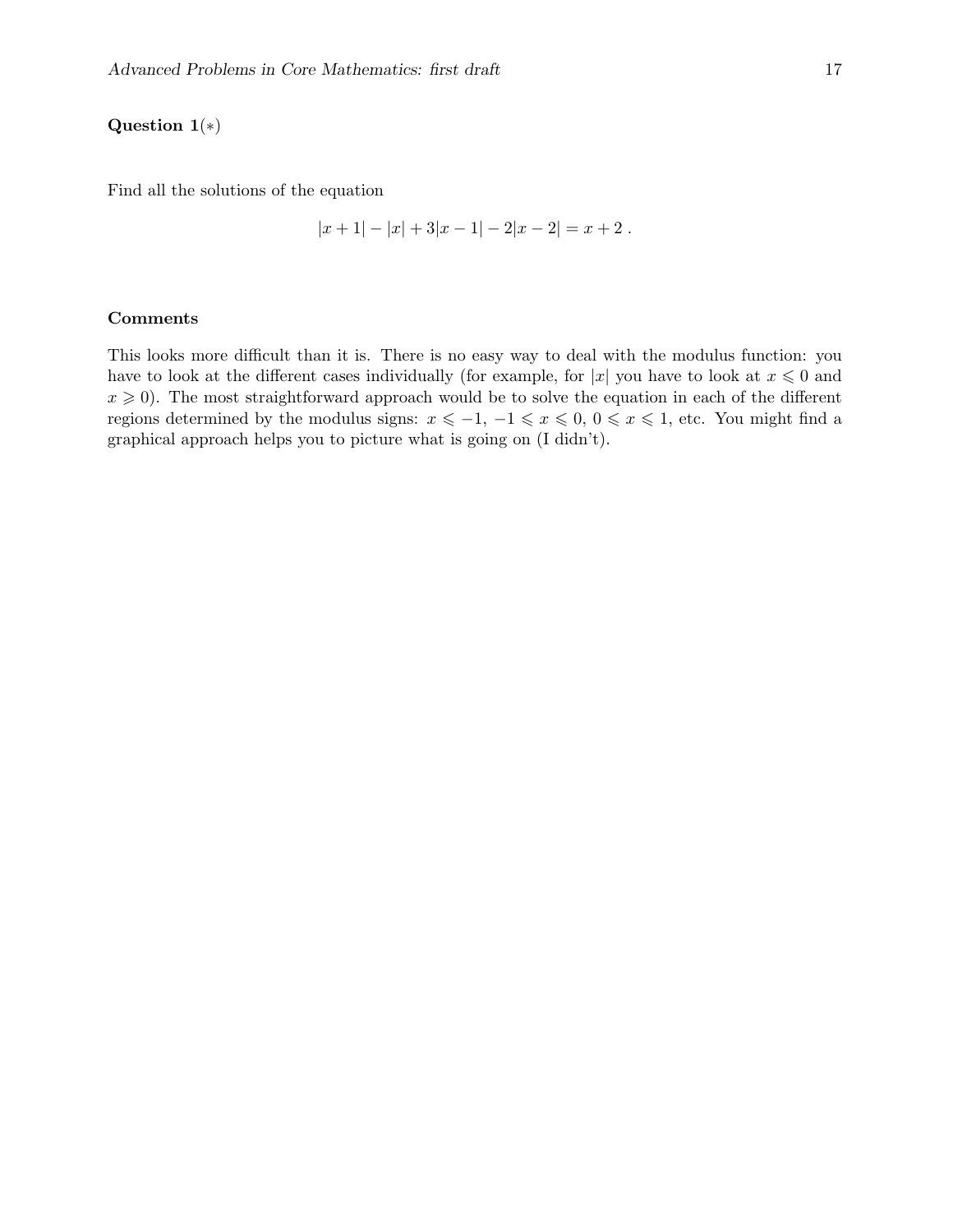Let

$$
f(x) = |x + 1| - |x| + 3|x - 1| - 2|x - 2| - (x + 2).
$$

We have to solve  $f(x) = 0$  in the five regions of the x-axis determined by the modulus functions, namely

$$
x \leq -1; \ -1 \leq x \leq 0; \ 0 \leq x \leq 1; \ 1 \leq x \leq 2; \ 2 \leq x.
$$

In the separate regions, we have

$$
f(x) = \begin{cases} (x+1) - x + 3(x-1) - 2(x-2) - (x+2) = 0 & \text{for } 2 \le x < \infty \\ (x+1) - x + 3(x-1) + 2(x-2) - (x+2) = 4x - 8 & \text{for } 1 \le x \le 2 \\ (x+1) - x - 3(x-1) + 2(x-2) - (x+2) = -2x - 2 & \text{for } 0 \le x \le 1 \\ (x+1) + x - 3(x-1) + 2(x-2) - (x+2) = -2 & \text{for } -1 \le x \le 0 \\ -(x+1) + x - 3(x-1) + 2(x-2) - (x+2) = -2x - 4 & \text{for } -\infty < x \le -1 \end{cases}
$$

Solving in each region gives:

(i)  $x \geqslant 2$ 

Here,  $f(x) = 0$  so the equation is satisfied for all values of x.  $f(-2) = 0$  and  $f(x) = 0$  for any  $x \ge 2$ .

(ii)  $1 \leqslant x \leqslant 2$ 

Here,  $f(x) = 0$  only if  $x = 2$ .

(iii)  $0 \leqslant x \leqslant 1$ 

Here,  $f(x) = 0$  only if  $x = -1$ . This is not a solution since the point  $x = -1$  does not lie in the region  $0 \leqslant x \leqslant 1$ .

$$
(iv) -1 \leqslant x \leqslant 0
$$

Here,  $f(x) = -2$  so there is no solution.

 $(v)$   $x \le -1$ 

Here,  $f(x) = 0$  only if  $x = -2$ . This is a solution since the point  $x = -2$  does lie in the region  $x \leqslant -1$ .

The equation  $f(x) = 0$  is therefore satisfied by  $x = -2$  and by any x greater than, or equal to, 2.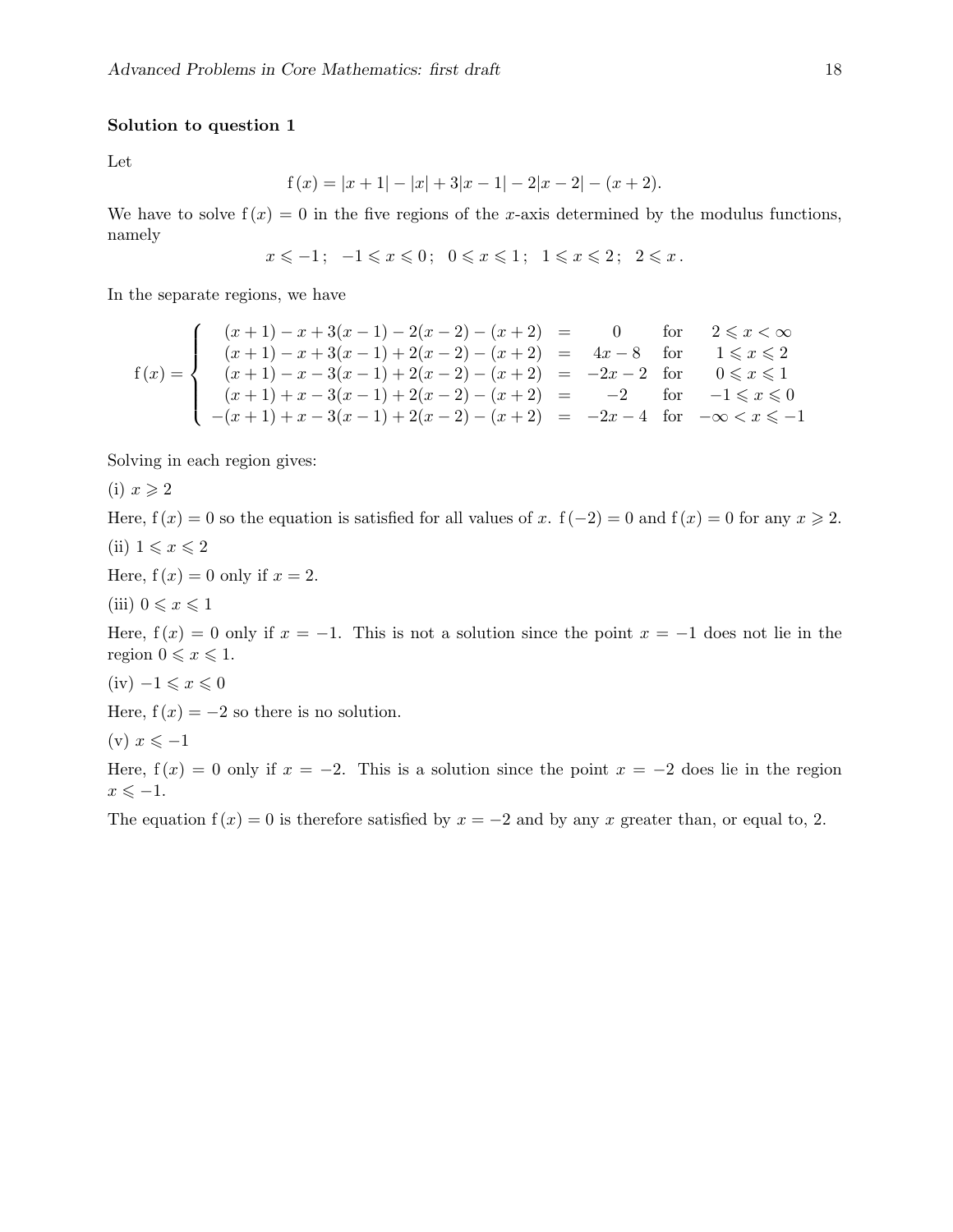## Question  $2(*)$

(i) Find the coefficient of  $x^6$  in

$$
(1 - 2x + 3x^2 - 4x^3 + 5x^4)^3.
$$

You should set out your working clearly.

(ii) By considering the binomial expansions of  $(1+x)^{-2}$  and  $(1+x)^{-6}$ , or otherwise, find the coefficient of  $x^6$  in

$$
(1 - 2x + 3x2 - 4x3 + 5x4 - 6x5 + 7x6)3.
$$

### Comments

Your first instinct is probably just to multiply out the brackets. A moment's thought will show that it is going to be much quicker to concentrate only on those terms with powers of  $x$  that multiply together to give  $x^6$ . The difficulty with this would be making sure you have got them all, so a systematic approach is called for. Alternatively, you could work out  $(1 - 2x + 3x^2 - 4x^3 + 5x^4)^2$ first. Squaring an expression which is the sum of 5 terms leads to an expression with 15 terms after simplification (why?) but in this case, simplification will lead to at most 9 terms (why?). 9 terms shouldn't prove too much of a challenge, but I wouldn't fancy it myself.

Obviously, the second part can be done 'otherwise' by multiplying out the brackets as in the first part. However, it is much quicker to follow the hint. If you can't see how considering the expansion of  $(1+x)^{-2}$  helps, you should write it out.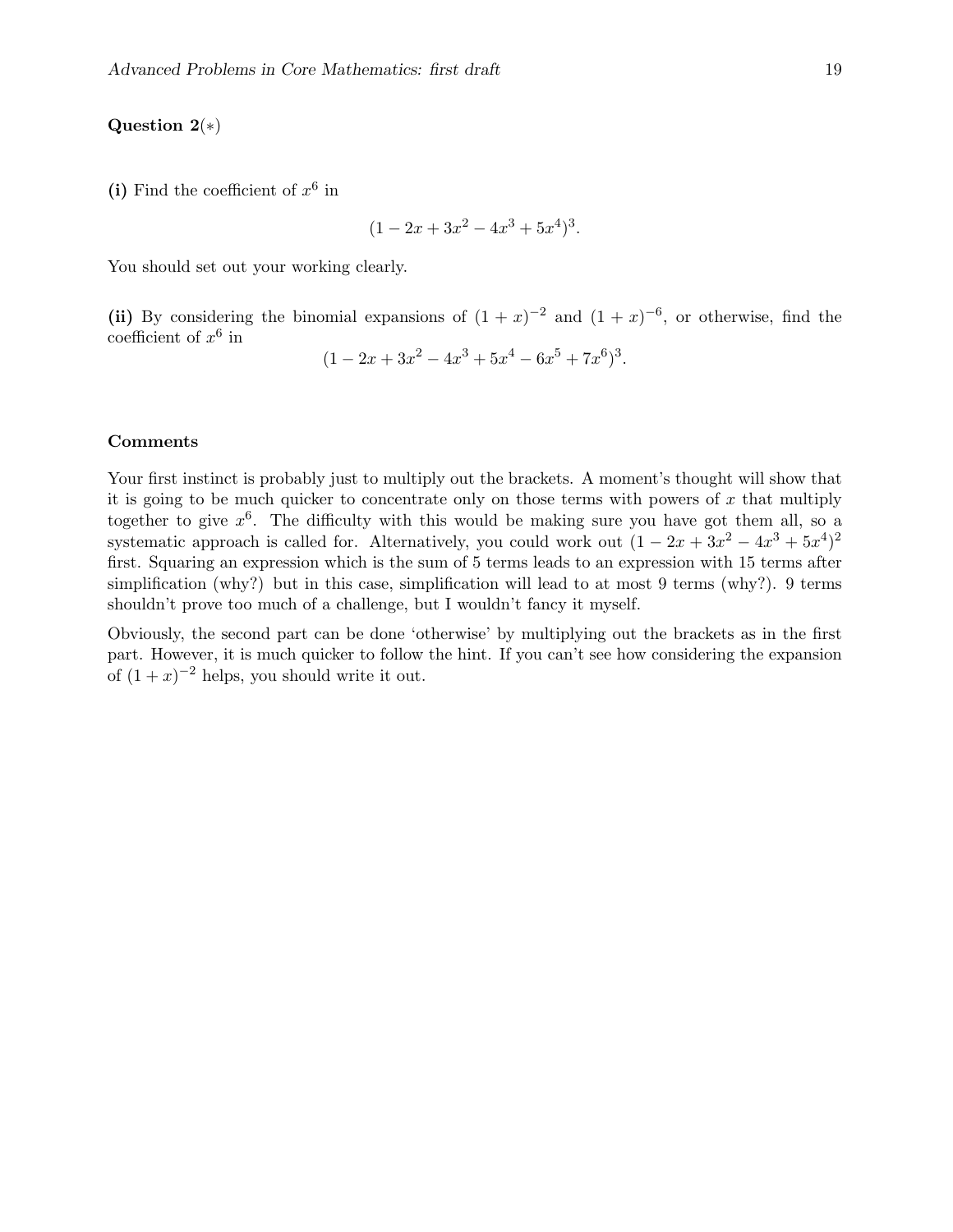(i) Writing out the cube explicitly makes it easier to collect up the terms:

$$
(1 - 2x + 3x2 - 4x3 + 5x4)(1 - 2x + 3x2 - 4x3 + 5x4)(1 - 2x + 3x2 - 4x3 + 5x4)
$$

To get the coefficient of  $x^6$ , we need to find all ways of choosing one term from each bracket in such a way that, when multiplied together, the result is a multiple of  $x^6$ .

Start by taking the first term (i.e. 1) from the first bracket. This gives

$$
1 \times [(3x^{2}) \times (5x^{4}) + (-4x^{3}) \times (-4x^{3}) + (5x^{4}) \times (3x^{2})]
$$

which sums to  $46x^6$ .

The second term from the first bracket gives a contribution of

$$
(-2x) \times [(-2x) \times (5x^4) + (3x^2) \times (-4x^3) + (-4x^3) \times (3x^2) + (5x^4) \times (-2x)] = 88x^6.
$$

The third term from the first bracket gives a contribution of

$$
(3x2) \times [(1) \times (5x4) + (-2x) \times (-4x3) + (3x2) \times (3x2) + (-4x3) \times (-2x) + (5x4) \times (1)] = 105x6.
$$

The fourth term from the first bracket gives a contribution of

$$
(-4x3) \times [(1) \times (-4x3) + (-2x) \times (3x2) + (3x2) \times (-2x) + (-4x3) \times (1)] = 80x6
$$

The fifth term from the first bracket gives a contribution of

$$
(5x4) \times [(1) \times (3x2) + (-2x) \times (-2x) + (3x2) \times (1)] = 50x6.
$$

The grand total is therefore  $369x^6$  and  $369$  is the required coefficient.

(ii) The given expression is the beginning of the expansion of  $((1+x)^{-2})^3$ , i.e. of  $(1+x)^{-6}$ . But

$$
(1+x)^{-6} = 1 - 6x + \frac{(-6) \times (-7)}{2!}x^2 + \dots + \frac{11!}{6! \times 5!}x^6 + \dots + (-1)^n \frac{(n+6-1)!}{n! \times 5!}x^n + \dots
$$

so the coefficient of  $x^6$  is  $11!/6!5! = 462$ .

### Postmortem

There was not much to this question. There are two points worth emphasising. The first is the need for a systematic approach (and also for neat presentation and clear explanation) in the first part. Otherwise, there is a real danger of confusing yourself and a certainty of confusing anyone else reading your answer. The second point is the use of the hint in the second part of the question. Although you already knew one sure way of reaching the answer — which would have got full marks because of the 'or otherwise' — it paid to persevere with the hint, because it led to considerable saving of effort.

You might ask yourself why the method of the second part doesn't work for the first part.

There were two 'why?'s in the comments section. Why does squaring an expression with five terms give a total of 15 terms when simplified? Of course, multiplying two different 5-term expressions gives  $5\times 5$  terms. If the two expressions are the same, then  $5\times 4$  terms occur twice, giving a total of 5 + 10. Why does the expression we are squaring in this question result in 9 terms? The expression is a polynomial of degree 4, so the result of squaring is a polynomial of degree 8, which can have at most 9 different powers of x and hence (after simplification) at most 9 terms.

.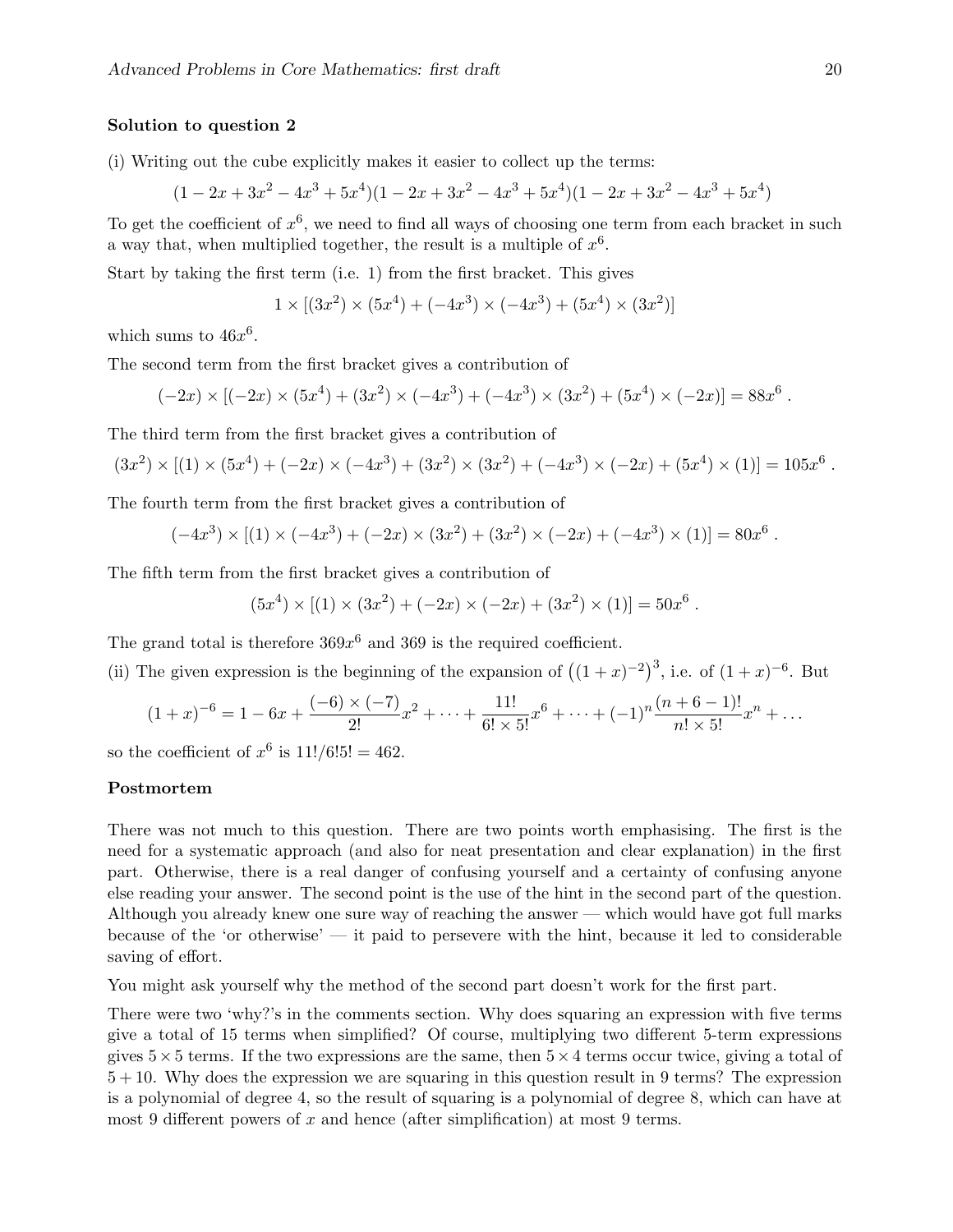## Question  $3(*)$

Show that you can make up 10 pence in eleven ways using 10p, 5p, 2p and 1p coins. In how many ways can you make up 20 pence using 20p, 10p, 5p, 2p and 1p coins?

### Comments

I don't really approve of this sort of question, but I thought I'd better include one in this collection. The one given above seems to me to be a particularly bad example, because there are a number of neat and elegant mathematical ways of approaching it, none of which turn out to be any use. The quickest instrument is the bluntest: just write out all the possibilities. Two things are important: first you must be systematic or you will get hopelessly confused; second, you must lay out your solution, with careful explanations, in a way which allows other people (examiners, for example) to understand exactly what you are doing.

Here are a couple of the red herrings. For the first part, what is required is the coefficient of  $x^{10}$  in the expansion of

$$
\frac{1}{(1-x^{10})(1-x^5)(1-x^2)(1-x)}
$$

.

You can see why this is the case by using the binomial expansion (compare question 1). Although this is neat, it doesn't help, because there is no easy way of obtaining the required coefficient. And the second part would be even worse.

The second red herring concerns the relationship between the two parts. Since different parts of STEP questions are nearly always related, you might be led to believe that the result of the second part follows from the first: you divide the required twenty pence into two tens and then use the result of the first part to give the number of ways of making up each 10. This would give an answer of 66 (why?) plus one for a single 20p piece. This would also be neat, but the true answer is less than 67 because some arrangements are counted twice by this method — and it is not easy to work out which ones.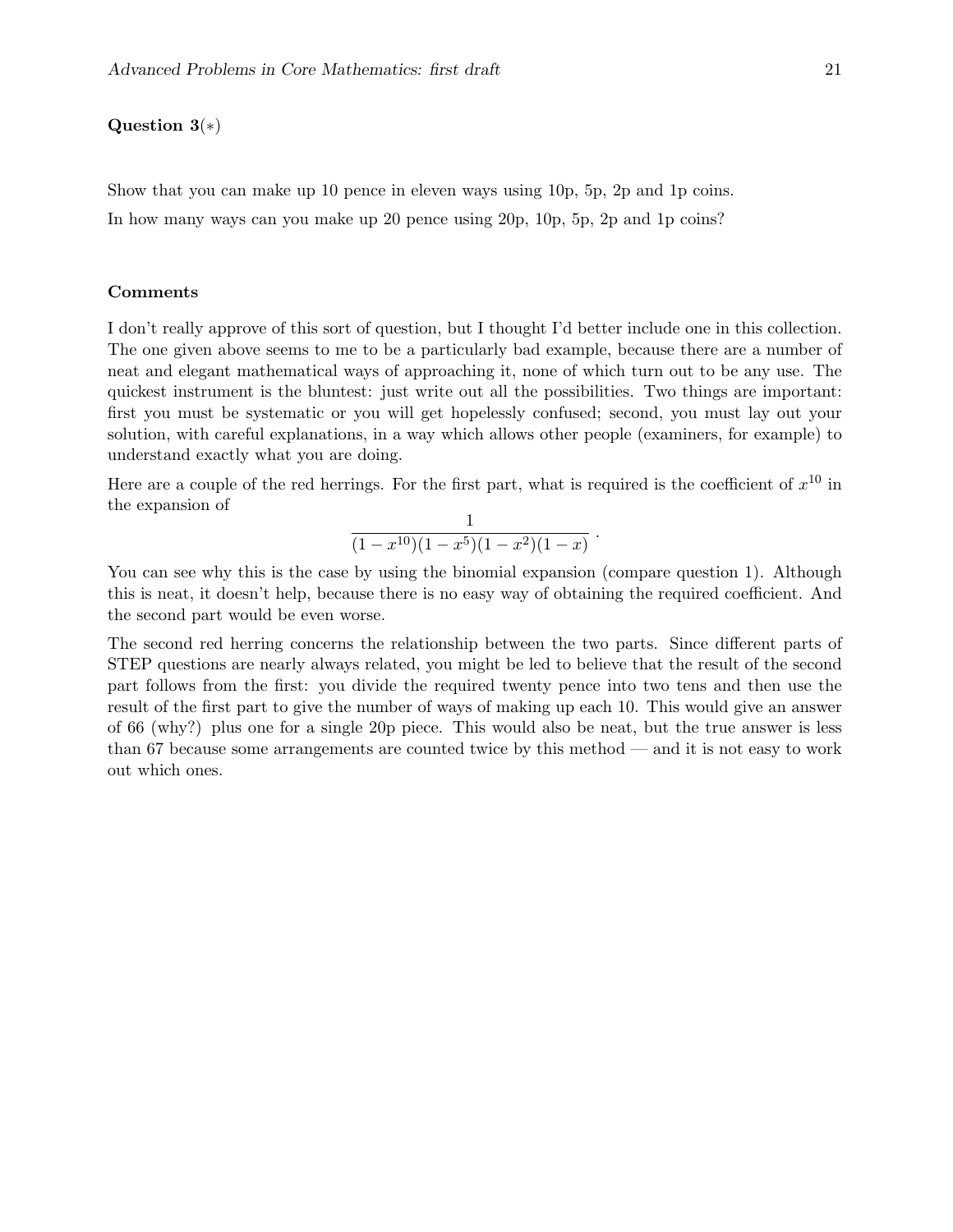Probably the best approach is to start counting with the arrangements which use as many high denomination coins as possible, then work down.

We can make up 10p as follows:

10;

5+5 (one way using two 5p coins);

 $5+2+2+1$ ,  $5+2+1+1+1$ ,  $5+1+1+1+1+1$ , (three ways using one 5p coin);

 $2+2+2+2+2$ ,  $2+2+2+2+1+1$ , etc, (six ways using no 5p coins);

making a total of 11 ways.

We can make up 20p as follows:

20;

 $10 +$  any of the 11 arrangements in the first part of the question;

 $5+5+5+5;$ 

 $5+5+5+2+2+1$ , etc  $(3$  ways using three 5p coins);

 $5+5+2+2+2+2+3$ ,  $5+5+2+2+2+2+1+1$  etc (6 ways using two 5p coins);

 $5+2+2+2+2+2+2+1$ , etc (8 ways using one 5 and making 15 out of 2p and 1p coins);

 $2+2+2+2+2+2+2+2+2+2$ , etc (11 ways of making 20p with 2p and 1p coins).

Grand total  $= 41$ .

## Postmortem

As in the previous question, the most important lesson to be learnt here is the value of a systematic approach and clear explanations. You should not be happy just to obtain the answer: there is no virtue in that. You should only be satisfied if you displayed your working at least as systematically as I have, above.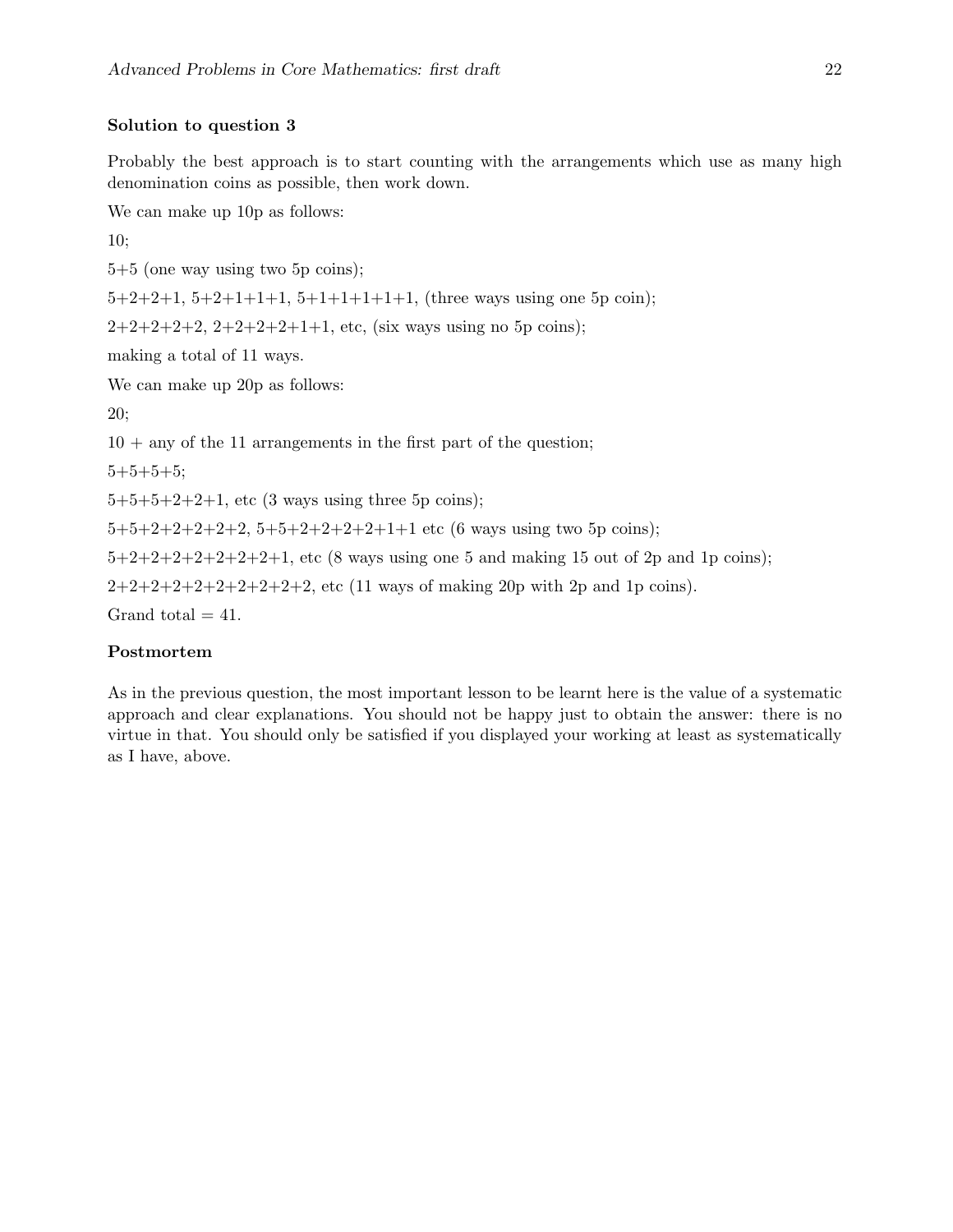## Question  $4(*)$

Consider the system of equations

 $2yz + zx - 5xy = 2$  $yz - zx + 2xy = 1$  $yz - 2zx + 6xy = 3.$ 

Show that

 $xyz = \pm 6$ 

and find the possible values of  $x, y$  and  $z$ .

#### Comments

At first sight, This looks forbidding. A closer look reveals that the variables  $x, y$  and  $z$  occur only in pairs  $yz$ ,  $zx$  and  $xy$ . The problem therefore boils down to solving three simultaneous equations in these variables, then using the solution to find  $x, y$  and  $z$  individually.

What do you make of the  $\pm$  in the equation  $xyz = \pm 6$ ? Does this give you a clue?

There are two ways of tackling simultaneous equations. You could use the first equation to find an expression for one variable  $(yz \text{ say})$  in terms of the other two variables, then substitute this into the other equations to eliminate the  $zx$  from the system. Then use the second equation (in its new form) to find an expression for one of the two remaining variables  $(zx \text{ say})$ , then substitute this into the third equation (in its new form) to obtain a linear equation for the third variable  $(xy)$ . Having solved this equation, you can then substitute back to find the other variables. This method is called Gauss elimination.

Alternatively, you could eliminate one variable  $(yz \text{ say})$  from the first two of equations by multiplying the first equation by something suitable and the second equation by something suitable and subtracting. You then eliminate  $yz$  from the second and third equations similarly. That leaves you with two simultaneous equations in two variables which you can solve by your favorite method.

There is another way of solving the simultaneous equations, which is very good in theory by not at all good in practice. You write the equations in matrix form  $Mx = c$ , where in this case

|                                                |  | $\begin{pmatrix} 2 & 1 & -5 \end{pmatrix}$ |  |                                                       |                                                                         |  |
|------------------------------------------------|--|--------------------------------------------|--|-------------------------------------------------------|-------------------------------------------------------------------------|--|
| $M = \begin{bmatrix} 1 & -1 & 2 \end{bmatrix}$ |  |                                            |  | $\mathbf{x} = \begin{pmatrix} yz \\ zx \end{pmatrix}$ | $\mathbf{c} = \left( \begin{array}{c} 2 \\ 1 \\ 3 \end{array} \right).$ |  |
|                                                |  | $\begin{pmatrix} 1 & -2 & 6 \end{pmatrix}$ |  | $\left\langle xy\right\rangle$                        |                                                                         |  |

The solution is then  $\mathbf{x} = \mathbf{M}^{-1}\mathbf{c}$ .

<sup>&</sup>lt;sup>9</sup>A linear equation in the variable x is one that does not involve and powers of x except the first power, or any other functions of x. Suppose the equation is  $f(x) = 0$  and the solution is  $x = a$ . Then if you replace x by 2x, so that  $f(2x) = 0$ , then the solution is  $x = a/2$ , and this can be thought of as the defining property of a linearity in this context.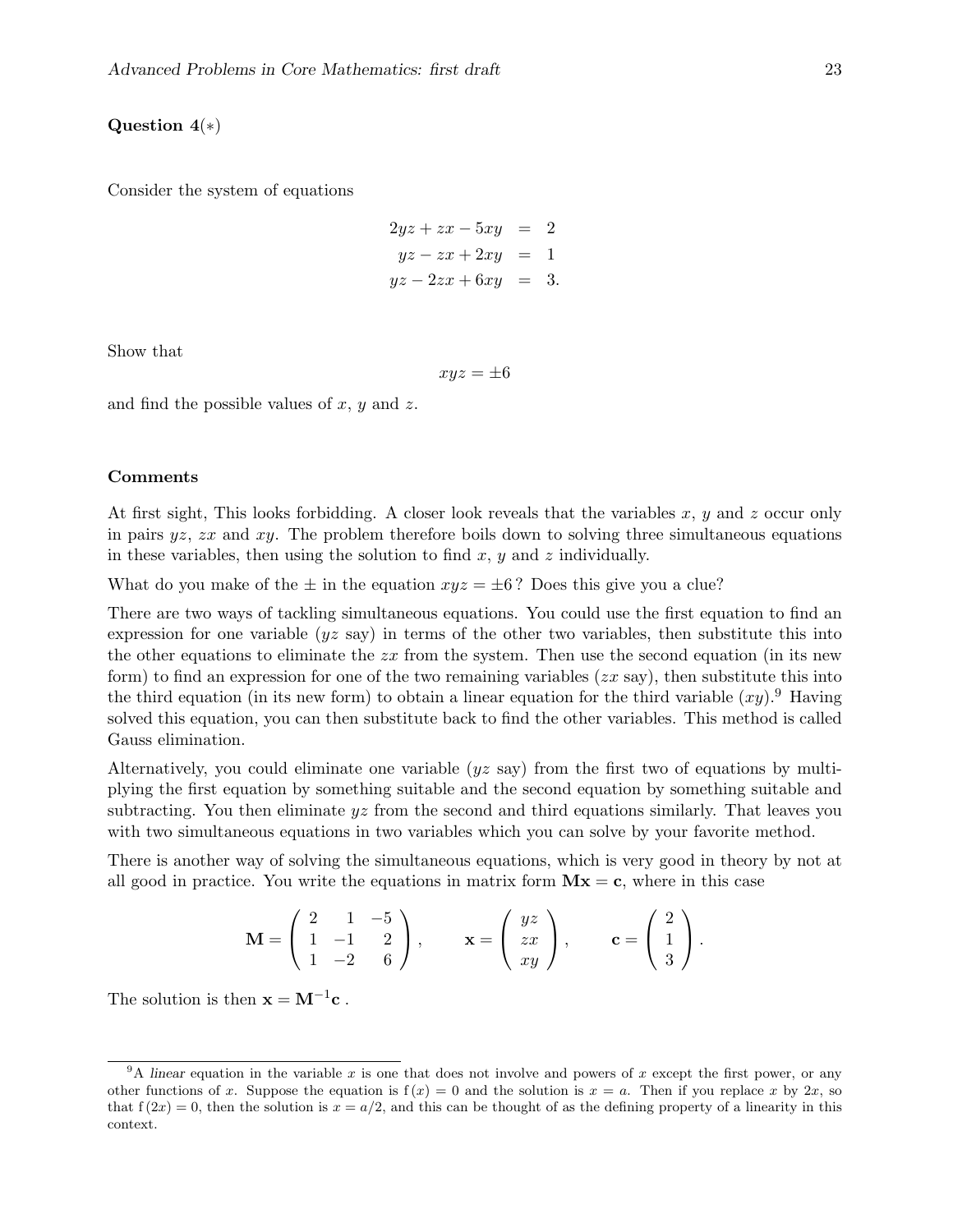Start by labelling the equations:

$$
2yz + zx - 5xy = 2 , \t\t(1)
$$

$$
yz - zx + 2xy = 1,
$$
\n<sup>(2)</sup>

$$
yz - 2zx + 6xy = 3.
$$
 (3)

We use Gaussian elimination. Rearranging equation (1) gives

$$
yz = -\frac{1}{2}zx + \frac{5}{2}xy + 1\,,\tag{4}
$$

which we substitute back into equations  $(2)$  and  $(3)$ :

$$
-\frac{3}{2}zx + \frac{9}{2}xy = 0\,,\tag{5}
$$

$$
-\frac{5}{2}zx + \frac{17}{2}xy = 2.
$$
 (6)

Thus  $zx = 3xy$  (using equation (5)). Substituting into equation (6) gives  $xy = 2$  and  $zx = 6$ . Finally, substituting back into equation (1) shows that  $yz = 3$ .

The question is now plain sailing. Multiplying the three values together gives  $(xyz)^2 = 36$  and taking the square root gives  $xyz = \pm 6$  as required.

Now it remains to solve for x, y and z individually. We know that  $yz = 3$ , so if  $xyz = +6$  then  $x = +2$ , and if  $xyz = -6$  then  $x = -2$ . The solutions are therefore either  $x = +2$ ,  $y = 1$ , and  $z = 3$ or  $x = -2$ ,  $y = -1$ , and  $z = -3$ .

#### Postmortem

There were two key observations which allowed us to do this question quite easily. Both came from looking carefully at the question. The first was that the given equations, although non-linear in  $x$ , y and z (they are quadratic, since they involve products of these variables) could be thought of as three linear equations in yz, zx and xy. That allowed us to make a start on the question. The second observation was that the equation  $xyz = \pm 6$  is almost certain to come from  $(xyz)^2 = 36$  and that gave us the next step after solving the simultaneous equations. (Recall the next step was to multiply all the variables together.)

There was a point of technique in the solution: it is often very helpful in this sort of problem (and many others) to number your equations. This allows you to refer back clearly and quickly, for your benefit as well as for the benefit of your readers.

The three simultaneous quadratic equations  $(1)$ – $(3)$  have a geometric interpretation. First consider the case of linear equations. Each such equation can be interpreted as the equation of a plane, of the form  $\mathbf{k} \cdot \mathbf{x} = a$  (which has normal k and is at distance  $a/|\mathbf{k}|$  from the origin). The solution of the three equations represents a point which is the intersection of all three planes. Clearly, there may not be such a point: for example, the planes may intersect in three pairs of lines forming a Toblerone. In this case, there is no point common to the three planes and therefore no solution to the equations, unless the lines happen to coincide (a Toblerone of zero volume) in which case every point on the line is a solution.

The simultaneous equations in the question are quadratic and each is the equation of a hyperboloid (i.e. a surface for which two sets of sections are hyperbolae and the other set of sections are ellipses) — like a radar dish. The number of intersections of three infinite radar dishes is not easy to calculate in general. In this case, we know the answer must be at least 2: replacing x, y and z in the equations by  $-x$ ,  $-y$  and  $-z$ , respectively, makes no difference to the equations. If  $x = a$ ,  $y = b$  and  $z = c$ satisfies the equations, then so also must  $x = -a$ ,  $y = -b$  and  $z = -c$ .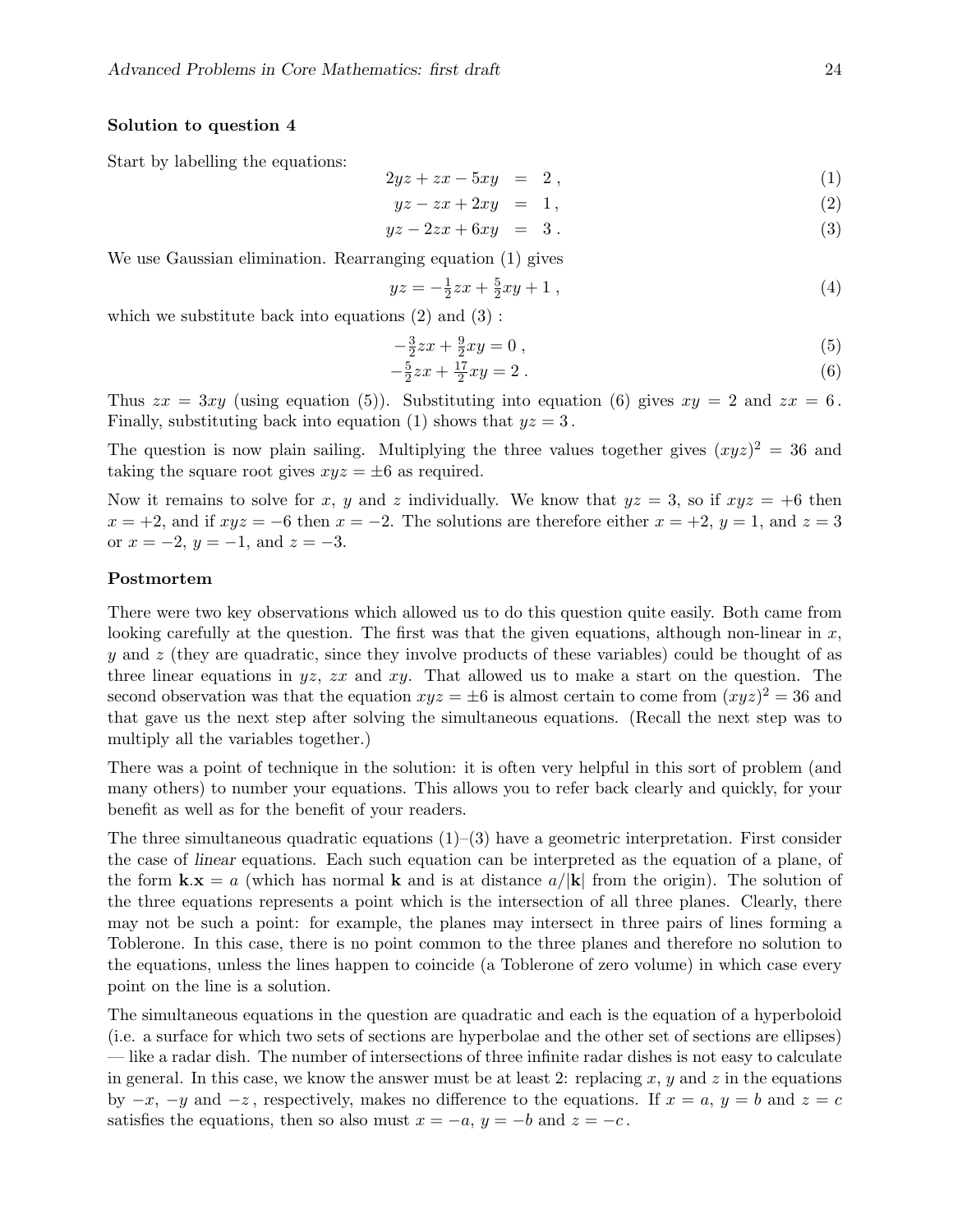## Question  $5(*)$

Suppose that

$$
3 = \frac{2}{x_1} = x_1 + \frac{2}{x_2} = x_2 + \frac{2}{x_3} = x_3 + \frac{2}{x_4} = \cdots
$$

Guess an expression, in terms of  $n$ , for  $x_n$ . Then, by induction or otherwise, prove the correctness of your guess.

### Comments

Wording this sort of question is a real headache for the examiners. Suppose you guess wrong; how can you then prove your guess by induction (unless you get that wrong too)? How else can the question be phrased? In the end, we decided to assume that you are all so clever that your guesses will all be correct.

To guess the formula, you need to work out  $x_1, x_2, x_3$ , etc and look for a pattern. You should not need to go beyond  $x_4$ .

Proof by induction is not in the core A-level syllabus. I decided to include it in the syllabus for STEP I and II because the idea behind it is not difficult and it is very important both as a method of proof and also as an introduction to more sophisticated mathematical thought.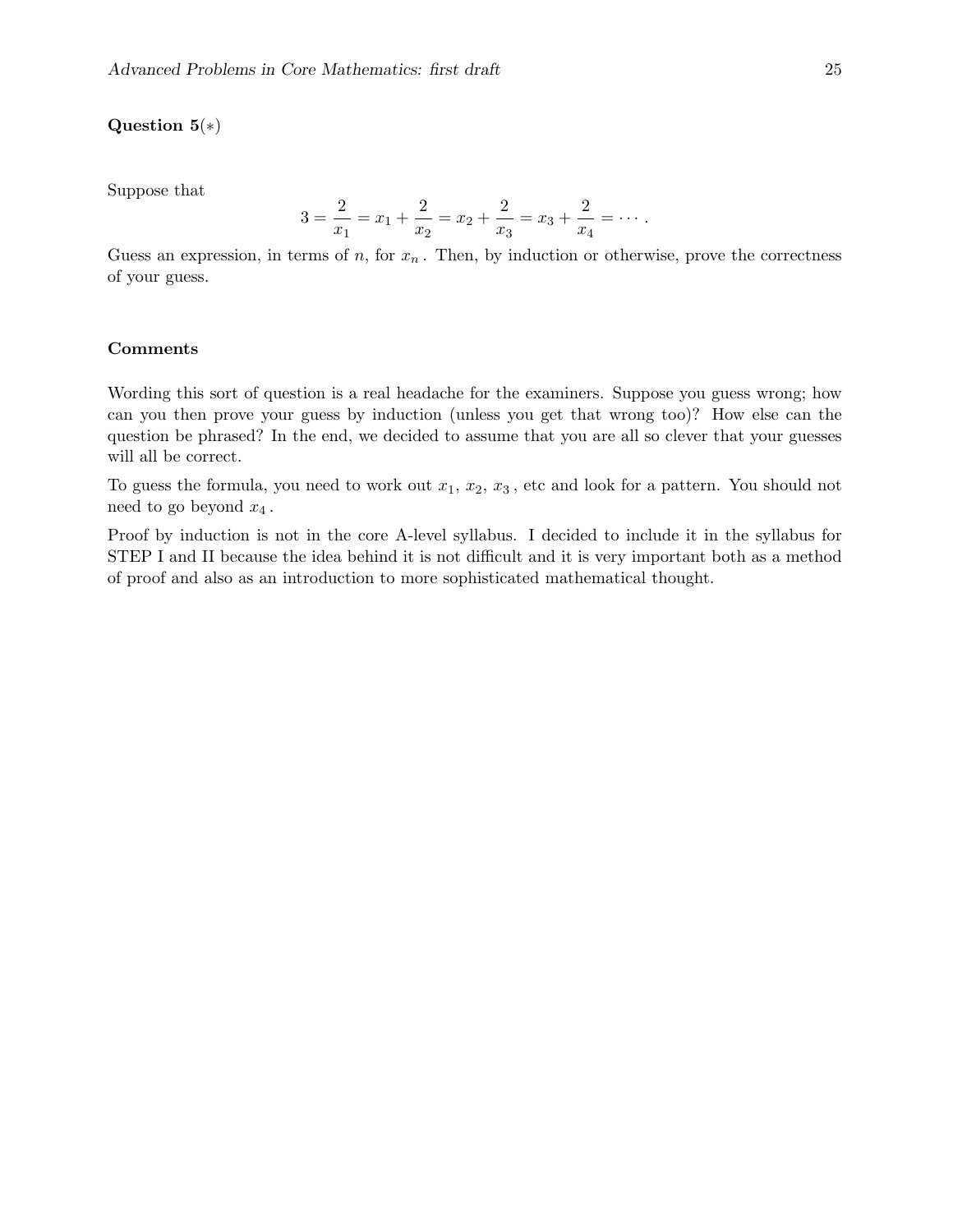First we put the equations into a more manageable form. Each equality can be written in the form

$$
3 = x_n + \frac{2}{x_{n+1}},
$$
 i.e.  $x_{n+1} = \frac{2}{3 - x_n}.$ 

We find  $x_1 = 2/3$ ,  $x_2 = 6/7$ ,  $x_3 = 14/15$  and  $x_4 = 30/31$ . The denominators give the game away. We guess

$$
x_n = \frac{2^{n+1} - 2}{2^{n+1} - 1} \ .
$$

For the induction, we need a starting point: our guess certainly holds for  $n = 1$  (and 2, 3, and 4!).

For the inductive step, we suppose our guess also holds for  $n = k$ , where k is any integer. If we can show that it then also holds for  $n = k + 1$ , we are done.

We have, from the equation given in the question,

$$
x_{k+1} = \frac{2}{3-x_k} = \frac{2}{3 - \frac{2^{k+1}-2}{2^{k+1}-1}} = \frac{2(2^{k+1}-1)}{3(2^{k+1}-1)-(2^{k+1}-2)} = \frac{2^{k+2}-2}{2^{k+2}-1},
$$

as required.

### Postmortem

There's not much to say about this. By STEP standards, it is fairly easy and short. Nevertheless, you are left to your own devices from the beginning, so you should be pleased if you got it out.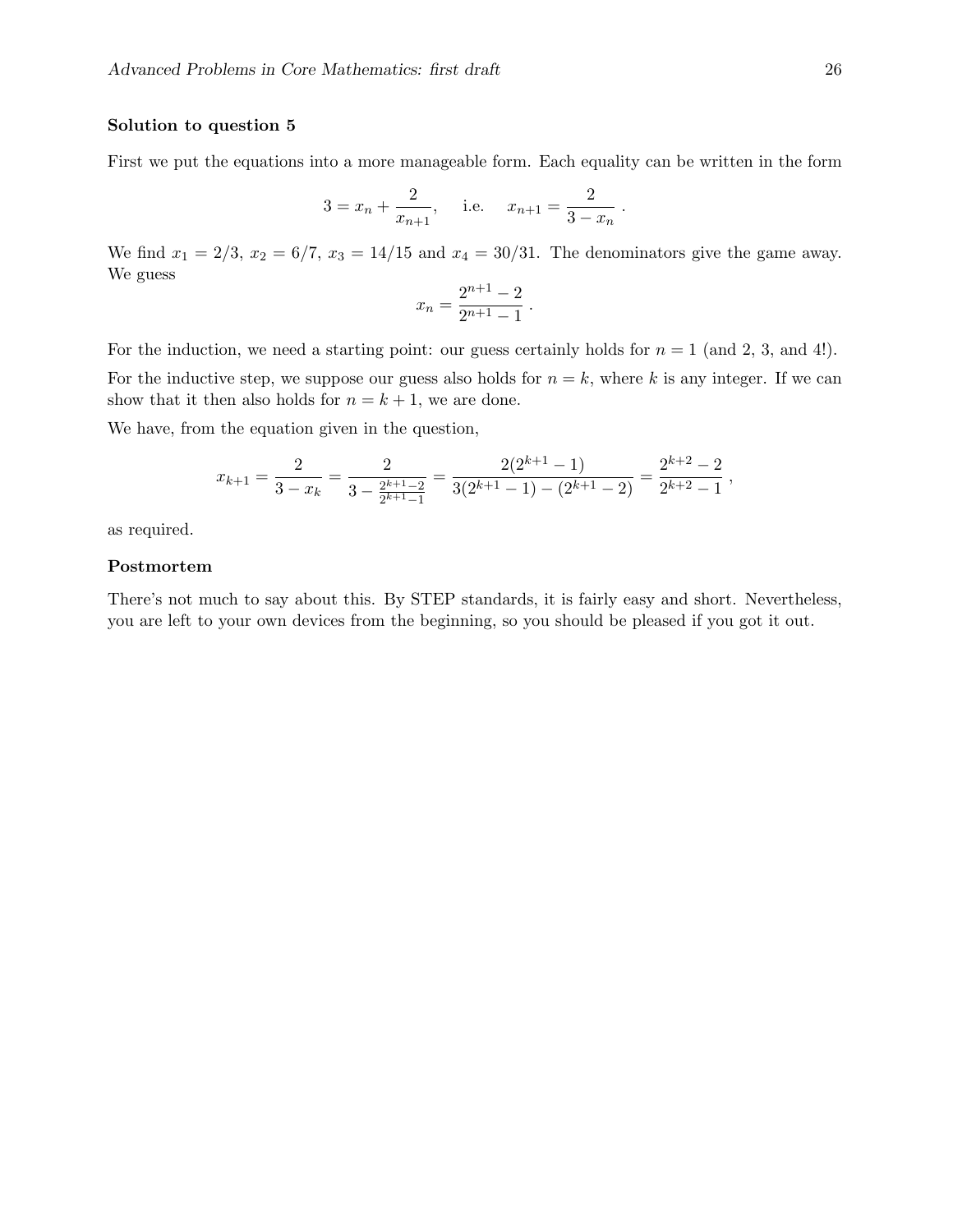### Question  $6(*)$

Show that, if  $\tan^2 \theta = 2 \tan \theta + 1$ , then  $\tan 2\theta = -1$ .

Find all solutions of the equation

$$
\tan \theta = 2 + \tan 3\theta
$$

which satisfy  $0 < \theta < 2\pi$ , expressing your answers as rational multiples of  $\pi$ .

Find all solutions of the equation

$$
\cot \phi = 2 + \cot 3\phi
$$

which satisfy  $-\frac{3\pi}{2}$  $\frac{3\pi}{2} < \phi < \frac{\pi}{2}$ , expressing your answers as rational multiples of  $\pi$ .

### Comments

There are three distinct parts. It is pretty certain that they are related, but it is not obvious what the relationship is. The first part must surely help with the second part in some way that will only be apparent once the second part is under way.

In the absence of any other good ideas, it looks right to express the double and triple angle tans and cots in terms of single angle tans and cots. You should remember the formula

$$
\tan(A+B) = \frac{\tan A + \tan B}{1 - \tan A \tan B}.
$$

You can use this for tan 3 $\theta$  and hence cot 3 $\theta$ . If you have forgotten the tan( $A + B$ ) formula, you can quickly work it out by from the corresponding sin and cos formulae:

$$
\frac{\sin(A+B)}{\cos(A+B)} = \frac{\sin A \cos B + \cos A \sin B}{\cos A \cos B - \sin A \sin B}.
$$

You are are not expected to remember the more complicated triple angle formulae. (I certainly don't.)

You may well find yourself solving cubic equations at some stage in this question.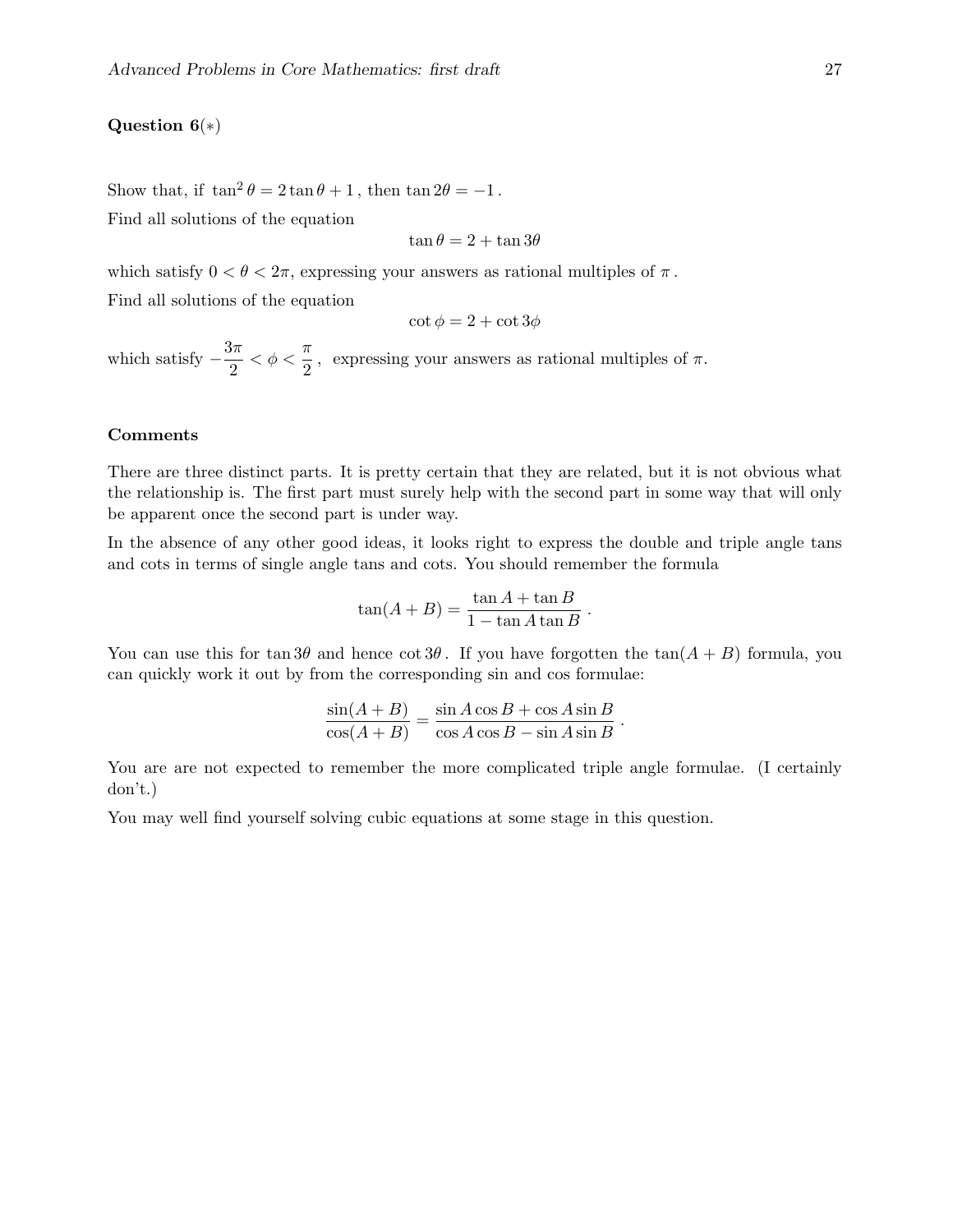We will write t for  $\tan \theta$  (or  $\tan \phi$ ) throughout.

First part :  $\tan 2\theta = \frac{2t}{1}$  $\frac{2t}{1-t^2} = -1$  (since  $t^2 = 2t + 1$  is given).

For the second part, we first work out  $\tan 3\theta$ . We have

$$
\tan 3\theta = \tan(\theta + 2\theta) = \frac{\tan \theta + \tan 2\theta}{1 - \tan \theta \tan 2\theta} = \frac{t + 2t/(1 - t^2)}{1 - t(2t/(1 - t^2))} = \frac{3t - t^3}{1 - 3t^2},
$$

so the equation becomes

$$
\frac{3t - t^3}{1 - 3t^2} = t - 2
$$
, i.e.  $t^3 - 3t^2 + t + 1 = 0$ .

One solution (by inspection) is  $t = 1$ . Thus one set of roots is given by  $\theta = n\pi + \pi/4$ .

There are no other obvious integer roots, but we can reduce the cubic equation to a quadratic equation by dividing out the known factor  $(t-1)$ . I would write  $t^3 - 3t^2 + t + 1 = (t-1)(t^2 + at - 1)$ since the coefficients of  $t^2$  and of  $t^0$  in the quadratic bracket are obvious. Then I would multiply out the brackets to find that  $a = -2$ . Now we see the connection with the first part:  $t^2 + at - 1 = 0 \Rightarrow$  $\tan 2\theta = -1$ , and hence  $2\theta = n\pi - \pi/4$ .

The roots are therefore  $\theta = n\pi + \pi/4$  and  $\theta = n\pi/2 - \pi/8$ . The multiples of  $\pi/8$  in the given range are  $\{2, 3, 7, 10, 11, 15\}.$ 

For the last part, we could set  $\cot \phi = 1/\tan \phi$  and  $\cot 3\phi = 1/\tan 3\phi$  thereby obtaining

$$
\frac{1}{t} = 2 + \frac{1 - 3t^2}{3t - t^3} \ .
$$

This simplifies to the cubic equation  $t^3 + t^2 - 3t + 1 = 0$ . There is an integer root  $t = 1$ , and the remaining quadratic is  $t^2 + 2t - 1 = 0$ . Learning from the first part, we write this as  $\frac{2t}{1-t^2} = 1$ , which means that  $\tan 2\phi = n\pi + \pi/4$ . Proceeding as before gives (noting the different range) the following multiples of  $\pi/8$ :  $\{2, 1, -3, -6, -7, -11\}$ .

#### Postmortem

There was a small but worthwhile notational point in this question: it is often possible to use the abbreviation t for tan (or s for sin, etc), which can save a great deal of writing.

There are two other points worth recalling. First is the way that the first part fed into the second part, but had to be mildly adapted for the third part. This is a typical device used in STEP questions aimed to see how well you learn new ideas. Second is what to do when faced with a cubic equation. There is a formula for the roots of a cubic, but no one knows it nowadays. Instead, you have to find at least one root by inspection. Having found one root, you have a quick look to see if there are any other obvious roots, then divide out the know factor to obtain a quadratic equation.

The real detectives among you might have wondered whether there was as deep reason for the peculiar choice of range  $(-3\pi/2 \leq \phi \leq \pi/2)$  for the third part. You will not be surprised to know that there was. The reciprocal relation between tan and cot used for the first part is not the only relation. We could have instead used  $\cot A = \tan(\pi/2 - A)$ .

The second equation transforms into the first equation if we set  $\phi = \pi/2 - \theta$ . Furthermore, the given range of  $\phi$  corresponds exactly to the range of  $\theta$  given in the second part. We can therefore write down the solution directly from the solution to the second part.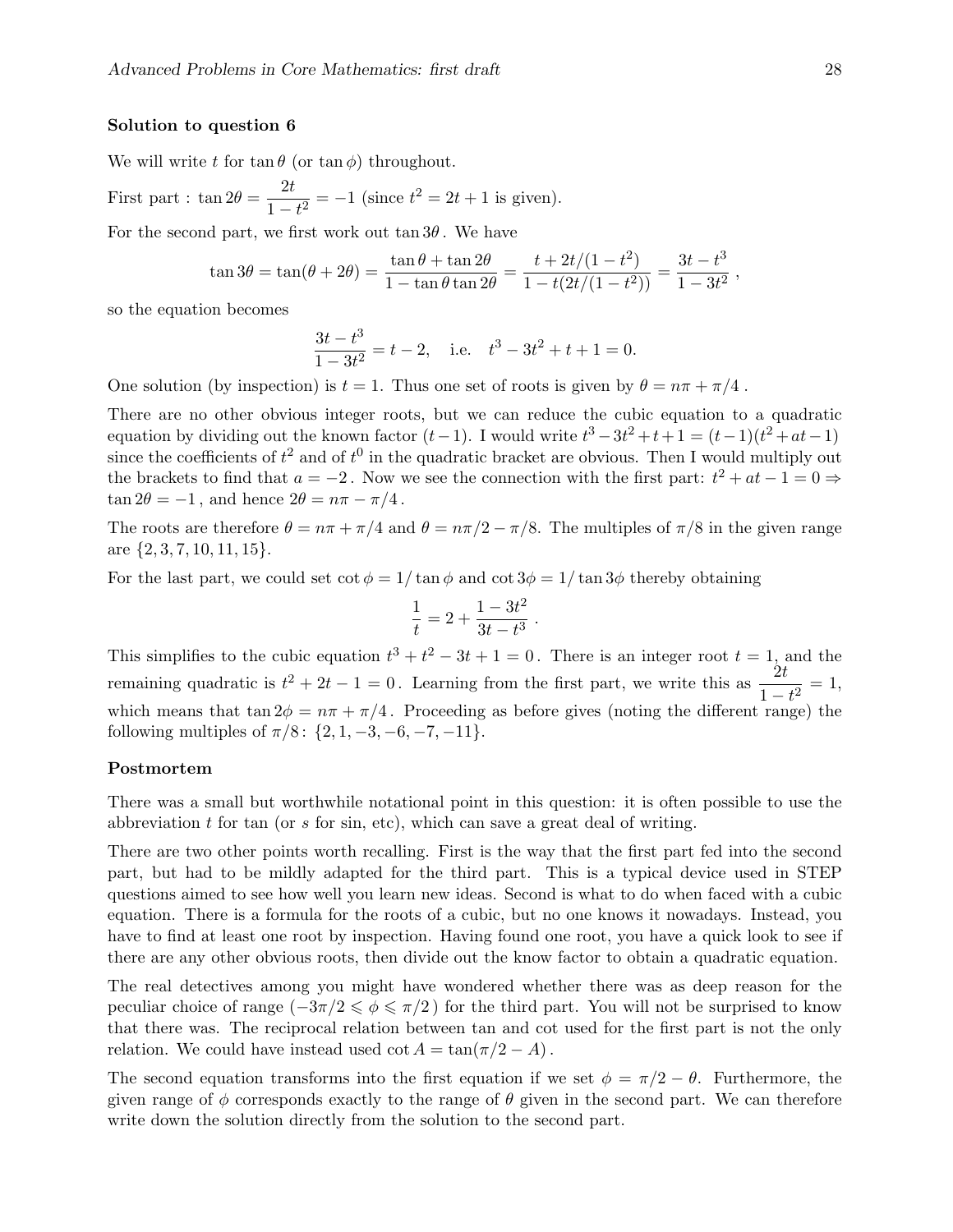# Question  $7(*)$

Show, by means of a change of variable or otherwise, that

$$
\int_0^\infty f((x^2+1)^{1/2}+x) dx = \frac{1}{2} \int_1^\infty (1+t^{-2}) f(t) dt,
$$

for any given function f .

Hence, or otherwise, show that

$$
\int_0^\infty \left( (x^2 + 1)^{1/2} + x \right)^{-3} \mathrm{d}x = \frac{3}{8} \, .
$$

### Comments

There are two things to worry about when you are trying to find a change of variable to convert one integral to another: you need to make the integrand match up and you need to make the limits match up. Sometimes, the limits give the clue to the change of variable. (For example, if the limits on the original integral were 0 and 1 and the limits on the transformed integral were 0 and  $\pi/4$ , then an obvious possibility would be to make the change  $t = \tan x$ . Here, the change of variable is determined by the integrand, since it must work for all choices of f.

Perhaps you are worried about the infinite upper limit of the integrals. If you are trying to prove some rigorous result about infinite integrals, you might use the definition

$$
\int_0^\infty f(x)dx = \lim_{a \to \infty} \int_0^a f(x)dx,
$$

but for present purposes you just do the integral and put in the limits. The infinite limit will not normally present problems. For example,

$$
\int_1^{\infty} (x^{-2} + e^{-x}) dx = (-x^{-1} - e^{-x})\Big|_1^{\infty} = -\frac{1}{\infty} - e^{-\infty} + \frac{1}{1} + e^1 = 1 + e.
$$

Don't be afraid of writing things like  $1/\infty = 0$ . It is perfectly OK to use this as shorthand for  $\lim_{x\to\infty} 1/x = 0$ ; but  $\infty/\infty$  and  $0/0$  are definitely not OK, because of their ambiguity.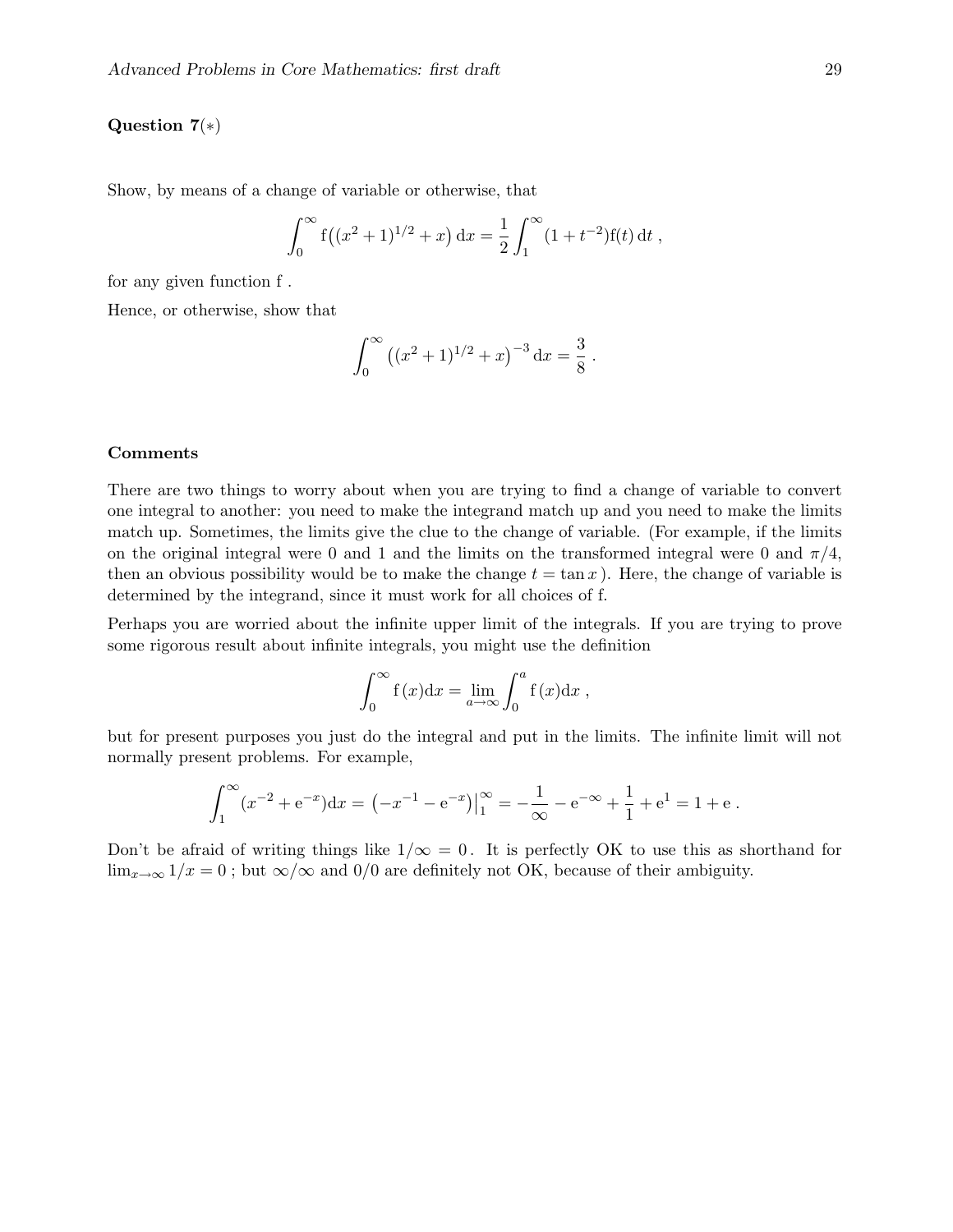Clearly, to get the argument of f right, we must set

$$
t = (x^2 + 1)^{1/2} + x.
$$

We must check that the new limits are correct (if not, we are completely stuck). When  $x = 0, t = 1$ as required. Also,  $(x^2 + 1)^{1/2} \to \infty$  as  $x \to \infty$ , so  $t \to \infty$ . Thus the upper limit is still  $\infty$ , again as required.

The transformed integral is

$$
\int_{1}^{\infty} f(t) \frac{dx}{dt} dt
$$

so the next task is to find  $\frac{dx}{dt}$ . This we can do in two ways: we find x in terms of t and differentiate it; or we could find  $\frac{dt}{dx}$  and turn it upside down. The snag with the second method is that the answer will be in terms of x, so we will have to express x in terms of t anyway — in which case, we may as well use the first method.

We start by finding  $x$  in terms of  $t$ :

$$
t = (x^2 + 1)^{1/2} + x \Rightarrow (t - x)^2 = (x^2 + 1) \Rightarrow x = \frac{t^2 - 1}{2t} = \frac{t}{2} - \frac{1}{2t}.
$$

Then we differentiate:

$$
\frac{dx}{dt} = \frac{1}{2} + \frac{1}{2t^2} = \frac{1}{2}(1 + t^{-2})
$$

which agrees exactly the factor that appears in the second integrand.

For the last part, we take  $f(t) = t^{-3}$ . Thus

$$
\int_0^\infty \left( (x^2 + 1)^{1/2} + x \right)^{-3} dx = \frac{1}{2} \int_1^\infty (t^{-3} + t^{-5}) dt
$$
  
=  $\frac{1}{2} \left( \frac{t^{-2}}{-2} + \frac{t^{-4}}{-4} \right) \Big|_1^\infty$   
=  $\frac{1}{2} \left( \frac{1}{2} + \frac{1}{4} \right) = \frac{3}{8}.$ 

as required.

#### Postmortem

This is not a difficult question conceptually once you realise the significance of the fact that the change of variable must work whatever function f is in the integrand.

There was a useful point connected with calculating  $\frac{dx}{dt}$ . It was a good idea not to plunge into the algebra without first thinking about alternative methods; in particular, use of the result

$$
\frac{\mathrm{d}x}{\mathrm{d}t} = 1 / \frac{\mathrm{d}t}{\mathrm{d}x} .
$$

Finally, there was the infinite limit of the integrand, which I hope you saw was not something to worry about (even though infinite limits are excluded from the A-level core). If you were setting up a formal definition of what an integral is, you would have to use finite limits, but if you are merely calculating the value of an integral, you just go ahead and do it, with whatever limits you are given.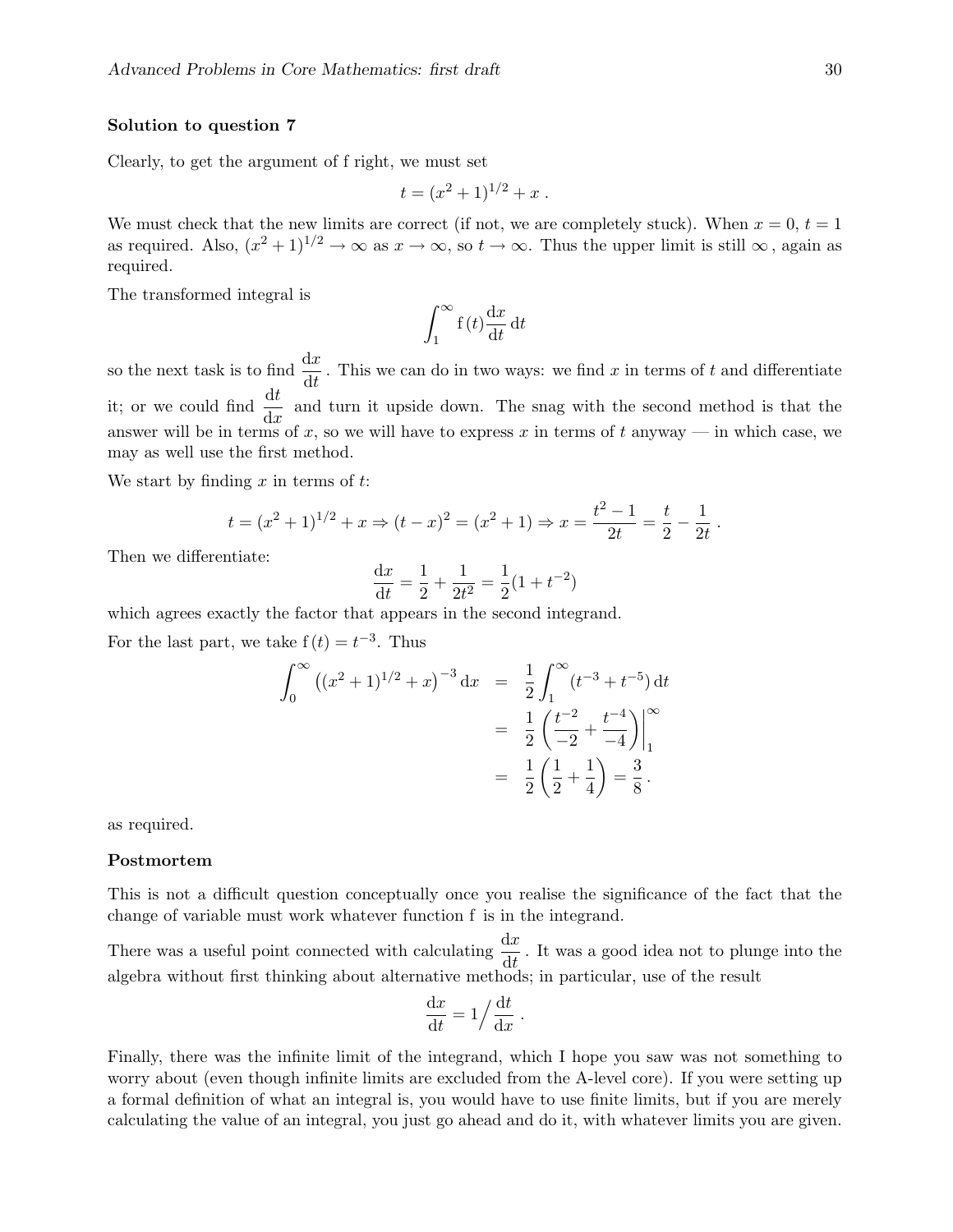## Question  $8(*)$

Which of the following statements are true and which are false? Justify your answers.

- $(i)$  $\ln b = b^{\ln a}$  for all positive numbers a and b.
- (ii)  $\cos(\sin \theta) = \sin(\cos \theta)$  for all real  $\theta$ .
- (iii) There exists a polynomial P such that  $|P(x) \cos x| \leq 10^{-6}$  for all (real) x.
- $(iv)$  $4 + 3 + x^{-4} \ge 5$  for all  $x > 0$ .

### Comments

You have to decide first whether the statement is true of false. If true, the justification has to be a proof. If false, you could prove that it is false, though it is often better to find a simple counterexample.

Part (iii) might look a bit odd. I suppose it relates to the standard approximation  $\cos x \approx 1 - x^2/2$ which holds when  $x$  is small. This result can be improved by using a polynomial of higher degree: the next term is  $x^4/4!$ . It can be proved that, given any number k, cos x can be approximated, for  $-k < x < k$ , by a polynomial of the form

$$
\sum_{n=0}^{N} (-1)^n \frac{x^{2n}}{(2n)!} .
$$

You have to use more terms of the approximation (i.e. a larger value of  $N$ ) if you want either greater accuracy or a larger value of  $k$ . In Part (iii) of this question, you are being asked if there is a polynomial such that the approximation is good for all values of  $x$ .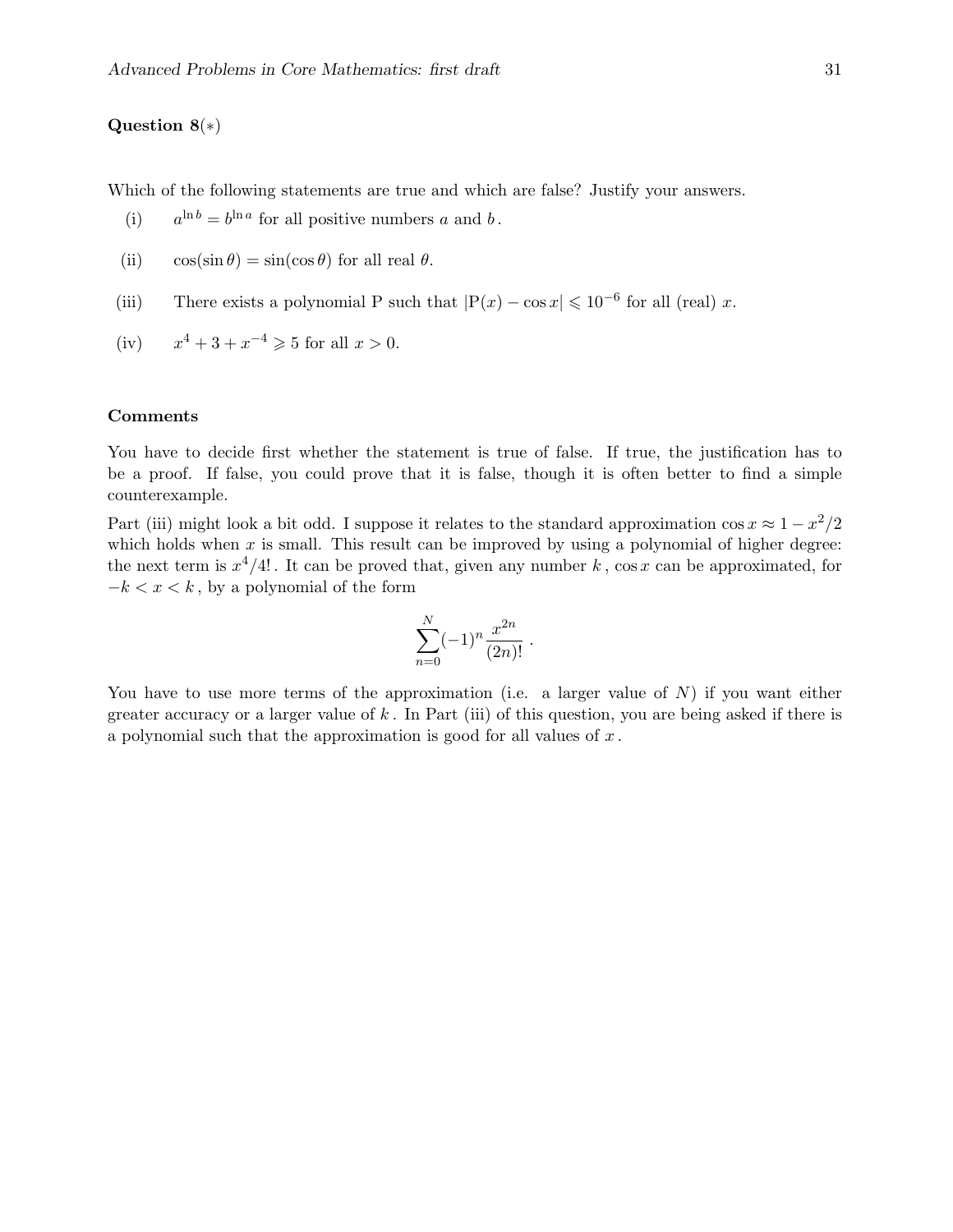(i) True. The easiest way to see this is to log both sides. For the left hand side, we have

$$
\ln(a^{\ln b}) = (\ln b)(\ln a)
$$

and for the right hand side we have

$$
\ln(a^{\ln b}) = (\ln a)(\ln b) ,
$$

which agree.

Note that we have to be a bit careful with this sort of argument. The argument used is that  $A = B$ because  $\ln A = \ln B$ . This requires the property of the ln function that  $\ln A = \ln B \Rightarrow A = B$ . You can easily see that this property holds because ln is a strictly increasing function; if  $A > B$ , then  $\ln A > \ln B$ . The same would not hold for (say) sin (i.e.  $\sin A = \sin B \neq A = B$ ).

(ii) False.  $\theta = \pi/2$  is an easy counterexample.

(iii) False. Roughly speaking, any polynomial can be made as large as you like by taking  $x$  to be very large (provided it is of degree greater than zero), whereas  $|\cos x| \leq 1$ . There is obviously no polynomial of degree zero (i.e. no constant number) for which the statement holds.

(iv) True:  $x^4 + 3 + x^{-4} = (x^2 - x^{-2})^2 + 5 \ge 5$ .

### Postmortem

The important point here is that if you want to show a statement is true, you have to give a formal proof, whereas if you want to show that it is false, you only need give one counterexample. It does not have to be an elaborate counterexample — in fact, the simpler the better.

There may still be a question mark in your mind over part (iii). Given a polynomial  $P(x)$ , how do you actually prove that it is possible to find x such that  $|P(x)| > 1 + 10^{-6}$ ? This is one of those many mathematical results that seems very obvious but is irritatingly difficult to prove. (Often, the most irritatingly-difficult-to-prove obvious results are false, though this one is true.)

You should try to cobble together a proof for yourself. I would start by choosing a general polynomial of degree N. Let

$$
P(x) = \sum_{n=0}^{N} a_n x^n ,
$$

where  $a_N \neq 0$ . Then I would assume that  $a_N = 1$  since if I could prove the result for this case, I'm sure I could easily modify the proof to deal with the general case. Now what?

A simple way forward would be to make use of the fundamental theorem of algebra, which says that  $P(x)$  can be written in the form

$$
P(x) \equiv (x - \alpha_1)(x - \alpha_2) \cdots (x - \alpha_n)
$$

where  $\alpha_1, \alpha_2, \ldots, \alpha_n$  are the roots of the equation  $P(x) = 0$ . (The theorem says that this equation has  $n$  roots.) Then

$$
|\mathcal{P}(x)| \equiv |x - \alpha_1||x - \alpha_2| \cdots |x - \alpha_n|
$$

which can be made larger than any given number, M say, by choosing x so that  $|x - \alpha_i| > M^{1/n}$ for each i.

Actually, one one or two things have been brushed under the carpet in this proof (what if some of the roots are complex?), but I'm confident that there is nothing wrong that couldn't be easily fixed,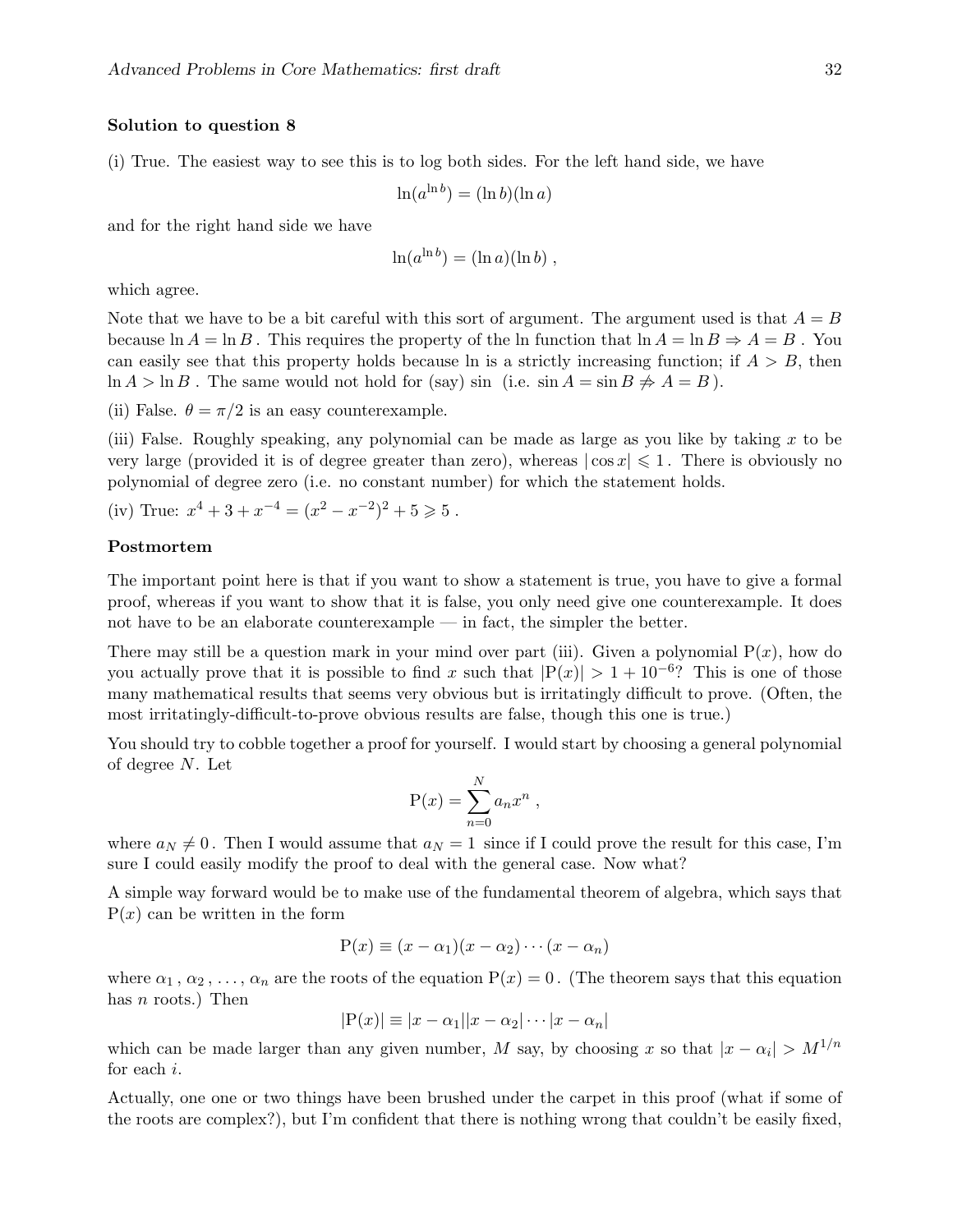## Question  $9(*)$

Prove that the rectangle of greatest perimeter which can be inscribed in a given circle is a square.

The result changes if, instead of maximising the sum of lengths of sides of the rectangle, we seek to maximise the sum of nth powers of the lengths of those sides for  $n \geq 2$ . What happens if  $n = 2$ ? What happens if  $n = 3$ ? Justify your answers.

### Comments

Obviously, the perimeter of a general rectangle has no maximum (it can be as long as you like), so the key to this question is to use the constraint that the rectangle lies in the circle.

The word 'greatest' in the question immediately suggests differentiating something. The perimeter of a rectangle is expressed in terms of two variables, length x and breadth  $y$ , so you must find a way of using the constraint to eliminate one variable. This could be done in two ways: express  $y$  in terms of x, or express both x and y in terms of another variable (an angle, say).

Finally, there is the matter of deciding whether your solution is the greatest or least value (or neither). This can be done either by considering second derivatives, or by trying to understand the different situations. Often the latter method, or a combination, is preferable.

Finding stationary values of functions subject to constraints is very important: it has widespread applications (for example, in theoretical physics, financial mathematics and in fact in almost any area to which mathematics is applied). It forms a whole branch of mathematics called optimisation. Normally, the methods described above (eliminating one variable) are not used: a clever idea, the methods of Lagrange multipliers, is used instead,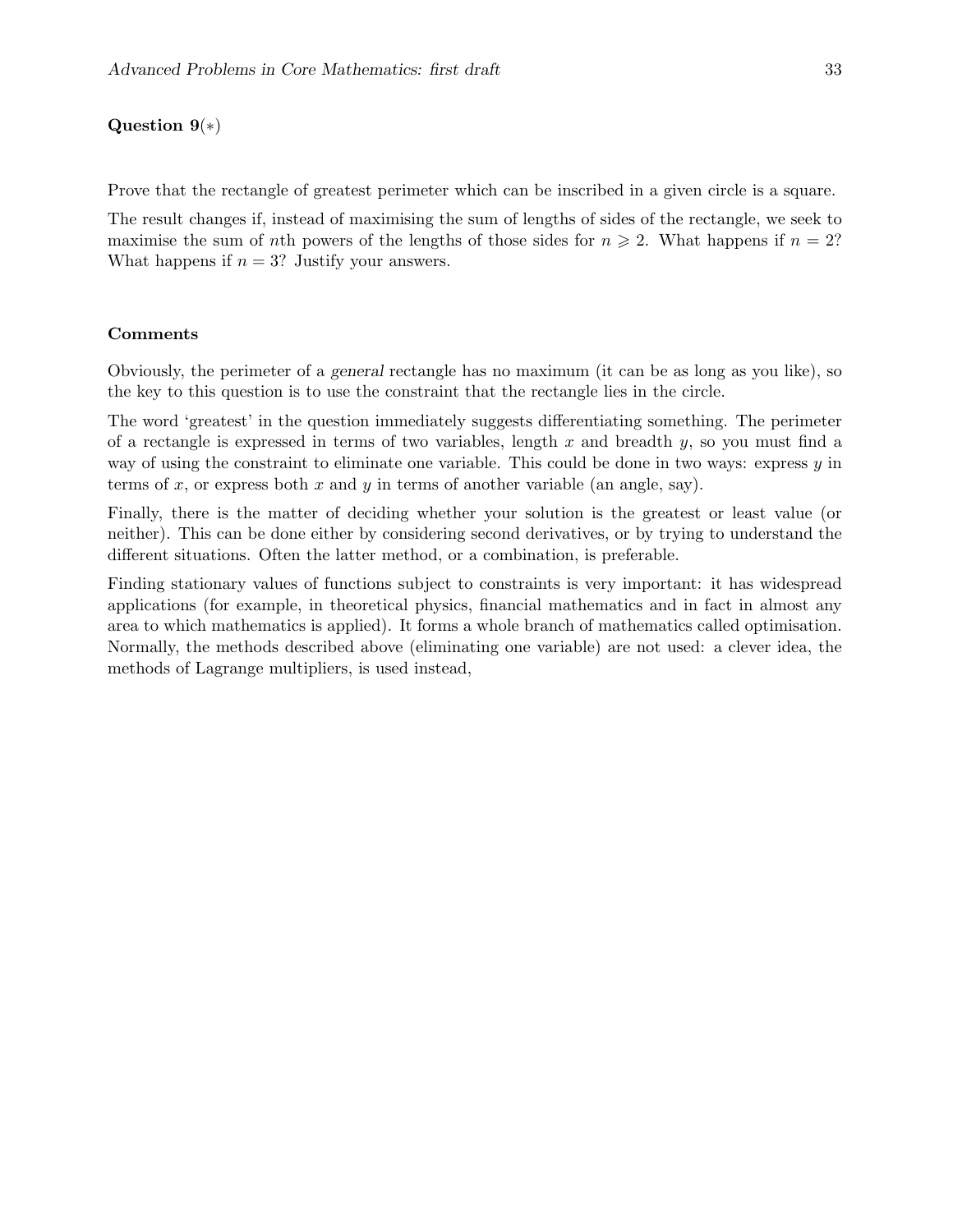Let the circle have diameter  $d$  and let the length of one side of the rectangle be  $x$  and the length of the adjacent side be  $\psi$ .

Then, by Pythagoras's theorem,

$$
y = \sqrt{d^2 - x^2} \tag{\dagger}
$$

and the perimeter  $P$  is given by

$$
P = 2x + 2\sqrt{d^2 - x^2}.
$$

We can find the largest possible value of  $P$  as  $x$  varies by calculus. We have

$$
\frac{\mathrm{d}P}{\mathrm{d}x} = 2 - 2 \frac{x}{\sqrt{d^2 - x^2}} \,,
$$

so for a stationary point, we require (cancelling the factor of 2 and squaring)

$$
1 = \frac{x^2}{d^2 - x^2}
$$
 i.e.  $2x^2 = d^2$ .

Thus  $x = d/\sqrt{2}$  (ignoring the negative root for obvious reasons). Substituting this into (†) gives  $y = d/\sqrt{2}$ , so the rectangle is indeed a square, with perimeter  $2\sqrt{2}d$ .

But is it the maximum perimeter? The easiest way to investigate is to calculate the second derivative, But is it the maximum permeter. The easiest way to investigate is to calculate the second derivative,<br>which is easily seen to be negative for all values of x, and in particular when  $x = d/\sqrt{2}$ . The stationary point is certainly a maximum.

For the second part, we consider

$$
f(x) = xn + (d2 – x2)n/2
$$
.

The first thing to notice is that f is constant if  $n = 2$ , so in this case, the largest (and smallest) value is  $d^2$ . For  $n=3$ , we have

$$
f'(x) = 3x^2 - 3x(d^2 - x^2)^{1/2},
$$

so  $f(x)$  is stationary when  $x^4 = x^2(d^2 - x^2)$ , i.e. when  $2x^2 = d^2$  as before or when  $x = 0$ . The so  $f(x)$  is stationary when  $x^2 = x^2(a^2 - x^2)$ , i.e. when  $2x^2 = a^2$  as before or when  $x = 0$ . The corresponding stationary values are  $\sqrt{2}d^3$  and  $2d^3$ , so this time the largest value occurs when  $x = 0$ .

#### Postmortem

You will almost certainly want to investigate the situation for other values of n yourself, just to see what happens.

Were you happy with the proof given above that the square has the *largest* perimeter? And isn't it a bit odd that we did not discover a stationary point corresponding to the smallest value (which can easily be seen to occur at  $x = 0$  or  $x = d$ ? To convince yourself that the maximum point gives the largest value, it is a good idea to sketch a graph: you can check that  $dP/dx$  is positive for gives the largest value, it is a good idea to sketch a graph. you can check that dr /dx is positive for  $0 < x < d/\sqrt{2}$  and negative for  $d/\sqrt{2} < x < d$ . The smallest values of the perimeter occur at the endpoints of the interval  $0 \leq x \leq d$  and therefore do not have to be turning points.

A much better way of tacking the problem is to set  $x = d \cos \theta$  and  $y = d \sin \theta$  and find the perimeter as a function of  $\theta$ . Because  $\theta$  can take any value (there are no end points such as  $x = 0$  to consider), the largest and smallest perimeters correspond to stationary points. Try it.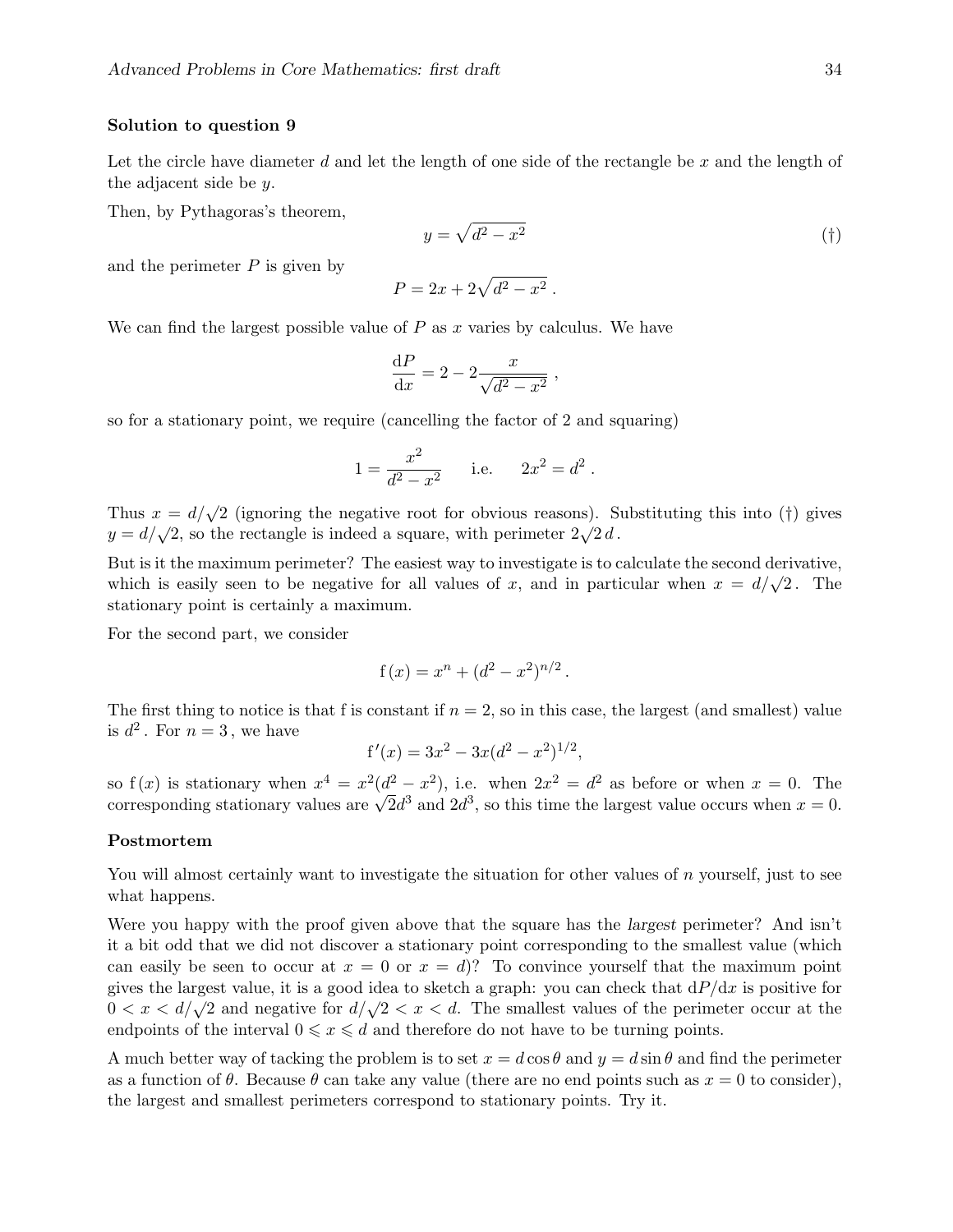## Question 10(∗)

Use the first four terms of the binomial expansion of  $(1 - 1/50)^{1/2}$ , to derive the approximation  $\sqrt{2} \approx 1.414214$ .

Calculate similarly an approximation to the cube root of 2 to six decimal places by considering  $(1 + N/125)^{1/3}$ , where N is a suitable number.

[You need not justify the accuracy of your approximations.]

### Comments

Although you do not have to justify your approximations, you do need to think carefully about the number of terms required in the expansions. You first have to decide how many you will need to obtain the given number of decimal places; then you have to think about whether the next term is likely to affect the value of the last decimal.

It is not at all obvious where the  $\sqrt{2}$  in the first part comes from until you write  $(1 - 1/50)^{1/2}$  =  $\sqrt{(10/50)}$  $\sqrt{(49/50)}$ .

In the second part, you have to choose N in such a way that  $125 + N$  has something to do with a power of 2.

It is a bit easier to do the binomial expansions by making the denominator a power of 10 (so that the expansion in the first part becomes  $(1 - 2/100)^{1/2}$ .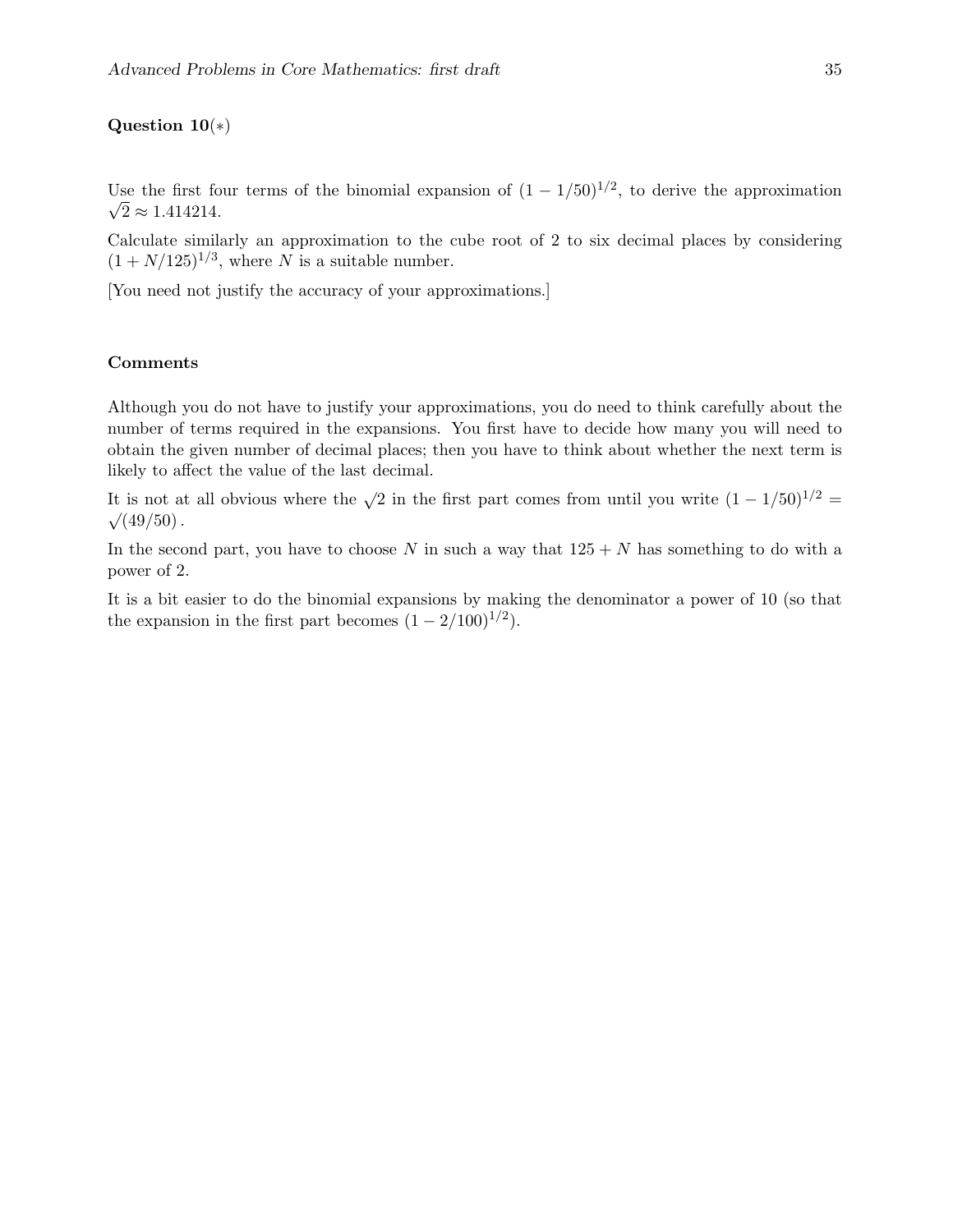First we expand binomially:

$$
\left(1 - \frac{2}{100}\right)^{\frac{1}{2}}
$$
\n
$$
\approx 1 + \left(\frac{1}{2}\right)\left(-\frac{2}{100}\right) + \left(\frac{1}{2!}\right)\left(\frac{1}{2}\right)\left(-\frac{1}{2}\right)\left(-\frac{2}{100}\right)^{2} - \left(\frac{1}{3!}\right)\left(\frac{1}{2}\right)\left(-\frac{1}{2}\right)\left(-\frac{3}{2}\right)\left(-\frac{2}{100}\right)^{3} + \cdots
$$
\n
$$
= 1 - \frac{1}{100} - \frac{0.5}{10^{4}} - \frac{0.5}{10^{6}} = 0.9899495.
$$

It is clear that the next term in the expansion would introduce the seventh and eighth places of decimals, which it seems we do not need. Of course, after further manipulations we might find that the above calculation does not supply the 6 decimal places we need, in which case we will work out the next term in the expansion.

But 
$$
\left(\frac{98}{100}\right)^{\frac{1}{2}} = \frac{7\sqrt{2}}{10}
$$
, so  $\sqrt{2} \approx 9.899495/7 \approx 1.414214$ .

Second part:

$$
\left(1+\frac{3}{125}\right)^{\frac{1}{3}}
$$
\n
$$
\approx 1 + \left(\frac{1}{3}\right)\left(\frac{3}{125}\right) + \left(\frac{1}{2!}\right)\left(\frac{1}{3}\right)\left(-\frac{2}{3}\right)\left(\frac{3}{125}\right)^{2} + \left(\frac{1}{3!}\right)\left(\frac{1}{3}\right)\left(-\frac{2}{3}\right)\left(-\frac{5}{3}\right)\left(-\frac{3}{125}\right)^{3} + \cdots
$$
\n
$$
= 1 - \frac{8}{1000} - \frac{64}{10^{6}} + \frac{5}{3}\frac{8^{3}}{10^{9}}
$$
\n
$$
= 1.007936 + \frac{256}{3}\frac{1}{10^{8}} = 1.007937.
$$

Successive terms in the expansion decrease by a factor of about 1000, so this should give the right number of decimal places.

But 
$$
\left(\frac{128}{125}\right)^{\frac{1}{3}} = \frac{4\sqrt[3]{2}}{5} = \frac{8\sqrt[3]{2}}{10}
$$
 so  $\sqrt[3]{2} \approx 10.0793/8 \approx 1.259921$ .

### Postmortem

This question required a bit of intuition, and some accurate arithmetic. You don't have to be brilliant at arithmetic to be a good mathematician, but most mathematicians aren't bad at it. There have in the past been children who were able to perform extroardinary feats of arithmetic. For example, Zerah Colburn, a 19th century American, toured Europe at the age of 8. He was able to multiply instantly any two four digit numbers given to him by the audiences. George Parker Bidder (the Calculating Boy) could perform similar feats, though unlike Colburn he became a distinguished mathematician and scientist. One of his brothers knew the bible by heart.

The error in the approximation is the weak point of this question. Although it is clear that the next term in the expansion is too small to affect the accuracy, it is not obvious that the sum of all the next hundred (say) terms of the expansion is negligible (though in fact it is). What is needed is an estimate of the truncation error in the binomial expansion. Such an estimate is not hard to obtain (first year university work) and is typically of the same order of magnitude as the first neglected term in the expansion.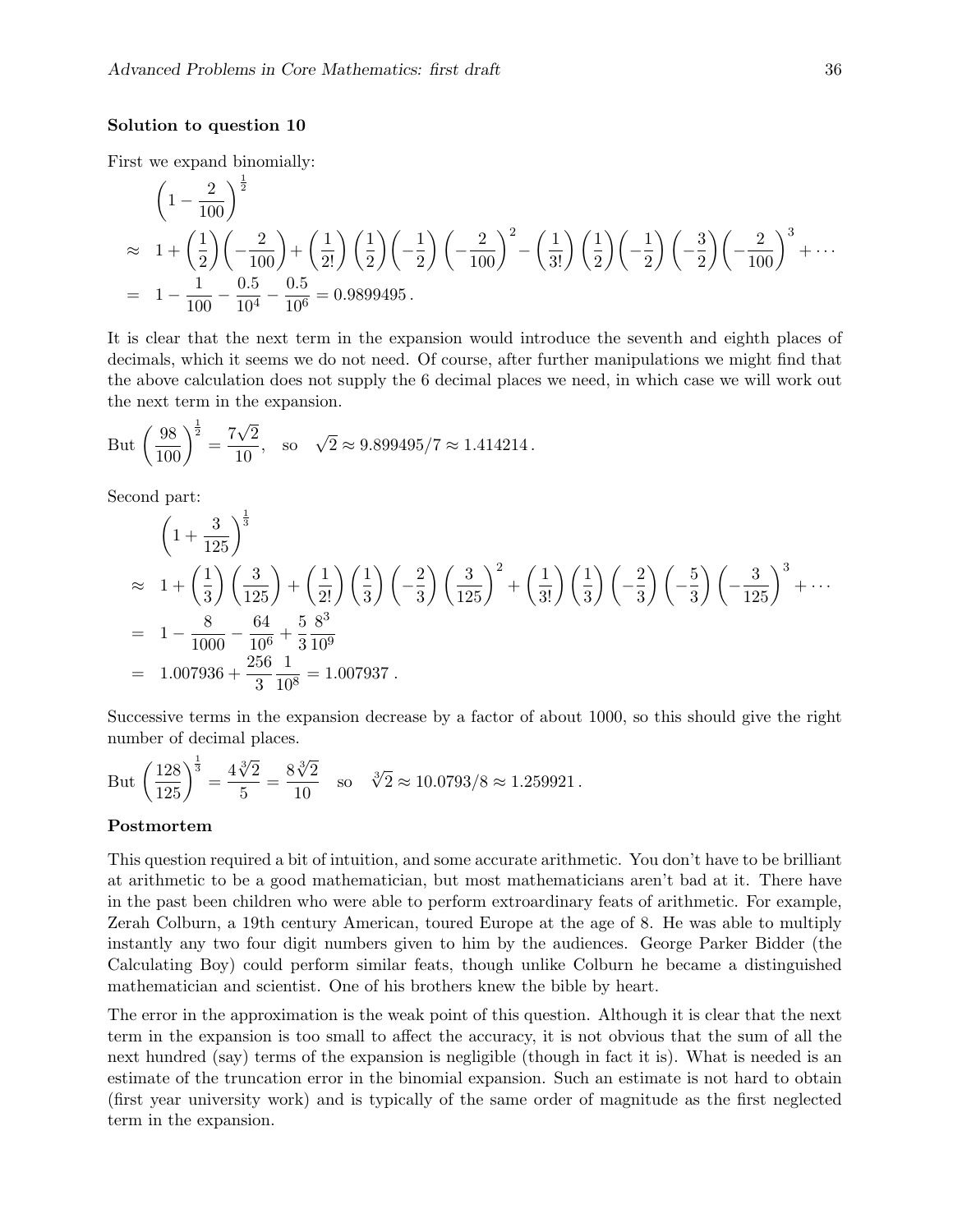# Question 11(∗)

How many integers greater than or equal to zero and less than 1000 are not divisible by 2 or 5? What is the average value of these integers?

How many integers greater than or equal to zero and less than 9261 are not divisible by 3 or 7? What is the average value of these integers?

## Comments

There are a number of different ways of tackling this problem, but it should be clear that whatever way you choose for the first part will also work for the second part (especially when you realise the significance of the number 9261). A key idea for the first part is to think in terms of blocks of 10 numbers, realising that all blocks of 10 are the same for the purposes of the problem.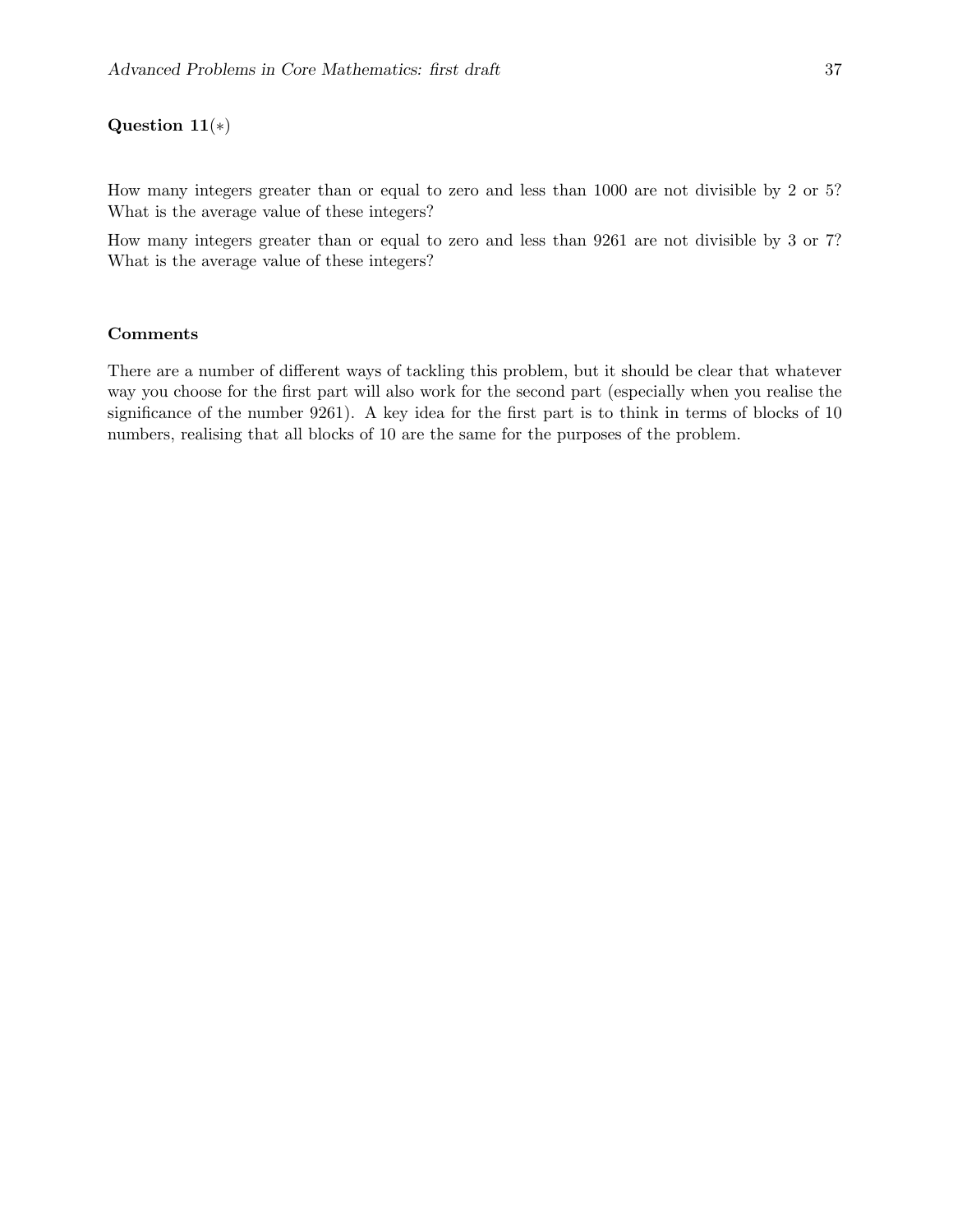Only integers ending in 1, 3, 7, or 9 are not divisible by 2 or 5. This is  $4/10$  of the possible integers, so the total number of such integers is 4/10 of 1,000, i.e. 400.

The integers can be added in pairs:

sum = 
$$
(1 + 999) + (3 + 997) + \cdots + (499 + 501)
$$
.

There are 200 such pairs, so the sum is  $1,000 \times 200$  and the average is 500. A simpler argument would be to say that this is obvious by symmetry: there is nothing in the problem that favours an answer greater (or smaller) than 500.

Alternatively, we can find the number of integers divisible by both 2 and 5 by adding the number divisible by 2 (i.e. 500) to the number divisible by 5 (i.e. 200), and subtracting the number divisible by both 2 and 5 (i.e. 100) since these have been counted twice. To find the sum, we can sum those divisible by 2 (using the formula for a geometric progression), add the sum of those divisible by 5 and subtract the sum of those divisible by 10.

For the second part, either of these methods will work. In the first method you consider integers in blocks of 21 (essentially arithmetic to base 21): there are 12 integers in each such block that are not divisible by 3 or 7 (namely 1, 2, 4, 5, 8, 10, 11, 13, 16, 17, 19, 20) so the total number is  $9261 \times 12/21 =$ 5292. The average is  $9261/2$  as can be seen using the pairing argument  $(1+9260)+(2+9259)+\cdots$ or the symmetry argument.

## Postmortem

I was in year 7 at school when I had my first encounter with lateral thinking in mathematics. The problem was to work out how many houses a postman delivers to in a street of houses numbered from 1 to 1000, given that he refuses to deliver to houses with the digit 9 in the number. It seemed impossible to do it systematically, until the idea of counting in base 9 occurs; and then it seemed brilliantly simple. I didn't know I was counting in base 9; in those days, school mathematics was very traditional and base 9 would have been thought very advanced. All that was required was the idea of working out how many numbers can be made out of nine digits (i.e.  $9^3$ ) instead of 10; and of course it doesn't matter which nine.

Did you spot the significance of the number  $9261$ ? It is  $21<sup>3</sup>$ , i.e. the number written as 1000 in base 21. Note how carefully the question is written and laid out to suggest a connection between the two paragraphs (and to highlight the difference); there is not even a part (i) and Part (ii) to break the symmetry. For the examination, the number 1,000,000 was used instead of 1,000 to discourage candidates from spending the first hour of the examination writing down the numbers from 1 to 1000.

Having realised the that the first part involves  $(2 \times 5)^3$  and the second part involves  $(3 \times 7)^3$  you are probably now wondering what the general result is, i.e:

How many integers greater than or equal to zero and less than  $(pq)^3$  are not divisible by p or q? What is the average value of these integers?

I leave this to you, with the hint that you need to think about only  $pq$ , rather than  $(pq)^3$ , to start with.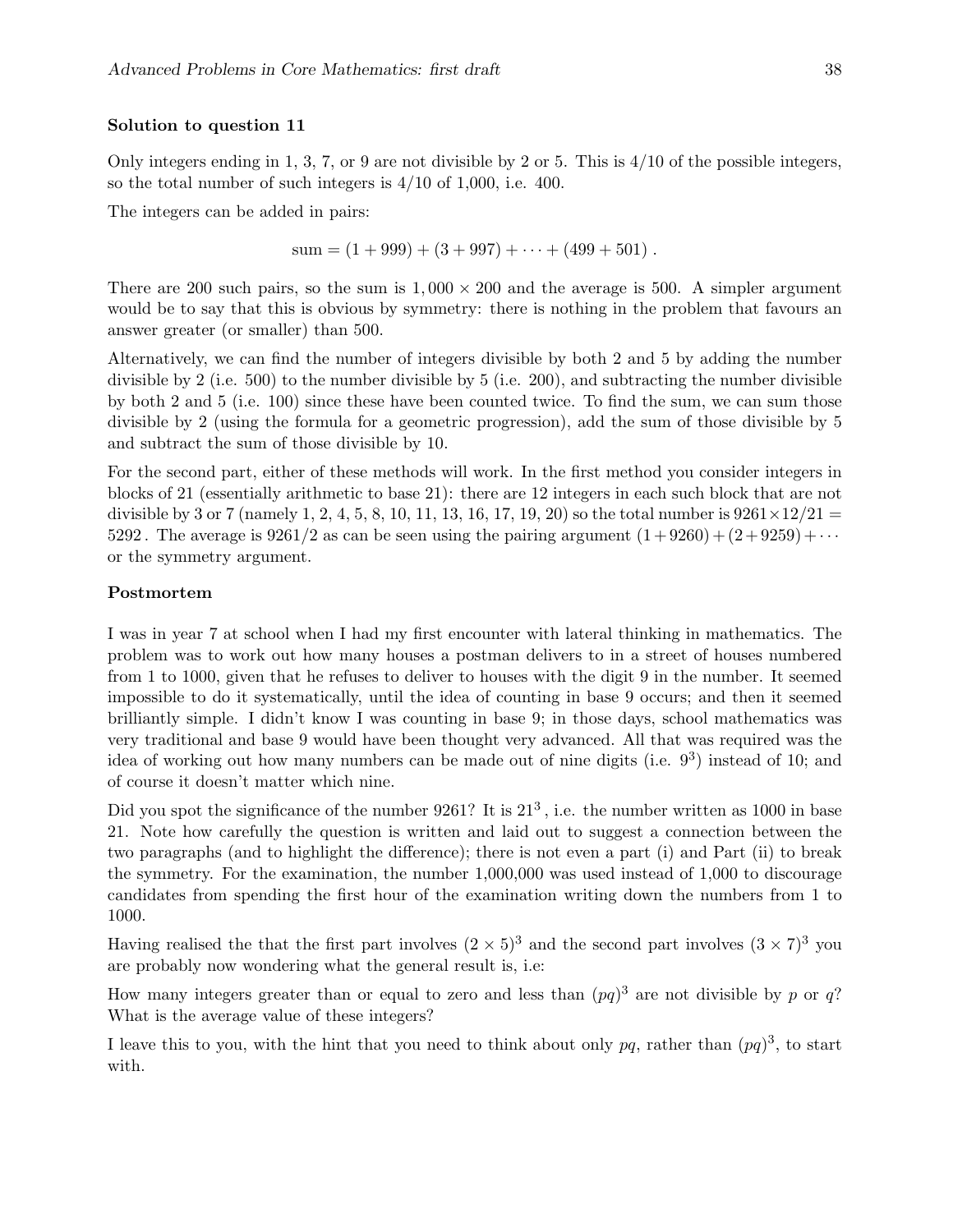# Question 12(∗)

Sketch the following subsets of the  $x-y$  plane:

- (i)  $|x| + |y| \leq 1$ ;
- (ii)  $|x-1| + |y-1| \leq 1$ ;
- (iii)  $|x-1| |y+1| \leq 1$ ;
- (iv)  $|x| |y 2| \leq 1$ .

## Comments

Often with modulus signs, it is easiest to consider the cases separately, so for example is part (i), you would first work out the case  $x > 0$  and  $y > 0$ , then  $x > 0$  and  $y < 0$ , and so on. Here there is a simple geometric understanding of the different cases: once you have worked out the first case, the other three can be deduced by symmetry.

Another geometric idea should be in your mind when tackling this question, namely the idea of translations in the plane.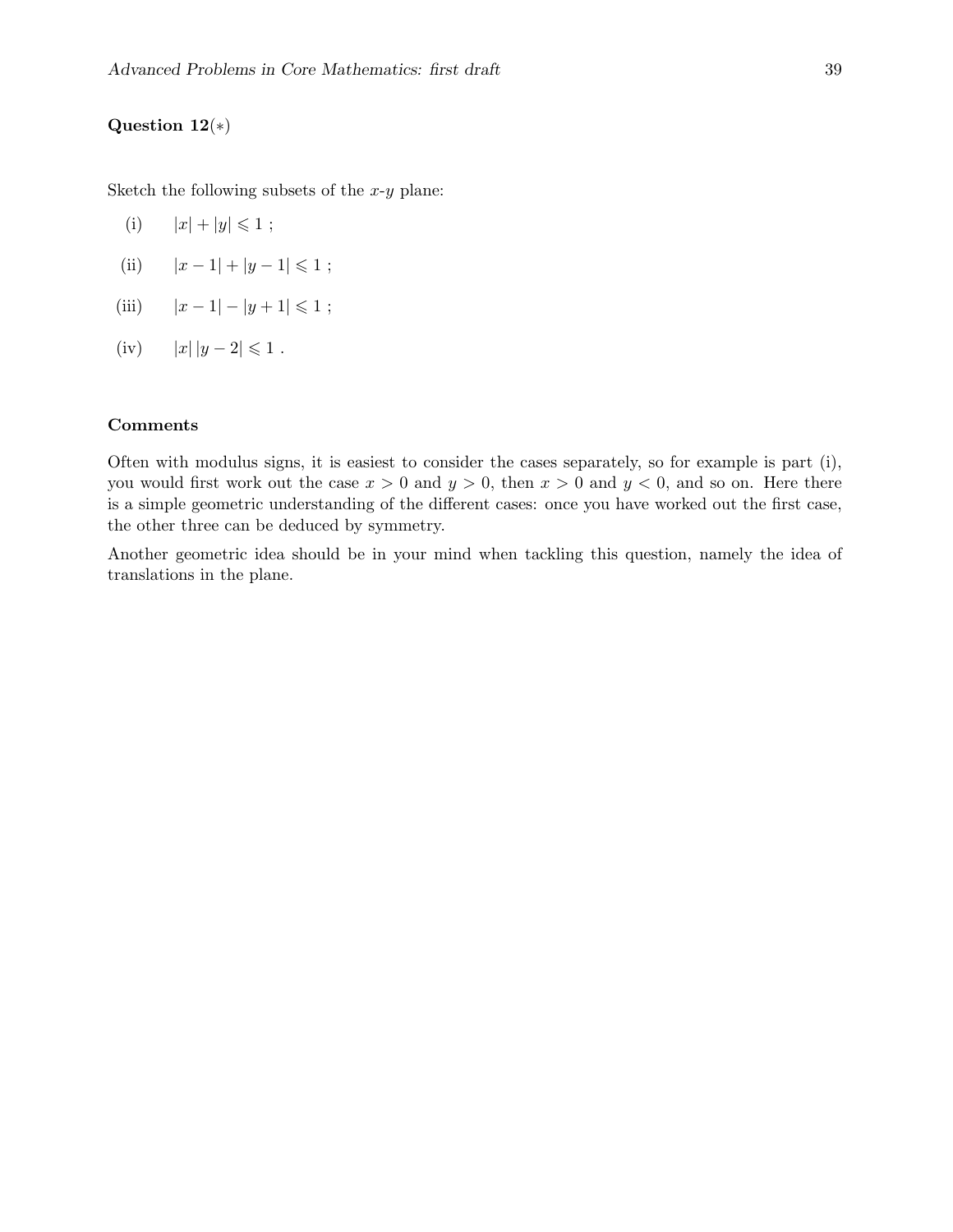The way to deal with the modulus signs in this question is to consider first the case when the things inside the modulus signs are positive, and then get the full picture by symmetry, shifting the origin as appropriate.

For part (i), consider the the first quadrant  $x \geq 0$  and  $y \geq 0$ . In this quadrant, the inequality is  $x + y \leq 1$ . Draw the line  $x + y = 1$  and then decide which side of the line is described by the inequality. It is obviously (since  $x$  has to be smaller than something) the region to the left of the line; or (since  $y$  also has to be smaller than something) the region below the line, which is the same region.

Similar arguments could be used in the other quadrants, but it is easier to note that the inequality  $|x| + |y| \leq 1$  unchanged when x is replaced by  $-x$ , or y is replaced by  $-y$ , so the sketch should have reflection symmetry in both axes.



Part (ii) is the same as part (i), except that the origin is translated to  $(1, 1).$ 

For part (iii), consider first  $x - y \leq 1$ , where  $x > 0$  and  $y > 0$ , which give an area that is infinite in extent in the positive y direction. Then reflect this in both axes and translate one unit down the  $y$ axis and 1 unit along the positive  $x$  axis.



Part (iv) is the rectangular hyperbola  $xy = 1$  reflected in both axes and the region required is enclosed by the four hyperbolas. The four hyperbolas are then translated 2 units up the  $y$  axis.

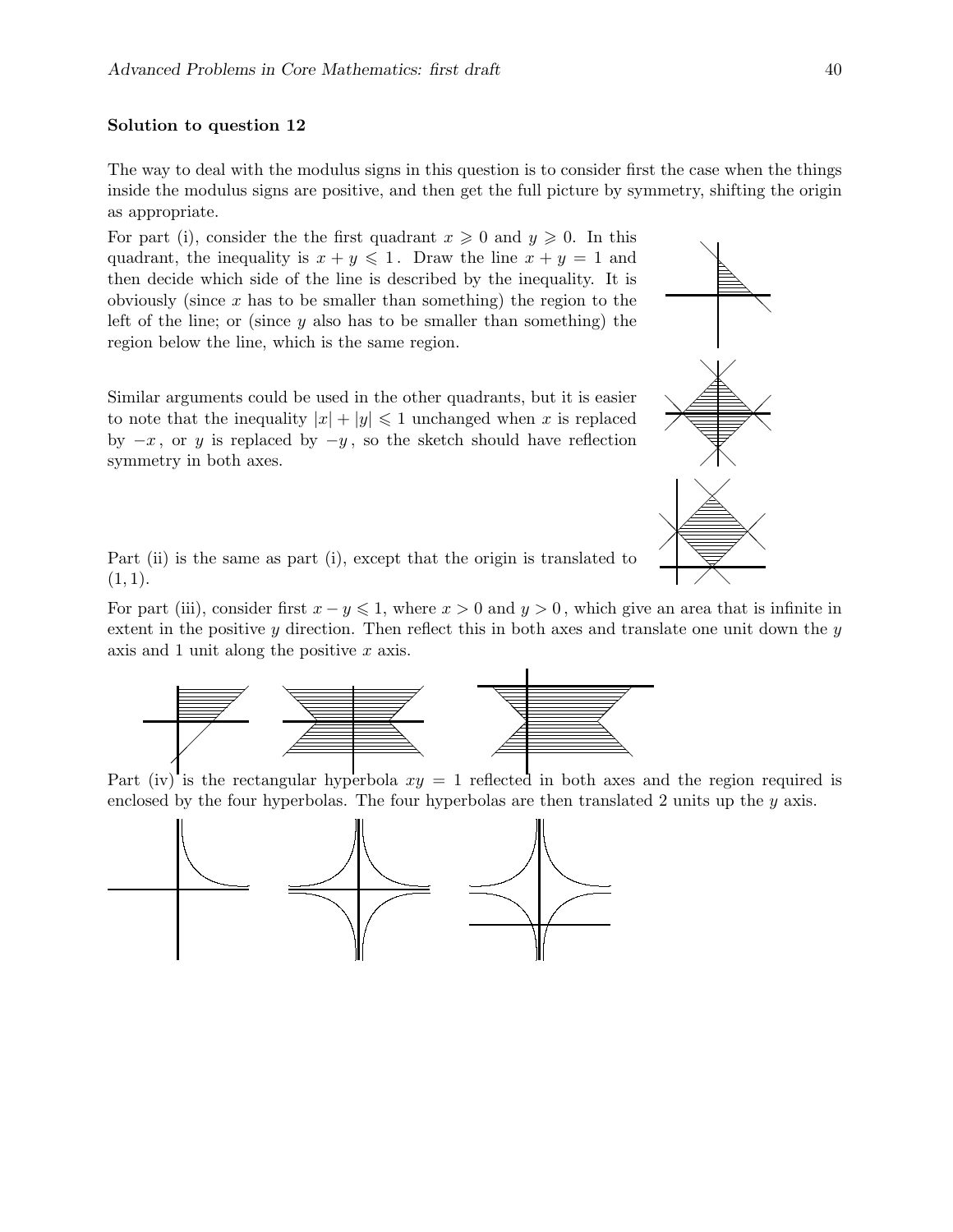## Question 13(∗∗)

Show that

$$
x^{2} - y^{2} + x + 3y - 2 = (x - y + 2)(x + y - 1)
$$

and hence, or otherwise, indicate by means of a sketch the region of the  $x-y$  plane for which

$$
x^2 - y^2 + x + 3y > 2.
$$

Sketch also the region of the  $x-y$  plane for which

$$
x^2 - 4y^2 + 3x - 2y < -2.
$$

Give the coordinates of a point for which both inequalities are satisfied or explain why no such point exists.

## Comments

This question gets a two star difficulty rating because inequalities always need to be handled with care.

For the very first part, you could either factorise the left hand side to obtain the right hand side, or multiply out the right hand side to get the left hand side. Obviously, it is much easier to do the multiplication than the factorisation. But is that 'cheating' or taking a short cut that might lose marks? The answer to this is no: it doesn't matter if you start from the given answer and work backwards — it is still a mathematical proof and any proof will get the marks. (But note that if there is a 'hence' in the question, you will lose marks if you do not do it using the thing you have just proved.)

In the second part, you have to do the factorisation yourself, so you should look carefully at where the terms in the (very similar) first part come from when you do the multiplication. It will help to spot the similarities bewteen  $x^2 - y^2 + x + 3y - 2$  and  $x^2 - 4y^2 + 3x - 2y + 2$ 

Since no indication is given as to what detail should appear on the sketch, you are have to use your judgement: it is clearly important to know where the regions lie relative to the coordinate axes.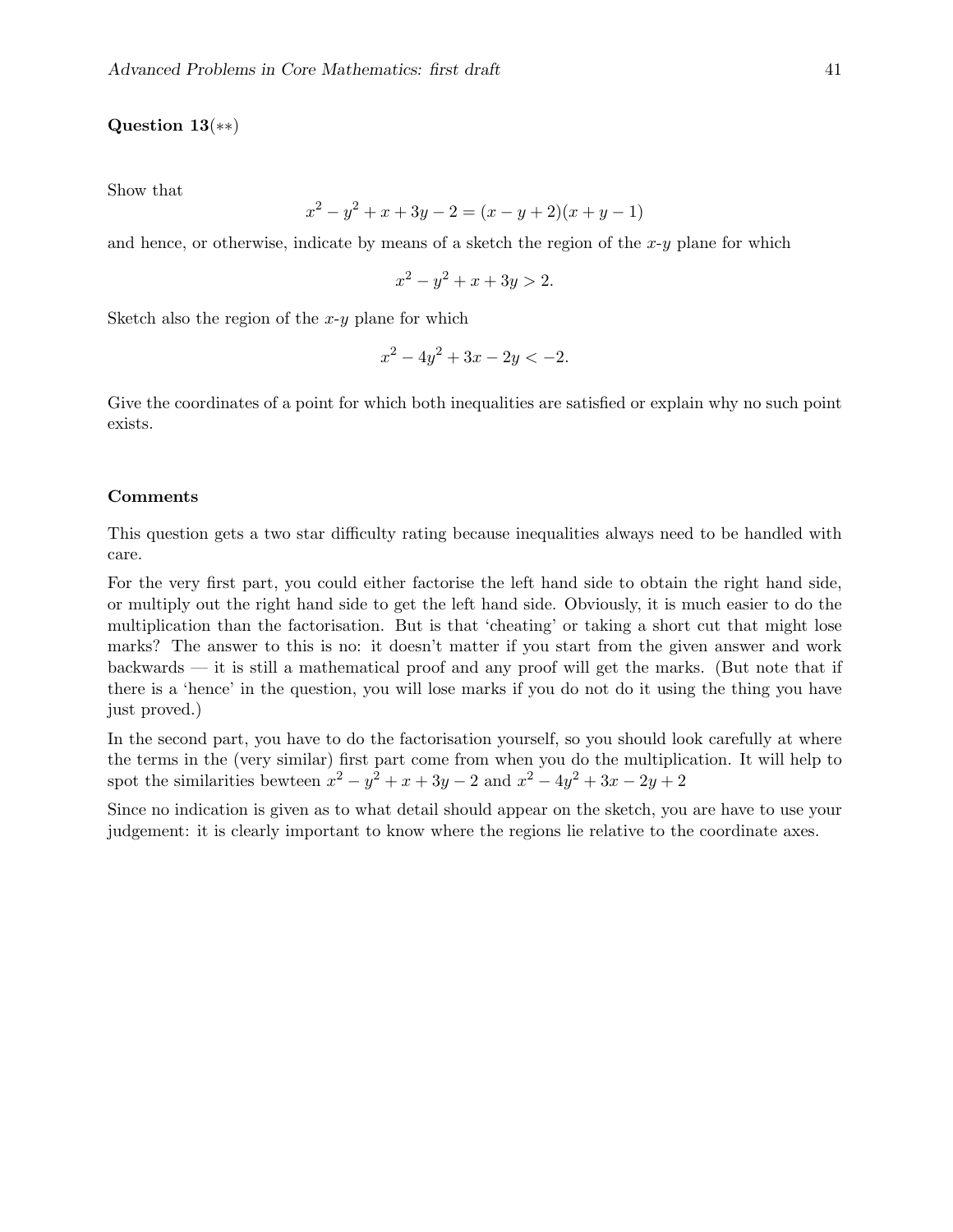To do the multiplication, it pays to be systematic and to set out the algebra nicely:

$$
(x - y + 2)(x + y - 1) = x(x + y - 1) - y(x + y - 1) + 2(x + y - 1)
$$
  
=  $x^2 + xy - x - yx - y^2 + y + 2x + 2y - 2$   
=  $x^2 + x - y^2 + 3y - 2$ 

as required.



For the first inequality, we need  $x-y+2$  and  $x+y-1$  both to be either positive or negative. To sort out the inequalities (or inequations as they are sometimes horribly called), the first thing to do is to draw the lines corresponding to the corresponding equalities. These lines divide the plane into four regions and we then have to decide which regions are relevant.

The diagonal lines  $x - y = -2$  and  $x + y = 1$  intersect at  $\left(-\frac{1}{2}\right)$  $\frac{1}{2}, \frac{3}{2}$  $\frac{3}{2}$ ); this is the important point to mark in on the sketch. The required regions are the left and right quadrants formed by these diagonal lines (since the inequalities mean that the regions are to the right of both lines or to the left of both lines).

For the second part, the first thing to do is to factorise  $x^2 - 4y^2 + 3x - 2y + 2$ . The key similarity with the first part is the absence of 'cross' terms of the form  $xy$ . This allows a difference-of-two-squares factorisation of the first two terms:  $x^2 - 4y^2 = (x - 2y)(x + 2y)$ . Following the pattern of the first part, we can then try a factorisation of the form

$$
x^{2} - 4y^{2} + 3x - 2y + 2 = (x - 2y + a)(x + 2y + b)
$$

where  $ab = 2$ . Considering the terms linear in x and y gives  $a + b = 3$  and  $2a - 2b = -2$  which quickly leads to  $a = 1$  and  $b = 2$ . Note that altogether there were three equations for a and b, so we had no right to expect a consistent solution (except for the fact that this is a STEP question for which we had every right to believe that the first part would guide us through the second part).

Alternatively, we could have completed the square in x and in y and then used difference of two squares:

$$
x^{2}-4y^{2}+3x-2y+2 = (x+\frac{3}{2})^{2}-\frac{9}{4}+(2y+\frac{1}{2})^{2}-\frac{1}{4}+2
$$
  
= 
$$
(x+\frac{3}{2})^{2}+(2y+\frac{1}{2})^{2}=(x+\frac{3}{2}-2y-\frac{1}{2})(x+\frac{3}{2}+2y+\frac{1}{2}).
$$



As in the previous case, the required area is formed by two intersecting lines; this time, they intersect at  $\left(-\frac{3}{2}\right)$  $\frac{3}{2}, -\frac{1}{4}$  $(\frac{1}{4})$  and the upper and lower regions are required, since the inequality is the other way round.

It is easy to see from the sketches that there are points that satisfy both inequalities: for example  $(1, 2)$ .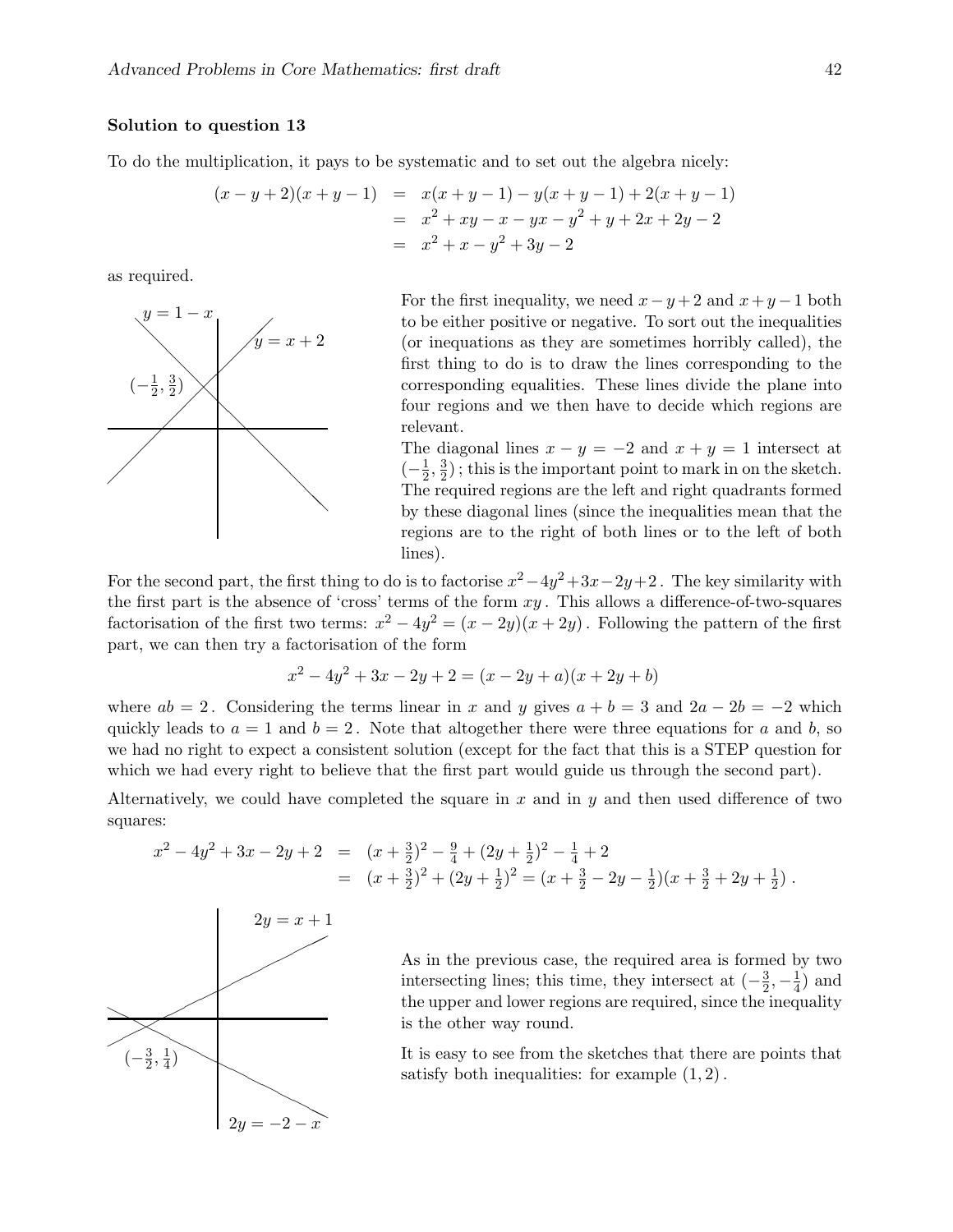# Question 14(∗∗)

Solve the inequalities

(i) 
$$
1 + 2x - x^2 > 2/x
$$
  $(x \neq 0)$ ,  
\n(ii)  $\sqrt{(3x+10)} > 2 + \sqrt{(x+4)}$   $(x \geq -10/3)$ .

## Comments

The two parts are unrelated (unusually for STEP questions), except that they deal with inequalities. Both parts need care, having traps for the unwary. In the first part you have to watch out when you multiply an inequality: if the thing you muliply is negative then the inequality reverses. In the second part you have to consider the possibility that your algebraic manipulations have created extra spurious solutions. In the first part, you might find sketching a graph helpful.

For the second part, it is worth (after you have finished the question) sketching the graphs of  $\sqrt{2}$ (3x + 10), 2 +  $\sqrt{x+4}$ ) and 2 –  $\sqrt{x+4}$ . You can get them by translations of  $\sqrt{x}$  (which you can get by reflection  $y = x^2$  in the line  $y = x$ . I would have drawn them for you in the postmortem comment overleaf, but there wasn't room on the page.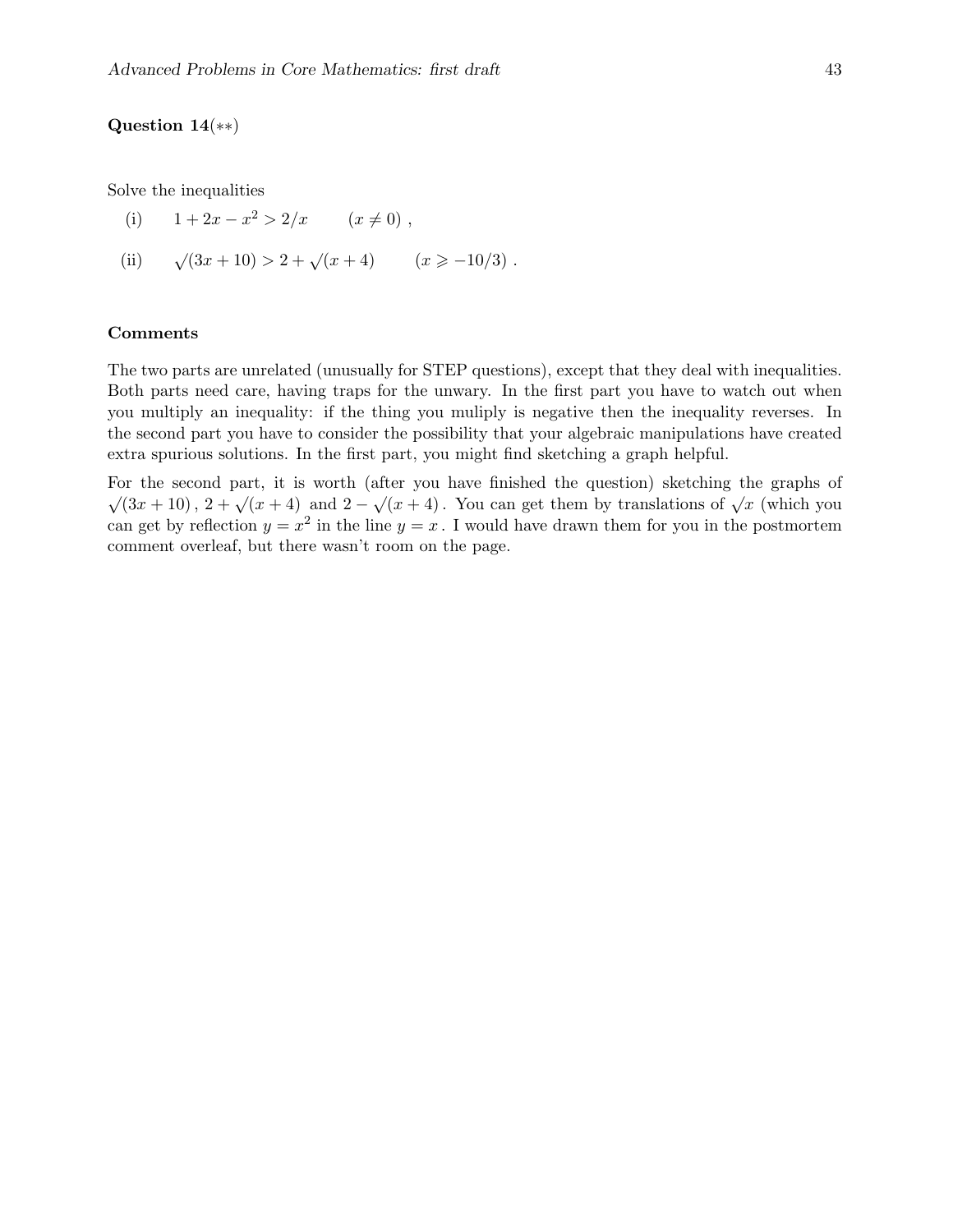(i) We would like to multiply both sides of the inequality by  $x$  in order to obtain a nice cubic expression. However, we have to allow for the possibility that x is negative (which would reverse the inequality). One way is to consider the cases  $x > 0$  and  $x < 0$  separately.

For  $x > 0$ , we multiply the whole equation by x without changing the inequality:

$$
1 + 2x - x2 > 2/x \Rightarrow x + 2x2 - x3 > 2
$$
  

$$
\Rightarrow x3 - 2x2 - x + 2 < 0
$$
  

$$
\Rightarrow (x - 1)(x + 1)(x - 2) < 0
$$
  

$$
\Rightarrow 1 < x < 2,
$$
 (\*)

discarding the possibility  $x < -1$ , since we have assumed that  $x > 0$ . The easiest way of obtaining the result (∗) from the previous line is to sketch the graph of  $(x-1)(x+1)(x-2) < 0$ . For  $x < 0$ , we must reverse the inequality when we

multiply by x so in this case,  $(x-1)(x+1)(x-2) > 0$ , which gives  $-1 < x < 0$ .

The smart way to do  $x > 0$  and  $x < 0$  in one step is to multiply by  $x^2$  (which is never negative and hence never changes the direction of the inequality) and analyse  $x(x-1)(x+1)(x-2)$  < 0. Again, a sketch is useful.

(ii) First square both sides the inequality  $\sqrt{(3x+10)} > 2 + \sqrt{(x+4)}$ :

$$
3x + 10 > 4 + 4(x+4)^{\frac{1}{2}} + (x+4)
$$
 i.e.  $x + 1 > 2(x+4)^{\frac{1}{2}}$ .

Note that the both sides of the original inequality are positive or zero (i.e. non-negative), so the direction of the inequality is not changed by squaring. Now consider the new inequality  $x + 1$  $2(x+4)^{\frac{1}{2}}$ . If both sides are non-negative, that is if  $x > -1$ , we can square both sides again without changing the direction of the inequality. But, if  $x < -1$ , the inequality cannot be satisfied since the right hand side is always non-negative. Squaring gives

$$
x^2 + 2x + 1 > 4(x+4)
$$
 i.e.  $(x-5)(x+3) > 0$ .

Thus,  $x > 5$  or  $x < -3$ . However, we must reject  $x = -3$  because of the condition  $x > -1$ . Therefore the inequality holds for  $x > 5$ .

### Postmortem

The spurious result  $x < -3$  at the end of the second part arises through loss of information in the process of squaring. (If you square an expression, you lose its sign.) After squaring twice, the resulting inequality is the same as would have resulted from  $\sqrt{(3x+10)} > 2 - \sqrt{(x+4)}$  and it is to this inequality that  $x < -3$  is the solution.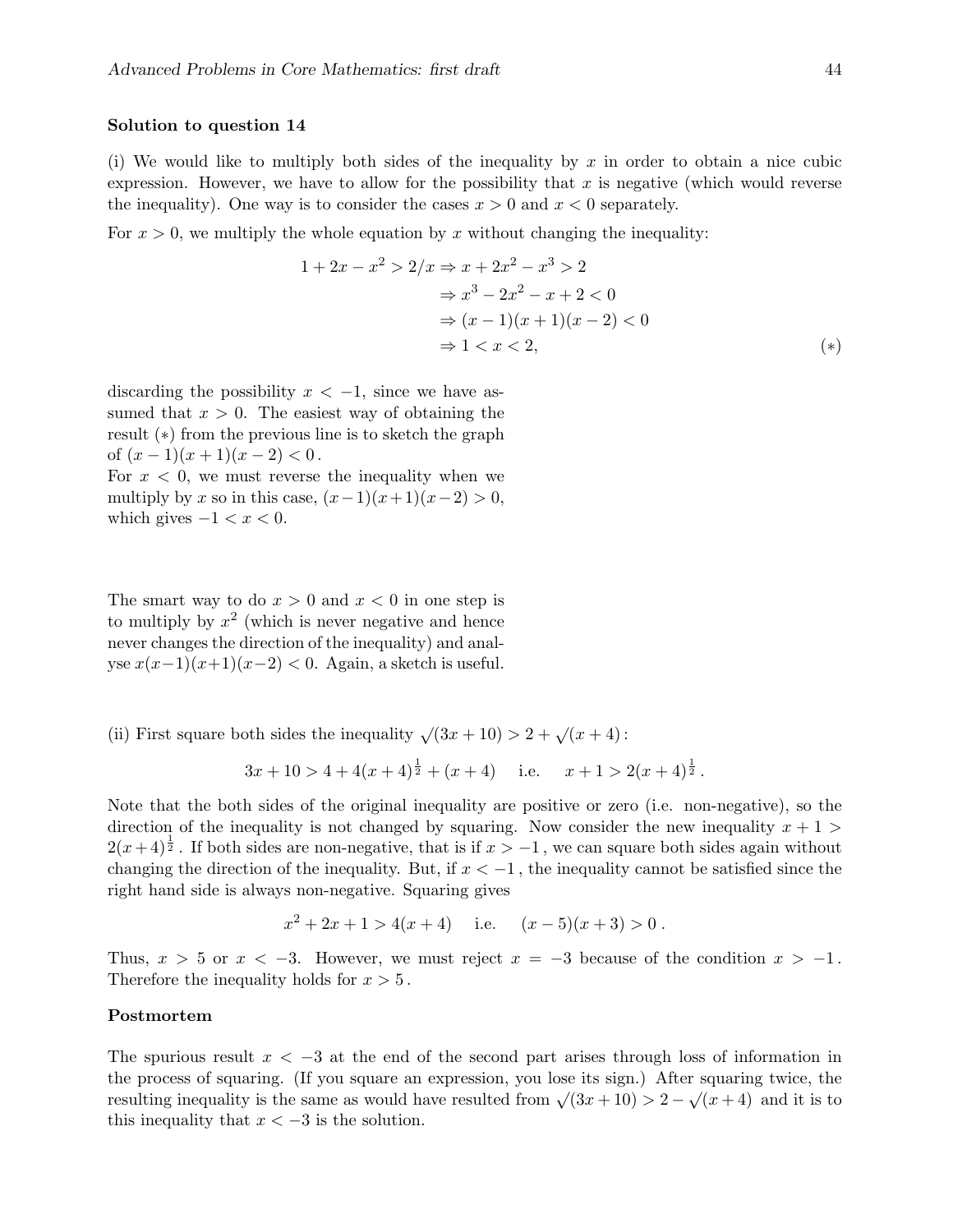# Question 15(∗∗)

Sketch, without calculating the stationary points, the graph of the function  $f(x)$  given by

$$
f(x) = (x - p)(x - q)(x - r)
$$
,

where  $p < q < r$ . By considering the quadratic equation  $f'(x) = 0$ , or otherwise, show that

$$
(p+q+r)^2 > 3(qr+rp+pq).
$$

By considering  $(x^2 + gx + h)(x - k)$ , or otherwise, show that  $g^2 > 4h$  is a sufficient condition but not a necessary condition for the inequality

$$
(g-k)^2 > 3(h-gk)
$$

to hold.

## Comments

For the sketch it is not necessary to do more than think about the behaviour for  $x$  large and positive, and for  $x$  large and negative, and the points at which the graph crosses the  $x$ -axis.

The argument required for the second part is very similar to that of the first part, except that it also tests understanding of the meaning of the terms necessary and sufficient.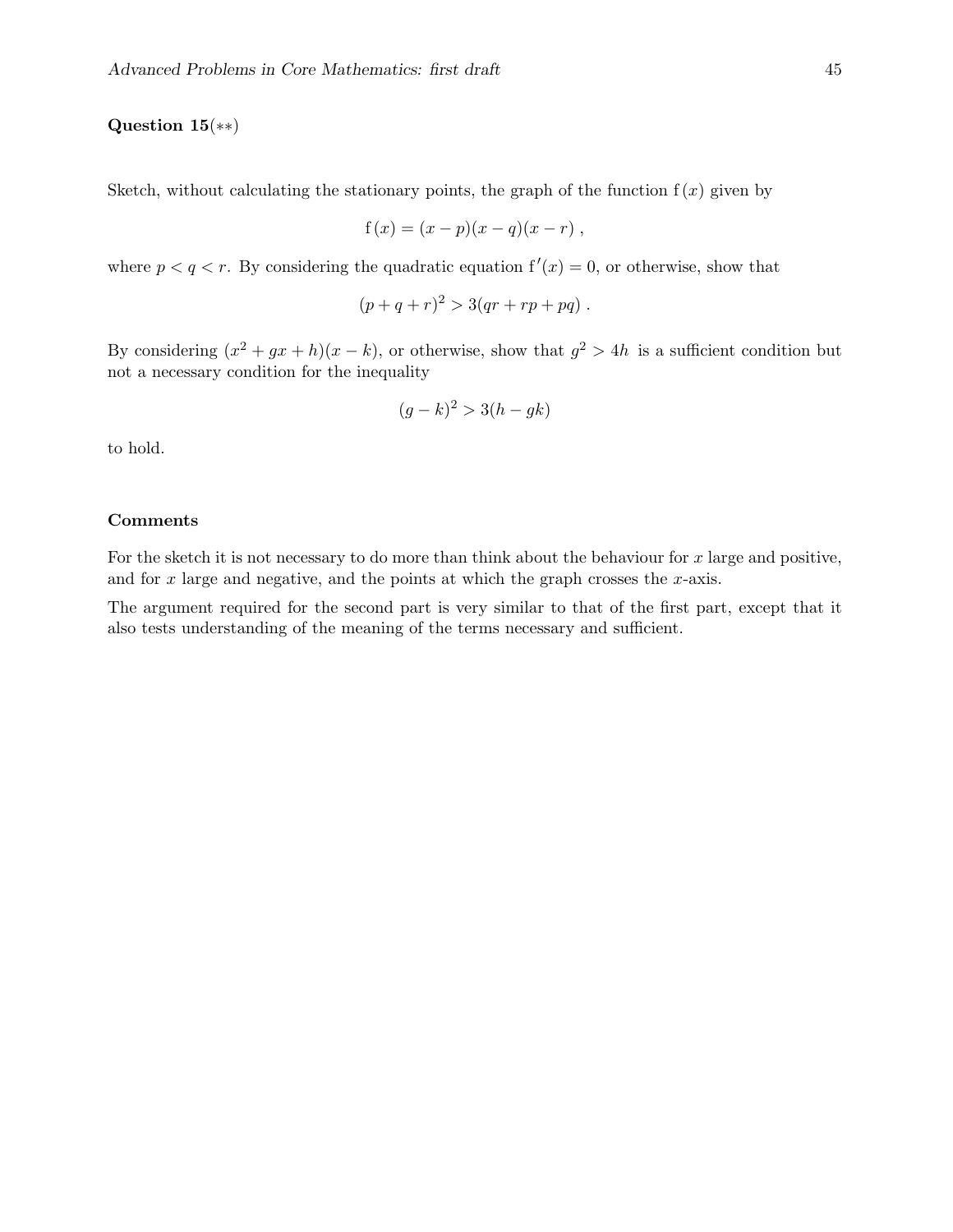From the sketch, we see that  $f(x)$  has two turning points, so the equation  $f'(x) = 0$  has two real roots.

Now 
$$
f(x) = (x - p)(x - q)(x - r) = x^3 - (p + q + r)x^2 + (qr + rp + pq)x - pqr
$$
 so  

$$
f'(x) = 3x^2 - 2(p + q + r)x + (qr + rp + pq) = 0.
$$

Using the condition ' $b^2 > 4ac$ ' for the quadratic to have two real root gives

$$
4(p+q+r)^{2} > 12(qr+rp+pq),
$$

which is the required result.

For the second part, we can use a similar argument.

In this case, the cubic expression is factorised into a linear factor  $x - k$  and a quadratic factor  $x^2 + gx + h$ . If the quadratic equation  $x^2 + gx + h = 0$  has two distinct real roots (i.e. if  $g^2 > 4h$ ), then the function  $(x^2 + gx + h)(x - k)$  has three zeros and therefore two turning points. Thus if  $g^2 > 4h$  the equation  $f'(x) = 0$  has two real roots.

Expanding  $f(x)$  gives  $f(x) = (x^2 + gx + h)(x - k) = x^3 + (g - k)x^2 + (h - gk)$  and differentiating gives

$$
f'(x) = 3x^2 + 2(g - k)x + (h - gk) = 0.
$$

The condition for two real roots is  $4(g-k)^2 > 12(h-gk)$ . Thus  $g^2 > 4h$  is a sufficient condition for this inequality to hold.

Why is it not necessary? That is to say, why is it too strong a condition? How could the condition for two turning points hold without  $f(x)$  having three zeros. The answer is that both turning points could be above the  $x$ -axis or both could be below. Saying this would get all the marks. Or you could give a counterexample: the easy counterexample is  $g^2 = 4h$ ; if this holds, there are still two turning points so  $(g - k)^2 > 3(h - gk)$ . (Careful of this counterexample: it will not work if the double root of the quadratic (at  $x = -q/2$  coincides with the root of the linear factor (at  $x = k$ ), so we need the extra condition that  $g/2 + k \neq 0$ .)

### Postmortem

I got considerable satisfaction from the way that non-obvious inequalities are derived from understanding simple graphs and the quadratic formula when I set this question. But are the inequalities really obscure? The answer is unfortunately no.

The inequality of the first part is equivalent to  $(q - r)^2 + (r - p)^2 + (p - q)^2 > 0$  (the inequality coming from the fact the squares of real numbers are non-negative and in this case the given condition  $p < q < r$  means that the expression is strictly positive (not equal to zero).

If we rewrite the second inequality as  $(k + g/2)^2 + 3(g^2/4 - h) > 0$  we see that it is certainly holds if  $(g^2/4 - h) > 0$ . Clearly, this is not a necessary condition: there is the obvious counterexample  $(g^2/4-h) = 0$  and  $(k+g/2) \neq 0$ . But there are lots of other easy counterexamples — for example,  $g = 0$  and  $k^2 > 3h > 0$ .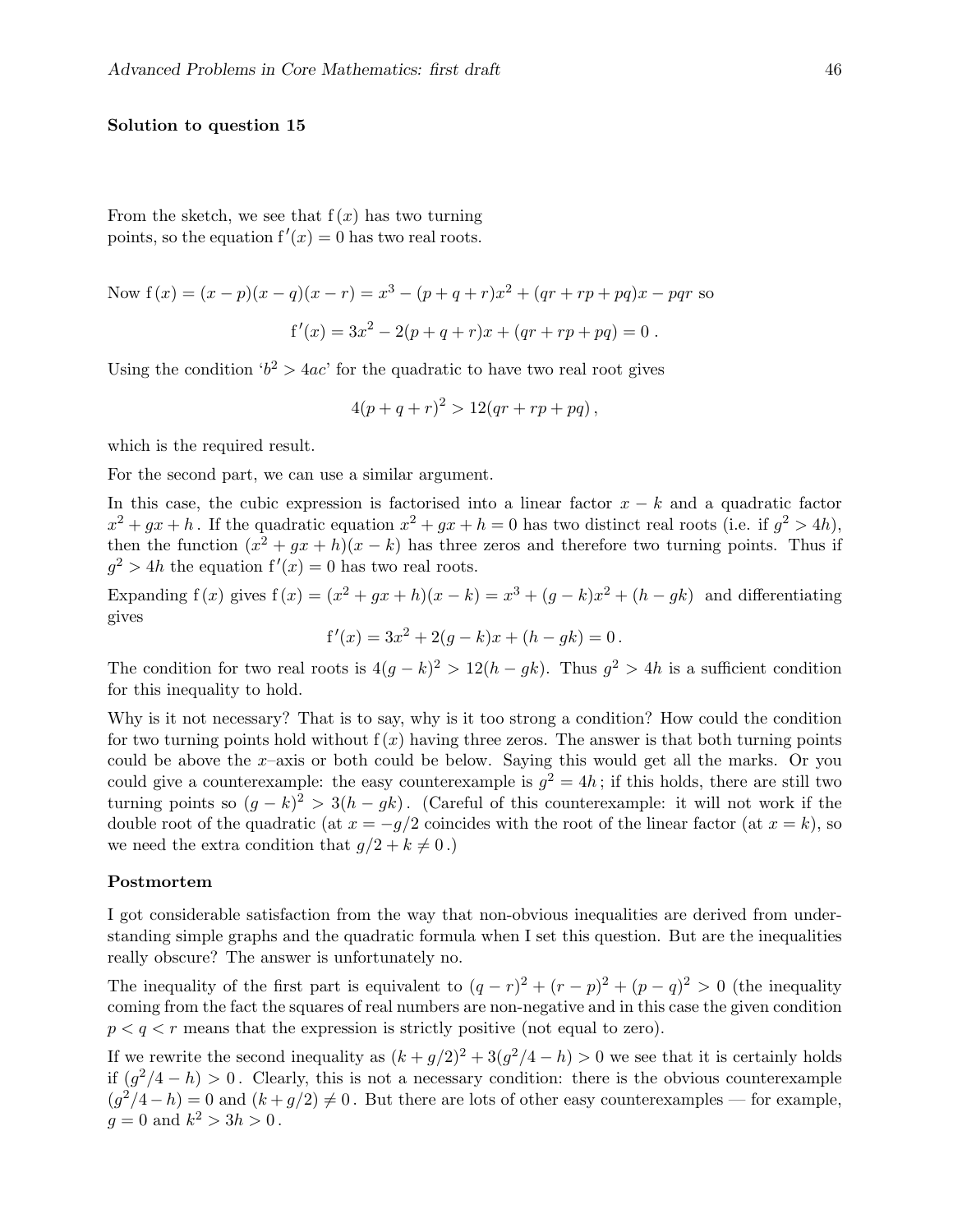# Question 16(∗∗)

In a cosmological model, the radius R of the universe is a function of the age t of the universe. The function R satisfies the three conditions:

$$
R(0) = 0, \qquad R'(t) > 0 \text{ for } t > 0, \qquad R''(t) < 0 \text{ for } t > 0,
$$
 (\*)

where  $R''$  denotes the second derivative of R. The function H is defined by

$$
H(t) = \frac{R'(t)}{R(t)}.
$$

- (i) Sketch a graph of  $R(t)$ . By considering a tangent to the graph, show that  $t < 1/H(t)$ .
- (ii) Observations reveal that  $H(t) = a/t$ , where a is constant. Derive an expression for  $R(t)$ . What range of values of a is consistent with the three conditions  $(*)$ ?
- (iii) Suppose, instead, that observations reveal that  $H(t) = bt^{-2}$ , where b is constant. Show that this is not consistent with conditions  $(*)$  for any value of b.

## Comments

The sketch just means any graph starting at the origin and increasing, but with decreasing gradient. The second part of (i) needs a bit of thought (where does the tangent intersect the x-axis?) so don't despair if you don't see it immediately. Parts (ii) and (iii) are perhaps easier than (i).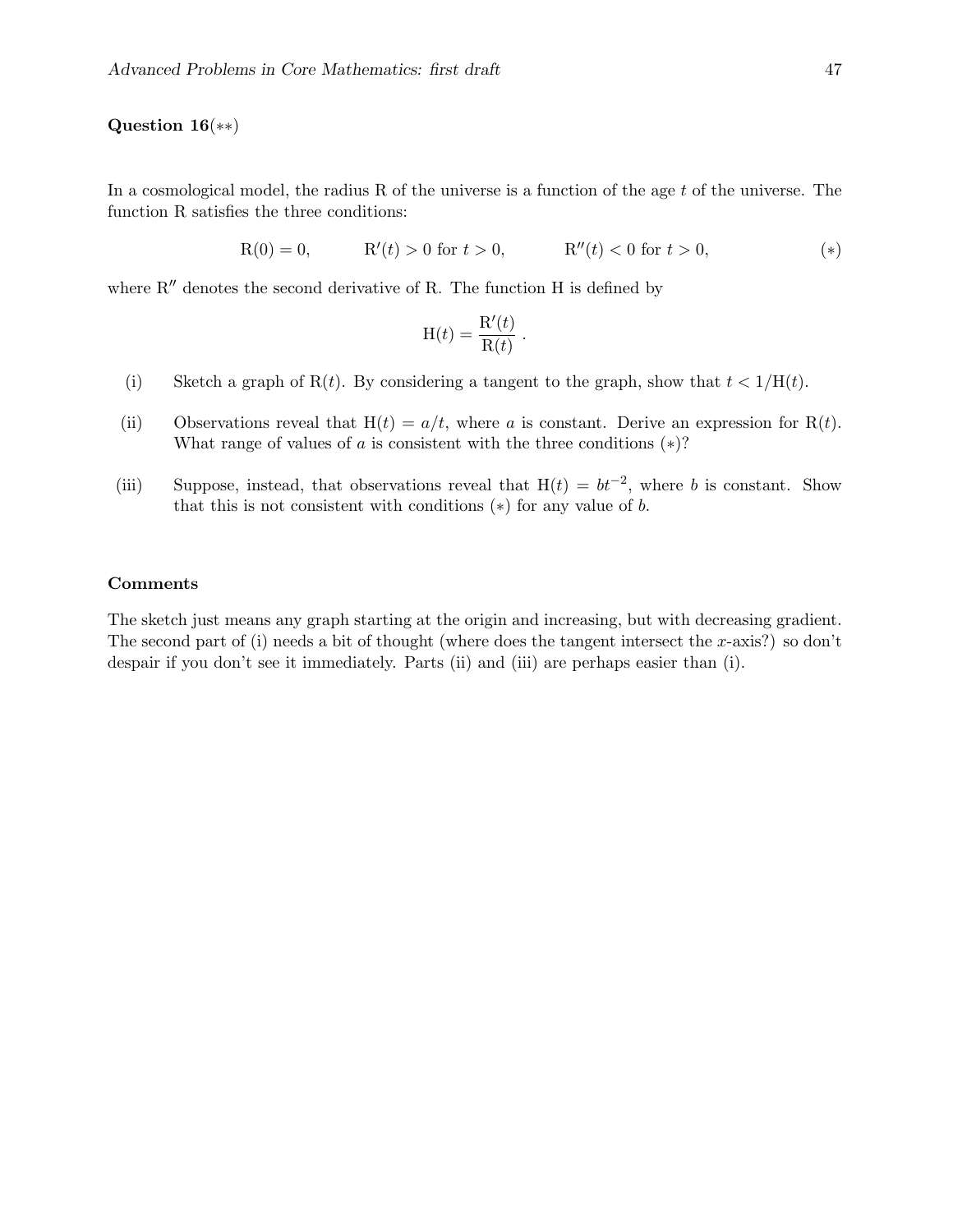(i) The height of the right-angled triangle in the figure is  $R(t)$  and the slope of the hypotenuse is  $R'(t)$ . The length of the base is therefore  $R(t)/R'(t)$ , i.e.1/H(t). The figure shows that the intersection of the tangent to the graph for  $t > 0$  intercepts the negative  $t$ -axis, so  $1/H(t) > t$ .

(ii) One way to proceed is to integrate the differential equation:

$$
H(t) = \frac{a}{t} \Rightarrow \frac{R'(t)}{R(t)} = \frac{a}{t} \Rightarrow \int \frac{R'(t)}{R(t)} dt = \int \frac{a}{t} dt \Rightarrow \ln R(t) = a \ln t + \text{constant} \Rightarrow R(t) = At^a.
$$

The first two conditions (\*) are satisfied if  $a > 0$  and  $A > 0$ . For the third condition, we have  $R''(t) = a(a-1)At^{a-1}$  which is negative provided  $a < 1$ . The range of a is therefore  $0 < a < 1$ ,

(iii) The obvious way to do this just follows part (ii). This time, we have

$$
H(t) = \frac{b}{t^2} \Rightarrow \frac{R'(t)}{R(t)} = \frac{b}{t^2} \Rightarrow \int \frac{R'(t)}{R(t)} dt = \int \frac{b}{t^2} dt \Rightarrow \ln R(t) = -\frac{b}{t} + \text{constant} \Rightarrow R(t) = Ae^{-b/t}.
$$

Thus  $R'(t) = H(t)R(t) = Abt^{-2}e^{-b/t}$ . Clearly  $A > 0$  since  $R(t) > 0$  for  $t > 0$  so  $R'(t) > 0$ . Furthermore  $R(0) = 0$  (think about this!), so only the condition  $R''(t) < 0$  remains to be checked. Differentiating  $R'(t)$  gives

$$
R''(t) = Ab(-2t^{-3})e^{-b/t} + Abt^{-2}e^{-b/t}(bt^{-2}) = Abt^{-4}e^{-b/t}(-2t + b)
$$

This is positive when  $t < b/2$ , which contradicts the condition  $R'' < 0$ .

Instead of solving the differential equation, we could proceed as follows. We have

$$
\frac{R'}{R} = bt^{-2} \Rightarrow R' = bRt^{-2} \Rightarrow R'' = bR't^{-2} - 2bRt^{-3} = b^2t^{-4}R - 2bRt^{-3} = b(b - 2t)t^{-4}R.
$$

This is positive when  $t < b/2$ , which contradicts the condition  $R'' < 0$ .

#### Postmortem

The interpretation of the conditions is as follows. The first condition  $R(0) = 0$  says that the universe started from zero radius — in fact, from the 'big bang'. The second condition says that the universe is expanding. This was one of the key discoveries in cosmology in the last century. The quantity called here  $H(t)$  is called Hubble's constant (though it varies with time). It measures the rate of expansion of the universe. Its present day value is a matter of great debate (it is of the order of 75 megaparsecs per century). The last condition says that the expansion of the universe is slowing down. This is expected on physical grounds because of the gravitational attraction of the galaxies on each other.

Another observational uncertainly is the value of the deceleration. It is not clear yet whether the universe will expand for ever or recollapse.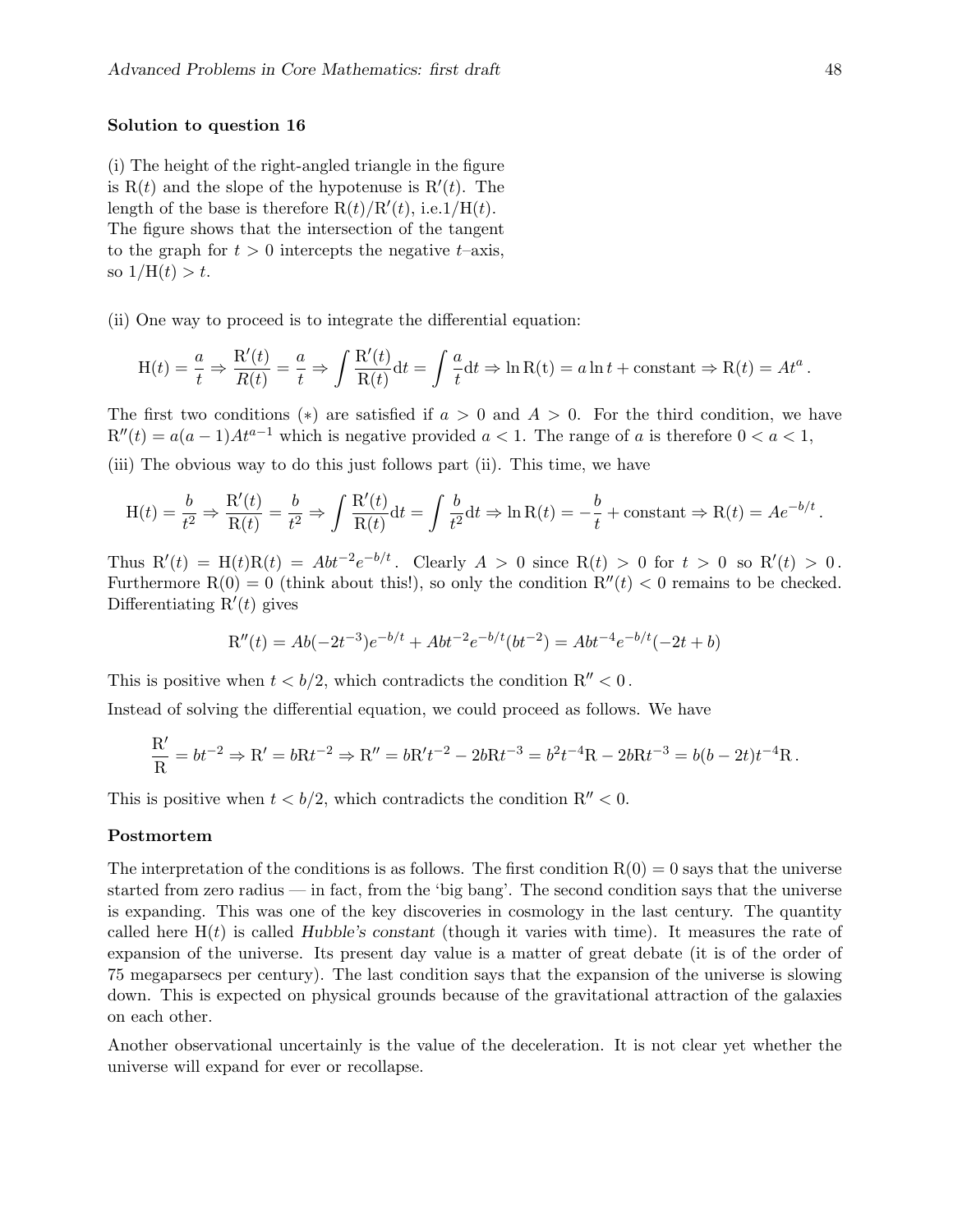# Question 17(∗)

Show that the equation of any circle passing through the points of intersection of the ellipse

$$
(x+2)^2 + 2y^2 = 18
$$

and the ellipse

$$
9(x - 1)2 + 16y2 = 25
$$

$$
x2 - 2ax + y2 = 5 - 4a
$$

can be written in the form

## Comments

When this question was set (as question 1 on STEP I) it seemed too easy. But quite a high proportion of the candidates made no real progress. Of course, is is not easy to keep a cool head under examination conditions. But surely it is obvious that either x or  $y$  has to be eliminated from the two equations for the ellipses; and having decided that, it is obvious which one to eliminate.

It is worth thinking about how many points of intersection of the ellipses we are expecting: a sketch might help.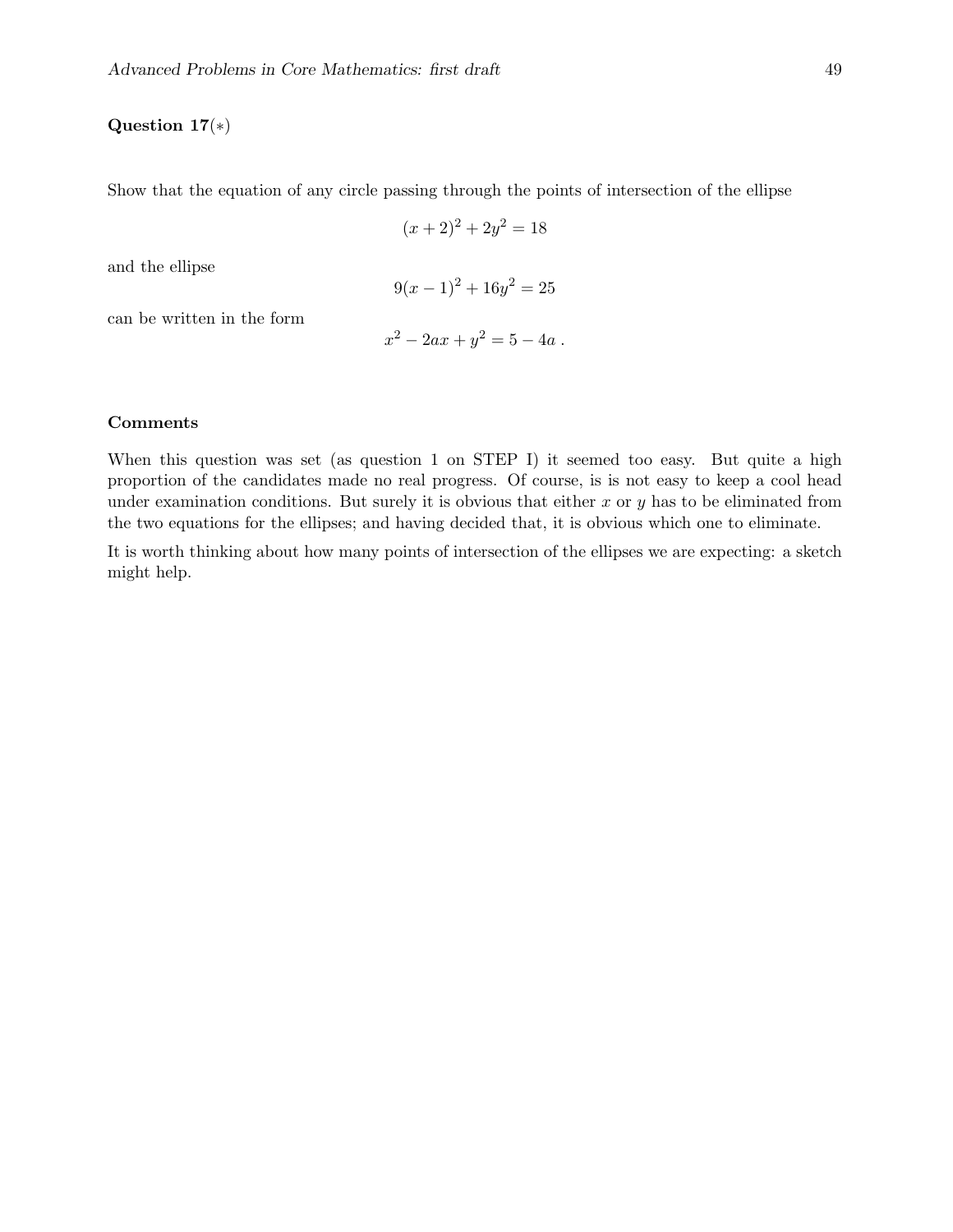First we have to find the intersections of the two ellipses by solving the simultaneous equations

$$
(x+2)^2 + 2y^2 = 18
$$
  
 
$$
9(x-1)^2 + 16y^2 = 25.
$$

We can eliminate  $y$  by multiplying the first equation by 8 and subtracting the two equations:

$$
8(x+2)^2 - 9(x-1)^2 = 144 - 25
$$
 i.e.  $x^2 - 50x + 96 = 0$  i.e.  $(x-2)(x-48) = 0$ .

The two possible values for  $x$  at the intersections are therefore 2 and 48.

Next we find the values of y at the intersection. Taking  $x = 2$  and substituting into the first simultaneous equation, we have  $16 + 2y^2 = 18$ , so  $y = \pm 1$ . Taking  $x = 48$  gives  $50^2 + 2y^2 = 18$ which has no (real) roots. Thus there are two points of intersection, at  $(2, 1)$  and  $(2, -1)$ .

Suppose a circle through these points has centre  $(p, q)$  and radius R. Then the equation of the circle is  $(x - p)^2 + (y - q)^2 = R^2$ . Setting  $(x, y) = (2, 1)$  and  $(x, y) = (2, -1)$  gives two equations:.

$$
(2-p)^{2} + (1-q)^{2} = R^{2}, \qquad (2-p)^{2} + (-1-q)^{2} = R^{2}.
$$

Subtracting gives  $q = 0$  (it is obvious anyway that the centre of the circle must lie on the y axis). Thus the equation of any circle passing through the intersections is

$$
(x-p)^2 + y^2 = (2-p)^2 + 1,
$$

which simplifies to the given result with  $p = a$ .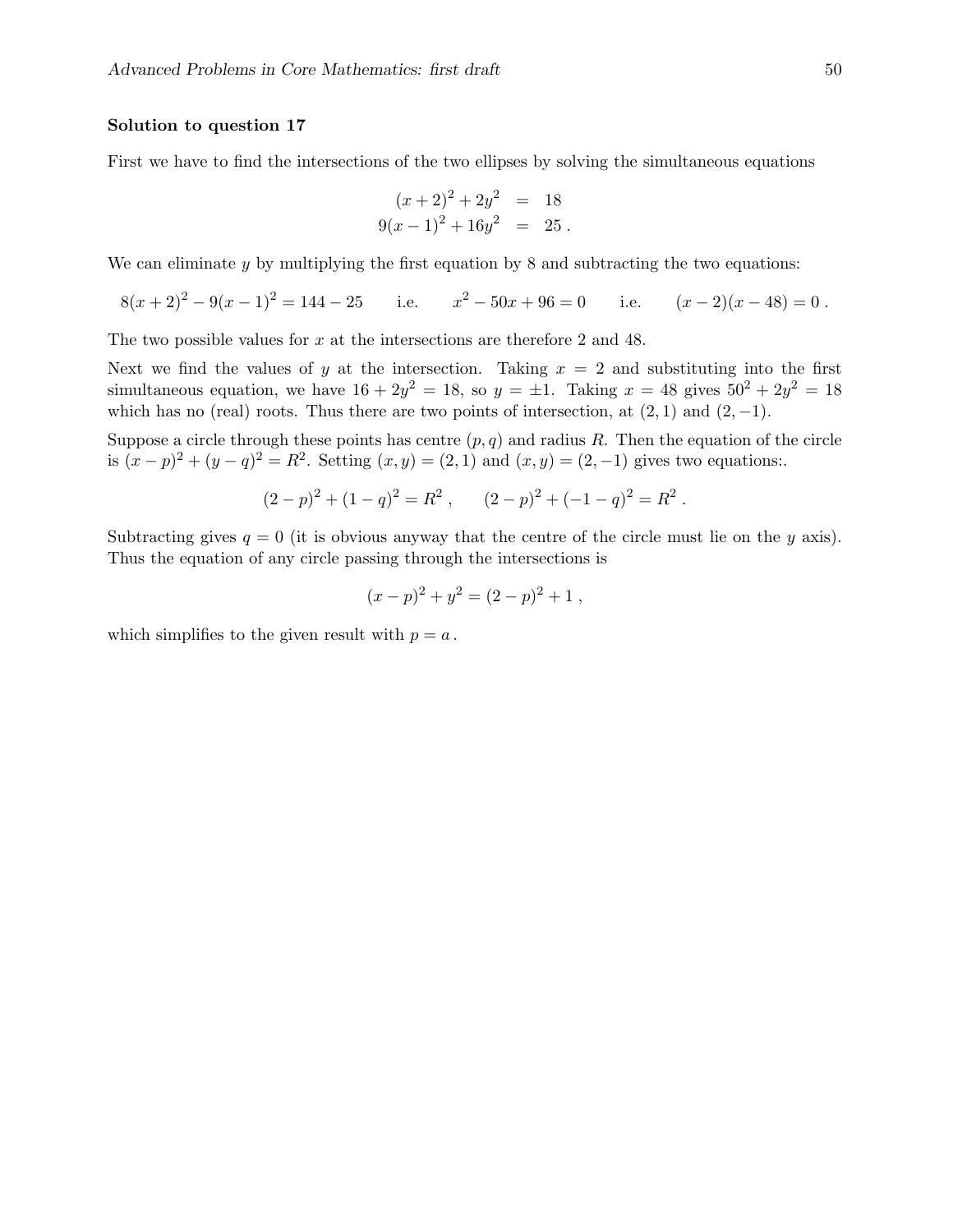# Question  $18(***)$

Let  $f(x) = x^m(x-1)^n$ , where m and n are both integers greater than 1. Show that

$$
f'(x) = \left(\frac{m}{x} - \frac{n}{1-x}\right) f(x) .
$$

Show that the curve  $y = f(x)$  has a stationary point with  $0 < x < 1$ . By considering  $f''(x)$ , show that this stationary point is a maximum if  $n$  is even and a minimum if  $n$  is odd.

Sketch the graphs of  $f(x)$  in the four cases that arise according to the values of m and n.

#### Comments

There is quite a lot in this question, but it is one of the best STEP questions on basic material that I came across (I looked through all 15 years of STEP's history).

First, you have to find  $f'(x)$ . The very first part (giving a form of  $f'(x)$ ) did not occur in the original STEP question. This particular expression is extremely helpful when if comes to finding the value of  $f''(x)$  at the stationary point. In the actual exam, a handful of candidates successfully found a general expression for  $f''(x)$  in terms of x then evaluated it at the stationary point: first class work.

You should find that the value of  $f''(x)$  at the stationary point can be expressed in the form  $(\cdots)$  f(x), where the factor in the brackets is quite simple and always negative, so that the nature of the stationary point depends only on the sign of  $f(x)$ . (Actually, this is intuitively obvious:  $f(0) = f(1) = 0$  so the one stationary point must be, for example, a maximum if  $f(x) > 0$  for  $0 < x < 1.$ 

For the sketches, you really have only to think about the behaviour of  $f(x)$  when |x| is large and the sign of  $f(x)$  between  $x = 0$  and  $x = 1$ . That allows you to piece together the graph, knowing that there is only one stationary point between  $x = 0$  and  $x = 1$ .

Note that, very close to  $x = 0$ ,  $f(x) \approx x^m(-1)^n$  so it is easy to see how the graph there depends on  $n$  and  $m$ ; you can use this to check that you have got the graphs right.

## Postmortem

[This didn't fit on the next page: read it after you have done the question.]

You may have noticed a little carelessness at the top of the next page: what happens in the logarithmic differentiation if any of  $f(x)$  or x or  $x - 1$  are negative? The answer is that it doesn't matter. One way to deal with the problem of logs with negative arguments is to put modulus signs everywhere using the correct result

$$
\frac{\mathrm{d}}{\mathrm{d}x}\ln|f(x)| = \frac{f'(x)}{f(x)}.
$$

If you are not sure of this, try it on  $f(x) = x$  taking the two cases  $x > 0$  and  $x < 0$  separately.

A more sophisticated way of dealing with logs with negative arguments is to note that  $ln(-f(x)) =$  $\ln f(x) + \ln(-1)$ . We don't have to worry about  $\ln(-1)$  because it is a constant (of some sort) and so won't affect the differentiation. Actually, a value of ln(−1) can be obtained by taking logs of Euler's famous formula  $e^{i\pi} = -1$  giving  $ln(-1) = i\pi$ .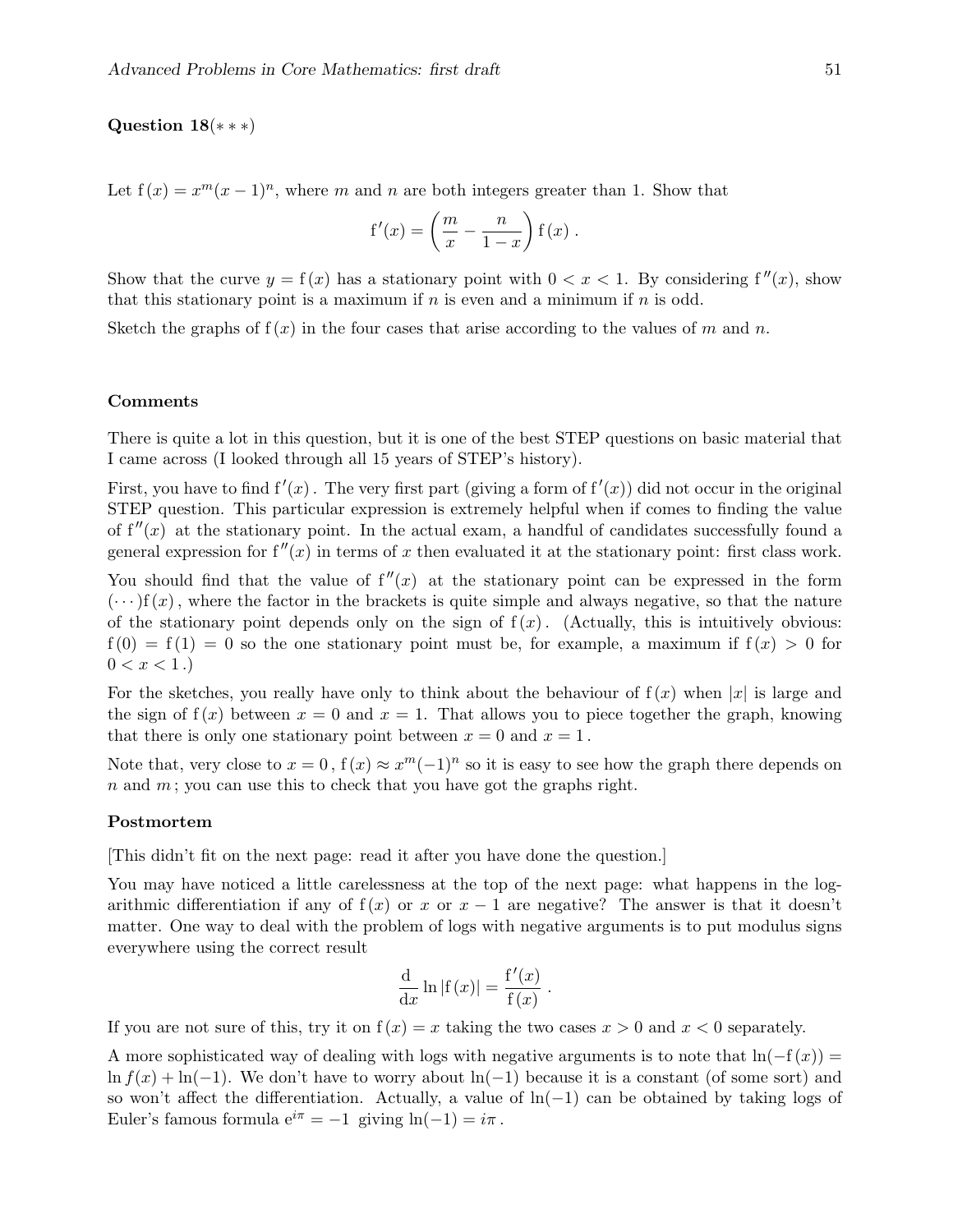The first result can be established by differentiating  $f(x)$  directly, but the neat way to do it is to start with  $\ln f(x)$ :

$$
\ln f(x) = m \ln x + n \ln(x - 1) \Longrightarrow \frac{f'(x)}{f(x)} = \frac{m}{x} + \frac{n}{x - 1},
$$

as required.

Thus f(x) has stationary points at  $x = 0$  and  $x = 1$  (since  $m - 1 > 0$  and  $n - 1 > 0$ ) and when

$$
\frac{m}{x} - \frac{n}{1-x} = 0,
$$

i.e. when  $m(1-x) - nx = 0$ . Solving this last equation for x gives  $x = m/(m+n)$ , which lies between 0 and 1 since  $m$  and  $n$  are positive.

Next we calculate  $f''(x)$ . Starting with

$$
f'(x) = \left(\frac{m}{x} - \frac{n}{1-x}\right) f(x) ,
$$

we obtain

$$
f''(x) = \left(-\frac{m}{x^2} - \frac{n}{(1-x)^2}\right) f(x) + \left(\frac{m}{x} - \frac{n}{1-x}\right) f'(x) .
$$

At the stationary point, the second of these two terms is zero because  $f'(x) = 0$ . Thus

$$
f''(x) = \left(-\frac{m}{x^2} - \frac{n}{(x-1)^2}\right) f(x).
$$

The bracketed expression is negative so at the stationary point  $f''(x) < 0$  if  $f(x) > 0$  and  $f''(x) > 0$ if  $f(x) < 0$ .

The sign of  $f(x)$  for  $0 < x < 1$  is the same as the sign of  $(x - 1)^n$ , since  $x^m > 0$  when  $x > 0$ . The stationary point is between 0 and 1, so  $x - 1 < 0$  and  $(x - 1)^n > 0$  if n is even and  $(x - 1)^n < 0$  if n is odd. Thus  $f''(x) < 0$  if n is even and  $f''(x) > 0$  if n is odd, which is the required result.

The four cases to sketch are determined by whether  $m$  and  $n$  are even or odd. The easiest way to understand what is going on is to consider the graphs of  $x^m$  and  $(x-1)^n$  separately, then try to join them up at the stationary point between 0 and 1. If m is odd, then  $x = 0$  is a point of inflection, but if m is even it is a maximum or minimum according to the sign of  $(x - 1)^n$ . You should also think about the behaviour for large |x|. All the various bits of information (including the nature of the turning point investigated above) should all piece neatly together.

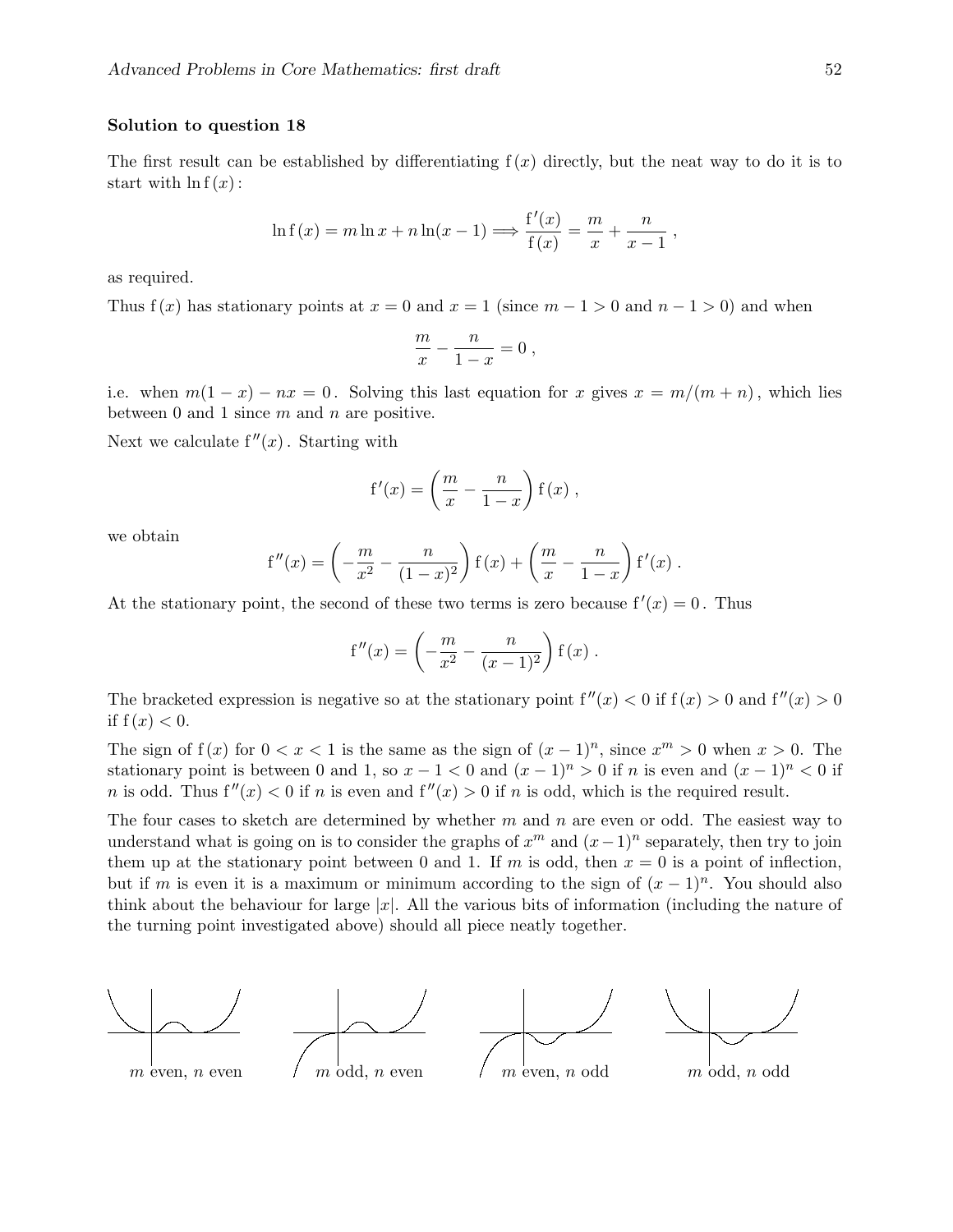## Question  $19(***)$

Give a sketch of the curve  $y=\frac{1}{1+y}$  $\frac{1}{1+x^2}$ , for  $x \geqslant 0$ .

Find the equation of the line that intersects the curve at  $x = 0$  and is tangent to the curve at some point with  $x > 0$ . Prove that there are no further intersections between the line and the curve. Draw the line on your sketch.

By considering the area under the curve for  $0 \leq x \leq 1$ , show that  $\pi > 3$ .

Show also, by considering the volume formed by rotating the curve about the y axis, that  $\ln 2 > 2/3$ .

[**Note:** 
$$
\int_0^1 \frac{1}{1+x^2} dx = \frac{\pi}{4}.
$$
]

## Comments

There is quite a lot to this question, so three stars even though none of it is particularly difficult. The most common mistake in finding the equation of the tangent is to muddle the y and  $x$  that occur in the equation of the line  $(y = mx + c)$  with the coordinates of the point at which the tangent meets the curve, getting 'constants' m and c that depend on x. I'm sure you wouldn't make this rather elementary mistake normally, but it is surprising what people do under examination conditions.

The reason for sketching the curve lies in the last parts: the shape of the curve relative to the straight line provides the inequality.

The note at the end of the question had to be given because integrals of that form (giving inverse trigonometric functions) are not in the core A-level syllabus.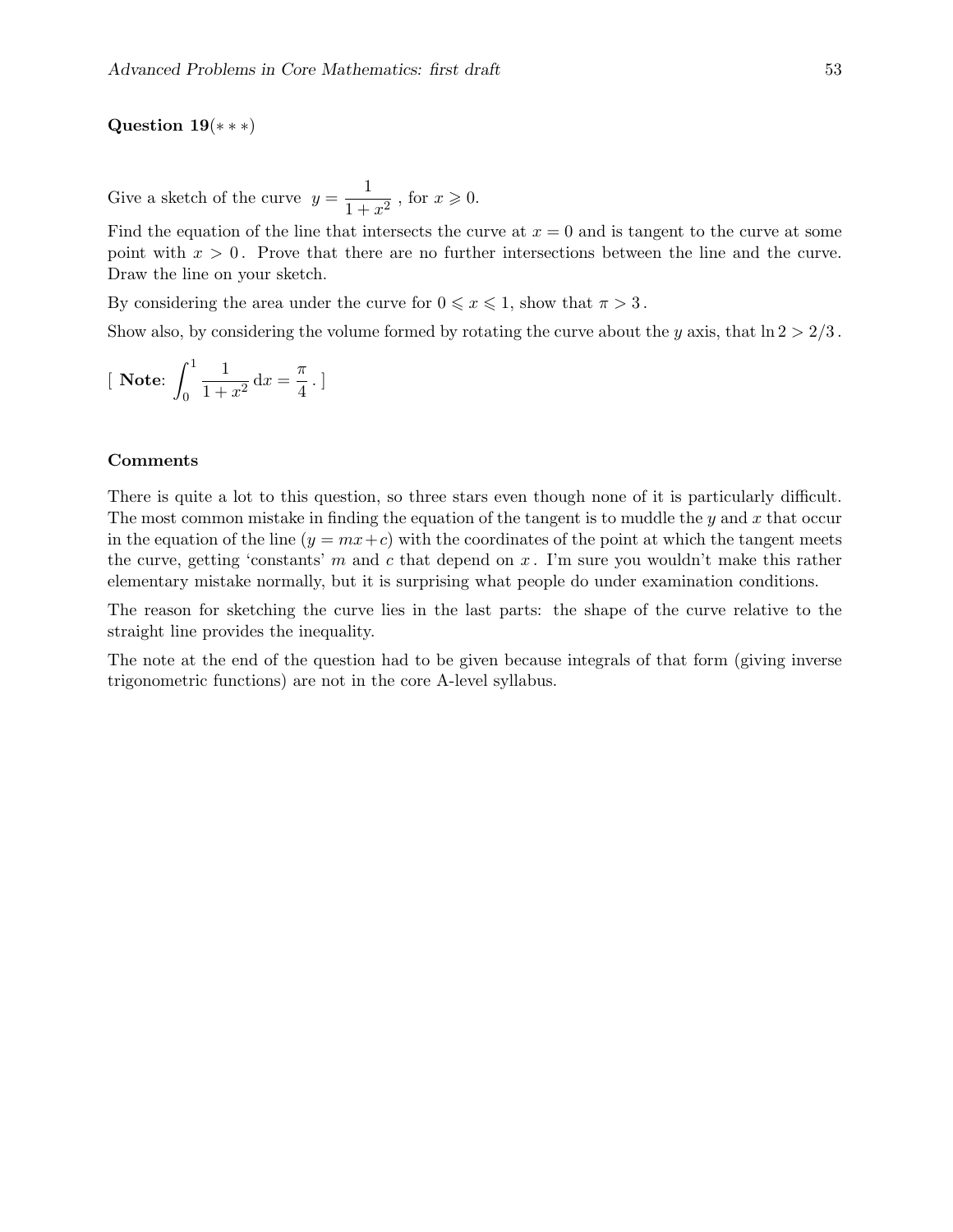The sketch should show a graph which has gradient 0 at  $(0, 1)$  and which asymptotes to the x-axis for large x. The line is the tangent to the graph from the point  $(0, 1)$  which is required later.



First we find the equation of the tangent to the curve  $y = (1 + x^2)^{-1}$  at the point  $(p, q)$ . The gradient of the curve at the point  $(p, q)$  is  $-2p(1+p^2)^{-2} = -2pq^2$ , so the equation of the tangent is

$$
y = -2pq^2x + c
$$

where c is given by  $q = -2pq^2p + c$ . This line is supposed to pass through the point  $(0, 1)$ , so  $1 = c$ . Thus

$$
1 = \frac{1}{1+p^2} + \frac{2p^2}{(1+p^2)^2}
$$

which simplifies to

$$
(1+p^2)^2 = 1+3p^2
$$
 i.e.  $p^4 = p^2$ .

The only positive solution is  $p = 1$ , so the equation of the line is  $y = -x/2 + 1$ .

We can check that this line does not meet the curve again by solving the equation

$$
-\frac{x}{2} + 1 = \frac{1}{1 + x^2} \; .
$$

Multiplying by  $(1+x)^2$  gives

$$
(1-x/2)(1+x^2) = 1
$$
 i.e.  $x^3 - 2x^2 + x = 0$ .

Factorising shows that  $x = 1$  and  $x = 0$  satisfy this equation (these are the known roots,  $x = 1$ ) being a double root corresponding to the tangency) and that there are no more roots.

The area under the curve for  $0 \leq x \leq 1$  is  $\pi/4$  as given. The sketch shows that this area is greater than the area under the tangent line for  $0 \leqslant x \leqslant 1$ , which is  $\frac{1}{2} + \frac{1}{4}$  $\frac{1}{4}$  (the area of the rectangle plus the area of the triangle above it). Comparing with with  $\pi/4$  gives the required result.

The volume formed by rotating the curve about the  $y$  axis is

$$
\int_0^1 2\pi y x dx = \pi \int_0^1 \frac{2x}{1+x^2} dx = \pi \ln 2.
$$

This is greater than the volume formed by rotating the line about the  $y$  axis, which is

$$
\int_0^1 2\pi yx \mathrm{d}x = 2\pi \int_0^1 (1 - x/2)x \mathrm{d}x = 2\pi/3.
$$

Comparison gives the required result.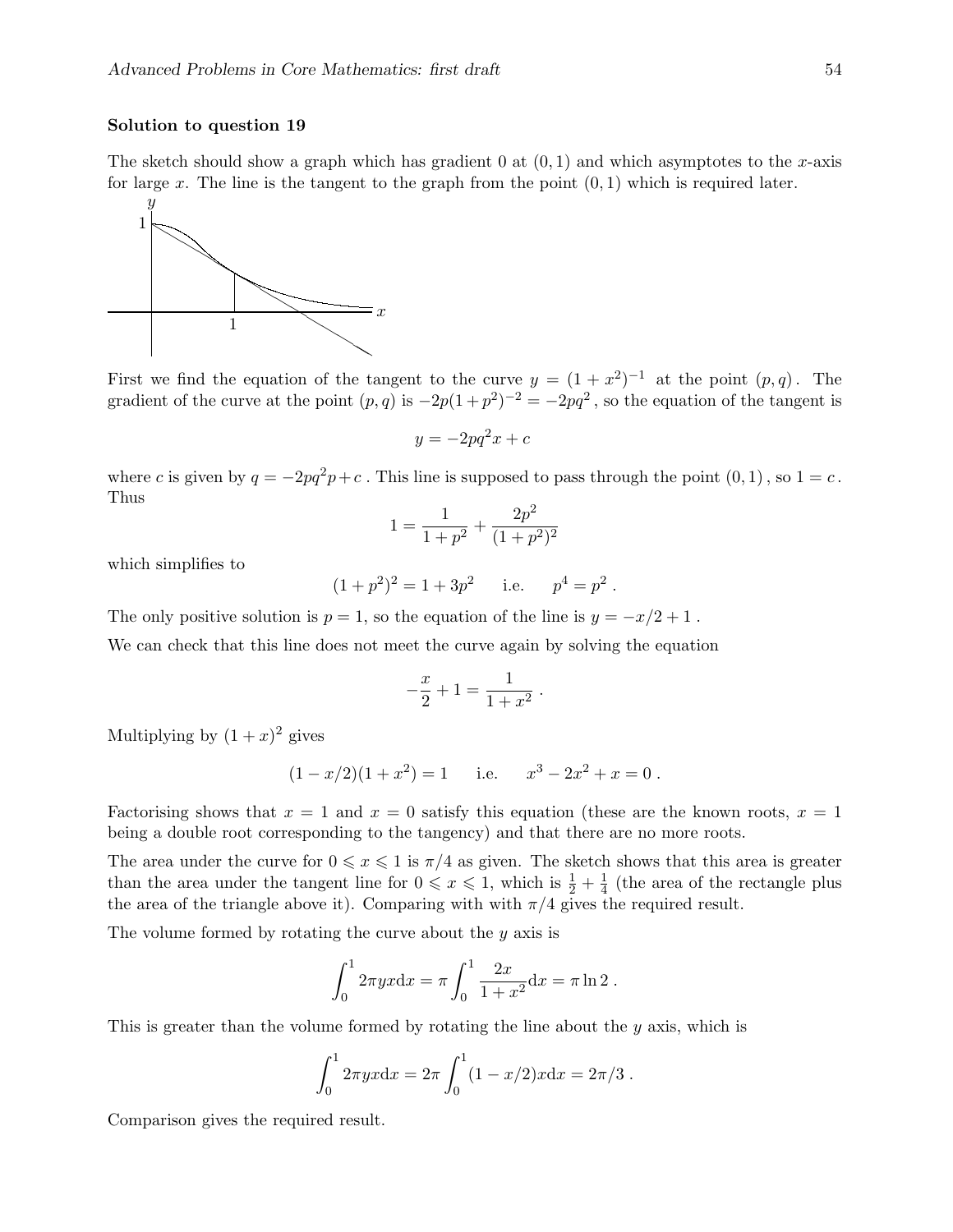## Question 20(∗∗)

Let

$$
I = \int_0^a \frac{\cos x}{\sin x + \cos x} dx \quad \text{and} \quad J = \int_0^a \frac{\sin x}{\sin x + \cos x} dx,
$$

where  $0 \le a < 3\pi/4$ . By considering  $I + J$  and  $I - J$ , show that  $2I = a + \ln(\sin a + \cos a)$ . Find also:

(i)  $\int^{\pi/2}$ 0  $\cos x$  $\frac{\cos x}{p \sin x + q \cos x} dx$ , where p and q are positive numbers;

(ii) 
$$
\int_0^{\pi/2} \frac{\cos x + 4}{3 \sin x + 4 \cos x + 25} dx.
$$

## Comments

I love this question. When I first saw it (one of my colleagues proposed the first part for STEP Paper I a few years ago) I was completely taken by surprise. You might like to think how you would evaluate these integrals without using this method.

In order to use it again for STEP in 2002, I added parts (i) and (ii). It took me some time to think of a suitable extension. I was disappointed to find that the basic idea is more or less a one-off: there are very few denominators, besides the ones given, that lead to integrands amenable to this trick. But I was pleased with what I came up with. The question leads you through the opening paragraph and the extra parts depend very much on your having understood why the opening paragraph works.

In the examination, candidates who were successful in parts (i) and (ii) nearly always started off with the statement 'Now let  $I = \cdots$  and  $J = \cdots$ .' The choice of significant numbers in part (ii) (3, 4 and 25) should be a clue.

Finally, you will have noticed that  $0 \le a < 3\pi/4$  was given in the question. Understanding the reason for this restriction does not help to do the question, but you should try to work out its purpose.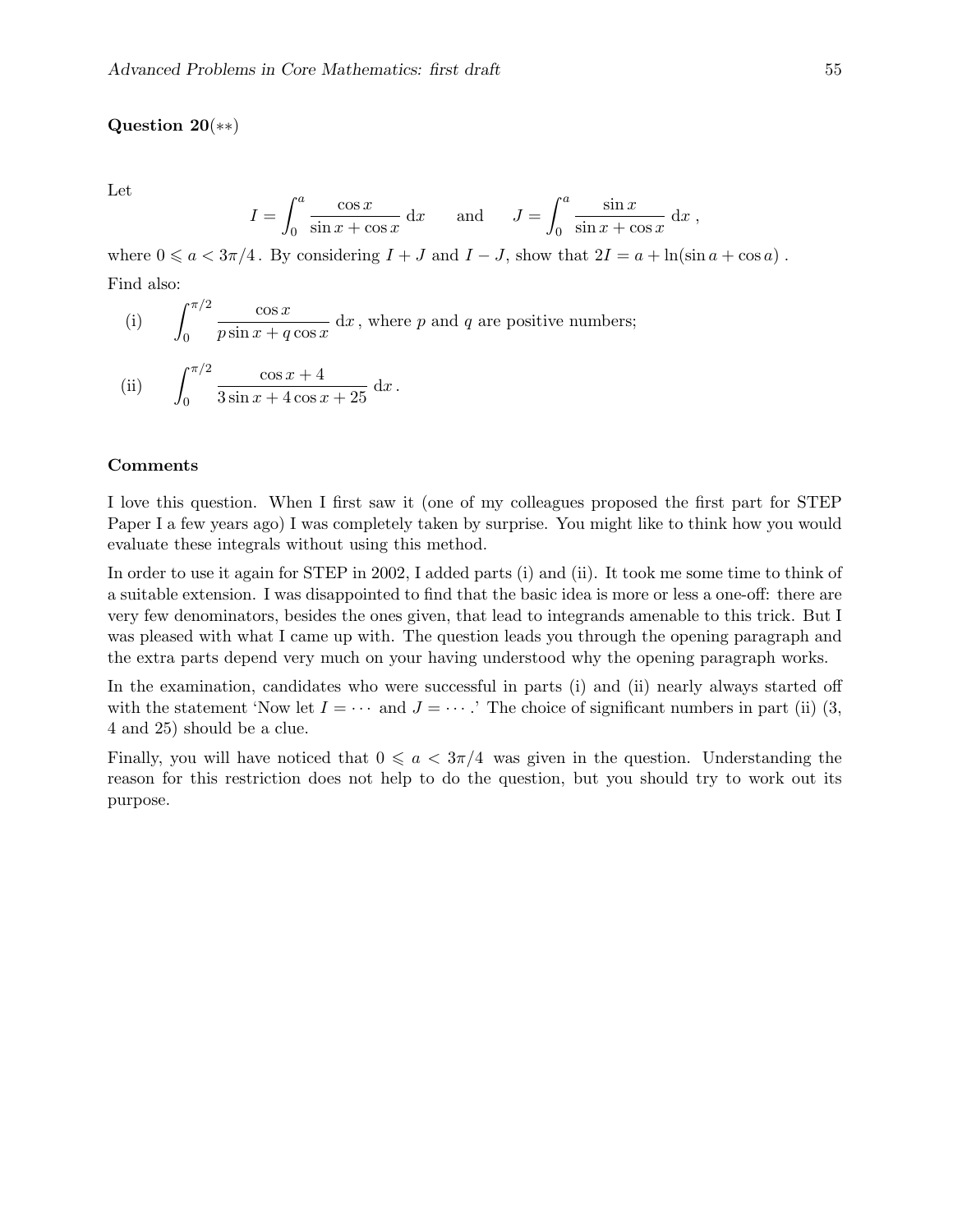We have

$$
I + J = \int_0^a \frac{\cos x + \sin x}{\sin x + \cos x} dx = \int_0^a dx = a
$$
  

$$
I - J = \int_0^a \frac{\cos x - \sin x}{\sin x + \cos x} dx = \ln(\cos a + \sin a)
$$

(in the second integral, the numerator is the derivative of the denominator). Adding these equations gives the required expression for 2I .

(i) Similarly, let 
$$
I = \int_0^{\pi/2} \frac{\cos x}{p \sin x + q \cos x} dx
$$
 and  $J = \int_0^{\pi/2} \frac{\sin x}{p \sin x + q \cos x} dx$ . Then  
\n
$$
qI + pJ = \int_0^{\pi/2} \frac{q \cos x + p \sin x}{p \sin x + q \cos x} dx = \frac{\pi}{2}
$$
\n
$$
pI - qJ = \int_0^{\pi/2} \frac{p \cos x - q \sin x}{p \sin x + q \cos x} dx = \ln(p \sin \pi/2 + q \cos \pi/2) - \ln(p \sin 0 + q \cos 0) = \ln(p/q).
$$

Now we multiply the first of these equations by  $q$  and the second by  $p$  and add the resulting equations:

$$
(p^2 + q^2)I = \frac{q\pi}{2} + p\ln(p/q) .
$$

(ii) This time, let  $I = \int_0^{\pi/2}$ 0  $\cos x + 4$  $\frac{\cos x + 4}{3 \sin x + 4 \cos x + 25} dx$  and  $J = \int_0^{\pi/2}$ 0  $\sin x + 3$  $\frac{\sin x + 3}{3\sin x + 4\cos x + 25} dx$ . Then

$$
4I + 3J = \int_0^{\pi/2} \frac{4\cos x + 3\sin x + 25}{3\sin x + 4\cos x + 25} dx = \frac{\pi}{2}
$$
  

$$
3I - 4J = \int_0^{\pi/2} \frac{3\cos x - 4\sin x}{3\sin x + 4\cos x + 25} dx = \ln(28/29).
$$

Now we multiply the first of these equations by 4 and the second by 3 and add the resulting equations:

$$
25I = 2\pi + 3\ln(28/29) .
$$

## Postmortem

The reason for restriction  $0 \le a < 3\pi/4$  is that the denominator should not be 0 for any value of x in the range of integration — otherwise, the integral is undefined. Writing  $\sin x + \cos x = \sqrt{2} \sin(x + \pi/4)$ shows that the denominator is first zero when  $x = 3\pi/4$ .

Perhaps the easiest way of doing this sort of integral is to use the substitution  $t = \tan(x/2)$  which converts the denominator to a quadratic in  $x$ .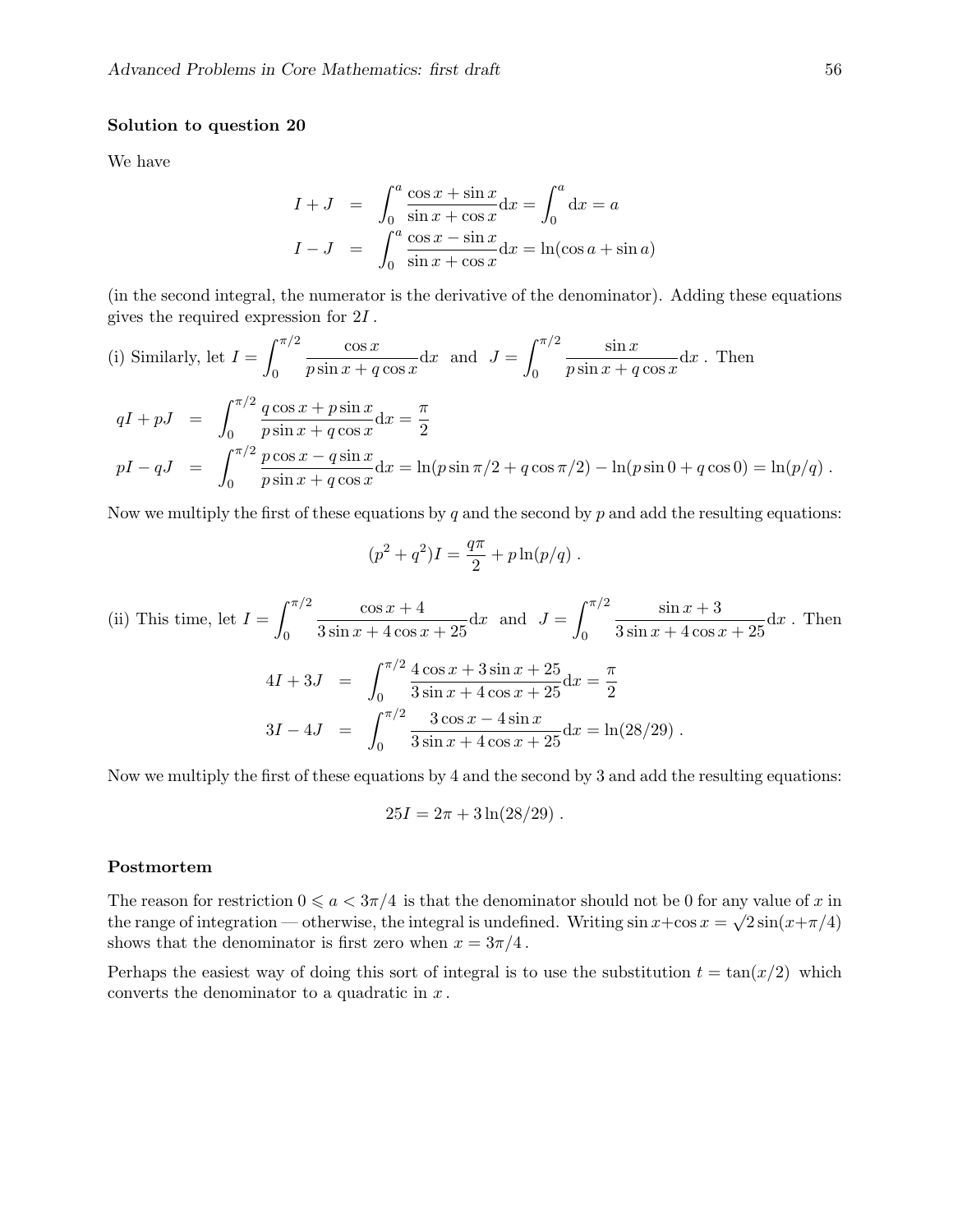## Question 21(∗∗)

In this question, you may assume that if  $k_1, \ldots, k_n$  are distinct positive real numbers, then

$$
\frac{1}{n}\sum_{r=1}^n k_r > \left(\prod_{r=1}^n k_r\right)^{\frac{1}{n}},
$$

i.e. their arithmetic mean is greater than their geometric mean. Suppose that  $a, b, c$  and  $d$  are positive real numbers such that the polynomial

$$
f(x) = x^4 - 4ax^3 + 6b^2x^2 - 4c^3x + d^4
$$

has four distinct positive roots.

- (i) By considering the relationship between the coefficients of f and its roots, show that  $c > d$ .
- (ii) By differentiating f, show that  $b > c$ .
- (iii) Show that  $a > b$ .

### Comments

This result is both surprising and pleasing. I'm sorry to say that I don't understand it. I've looked at it from various points of view, and asked a few selected colleagues who are usually good at this sort of thing, but so far no one has come up with a good explanation. Maybe the penny will drop in time for the next edition. (I haven't even worked out if the converse of this result holds, namely that the above inequalities are sufficient for the roots to lie in the given interval; I don't think this is hard, but I thought I would leave it until I undersood it better.)

There are general theorems on the number of roots in any given interval. This problem was studied by Descartes (1596–1650), who came up with his rule of signs. This relates the number of roots to the signs of terms in the polynomial, but it only gives an upper bound for the number of roots. The problem was finally cracked by Sturm in about 1835, but his solution is quite complicated, and does not seem to throw any light on the special case we are looking at here (where the interval is  $(0, \infty)$ ).

It will be clear from the proof that it can be generalised to any equation of the form

$$
x^N + \sum_{k=0}^{N-1} \binom{N}{k} (-a_k)^{N-k} x^k = 0,
$$

where the numbers  $a_k$  are distinct and positive, which has positive distinct roots.

The question looks difficult, but you don't have to go very far before you come across something to substitute into the arithmetic/geometric inequality. Watch out for the condition in the arithmetic/geometric inequality that the numbers are distinct: you will have to show that any numbers (or algebraic expressions) you use for the inequality are distinct.

To obtain the relationship between the coefficients and the roots, you need to write the quartic equation in the form  $(x - p)(x - q)(x - r)(x - s) = 0$ .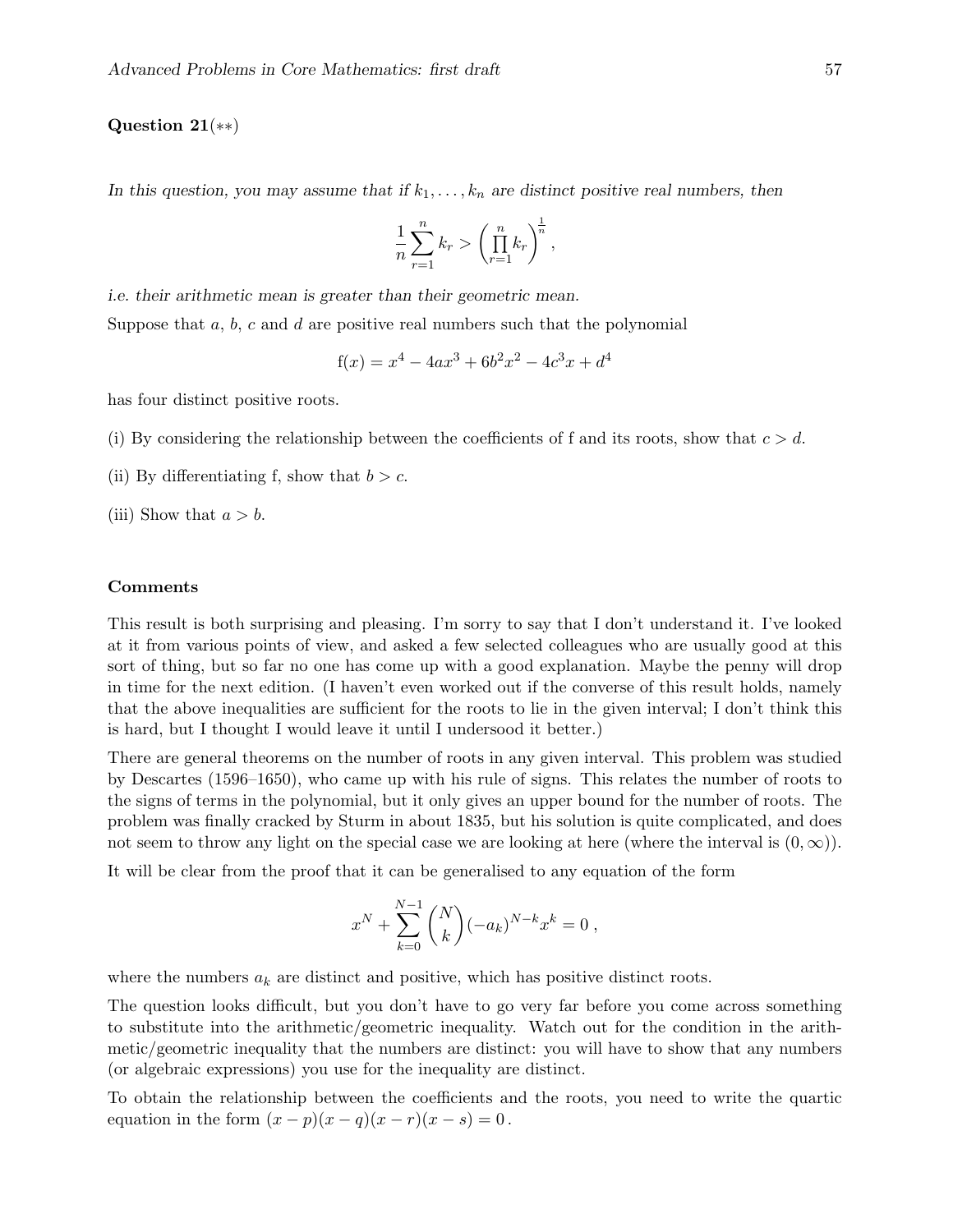(i) First write

$$
f(x) \equiv (x - p)(x - q)(x - r)(x - s)
$$

where  $p, q, r$  and s are the four roots of the equation (known to be real, positive and distinct). Multiplying out the brackets and comparing with  $x^4 - 4ax^3 + 6b^2x^2 - 4c^3x + d^4$  shows that  $pqrs = d^4$ and  $pqr + qrs + rsp + spq = 4c^3$ .

The required result,  $c > d$ , follows immediately by applying the arithmetic/geometric mean inequality to the positive real numbers pqr, qrs, rsp and spq :

$$
c^3=\frac{pqr+qrs+rsp+spq}{4}>\left[(pqr)(qrs)(rsp)(spq)\right]^{1/4}=[p^3q^3r^3s^3]^{1/4}=[d^{12}]^{1/4}
$$

Taking the cube root  $(c \text{ and } d \text{ are real})$  preserves the inequality.

The arithmetic/geometric mean inequality at the beginning of the question is stated only for the case when the numbers are distinct (though in fact it holds provided at least two of the numbers are distinct). To use the inequality, we have therefore to show that no two of pqr, qrs, rsp and spq are equal. This follows immediately from the fact that the roots are distinct and non-zero. For if, for example,  $pqr = qrs$  then  $qr(p - s) = 0$  which means that  $q = 0$ ,  $r = 0$  or  $p = s$  any of which is a contradiction.

(ii) The polynomial  $f'(x)$  is cubic so it has three zeros (roots). These are at the turning points of  $f(x)$  (which lie between the zeros of  $f(x)$ ) and are therefore distinct and positive.

Now

$$
f'(x) = 4x^3 - 12ax^2 + 12b^2x - 4c^3
$$

At the turning points,

$$
x^3 - 3ax^2 + 3b^2x - c^3 = 0.
$$

Suppose that the roots of this cubic equation are  $u$ ,  $v$  and  $w$  all real, distinct and positive. Then comparing  $x^3-3ax^2+3b^2x-c^3=0$  and  $(x-u)(x-v)(x-w)$  shows that  $c^3 = uvw$  and  $vw+wu+uv=0$  $3b^2$  .

The required result,  $b > c$ , follows immediately by applying the arithmetic/geometric mean inequality to the positive real numbers  $vw$ ,  $wu$  and  $uv$ .

(iii) Apply similar arguments to  $f''(x)/12$ .

.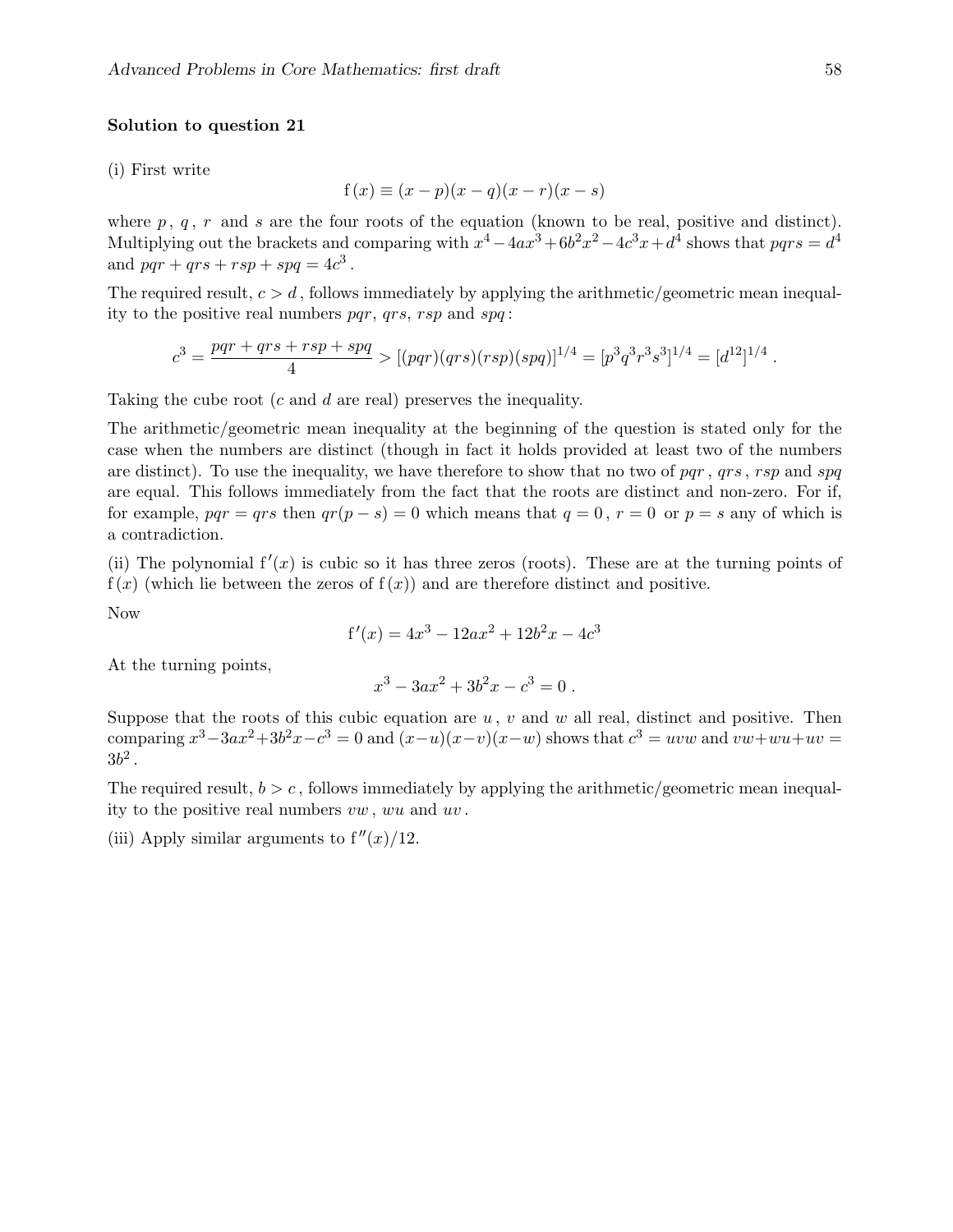## Question 22(∗∗)

The *n*th Fermat number,  $F_n$ , is defined by

$$
F_n = 2^{2^n} + 1, \qquad n = 0, 1, 2, \ldots,
$$

where  $2^{2^n}$  means 2 raised to the power  $2^n$ . Calculate  $F_0$ ,  $F_1$ ,  $F_2$  and  $F_3$ . Show that, for  $k=1$ ,  $k = 2$  and  $k = 3$ ,

$$
F_0 F_1 \dots F_{k-1} = F_k - 2 \tag{(*)}
$$

Prove, by induction, or otherwise, that (\*) holds for all  $k \geqslant 1$ . Deduce that no two Fermat numbers have a common factor greater than 1.

Hence show that there are infinitely many prime numbers.

#### Comments

Fermat (1601—1665) conjectured that every number of the form  $2^{2^n} + 1$  is a prime number.  $F_0$  to  $F_4$  are indeed prime, but Euler showed in 1732 that  $F_5$  (4294967297) is divisible by 641. As can be seen, Fermat numbers get very big and not many more have been investigated; but those that have been investigated have been found not to be prime numbers. It is now conjectured that in fact only a finite number of Fermat numbers are prime numbers.

The Fermat numbers have a geometrical significance as well: Gauss proved that a regular polygon of n sides can be inscribed in a circle using a Euclidean construction (i.e. only a straight edge and a compass) if and only if  $n$  is a power of 2 times a product of distinct Fermat primes.

This rather nice proof that there are infinitely many prime numbers comes from Proofs from the  $Book<sup>10</sup>$ , a set of proofs thought by Paul Erdös to be heaven-sent. (Most of them are much less elementary this one.) Erdös was an extraordinarily prolific mathematician. He had almost no personal belongings and no home<sup>11</sup>. He spent his life visiting other mathematicians and proving theorems with them. He collaborated with so many people that every mathematician is (jokingly) assigned an Erdös number; for example, if you wrote a paper with someone who wrote a paper with Erdös, you are given the Erdös number 2. It is conjectured that no mathematician has an Erdös number greater than 7. Mine is 8, but that is because I am more a theoretical physicist than a mathematician.<sup>12</sup>

<sup>10</sup>by M. Aigler and G.M. Ziegler, published by Springer, 1999.

<sup>&</sup>lt;sup>11</sup>See The man who loved only numbers by Paul Hoffman published by Little Brown and Company in 1999 – a wonderfully readable and interesting book.

<sup>&</sup>lt;sup>12</sup>Since I wrote this, I discovered 'collaborator distance' on http://www.ams.org/mathscinet, which gives the distance between any two researchers. I found that I am not after all counterexample to the conjecture: my Erdös is 5 (via Einstein). Sorry to bore you with all this personal stuff.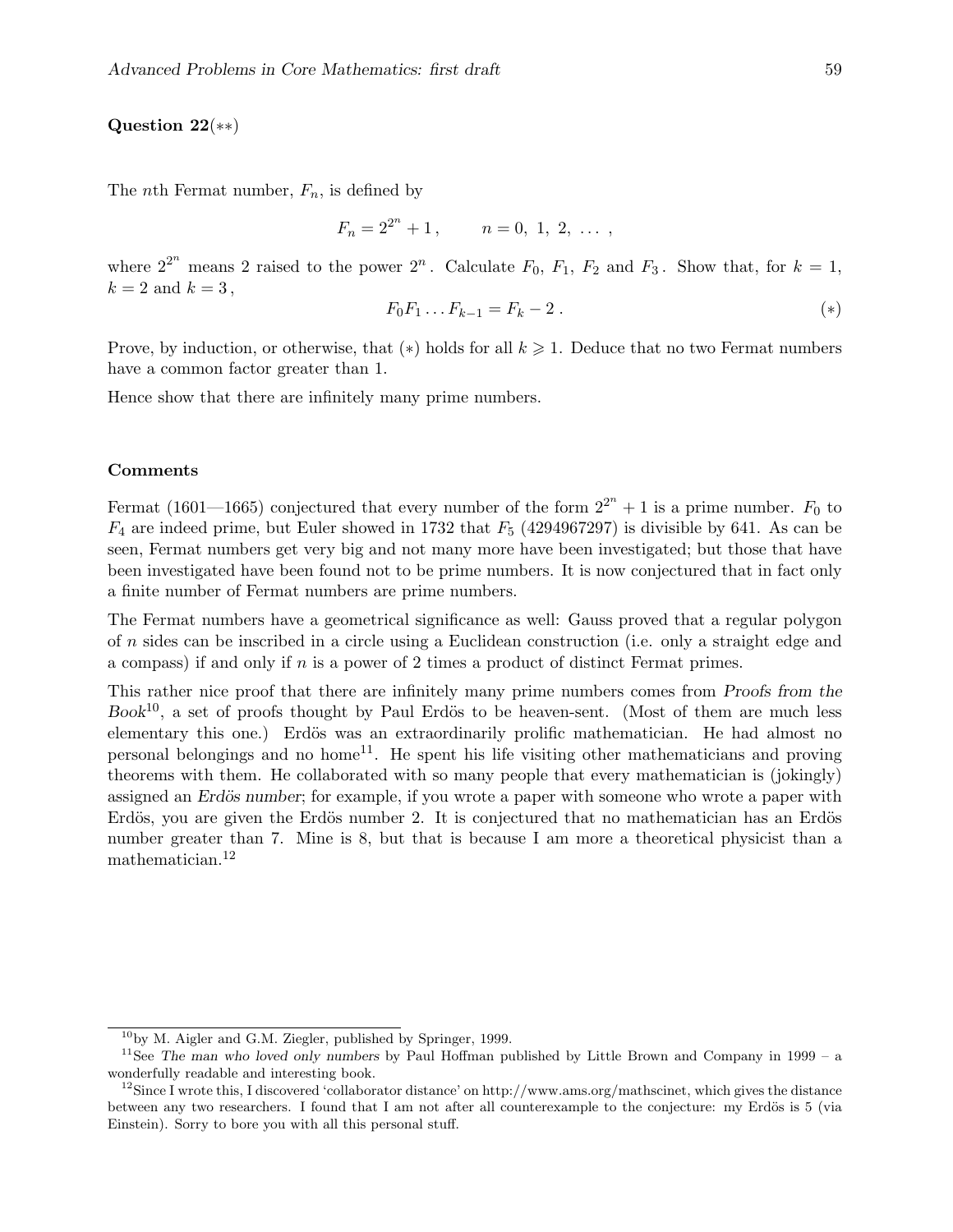To begin with, we have by direct calculation that  $F_0 = 3$ ,  $F_1 = 5$ ,  $F_2 = 17$  and  $F_3 = 257$ , so it is easy to verify the displayed result for  $k = 1, 2, 3$ .

For the induction, we start by assuming that the result holds for  $k = m$  so that

$$
F_0F_1\ldots F_{m-1}=F_m-2.
$$

We need to show that this implies that that the result holds for  $k = m + 1$ , i.e. that

$$
F_0F_1\ldots F_m=F_{m+1}-2.
$$

Starting with the left hand side of this equation, we have

$$
F_0F_1...F_{m-1}F_m = (F_m - 2)F_m = (2^{2^m} - 1)(2^{2^m} + 1) = (2^{2^m})^2 - 1 = 2^{2^{m+1}} - 1 = F_{m+1} - 2,
$$

as required. Since we know that the result holds for  $k = 1$ , the induction is complete.

For the rest of the question: if p divides  $F_l$  and  $F_m$ , where  $l < m$ , then p divides  $F_0F_1 \ldots F_l \ldots F_{m-1}$ and therefore p divides  $F_m - 2$ , by (\*). But all Fermat numbers are odd so no number other than 1 divides both  $F_m - 2$  and  $F_m$ , which gives the contradiction. Hence no two Fermat numbers have a common factor greater than 1.

For the last part, note that every number can be written uniquely as a product of prime factors and that because the Fermat numbers are co-prime, each prime can appear in at most one Fermat number. Thus, since there are infinitely many Fermat numbers, there must be infinitely many primes.

## Postmortem

This question is largely about proof. The above solution has a proof by induction and a proof by contradiction. The last part could have been written as a proof by contradiction too.

The difficulty is in presenting the proof. It is not enough to understand your own proof: you have to be able to set it out so that it is clear to the reader. This is a vital part of mathematics and its most useful transferable skill.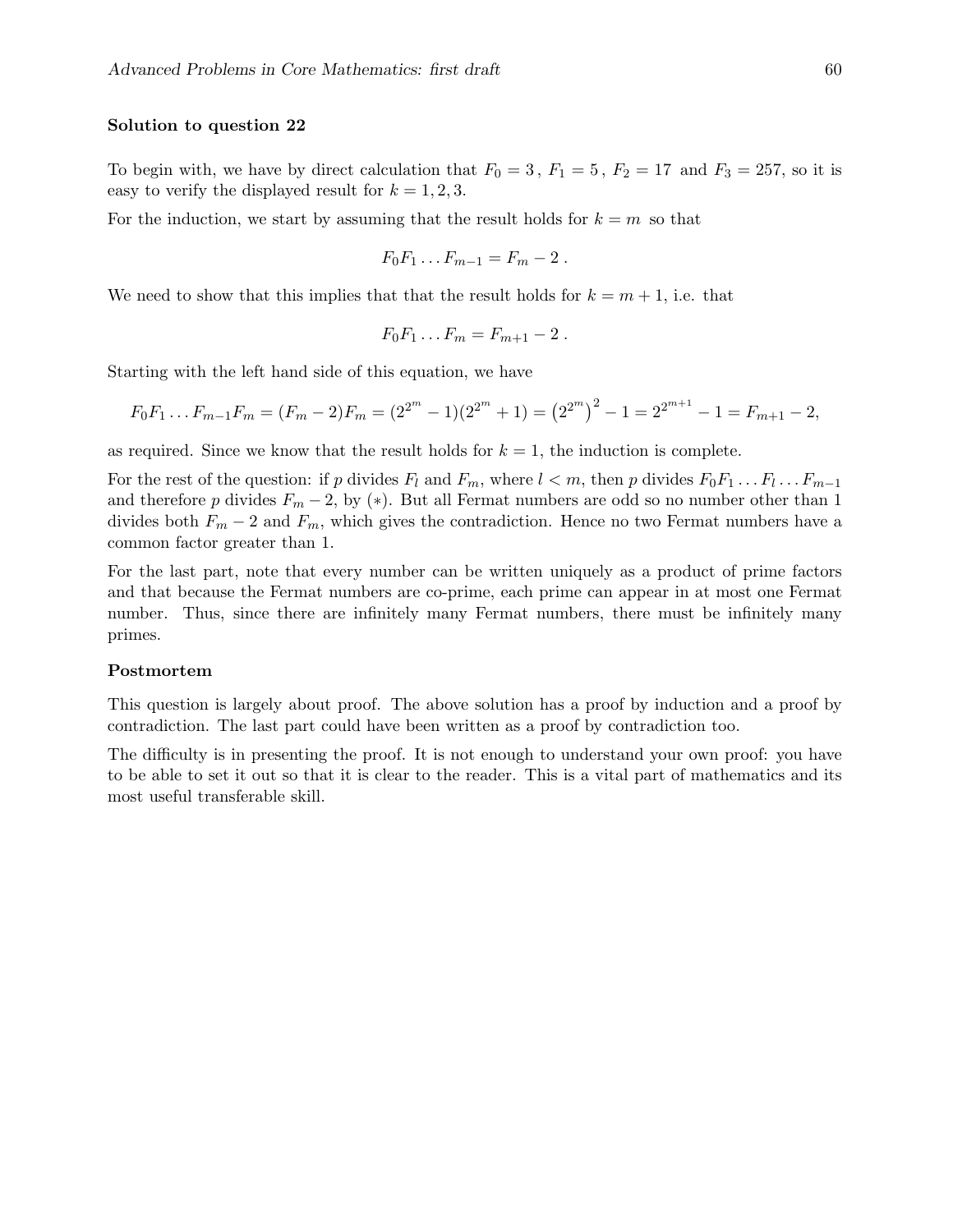# Question 23(∗∗)

Show that the sum  $S_N$  of the first N terms of the series

$$
\frac{1}{1.2.3} + \frac{3}{2.3.4} + \frac{5}{3.4.5} + \dots + \frac{2n-1}{n(n+1)(n+2)} + \dots
$$

is

$$
\frac{1}{2} \left( \frac{3}{2} + \frac{1}{N+1} - \frac{5}{N+2} \right).
$$

What is the limit of  $S_N$  as  $N \to \infty$ ?

The numbers  $a_n$  are such that

$$
\frac{a_n}{a_{n-1}} = \frac{(n-1)(2n-1)}{(n+2)(2n-3)}.
$$

Find an expression for  $\frac{a_n}{a_n}$  $a_1$ and hence, or otherwise, evaluate  $\sum_{n=1}^{\infty}$  $\sum_{n=1}^{\infty} a_n$  when  $a_1 = \frac{2}{9}$  $\frac{2}{9}$ .

## Comments

If you haven't the faintest idea how to do the sum, then look at the first line of the solution; but don't do this without first having a long think about it, and a long look at the form of the answer given in the question.

Limits form an important part of first year university mathematics. The definition of a limit is one of the basic ideas in analysis which is the rigorous study of calculus. Here no definition is needed: you just see what happens when  $N$  gets very large (some terms get very small and eventually go away).

The second part of the question looks as if it might be some new idea. Since this is STEP, you will probably realise that the series in the second part must be closely related to the series in the first part. The peculiar choice for  $a_1 (= 2/9)$  should make you suspect that the sum will come out to some nice round number (not in fact round in this case, but straight and thin).

Having decided how to do the first part, please don't use the 'cover up' rule unless you understand why it works: mathematics at this level is not a matter of applying learned recipes.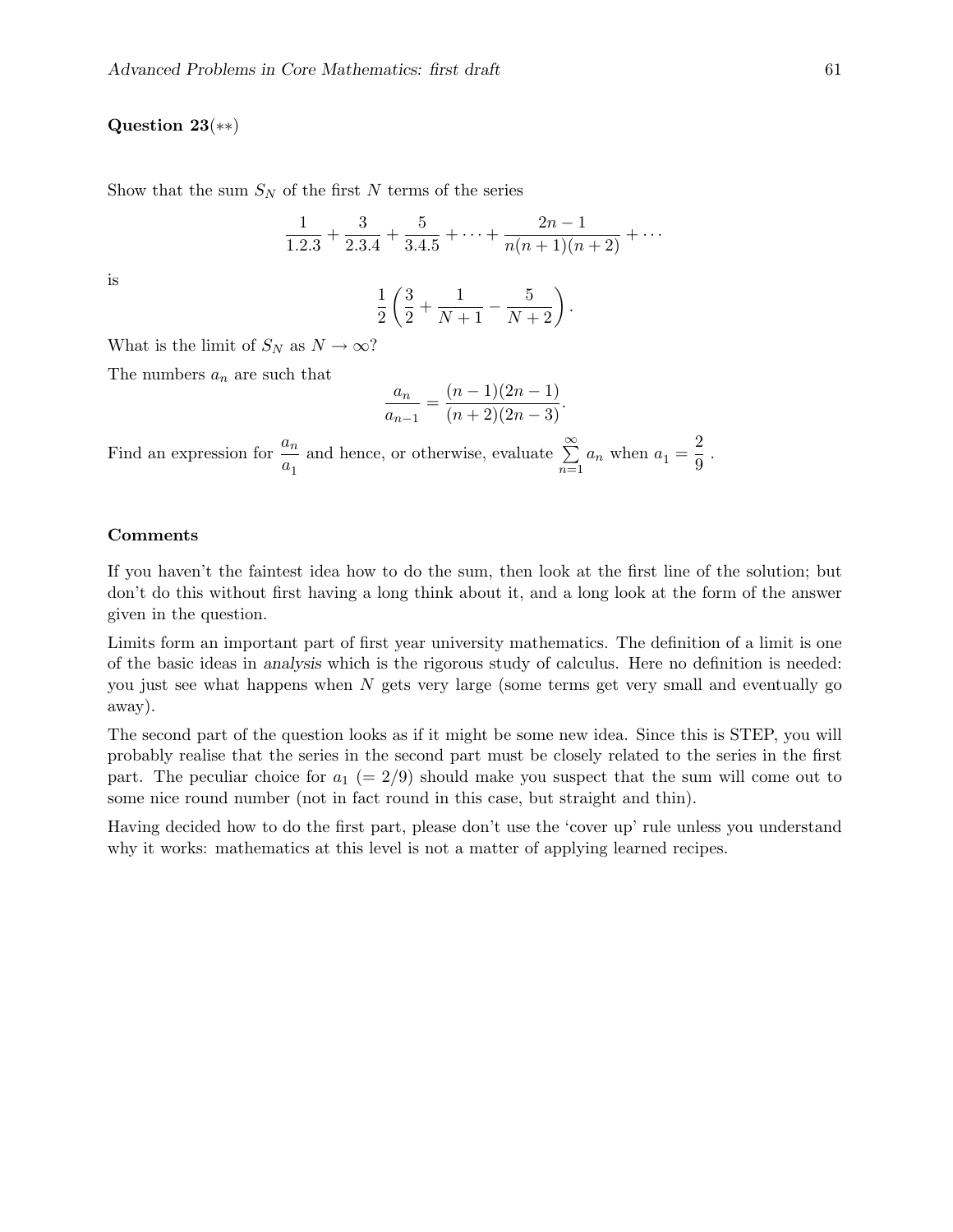The first thing to do is to put the general term of the series into partial fractions in the hope that something good might then happen. (The form of the answer suggests partial fractions have been used; and it is difficult to think of anything else to do.)

The general term of the series is

$$
\frac{2n-1}{n(n+1)(n+2)} \equiv \frac{A}{n} + \frac{B}{n+1} + \frac{C}{n+2} .
$$

(The 'equivalent' sign,  $\equiv$ , indicates an identity (something that holds for all values of n) rather than an equation to solve for  $n$ . The easiest way to deal with this is to multiply both sides of the identity by one of the terms in the denominator and then set this term equal to zero (since the identity must hold for all values of  $n$ ). For example, multiplying by  $n$  gives

$$
\frac{2n-1}{(n+1)(n+2)} \equiv A + \frac{Bn}{n+1} + \frac{Cn}{n+2}
$$

.

and setting  $n = 0$  shows immediately that  $A = -\frac{1}{2}$  $\frac{1}{2}$ . Similarly, multiplying by  $n + 1$  and  $n + 2$ respectively and setting  $n = -1$  and  $n = -2$  respectively gives  $B = 3$  and  $C = -\frac{5}{2}$  $\frac{5}{2}$ . Thus

$$
\frac{2n-1}{n(n+1)(n+2)} = -\frac{1/2}{n} + \frac{3}{n+1} - \frac{5/2}{n+2}
$$

The series can now be written

$$
\left(-\frac{1/2}{1} + \frac{3}{2} - \frac{5/2}{3}\right) + \left(-\frac{1/2}{2} + \frac{3}{3} - \frac{5/2}{4}\right) + \left(-\frac{1/2}{3} + \frac{3}{4} - \frac{5/2}{5}\right) + \cdots + \left(-\frac{1/2}{N-2} + \frac{3}{N-1} - \frac{5/2}{N}\right) + \left(-\frac{1/2}{N-1} + \frac{3}{N} - \frac{5/2}{N+1}\right) + \left(-\frac{1/2}{N} + \frac{3}{N+1} - \frac{5/2}{N+2}\right).
$$

The first term has 3 as the last number in the denominator so the Nth term has  $N + 2$ . All the terms in the series cancel, except those with denominators 1, 2,  $N + 1$  and  $N + 2$ . The sum of these exceptions is the sum of the series.

The limit as  $N \to \infty$  is  $\frac{3}{4}$  since the other two terms obviously tend to zero.

For the second paragraph, we have  $\frac{a_n}{a_n}$  $\frac{a_n}{a_{n-1}} = \frac{b_n}{b_{n-1}}$  $\frac{\sigma_n}{b_{n-1}}$ , where  $b_n$  is the general term of the series in the first part of the question. Thus

$$
\frac{a_n}{a_1} = \frac{b_n}{b_1}
$$
 and  $\sum_{1}^{\infty} a_n = \frac{a_1}{b_1} \sum_{1}^{\infty} b_n = \frac{2/9}{1/6} \times \frac{3}{4} = 1.$ 

Alternatively,

$$
a_n = \frac{(n-1)(2n-1)}{(n+2)(2n-3)} a_{n-1} = \frac{(n-1)(2n-1)(2n-3)}{(n+2)(2n-3)} \frac{(n-2)(2n-3)}{(n+1)(2n-5)} a_{n-2}
$$
  
= 
$$
\frac{(n-1)(2n-1)(2n-2)(2n-3)}{(n+2)(2n-3)} \frac{(n-2)(2n-3)(2n-5)}{(n)(2n-7)} \dots \frac{5 \times 11}{8 \times 9} \frac{4 \times 9}{7 \times 7} \frac{3 \times 7}{6 \times 5} \frac{2 \times 5}{5 \times 3} \frac{1 \times 3}{4 \times 1} a_1
$$
  
= 
$$
\frac{2n-1}{n(n+1)(n+2)} \frac{3 \times 2 \times 1}{1} a_1 = \frac{12}{9} \frac{2n-1}{n(n+1)(n+2)},
$$

all other terms cancelling.

Now using the result of the first part gives  $\sum^{\infty}$ 1  $a_n=1.$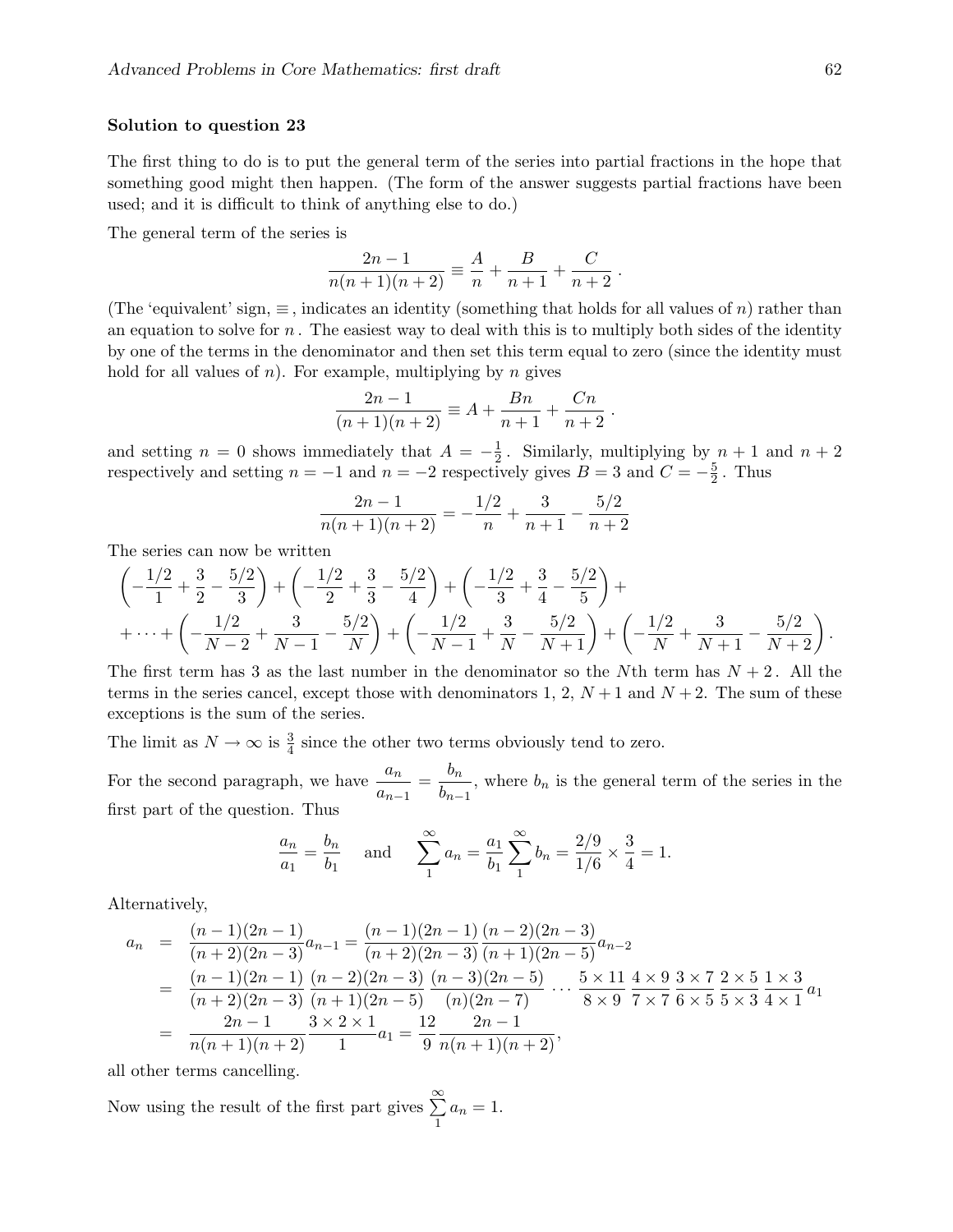## Question 24(∗ ∗ ∗)

(i) Show that, if m is an integer such that

$$
(m-3)^3 + m^3 = (m+3)^3,
$$
\n<sup>(\*)</sup>

then  $m^2$  is a factor of 54. Deduce that there is no integer m which satisfies the equation  $(*)$ .

(ii) Show that, if  $n$  is an integer such that

$$
(n-6)^3 + n^3 = (n+6)^3,\tag{**}
$$

then *n* is even. By writing  $n = 2m$  deduce that there is no integer *n* which satisfies the equation (∗∗).

(iii) Show that, if  $n$  is an integer such that

$$
(n-a)^3 + n^3 = (n+a)^3 , \t\t (***)
$$

where a is a non-zero integer, then n is even and a is even. Deduce that there is no integer n which satisfies the equation  $(* * *)$ .

#### Comments

I slightly simplified the first two parts of the question, which comprised the whole of the original STEP question, and added the third part. This last part is conceptually tricky and very interesting: hence the three star rating.

It is an example of a method of proof by contradiction, called the method of infinite descent. You will understand why it is called infinite descent when you have finished the question (in fact, the name may serve as a hint). It was used by Fermat  $(1601 - 1665)$  to prove special cases of his Last Theorem<sup>13</sup>, which of course is exactly what you are doing in this question. The method was probably invented by him and his faith in it sometimes led him astray. It is even possible that he thought he could use it to prove his Last Theorem in full. In fact, the proof of this theorem was only given in 1994 by Andrew Wiles; and it is 150 pages long.

<sup>&</sup>lt;sup>13</sup>The theorem says that the equation  $x^n + y^n = z^n$ , where x, y, z and n are positive integers, can only hold if  $n=1$  or 2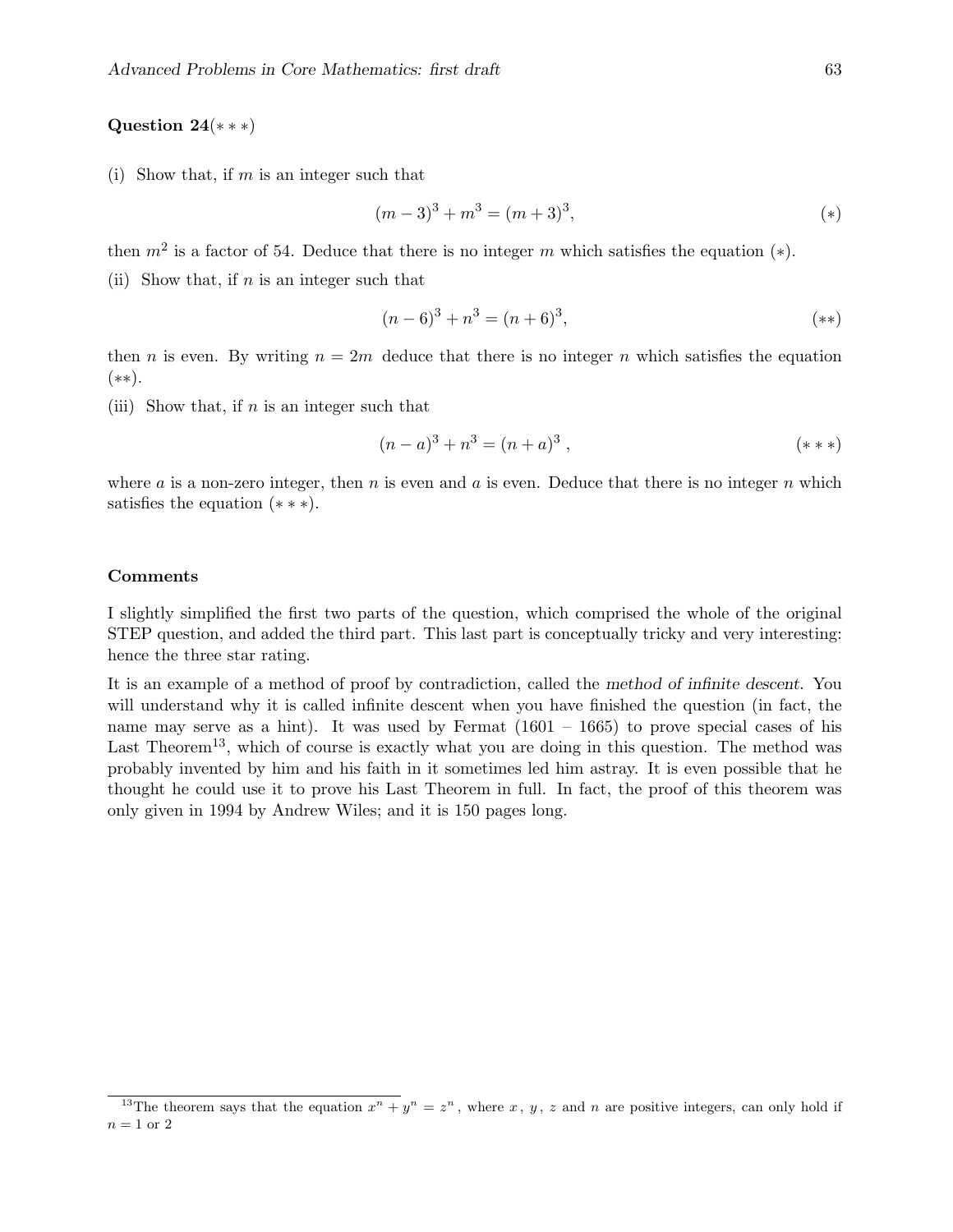(i) Simplifying gives  $m^2(m-18) = 54$ .

Both  $m^2$  and  $(m-18)$  must divide 54, which is impossible since the only squares that divide 54 are 1 and 9, and neither  $m = 1$  nor  $m = 3$  satisfies  $m^2(m - 18) = 54$ .

You could also argue that  $m-18$  must be positive so  $m \geq 19$  and  $m^2 \geq 361$  which is a contradiction.

(ii) Suppose n is odd. The two terms on the left hand side are both odd, which means that that the left hand side is even. But the right hand side is odd so the equation cannot balance.

Setting  $n = 2m$  gives

$$
(2m-6)^3 + (2m)^3 = (2m+6)^3.
$$

Taking a factor of  $2^3$  out of each term leaves  $(m-3)^3 + m^3 = (m+3)^3$  which is the same as the equation that was shown in part (i) to have no solutions.

(iii) First we show that n is even, dealing with the cases a odd and a even separately. The first case is n odd and a odd. In that case,  $(n-a)^3$  is even,  $n^3$  is odd and  $(n+a)^3$  is even, so the equation does not balance. In the second case,  $n$  is odd and  $a$  is even, the three terms are all odd and again the equation does not balance. Therefore  $n$  cannot be odd.

Next, we investigate the case  $n$  is even and  $a$  odd. This time the three terms are odd, even and odd respectively so there is no contradiction. But multiplying out the brackets and simplifying gives

$$
n^2(n-6a) = 2a^3.
$$

Since *n* is even the left hand side is divisible by 4, because of the factor  $n^2$ . That means that  $a^3$  is divisible by 2 and hence a is even.

Now that we know n and a are both even, we can follow the method used in part (ii) and set  $n = 2m$ and  $a = 2b$ . This gives

$$
(2m - 2b)^3 + (2m)^3 = (2m + 2b)^3
$$

from which a factor of  $2^3$  can be cancelled from each term. Thus m and b satisfy the same equation as *n* and *a*. They are therefore both even and we can repeat the process.

Repeating the process again and again will eventually result in an integer that is odd which will therefore not satisfy the equation that it is supposed to satisfy: a contradiction. There is therefore no integer *n* that satisfies  $(***).$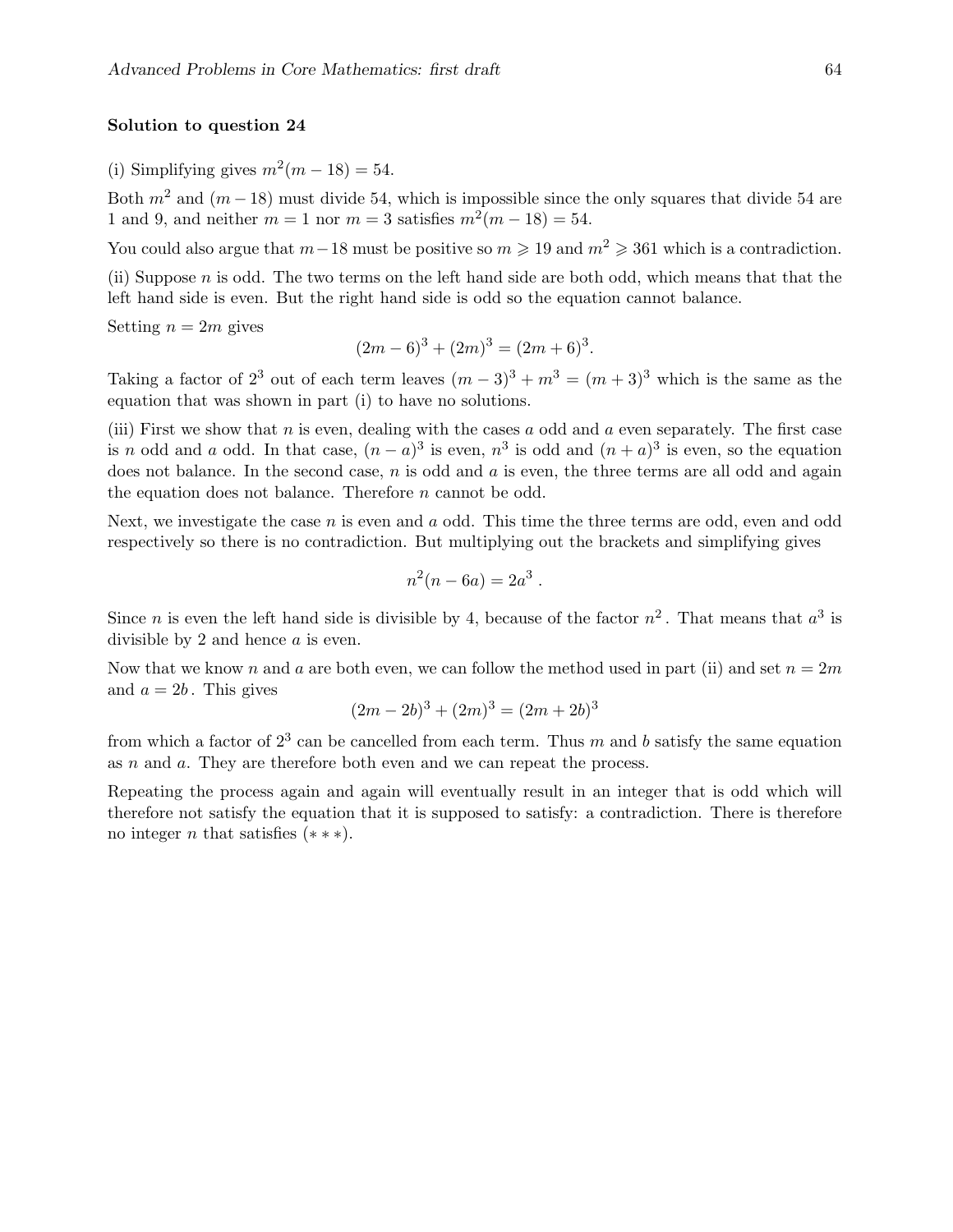# Question  $25(***)$

The function f satisfies  $0 \leq f(t) \leq K$  when  $0 \leq t \leq 1$ . Explain by means of a sketch, or otherwise, why

$$
0 \leqslant \int_0^1 f(t) dt \leqslant K.
$$

By considering  $\int_1^1$ 0 t  $\frac{c}{n(n-t)}$  dt, or otherwise, show that, if  $n > 1$ ,

$$
0 \leqslant \ln\left(\frac{n}{n-1}\right) - \frac{1}{n} \leqslant \frac{1}{n-1} - \frac{1}{n}
$$

and deduce that

$$
0 \le \ln N - \sum_{n=2}^{N} \frac{1}{n} \le 1
$$
.

Deduce that  $\sum$ N  $n=1$ 1  $\frac{1}{n} \to \infty \text{ as } N \to \infty.$ 

Noting that  $2^{10} = 1024$ , show also that if  $N < 10^{30}$  then  $\sum$ N  $n=1$ 1  $\frac{1}{n}$  < 101.

#### Comments

Quite a lot of different ideas are required for this question; hence three stars. The first hurdle is to decide what the constant  $K$  in the first part has to be to make the second part work. You might try to maximise the integrand using calculus, but that would be the wrong thing to do (you should find if you do this that the integrand has no turning point in the given range: it increases throughout the range. The next hurdle is the third displayed equation, which follows from the preceding result. Then there is still more work to do.

It is not at all obvious at first sight that the series  $\sum$  $\frac{N}{\sqrt{}}1$ to infinity as N increases, though there are easier ways of proving this. This way tells us two very  $\frac{1}{n}$  (which is called the *harmonic series* tends interesting things; First it tells us that the sum increases very slowly indeed: the first  $10^{30}$  terms only get to 100. Second it tells us that

$$
0 \leqslant \sum_{1}^{N} \frac{1}{n} - \ln N \leqslant 1
$$

for all  $N$ . (This is the third displayed equation in the question slightly rewritten.) Not only does the sum diverge, it does so logarithmically. In fact, in the limit  $N \to \infty$ ,

$$
\sum_{1}^{N} \frac{1}{n} - \ln N \to \gamma
$$

where  $\gamma$  is Euler's constant. Its value is about 1/2.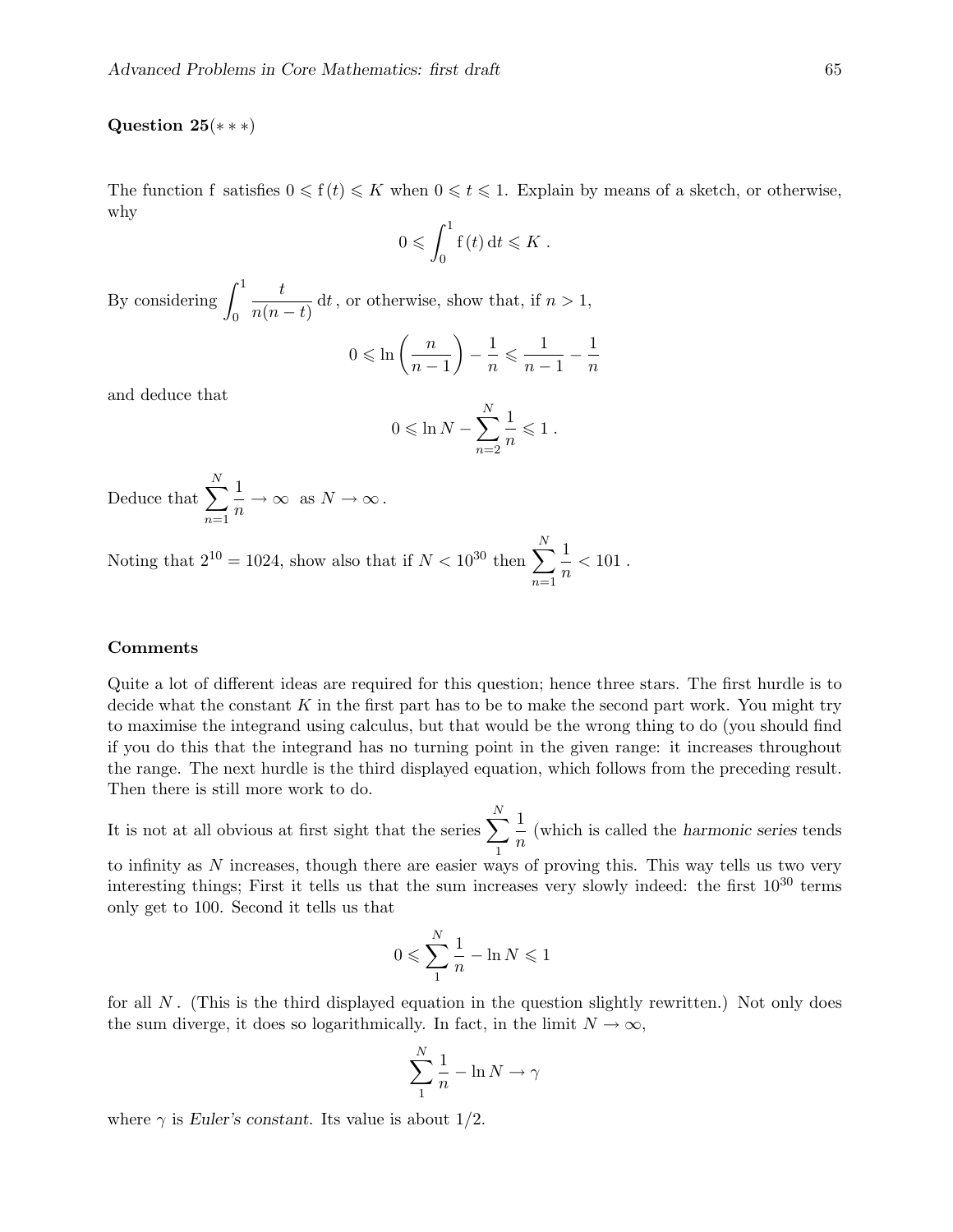Any sketch showing a squiggly curve all of which lies beneath the line  $x = K$  and above the x-axis will do (area under curve is less than the area of the rectangle).

Evaluate the integral, noting that  $t/(n-t) = n/(n-t) - 1$ :

$$
\int_0^1 \frac{t}{n(n-t)} dt = \int_0^1 \left( \frac{1}{n-t} - \frac{1}{n} \right) dt = \ln \left( \frac{n}{n-1} \right) - \frac{1}{n} .
$$

Now note that the largest value of the integrand in the interval  $[0,1]$  occurs at  $t = 1$ , since the numerator increases as t increases and the denominator decreases as t increases (remember that  $n > 1$ ) so

$$
0 \leqslant \ln\left(\frac{n}{n-1}\right) - \frac{1}{n} \leqslant \frac{1}{n(n-1)} = \frac{1}{n-1} - \frac{1}{n} .
$$

Summing both sides from 2 to  $N$  and cancelling lots of terms in pairs gives

$$
0 \leqslant \ln N - \sum_{n=1}^{N} \frac{1}{n} \leqslant 1 - \frac{1}{N}.
$$

Note that  $1-1/N < 1$ . Since  $\ln N \to \infty$  as  $N \to \infty$ , so also must  $\sum$ N 2 1  $\frac{1}{n}$  (it differs from the logarithm by less than 1).

Finally, rearranging the inequality gives  $\sum$ N 2 1  $\frac{1}{n} \leqslant \ln N$ , i.e.  $\sum_{1}$ N 1 1  $\frac{1}{n} \leq \ln N + 1$ . Setting  $N = 10^{30}$ , and using the identity given and also the inequality  $e > 2$  gives:

$$
\sum_{1}^{10^{30}} \frac{1}{n} \le \ln(10^{30}) + 1 < \ln(1024^{10}) + 1 = 100 \ln 2 + 1 < 100 \ln e + 1 = 100 + 1.
$$

## Postmortem

This question seems very daunting at first, because you are asked to prove a sequence of completely unfamiliar results. However, you should learn from this question that if you keep cool and follow the implicit hints, you can achieve some surprisingly sophisticated results. You might think that this situation is very artificial: in real life, you do not receive hints to guide you. But often in mathematical research, hints are buried deep in the problem if only you can recognise them.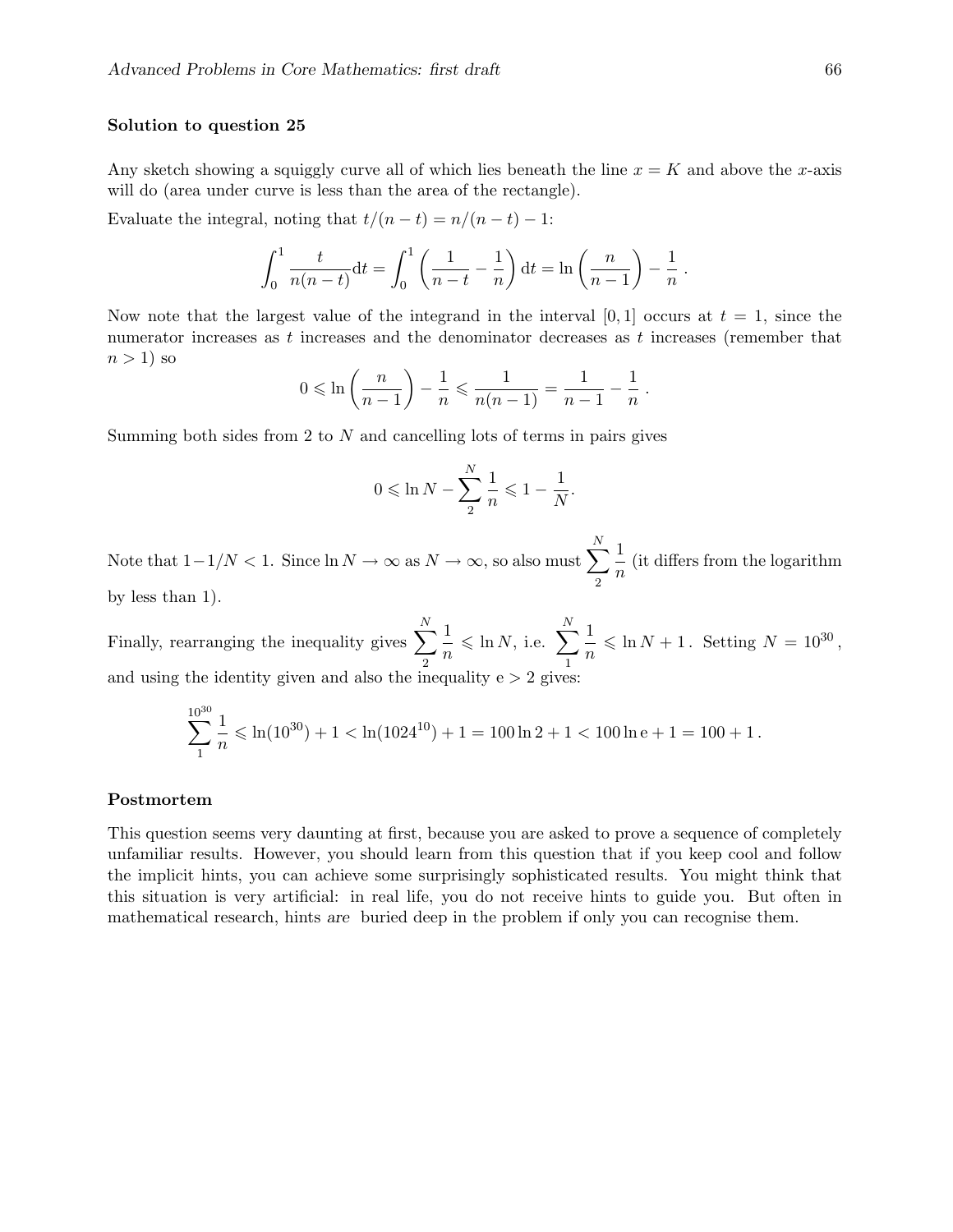## Question 26(∗ ∗ ∗)

Find  $\frac{\mathrm{d}y}{\mathrm{d}x}$  if

$$
y = \frac{ax+b}{cx+d} \,. \tag{*}
$$

By using changes of variable of the form (∗), or otherwise, show that

$$
\int_0^1 \frac{1}{(x+3)^2} \ln\left(\frac{x+1}{x+3}\right) dx = \frac{1}{6} \ln 3 - \frac{1}{4} \ln 2 - \frac{1}{12},
$$

and evaluate the integrals

$$
\int_0^1 \frac{1}{(x+3)^2} \ln\left(\frac{x^2+3x+2}{(x+3)^2}\right) dx \text{ and } \int_0^1 \frac{1}{(x+3)^2} \ln\left(\frac{x+1}{x+2}\right) dx.
$$

 $\overline{\phantom{a}}$  , and the contribution of the contribution of  $\overline{\phantom{a}}$ 

By changing to the variable  $y$  defined by

$$
y = \frac{2x-3}{x+1},
$$

evaluate the integral

$$
\int_{2}^{4} \frac{2x-3}{(x+1)^3} \ln\left(\frac{2x-3}{x+1}\right) dx.
$$

Evaluate the integral

$$
\int_9^{25} (2z^{-3/2} - 5z^{-2}) \ln (2 - 5z^{-1/2}) dz.
$$

### Comments

If you are thinking that this question looks extremely long, you are right. It is two questions — in fact, two versions of one question — separated by the horizontal line. Beneath the line is the first draft of a STEP question; above the line is the question as it was actually set. I thought you would be interested to see the evolution of a question. Note in particular the way that the ideas in the final draft are closely knit and better structured: the first change of variable is strongly signalled, but the remaining two parts, though based on the same idea, require increasing ingenuity. The first draft just required two unrelated changes of variable. Note also that the integral in the last part of the first draft has an unpleasant contrived appearance, whereas the the integrals of the final draft are rather pleasing: beauty matters to mathematicians.

A change of variable of the form  $(*)$  is called a linear fractional or Möbius transformation. It is of great importance in the theory of the geometry of the complex plane.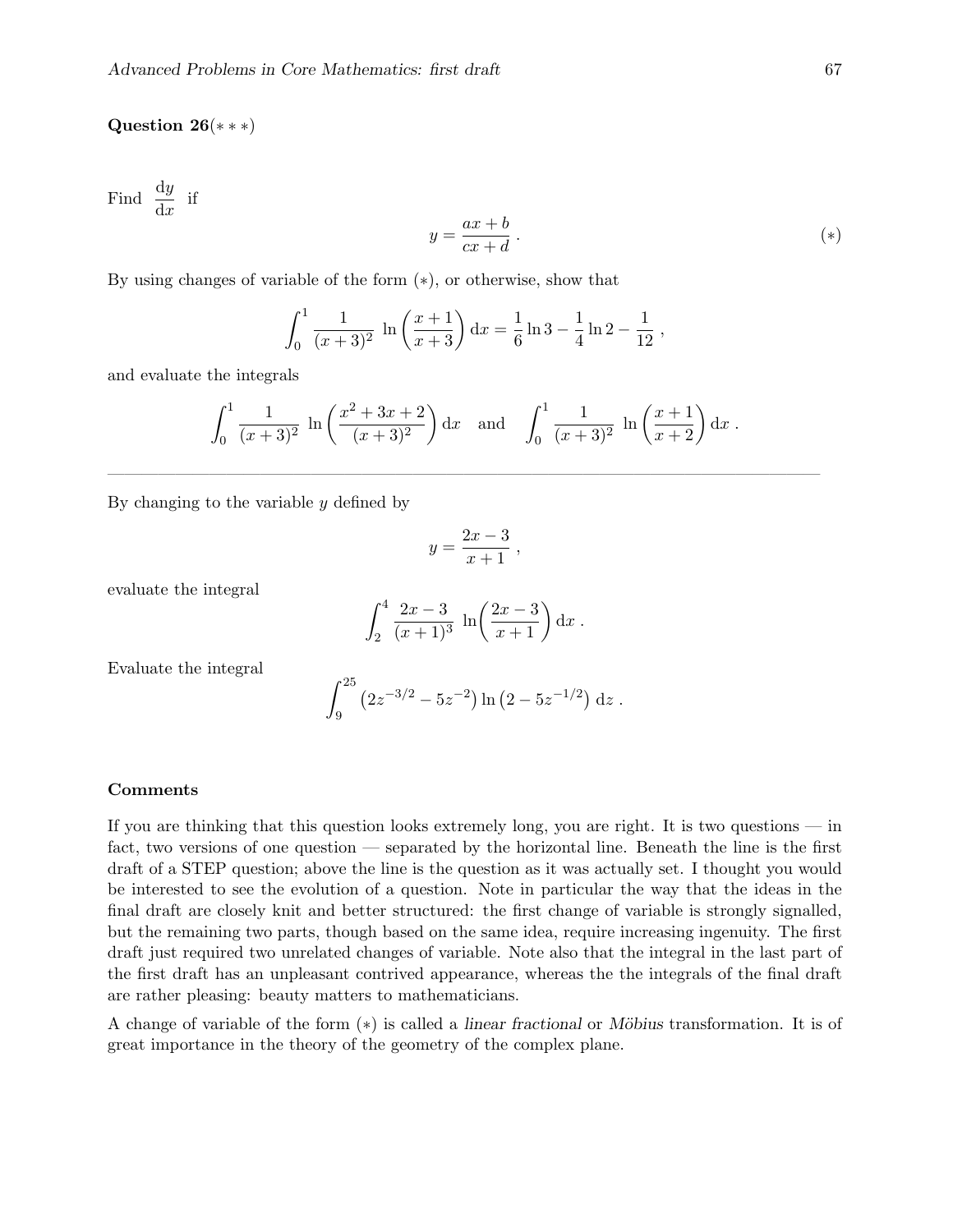Differentiating gives  $\frac{dy}{dx} = \frac{a(cx+d) - c(ax+b)}{(cx+d)^2}$  $\frac{(-d) - c(ax + b)}{(cx + d)^2} = \frac{ad - bc}{(cx + d)}$  $\frac{ax}{(cx+d)^2}$ .

For the first integral, set  $y = \frac{x+1}{x+2}$  $\frac{x+1}{x+3}$ :

$$
\int_0^1 \frac{1}{(x+3)^2} \ln\left(\frac{x+1}{x+3}\right) dx = \frac{1}{2} \int_{1/3}^{1/2} \ln y \, dy = \frac{1}{2} \left[ y \ln y - y \right]_{1/3}^{1/2},
$$

which gives the required answer. (The integral of  $\ln y$  is a standard integral; it can be done by parts, first substituting  $z = \ln y$ , if you like.)

The second integral can be expressed as the sum of two integrals of the same form as the first integral, since

$$
\ln\left(\frac{x^2+3x+2}{(x+3)^2}\right) = \ln\left(\frac{(x+1)(x+2)}{(x+3)^2}\right) = \ln\left(\frac{x+1}{x+3}\right) + \ln\left(\frac{x+2}{x+3}\right)
$$

We have already done the first of these integrals. Using the substitution  $y = \frac{x+2}{x-2}$  $\frac{x+2}{x+3}$  in the second of these integrals gives

$$
\int_{2/3}^{3/4} \ln y \, \mathrm{d}y = \frac{17}{12} \ln 3 - \frac{13}{6} \ln 2 - \frac{1}{12} \, .
$$

The required integral is therefore

$$
\frac{19}{12}\ln 3 - \frac{29}{12}\ln 2 - \frac{1}{6}.
$$

For the next integral, note that

$$
\ln\left(\frac{x+1}{x+2}\right) = \ln\left(\frac{x+1}{x+3}\right) - \ln\left(\frac{x+2}{x+3}\right),
$$

so the required integral is the difference of the two integrals that we summed in the previous part, i.e.

$$
-\frac{5}{4}\ln 3 + \frac{23}{12}\ln 2.
$$

 $\overline{\phantom{a}}$  , and the contribution of the contribution of  $\overline{\phantom{a}}$ 

The change of variable gives

$$
\frac{1}{5} \int_{1/3}^{1} y \ln y \, \mathrm{d}y
$$

which can be integrated by parts. The result is  $\frac{1}{90} \ln 3 - \frac{2}{45}$  $\frac{2}{45}$ .

For the last part, you have to guess the substitution. There are plenty of clues, but the most obvious place to start is the log. The argument of the log can be written as

$$
\frac{2(x+1)-5}{x+1} = 2 - \frac{5}{x+1}
$$

so it looks as if we should take  $z = (x+1)^2$ . Making this transformation gives the previous integral almost exactly (note especially the the limits transform as they should). The only difference is a factor of 2 which comes from  $\frac{dz}{dx}$  so the answer is twice the previous answer.

.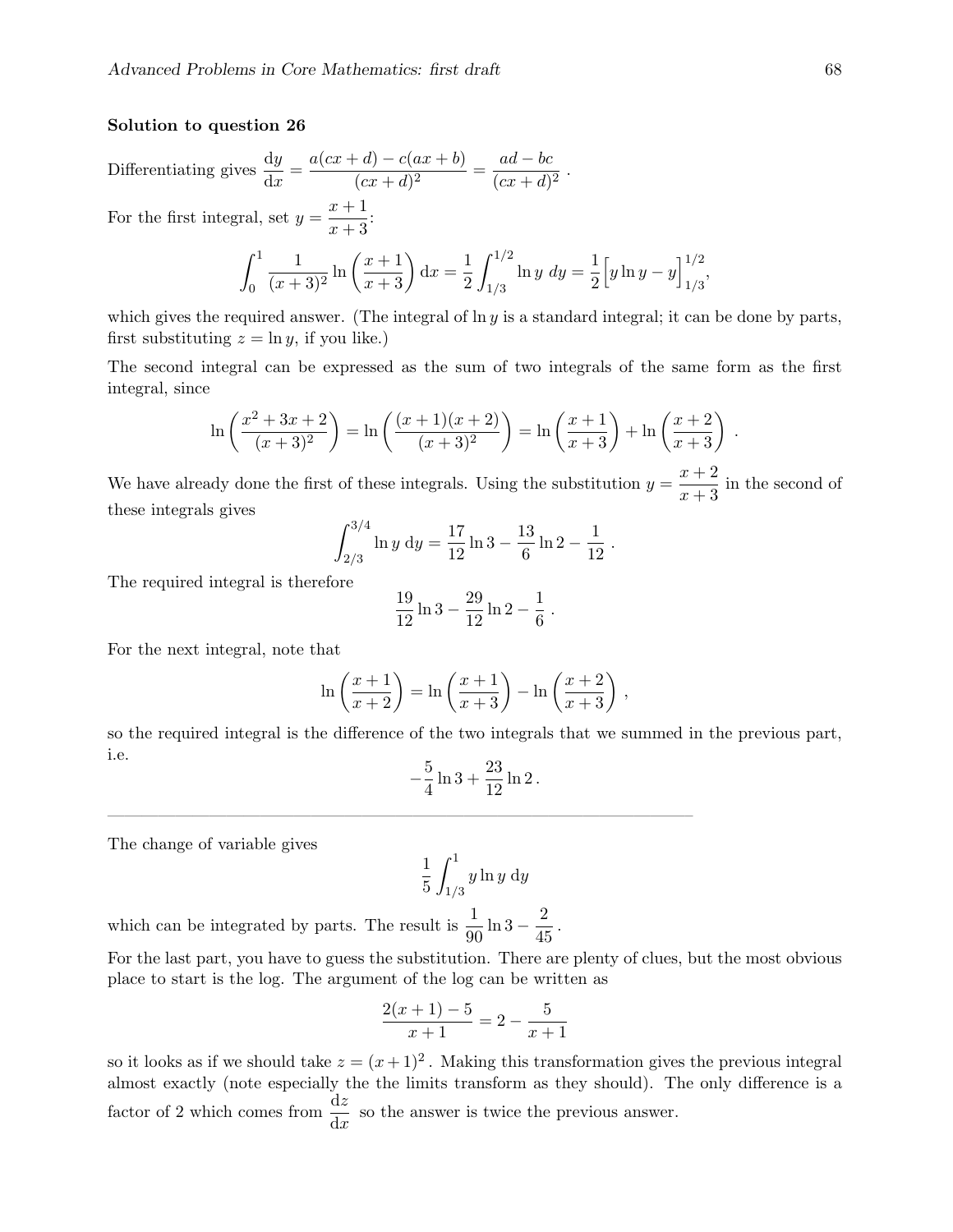# Question 27(∗)

The curve C has equation

$$
y = \frac{x}{\sqrt{(x^2 - 2x + a)}},
$$

where the square root is positive. Show that, if  $a > 1$ , then C has exactly one stationary point. Sketch C when (i)  $a = 2$  and (ii)  $a = 1$ .

#### Comments

There is something you must know in order to do this question, and that is the definition of There is something you must know in order to do this question, and that is the definition of  $\sqrt{x^2-2x+a}$ . You might think that this is ambiguous, because the square root could be positive  $\sqrt{x^2 - 2x + a}$ . For might that that this is anonglous, because the square root could be p<br>of negative, but by convention it means the positive square root. Thus  $\sqrt{x^2} = |x|$  (not x).

For the sketches, you just need the position of any stationary points, any other points that the graph passes through, behaviour as  $x \to \pm \infty$  and any vertical asymptotes. It should not be necessary in such a simple case to establish the nature of the stationary point(s).

You should at some stage think about the condition given on  $a$ . In fact, I doubt if many of you will want to leave it there. It is clear that the examiner would really have liked you to do is to sketch C in the different cases that arise according to the value of a but was told that this would be to long and/or difficult for the exam; I am sure that this is what you will do (or maybe what you have already done by the time you read this).

Please do not use your calculator for these sketches (except perhaps to check your answers): there is no point — the graph will either be wrong, in which case you will be confused, or it will be right and the value that you might have gained from thinking about the question yourself will be lost to you for ever.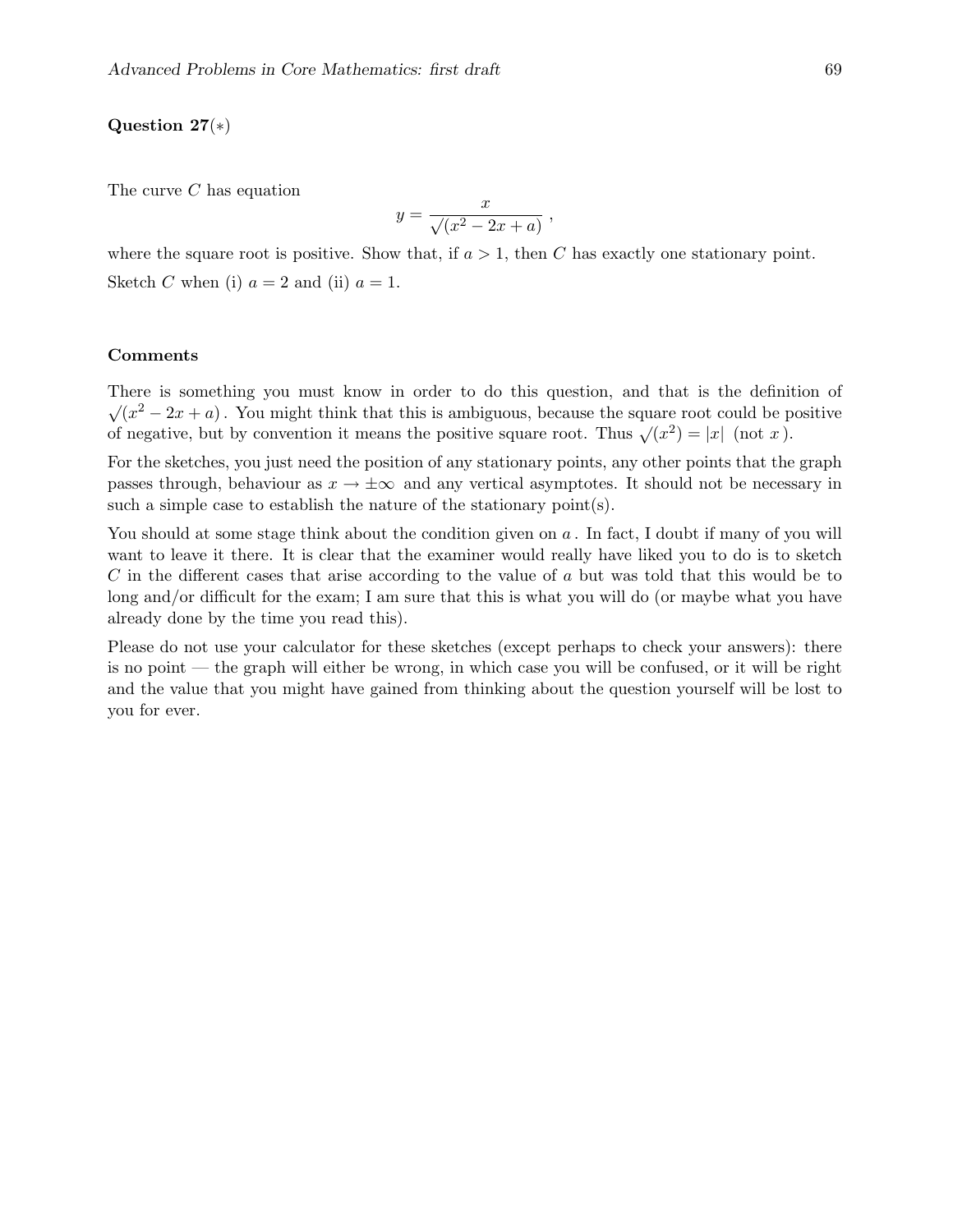First differentiate to find the stationary points:

$$
\frac{dy}{dx} = \frac{(x^2 - 2x + a) - x(x - 1)}{(x^2 - 2x + a)^{3/2}} = \frac{a - x}{(x^2 - 2x + a)^{3/2}}
$$

which is only zero when  $x = a$ . <sup>14</sup>

(i) When  $a = 2$ , the stationary point is at  $(2, \sqrt{2})$  (which can be seen to be a maximum by evaluating the second derivative at  $x = a$ , though this is not necessary). The curve passes through (0, 0). As  $x \to \infty$ ,  $y \to 1$ ; as  $x \to -\infty$ ,  $y \to -1$ . (ii) When  $a = 1$ , we can rewrite y as  $\frac{x}{1+x}$  $\frac{x}{|x-1|}$ . The modulus signs arise because the square root is taken to be positive (or zero — but that can be discounted here since it is in the denominator). The graph is as before, except that the maximum point has been stretched into a vertical asymptote (like a volcanic plug) at  $x = 1$ .



#### Postmortem

The first thing to do after finishing the question is to try to understand the condition on  $a$ . Part (ii) above is the key. Writing  $f(x) = x^2 - 2x + a = (x - 1)^2 + a - 1$  we see that  $f(x) > 0$  for all x if  $a > 1$  but if  $a < 1$  there are values of x for which  $f(x) < 0$ . is negative. The borderline value is  $a = 1$ , for which  $f(x) \geq 0$  and  $f(1) = 0$ .

If  $a < 1$ , we find  $f(x) = 0$  when  $x = 1 \pm \sqrt{(1-a)}$  and  $f(x) < 0$  between these two values of x. The significance of this is that the square root in the denominator of the function we are trying to sketch is imaginary, so there is a gap in the graph between  $x = 1 - \sqrt{1 - a}$  and  $x = 1 + \sqrt{1 - a}$  and  $x = 1 + \sqrt{1 - a}$ there are vertical asymptotes at these values. The point  $x = a$  lies between those values for  $a < 1$ .

Is that the whole story? Well, no. We now have to decide whether the two significant points of our graph, namely  $x = 0$  where the curve crosses the axis and  $x = a$  where the curve has a stationary point, lie inside or outside the forbidden zone  $1 - \sqrt{1 - a} \le x \le 1 + \sqrt{1 - a}$ . Since  $f(0) < 0$  if  $a < 0$  and  $f(a) < 0$  if  $0 < a < 1$  we see that a has another critical value besides  $a = 1$ ; if  $a < 0$  the graph is going to look qualitatively different.

<sup>&</sup>lt;sup>14</sup>My drawing package is absolutely useless, so I'm not going to attempt to improve these sketches, or label them fully (which you should certainly do). Maybe in the next draft ...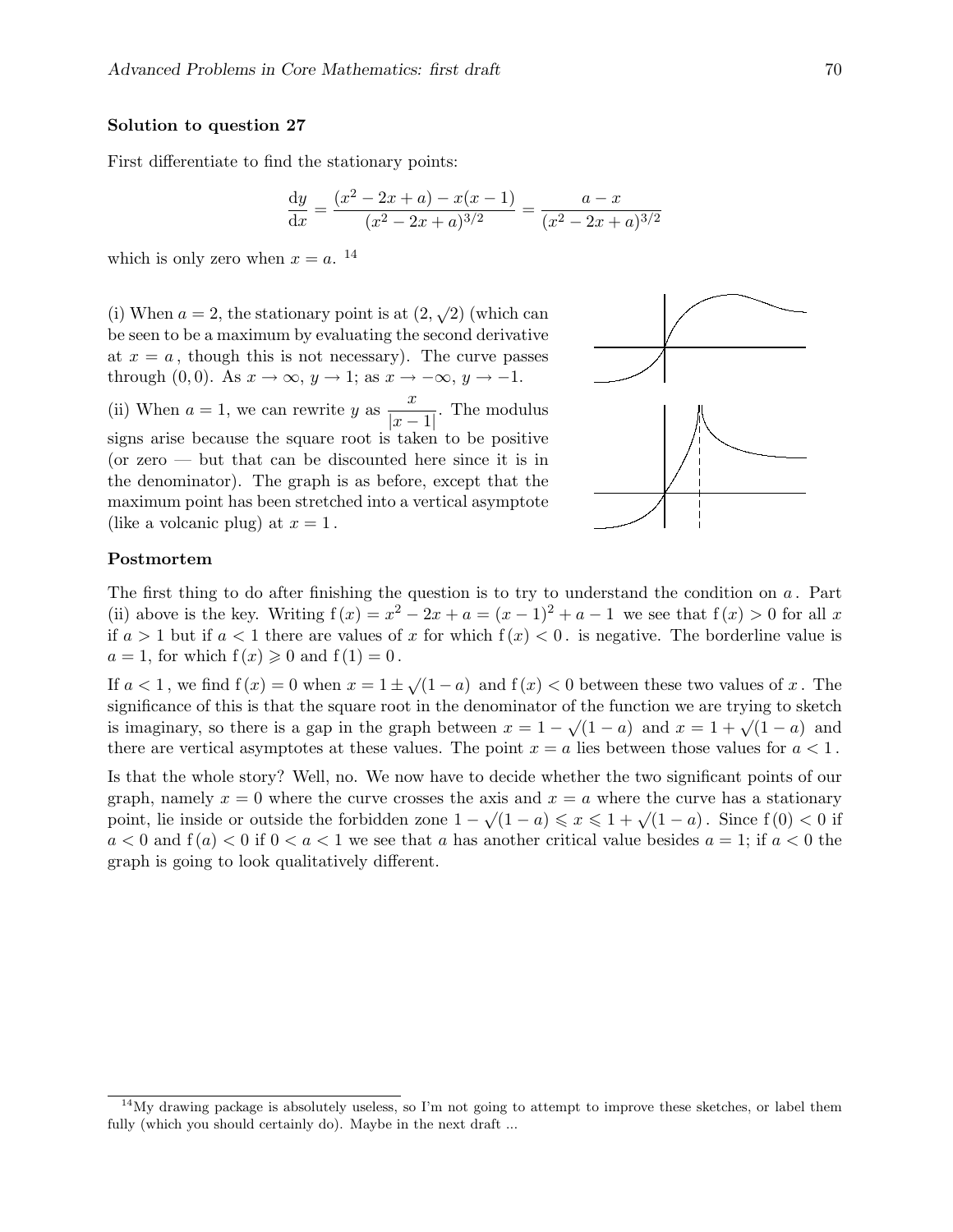# Question 28(∗ ∗ ∗)

Prove that

$$
\sum_{k=0}^{n} \sin k\theta = \frac{\cos\frac{1}{2}\theta - \cos(n+\frac{1}{2})\theta}{2\sin\frac{1}{2}\theta}.
$$
\n(\*)

(i) Deduce that, for 
$$
n \geq 1
$$
,

$$
\sum_{k=0}^{n} \sin\left(\frac{k\pi}{n}\right) = \cot\left(\frac{\pi}{2n}\right) .
$$

(ii) By differentiating (\*) with respect to  $\theta$ , or otherwise, show that, for  $n \geq 1$ ,

$$
\sum_{k=0}^{n} k \sin^2 \left( \frac{k\pi}{2n} \right) = \frac{(n+1)^2}{4} + \frac{1}{4} \cot^2 \left( \frac{\pi}{2n} \right) .
$$

## Comments

The very first part can be done by multiplying both sides of  $(*)$  by  $\sin \frac{1}{2}\theta$  and using the identity

$$
2\sin A \sin B = \cos(B - A) - \cos(B + A).
$$

It can also be done by induction (worth a try even if you do it by the above method) or by considering the imaginary part of  $\sum \exp(ik\theta)$  (summing this as a geometric progression), if you know about de Moivre's theorem.

Before setting pen to paper for part (ii), it pays to think very hard about simplifications of (∗) that might make the differentiation more tractable – perhaps bearing in mind the calculations involved with part (i).

In the original question, you were asked to show that for large  $n$ 

$$
\sum_{k=0}^{n} \sin\left(\frac{k\pi}{n}\right) \approx \frac{2n}{\pi}
$$

and

$$
\sum_{k=0}^{n} k \sin^2 \left(\frac{k\pi}{2n}\right) \approx \left(\frac{1}{4} + \frac{1}{\pi^2}\right) n^2 ,
$$

using the approximations, valid for small  $\theta$ ,  $\sin \theta \approx \theta$  and  $\cos \theta \approx 1 - \frac{1}{2}$  $\frac{1}{2} \theta^2$ . Of course, these follow quickly from the exact results; but if you only want approximate results you can save yourself a bit of work by approximating early to avoid doing some of the trigonometric calculations. I thought that the exact result was nicer than the approximate result (though approximations are an important part of mathematics).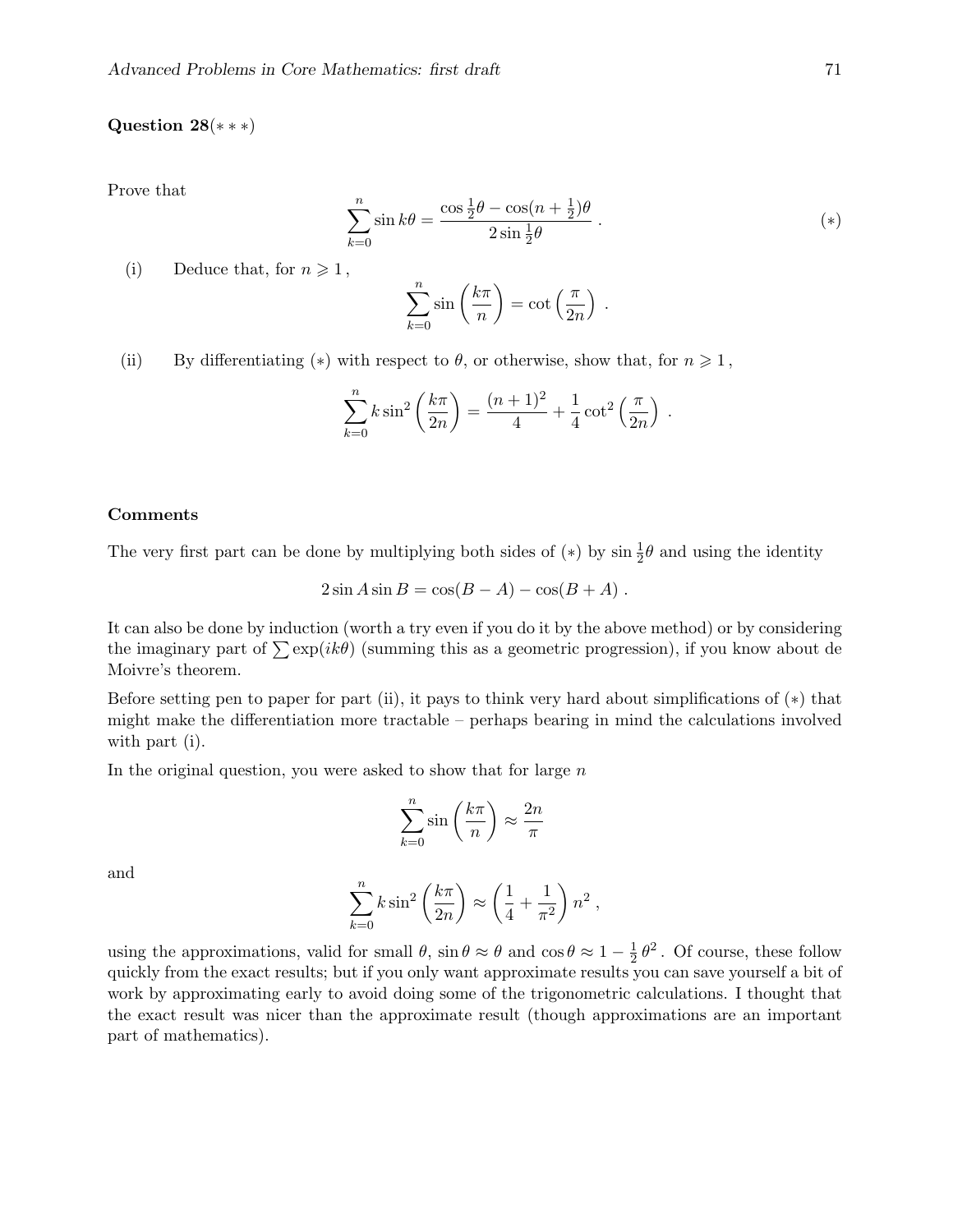For the first part, we will show that

$$
\sum_{k=0}^{n} 2\sin k\theta \sin \frac{1}{2}\theta = \cos \frac{1}{2}\theta - \cos(n + \frac{1}{2})\theta.
$$

Starting with the left hand side, we have

$$
\sum_{k=0}^{n} 2\sin k\theta \sin \frac{1}{2}\theta = \sum_{k=0}^{n} \left[ -\cos\left(k + \frac{1}{2}\right)\theta + \cos\left(k - \frac{1}{2}\right)\theta \right]
$$

which gives the result immediately, since almost all the terms in the sum cancel. (Write our a few terms if you are not certain of this.)

(i) Let 
$$
\theta = \pi/n
$$
. Then

$$
\sum_{k=0}^{n} \sin\left(\frac{k\pi}{n}\right) = \frac{\cos\frac{1}{2}(\pi/n) - \cos(\pi + \frac{1}{2}(\pi/n))}{2\sin\frac{1}{2}(\frac{\pi}{n})} = \frac{\cos\frac{1}{2}(\pi/n) + \cos\frac{1}{2}(\pi/n)}{2\sin\frac{1}{2}(\pi/n)} = \cot\frac{1}{2}(\pi/n)
$$

as required.

(ii) Differentiating the left hand side of (∗) and using a double angle trig. formula gives

$$
\sum_{k=0}^{n} k \cos k\theta = \sum_{k=0}^{n} k \left( 1 - 2\sin^2 \frac{1}{2} k\theta \right) = \frac{1}{2} n(n+1) - 2 \sum_{k=0}^{n} k \sin^2 \frac{1}{2} k\theta \,. \tag{†}
$$

Before attempting to differentiate the right hand side of (∗) it is a good idea to write it in a form that gets rid of some of the fractions. Omitting for the moment the factor  $1/2$ , we have

RHS of (\*) = 
$$
(1 - \cos n\theta) \cot \frac{1}{2}\theta + \sin n\theta
$$

and differentiating gives  $-\frac{1}{2}$  $\frac{1}{2}(1-\cos n\theta)\csc^2\frac{1}{2}\theta + n\sin n\theta\cot\frac{1}{2}\theta + n\cos n\theta$ . Now setting  $\theta = \pi/n$ gives

$$
-\csc^2\frac{1}{2}(\pi/n)-n\ .
$$
 (†)

Setting  $\theta = \pi/n$  in equation (†) and comparing with (†) (remembering that there is a factor of  $1/2$ missing) gives the required result.

## Postmortem

Now that I have had another go at this question it does not seem terribly interesting. At first, I thought I might ditch it. Then I thought that it perhaps was worthwhile: keeping cool under the pressure of the differentiation for part (ii) – it should just be a few careful lines – and getting it out is a good confidence booster. Anyway, now that I have slogged<sup>15</sup> through it, I am going to leave it in.

(Next day) I recall now that the reason that I included this question in the first place was because in its original form (with approximate answers), the result for part (ii) can be obtained very quickly from part (i) by differentiating with respect to  $\pi$ . The snag with this is that it is not obviously going to work, because the derivatives of terms such as  $\sin \pi$  that are omitted from (i) might feature in (ii). It is disappointing but not surprising that this trick cannot be used to obtain the exact formulae.

<sup>15</sup>I should come clean at this point: I just differentiated (∗) on autopilot, without considering whether I could simplify the task by rewriting the formula as suggested in my hint on the previous page. It was hard work. Serves me right for not following my own general advice.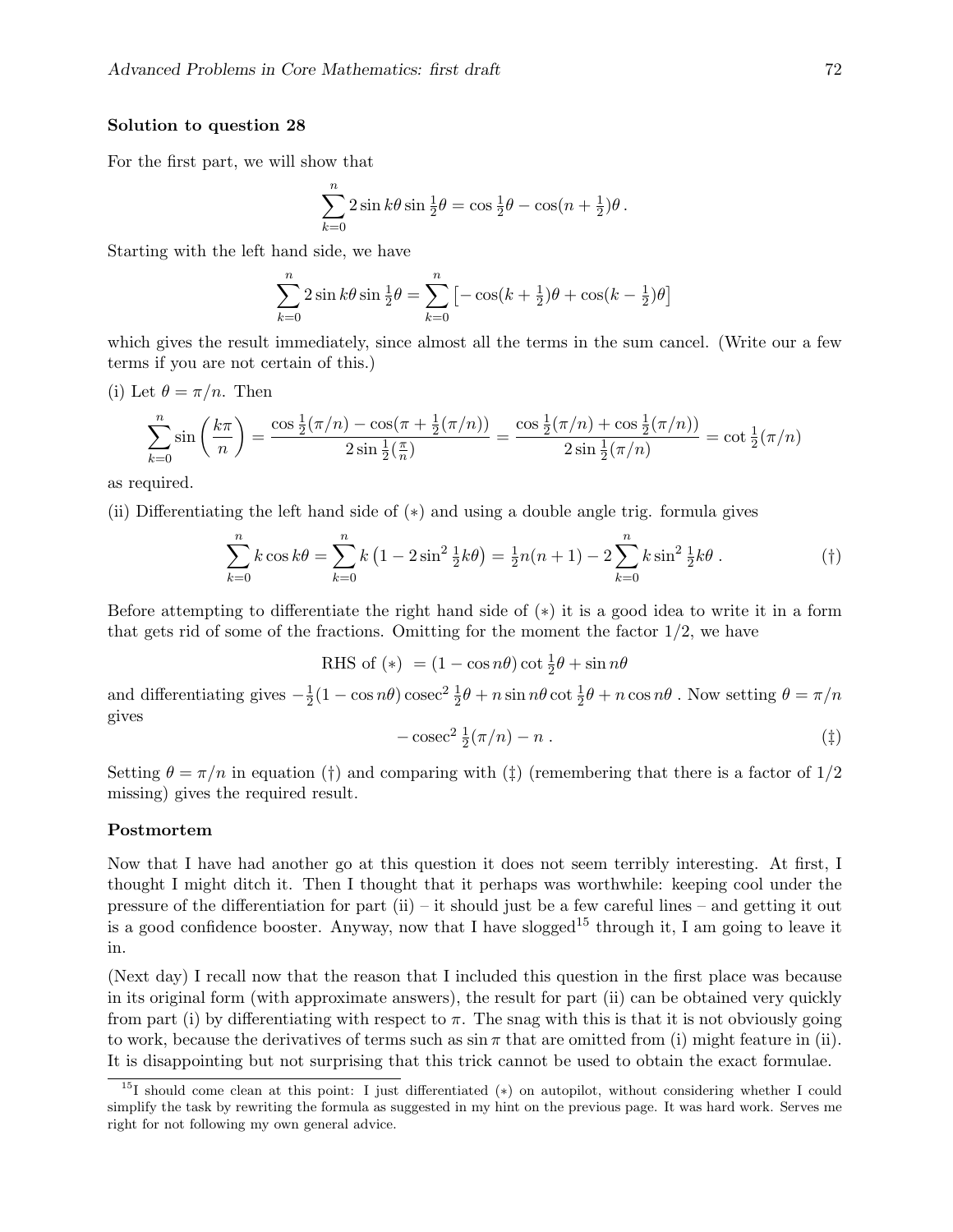## Question  $29(***)$

Consider the cubic equation

$$
x^3 - px^2 + qx - r = 0,
$$

where  $p \neq 0$  and  $r \neq 0$ .

- (i) If the three roots can be written in the form  $ak^{-1}$ , a and ak for some constants a and k, show that one root is  $q/p$  and that  $q^3 - rp^3 = 0$ .
- (ii) If  $r = q^3/p^3$ , show that  $q/p$  is a root and that the product of the other two roots is  $(q/p)^2$ . Deduce that the roots are in geometric progression.
- (iii) Find a necessary and sufficient condition involving  $p$ ,  $q$  and  $r$  for the roots to be in arithmetic progression.

### Comments

The Fundamental Theorem of Algebra says that a polynomial of degree  $n$  can be written as the product of n linear factors, so we can write

$$
x^{3} - px^{2} + qx - r = (x - \alpha)(x - \beta)(x - \gamma),
$$
\n(\*)

where  $\alpha$ ,  $\beta$  and  $\gamma$  are the roots of the equation  $x^3 - px^2 + qx - r = 0$ . The basis of this question is the comparison between the left hand side of (∗) and the right hand side, multiplied out, of (∗). Some of the roots may not be real, but you don't have to worry about that here.

The 'necessary and sufficient' in part (iii) looks a bit forbidding, but if you just repeat the steps of parts (i) and (ii), it is straightforward.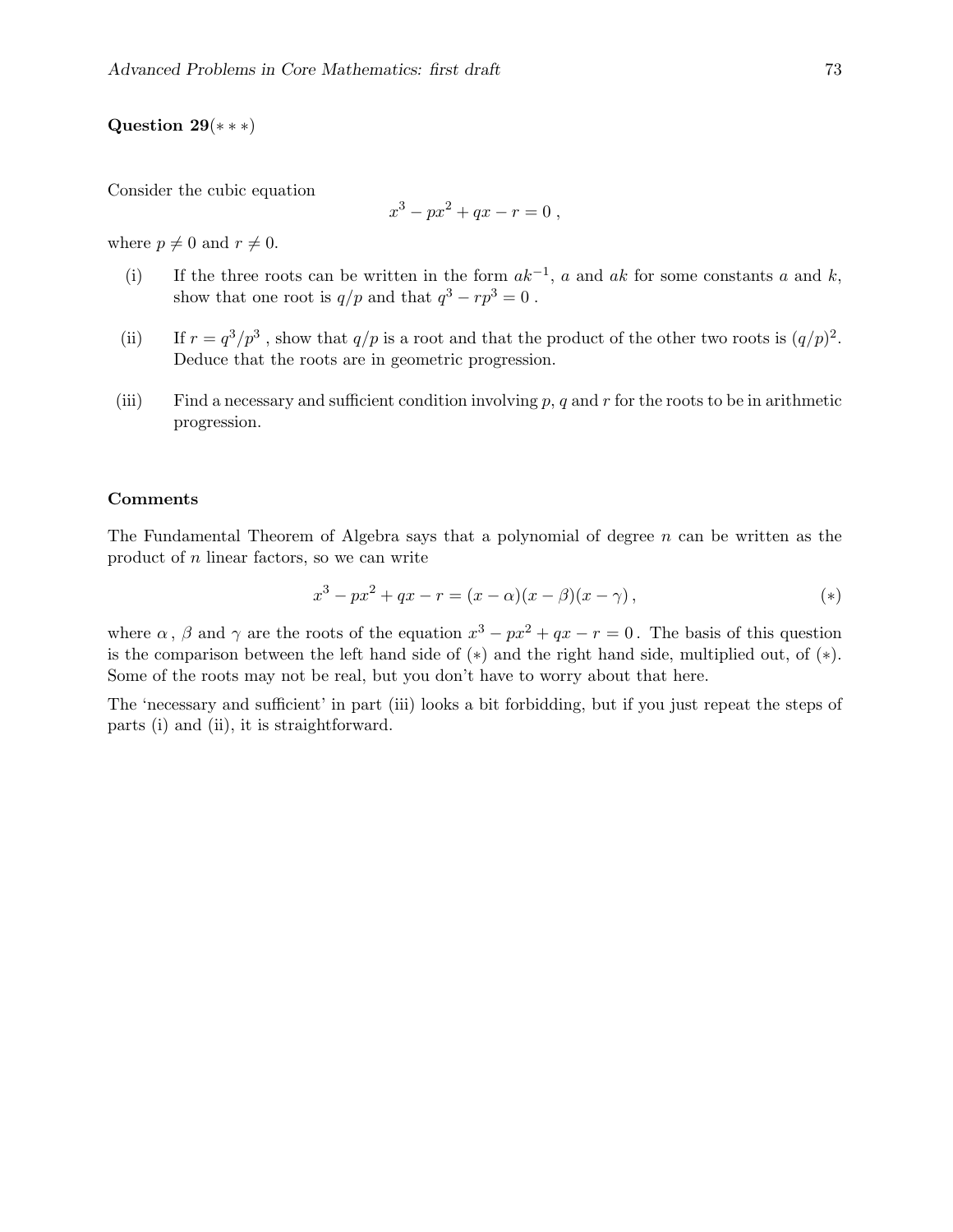(i) We have

$$
(x - ak^{-1})(x - a)(x - ak) \equiv x^3 - px^2 + qx - r
$$

i.e.

$$
x^3 - a(k^{-1} + 1 + k)x^2 + a^2(k^{-1} + 1 + k)x - a^3 = x^3 - px^2 + qx - r.
$$

Thus  $p = a(k^{-1} + 1 + k)$ ,  $q = a^2(k^{-1} + 1 + k)$ , and  $r = a^3$ . Dividing gives  $q/p = a$ , which is a root, and  $q^3/p^3 = a^3 = r$  as required.

(ii) Set  $r = q^3/p^3$ . Substituting  $x = q/p$  into the cubic shows that it is a root:

$$
(q/p)^3 - p(q/p)^2 + q(q/p) - (q/p)^3 = 0.
$$

Since  $q/p$  is one root, and the product of the three roots is  $q^3/p^3$  (= r in the original equation), the product of the other two roots must be  $q^2/p^2$ . The two roots can therefore be written in the form  $k^{-1}(q/p)$  and  $k(q/p)$  for some number k, which shows that they are in geometric progression.

(iii) The roots are in arithmetic progression if and only if they are of the form  $(a-d)$ , a and  $(a+d)$ . If the roots are in this form, then the equation is

$$
(x - (a - d))(x - a)(x - (a + d)) \equiv x^{3} - px^{2} + qx - r
$$

i.e.

$$
x^{3} - 3ax^{2} + (3a^{2} - d^{2})x - a(a^{2} - d^{2}) \equiv x^{3} - px^{2} + qx - r.
$$

Thus  $p = 3a$ ,  $q = 3a^2 - d^2$ ,  $r = a(a^2 - d^2)$ . A necessary condition is therefore  $r = (p/3)(q - 2p^2/9)$ . Note that one root is  $p/3$ .

Conversely, if  $r = (p/3)(q - 2p^2/9)$ , the equation is

$$
x^3 - px^2 + qx - (p/3)(q - 2p^2/9) = 0.
$$

We can verify that  $p/3$  is a root by substitution. Since the roots sum to p and one of them is  $p/3$ , the others must be of the form  $p/3 - d$  and  $p/3 + d$  for some d. They are therefore in arithmetic progression.

A necessary and sufficient condition is therefore  $r = (p/3)(q - 2p^2/9)$ .

### Postmortem

As usual, it is a good idea to give a bit of thought to the conditions given, namely  $p \neq 0$  and  $r \neq 0$ .

Clearly, if the roots are in geometric progression, we cannot have a zero root. We therefore need  $r \neq 0$ . However, we don't need the condition  $p \neq 0$ . If the roots are in geometric progression with  $p = 0$ , then  $q = 0$ , but there is no contradiction: the roots are  $be^{-2\pi i/3}$ , b and  $be^{2\pi i/3}$  where  $b^3 = r$ , and these are certainly in geometric progression. So the necessary and sufficient conditions are  $r \neq 0$  and  $p^3r = q^3$ .

Neither of these conditions is required if the roots are in arithmetic progression.

Therefore, the condition  $p \neq 0$  is only there as a convenience — one thing less for you to worry about. The condition  $r \neq 0$  should really have been given only for the first part. It should be said that this sort of question is incredibly difficult to word, which is why the examiner was a bit heavy handed with the conditions.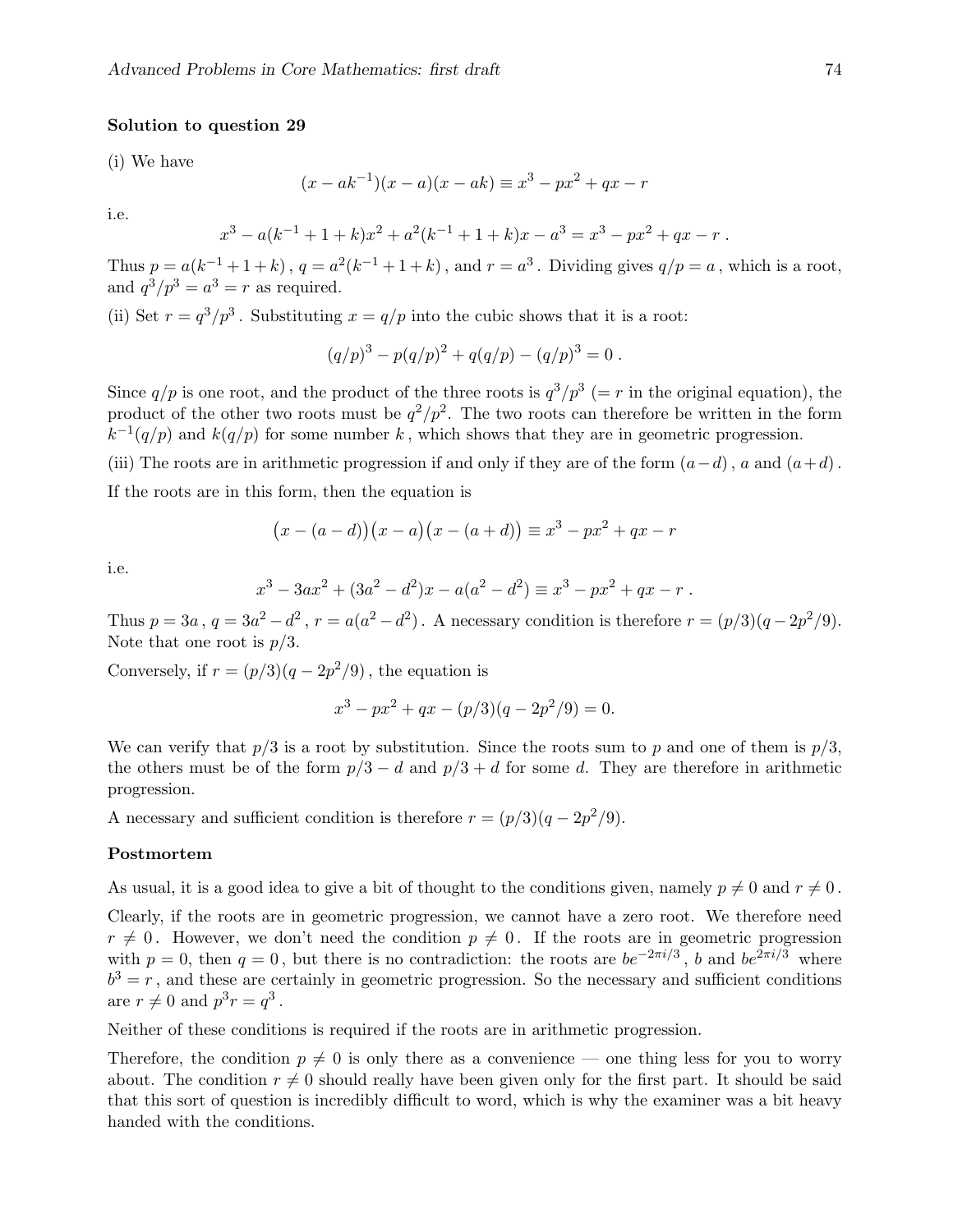## Question  $30(***)$

(i) Let  $f(x) = (1 + x^2)e^x - k$ , where k is a given constant. Show that  $f'(x) \ge 0$  and sketch the graph of  $f(x)$  in the cases  $k < 0$ ,  $0 < k < 1$  and  $k > 1$ .

Hence, or otherwise, show that the equation

$$
(1+x^2)e^x - k = 0,
$$

has exactly one real root if  $k > 0$  and no real roots if  $k \leq 0$ .

(ii) Determine the number of real roots of the equation

$$
(e^x - 1) - k \tan^{-1} x = 0
$$

in the different cases that arise according to the value of the constant  $k$ .

**Note:** If  $y = \tan^{-1} x$ , then  $\frac{dy}{dx} = \frac{1}{1+}$  $\frac{1}{1+x^2}$ .

### Comments

In good STEP style, this question has two related parts. In this case, the first part not only gives you guidance for doing the second part, but also provides a result that is useful for the second part.

In the original question you were asked to determine the number of real roots in the cases (a)  $0 < k \leq 2/\pi$  and (b)  $2/\pi < k < 1$ . I thought that you would like to work out all the different cases for yourself — but it makes the question considerably harder, especially if you think about the special values of  $k$  as well as the ranges of  $k$ .

For part (i) you need to know that  $xe^x \to 0$  as  $x \to -\infty$ . This is just a special case of the result that exponentials go to zero faster than any power of  $x$ .

For part (ii), it is not really necessary to do all the sketches, but I think you should (though you perhaps wouldn't under examination conditions) because it gives you a complete understanding of the way the function depends on the parameter  $k$ . For the graphs, you may want to consider the sign of f'(0); this will give you an important clue. Remember that, by definition,  $-\pi/2 < \tan^{-1} x < \pi/2$ .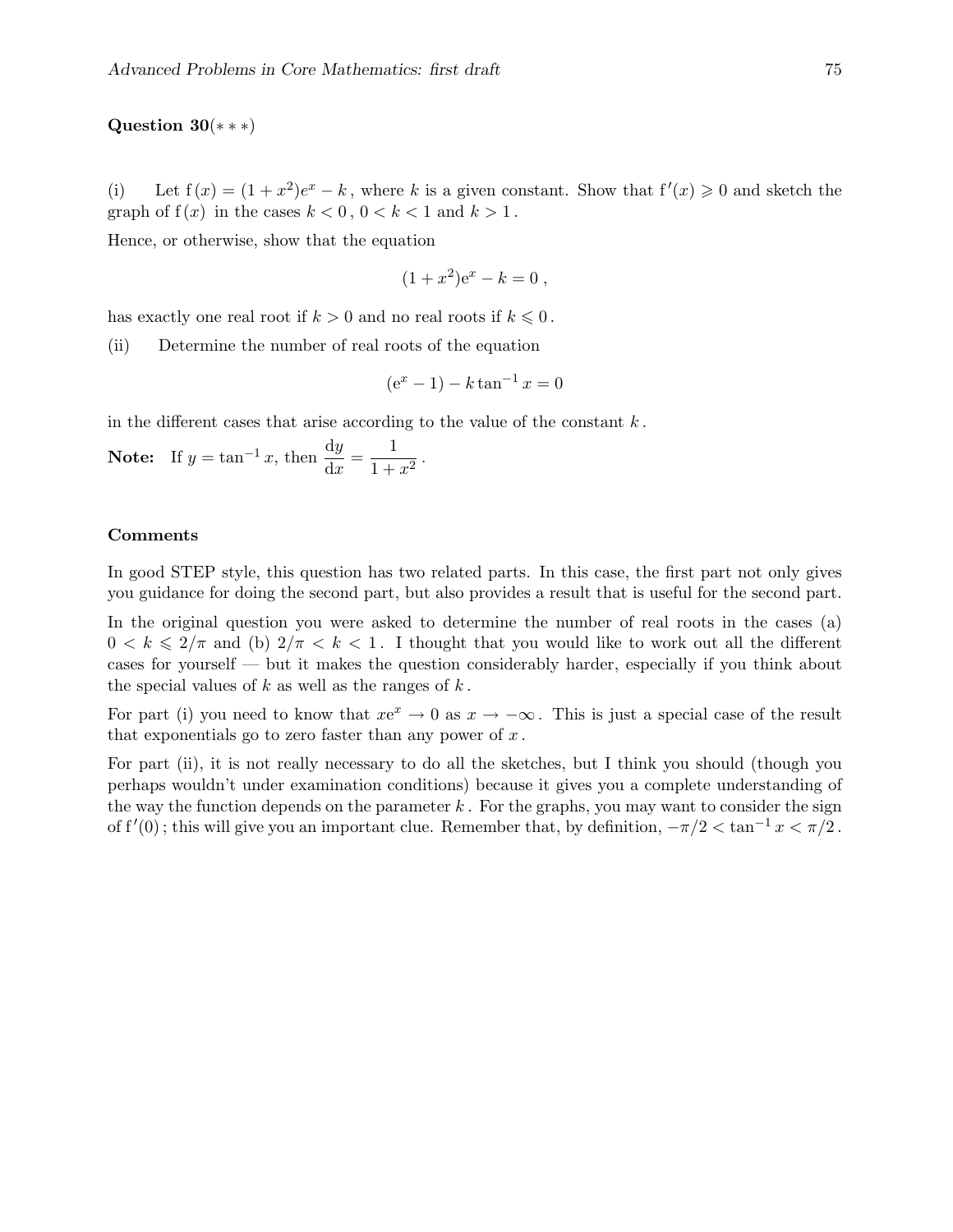(i) Differentiating gives  $f'(x) = 2xe^x + (1+x^2)e^x = (1+x)^2e^x$  which is non-negative (because the square is non-negative and the exponential is positive.

There is one stationary point, at  $x = -1$ , which is a point of inflection, since the gradient on either side is positive.

Also,  $f(x) \to -k$  as  $x \to -\infty$ ,  $f(0) = 1 - k$  and  $f(x) \to \infty$  as  $x \to +\infty$ . The graph is essentially exponential, with a hiccup at  $x = -1$ . The differences between the three cases are the positions of the horizontal asymptote  $(x \to -\infty)$  and the place where the graph cuts the y axis (above or below the  $x$  axis?).

Since the graph is increasing and  $0 < f(x) < \infty$ , the given equation has one real root if  $k > 0$  and no real roots if  $k \leq 0$ .



(ii) First we collect up information required to sketch the graph, as in part (i). We have

 $f(0) = 0$ ,  $f(x) \to k\pi/2 - 1$  as  $x \to -\infty$ ,  $f(x) \to \infty$  as  $x \to \infty$ ,  $f'(x) = e^x - k(1 + x^2)^{-1}$ (which we know from the first part can only be zero only if  $k > 0$ ),  $f'(0) = 1 - k$ .

The critical values of k are  $0, 2/\pi$  and 1 so we will have to consider four cases.



As you see, the equation  $(e^x - 1) - k \tan^{-1} x = 0$  has one root if  $k \le \pi/2$  and two roots otherwise. The case  $k = 1$  can be thought of as having one root at  $x = 0$  or as having two roots, both at  $x = 0$ (it is a double root).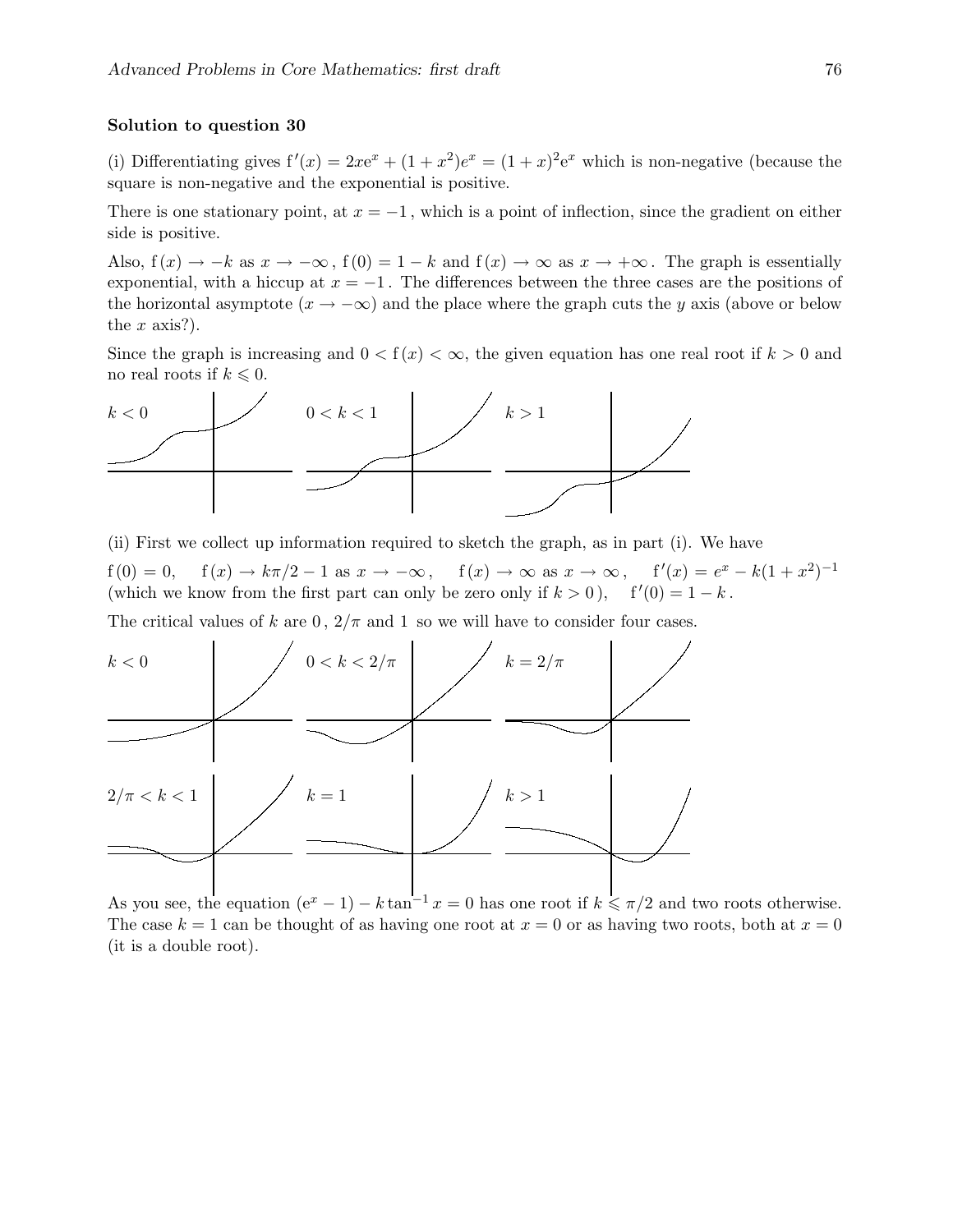## Question 31(∗∗)

For each positive integer  $n$ , let

$$
a_n = \frac{1}{n+1} + \frac{1}{(n+1)(n+2)} + \frac{1}{(n+1)(n+2)(n+3)} + \cdots;
$$
  

$$
b_n = \frac{1}{n+1} + \frac{1}{(n+1)^2} + \frac{1}{(n+1)^3} + \cdots.
$$

- (i) Show that  $b_n = 1/n$ .
- (ii) Deduce that  $0 < a_n < 1/n$ .
- (iii) Show that  $a_n = n!e [n!e]$ , where [x] is the integer part of x.
- (iv) Hence show that e is irrational.

### Comments

Each part of this looks horrendously difficult, but it doesn't take much thought to see what is going on. If you haven't come across the concept of integer part some examples should make it clear:  $[21.25] = 21$ ,  $[\pi] = 3$ ,  $[1.999999] = 1$  and  $[2] = 2$ .

For part (iii), you need to know the series for the number e, namely  $\sum_{n=0}^{\infty} 1/n!$ .

If you are stumped by the last part, just remember the definition of the word irrational: x is rational if and only if it can be expressed in the form  $p/q$  where p and q are integers; if x is not rational, it is irrational. Then look for a proof by contradiction ('Suppose that  $x$  is rational ...').

The proof that e is irrational was first given by Euler (1736). He also named the number e, though he didn't 'invent' it; e is the basis for natural logarithms and as such was used implicitly by John Napier in 1614. In general, it is not easy to show that numbers are irrational. Johann Lambert showed that  $\pi$  is irrational in 1760 but it is not known if  $\pi + e$  is irrational.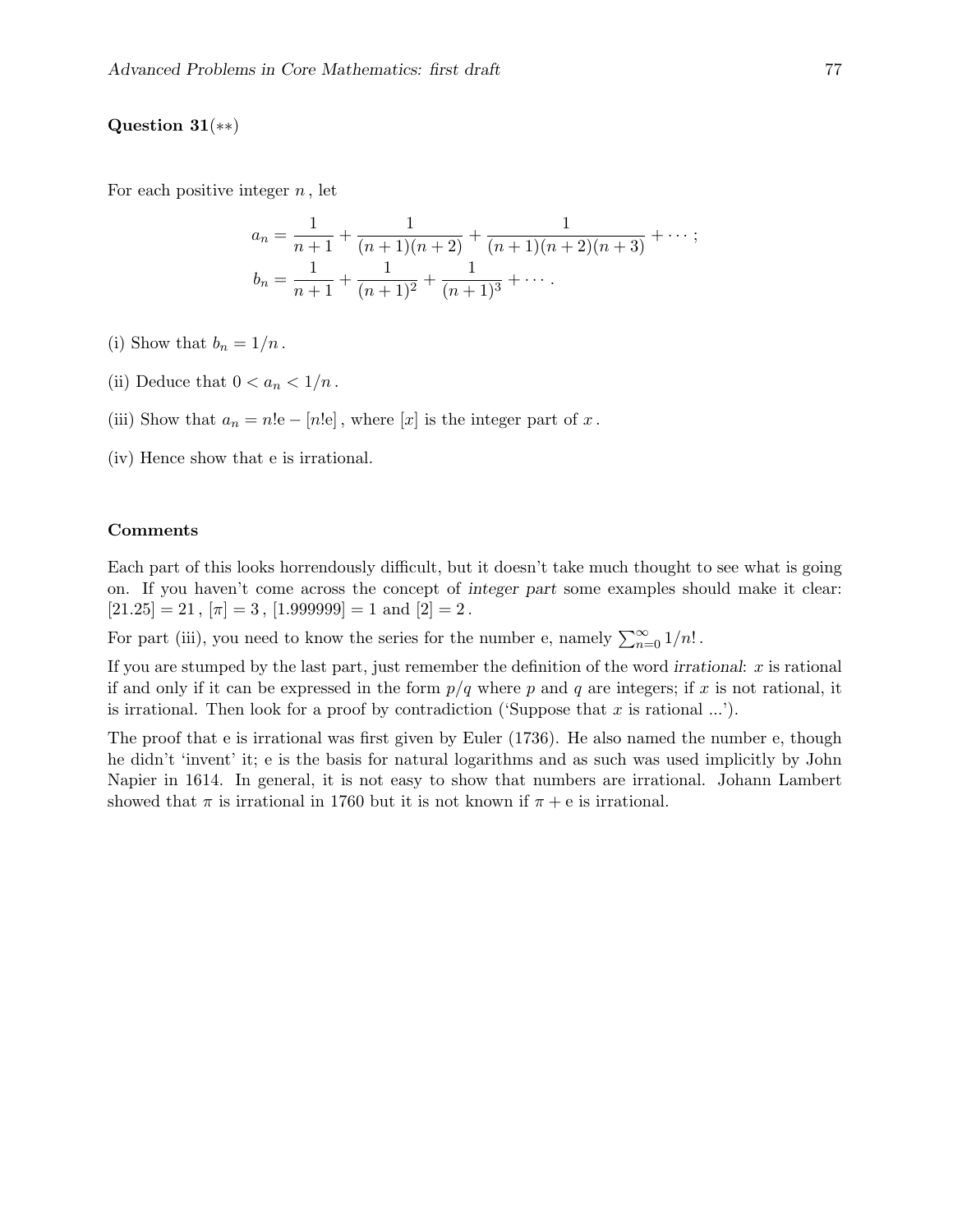(i) Although the series for  $b_n$  does not at first sight look tractable, it is in fact just a geometric progression: the first term is  $1/n + 1$  and the common ratio is also  $1/n + 1$ . Thus

$$
b_n = \frac{1}{n+1} \left( \frac{1}{1 - 1/(n+1)} \right) = \frac{1}{n} .
$$

(ii) Each term (after the first) of  $a_n$  is less than the corresponding term in  $b_n$ , so  $a_n < b_n = 1/n$ . (iii) Mulitiplying the series for e by  $n!$  gives

$$
n!e = n! + n! + n!/2 + \dots + 1 + a_n
$$

and the result follows because  $a_n < 1$  and all the other terms on the right hand side of the above equation are integers.

(iv) We use proof by contradiction. Suppose that there exist integers k and m such that  $e = k/m$ . Then m!e is certainly an integer. But if m!e is an integer then  $[m!e] = m!e$ , which contadicts the result of part (iii) since we know that  $a_m \neq 0$  (it is obvious from the definition that  $a_m > 0$ ).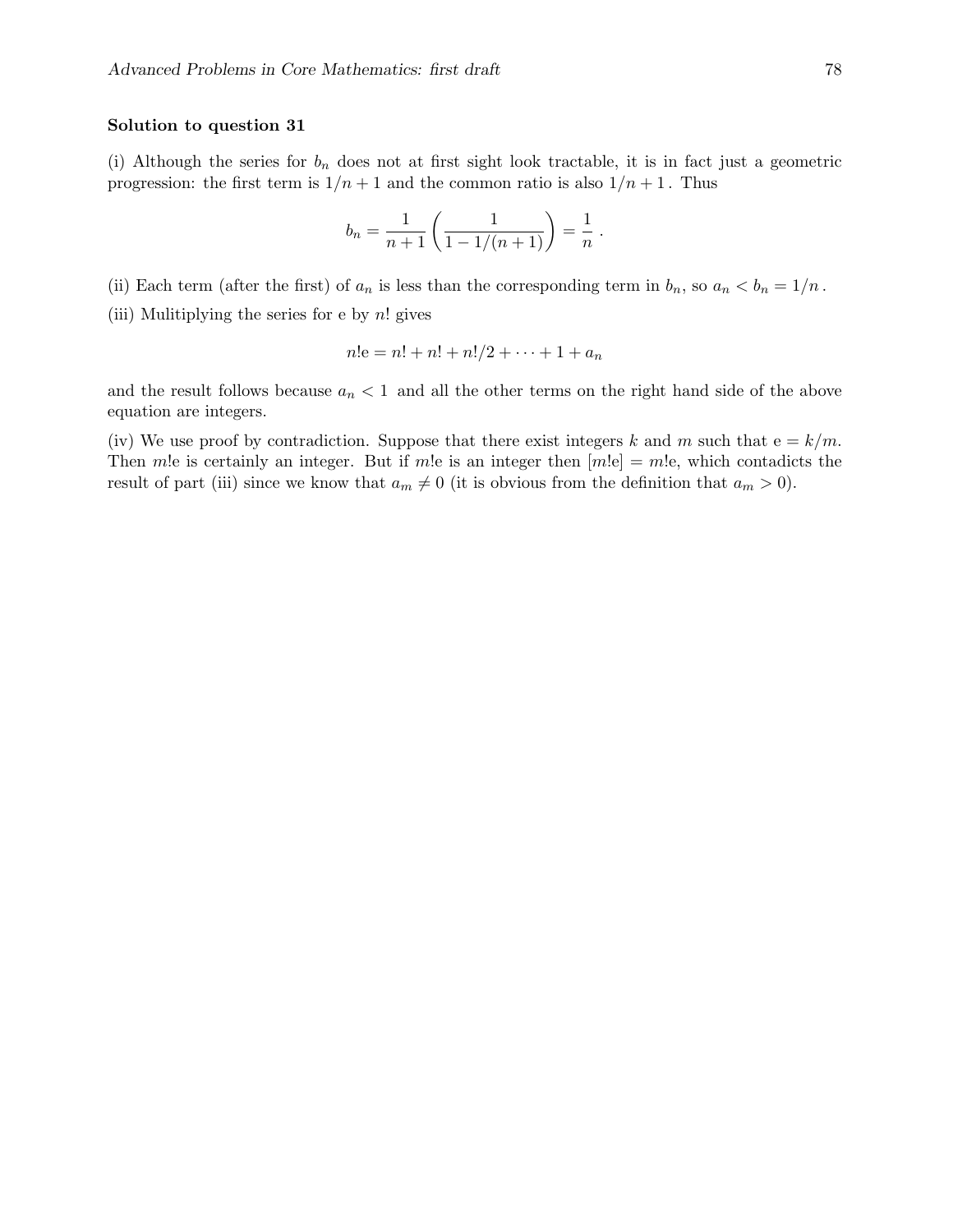## Question  $32(***)$

To nine decimal places,  $\log_{10} 2 = 0.301029996$  and  $\log_{10} 3 = 0.477121255$ .

(i) Calculate  $log_{10} 5$  and  $log_{10} 6$  to three decimal places. By taking logs, or otherwise, show that

$$
5 \times 10^{47} < 3^{100} < 6 \times 10^{47} \, .
$$

Hence write down the first digit of  $3^{100}$ .

(ii) Find the first digit of each of the following numbers:  $2^{1000}$ ;  $2^{10000}$ ; and  $2^{100000}$ .

### Comments

This nice little question shows why it is a good idea to ban calculators from some mathematics examinations.

When I was at school, before calculators were invented, we had to spend quite a lot of time in year 8 (I think) doing extremely tedious calculations by logarithms. We were provided with a book of tables of four-figure logarithms and the book also had tables of values of trigonometric functions. When it came to antilogging, to get the answer, we had to use the tables backwards, since there were no tables of inverse logarithms (exponentials).

A logarithm consists of two parts: the characteristic which is the number before the decimal point and the mantissa which is the number after the decimal point. It is the mantissa that gives the significant figures of the number that has been logged; the characteristic tells you where to put the decimal point. This question is all about calculating mantissas.

The characteristic of a number greater than 1 is non-negative but the characteristic of a number less than 1 is negative. The rules for what to do in the case of a negative characteristic were rather complicated: you couldn't do ordinary arithmetic because the logarithm consisted of a negative characteristic and a positive mantissa. In ordinary arithmetic, the number  $-3.4$  means  $-3 - 0.4$ whereas the corresponding situation in logarithms, normally written 3.4, means  $-3 + 0.4$ . Instead of explaining this, the teacher gave a complicated set of rules, which just had to be learned — not the right way to do mathematics.

There are no negative characteristics in this question, I'm happy to say.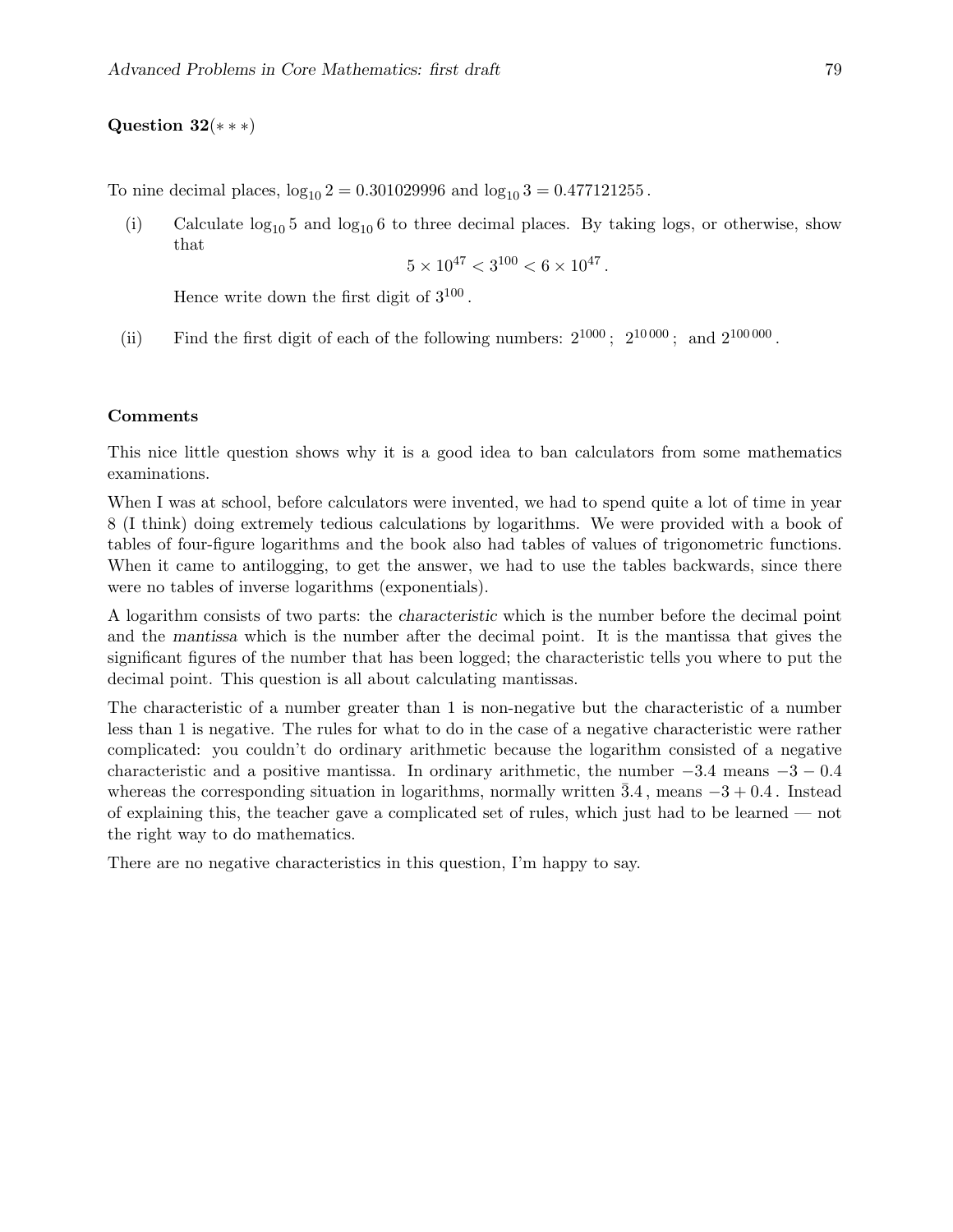(i) For the very first part, we have

 $log 2 + log 5 = log 10 = 1$  so  $log 5 = 1 - 0.301029996 = 0.699$  to 3 d.p.

 $\log 6 = \log 2 + \log 3 = 0.778$  to 3 d.p.

Taking logs preserves the inequalities, so we need to show that

 $47 + \log 5 < 100 \log 3 < 47 + \log 6$ 

i.e. that

 $47 + 0.699 < 47.7121 < 47 + 0.778$ 

which is true. The first digit of  $3^{100}$  is therefore 5.

(ii) To find the first digit of these numbers, we use the method of part (i).

We have  $\log 2^{1000} = 1000 \log 2 = 301.030 = 301 + 0.030$  (to 3 d.p.). But  $\log 1 < 0.030 < \log 2$ , so the first digit of  $2^{1000}$  is 1.

Similarly,  $\log 2^{10000} = 10000 \log 2 = 3010.29996$ . But  $\log 1 < 0.29996 < \log 2$ , so the first digit of  $2^{10\,000}$  is 1.

Finally,  $\log 2^{100000} = 30102 + 0.9996$  (4 d.p.) and  $\log 9 = 2 \log 3 = 0.95$  (2 d.p.), so the first digit of  $2^{100\,000}$  is 9.

### Postmortem

Although the ideas in this question are really quite elementary, you needed to understand them deeply. You should feel pleased with yourself it you got this one out.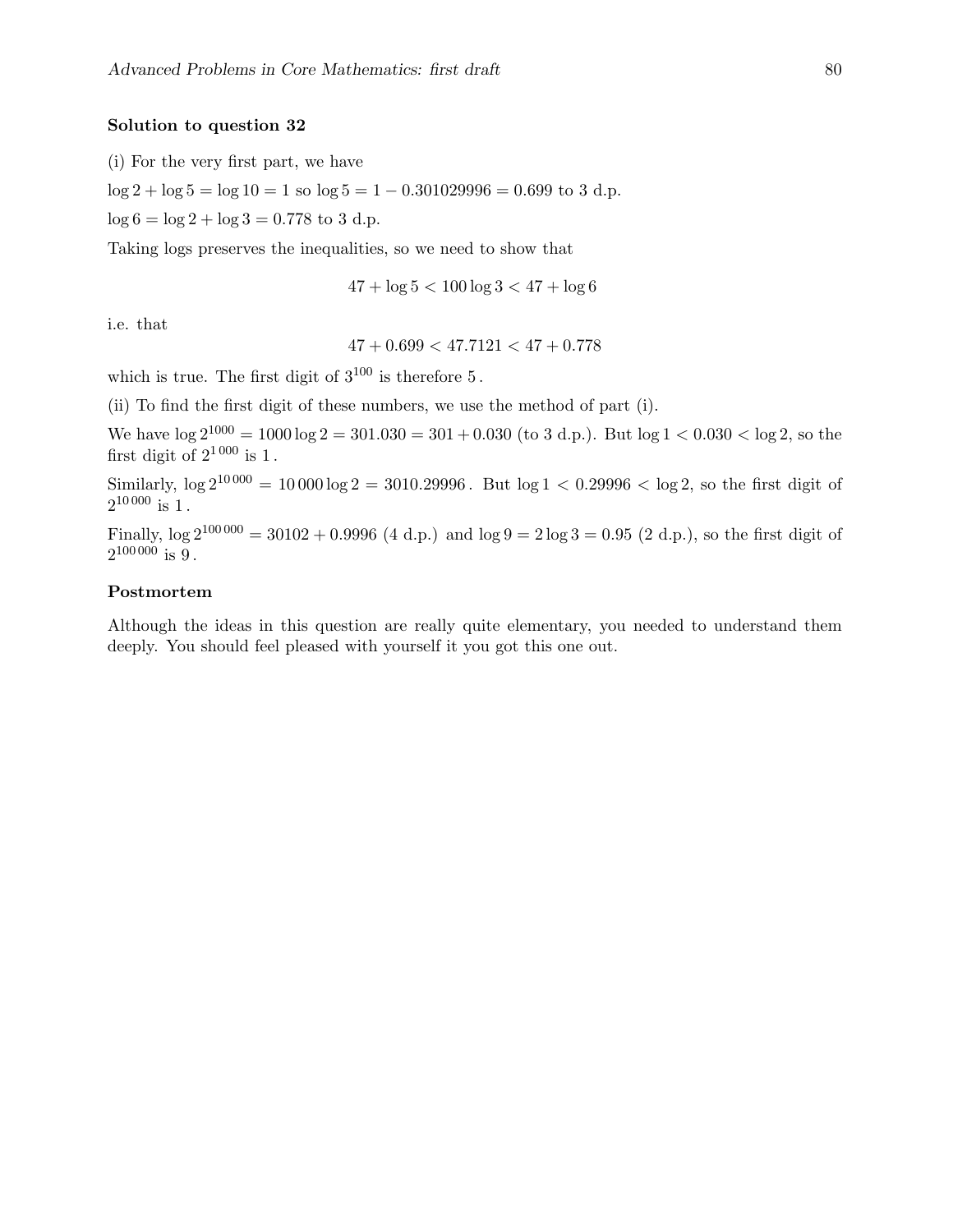# Question 33(∗∗)

For any number x, the largest integer less than or equal to x is denoted by  $[x]$ . For example,  $[3.7] = 3$  and  $[4] = 4$ .

(i) Sketch the graph of  $y = [x]$  for  $0 \le x < 5$  and evaluate

$$
\int_0^5 [x] \, \mathrm{d}x \, .
$$

(ii) Sketch the graph of  $y = [e^x]$  for  $0 \le x < \ln n$ , where *n* is an integer, and show that

$$
\int_0^{\ln n} [e^x] dx = n \ln n - \ln(n!) .
$$

Hence show that  $n! \geq n^n e^{1-n}$ .

## Comments

Again, I have had to add a bit to the original question because it was all dressed up with nowhere to go. The question is clearly about estimating  $n!$  so I added in the last line (which makes the question a bit longer but not much more difficult). I could have added another part, but I thought that you would probably add it yourself: you will easily spot, once you have drawn the graphs, that a similar result for n! , with the inequality reversed, can be obtained by considering rectangles the tops of which are above the graph of  $e^x$  instead of below it. You therefore end up with a nice sandwich inequality for n! .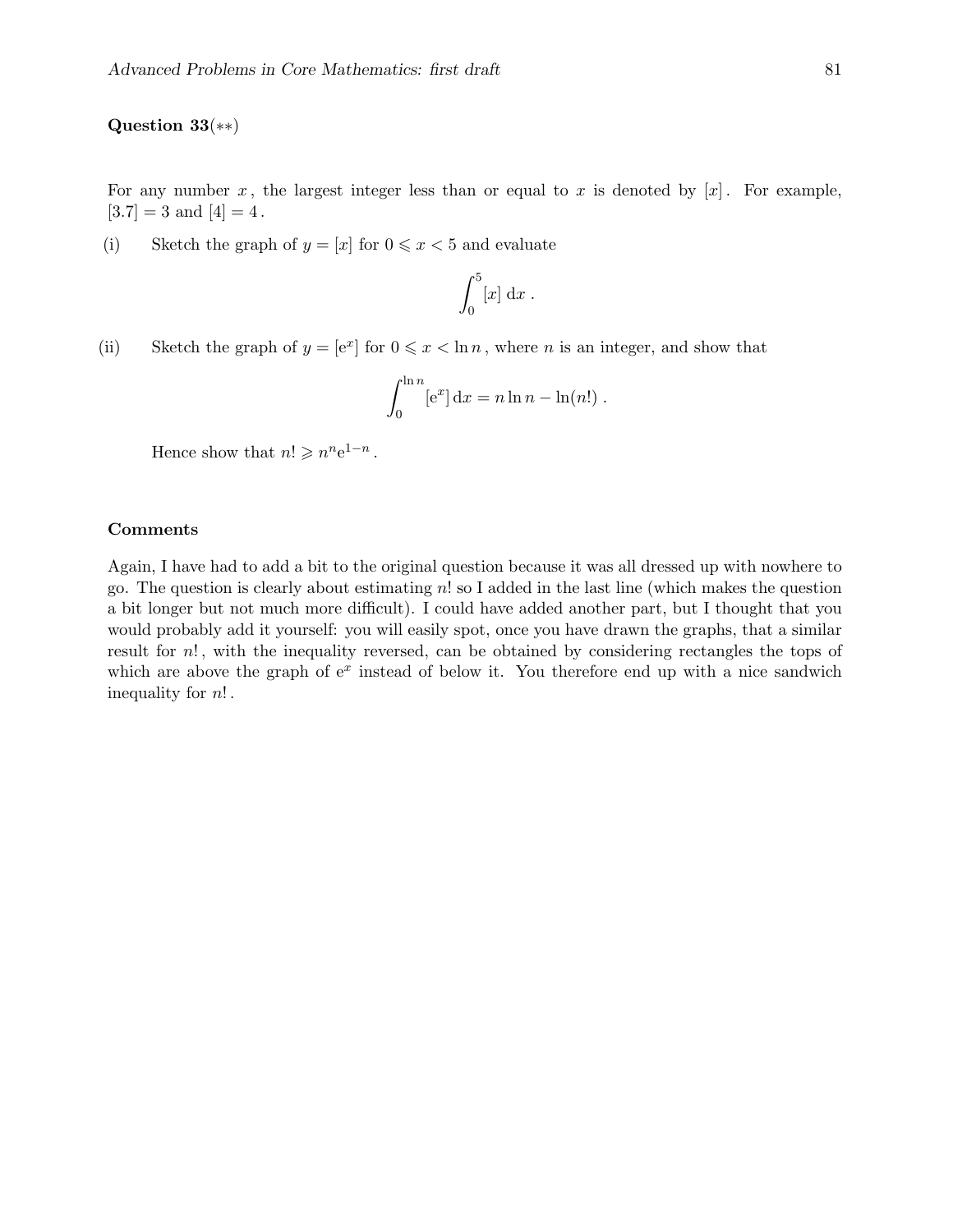(i)



The graph of  $[x]$  is an ascending staircase with 5 stairs, the lowest at height 0, each of width 1 unit and rising 1 unit. The integral is the sum of the areas of the rectangles shown in the figure:

$$
area = 0 + 1 + 2 + 3 + 4 = 10.
$$

The graph of  $[e^x]$  is a also staircase: the height of each stair is 1 unit and the width decreases as  $x$  increases (because the gradient of  $e^x$  increases). It starts at height 1 and ends at height  $(n-1)$ .

The value of  $[e^x]$  changes from k to  $k+1$  when  $e^x = k$  i.e. when  $x = \ln(k+1)$ . Thus  $[e^x] = k$  when  $\ln k \le x < \ln(k+1)$  and the area of the corresponding rectangle is  $k(\ln(k+1) - \ln k)$ . The total area under the curve is therefore

$$
1(\ln 2 - \ln 1) + 2(\ln 3 - \ln 2) + \cdots + (n-1)(\ln n - \ln(n-1))
$$

i.e.  $n \ln n - \ln n - \ln(n-1) - \ln(n-2) - \cdots - \ln 1$  which sums to  $n \ln n - \ln(n!)$  as required.

.

For the last part, note that  $[e^x] \le e^x$  (this is clear from the definition) so

 $\boldsymbol{x}$ 

$$
\int_0^{\ln n} [e^x] dx \leq \int_0^{\ln n} e^x dx = n - 1 \quad \text{i.e.} \quad n \ln n - \ln(n!) \leq n - 1.
$$

Taking exponentials gives the required result.

### Postmortem

 $y = e^x$ 

Considering  $[e^x + 1]$  gives rectangles above the graph of  $y = e^x$  rather than below. The calculations are roughly the same, so you should easily arrive at  $n! \leq n^{n+1}e^{1-n}$ . We have therefore proved that

$$
n^n e^{1-n} \leqslant n! \leqslant n^{n+1} e^{1-n}
$$

This is a pretty good (given the rather elementary method at our disposal) approximation for  $n!$ for large n. Stirling (1692 – 1770) proved in 1730 that  $n! \approx$ √  $\sqrt{2\pi}n^{n+\frac{1}{2}}e^{-n}$  for large *n*. This was a for large *n*. Stirting (1692 – 1770) proved in 1730 that  $n \approx \sqrt{2\pi} n$  – 2e  $\degree$  for large *n*. This was a brilliant result — even reading his book, it is hard to see where he got  $\sqrt{2\pi}$  from (especially as he wrote in Latin) — but he went on to obtain the approximation in terms of an infinite series. The expression above is just the first term.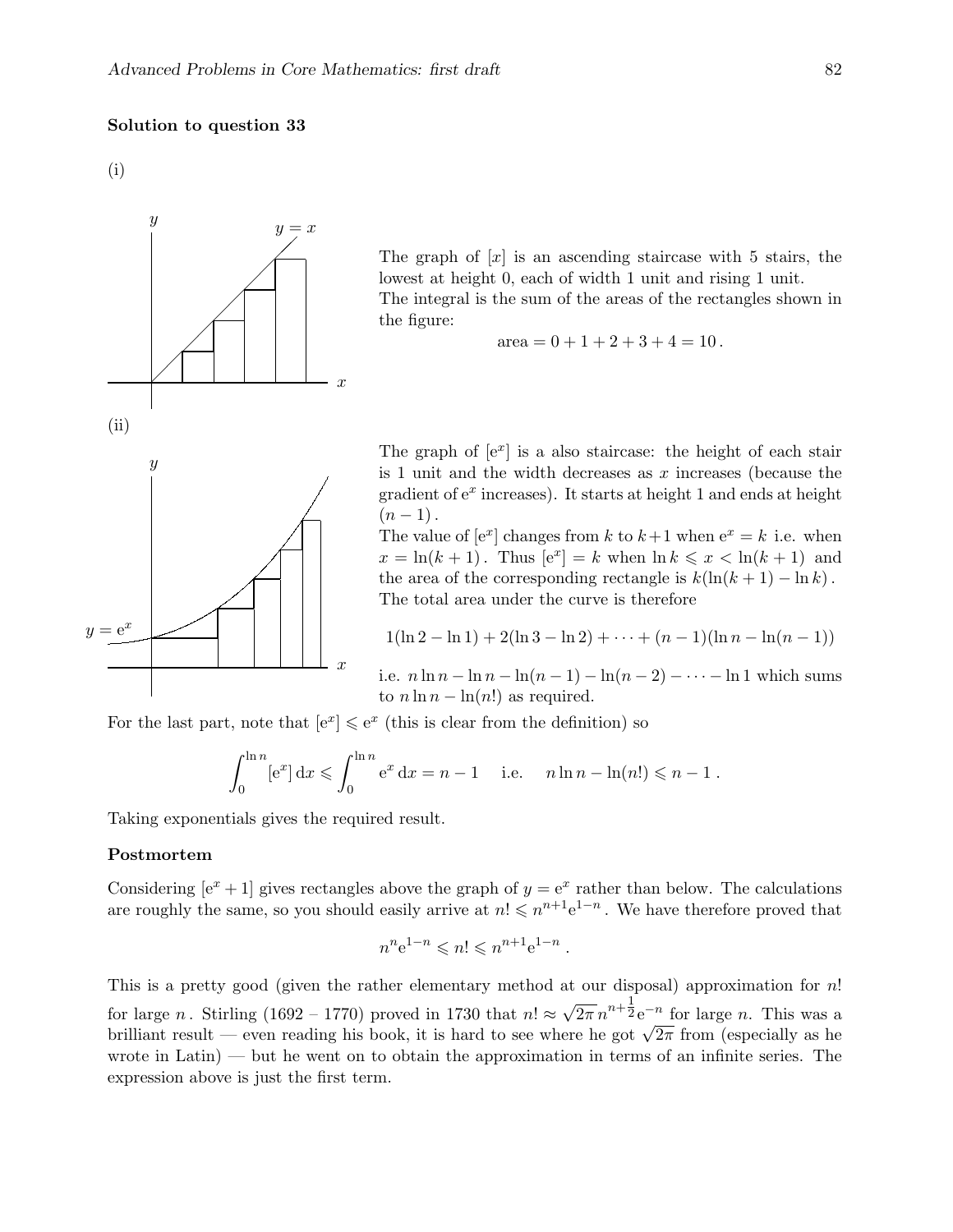# Question 34(∗ ∗ ∗)

Given that  $\tan \frac{\pi}{4} = 1$  show that  $\tan \frac{\pi}{8} = \sqrt{2} - 1$ . Let

$$
I = \int_{-1}^{1} \frac{1}{\sqrt{(1+x) + \sqrt{(1-x) + 2}}} \, \mathrm{d}x \, .
$$

Show, by using the change of variable  $x = \sin 4t$ , that

$$
I = \int_0^{\pi/8} \frac{2\cos 4t}{\cos^2 t} dt.
$$

Hence show that

$$
I=4\sqrt{2-\pi-2}.
$$

### Comments

This tests trigonometric manipulation and integration skills. You will certainly need tan  $2\theta$  in terms of  $\tan \theta$ ,  $\cos 2\theta$  in terms of  $\cos \theta$ , and maybe other formulae. A good idea is required in the first of  $\tan \theta$ ,  $\cos 2\theta$  in terms of  $\cos \theta$ , and maybe other formulae. A good idea is required in the first part to deal with  $\sqrt{1 \pm \sin 4t}$  — look away if you want to find it for yourself — try writing 1 as  $\cos^2 2t + \sin^2 2t$ .

Both parts of the question are what is called multistep: there are half a dozen consecutive steps, each different in nature, with no guidance. This sort of thing is unusual at A-level but normal in university course mathematics. In this question, the most steps require trigonometric manipulation similar to that appearing in earlier parts of the question.

I checked the answer on www.integrals.com, which turned out to be very good indeed at doing this sort of thing. I asked it to do the indefinite integral and, in less than a second, it came up with

$$
\sqrt{1-x}\left[-1-(\sqrt{x+1}+1)^{-1}\right]-2\arcsin\sqrt{(x+1)/2}+[\sqrt{x+1}+1]^{-1}.
$$

Not a pretty sight and not in its neatest form by a long way (the arcsin term reduces, after a bit of algebra, to  $-\pi/2 + \arcsin x(!)$ . I also asked it to do the same integral with the 2 replaced by a which it did in less than four seconds. The answer was about 20 times longer than the above result. It seemed to enjoy the problem, as far as I could tell.

I think that it does it by multiplying top and bottom of the fraction by suitable expressions (maybe  $\frac{1}{2}$  $(1+x)-\sqrt{(1-x)+2}$  to start with) until the square roots have been removed from the denominator.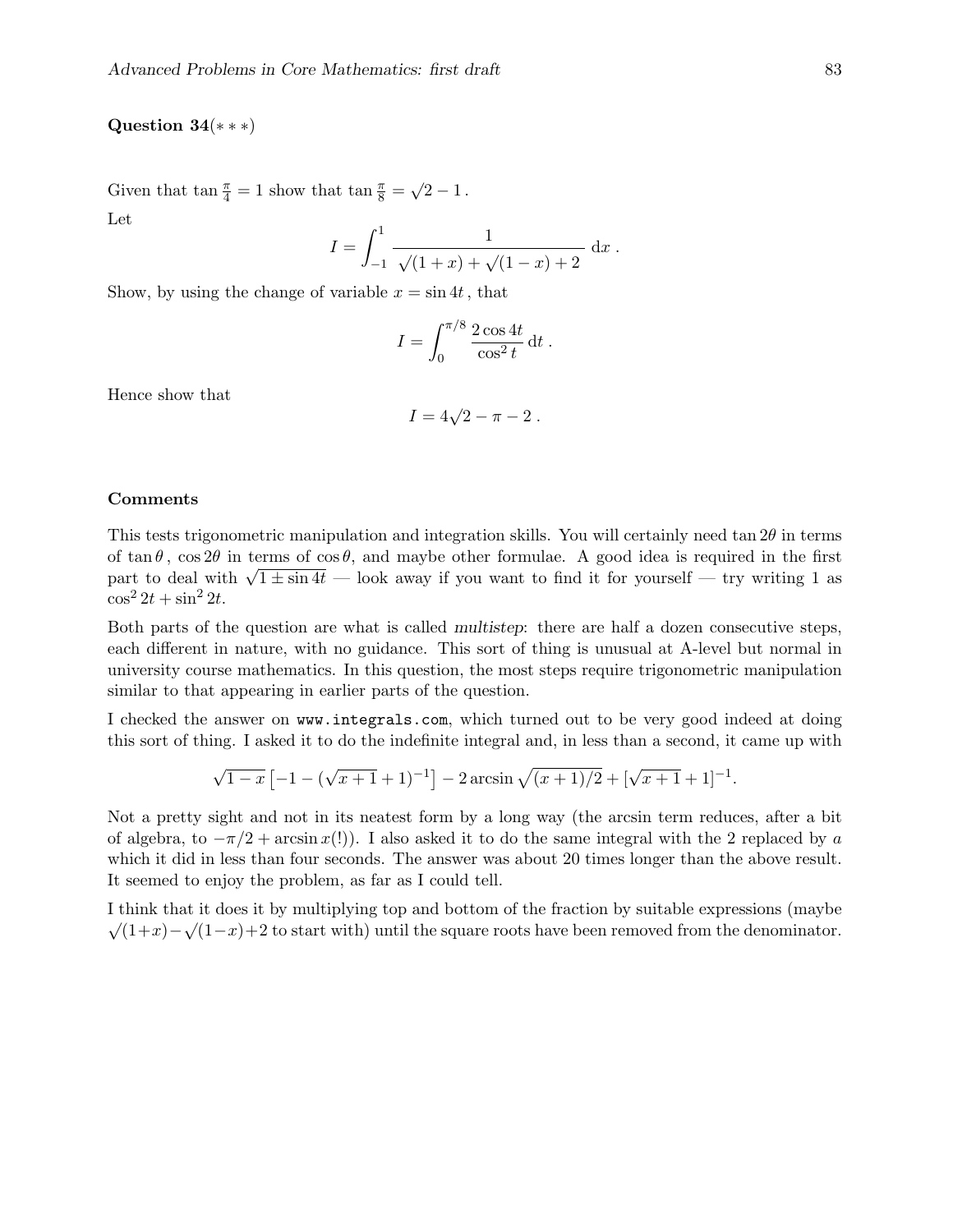Let  $t = \tan \frac{\pi}{8}$ . Then

$$
\frac{2t}{1-t^2} = 1 \Rightarrow t^2 + 2t - 1 = 0 \Rightarrow t = \frac{-2 \pm \sqrt{8}}{2} = -1 \pm \sqrt{2}.
$$

We take the root with the  $+$  sign since we know that t is positive.

Now the integral. Substituting  $x = \sin 4t$  gives:

$$
I = \int_{-\pi/8}^{\pi/8} \frac{4\cos 4t}{\sqrt{1 + \sin 4t} + \sqrt{1 - \sin 4t} + 2} dt = 2 \int_0^{\pi/8} \frac{4\cos 4t}{(\cos 2t + \sin 2t) + (\cos 2t - \sin 2t) + 2} dt,
$$

using

$$
1 \pm \sin 4t = 1 \pm 2\sin 2t \cos 2t = \cos^2 2t + \sin^2 2t \pm 2\sin(t/2)\cos 2t = (\cos 2t \pm \sin 2t)^2
$$

and remembering to take the positive square root (cos  $2t \geq \sin 2t$  for values of t in the range of integration). One more trig. manipulation gives the required result.

Now

$$
\cos 4t = 2\cos^2 t - 1 = 2(2\cos^2 t - 1)^2 + 1 = 8\cos^4 t - 8\cos^2 t + 1
$$

so

$$
I = 2 \int_0^{\pi/8} (8 \cos^2 t - 4 + \sec^2 t) dt = \left[ 4 \sin 2t - 8t + \tan t \right]_0^{\pi/8},
$$

which gives the required result.

### Postmortem

Manipulating the integral after the change of variable was really quite demanding. If you didn't Mampulating the integral after the change of variable was really quite demanding. If you didn't think of the idea referred to in the comments for dealing with  $\sqrt{1 \pm \sin 4t}$  you could of course have think of the idea referred to in the comments for dealing with  $\sqrt{1 \pm \sin 4t}$  you could of course have verified that  $\sqrt{1 + \sin 4t} + \sqrt{1 \pm \sin 4t} + 2 = 4 \cos^2 t$ , though even this would require some thought: you would have to subtract 2 from both sides before you squared them, and then you would have to worry about signs, since square-rooting the squares would lead to  $a \pm$ .

It occurs to me that there ought to be a better way of doing the integral, without at any stage spoiling the  $x \to -x$  symmetry of the integrand; maybe I'll think again about this one day.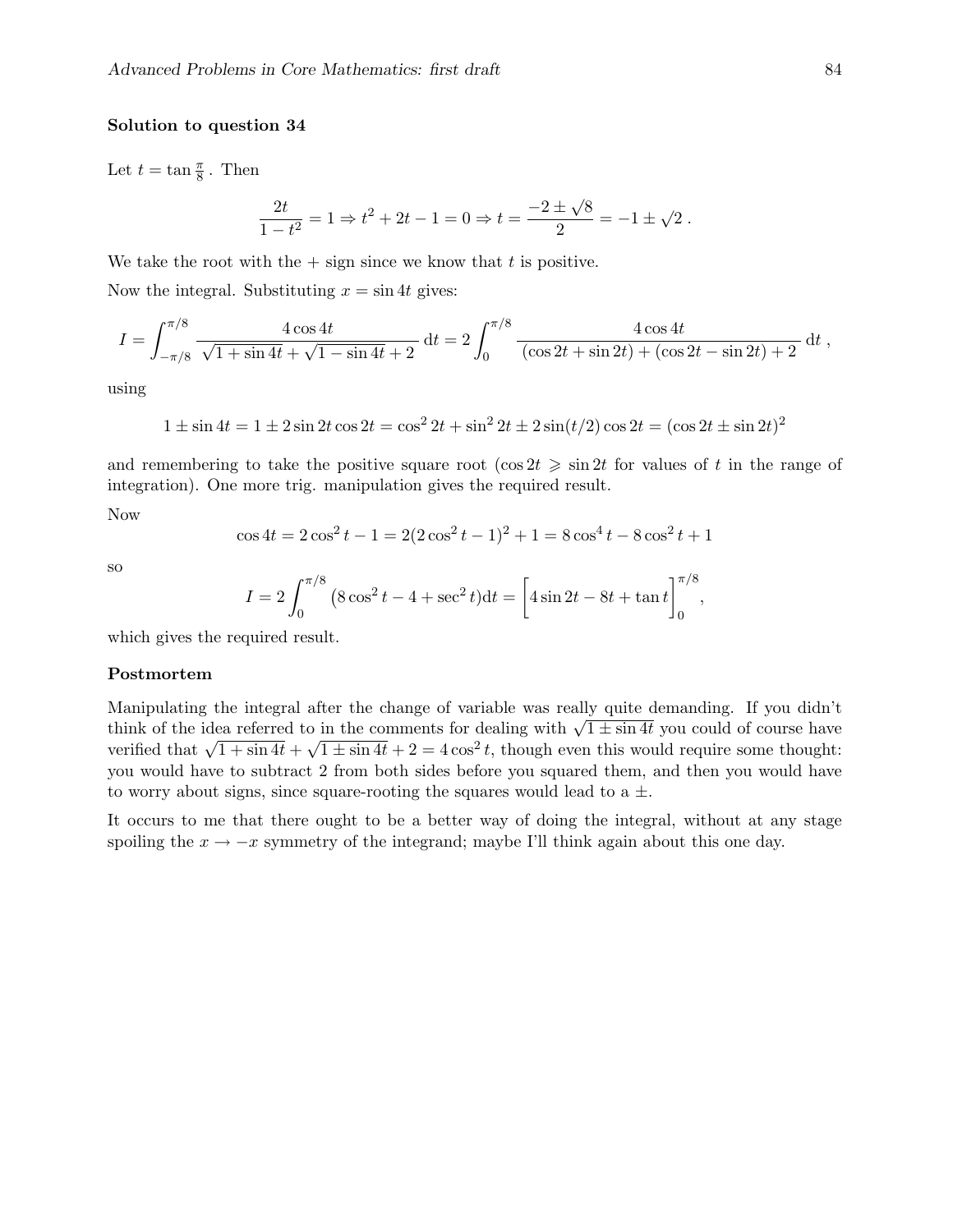## Question 35(∗∗)

- (i) Show that, for  $0 \leq x \leq 1$ , the largest value of  $\frac{x^6}{(x-2)^3}$  $\frac{x^6}{(x^2+1)^4}$  is  $\frac{1}{16}$  $\frac{1}{16}$ . What is the smallest value?
- (ii) Find constants  $A, B, C$  and  $D$  such that, for all  $x$ ,

$$
\frac{1}{(x^2+1)^4} \equiv \frac{d}{dx} \left( \frac{Ax^5 + Bx^3 + Cx}{(x^2+1)^3} \right) + \frac{Dx^6}{(x^2+1)^4}.
$$

(iii) Hence, or otherwise, prove that

$$
\frac{11}{24} \leqslant \int_0^1 \frac{1}{(x^2+1)^4} \, \mathrm{d}x \leqslant \frac{11}{24} + \frac{1}{16} \, .
$$

#### Comments

You should think about part (i) graphically, though it is not necessary to draw the graph: just set about it as if you were going to (starting point, finishing point, turning points, etc).

The equivalence sign in part (ii) indicates an equality that holds for all  $x$  — you are not being asked to solve the equation for x. After doing the differentiation, you obtain four linear equations for  $A$ ,  $B, C$  and  $D$  by equating coefficients of powers of x. You could instead put four carefully chosen values of x into the equation; one good choice would be  $x = i$  to eliminate terms with factors of  $x^2 + 1$  and setting  $x = 0$  would be useful; after that, it becomes more difficult.

Note that there are only odd powers of x inside the derivative. You could include even powers as well, but you would find that their coefficients would be zero: the derivative has to be an even function (even powers of  $x$ ) so the function being differentiated must be odd.

For part (iii), you need to know that inequalities can be integrated: this is 'obvious' if you think about integration in terms of area, though a formal proof requires a formal definition of integration and this is the sort of thing you would do in a first university course in mathematical analysis.

This question is about estimating an integral. Although the idea is good, the final result is a bit feeble. It only gives the value of the integral to an accuracy of about  $(1/16)(11/24)$  which is about 15%. The actual value of the integral can be found fairly easily using the substitution  $x = \tan t$  and is  $11/48 + 5\pi/64$  so the inequalities give (not particularly good) estimates for  $\pi$ namely  $(2.933 \le \pi \le 3.733)$ .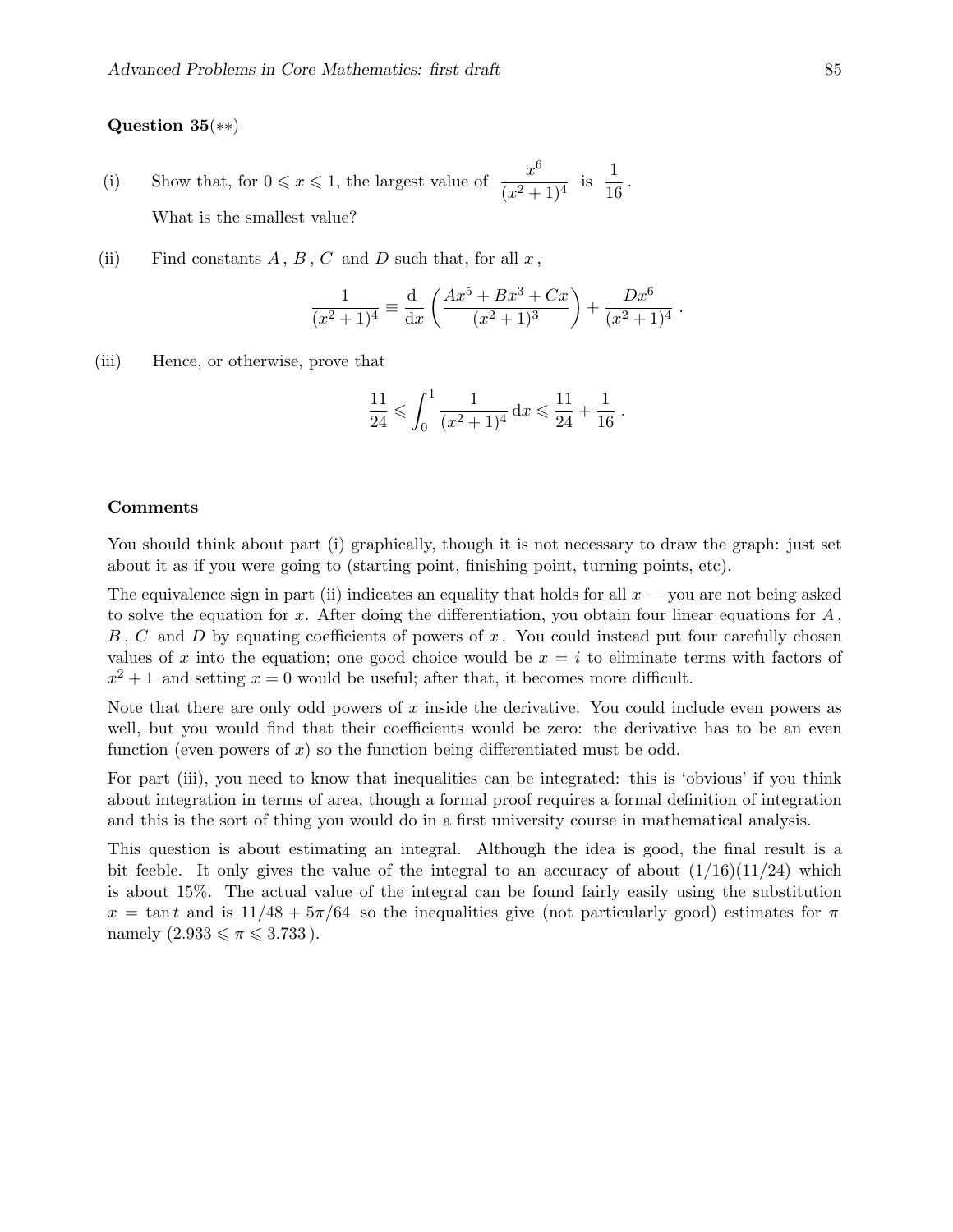(i) The derivative of 
$$
\frac{x^6}{(x^2+1)^4}
$$
 is  

$$
\frac{6x^5}{(x^2+1)^4} - \frac{8x^7}{(x^2+1)^5} = \frac{2(3-x^2)x^5}{(x^2+1)^5}
$$

which is positive for  $0 < x < 1$ . The function therefore increases in value from 0 to 1. The largest value occurs when  $x = 1$  and is  $1/16$  and the smallest value occurs at  $x = 0$  and is 0.

(ii) Doing the differentiation gives

$$
\frac{1}{(x^2+1)^4} \equiv \frac{5Ax^4 + 3Bx^2 + C}{(x^2+1)^3} - \frac{6x(Ax^5 + Bx^3 + Cx)}{(x^2+1)^4} + \frac{Dx^6}{(x^2+1)^4}
$$

and multiplying by  $(x^2 + 1)^4$  gives the following identity:

$$
1 \equiv (5Ax^{4} + 3Bx^{2} + C)(x^{2} + 1) - 6x(Ax^{5} + Bx^{3} + Cx) + Dx^{6}
$$

i.e.

$$
1 \equiv (D - A)x^{6} + (5A - 3B)x^{4} + (3B - 5C)x^{2} + C.
$$

This holds for all values of x so we can equate coefficients of the different powers of x on each side of the equivalence sign. This gives

 $1 = C$ ,  $0 = 3B - 5C$ ,  $0 = 5A - 3B$ ,  $0 = D - A$ , so  $A = 1, B = 5/3, C = 1$  and  $D = 1$ .

With these values of  $A, B, C$  and  $D$  the identity in the question holds (i.e. the these values are not merely necessary, they are also sufficient).

(iii) Using the results of parts (i) and (ii), we see that for  $0 \leq x \leq 1$ 

$$
\frac{d}{dx}\left(\frac{x^5 + (5/3)x^3 + x}{(x^2 + 1)^3}\right) \leq \frac{1}{(x^2 + 1)^4} \leq \frac{d}{dx}\left(\frac{x^5 + (5/3)x^3 + x}{(x^2 + 1)^3}\right) + \frac{1}{16}.
$$

Inequalities can be integrated, so

$$
\int_0^1 \frac{d}{dx} \left( \frac{x^5 + (5/3)x^3 + x}{(x^2 + 1)^3} \right) dx \le \int_0^1 \frac{1}{(x^2 + 1)^4} dx \le \int_0^1 \frac{d}{dx} \left( \frac{x^5 + (5/3)x^3 + x}{(x^2 + 1)^3} \right) dx + \int_0^1 \frac{1}{16} dx
$$

i.e.

$$
\left[\frac{x^5 + (5/3)x^3 + x}{(x^2 + 1)^3}\right]_0^1 \le \int_0^1 \frac{1}{(x^2 + 1)^4} dx \le \left[\frac{x^5 + (5/3)x^3 + x}{(x^2 + 1)^3}\right]_0^1 + \left[\frac{x}{16}\right]_0^1
$$

from which the required result follows immediately.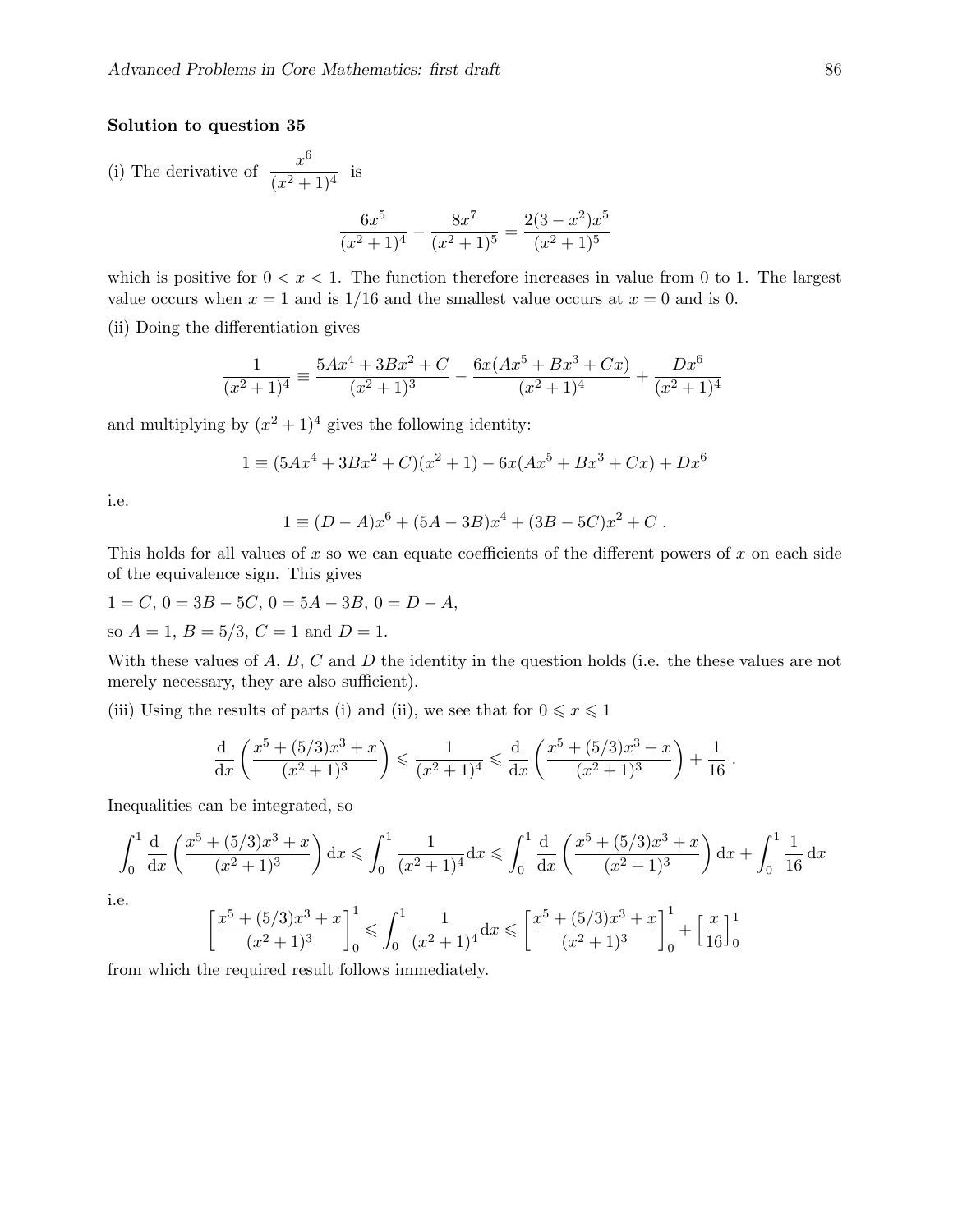# Question 36(∗∗)

Show that

$$
\int_{-1}^{1} |xe^{x}| dx = -\int_{-1}^{0} xe^{x} dx + \int_{0}^{1} xe^{x} dx
$$

and hence evaluate the integral.

Evaluate the following integrals:

(i) 
$$
\int_0^4 |x^3 - 2x^2 - x + 2| \, dx;
$$

(ii) 
$$
\int_{-\pi}^{\pi} |\sin x + \cos x| dx.
$$

## Comments

The very first part shows you how to do this sort of integral (with mod signs) by splitting up the range of integration at the places where the integrand changes sign. In parts (i) and (ii) you have to use the technique on different examples. This learning process and the nice mixture of ideas make it an ideal STEP question.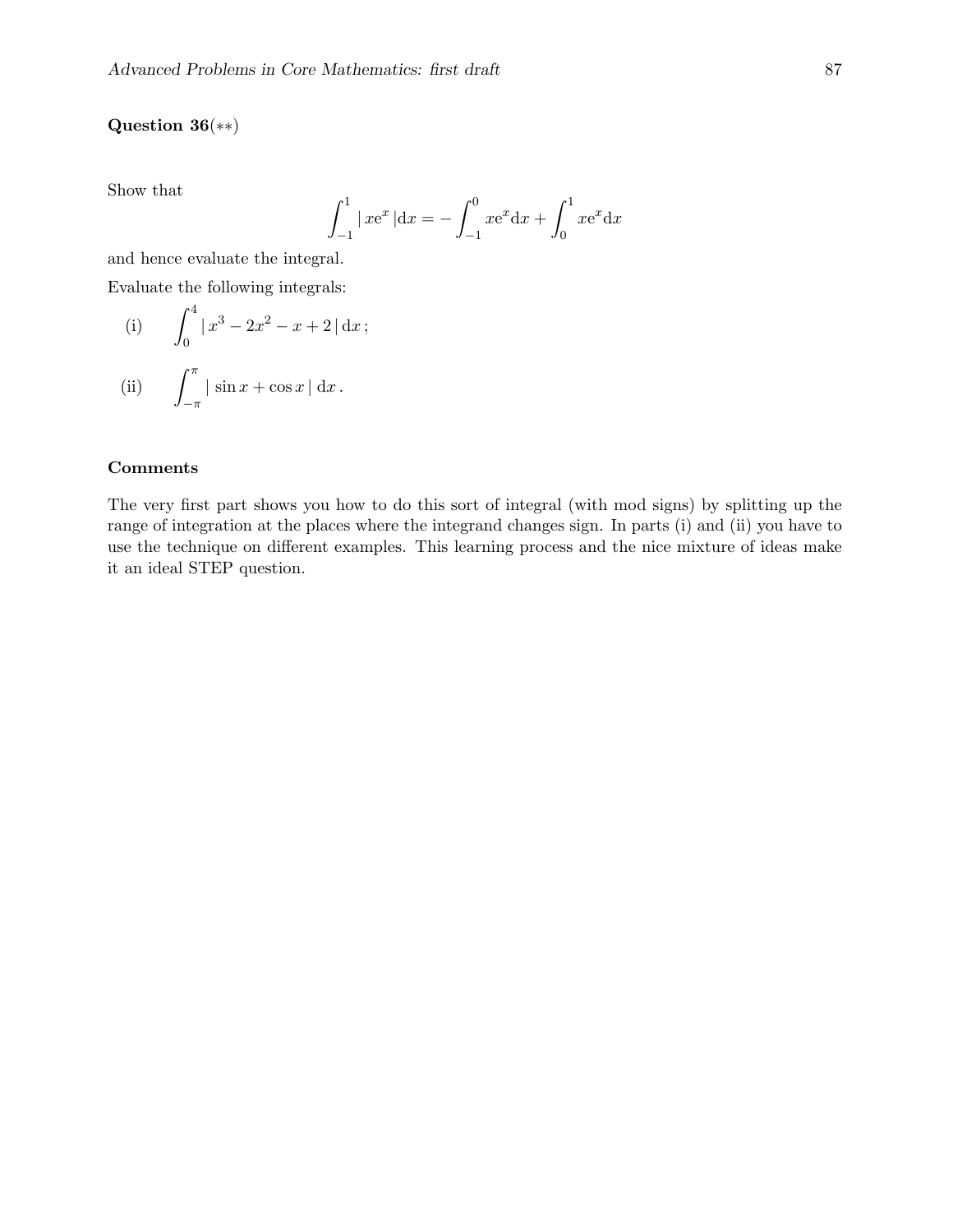For the first part, note that  $|xe^x| = -xe^x$  if  $x < 0$ . Then integrate by parts to evaluate the integrals:

$$
-\int_{-1}^{0} xe^{x} dx + \int_{0}^{1} xe^{x} dx = -\left(\left[xe^{x}\right]_{-1}^{0} - \int_{-1}^{0} e^{x} dx\right) + \left(\left[xe^{x}\right]_{0}^{1} - \int_{0}^{1} e^{x} dx\right) = 2 - 2e^{-1}.
$$

For the next parts, we have to find out where the integrand is positive and where it is negative. (i)  $x^3 - 2x^2 - x + 2 = (x - 1)(x + 1)(x - 2)$  (spotting the factors), so the integrand is positive for  $0 \leq x < 1$ , negative for  $1 < x < 2$  and positive for  $2 < x < 4$ . Splitting the range of integration into these ranges and integrating gives

$$
\int_0^4 |x^3 - 2x^2 - x + 2| dx
$$
  
=  $\int_0^1 (x^3 - 2x^2 - x + 2) dx - \int_1^2 (x^3 - 2x^2 - x + 2) dx + \int_2^4 (x^3 - 2x^2 - x + 2) dx$   
=  $\left[ \frac{1}{4} x^4 - \frac{2}{3} x^3 - \frac{1}{2} x^2 + 2x \right]_0^1 - \left[ \frac{1}{4} x^4 - \frac{2}{3} x^3 - \frac{1}{2} x^2 + 2x \right]_1^2 + \left[ \frac{1}{4} x^4 - \frac{2}{3} x^3 - \frac{1}{2} x^2 + 2x \right]_2^4$   
=  $22\frac{1}{6}$ .

(ii)  $\sin x + \cos x$  changes sign when  $\tan x = -1$ , i.e. when  $x = -\pi/4$  and  $x = 3\pi/4$ . Splitting the range of integration into these ranges and integrating gives

$$
\int_{-\pi}^{\pi} |\sin x + \cos x| dx = -\int_{-\pi}^{-\pi/4} (\sin x + \cos x) dx + \int_{-\pi/4}^{3\pi/4} (\sin x + \cos x) dx - \int_{3\pi/4}^{\pi} (\sin x + \cos x) dx
$$
  
=  $-\left[ -\cos x + \sin x \right]_{-\pi}^{-\pi/4} + \left[ -\cos x + \sin x \right]_{-\pi/4}^{3\pi/4} - \left[ -\cos x + \sin x \right]_{3\pi/4}^{\pi}$   
=  $4\sqrt{2}$ 

Alternatively, start by writing  $\sin x + \cos x = \sqrt{2} \cos(x - \pi/4)$  which makes the changes of sign easier to spot and the integrals easier to do.

## Postmortem

If you give a bit more thought to part (ii), you will see easier ways of doing it. Since the trigonometric functions are periodic with period  $2\pi$  the integrand is also periodic. Write the integrand in the form  $2|\cos(x - \pi/4)|$ . Integrating this over any  $2\pi$  interval gives the same result. Indeed, we may as  $\sqrt{2}$  cos( $x = \pi/4$ ). Integrating this over any  $2\pi$  line variance well integrate  $\sqrt{2}$  sin x ; from 0 to  $\pi$  and double the answer.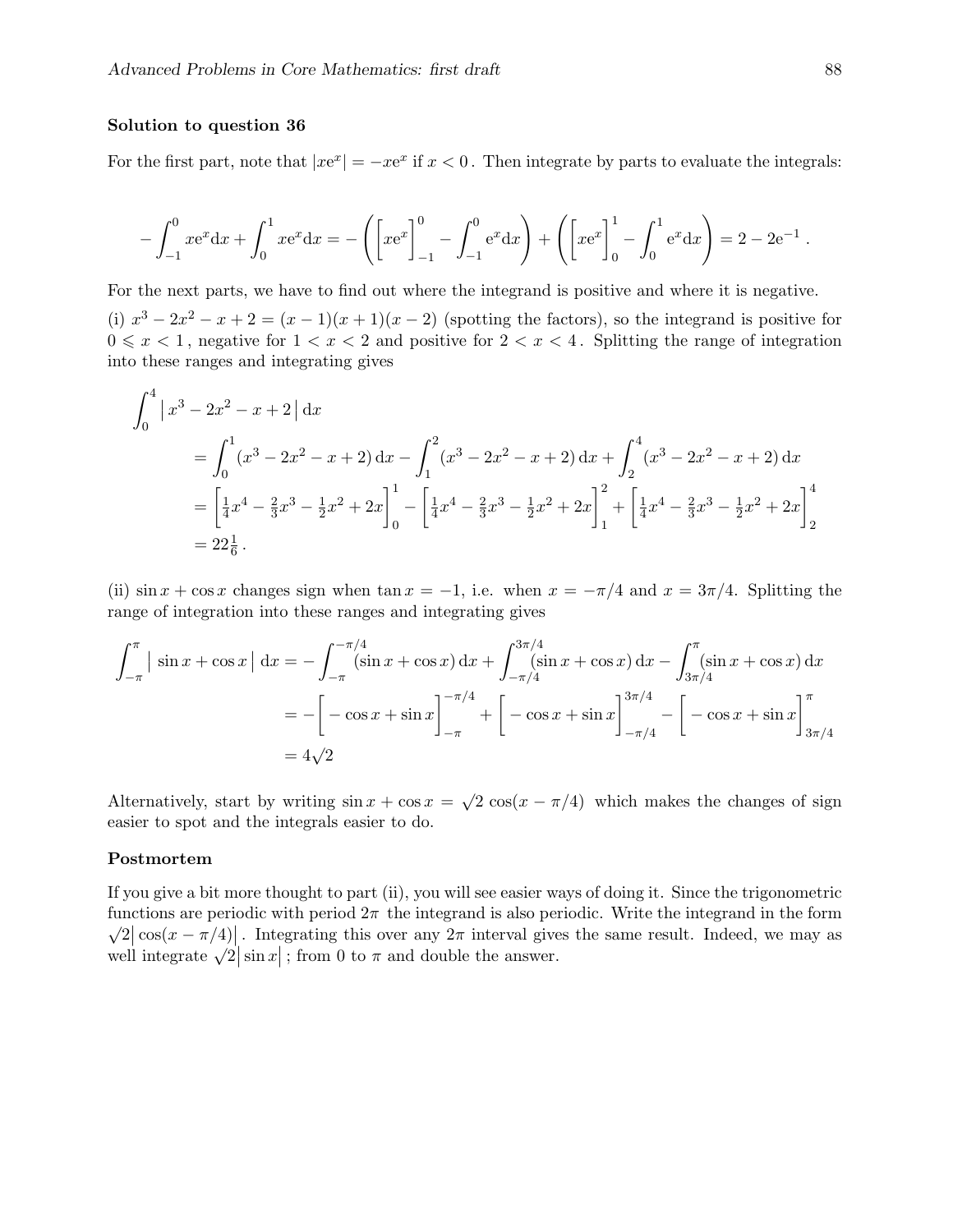# Question 37(∗)

A number of the form  $1/N$ , where N is an integer greater than 1, is called a *unit fraction*. Noting that

$$
\frac{1}{2} = \frac{1}{3} + \frac{1}{6} \text{ and } \frac{1}{3} = \frac{1}{4} + \frac{1}{12},
$$
  

$$
\frac{1}{N} = \frac{1}{a} + \frac{1}{b}
$$
 (\*)

and hence prove that any unit fraction can be expressed as the sum of two distinct unit fractions.

By writing  $(*)$  in the form

guess a general result of the form

$$
(a - N)(b - N) = N^2
$$

and by considering the factors of  $N^2$ , show that if N is prime, then there is only one way of expressing 1/N as the sum of two distinct unit fractions.

Prove similarly that any fraction of the form  $2/N$ , where N is prime number greater than 2, can be expressed uniquely as the sum of two distinct unit fractions.

### Comments

Fractions written as the sum of unit fractions are called Egyptian fractions: they were used by Egyptians. The earliest record of such use is 1900BC. The Rhind papyrus in the British Museum gives a table of representations of fractions of the form  $2/n$  as sums of unit fractions for all odd integers n between 5 and  $101 - a$  superb achievement when you consider that algebra was 3.500 years away.

It is not clear why Egyptians represented fractions this way; maybe it just seemed a good idea at the time. Certainly the notation they used, in which for example  $1/n$  was denoted by n with an oval on top, does not lend itself to generalisation to fractions that are not unit. One of the rules was that all the unit fractions in an Egyptian fraction should be distinct, so  $\frac{2}{7}$  had to be expressed

as  $\frac{1}{4}$  $\frac{1}{4} + \frac{1}{28}$  $\frac{1}{28}$ , which seems pretty daft.

It is not obvious that every fraction can be express in Egyptian form; this was proved by Fibonacci in 1202. There are however still many unsolved problems relating to Egyptian fractions.

Egyptian fractions have been called a wrong turn in the history of mathematics; if so, it was a wrong turn that favoured style over utility which is no bad thing, in my opinion.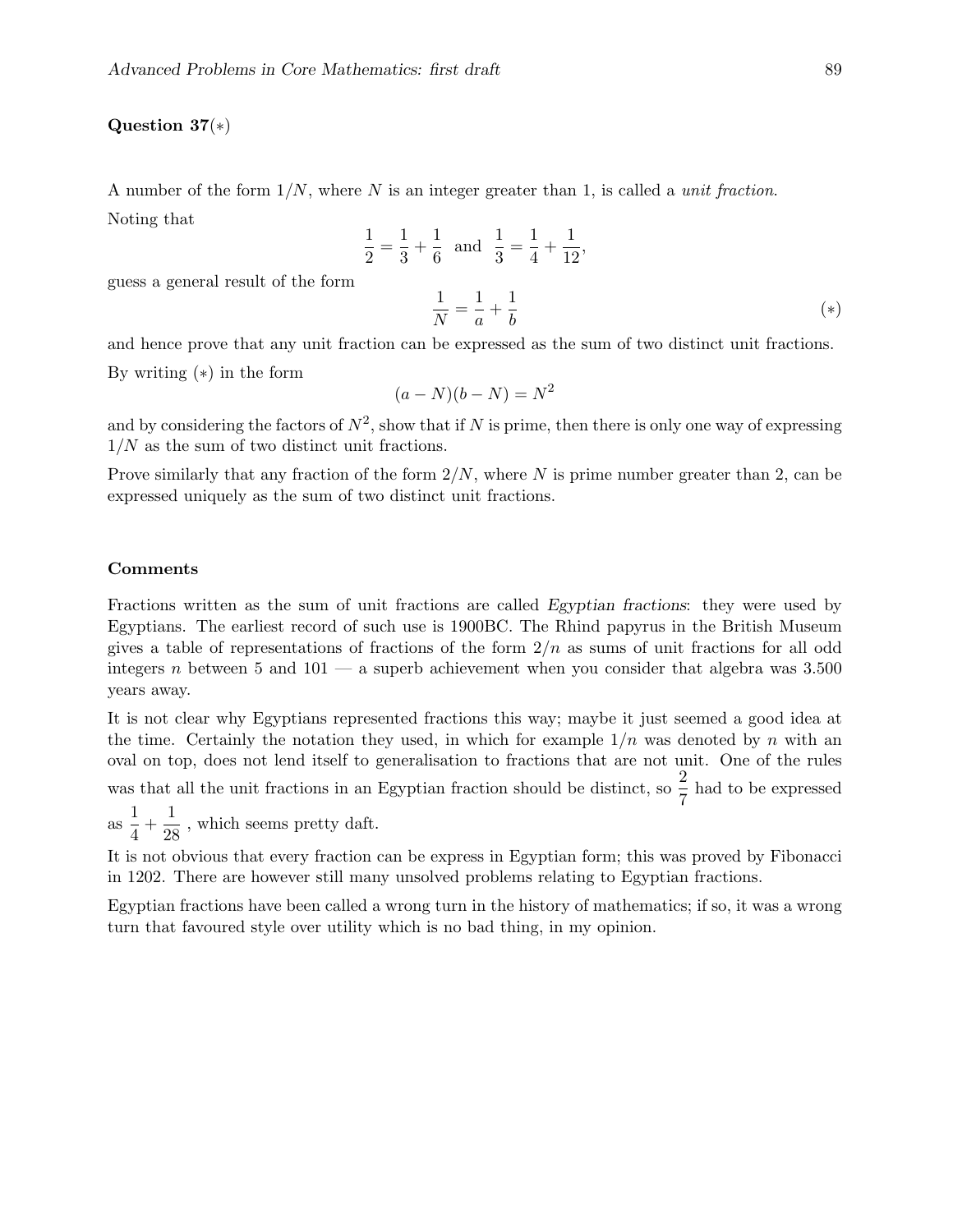A good guess would be that the first term of the decomposition of  $\frac{1}{N}$  is  $\frac{1}{N+1}$  $\frac{1}{N+1}$ . In that case, the other term is  $\frac{1}{N} - \frac{1}{N+1}$  $\frac{1}{N+1}$  i.e.  $\frac{1}{N(N+1)}$ . That proves the result that every unit fraction can be expressed as the sum of two unit fractions.

The only factors of  $N^2$  (since N is prime) are 1, N and  $N^2$ . The possible factorisations of  $N^2$  are therefore  $N^2 = 1 \times N^2$  or  $N^2 = N \times N$  so, since  $a \neq b$ ,  $a - N = 1$  and  $b - N = N^2$  (or the other way round). Thus  $N+1$  and  $N^2+N$  are the only possible values for a and b and the decomposition is unique.

For the second half, set

$$
\frac{2}{N} = \frac{1}{a} + \frac{1}{b}
$$

where  $a \neq b$ . Proceeding as before, we have  $ab - \frac{(a+b)N}{2a}$  $\frac{1}{2}$  = 0 which we write as

$$
\left(a - \frac{N}{2}\right)\left(b - \frac{N}{2}\right) = \frac{N^2}{4}
$$
 i.e.  $(2a - N)(2b - N) = N^2$ 

Thus  $2a-N = N^2$  and  $2b-N = 1$  (or the other way round). The decomposition is therefore unique and given by

$$
\frac{2}{N} = \frac{1}{(N^2 + N)/2} + \frac{1}{(N+1)/2}.
$$

The only possible fly in the ointment is the  $1/2$  in the denominators: a and b are supposed to be integers. However, all prime numbers greater than 2 are odd, so  $N+1$  and  $N^2+N$  are both even and the denominators are indeed integers.

### Postmortem

Another way of getting the last part (less systematically) would have been to notice that

$$
\frac{1}{N} = \frac{1}{(N+1)} + \frac{1}{N(N+1)} \Longrightarrow \frac{2}{N} = \frac{1}{(N+1)/2} + \frac{1}{N(N+1)/2}
$$

which gives the result immediately. How might you have noticed this? Well, I noticed by trying to work out some examples, starting with what is given at the very beginning of the question. If 1  $\frac{1}{3} = \frac{1}{4}$  $\frac{1}{4} + \frac{1}{12}$  $\frac{1}{12}$  then  $\frac{2}{3} = \frac{2}{4}$  $\frac{2}{4} + \frac{2}{12}$  $\frac{1}{12}$  which works.

Of course, the advantage of the systematic approach is that it allows generalisation: what happens if  $N$  is odd but not prime; what happens if the numerator is 3 not 2?

.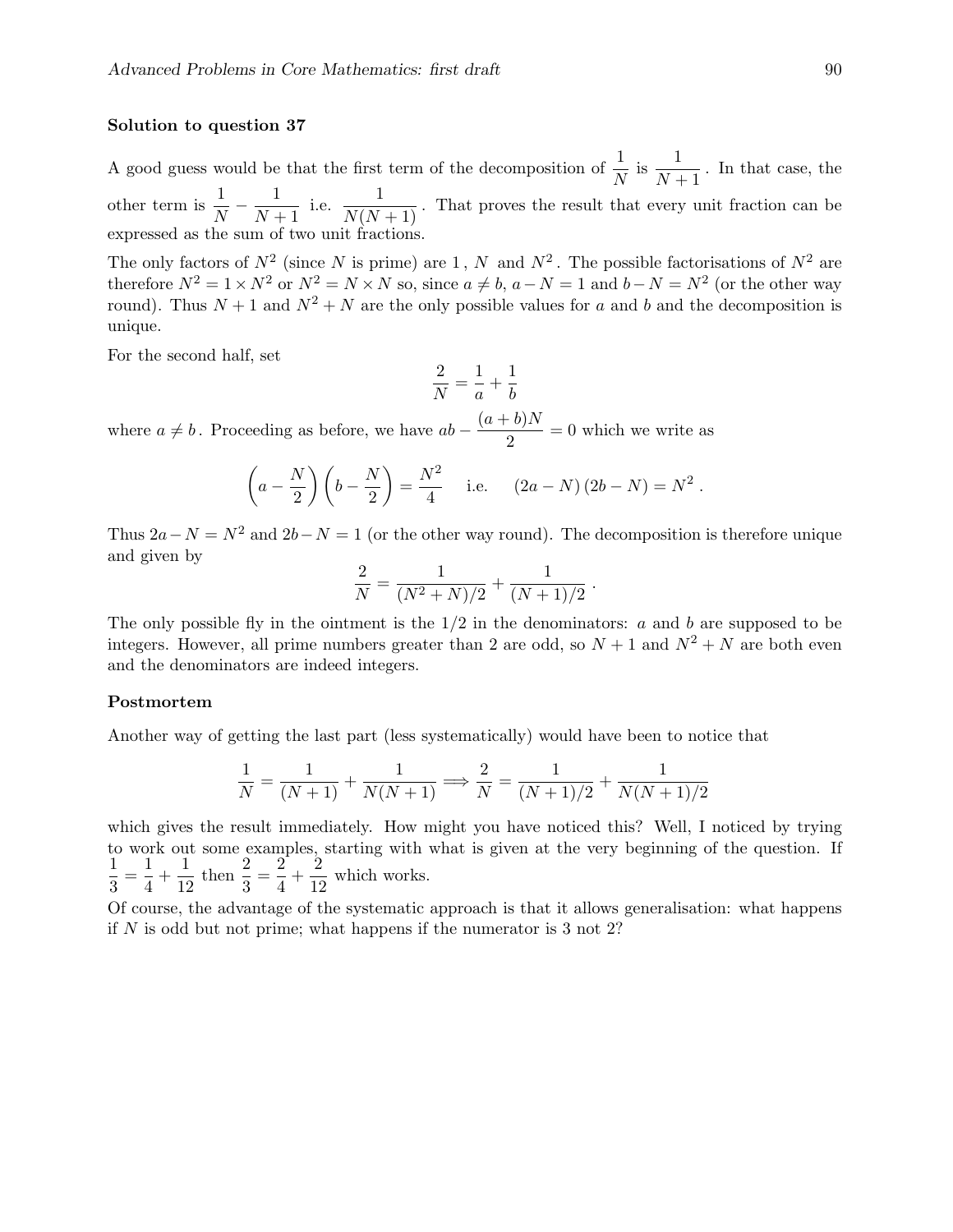# Question 38(∗)

Prove that if  $(x-a)^2$  is a factor of the polynomial  $p(x)$ , then  $p'(a) = 0$ . Prove a corresponding result if  $(x - a)^4$  is a factor of  $p(x)$ .

Given that the polynomial

$$
x^{6} + 4x^{5} - 5x^{4} - 40x^{3} - 40x^{2} + kx + m
$$

has a factor of the form  $(x - a)^4$ , find k and m.

#### Comments

The very first part has an 'obvious' feel to it but the difficulty lies in setting out a clear mathematical proof. The key is the factor theorem: if  $(x - a)$  is a factor of a polynomial, then it can be written as the product of polynomial and  $(x - a)$ .

Please take some care over the presentation of next part.

There are a few numerical calculations to do. Since calculators are neither permitted nor needed in STEP, it is probably best if you don't use yours.

In the original question,  $k$  was given (it is 32). But this seemed rather unsatisfactory because it meant that not all the information available is required to solve the problem. Even my new improved version is not perfect in this respect because  $p''(a) = 0$  is used only to distinguish between three possibilities for a .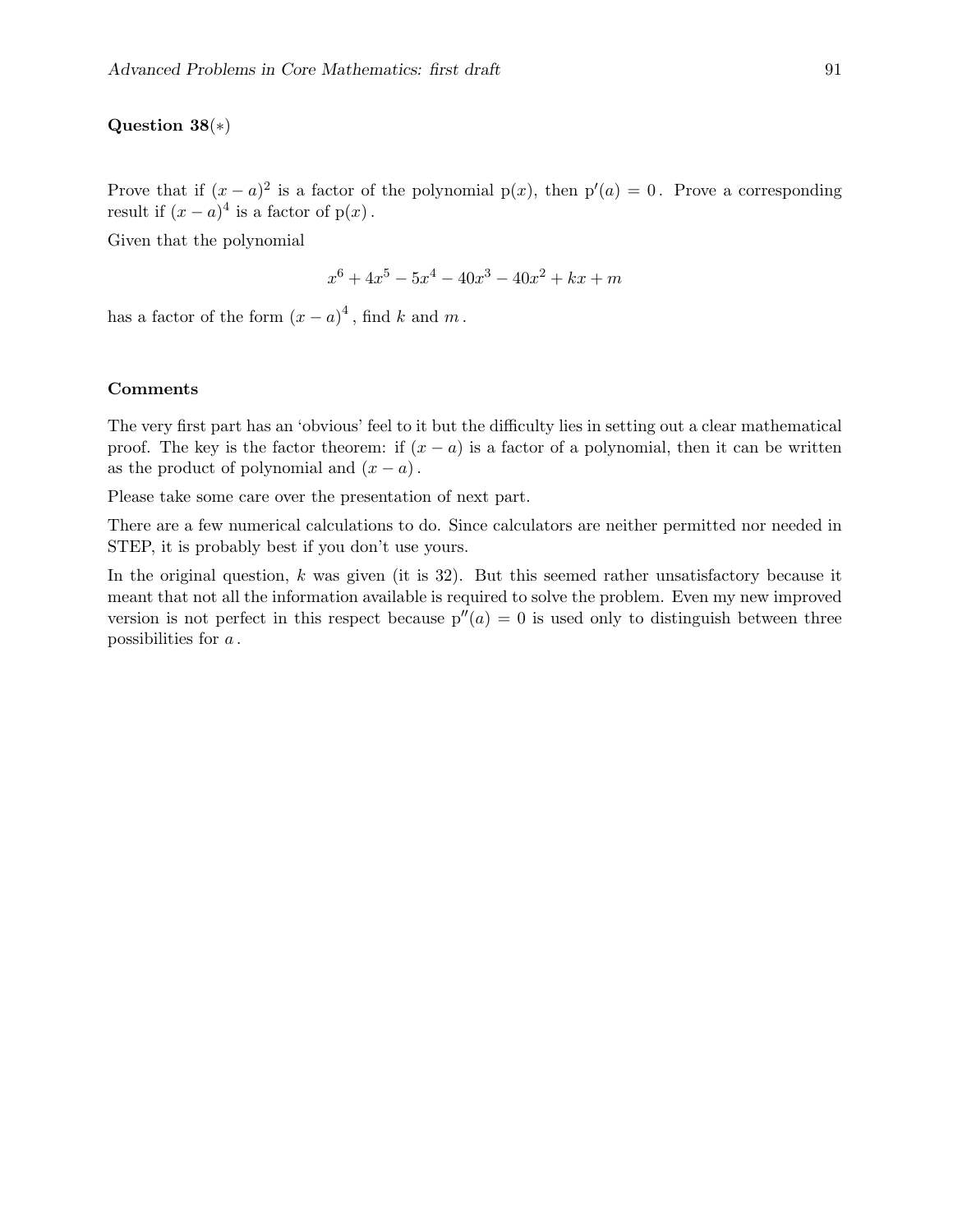If  $(x - a)^2$  is a factor of p(x), we can write  $p(x) = (x - a)^2 q(x)$ , where  $q(x)$  is a polynomial. Differentiating gives

$$
p'(x) = 2(x - a)q(x) + (x - a)^{2}q'(x)
$$

and  $p'(a) = 0$ .

Similarly, if  $(x - a)^4$  is a factor, then  $p(x) = (x - a)^4 q(x)$  for some polynomial  $q(x)$ . Following the above argument, we have

$$
p'(x) = 4(x - a)^{3}q(x) + (x - a)^{4}q'(x)
$$

so p'(x) has a factor  $(x - a)^3$  and can be expressed in the form  $p'(x) = (x - a)^3 r(x)$  for some polynomial. Similarly,  $p''(x)$  has a factor  $(x - a)^2$  and  $p'''(x)$  has a factor  $(x - a)$ . A necessary condition for  $p(x)$  to have a factor  $(x - a)^4$  is therefore  $p(a) = p'(a) = p''(a) = p'''(a) = 0$ .

For the given polynomial,

$$
p'''(a) = 0 \Rightarrow 120a^3 + 240a^2 - 120a - 240 = 0 \Rightarrow a^3 + 2a^2 - a - 2 = 0 \Rightarrow (a - 1)(a + 1)(a + 2) = 0
$$

(spotting factors), so the possible values of a are 1, -1 and -2. But  $p''(1) \neq 0$  and  $p''(-1) \neq 0$ , so  $a = -2.$ 

Now we have two remaining equations.

$$
p'(-2) = 0 \Rightarrow 6(-2)^5 + 20(-2)^4 - 20(-2)^3 - 120(-2)^2 - 80(-2) + k = 0
$$

so  $k = 32$ . Similarly

$$
p(-2) = 0 \Rightarrow m = 48.
$$

### Postmortem

Another way of doing the question would be simply to write

$$
x^{6} + 4x^{5} - 5x^{4} - 40x^{3} - 40x^{2} + kx + m \equiv (x - a)^{4}(bx^{2} + cx + d)
$$

and equation coefficients of  $x^n$  on either side of the equation. That gives 7 equations for 6 unknowns. In general, the system would be overdetermined (too many equations for the number of unknowns) but here we know that a solution exists.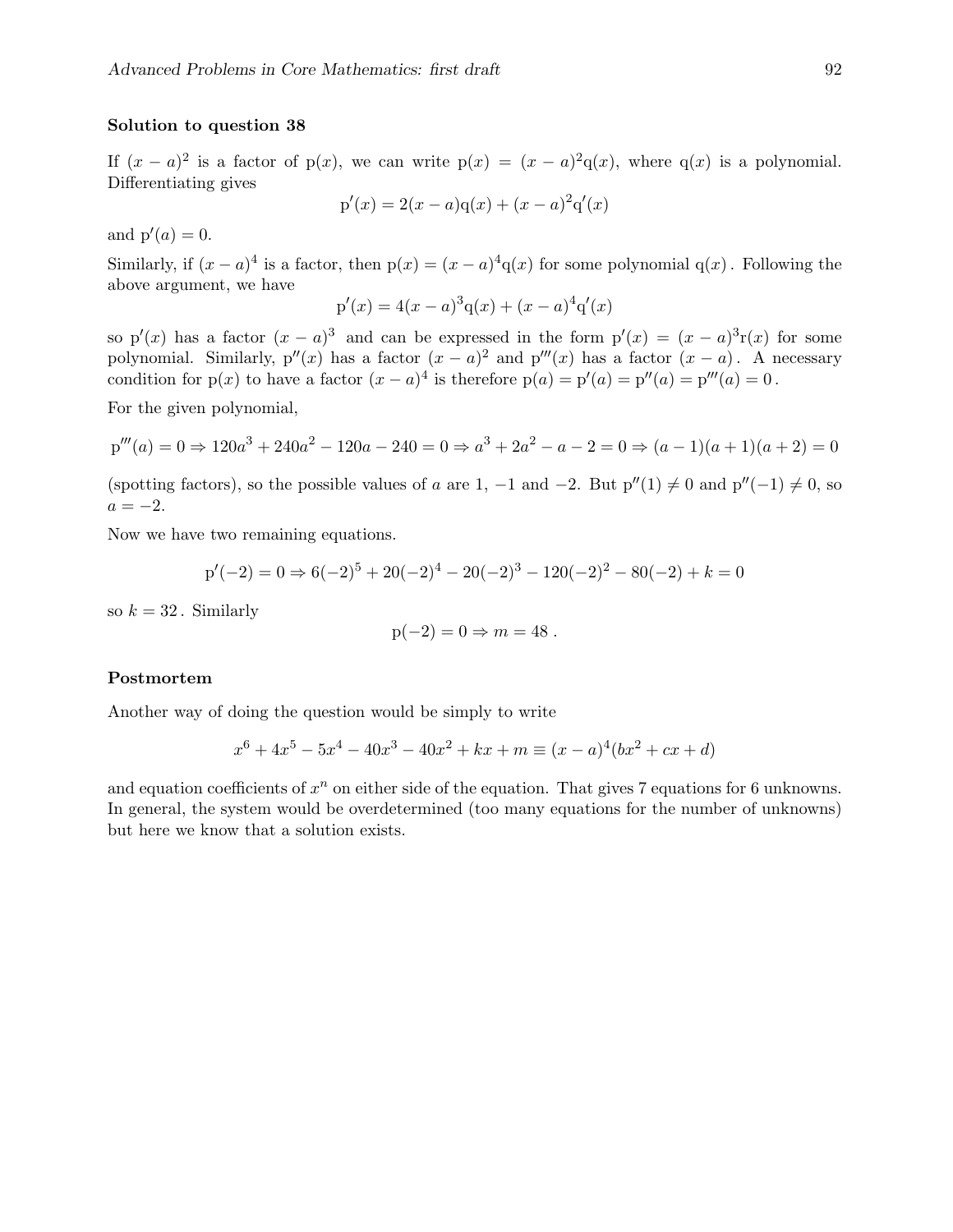# Question  $39(***)$

Show that

$$
\sin \theta = \frac{2t}{1+t^2}
$$
,  $\cos \theta = \frac{1-t^2}{1+t^2}$ ,  $\frac{1+\cos \theta}{\sin \theta} = \tan(\pi/2 - \theta/2)$ ,

where  $t = \tan(\theta/2)$ .

Let

$$
I = \int_0^{\frac{\pi}{2}} \frac{1}{1 + \cos \alpha \sin \theta} \, d\theta \, .
$$

Use the substitution  $t = \tan(\theta/2)$  to show that, for  $0 < \alpha < \pi/2$ ,

$$
I = \int_0^1 \frac{2}{(t + \cos \alpha)^2 + \sin^2 \alpha} dt.
$$

By means of the further substitution  $t + \cos \alpha = \sin \alpha \tan u$  show that

$$
I = \frac{\alpha}{\sin \alpha} \; .
$$

Deduce a similar result for

$$
\int_0^{\frac{\pi}{2}} \frac{1}{1 + \sin \alpha \cos \phi} \,d\phi.
$$

### Comments

The first of the two substitutions is familiarly known as the 't substitution'. It would have been very standard fare 30 years ago, but seems to have gone out of fashion now. The second is the normal substitution for integrals with quadratic denominators and is only just over the edge of the core A-level syllabus.

For the last part, 'deduce' implies that you don't have to do any further integration. This can only really mean a change of variable to make the integrand into the one you want; you have to hope that the limits then transform to the one given. Note that the change of variable is signalled by the use of the variable  $\phi$  in the last integral; since it is a definite integral, it doesn't matter what the variable is called, and could have been called  $\theta$  as I; the use of a different variable was just a kindness on the part of the examiner (me). Of course, you can change  $\alpha$  without any such complications.

The 'similar result' result should include the conditions under which it is true. It is worth thinking about why the condition  $0 < \alpha \leq \pi/2$  is required – or indeed, if it is required.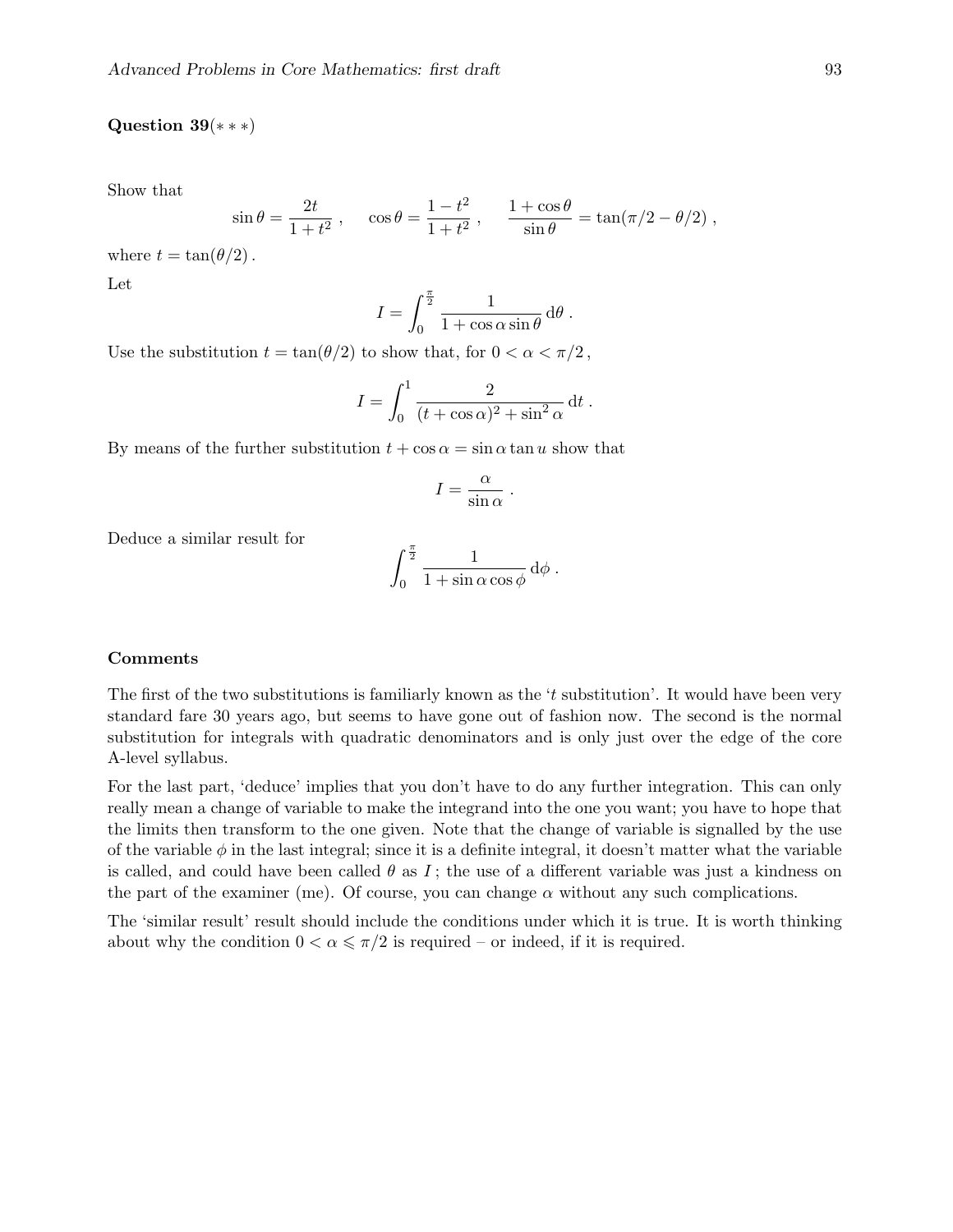The three identities just require use of the half-angle formulae  $\cos \theta = \cos^2(\theta/2) - \sin^2(\theta/2)$  and  $\sin \theta = 2 \sin(\theta/2) \cos(\theta/2)$ . Remember, for the last one, that  $\cot x = \tan(\pi/2 - x)$ .

For the first change of variable, we have  $dt = \frac{1}{2}$  $\frac{1}{2}\sec^2(\theta/2)\,\mathrm{d}\theta=\frac{1}{2}$  $\frac{1}{2}(1+t^2)d\theta$  and the new limits are 0 and 1, so

$$
I = \int_0^{\frac{\pi}{2}} \frac{1}{1 + \cos \alpha \sin \theta} d\theta = \int_0^1 \frac{1}{1 + (\cos \alpha)2t/(1 + t^2)} \frac{2}{1 + t^2} dt
$$
  
= 
$$
\int_0^1 \frac{2}{1 + 2t \cos \alpha + t^2} dt = \int_0^1 \frac{2}{(t + \cos \alpha)^2 + \sin^2 \alpha} dt.
$$

For the second change of variable, we have  $dt = \sin \alpha \sec^2 u \, du$ . When  $t = 0$ ,  $\tan u = \cot \alpha$  so  $u = \pi/2 - \alpha$ . When  $t = 1$ ,  $\sin \alpha \tan u = 1 + \cos \alpha$  so  $u = \pi/2 - \alpha/2$ . Thus

$$
I = \int_{\pi/2-\alpha}^{\pi/2-\alpha/2} \frac{2}{\sin^2 \alpha (1 + \tan^2 u)} \sin \alpha \sec^2 u du
$$

$$
= \int_{\pi/2-\alpha}^{\pi/2-\alpha/2} \frac{2}{\sin \alpha} du = \frac{2}{\sin \alpha} \left[ u \right]_{\pi/2-\alpha}^{\pi/2-\alpha/2} = \frac{\alpha}{\sin \alpha}
$$

.

For the last part, we want to make a change of variable the changes the cosine in the denominator to a sine. One possibility is to set  $\phi = \pi/2 - \theta$ . This will swaps the limits but also and introduces a minus sign since  $d\theta = -d\phi$ . Thus

$$
\frac{\alpha}{\sin\alpha} = I = -\int_{\frac{\pi}{2}}^{0} \frac{1}{1 + \cos\alpha \cos\phi} \,d\phi = \int_{0}^{\frac{\pi}{2}} \frac{1}{1 + \cos\alpha \cos\phi} \,d\phi.
$$

This is almost the integral we want: we still need to replace  $\cos \alpha$  in the denominator by  $\sin \alpha$ . Remembering what we did a couple of lines back, we just replace  $\alpha$  by  $\pi/2 - \alpha$  in the integral and in the answer, giving

$$
\int_0^{\frac{\pi}{2}} \frac{1}{1+\cos\alpha\cos\phi} \,\mathrm{d}\phi = \frac{\pi/2-\alpha}{\cos\alpha} \;.
$$

### Postmortem

The restriction on  $\alpha$  in the integral might prevent the denominator being zero for some value of  $\theta$ ; a zero in the denominator usually means that the integral is undefined. However, the only value of α for which  $\cos \alpha \sin \theta$  could possibly be as small as  $-1$  (for  $0 \le \theta \le \pi/2$ ) is π (and of course  $3\pi$ , etc). From the point of view of the integral, the only restriction should be  $\alpha \neq \pi$  (etc). There is a slight awkwardness in the answer when  $\alpha = 0$  but this can be overcome by taking limits:

$$
\lim_{\alpha \to 0} \frac{\alpha}{\sin \alpha} = 1
$$

which you can easily verify is the correct answer in this case.

You may by now have noticed a curious thing: increasing  $\alpha$  by  $2\pi$  does not change I but does change the answer. If you work through the solution with this in mind you see that the only step where it can make a difference is in the line where you work out  $tan^{-1} u$ , which by definition lies in the range  $-\pi/2$  to  $\pi/2$ . It is this that determines the given restriction. (Note that negative values of  $\alpha$ are not required because setting  $\alpha \to -\alpha$  changes neither the integral nor the given solution.)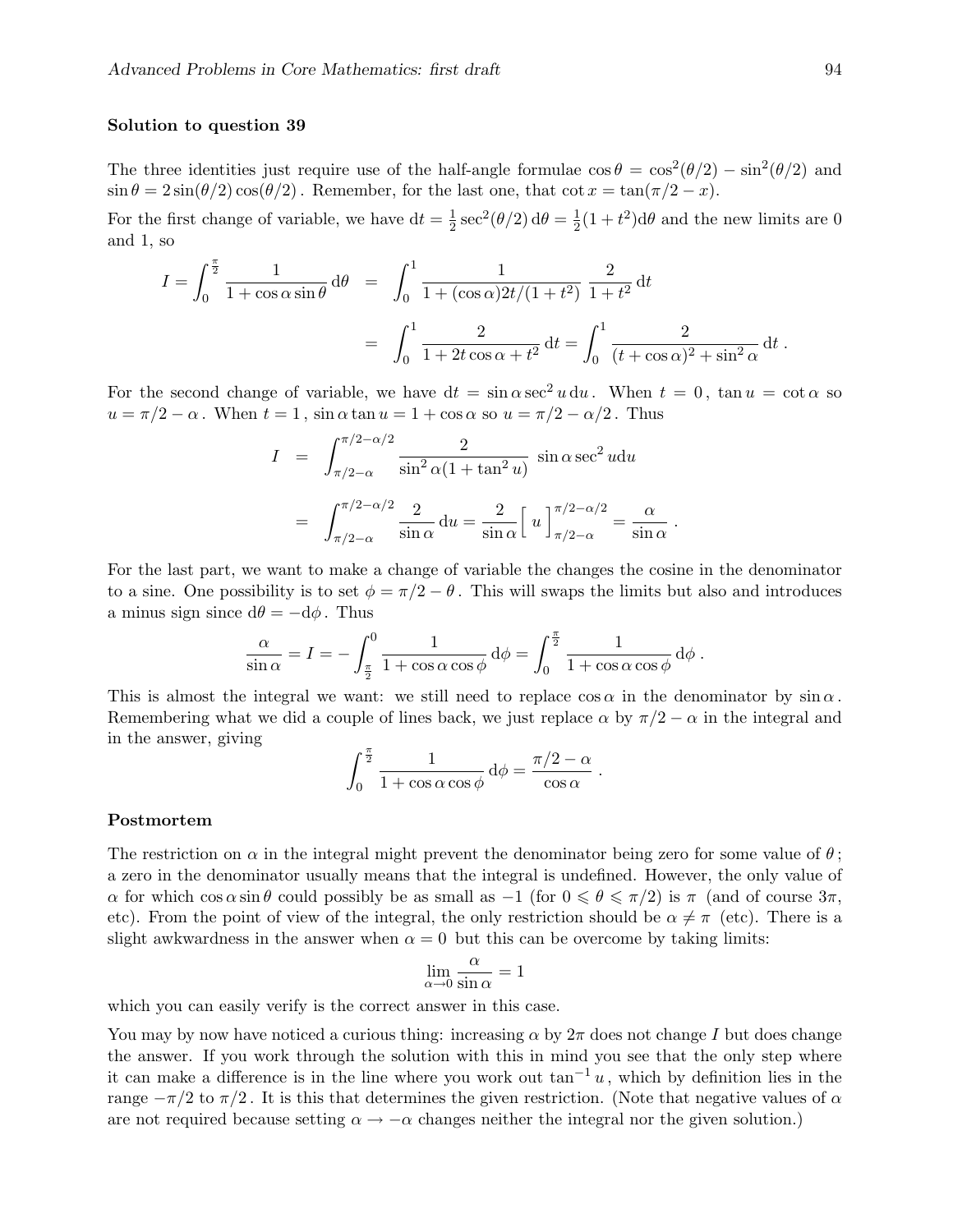The line  $\ell$  has vector equation  $\mathbf{r} = \lambda \mathbf{s}$ , where

$$
\mathbf{s} = (\cos \theta + \sqrt{3}) \mathbf{i} + (\sqrt{2} \sin \theta) \mathbf{j} + (\cos \theta - \sqrt{3}) \mathbf{k}
$$

and  $\lambda$  is a scalar parameter. Find an expression for the angle between  $\ell$  and the line  $\mathbf{r} = \mu(a\mathbf{i} + b\mathbf{j} + c\mathbf{k})$ . Show that there is a line m through the origin such that, whatever the value of  $\theta$ , the acute angle between  $\ell$  and m is  $\pi/6$ .

A plane has equation  $x - z = 4\sqrt{3}$ . The line  $\ell$  meets this plane at P. Show that, as  $\theta$  varies, P describes a circle, with its centre on m. Find the radius of this circle.

### Comments

It is not easy to set vector questions at this level: they tend to become merely complicated (rather than difficult in an interesting way). Usually, there is some underlying geometry and it pays to try to understand what this is. Here, the question is about the geometrical object traced out by  $\ell$  as  $\theta$ varies.

You will need to know about scalar products of vectors for this question, but otherwise it is really just coordinate geometry.

Vectors form an extremely important part of almost every branch of mathematics (maybe every branch of mathematics) and will probably be one of the first topics you tackle on your university course.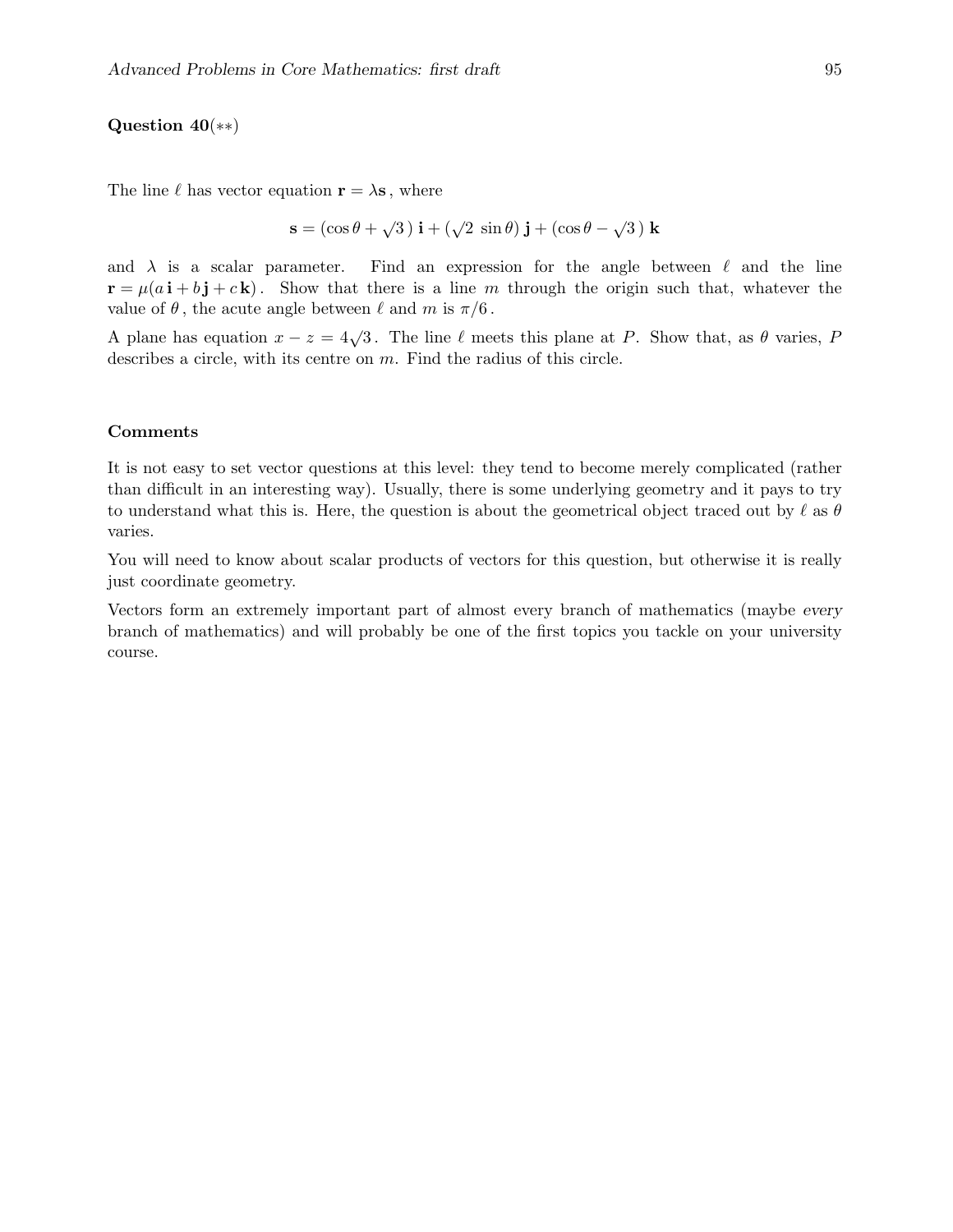Both  $\ell$  and the line  $\mathbf{r} = \mu(a \mathbf{i} + b \mathbf{j} + c \mathbf{k})$  pass through the origin, so the angle  $\alpha$  between the lines is given by the scalar product of the unit vectors, i.e. the scalar product between the given vectors divided by the product of the lengths of the two vectors:

$$
\cos \alpha = \frac{a(\cos \theta + \sqrt{3}) + \sqrt{2b \sin \theta + (\cos \theta - \sqrt{3})c}}{\sqrt{[(\cos \theta + \sqrt{3})^2 + 2 \sin^2 \theta + (\cos \theta - \sqrt{3})^2]} \sqrt{[a^2 + b^2 + c^2]}}
$$
  
= 
$$
\frac{(a+c)\cos \theta + \sqrt{2b \sin \theta + (a-c)\sqrt{3}}}{2\sqrt{2}\sqrt{[a^2 + b^2 + c^2]}}.
$$

Now we want to show that there is some choice of a, b and c such that  $\cos \alpha$  does not depend on the value of  $\theta$ . By inspection, this requires  $a = -c$  and  $b = 0$ . For these values, the terms depending on  $\theta$  disappear from the expression for  $\cos \alpha$  leaving  $\cos \alpha = \pm \frac{1}{2}$  $\alpha = \pm \frac{1}{2} \sqrt{3}$  according to the whether a is positive or negative. If we choose  $a = 1$  then  $\cos \alpha = +\frac{1}{2}\sqrt{3}$  and  $\alpha = \pi/6$  as required. The line m is given by

$$
\mathbf{r} = \mu(\mathbf{i} - \mathbf{k}) \ .
$$

Note that as  $\theta$  varies, the line  $\ell$  generates a cone with axis m; this is what the question is about.

The coordinates of a general point on the line  $\ell$  are

$$
x = \lambda(\cos\theta + \sqrt{3})
$$
  $y = \lambda\sqrt{2}\sin\theta$   $z = \lambda(\cos\theta - \sqrt{3})$ .

For a point which is also on the plane  $x - z = 4\sqrt{3}$  we have

$$
\lambda(\cos\theta + \sqrt{3}) - \lambda(\cos\theta - \sqrt{3}) = 4\sqrt{3}
$$

so  $\lambda = 2$ . The point P on the intersection between the line and the plane has coordinates

$$
(2\cos\theta + 2\sqrt{3}, 2\sqrt{2}\sin\theta, 2\cos\theta - 2\sqrt{3}).
$$

A general point on the line m has coordinates  $x = \mu$ ,  $y = 0$ ,  $z = -\mu$ . It meets the plane  $x - z = 4\sqrt{3}$ when  $\mu = 2\sqrt{3}$  i.e. at the point O with coordinates  $(2\sqrt{3}, 0, -2\sqrt{3})$ .

We need to check that, as  $\theta$  varies, P moves round a circle with centre O, i.e. that the length OP is independent of  $\theta$ . We have

$$
OP^{2} = (2\cos\theta)^{2} + (2\sqrt{2}\sin\theta)^{2} + (2\cos\theta)^{2} = 8,
$$

which is indeed independent of  $\theta$  as required. The radius of the circle is therefore  $2\sqrt{2}$ .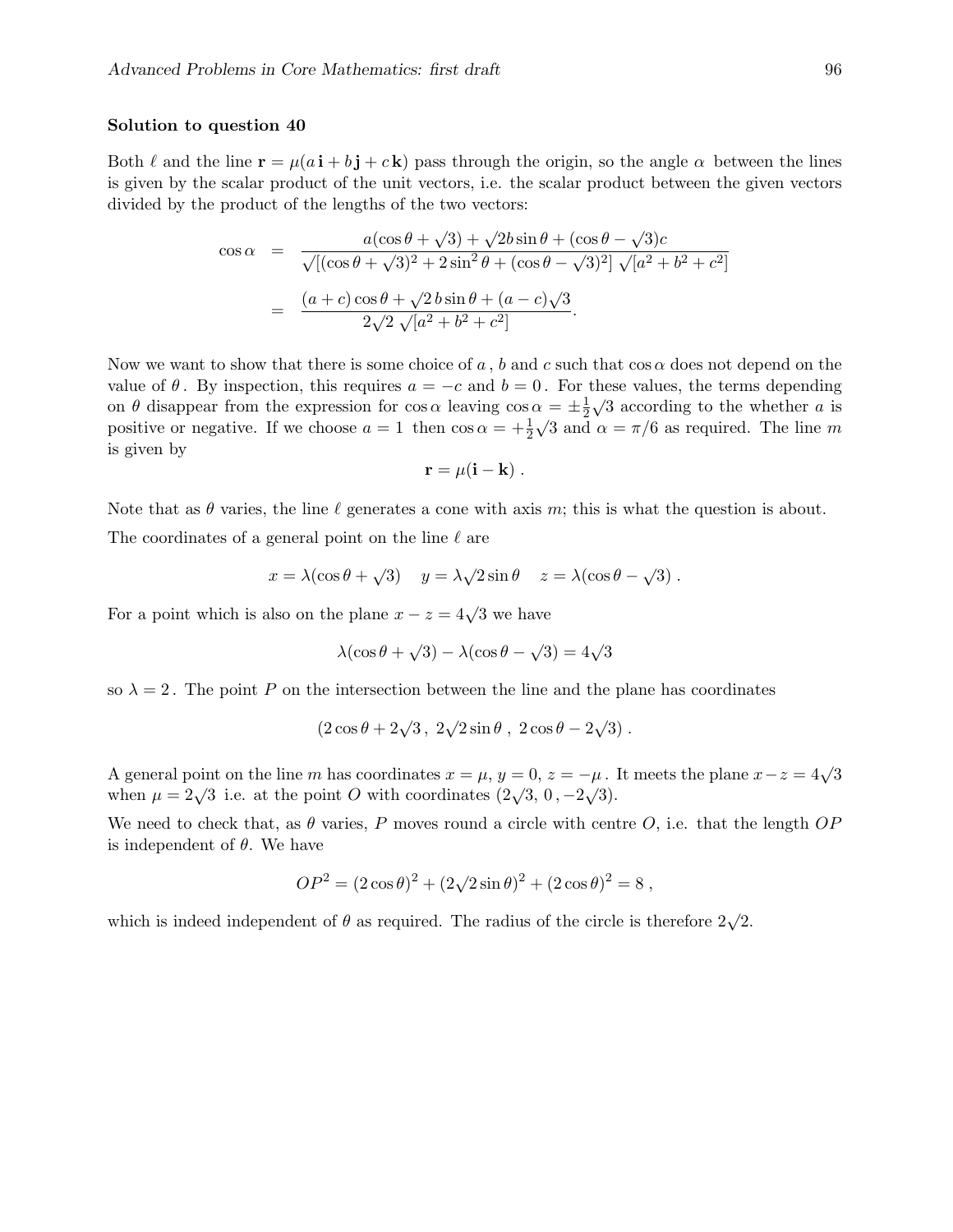Question 41(∗∗)

Given that

$$
x^{4} + px^{2} + qx + r \equiv (x^{2} - ax + b)(x^{2} + ax + c),
$$

express  $p, q$  and  $r$  in terms of  $a, b$  and  $c$ .

Show that  $a^2$  is a root of the cubic equation

$$
u^3 + 2pu^2 + (p^2 - 4r)u - q^2 = 0.
$$

Verify that  $u = 9$  is a root in the case  $p = -1$ ,  $q = -6$ ,  $r = 15$ .

Hence, or otherwise, solve the equation

$$
y^4 - 8y^3 + 23y^2 - 34y + 39.
$$

### Comments

The long-sought solution of the general cubic was found, in  $1535$  by Niccolò Tartaglia (c. 1500-57). He was persuaded to divulge his secret (in the form of a poem) by Girolamo Cardano (1501–76), who promised not to publish it before Cardano did. However, Cardano discovered that it had previously been discovered by del Ferro (1465–1525/6) before 1515 so he published it himself in his algebra book The Great Art. There followed an acrimonious dispute between Tartaglia and Cardano, in which the latter was championed by his student Ferrari (1522–1565). The dispute culminated in a public mathematical duel between Farrari and Tartaglia held in the church of Santa Maria in Milan in 1548, in which they attempted to solve each others' cubics. The duel ended in a shouting match with Tartaglia storming off. It seems Ferrari was the winner. Tartaglia was sacked from his job as lecturer and Ferrari made his fortune as a tax assessor before becoming a professor of mathematics at Bologna. He was poisoned by his sister, with arsenic, in 1565.

Ferarri found the a way of reducing quartic equations to cubic equations; his method (roughly) is used in this question to solve a quartic which could probably be solved easier 'otherwise'. But it is the method that is interesting, not the solution.

The first step of the Ferrari method is to reduce the general quartic to a quartic equation with the cubic term missing by means of a linear transformation of the form  $x \to x - a$ . Then this reduced quartic is factorised (the first displayed equation in this question). The factorisation can be found by solving a cubic equation (the second displayed equation above) that must be satisfied by one of the coefficients in the factorised form.

The solutions of the quartic are all complex, but don't worry if you haven't come across complex numbers: you will be able to do everything except perhaps write down the last line.

You will no doubt be full of admiration for this clever method of solving quartic equations. One thing you are bound to ask yourself is how the other two roots of the cubic equation fit into the picture. In fact, the cubic equation gives (in general) 6 distinct values of a so there is quite a lot of explaining to do, given that the quartic has at most 4 distinct roots.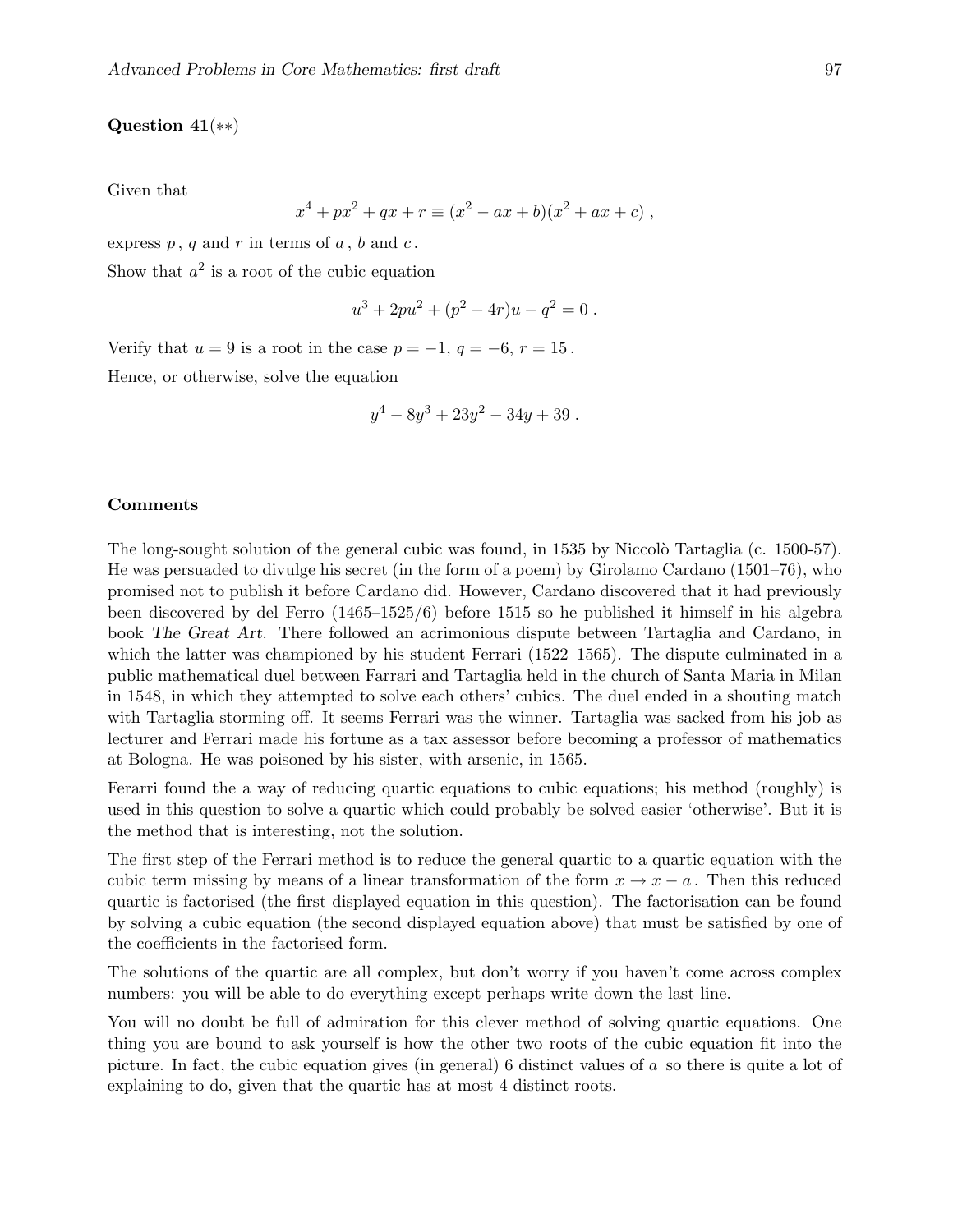We have

$$
(x2 - ax + b)(x2 + ax + c) = (x2 - ax)(x2 + ax) + b(x2 + ax) + c(x2 - ax) + bc
$$
  
= x<sup>4</sup> + (b + c - a<sup>2</sup>)x<sup>2</sup> + a(b - c)x + bc

so

$$
p = b + c - a^2, \qquad q = a(b - c), \qquad r = bc.
$$
 (\*)

To obtain an equation for a in terms of p, q and r we eliminate b and c from  $(*)$  using the identity  $(b+c)^2 = (b-c)^2 + 4bc$ . This gives  $(p+a^2)^2 = (q/a)^2 + 4r$  which simplifies easily to the given cubic with u replaced by  $a^2$ . For the purposes of this equation, all that is required is to verify that setting  $u = a^2$  in the given cubic equation works (on use of  $(*)$ ), but this is probably no easier than constructing the equation by elimination, as above.

We can easily verify that  $u = 9$  satisfies the given cubic by direct substitution.

To solve the quartic equation, the first task is to reduce it to the form  $x^4 + px^2 + qx + r$ , which has no term in  $x^3$ . This is done by means of a translation. Noting that  $(y-a)^4 = y^4 - 4ay^3 + \cdots$ , we set  $x = y - 2$ . This gives

$$
(x+2)^4 - 8(x+2)^3 + 23(x+2)^2 - 34(x+2) + 39.
$$

which (not surprisingly) boils down to  $x^4 - x^2 - 6x + 15$ , so that  $p = -1$ ,  $q = -6$  and  $r = 15$ . We have already shown that one root of the cubic corresponding to these values is  $u = 9$ . Thus we can achieve the factorisation of the quartic into two quadratic factors by setting  $a = 3$  (or  $a = -3$ ) it doesn't matter which we use) and

$$
b = \frac{1}{2} \left( p + a^2 + \frac{q}{a} \right) = 3
$$
  

$$
c = \frac{1}{2} \left( p + a^2 - \frac{q}{a} \right) = 5.
$$

Thus

$$
x4 - x2 - 6x + 15 = (x2 - 3x + 3)(x2 + 3x + 5).
$$

Setting each of the two quadratic factors equal to zero gives

$$
x = \frac{3 \pm i\sqrt{3}}{2}
$$
 and  $x = \frac{-3 \pm i\sqrt{11}}{2}$ ,  
 $y = \frac{7 \pm i\sqrt{3}}{2}$  or  $x = \frac{1 \pm i\sqrt{11}}{2}$ .

so

$$
{\bf Postmortem}
$$

Did you work out the relation between the six possible values of a (corresponding to given values of p, q and r) and the roots of the quartic? The point is that the quartic can be written as the product of four linear factors (by the fundamental theorem of algebra) and there are six ways of grouping the linear factors into two quadratic factors. Each way corresponds to a value of  $a$ .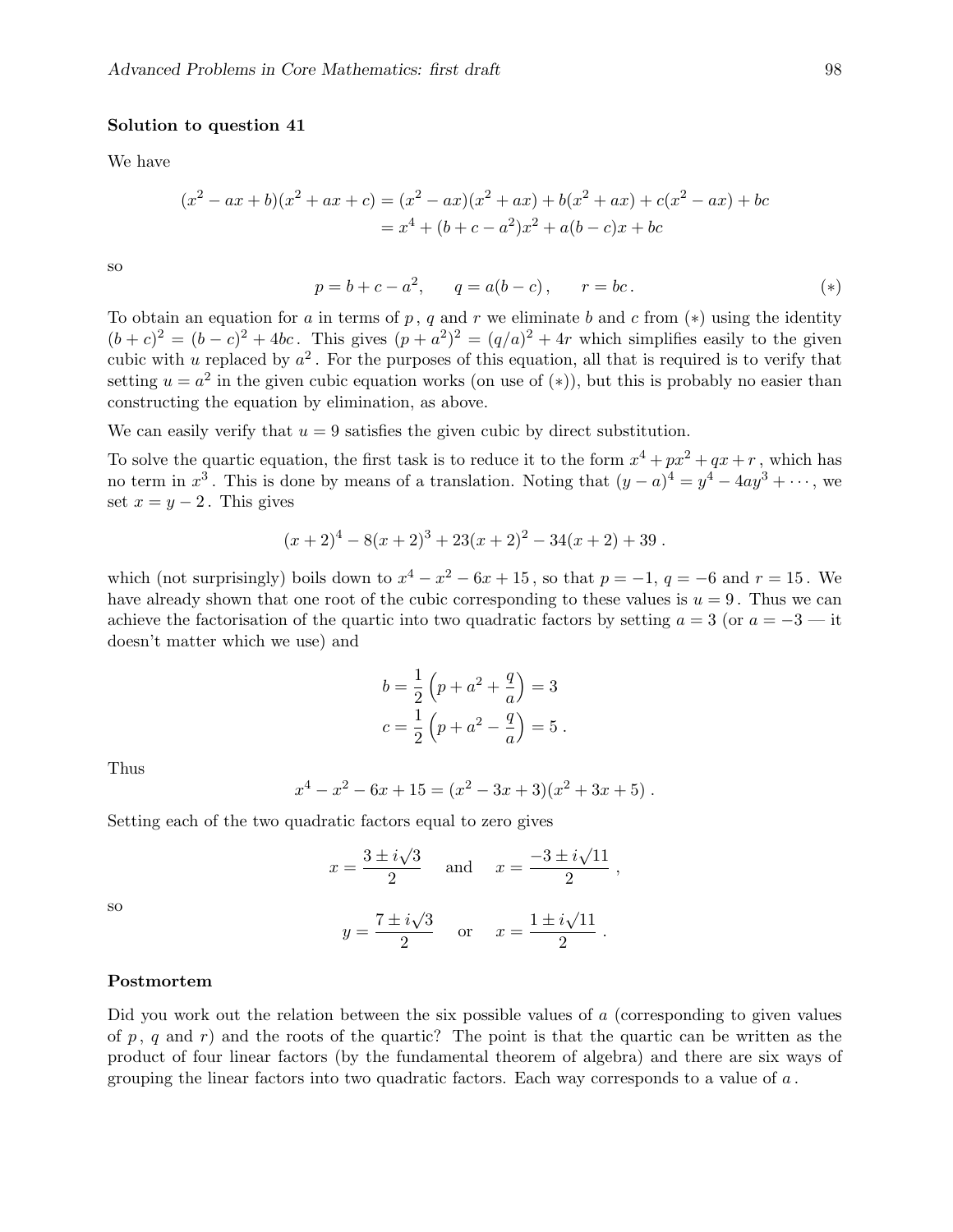# Question 42(∗ ∗ ∗)

Show that  $\tan 3\theta = \frac{3\tan\theta - \tan^3\theta}{1-\theta + \theta^2}$  $\frac{\tan \theta}{1 - 3 \tan^2 \theta}$ .

Given that  $\theta = \cos^{-1}(2/\sqrt{5})$  and  $0 < \theta < \pi/2$ , show that  $\tan 3\theta = \frac{11}{2}$  $\frac{1}{2}$ . Hence, or otherwise, find all solutions of the equations

(i)  $\tan(3\cos^{-1}x) = \frac{11}{2}$ ,

(ii) 
$$
\cos(\frac{1}{3}\tan^{-1}y) = \frac{2}{\sqrt{5}}
$$
.

### Comments

Perhaps three stars is a bit over the top for this question, but I thought it was tricky. Very few candidates got more than half marks in the examination (Paper I, 2001).

It is not hard to see what you have to do, but great care is required when writing out the argument. The important thing to remember is that if (say)  $\tan A = \tan B$  then you cannot say that  $A = B$ ; rather, you must say  $A = B + n\pi$ .

For the very first part, you might wonder where to start. This did not trouble the candidates in the examination: they all quoted the formula for  $tan(\alpha + \beta)$  and worked from there.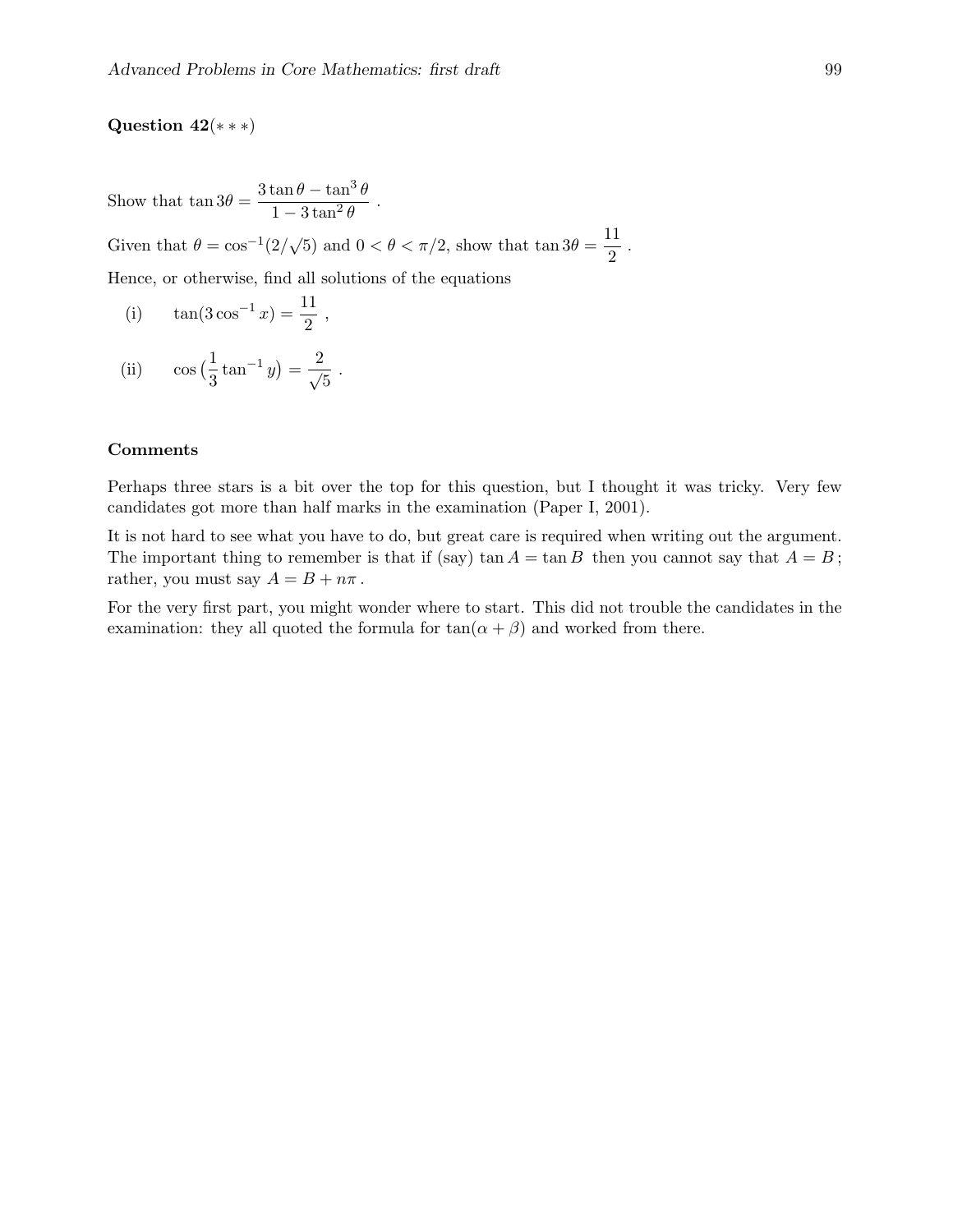First part:

$$
\tan 3\theta = \frac{\tan 2\theta + \tan \theta}{1 - \tan 2\theta \tan \theta} = \frac{2t/(1 - t^2) + t}{1 - 2t^2/(1 - t^2)} = \frac{3t - t^3}{1 - 3t^2},
$$

where  $t = \tan \theta$ .

For  $\theta$  in the given range, we can use Pythagoras's theorem (think of a triangle with sides 1, 2 and  $\sqrt{5}$  to show that

$$
\arccos\left(\frac{2}{\sqrt{5}}\right) = \arcsin\left(\frac{1}{\sqrt{5}}\right) = \arctan\left(\frac{1}{2}\right)
$$

and then set  $t = 1/2$  in the above formula. Alternatively, we can obtain  $\tan \theta$  from  $\tan^2 \theta = \sec^2 \theta - 1$ taking the positive square root because  $0 < \theta < \pi/2$ .

(i) We have

$$
\tan(3 \arccos x) = \frac{11}{2} = \tan 3 \arccos \left(\frac{2}{\sqrt{5}}\right),
$$

so 3 arccos  $x = 3$  arccos  $\left(\frac{2}{\sqrt{5}}\right)$  $+ n\pi$ . Thus

$$
x = \cos\left(\arccos\left(\frac{2}{\sqrt{5}}\right) + n\pi/3\right) = \frac{2}{\sqrt{5}}\cos\left(\frac{n\pi}{3}\right) - \frac{1}{\sqrt{5}}\sin\left(\frac{n\pi}{3}\right).
$$

This gives six possibilities:

$$
x = \frac{2}{\sqrt{5}} \qquad = \frac{2}{\sqrt{5}} \qquad (n = 0)
$$
  
\n
$$
x = (\frac{2}{\sqrt{5}})(-1) \qquad = -\frac{2}{\sqrt{5}} \qquad (n = 3)
$$
  
\n
$$
x = (\frac{2}{\sqrt{5}})(\frac{1}{2}) - (\frac{1}{\sqrt{5}})(\frac{\sqrt{3}}{2}) \qquad = \frac{2-\sqrt{3}}{2\sqrt{5}} \qquad (n = 1)
$$
  
\n
$$
x = (\frac{2}{\sqrt{5}})(\frac{1}{2}) - (\frac{1}{\sqrt{5}})(-\frac{\sqrt{3}}{2}) \qquad = \frac{2+\sqrt{3}}{2\sqrt{5}} \qquad (n = -1)
$$
  
\n
$$
x = (\frac{2}{\sqrt{5}})(-\frac{1}{2}) - (\frac{1}{\sqrt{5}})(\frac{\sqrt{3}}{2}) \qquad = \frac{-2-\sqrt{3}}{2\sqrt{5}} \qquad (n = 2)
$$
  
\n
$$
x = (\frac{2}{\sqrt{5}})(-\frac{1}{2}) - (\frac{1}{\sqrt{5}})(-\frac{\sqrt{3}}{2}) \qquad = \frac{-2+\sqrt{3}}{2\sqrt{5}} \qquad (n = -2)
$$

(ii) Similarly

$$
\cos\left(\frac{1}{3}\arctan y\right) = \cos\left(\frac{1}{3}\arctan\left(\frac{11}{2}\right)\right) \Rightarrow \frac{1}{3}\arctan y = \pm\frac{1}{3}\arctan\left(\frac{11}{2}\right) + 2n\pi
$$
  

$$
\Rightarrow \arctan y = \pm\arctan\left(\frac{11}{2}\right) + 6n\pi
$$
  

$$
\Rightarrow y = \tan\left(\pm\arctan\left(\frac{11}{2}\right) + 6n\pi\right)
$$
  

$$
\Rightarrow y = \tan\left(\pm\arctan\left(\frac{11}{2}\right)\right) = \pm\frac{11}{2}.
$$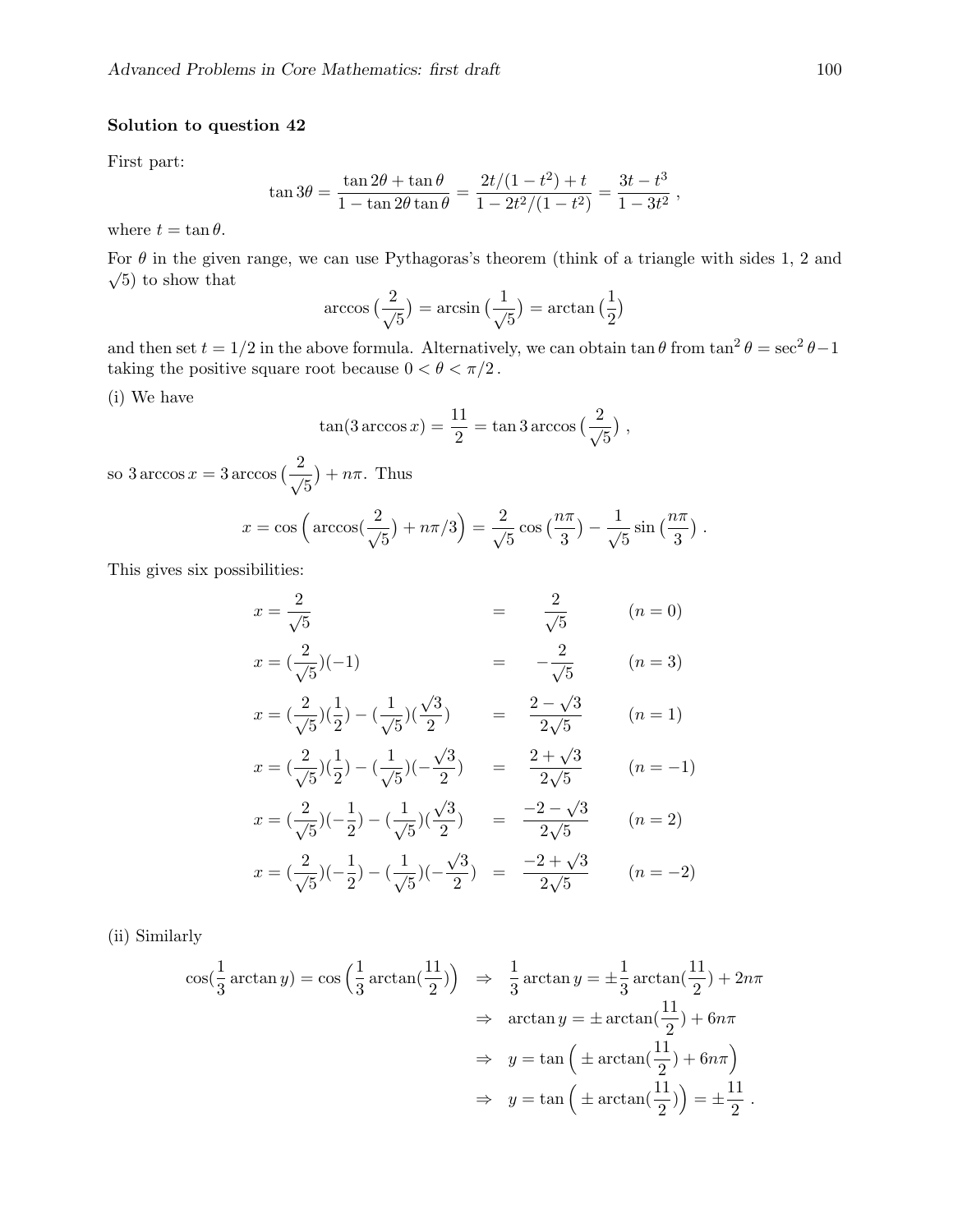Question  $43(***)$ 

The curve  $C_1$  passes through the origin in the  $x-y$  plane and its gradient is given by

$$
\frac{\mathrm{d}y}{\mathrm{d}x} = x(1 - x^2)e^{-x^2}.
$$

Show that  $C_1$  has a minimum point at the origin and a maximum point at  $(1, \frac{1}{2})$  $(\frac{1}{2}e^{-1})$ . Find the coordinates of the other stationary point. Give a rough sketch of  $C_1$ .

The curve  $C_2$  passes through the origin and its gradient is given by

$$
\frac{\mathrm{d}y}{\mathrm{d}x} = x(1 - x^2)e^{-x^3}.
$$

Show that  $C_2$  has a minimum point at the origin and a maximum point at  $(1, k)$ , where  $k > \frac{1}{2}e^{-1}$ . (You need not find  $k$ .)

### Comments

No work is required to find the  $x$  coordinate of the stationary points, but you have to integrate the differential equation to find the y coordinate. For the second part, you cannot integrate the equation — other than numerically, or in terms of rather obscure special functions that you almost certainly haven't come across, such as the incomplete gamma function, defined by

$$
\Gamma(x,a) = \int_0^a t^{x-1} e^{-t} dt.
$$

However, you can obtain an estimate, which is all that is required, by comparing the gradients of  $C_1$  with  $C_2$  and thinking of the graphs for  $-1 \leq x \leq 1$ . This is perhaps a bit tricky; an idea that you may well not alight on under examination conditions.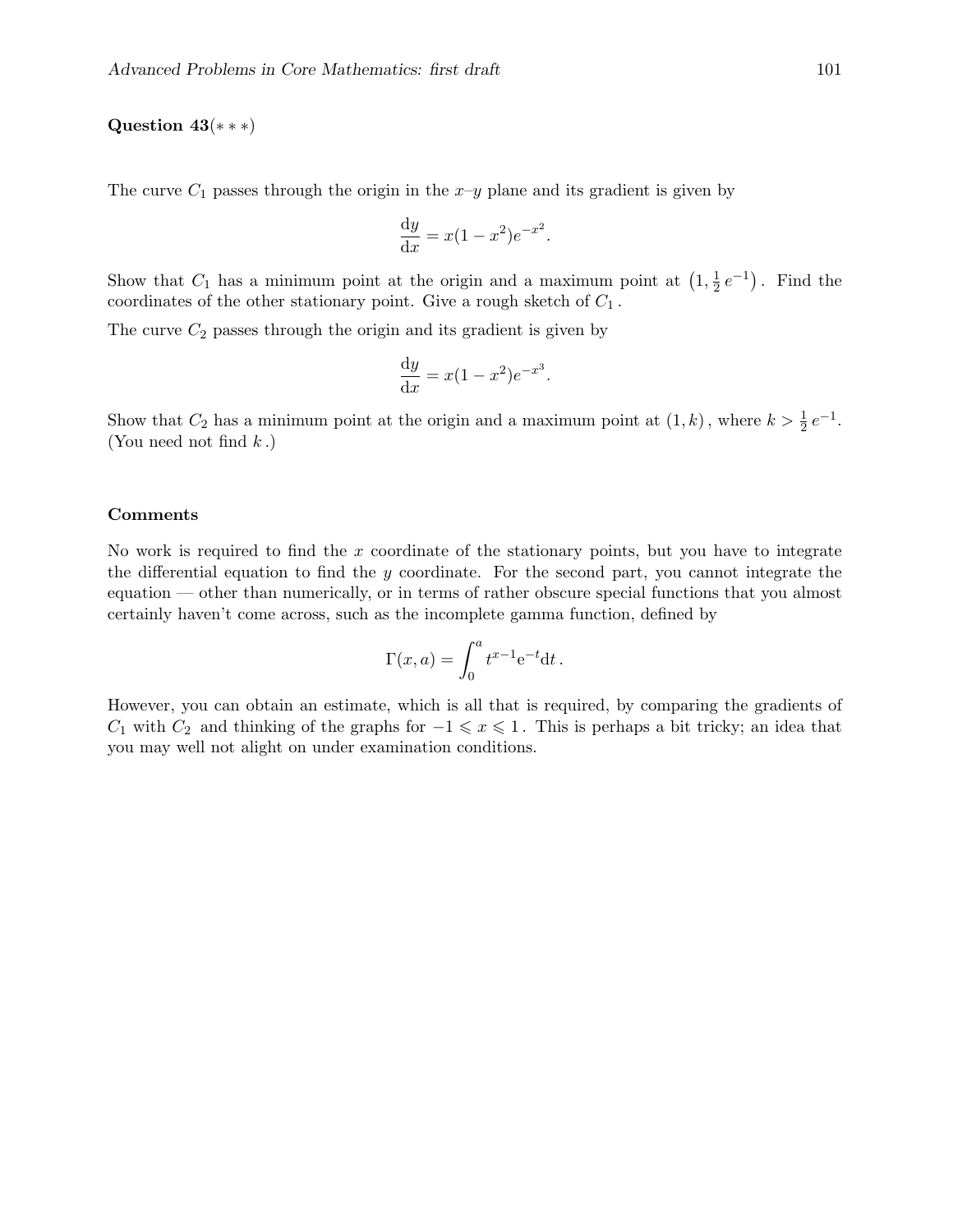$C_1$  has stationary points when  $\frac{dy}{dx} = 0$ , i.e. when  $x = 0$ ,  $x = +1$  or  $x = -1$ . To find the y coordinates of the stationary points, we integrate the differential equation, using integration by parts:

$$
y = \int (1 - x^2) x e^{-x^2} dx
$$
  
=  $(1 - x^2)(-\frac{1}{2}e^{-x^2}) - \int xe^{-x^2} dx$   
=  $-\frac{1}{2}(1 - x^2)e^{-x^2} + \frac{1}{2}e^{-x^2} + const$   
=  $\frac{1}{2}x^2e^{-x^2}$ ,

where we have used the fact that  $C_1$  passes through the origin to evaluate the constant of integration. The coordinates of the stationary points are therefore  $(1, \frac{1}{2})$  $(\frac{1}{2}e^{-1}), (0,0)$  and  $(-1, \frac{1}{2})$  $\frac{1}{2}e^{-1}$ ).

One way of classifying the stationary points is to look at the second derivative:

$$
\frac{dy}{dx} = (x - x^3)e^{-x^2} \Longrightarrow \frac{d^2y}{dx^2} = (1 - 3x^2)e^{-x^2} - 2x^2(1 - x^2)e^{-x^2} = (1 - 5x^2 + 2x^4)e^{-x^2},
$$

which is positive when  $x = 0$  (indicating a minimum) and negative when  $x = 1$  and  $x = -1$ (indicating maxima).

Since  $y \to 0$  as  $x \to \pm \infty$ , the sketch is:



For  $C_2$ , the stationary points are again at  $x = 0$  and  $x = \pm 1$ . To classify the stationary points, we calculate the second derivative:

$$
\frac{\mathrm{d}^2 y}{\mathrm{d}x^2} = (1 - 3x^2 - 3x^3 + 3x^5)e^{-x^3},
$$

which is positive at  $x = 0$  (a minimum) and negative at  $x = 1$  (a maximum).

Since we cannot integrate this differential equation explicitly, we must compare  $C_2$  with  $C_1$  to see whether the value of y at the maxima is indeed greater for  $C_2$  than for  $C_1$ .

For  $0 < x < 1$ ,  $x^3 < x^2$ , so  $e^{x^3} < e^{x^2}$  and  $e^{-x^3} > e^{-x^2}$ . Thus the gradient of  $C_2$  is greater than the gradient of  $C_1$ . Since both curves pass through the origin, we deduce that  $C_2$  lies above  $C_1$  for  $0 < x \leq 1$  and therefore the maximum point  $(1, k)$  on  $C_2$  has  $k > \frac{1}{2}e^{-1}$ .

#### Postmortem

You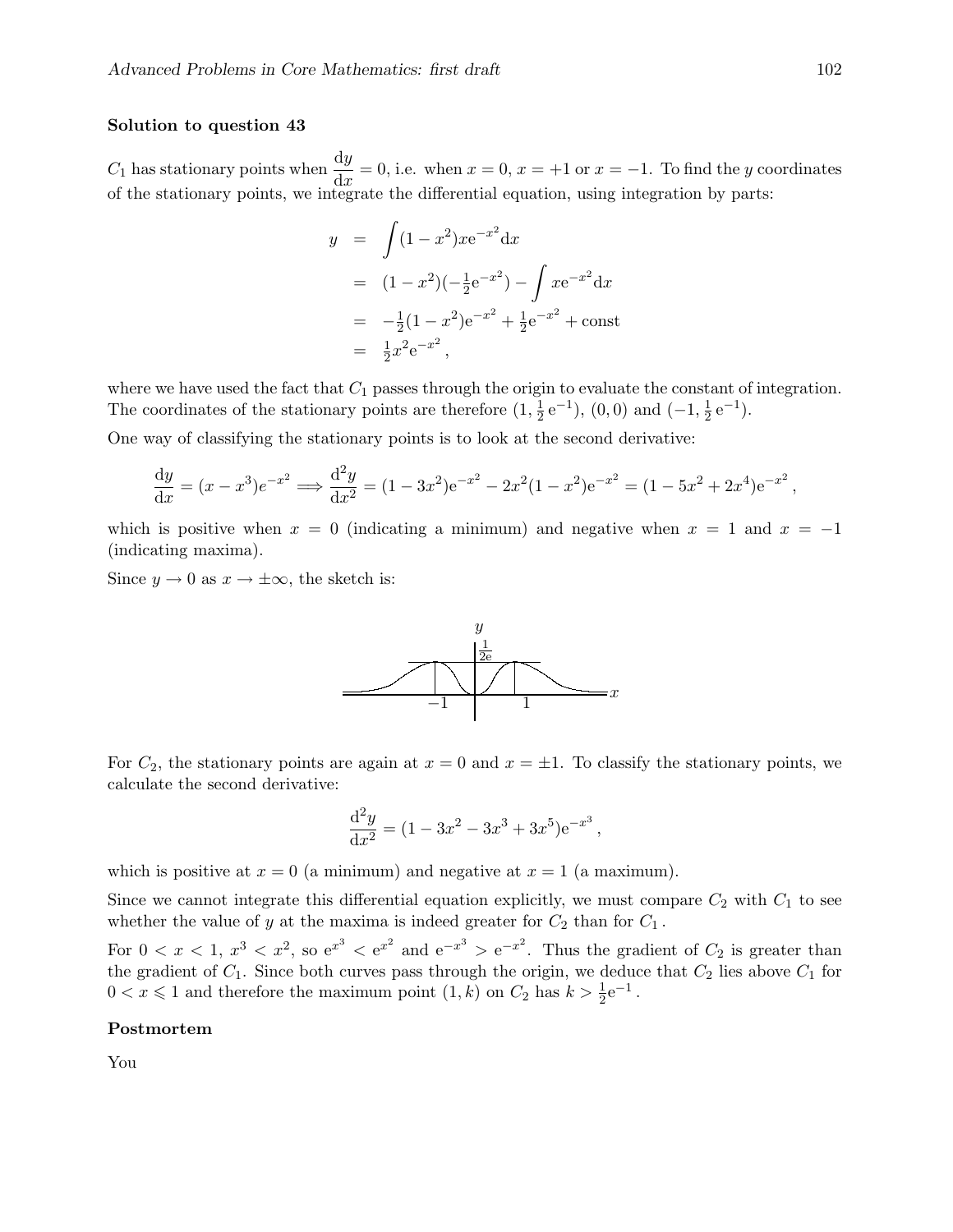# Question 44(∗ ∗ ∗)

A spherical loaf of bread is cut into parallel slices of equal thickness. Show that, after any number of the slices have been eaten, the area of crust remaining is proportional to the number of slices remaining.

A European ruling decrees that a parallel-sliced spherical loaf can only be referred to as 'crusty' if the ratio of volume  $V$  (in cubic metres) of bread remaining to area  $A$  (in square metres) of crust remaining after any number of slices have been eaten satisfies  $V/A < 1$ . Show that the radius of a crusty parallel-sliced spherical loaf must be less than  $2\frac{2}{3}$  metres.

[The area A and volume V formed by rotating a curve in the  $x-y$  plane round the x-axis from  $x = -a$  to  $x = -a + t$  are given by

$$
A = 2\pi \int_{-a}^{-a+t} y \left( 1 + \left(\frac{dy}{dx}\right)^2 \right)^{\frac{1}{2}} dx , \qquad V = \pi \int_{-a}^{-a+t} y^2 dx .
$$

### Comments

The first result came as a bit of a surprise to me — though no doubt it is well known. I wondered if it was the only surface of revolution with this property. You might like to think about this.

For the last part, you will need to minimise a ratio as a function of  $t$  (the 'length' of loaf remaining — which is of course proportional to the number of slices remaining if the slices are all the same thickness); to find the ratio you have to do a couple of integrals. It is this 'multi-stepping' that makes the problem difficult (and very different from typical A-level questions) rather than any individual step.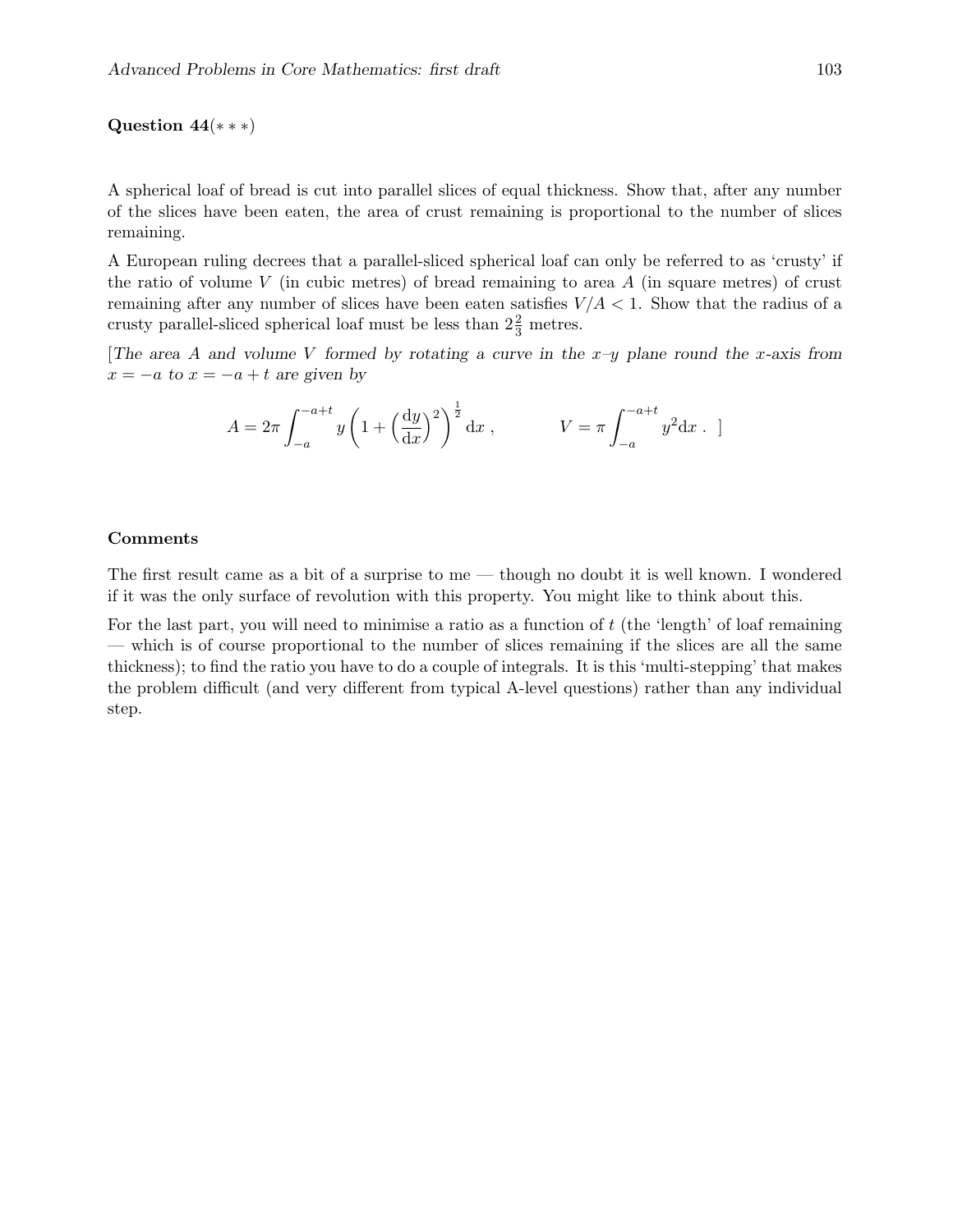The first thing we need is an equation for the surface of a spherical loaf. The obvious choice, especially given the hint at the bottom of the question, is  $x^2 + y^2 = a^2$  (and  $z = 0$ ), rotated about the x-axis.

If the loaf is cut at a distance t from the end  $x = a$ , then the area remaining is

$$
2\pi \int_{-a}^{-a+t} y \left( 1 + \left( \frac{dy}{dx} \right)^2 \right)^{\frac{1}{2}} dx = 2\pi \int_{-a}^{-a+t} (a^2 - x^2)^{\frac{1}{2}} \left( 1 + \left( \frac{-x}{(a^2 - x^2)^{\frac{1}{2}}} \right)^2 \right)^{\frac{1}{2}} dx
$$
  
= 
$$
2\pi \int_{-a}^{-a+t} a dx
$$
  
= 
$$
2\pi at.
$$

This is proportional to the length  $t$  of remaining loaf, so proportional to the number of slices remaining (if the loaf is evenly sliced).

The remaining volume is

$$
\pi \int_{-a}^{-a+t} y^2 dx = \pi \int_{-a}^{-a+t} (a^2 - x^2) dx = \pi (a^2 x - x^3 / 3) \Big|_{-a}^{-a+t}
$$
  
=  $\pi [(a^2(-a+t) - (-a+t)^3 / 3] - \pi [(a^2(-a) - (-a)^3 / 3] = \pi (at^2 - t^3 / 3).$ 

As a quick check on the algebra, notice that this is zero when  $t = 0$  and  $4\pi a^3/3$  when  $t = 2a$ .

Thus  $V/A = (3at - t^2)/(6a)$ . This is a quadratic curve with zeros at  $t = 0$  and  $t = 3a$ , so it has a maximum at  $t = 3a/2$  (by differentiating or otherwise), and where  $V/A = 3a/8$ . Since we require this ratio to be less than one, we must have  $a < 8/3$  metres.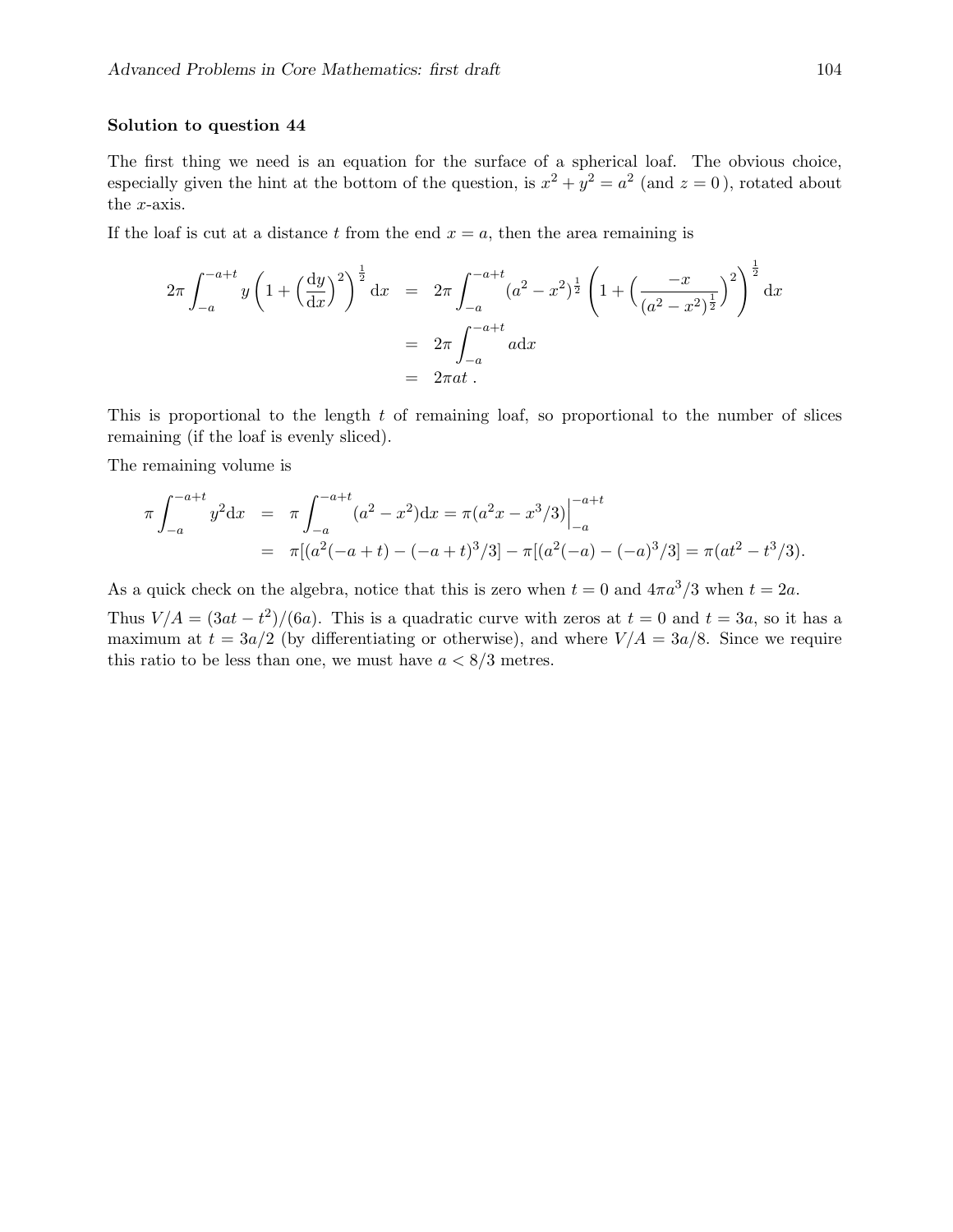## Question 45(∗∗)

A tortoise and a hare have a race to the vegetable patch, a distance X kilometres from the starting post, and back. The tortoise sets off immediately, at a steady  $v$  kilometers per hour. The hare goes to sleep for half an hour and then sets off at a steady speed V kilometres per hour. The hare overtakes the tortoise half a kilometre from the starting post, and continues on to the vegetable patch, where she has another half an hour's sleep before setting off for the return journey at her previous pace. One and quarter kilometres from the vegetable patch, she passes the tortoise, still plodding gallantly and steadily towards the vegetable patch. Show that

$$
V = \frac{10}{4X - 9}
$$

and find  $v$  in terms of  $X$ .

Find X if the hare arrives back at the starting post one and a half hours after the start of the race. How long does it take the tortoise to reach the vegetable patch?

## Comments

You might find it helpful to draw a distance–time diagram. You might also find it useful to let the times at which the two animals meet be  $T_1$  and  $T_2$ .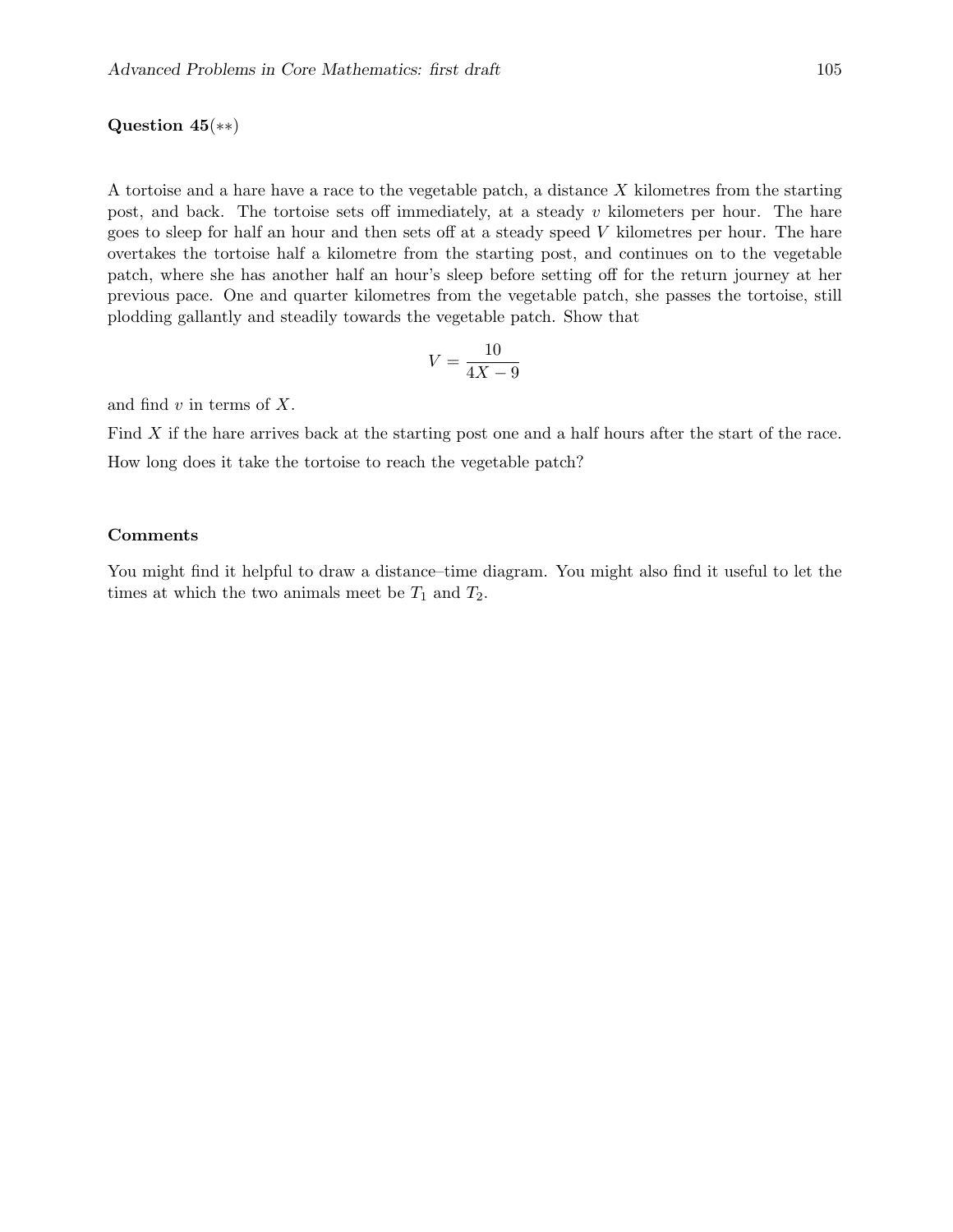

Let the times of the first and second meetings be  $T_1$  and  $T_2$ . Then

$$
vT_1 = \frac{1}{2}
$$
,  $V(T_1 - \frac{1}{2}) = \frac{1}{2}$ ,  $vT_2 = (X - \frac{5}{4})$ ,  $V(T_2 - 1) = X + \frac{5}{4}$ .

The first pair and the second pair of equations give, respectively,

$$
\frac{1}{v} - \frac{1}{V} = 1, \quad \frac{X - 5/4}{v} = \frac{X + 5/4}{V} + 1,
$$

and hence (first eliminating  $v$ ):

$$
V = \frac{10}{4X - 9}, \quad v = \frac{10}{4X + 1}.
$$

The total distance travelled by the hare in  $1/2$  hour is  $2X$ , so

$$
2X = \frac{10}{4X - 9} \times \frac{1}{2}, \quad \text{i.e.} \quad 8X^2 - 18X - 5 = 0.
$$

Factorizing the quadratic gives two roots  $-1/4$  and  $5/2$ , and we obviously need the positive root. The speed of the tortoise is given by

$$
v = \frac{10}{4X + 1} = \frac{10}{11}
$$

so the time taken to travel  $5/2$  kilometres is  $11/4$  hours.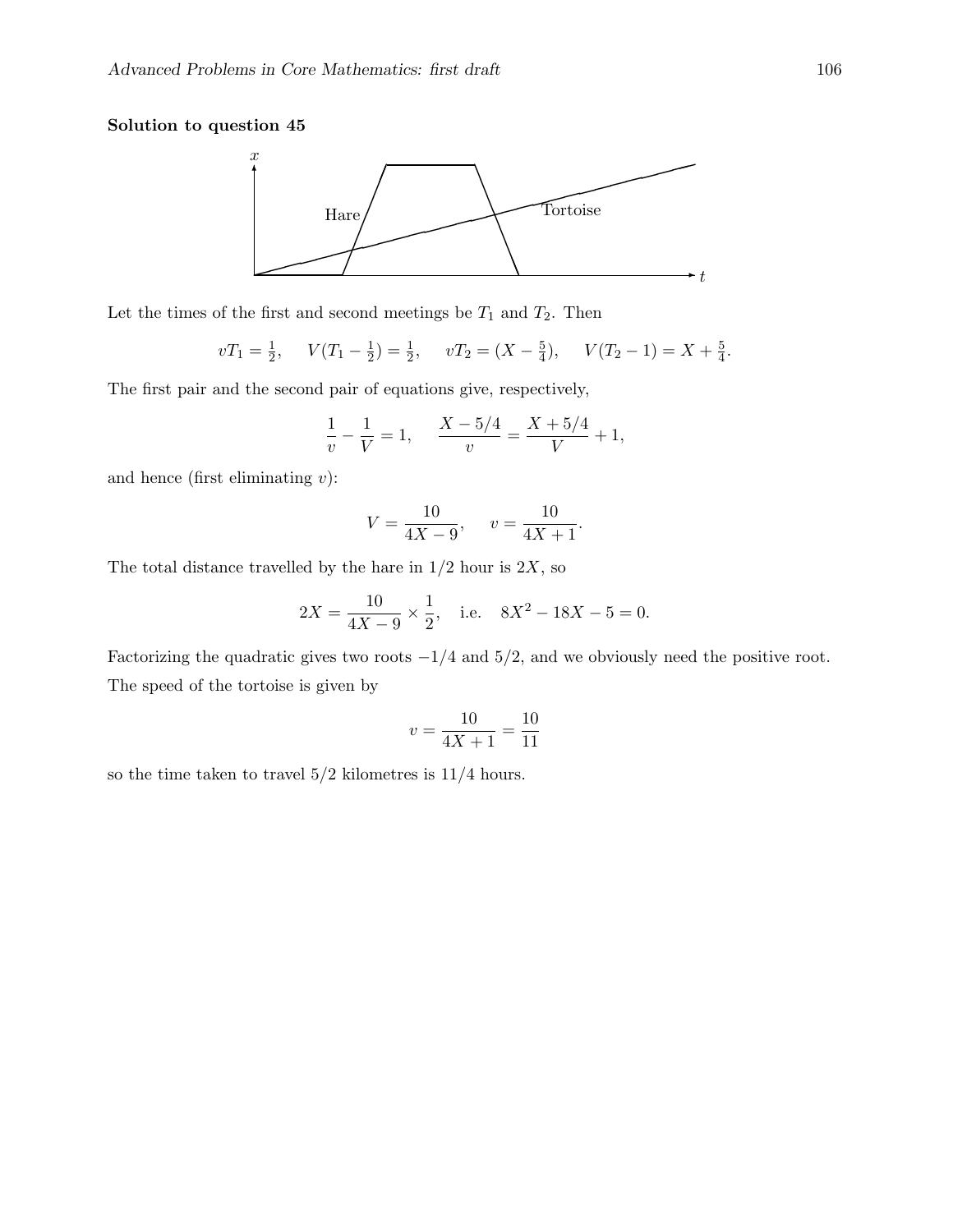# Question 46(∗)

A single stream of cars, each of width a and exactly in line, is passing along a straight road of breadth  $b$  with speed  $V$ . The distance between successive cars (i.e. the distance between back of one car and the front of the following car) is  $c$ .

A chicken crosses the road in safety at a constant speed u in a straight line making an angle  $\theta$  with the direction of traffic. Show that  $\mathbf{v}$ 

$$
u \geqslant \frac{v \, a}{c \sin \theta + a \cos \theta}.\tag{(*)}
$$

Show also that if the chicken chooses  $\theta$  and u so that it crosses the road at the least possible (constant) speed, it crosses in time

$$
\frac{b}{V}\left(\frac{c}{a}+\frac{a}{c}\right).
$$

### Comments

I like this question because it relates to (an idealized version) of a situation we have probably all thought about. Once you have visualized it, there are no great difficulties. As usual, you have to be careful with the inequalities, though it turns out here that there is no danger of dividing by a negative quantity.

When I arrived at  $(*)$ , I noticed that there is another inequality that might be relevant (did you?); but when I looked at the rest of the question I realized I had worried unnecessarily.

Is the time given in the final part (which corresponds to the least possible speed) the longest time that the chicken can spend crossing the road?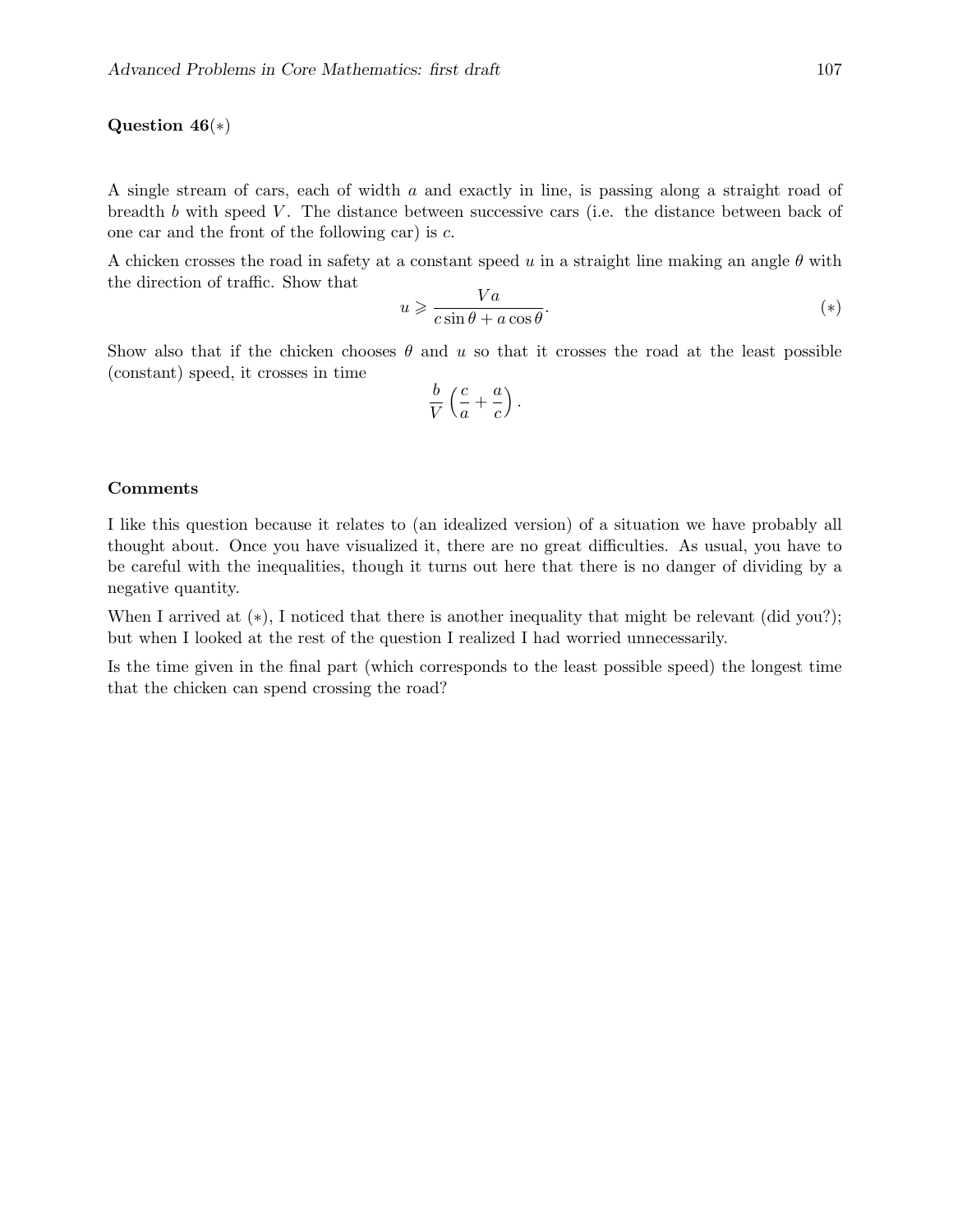Let t be the time taken to cross the distance a in which the chicken is at risk. Then  $a = ut \sin \theta$ .

For safety, the chicken must choose  $ut \cos \theta \geq Vt - c$ : this is the case where the chicken starts at the near-side rear of one car and just avoids being hit by the far-side front of the next car. Eliminating t from these two equations gives the required inequality:

$$
ut \cos \theta \geqslant Vt - c
$$
  
\n
$$
\implies (u \cos \theta - V)t \geqslant -c
$$
  
\n
$$
\implies (u \cos \theta - V)\frac{a}{u \sin \theta} \geqslant -c
$$
  
\n
$$
\implies au \cos \theta - aV \geqslant -cu \sin \theta
$$
  
\n
$$
\implies u(c \sin \theta + a \cos \theta) \geqslant aV
$$

which is the required result

For a given value of  $\theta$ , the minimum speed satisfies

$$
u(c\sin\theta + a\cos\theta) = aV.
$$

The smallest value of this u is therefore obtained when  $c \sin \theta + a \cos \theta$  is largest. This can be found by calculus (regard it as a function of  $\theta$  and differentiate: the maximum occurs when  $\tan \theta = c/a$ ) or by trigonometry:

$$
c\sin\theta + a\cos\theta = \sqrt{a^2 + c^2}\cos(\theta - \arctan(c/a))
$$

so the maximum value is  $\sqrt{a^2+c^2}$  and it occurs when  $\tan \theta = c/a$ .

The time of crossing is

$$
\frac{b}{u\sin\theta} = \frac{b(c\sin\theta + a\cos\theta)}{Va\sin\theta} = \frac{b(c+a\cot\theta)}{Va} = \frac{b(c+a^2/c)}{Va}.
$$

### Postmortem

There is another inequality besides (∗) that you should have noticed:

$$
u\cos\theta t \leqslant Vt + c
$$

otherwise the chicken will run into the back of the car ahead. This leads to (changing the sign of  $c$ and reversing the inequality in  $(*)$ )

$$
u(-c\sin\theta + a\cos\theta) \leqslant aV.
$$

This looks potentially as if it might also give a lower bound on u (if  $(-c \sin \theta + a \cos \theta) < 0$ ). But it turns out that this is not relevant.

Of course, the chicken can take as long as it wants to cross the road just by going at an extremely acute angle at a speed marginally greater than  $V$ . (For maximum time, the minimum value of  $u \sin \theta$ , not of u) is required.)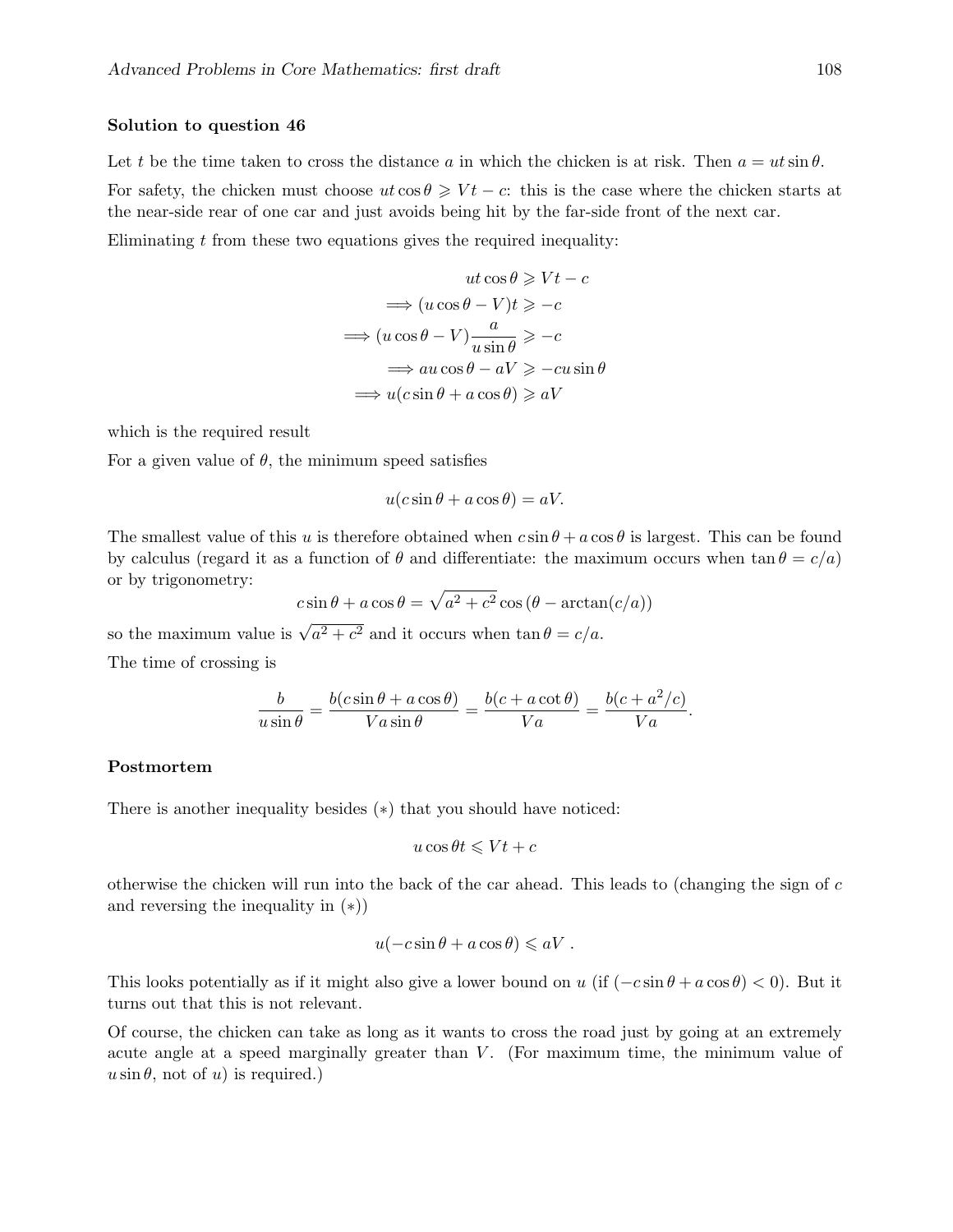# Question 47(∗)



A lorry of weight W stands on a plane inclined at an angle  $\alpha$  to the horizontal. Its wheels are a distance 2d apart, and its centre of gravity G is at a distance h from the plane, and halfway between the sides of the lorry. A horizontal force  $P$  acts on the lorry through  $G$ , as shown.

- (i) If the normal reactions on the lower and higher wheels of the lorry are equal, show that the sum of the frictional forces between the wheels and the ground is zero.
- (ii) If P is such that the lorry does not tip over (but the normal reactions on the lower and higher wheels of the lorry need not be equal), show that

$$
W \tan(\alpha - \beta) \leqslant P \leqslant W \tan(\alpha + \beta) ,
$$

where  $\tan \beta = d/h$ .

### Comments

There is not much more to this than just resolving forces and taking moments about a suitable point.

You might think it a bit odd to have a force that acts horizontally through the centre of gravity of the lorry: it is supposed to be centrifugal. The first draft of the question was intended as a model of a lorry going round a bend on a cambered road. The idea was to relate the speed of the lorry to the angle of camber: the speed should be chosen so that there is be no tendency to skid. However, the wording was rather difficult, because motion in a circle is not included in the STEP syllabus, and the modelling part of the question was eventually abandoned.

You can do the second part algebraically (using equations derived from resolving forces and taking moment), but there is a more direct approach.

There was a slight mistake in the wording of the question, which I have not corrected here. Maybe you will spot it in the course of your solution. The diagram is correct.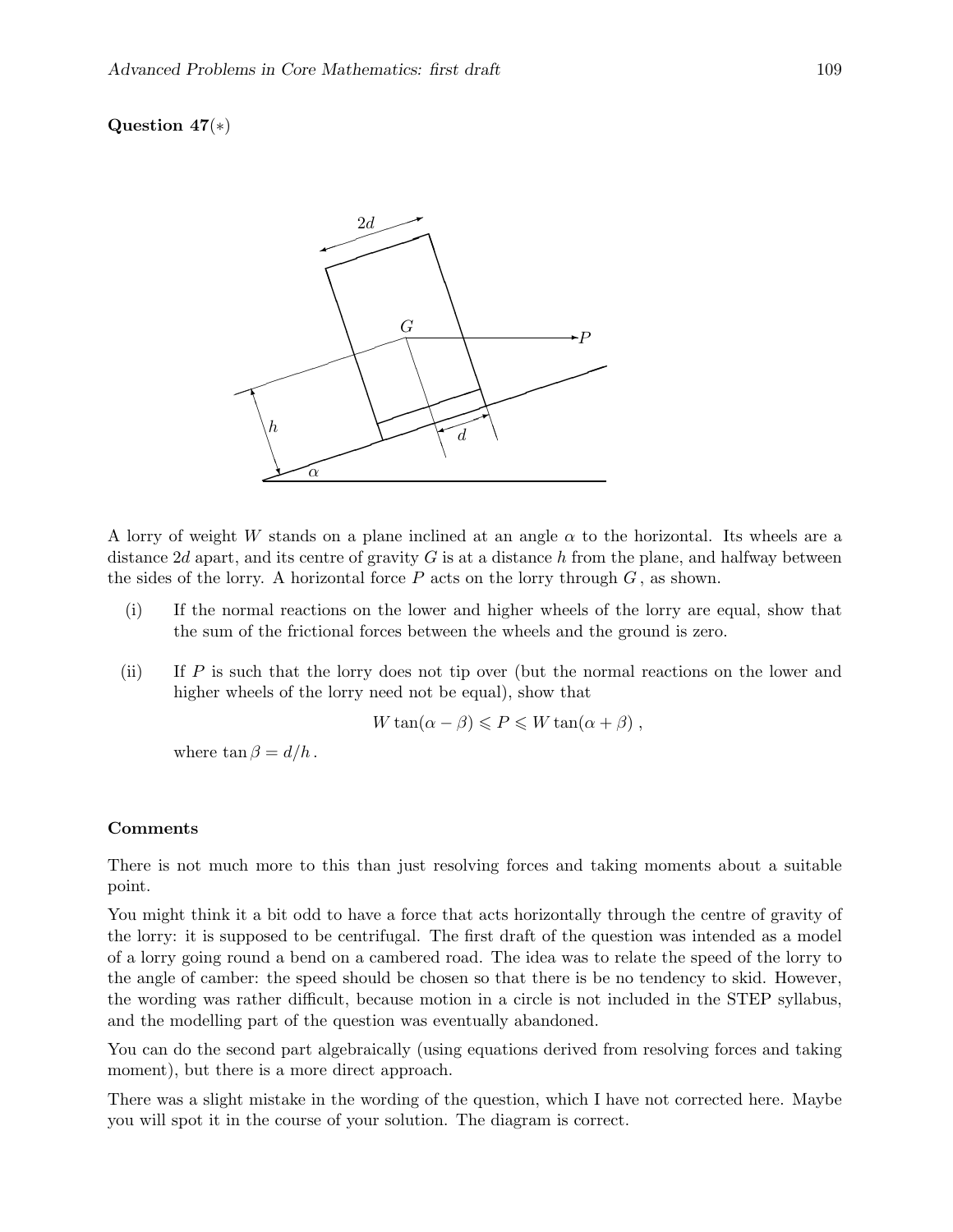Let the normal reactions at the lower and upper wheels be  $N_1$  and  $N_2$ , respectively, and let the frictional forces at the lower and upper wheels be  $F_1$  and  $F_2$ , respectively, (both up the plane).

(i) Taking moments about  $G$ , we have

$$
(N_1 - N_2)d = (F_1 + F_2)h
$$
\n<sup>(\*)</sup>

so if  $N_1 = N_2$  the sum of the frictional forces is zero.

(ii) The condition for the lorry not tip over down the plane is  $N_2 \geqslant 0$ , which is the same as saying that the total moment of  $W$  and  $P$  about the point of contact between the lower wheel and the plane in the clockwise sense is positive. This gives one of the inequalities directly (after a bit of geometry to find the distance between the lie of action of the forces and the points of contact of the wheels), and the other follows similarly.

Alternatively, resolving forces perpendicular to the plane and parallel to the plane gives

$$
N_1 + N_2 = W \cos \alpha + P \sin \alpha
$$
  

$$
F_1 + F_2 = W \sin \alpha - P \cos \alpha
$$

Multiplying the first equation by d and the second by h and adding (using  $(*)$  gives

$$
2dN_1 = W(h\sin\alpha + d\cos\alpha) + P(-h\cos\alpha + d\sin\alpha) \ge 0,
$$

i.e.

$$
W\sin(\alpha+\beta) \geqslant P\cos(\alpha+\beta). \tag{*}
$$

Similarly, the first equation by d and the second by h and subtracting (using  $(*)$  gives

$$
2dN_2 = W(-h\sin\alpha + d\cos\alpha) + P(h\cos\alpha + d\sin\alpha) \ge 0,
$$

i.e

$$
P\cos(\alpha - \beta) \ge W\sin(\alpha - \beta). \tag{**}
$$

#### Postmortem

To obtain the required inequalities from (∗) and (∗∗) above, you have to divide by a cosine. As always with inequalities, you have to worry about the sign of anything you divide by. In this case,  $\cos(\alpha - \beta) > 0$ , since both angles are acute. But what about  $\cos(\alpha + \beta)$ ? If this is negative, then (∗∗) is satisfied with no constraint and it would be wrong to divide through the inequality without changing the direction of the inequality. Can  $cos(\alpha + \beta)$  be negative? The answer, which was overlooked by the setter (me), is that it is negative if  $\alpha + \beta > \pi/2$ . In this case, the line of action of P passes between the wheels of the lorry (not, as shown in the diagram, higher than the higher wheel). Thus increasing  $P$  will not cause to the lorry to tip up the slope and there is, in this case, no upper limit to P.

An alternative way of obtaining the inequalities of the second part is to work with the resultant of P and W. The direction of this resultant force (given by  $\tan^{-1}(W/P)$ ) must be such that the line of action of the force passes between the wheels. The line of action makes an angle of  $\tan^{-1}(P/W)$ with the vertical through  $G$ . The lines through  $G$  to points of contact of the upper wheel and the lower wheel with the plane make angles of  $\beta + \alpha$  and  $\alpha - \beta$ , respectively, with the vertical through G. Hence the inequalities in part (ii).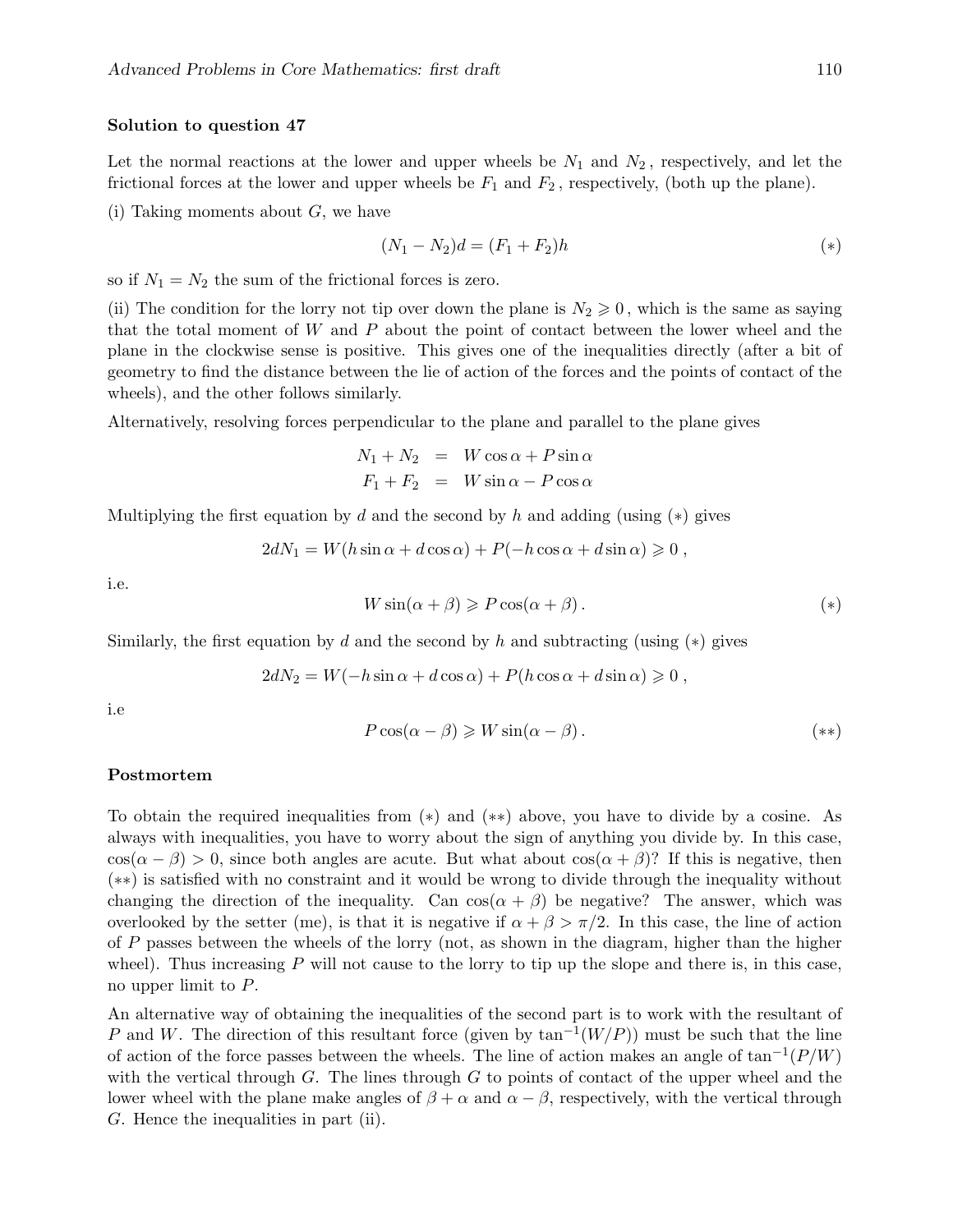# Question 48(∗∗)

In a game of cricket, a fielder is perfectly placed to catch a ball. She watches the ball in flight takes the catch just in front of her eye. The angle between the horizontal and her line of sight at a time  $t$ after the ball is struck is  $\theta$ . Show that  $\frac{d}{dt}(\tan \theta)$  is constant during the flight.

The next ball is also struck in the direction of the fielder but at a different velocity. In order to be perfectly placed to catch the ball, the fielder runs at constant speed towards the batsman. Assuming that the ground is horizontal, show that again  $\frac{d}{dt}(\tan \theta)$  is constant during the flight.

### Comments

I came across this while looking through some forty year old Entrance Examination papers. Candidates sat these papers in December and were called for interview if they did well enough. This sounds more efficient in terms of everyone's time than the current system in which all applicants are interviewed, but the disadvantage of implementing it now would be that students would have to sit the examination after only four terms in the sixth form. Forty years ago the situation was different because nearly all applicants to Oxford and Cambridge were post A-level.

As with all the very best questions, 9/10 of this question is submerged below the surface. It uses the deepest properties of Newtonian dynamics, and a good understanding of the subject makes the question completely transparent. However, it can still be done without too much trouble by a straightforward approach: take the height above the fielder's eye-level at which the ball is struck to be  $h$ , and later eliminate  $h$  by writing it in terms of the flight time, the speed and angle of elevation at which the ball is hit.

The cleverness of this question lies in its use of two fundamental invariances of Newton's law

$$
\frac{\mathrm{d}^2 \mathbf{x}}{\mathrm{d}t^2} = \mathbf{g}.\tag{\dagger}
$$

The first is invariance under what is called time reflection symmetry. The equation  $(†)$  is invariant under the transformation  $t \to -t$ , because replacing t by  $-t$  does not affect the equation. This means that any given solution can be replaced by one where the projectile goes back along the trajectory.

The second is invariance under what are called Galilean transformations. Equation  $(\dagger)$  is also invariant under the transformation  $x \to x + vt$ , where v is an arbitrary constant velocity. This means that we can solve the equation in a frame that moves with constant speed.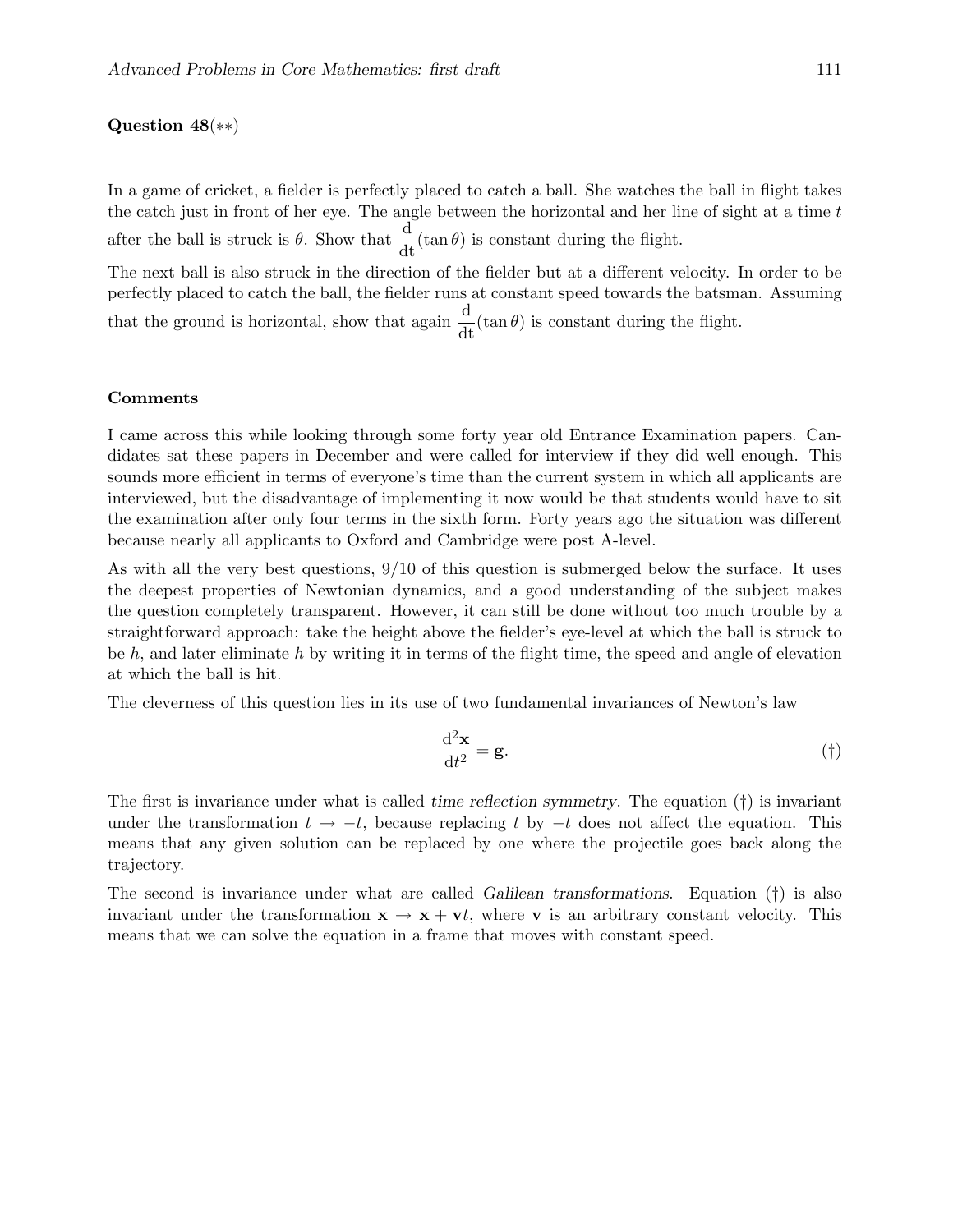We take a straightforward approach. Let the height above the fielder's eye-level at which the ball is struck be h. Let the speed at which the ball is struck be u and the angle which the ball makes with the horizontal be  $\alpha$ .

Then, taking x to be the horizontal distance of the ball at time t from the point at which the ball was struck and  $y$  to be the height at of the ball at time t above the fielder's eye-level, we have

$$
x = (u\cos\alpha)t , \quad y = h + (u\sin\alpha)t - \frac{1}{2}gt^2.
$$

Let d be the horizontal distance of the fielder from the point at which the ball is struck, and let  $T$ be the time of flight of the ball. Then

$$
d = (u\cos\alpha)T, \quad 0 = h + (u\sin\alpha)T - \frac{1}{2}gT^2
$$
\n
$$
(*)
$$

and

$$
\tan \theta = \frac{y}{d-x}
$$
\n
$$
= \frac{h + (u \sin \alpha)t - \frac{1}{2}gt^2}{d - (u \cos \alpha)t}
$$
\n
$$
= \frac{-(u \sin \alpha)T + \frac{1}{2}gT^2 + (u \sin \alpha)t - \frac{1}{2}gt^2}{(u \cos \alpha)T - (u \cos \alpha)t}
$$
\n
$$
= \frac{-(u \sin \alpha)(T - t) + \frac{1}{2}g(T^2 - t^2)}{(u \cos \alpha)(T - t)}
$$
\n
$$
= \frac{-u \sin \alpha + \frac{1}{2}g(T + t)}{u \cos \alpha}.
$$
\n(cancelling the factor  $(T - t)$ )

This last expression is a polynomial of degree one in t, so its derivative is constant, as required.

For the second part, let l be the distance from the fielder's original position to the point at which she catches the ball. Then  $l = vT$  and  $1 - \sqrt{2}$ 

$$
\tan \theta = \frac{y}{(l - vt) + d - x} = \frac{y}{v(T - t) + d - x} = \frac{-u \sin \alpha + \frac{1}{2}g(T + t)}{v + u \cos \alpha}
$$

cancelling the factor of  $(T - t)$  as before. This again has constant derivative.

### Postmortem

The invariance mentioned above can be used to answer the question almost without calculation.

Using time reflection symmetry to reverse the trajectory shows that the batsman is completely irrelevant: it only matters that the fielder caught a ball. We just think of the ball being projected from the fielder's hands (the time-reverse of a catch). Taking her hands as the origin of coordinates, and using u to denote the final speed of the ball and  $\alpha$  to be the final value of  $\theta$ , we have  $y =$  $(u \sin \alpha)t - \frac{1}{2}$  $\frac{1}{2}gt^2$ ,  $x = (u \cos \alpha)t$  and  $\tan \theta = (u \sin \alpha - \frac{1}{2})$  $\frac{1}{2}gt)/u\cos\alpha$ . The first derivative of this expression is constant, as before.

We use the Galilean transformation for the second part of the question. Instead of thinking of the fielder running with constant speed  $v$  towards the batsman, we can think of the fielder being stationary and the ball having an additional horizontal speed of  $v$ . The situation is therefore not changed from that of the first part of the question, except that  $u \cos \theta$  should be replaced by  $v + u \cos \theta$ .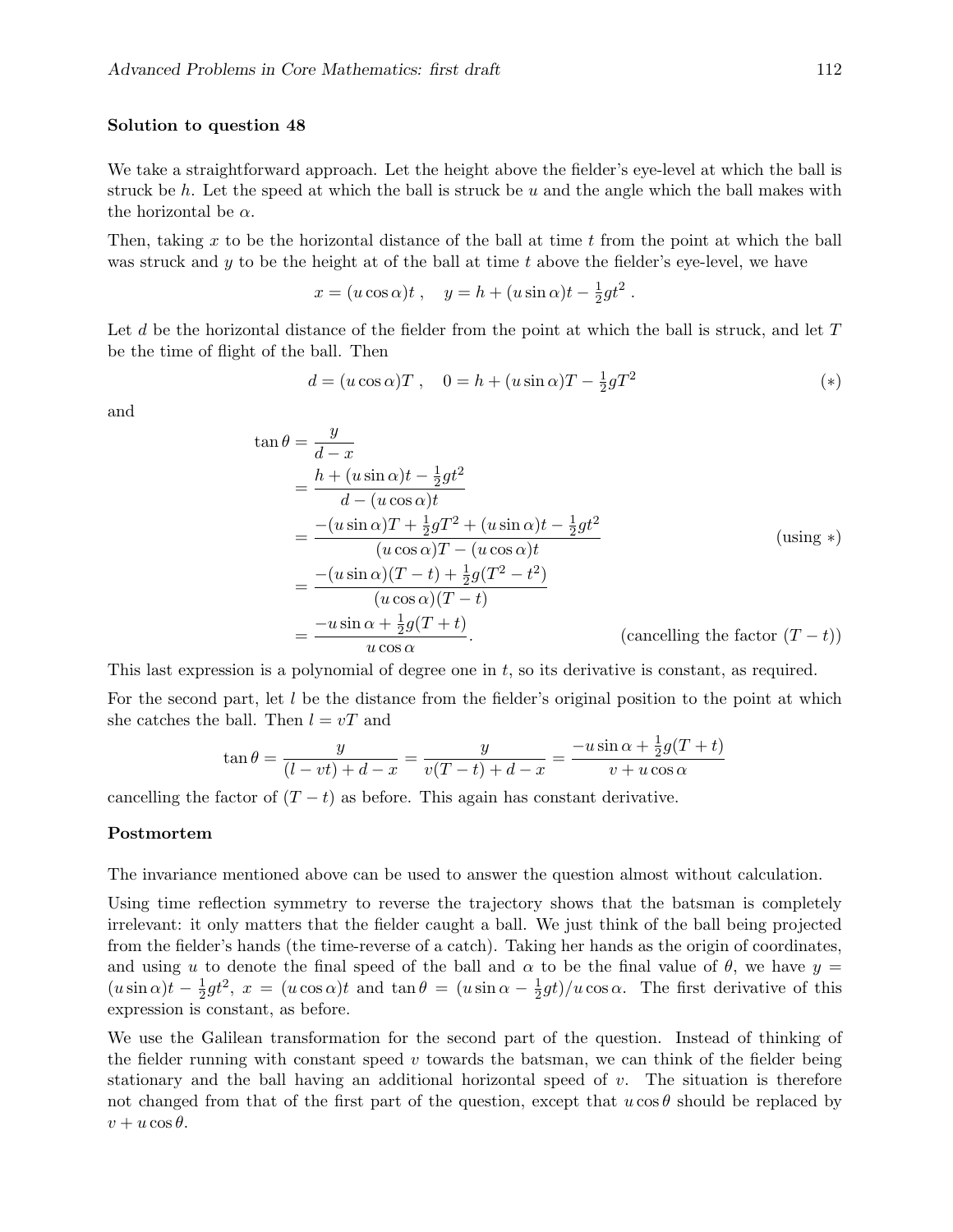# Question 49(∗∗)

A rigid straight rod AB has length l and weight W. Its weight per unit length at a distance x from B is  $\alpha Wl^{-1}(x/l)^{\alpha-1}$ , where  $\alpha$  is a constant greater than 1. Show that the centre of mass of the rod is at a distance  $\alpha l/(\alpha + 1)$  from B.

The rod is placed with the end A on a rough horizontal floor and the end B resting against a rough vertical wall. The rod is in a vertical plane at right angles to the plane of the wall and makes an angle of  $\theta$  with the floor. The coefficient of friction between the floor and the rod is  $\mu$  and the coefficient of friction between the wall and the rod is also  $\mu$ . Show that, if the equilibrium is limiting at both  $A$  and  $B$ , then

$$
\tan \theta = \frac{1 - \alpha \mu^2}{(1 + \alpha)\mu} \; .
$$

Given that  $\alpha = 3/2$  and given also that the rod slides for any  $\theta < \pi/4$  find the greatest possible value of  $\mu$ .

## Comments

This is a pretty standard situation: a rod leaning against a wall, prevented from slipping by friction at both ends. The only slight variation is that the rod is not uniform; the only effect of this is to alter the position of the centre of gravity through which the weight of the rod acts.

The question is not general, since the coefficient of friction is the same at both ends of the rod. I think that it is a good idea (at least, if you are not working under examination conditions) to set out the general equations (with  $\mu_A$  and  $\mu_B$ ), and at first no limiting friction (with frictional forces  $F_A$  and  $F_B$ ). This will help understand the structure of the equations and highlight the symmetry between the ends of the rod.

You might wonder why the weight per unit length is given in such a complicated way; why not simply  $kx^{\alpha}$ ? The reason is to keep the dimensions honest. The factor of  $W/l$  appears so that the dimension is clearly weight divided by length. Then  $x$  appears divided by  $l$  to make it dimensionless. Finally, the factor of  $\alpha$  is required for the total weight of the rod is W

### Postmortem

In the original version, the question spoke about limiting friction without saying that it was limiting at both ends. We then wondered whether the friction could be limiting at one end only. The answer is yes. The three equations that govern the system do not determine uniquely the four unknown forces (normal reaction and frictional forces at each end of the rod); extra information is required. If the angle is also to be determined, two extra pieces of information are required; in this case the information is that the friction is limiting at both ends.

The same lack of determinism occurs in many statics problems. For example, the forces on the legs of a four-legged table cannot all be determined from the three available equations (vertical forces, moment about the x-axis and moments about the y-axis) — only three legs are required for the table to stand (at least,in the case of a three-legged table with an added fourth leg), so extra information is needed to determine all the forces. This extra information might come from considerations of the internal structure of the table; otherwise, the way the table arrived at its current state might matter; for example, whether all four legs were placed on the floor at the same time.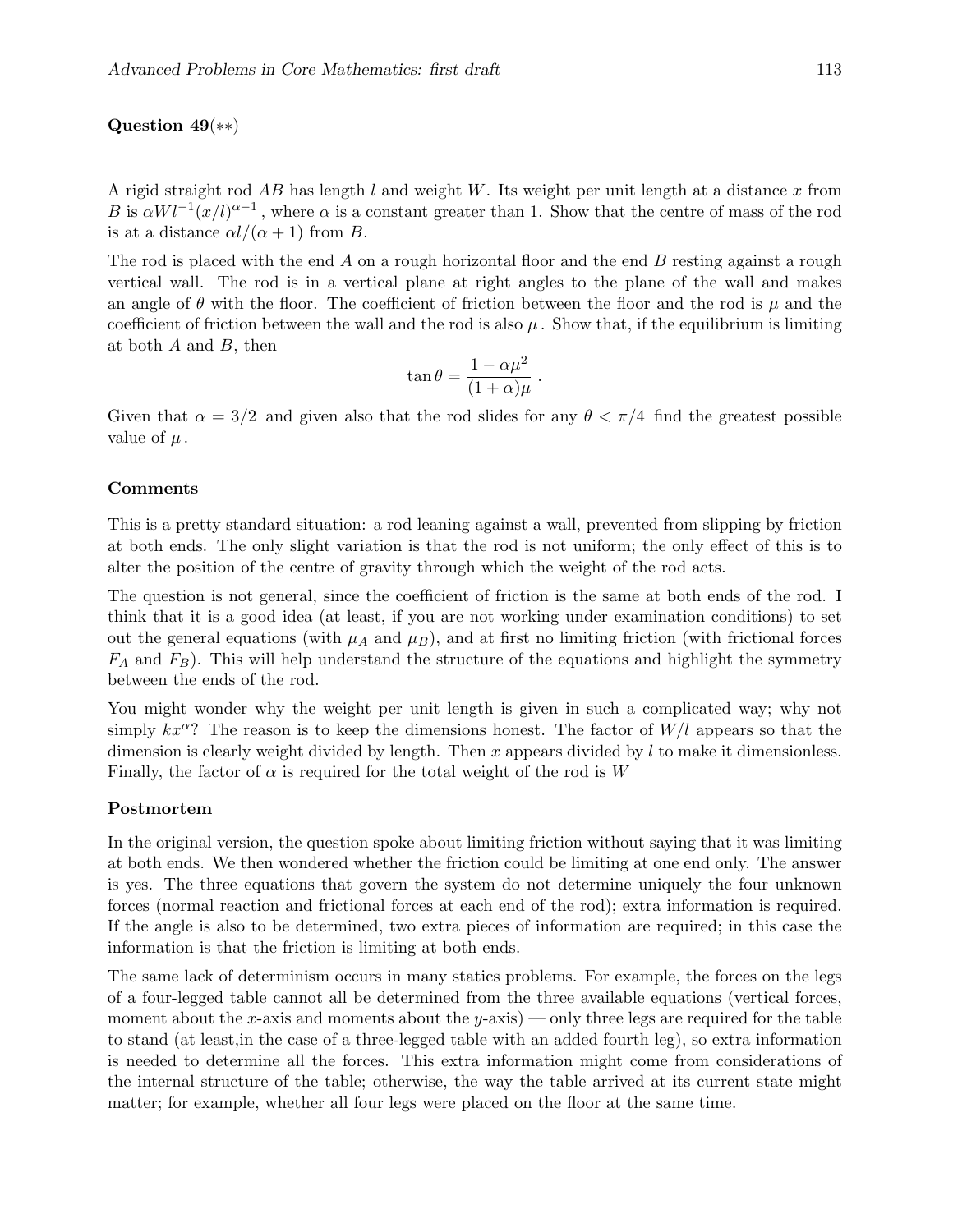The distance,  $\bar{x}$ , of the centre of mass from the end B of the rod is given by

$$
\bar{x} = \frac{\int_0^l \alpha W l^{-\alpha} x^{\alpha} dx}{\int_0^l \alpha W l^{-\alpha} x^{\alpha-1} dx} = \frac{\int_0^l x^{\alpha} dx}{\int_0^l x^{\alpha-1} dx} = \frac{(\alpha+1)^{-1} l^{\alpha+1}}{(\alpha)^{-1} l^{\alpha}} = \frac{\alpha l}{\alpha+1}.
$$

The response to the rest of this question should be preceded by an annotated diagram showing all relevant forces on the rod and with  $G$  nearer to  $A$  than  $B$ . This will help to clarify ideas.



The equations that determine the equilibrium are

$$
F_B + R_A = W
$$
 (vertical forces)  
\n
$$
F_A - R_B = 0
$$
 (horizontal forces)  
\n
$$
R_B \bar{x} \sin \theta + F_B \bar{x} \cos \theta = R_A (l - \bar{x}) \cos \theta - F_A (l - \bar{x}) \sin \theta
$$
 (clockwise moments about G)

If the rod is about to slip then the frictional and normal forces at A can be specified as  $F_A = \mu R_A$ and  $F_B = \mu R_B$ . Substituting in first two of the above questions gives

$$
R_A = \frac{W}{\mu^2 + 1}
$$
,  $R_B = \frac{\mu W}{\mu^2 + 1}$ ,  $F_A = \frac{\mu W}{\mu^2 + 1}$ ,  $F_B = \frac{\mu^2 W}{\mu^2 + 1}$ .

Substituting into the third (moments) equation gives the required result.

For the final part, setting  $\alpha = 3/2$  gives

$$
\tan \theta = \frac{2 - 3\mu^2}{5\mu}
$$

If the rod slips for any angle less than  $\theta = \pi/4$ , then the angle at which limiting friction occurs at both ends must be at least  $\pi/4$ . Therefore

$$
\frac{2-3\mu^2}{5\mu}\geqslant 1
$$

i.e.  $3\mu^2 + 5\mu - 2 \leq 0$ , or  $(3\mu - 1)(\mu + 2) < 0$ . The greatest possible value of  $\mu$  is  $1/3$ .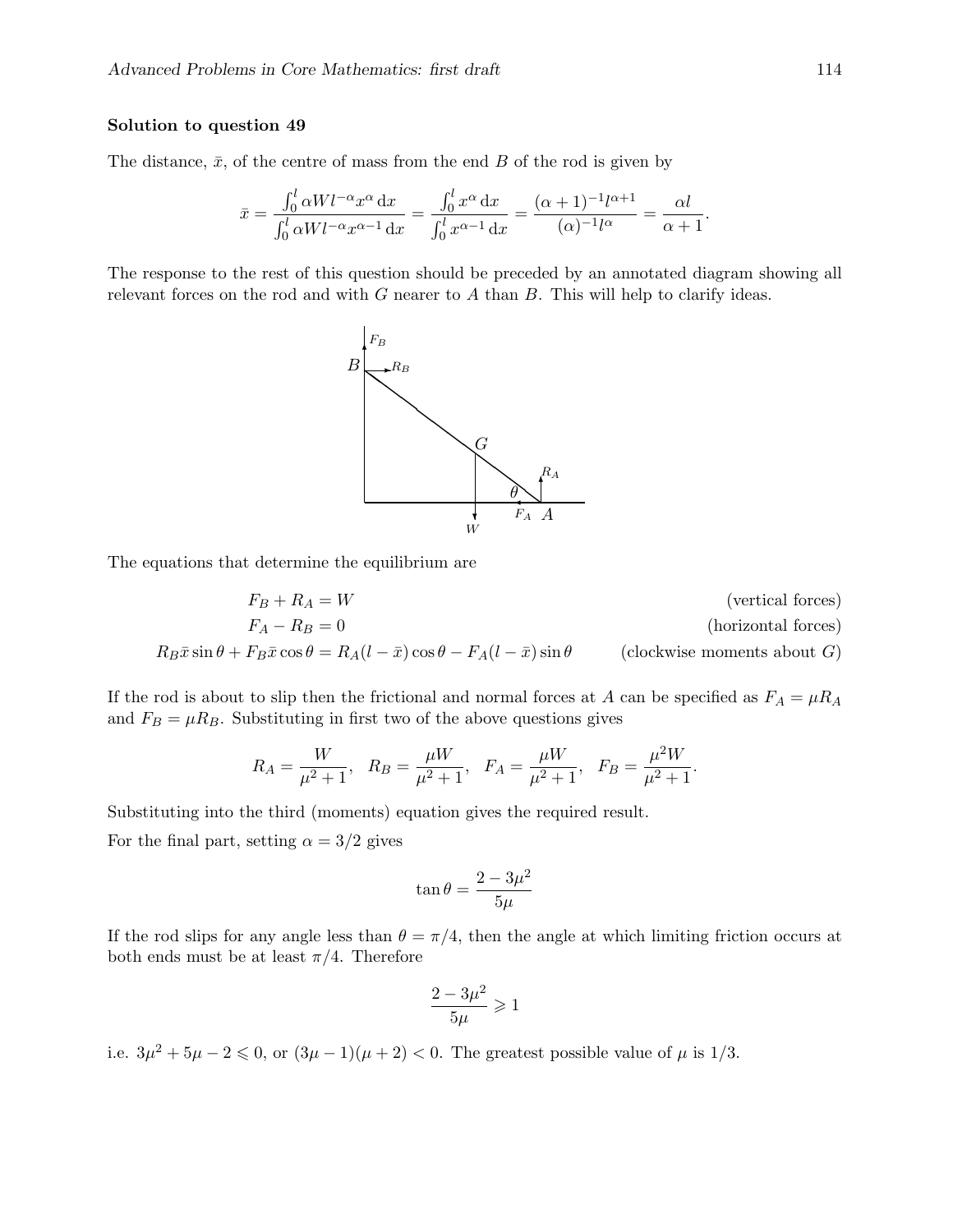## Question 50(∗∗)

N particles  $P_1, P_2, P_3, \ldots, P_N$  with masses m,  $qm, q^2m, \ldots, q^{N-1}m$ , respectively, are at rest at distinct points along a straight line in gravity-free space. The particle  $P_1$  is set in motion towards  $P_2$ with velocity V and in every subsequent impact the coefficient of restitution is  $e$ , where  $0 < e < 1$ . Show that after the first impact the velocities of  $P_1$  and  $P_2$  are

$$
\left(\frac{1-eq}{1+q}\right)V
$$
 and  $\left(\frac{1+e}{1+q}\right)V$ ,

respectively.

Show that if  $q \leq e$ , then there are exactly  $N-1$  impacts and that if  $q = e$ , then the total loss of kinetic energy after all impacts have occurred is equal to

$$
\frac{1}{2}me(1 - e^{N-1})V^2.
$$

### Comments

This situation models the toy called 'Newton's Cradle' which consists of four or more heavy metal balls suspended from a frame so that they can swing. At rest, they are in contact in a line. When the first ball is raised and let swing, there follows a rather pleasing pattern of impacts. In this case, the coefficient of restitution is nearly 1 and the balls all have the same mass, so, as the first displayed formula shows, the impacting ball is reduced to rest by the impact. At the first swing of the ball, nothing happens except that the first ball is reduced to rest and the last ball swings away. Note that this is consistent with the balls being separated by a very small amount; what actually happens is that the ball undergoes a small elastic deformation at the impact, and the impulse takes a small amount of time to be transmitted across the ball to the next ball. You can order a Newton's Cradle (and lots of other interesting toys and games) online from www.Hawkin.com.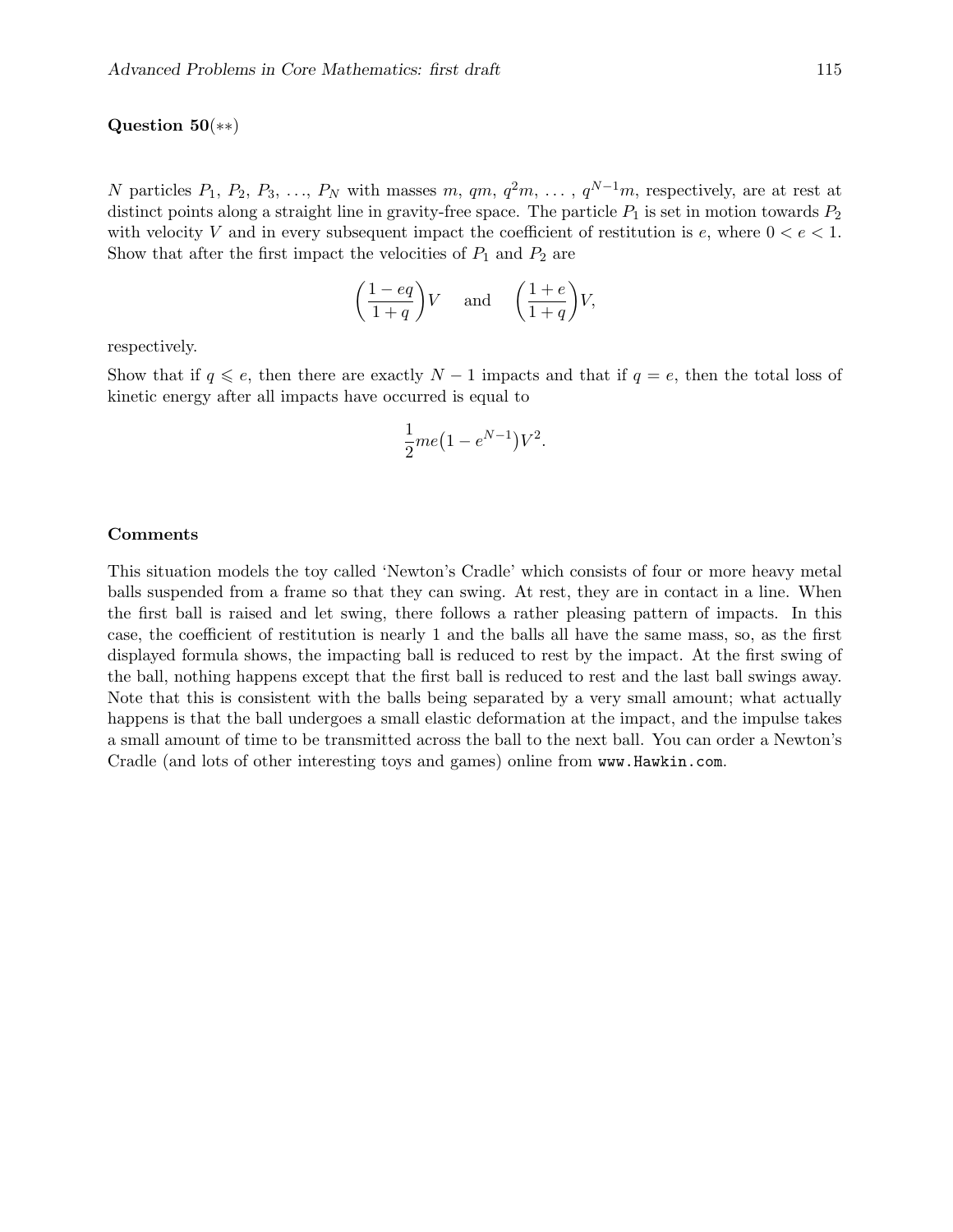Using conservation of momentum and Newton's law of impact at the first collision results in the equations

$$
mV = mV_1 + mqV_2, \quad V_1 - V_2 = -eV.
$$

Solving these for  $V_1$  and  $V_2$  gives for the speeds of  $P_1$  and  $P_2$  after the collision

$$
V_1 = \left(\frac{1 - eq}{1 + q}\right)V \quad \text{and} \quad V_2 = \left(\frac{1 + e}{1 + q}\right)V.
$$

Note that  $V_1$  is positive since  $eq \leq e^2 < 1$ , and that  $V_1 < V$ , and that  $V < V_2$  since  $(1+e) > (1+q)$ . Similarly, the speeds of  $P_2$  and  $P_3$  after the next collision are

$$
\left(\frac{1-eq}{1+q}\right)V_2 = \left(\frac{1-eq}{1+q}\right)\left(\frac{1+e}{1+q}\right)V \quad \text{and} \quad \left(\frac{1+e}{1+q}\right)V_2 = \left(\frac{1+e}{1+q}\right)^2V.
$$

Note that the speed of  $P_2$  is positive and greater than  $V_1$  (the speed of  $P_1$ ) so there is no further collision between  $P_1$  and  $P_2$ . Applying this argument at each collision shows that there are exactly  $N-1$  collisions:  $P_1$  with  $P_2$ ;  $P_2$  with  $P_3$ ; ...,  $P_{N-1}$  with  $P_N$ .

The speed of  $P_k$  after it has hit  $P_{k+1}$  is similarly

$$
\left(\frac{1-eq}{1+q}\right)\left(\frac{1+e}{1+q}\right)^{k-1}V,
$$

and the speed of  $P_{k+1}$  after this collision and before it hits  $P_{k+2}$  is

$$
\left(\frac{1+e}{1+q}\right)^k V.
$$

If  $q = e$ ,

$$
V_1 = \frac{1 - e^2}{1 + e} V = (1 - e)V
$$

and similarly the final speeds of  $P_2, \ldots, P_{N-1}$  are  $(1-e)V$ . The final speed of  $P_N$  is V. Thus the total kinetic energy is

$$
\frac{1}{2}(m + me + \dots + me^{N-2})(1 - e)^2 V^2 + \frac{1}{2}me^{N-1}V^2 = \frac{mV^2}{2}\frac{(1 - e^{N-1})}{1 - e}(1 - e)^2 + \frac{mV^2}{2}e^{N-1}
$$

$$
= \frac{mV^2}{2}(1 - e + e^N),
$$

(replacing all the  $q$ 's with  $e$ 's and summing the geometric progression). Thus the loss of kinetic energy is

$$
\frac{1}{2}mV^2 - \frac{mV^2}{2}(1 - e + e^N),
$$

as required.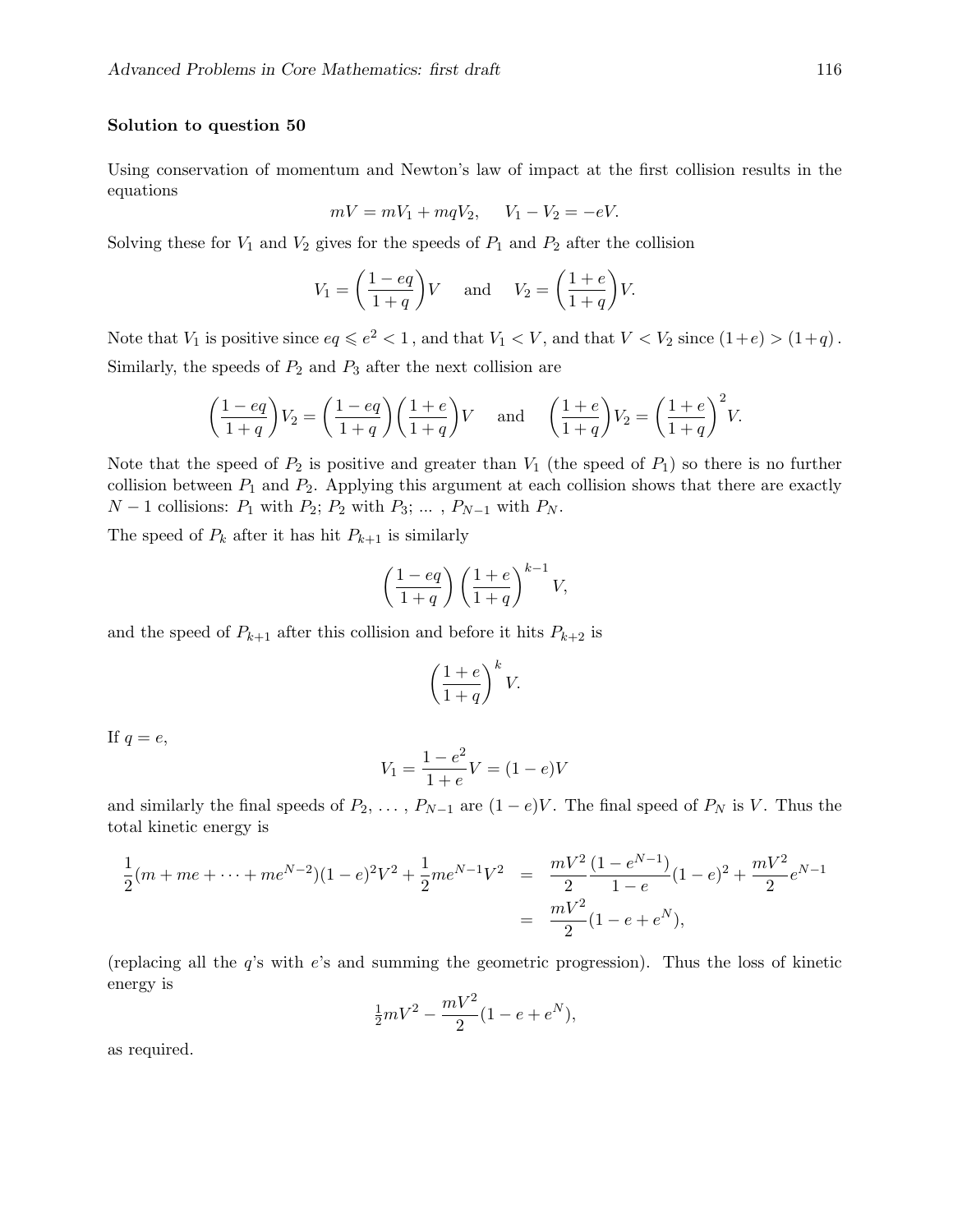# Question 51(∗∗)

An automated mobile dummy target for gunnery practice is moving anti-clockwise around the circumference of a large circle of radius R in a horizontal plane at a constant angular speed  $\omega$ . A shell is fired from O, the centre of this circle, with initial speed V and angle of elevation  $\alpha$ . Show that if  $V^2 < gR$ , then no matter what the value of  $\alpha$ , or what vertical plane the shell is fired in, the shell cannot hit the target.

Assume now that  $V^2 > gR$  and that the shell hits the target, and let  $\beta$  be the (positive) angle through which the target rotates between the time at which the shell is fired and the time of impact. Show that  $\beta$  satisfies the equation

$$
g^2 \beta^4 - 4\omega^2 V^2 \beta^2 + 4R^2 \omega^4 = 0.
$$

Deduce that there are exactly two possible values of  $\beta$ .

Let  $\beta_1$  and  $\beta_2$  be the possible values of  $\beta$  and let  $P_1$  and  $P_2$  be the corresponding points of impact. By considering the quantities  $(\beta_1^2 + \beta_2^2)$  and  $\beta_1^2 \beta_2^2$ , or otherwise, show that the linear distance between  $P_1$  and  $P_2$  is

$$
2R\sin\left(\frac{\omega}{g}\sqrt{\left(V^2 - Rg\right)}\right).
$$

## Comments

The rotation of the target is irrelevant for the first part, which contravenes the setters' law of not introducing information before it is required. In this case, it seemed better to describe the set-up immediately – especially as you are asked for a familiar result.

Remember, when you are considering the roots of the quartic (which is really a quadratic in  $\beta^2$ ) that  $\beta > 0$ .

The hint in the last paragraph ('by considering ...') is supposed to direct you towards the sum and product of the roots of the quadratic equation; otherwise, you get into some pretty heavy algebra.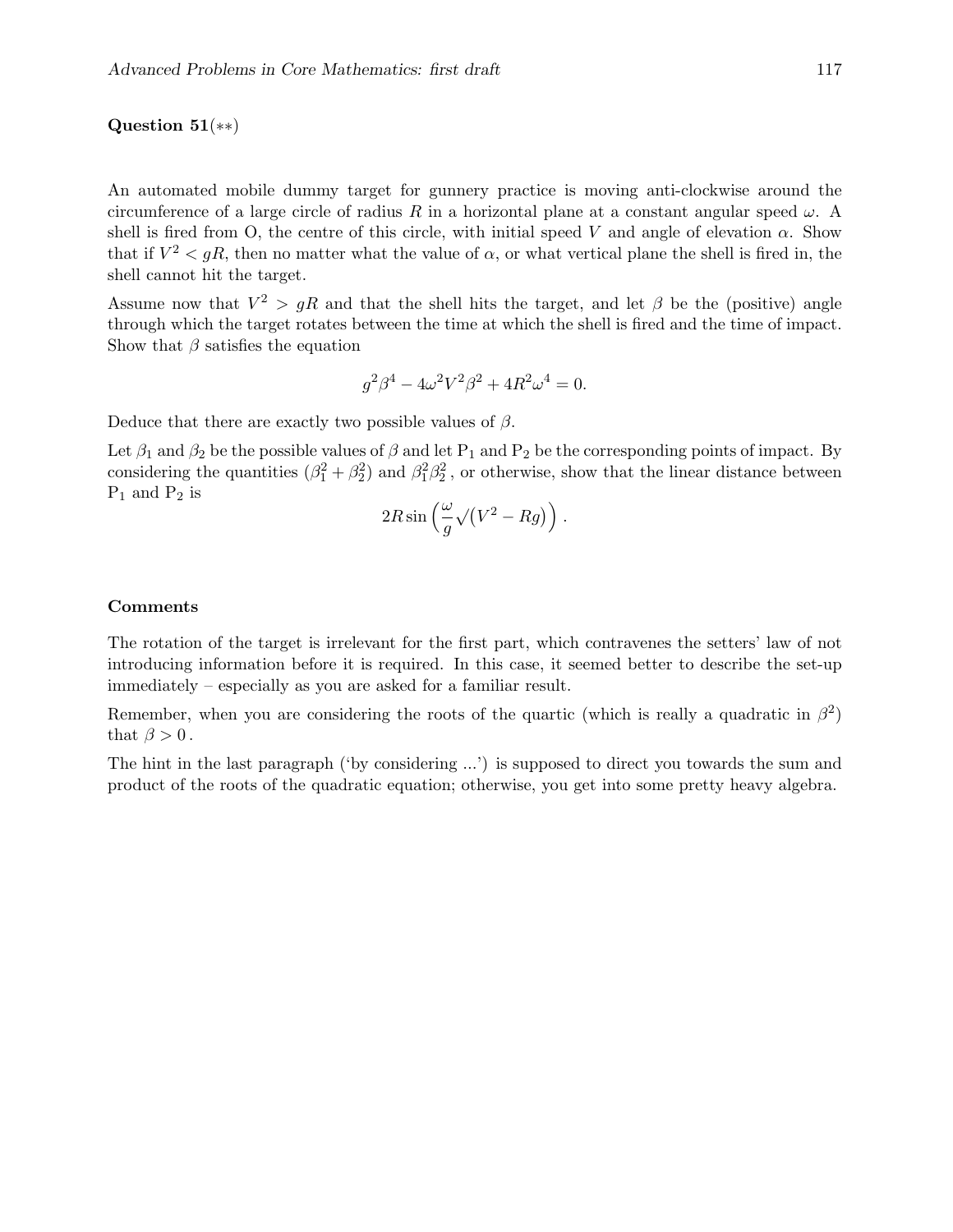If the shell hits the target, the range is  $R$ , so

$$
R = (V \cos \alpha)t, \qquad 0 = (V \sin \alpha)t - \frac{1}{2}gt^2.
$$

Eliminating t gives  $Rg = V^2 \sin(2\alpha)$  which can be satisfied, for some value of  $\alpha$ , if and only if  $V^2 \geqslant Rg$ .

The time of flight is  $R/(V \cos \alpha)$ , and this must also equal the time for the target to rotate through β, i.e.  $\beta/\omega$ . Thus  $\cos \alpha = R\omega/(\beta V)$ . Substituting this into the range equation  $Rg = 2V^2 \sin \alpha \cos \alpha$ gives

$$
Rg = 2V^2 \frac{R\omega}{\beta V} \left( 1 - \frac{R^2 \omega^2}{\beta^2 V^2} \right)^{\frac{1}{2}}.
$$

Squaring both sides of the equation, and simplifying, leads to the given quadratic in  $\beta^2$ . Solving the quadratic using the quadratic formula gives

$$
g^2\beta^2 = 2\omega^2 \left(V^2 \pm \sqrt{V^4 - g^2R^2}\right).
$$

Since  $V^2 > gR$ , both the values of  $\beta^2$  roots are real and positive, but they lead to only two relevant values of  $\beta$  since we only want positive values.

The linear distance between the two points of impact is  $2R\sin\frac{1}{2}(\beta_2-\beta_1)$ . Now  $\beta_1^2+\beta_2^2=4\omega^2V^2/g^2$ and  $\beta_1^2 \beta_2^2 = 4R^2 \omega^4/g^2$  (sum and product of the roots of the quadratic), so

$$
(\beta_2 - \beta_1)^2 = \beta_2^2 + \beta_1^2 - 2\beta_1\beta_2 = \frac{4\omega^2 V^2}{g^2} - \frac{4R\omega^2}{g}
$$

,

which leads to the given result.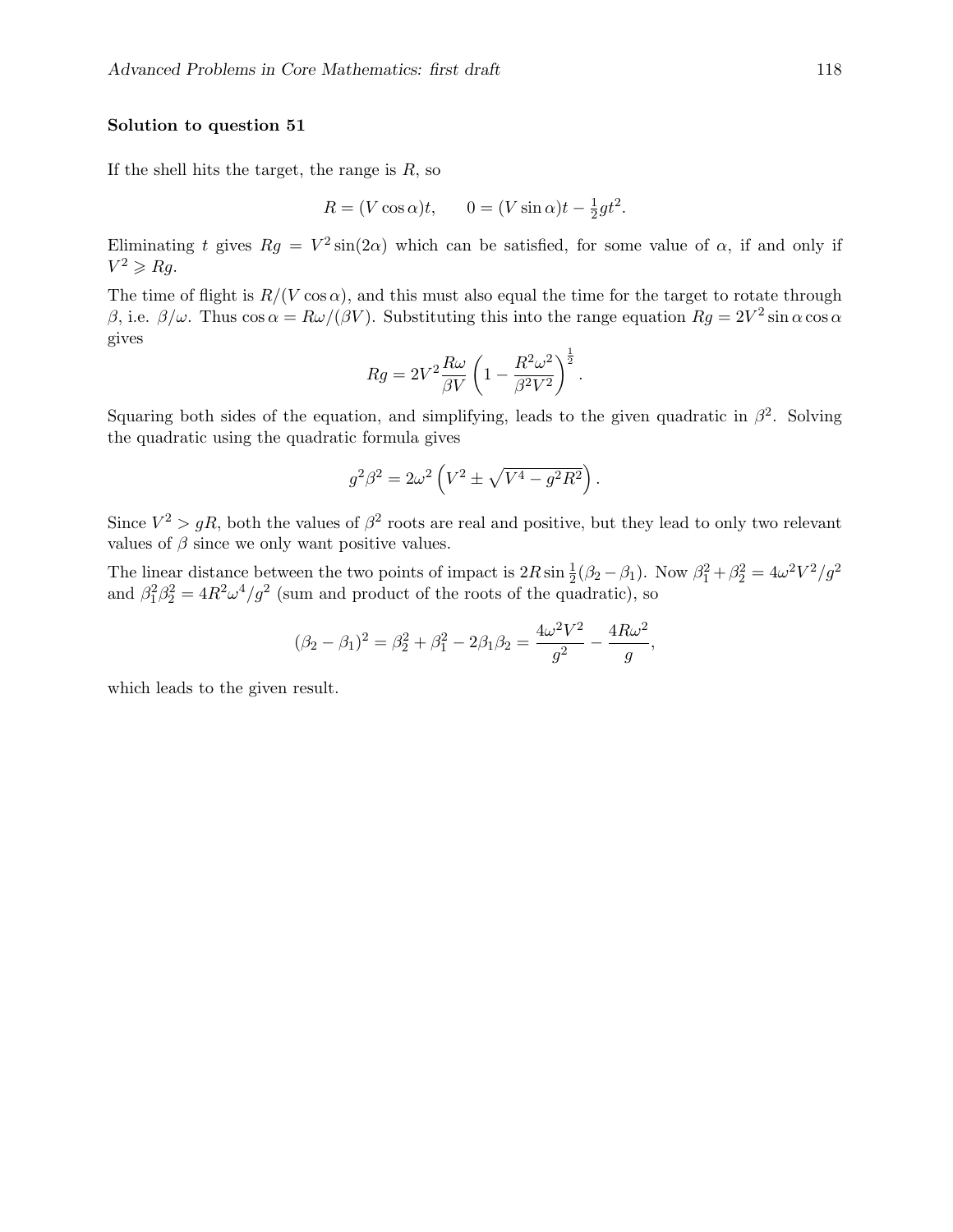# Question  $52(***)$

A particle of unit mass is projected vertically upwards with speed  $u$ . At any height  $x$ , while the particle is moving upwards, it is found to experience a total force  $F$ , due to gravity and air resistance, given by  $F = \alpha e^{-\beta x}$ , where  $\alpha$  and  $\beta$  are positive constants. Calculate the energy expended in reaching a given height z. Show that

$$
F = \frac{1}{2}\beta v^2 + \alpha - \frac{1}{2}\beta u^2 ,
$$

where v is the speed of the particle, and explain why  $\alpha = \frac{1}{2}$  $\frac{1}{2}\beta u^2 + g$ , where g is the acceleration due to gravity.

Determine an expression, in terms of y, q and  $\beta$ , for the air resistance experienced by the particle on its downward journey when it is at a distance y below its highest point.

## Comments

This is rather ingenious. The usual approach to this sort of problem is to say at the outset the particle experiences the force due to gravity and also a force due to air resistance of the form  $kv^2$ . In this question, the total force is given and you have to deduce the constituent parts of the force, making good use of the basic laws of mechanics (change of energy equals work done, for example).

I remember the discussion of the phrasing of the next part of the question 'explain why  $\alpha = \frac{1}{2}$  $\frac{1}{2}\beta u^2 + g'$ . How best to convey the idea that no real calculation is required, while not suggesting that the answer is trivially obvious? (All that is required, since we are trying to evaluate a constant, is to take a particular value of v.) I'm not sure 'explain why' was right; but I can't think of anything better.

For the last part, you have to integrate the equation of motion, using the standard form of the acceleration used when there is y dependence instead of t dependence.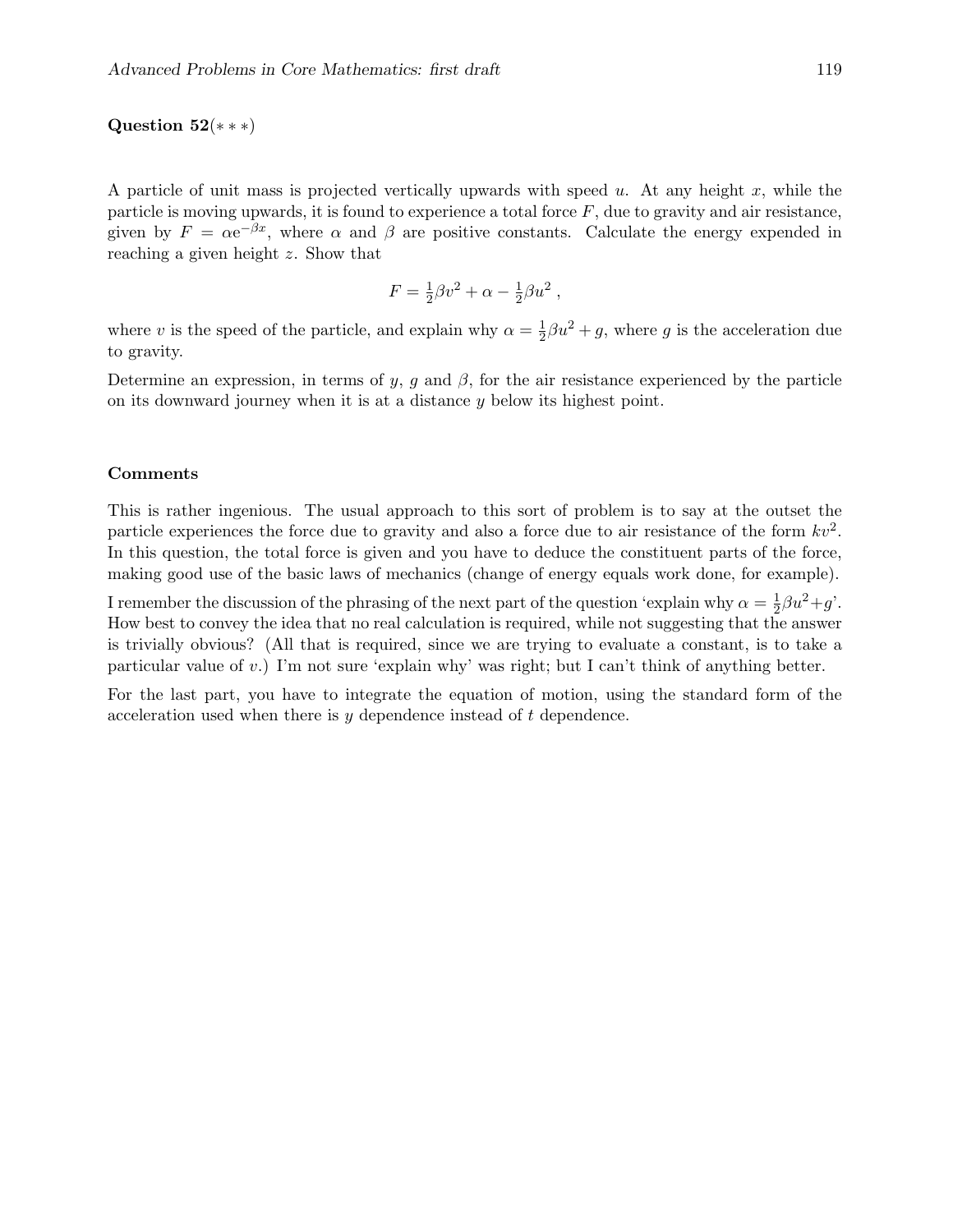The energy expended in moving a small distance  $dx$  is  $Fdx$  so the energy expended in reaching height z is

$$
\int_0^z \alpha e^{-\beta x} dx, \quad i.e. \quad \frac{\alpha (1 - e^{-\beta z})}{\beta}.
$$

By conservation of energy, the loss of kinetic energy is equal to the work done against the force in reaching this height, so

$$
\frac{1}{2}u^2 - \frac{1}{2}v^2 = \frac{\alpha(1 - e^{-\beta z})}{\beta},
$$

where  $v$  is the speed at height  $y$  and

$$
e^{-\beta z} = 1 - \frac{\beta(\frac{1}{2}u^2 - \frac{1}{2}v^2)}{\alpha}.
$$

The force experienced at this height is therefore given by

$$
F \equiv \alpha e^{-\beta z} = \alpha - \beta \left(\frac{1}{2}u^2 - \frac{1}{2}v^2\right)
$$

as required.

To obtain an expression for the constant  $\alpha$  we just have to evaluate the above equation at a value of v for which F is known. The obvious choice is  $v = 0$ : at maximum height the speed is zero so there is no air resistance, the only force on the particle being the force due to gravity. Thus  $F = -g$ when  $v = 0$ , which gives the required result.

Substituting for  $\alpha$  in F gives

$$
F = -g + \frac{1}{2}\beta v^2 ,
$$

so the air resistance to the particle when it is moving at speed v (up or down) is equal to  $\frac{1}{2}\beta v^2$ . For the last part, we just have to express  $\frac{1}{2}\beta v^2$  in terms of y,  $\beta$  and g.

For the downward journey, let  $v = \frac{dy}{dx}$  $\frac{dy}{dt}$ . Then

$$
v \frac{dv}{dy} = g - \frac{1}{2}\beta v^2
$$
 i.e.  $\int \frac{v}{g - \frac{1}{2}\beta v^2} dv = \int dy$ .

Integrating, and using the initial condition that  $v = 0$  when  $y = 0$ , gives

$$
y = -\frac{1}{\beta} \ln(g - \frac{1}{2}\beta v^2) + \frac{1}{\beta} \ln(g) = -\frac{1}{\beta} \ln\left(\frac{g - \frac{1}{2}\beta v^2}{g}\right).
$$

Thus  $\frac{1}{2}\beta v^2 = g\left(1 - e^{-\beta y}\right)$ , which is therefore the air resistance.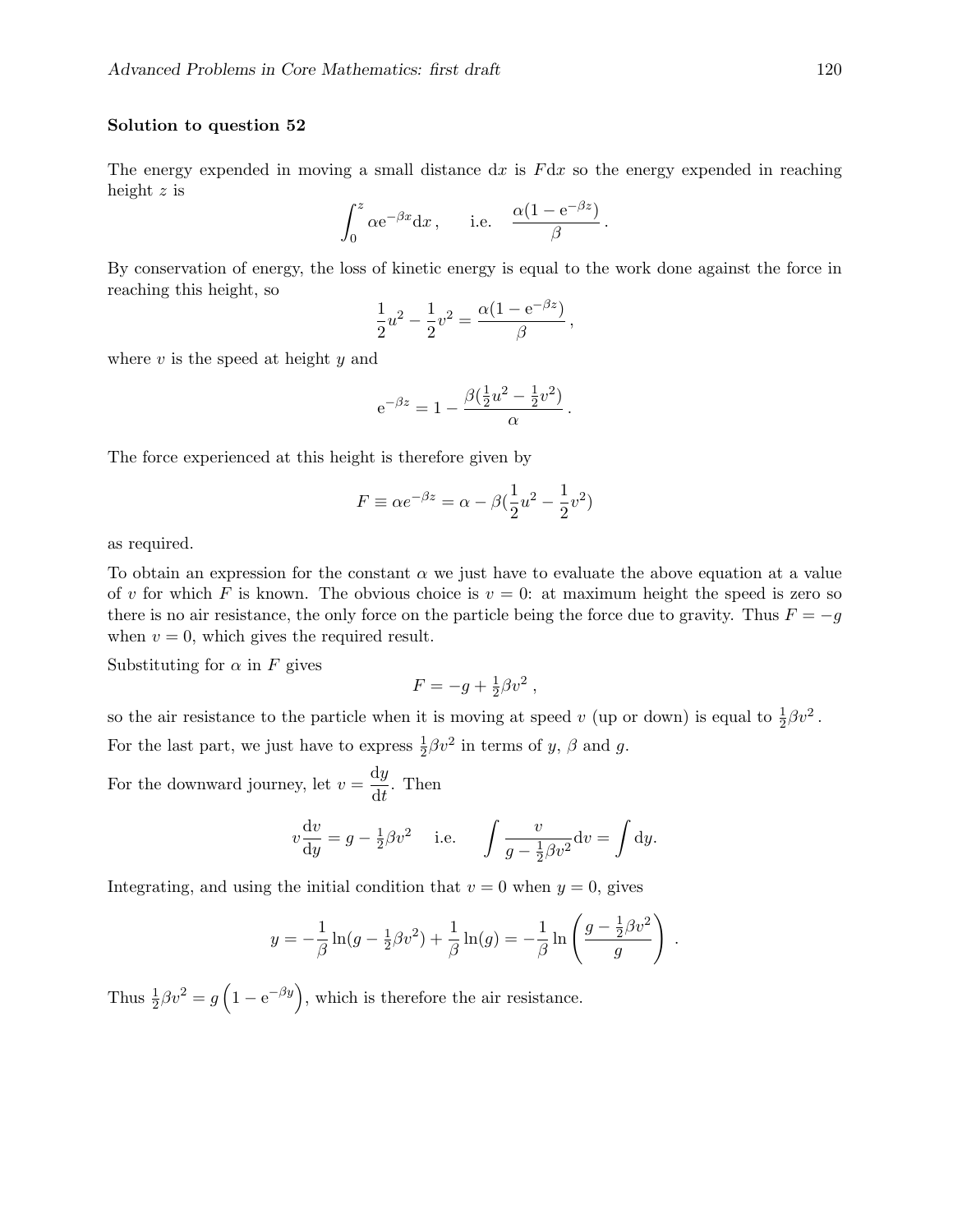# Question 53(∗∗)

Hank's Gold Mine has a very long vertical shaft of height  $l$ . A light chain of length  $l$  passes over a small smooth light fixed pulley at the top of the shaft. To one end of the chain is attached a bucket A of negligible mass and to the other a bucket B of mass m.

The system is used to raise ore from the mine as follows. When bucket  $A$  is at the top it is filled with mass 2m of water and bucket B is filled with mass  $\lambda m$  of ore, where  $0 < \lambda < 1$ . The buckets are then released, so that bucket A descends and bucket B ascends. When bucket B reaches the top both buckets are emptied and released, so that bucket  $B$  descends and bucket  $A$  ascends. The time to fill and empty the buckets is negligible. Find the time taken from the moment bucket  $A$  is released at the top until the first time it reaches the top again.

This process goes on for a very long time. Show that, if the greatest amount of ore is to be raised in that time, then  $\lambda$  must satisfy the condition  $f'(\lambda) = 0$  where

$$
f(\lambda) = \frac{\lambda (1 - \lambda)^{1/2}}{(1 - \lambda)^{1/2} + (3 + \lambda)^{1/2}}.
$$

### Comments

One way of working out the acceleration of a system of two masses connected by a light string passing over a pulley is to write down the equation of motion of each mass, bearing in mind that the force due to tension will be the same for each mass (it cannot vary along the string, because then the acceleration of some portion of the massless string would be infinite). Then you eliminate the tension.

Alternatively, you can use the equation of motion of the system of two joined masses. The system has inertial mass equal to the sum of the masses (because both masses must accelerate equally) but gravitational mass equal to the difference of the masses (because the gravitational force on one mass cancels, partially, the gravitational force on the other), so the equation of motion is just (Newton's law of motion)

$$
(m_1 + m_2)a = (m_1 - m_2)g.
$$

In the last part, the question says that the process goes on for a very long time. The reason for this is just so that you don't have to worry about whether it is advantageous to stop in mid-cycle: the effect of doing so after completing many cycles is insignificant. It is therefore sufficient to choose  $\lambda$ so as to maximise the rate at which ore is raised in just one cycle.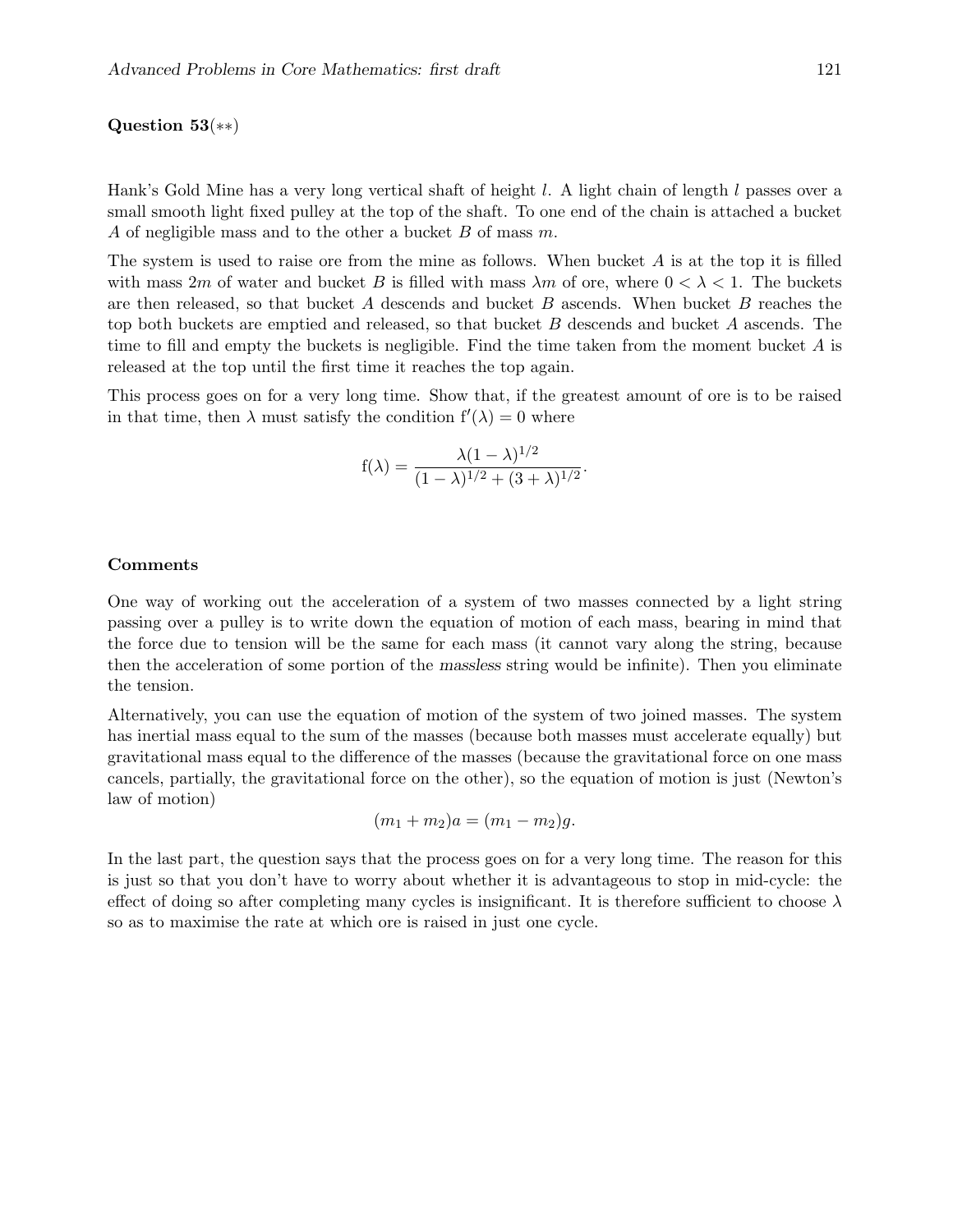For bucket  $A$ 's downward journey, at acceleration  $a$ , the equations of motion for bucket  $A$  and bucket B, respectively, are

$$
-T + 2mg = 2ma, \quad T - (1 + \lambda)mg = (1 + \lambda)ma,
$$

where T is the tension in the rope. Eliminating T gives so  $a = g(1 - \lambda)/(3 + \lambda)$ .

When bucket  $A$  ascends, the acceleration is  $q$ .

The time of descent (using  $l = \frac{1}{2}$ )  $\frac{1}{2}at^2$ ) is  $\sqrt{2l/a}$  and the time of ascent is  $\sqrt{2l/g}$ . The total time required for one complete cycle is therefore

$$
\sqrt{\frac{2l}{g}} \left( 1 + \sqrt{\frac{3+\lambda}{1-\lambda}} \right).
$$

Call this t. The number of round trips in a long time  $t_{\text{long}}$  is  $t_{\text{long}}/t$  so the amount of ore lifted in time  $t_{\text{long}}$  is  $\lambda m t_{\text{long}}/t$ .

To maximise this, we have to maximise  $\lambda/t$  with respect to  $\lambda$ , and  $\lambda/t$  is exactly the  $f(\lambda)$  given.

## Postmortem

If you are feeling exceptionally energetic, you could try to find the value of  $\lambda$  for which  $f'(\lambda) = 0$ . This will eventually lead you to the rather discouraging quartic equation

$$
\lambda^4 + 4\lambda^3 + 2\lambda^2 - 8\lambda + 3 = 0.
$$

A quick look at the quartic equation solver http://www.1728.com/quartic.htm reveals, mysteriously, two real solutions: 0.7037579200493 and 0.5280411216973; 'mysteriously' because we were expecting, from the wording of the question, only one solution. In any case, there should be an odd number of turning points between  $\lambda = 0$  and  $\lambda = 1$ , because  $f(\lambda) = 0$  when  $\lambda = 0$  and  $\lambda = 1$  and  $f(\lambda) > 0$  for  $0 < \lambda < 1$ .

It turns out that in order to remove surds, it was necessary to square an expression and this introduced an extra fictitious solution. The larger of the two solutions quoted above is in fact the correct one, as can be ascertained by substituting both back into the original equation.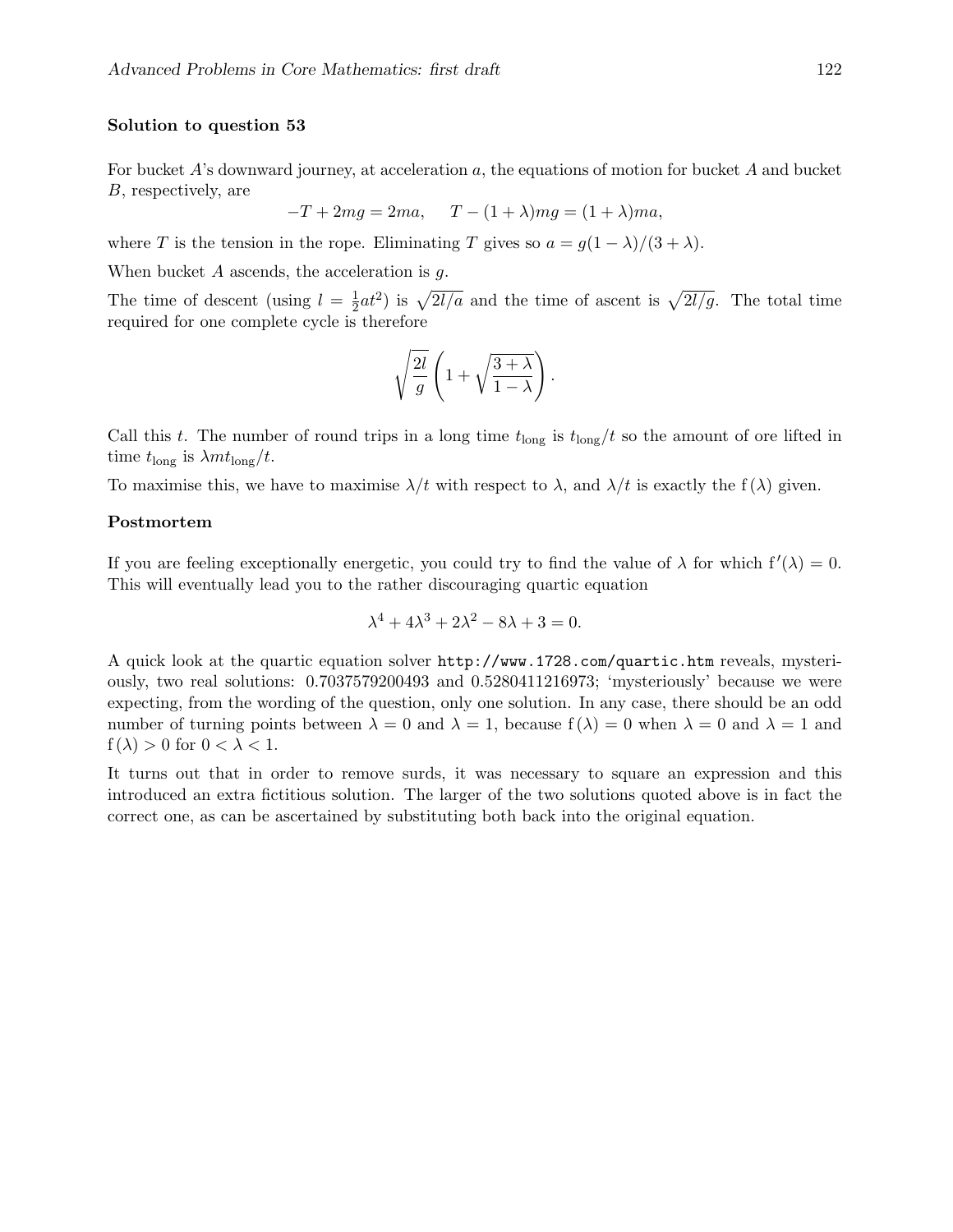## Question 54(∗)

A smooth cylinder with circular cross-section of radius  $a$  is held with its axis horizontal. A light elastic band of unstretched length  $2\pi a$  and modulus of elasticity  $\lambda$  is wrapped round the circumference of the cylinder, so that it forms a circle in a plane perpendicular to the axis of the cylinder. A particle of mass  $m$  is then attached to the rubber band at its lowest point and released from rest.

(i) Given that the particle falls to a distance  $2a$  below the below the axis of the cylinder, but no further, show that

$$
\lambda = \frac{9\pi mg}{(3\sqrt{3} - \pi)^2} \ .
$$

(ii) Given instead that the particle reaches its maximum speed at a distance 2a below the axis of the cylinder, find a similar expression for  $\lambda$ .

### Comments

This question uses the most basic ideas in mechanics, such as conservation of energy. I included it in this selection of STEP questions without realising that the properties of stretched strings are not in the syllabus (which is the syllabus for STEP I and II given in the appendix). However, I didn't throw it out: it is a nice question and the only two things you need to know about stretched strings are, for a stretched string of natural (i.e. unstretched) length l and extended length  $l + x$ with modulus of elasticity  $\lambda$ :

- (i) The potential energy stored in the stretched string is  $\frac{\lambda x^2}{2l}$
- (ii) The tension in the stretched string is  $\frac{\lambda x}{l}$ .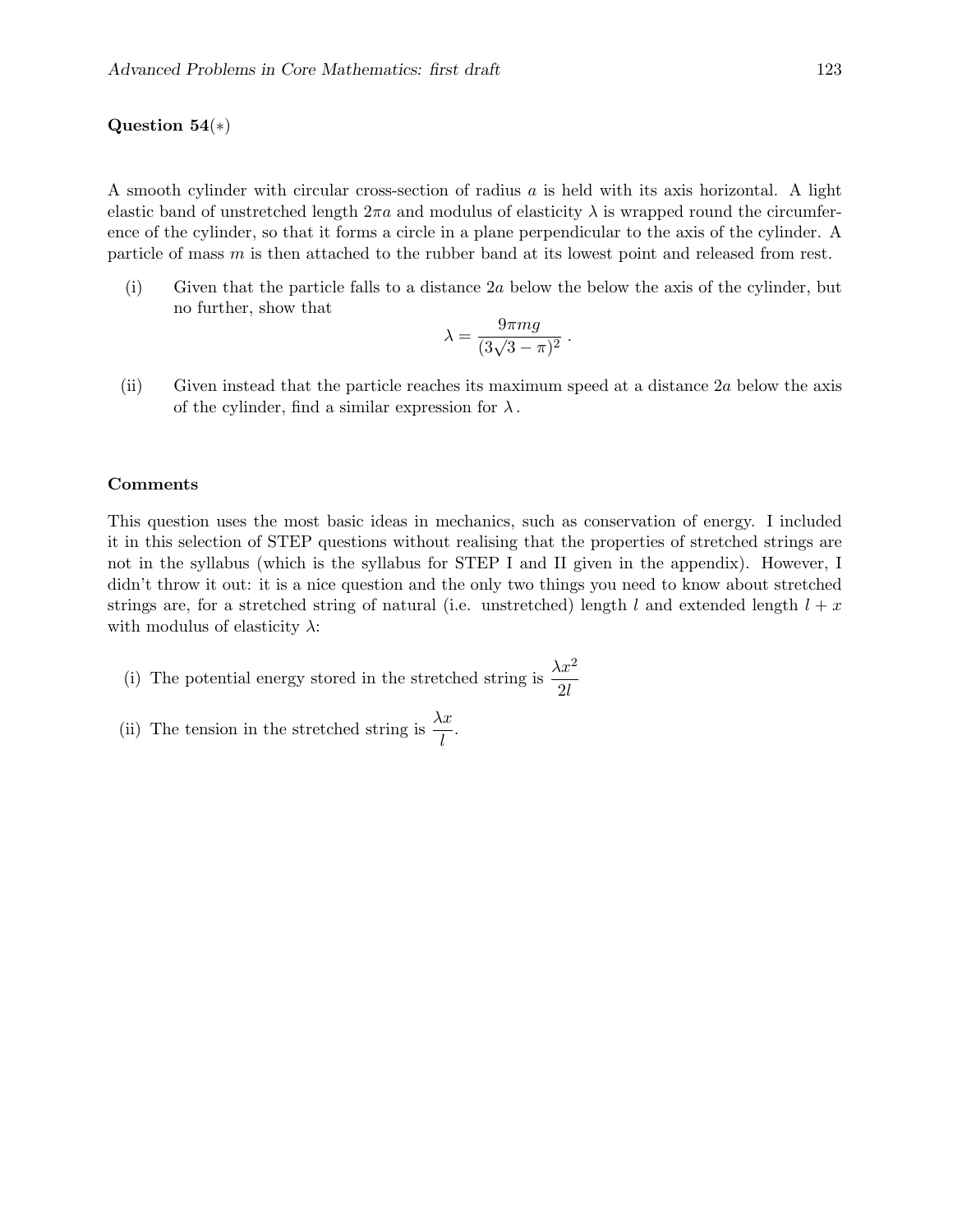The length of the extended band is

$$
2\pi a - 2a \arccos(1/2) + 2\sqrt{3} a
$$

so the extension is

$$
-2a \arccos(1/2) + 2\sqrt{3}a
$$
, i.e.  $2a(\sqrt{3} - \pi/3)$ .

(i) By conservation of energy (taking the initial potential energy to be zero), when the particle has fallen a distance  $d$  and has speed  $v$ ,

$$
0 = \frac{1}{2}mv^2 + \frac{\lambda}{2} \frac{[2a(\sqrt{3} - \pi/3)]^2}{2\pi a} - mgd.
$$

At the lowest point,  $v = 0$  and  $d = a$ , which gives the required answer.

(ii) The (vertical) acceleration  $(\ddot{y})$  of the particle when it has fallen a distance d is given by

$$
m\ddot{y} = 2T\cos\theta - mg
$$

where  $\sin \theta = a/(a+d)$  and T is the tension. The maximum speed occurs when  $\ddot{y} = 0$  and  $d = a$  as before, i.e. when √ √

$$
2\frac{2a(\sqrt{3}-\pi/3)\lambda}{2\pi a}\frac{\sqrt{3}}{2}-mg=0
$$

so that in this case  $\lambda = \sqrt{3\pi mg/(3\sqrt{3}-\pi)}$ .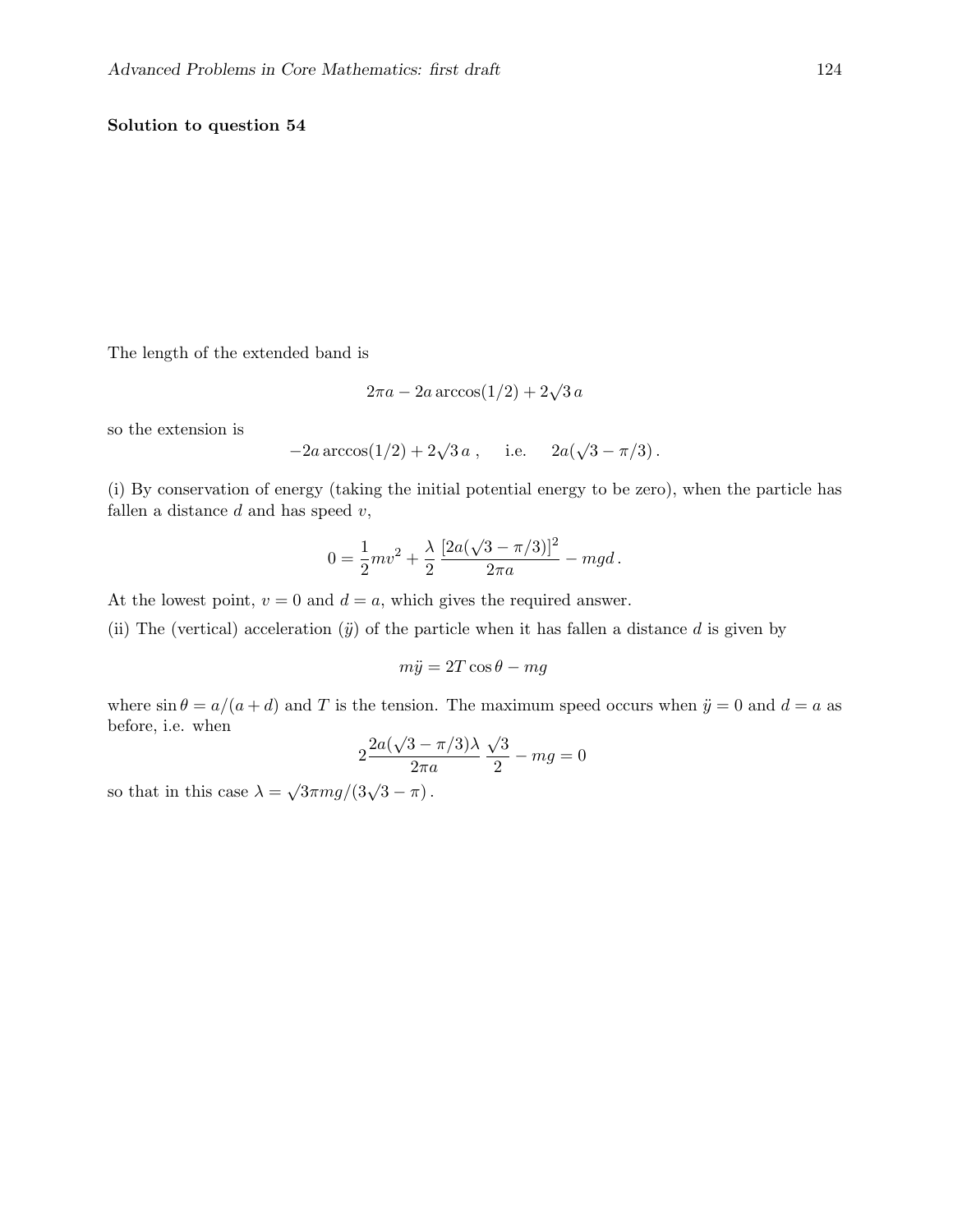## Question 55(∗∗)

A wedge of mass M rests on a smooth horizontal surface. The face of the wedge is a smooth plane inclined at an angle  $\alpha$  to the horizontal. A particle of mass kM slides down the face of the wedge, starting from rest. At a later time t, the speed V of the wedge, the speed v of the particle and the angle  $\beta$  of the velocity of the particle below the horizontal are as shown in the diagram.



Let  $y$  be the vertical distance descended by the particle. Derive the following results, stating in (ii) and (iii) the mechanical principles you use:

- (i)  $V \sin \alpha = v \sin(\beta \alpha);$
- (ii)  $\tan \beta = (1 + k) \tan \alpha$ ;
- (iii)  $2gy = v^2(1 + k \cos^2 \beta).$

Write down a differential equation for  $y$  and hence show that

$$
y = \frac{1}{2}g't^2
$$

where

$$
g' = \frac{g \sin^2 \beta}{(1 + k \cos^2 \beta)} = \frac{(1 + k) \sin^2 \alpha}{k + \sin^2 \alpha}.
$$

#### Comments

I was surprised how difficult this problem is, compared with a particle on a fixed wedge. I don't think that there is an easier method: the numbered parts of the question  $(i) - (iii)$  seem unavoidable, since they embody the basic principles necessary to solve the problem. For a fixed wedge, the horizontal component of momentum is not conserved, because of the force required to hold the wedge; but (i) and (iii) are just what you would use in the fixed case.

Part (ii) is used only (apart from the very last result) to show that the angle  $\beta$  is constant. This is a bit surprising: it means that the particle moves in a straight line. To put it another way, the net force on the particle is parallel to the direction of motion. Why is this?

Most of the results of the important intermediate steps are given to you, but it is still very good discipline to check that they hold in special cases: for example,  $k = 0$  corresponding to a massless particle or equivalently a fixed wedge; and  $\alpha = 0$  or  $\alpha = \pi/2$  corresponding to a horizontal or vertical wedge face. You should check that you understand what should happen in these special cases and that your understanding is consistent with the formulae.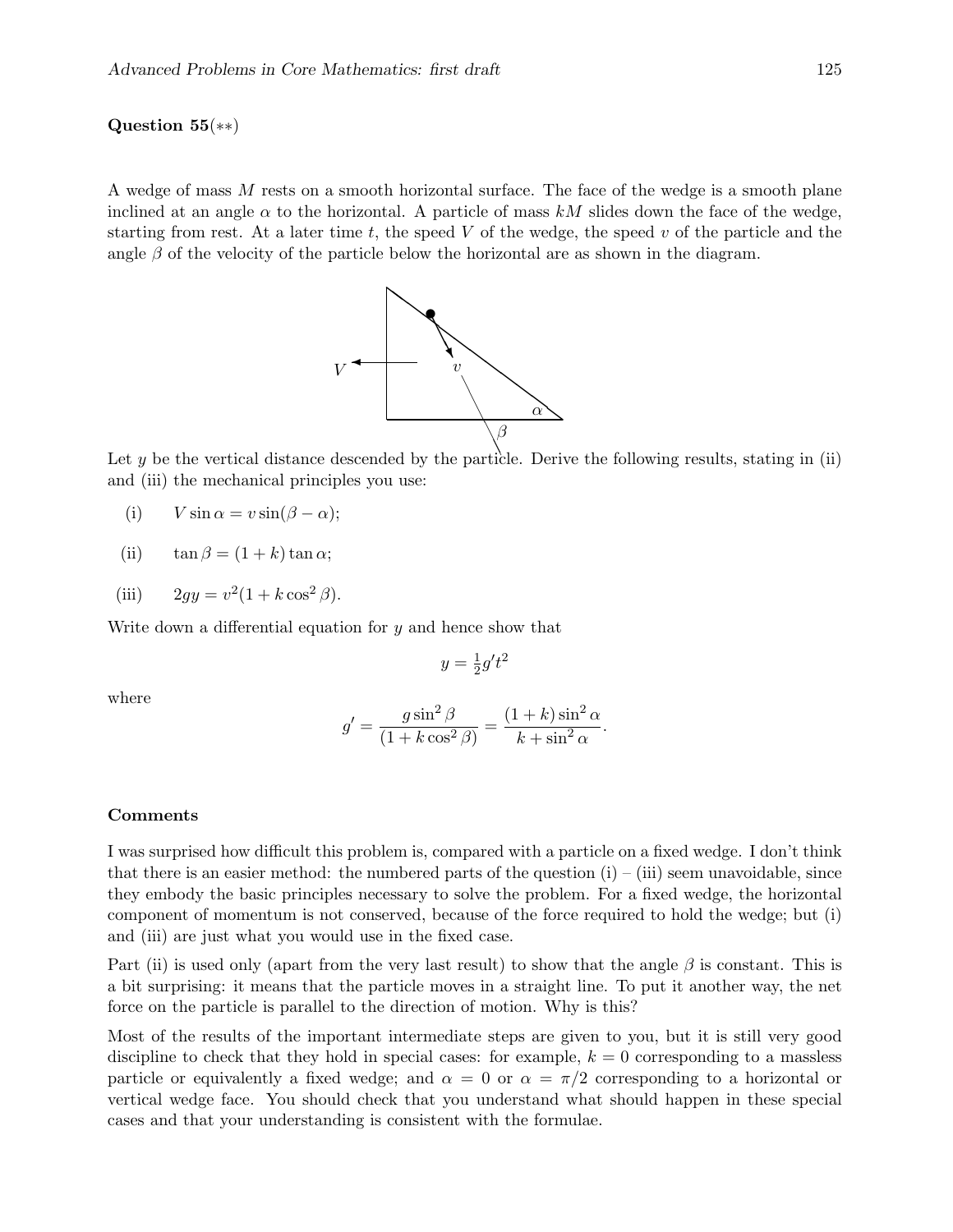(i) Particle remains in contact with the plane so components of the velocities of the particle and the wedge perpendicular to the face must be equal.

(ii) Horizontal momentum is conserved, so  $MV = mv \cos \beta$ . Substitution for  $V/v$  using (i) gives

$$
k \cos \beta = \frac{V}{v} = \frac{\sin(\beta - \alpha)}{\sin \alpha} = \frac{\sin \beta \cos \alpha - \sin \alpha \cos \beta}{\sin \alpha} = \frac{\sin \beta}{\tan \alpha} - \cos \beta
$$

which leads immediately to the required result. Note that (rather surprisingly) the angle  $\beta$  remains constant in the motion.

(iii) Conservation of energy gives

$$
mgy = \frac{1}{2}MV^2 + \frac{1}{2}mv^2, \quad \text{i.e.} \quad kyy = \frac{1}{2}(kv\cos\beta)^2 + \frac{1}{2}kv^2.
$$

Thus  $2gy = (k \cos^2 \beta + 1)v^2$ .

The next step is to write  $v$  in terms of  $y$  to obtain the differential equation. The vertical component of velocity is  $v \sin \beta$ , so

$$
v\sin\beta = \frac{\mathrm{d}y}{\mathrm{d}t}.
$$

Now using the result of (iii) gives

$$
\frac{\mathrm{d}y}{\mathrm{d}t} = v \sin \beta = \sqrt{\frac{2gy}{1 + k \cos^2 \beta}} \sin \beta = (2g')^{\frac{1}{2}} y^{\frac{1}{2}}.
$$

Now, at last, we use the hard-won result that  $\beta$ , and hence  $g'$ , is constant:

$$
y^{-\frac{1}{2}}\frac{dy}{dt} = (2g')^{\frac{1}{2}} \Rightarrow 2y^{\frac{1}{2}} = (2g')^{\frac{1}{2}}t + \text{constant}.
$$

The constant is zero, since  $y$  is the vertical distance descended by the particle. Squaring gives the required answer.

There is one final trigonometric manipulation to perform, using (ii) to convert  $\beta$  (the unknown angle) to  $\alpha$  (the given angle). The methodical way (not necessarily the quickest) is to write all the trigonometric functions in terms of tan or cot:

$$
g' = \frac{\sin^2 \beta}{1 + k \cos^2 \beta} = \frac{\tan^2 \beta}{\sec^2 \beta + k} = \frac{\tan^2 \beta}{\tan^2 \beta + k + 1}
$$
  
=  $\frac{(1 + k)^2 \tan^2 \alpha}{(1 + k)^2 \tan^2 \alpha + k + 1} = \frac{(1 + k) \tan^2 \alpha}{(1 + k) \tan^2 \alpha + 1} = \frac{(1 + k) \sin^2 \alpha}{(1 + k) \sin^2 \alpha + \cos^2 \alpha} = \frac{(1 + k) \sin^2 \alpha}{k \sin^2 \alpha + 1}$ 

# Postmortem

Why is  $\beta$  constant? There are two forces acting on the particle: gravity and the reaction of the wedge on the particle. One compenent of the reaction must exactly balance one component of gravity so as to keep the particle on the wedge; the only remaining components of both forces must be perpendicular to this direction and therefore in direction of motion of the particle. You can appreciate this argument best be assuming that the particle and wedge are instantaneously at rest, which is allowable because the argument is about forces acting at a given instant and the forces are unchanged by addition of a constant velocity ('Galilean invariance').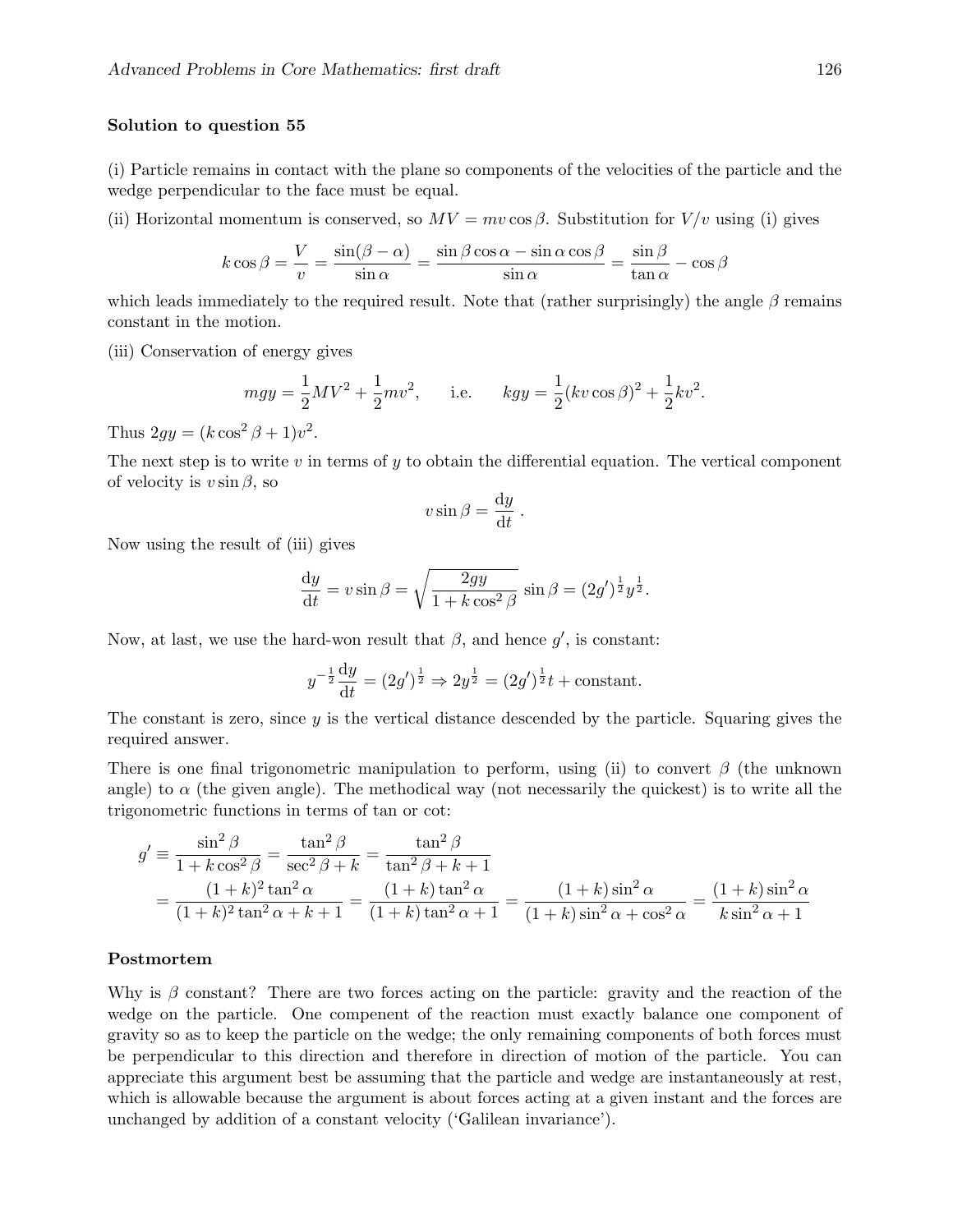# Question 56(∗)

A uniform solid sphere of radius  $a$  and mass  $m$  is drawn very slowly and without slipping from horizontal ground onto a step of height  $a/2$  by a horizontal force of magnitude F which is always applied to the highest point of the sphere and is always perpendicular to the vertical plane which forms the face of the step. Find the maximum value of F in the motion, and prove that the coefficient of friction between the sphere and the edge of the step must exceed  $1/\sqrt{3}$ .

## Comments

This is quite straightforward once you have realised that very slowly means so slowly that the sphere can be considered to be static at each position. You just have to solve a statics problem with the usual tools: resolving forces and taking moments.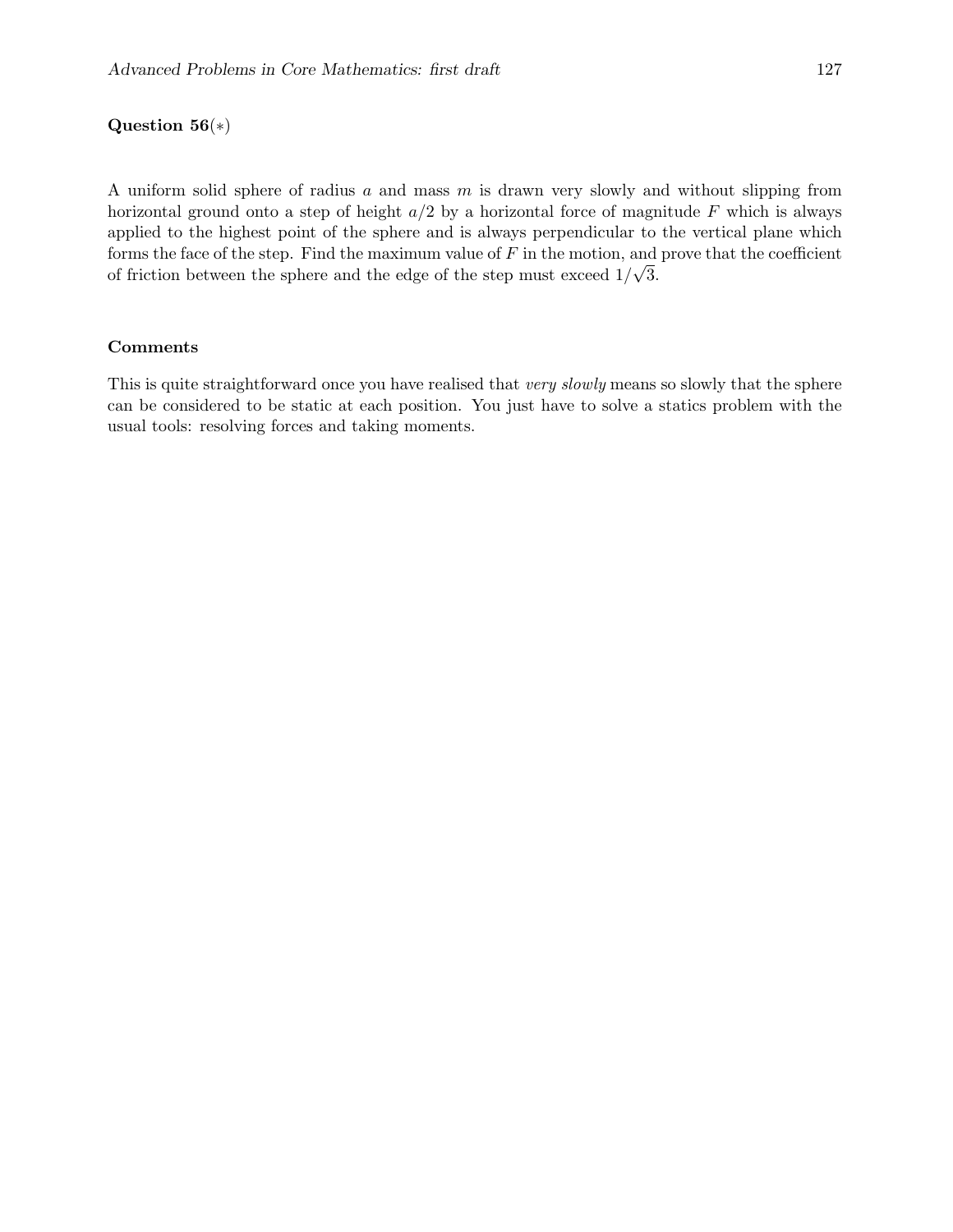

Let the angle between the radius to the point of contact with the step and the downward vertical be  $\theta$ , as shown.

Taking moments about the point of contact with the step gives

$$
Fa(1+\cos\theta) = mga\sin\theta,
$$

so

$$
F = mg \frac{\sin \theta}{1 + \cos \theta} = mg \tan(\theta/2).
$$

This takes its maximum value when  $\theta$  is largest, i.e. when the sphere just touches the hoqizontal ground. At this position,  $\cos \theta = 1/2$  and  $\sin \theta = \sqrt{3}/2$  and  $F_{\text{max}} = mg/\sqrt{3}$ .

At the point of contact, let the frictional force, which is tangent to the sphere, be  $f$  and the reaction R (along the radius of the sphere). Taking moments about the centre of the sphere gives  $F = f$ , and resolving forces parallel to the radius at the point of contact gives

$$
R = F\sin\theta + mg\cos\theta.
$$

Now

$$
F\sin\theta = mg\frac{\sin^2\theta}{1+\cos\theta} = mg\frac{1-\cos^2\theta}{1+\cos\theta} = mg(1-\cos\theta)
$$

so  $R = mg$ . We therefore need  $\mu mg > F_{\text{max}}$ .

### Postmortem

To be precise about the meaning of *slow* in this context, you have to compare the dynamic forces connected with the motion of the sphere with the static forces. The motion of the sphere is rotation about the fixed point of contact with the step. If we assume that the centre moves with constant speed, the only extra force due to the motion is an additional reaction at the point of contact with the step. (No tangential force is required to maintain a constant speed in circular motion.) This reaction is centrifugal in nature and so is of the form  $kmv^2/d$  where d is some number which might be hard to calculate. The force calculated above is roughly  $mg$ , so the static approximation ('very slowly') is valid if  $v^2/d \ll g$ .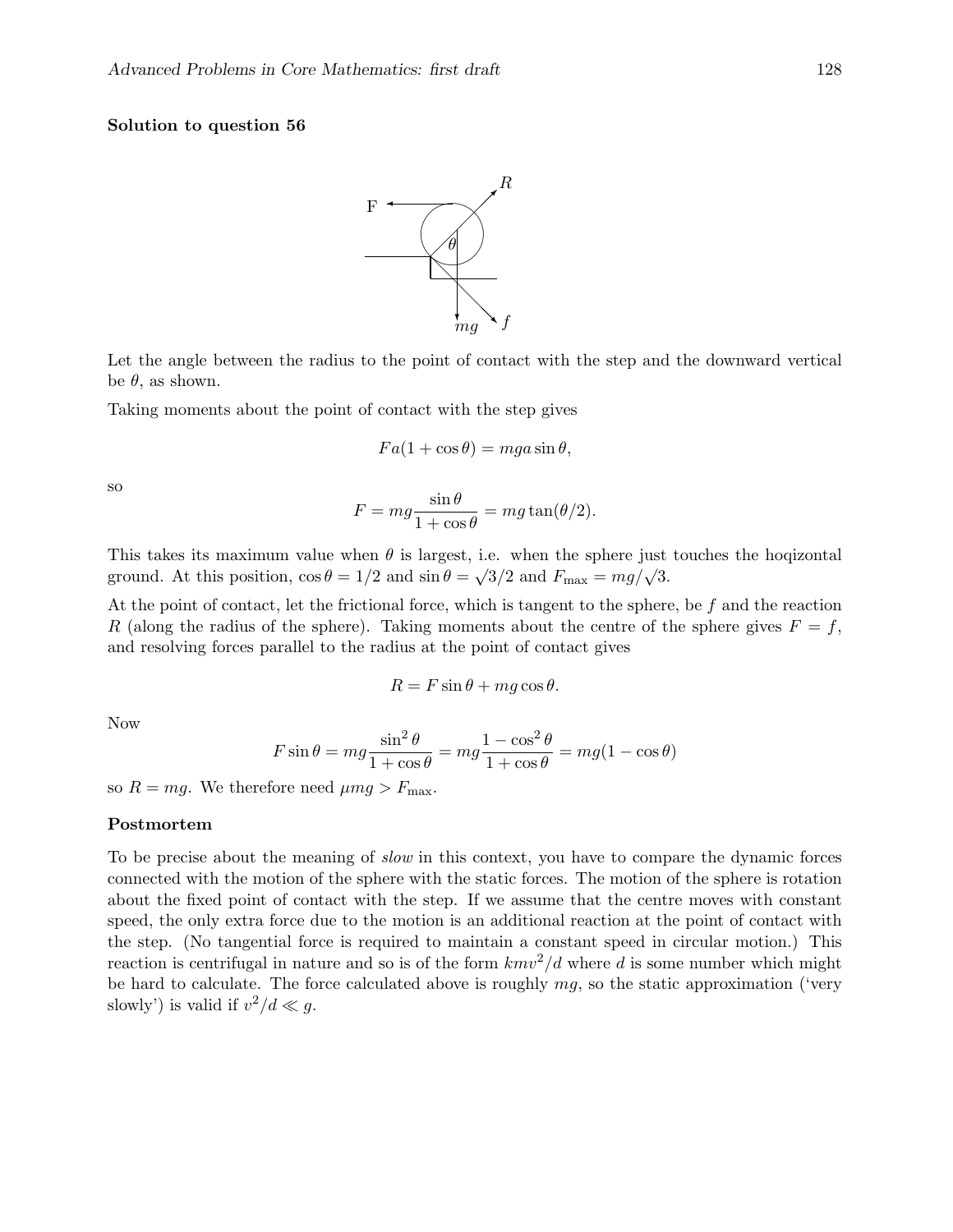# Question 57(∗∗)

Harry the Calculating Horse will do any mathematical problem I set him, providing the answer is 1, 2, 3 or 4. When I set him a problem, he places a hoof on a large grid consisting of unit squares and his answer is the number of squares partly covered by his hoof. Harry has circular hoofs, of radius 1/4 unit.

After many years of collaboration, I suspect that Harry no longer bothers to do the calculations, instead merely placing his hoof on the grid completely at random. I often ask him to divide 4 by 4, but only about 1/4 of his answers are right; I often ask him to add 2 and 2, but disappointingly only about  $\pi/16$  of his answers are right. Is this consistent with my suspicions?

I decide to investigate further by setting Harry many problems, the answers to which are 1, 2, 3, or 4 with equal frequency. If Harry is placing his hoof at random, find the expected value of his answers. The average of Harry's answers turns out to be 2. Should I get a new horse?

# Comments

Hans von Osten, a horse, lived in Berlin around the turn of the last century. He was known far and wide for his ability to solve complex arithmetical problems. Distinguished scientists travelled to Berlin to examine Hans and test his marvellous ability. They would write an equation on a chalkboard and Hans would respond by pawing the ground with his hoof. When Hans reached the answer he would stop. Though he sometimes made errors, his success rate was far higher than would be expected if his answers were random. The accepted verdict was that Hans could do arithmetic.

Hans's reputation as a calculating horse nosedived when an astute scientist simply made sure that neither the person asking the questions nor the audience knew the answers. Hans became an instant failure. His success was based on his ability to sense any change in the audience: a lifted eyebrow, a sigh, a nodding head or the tensing of muscles was enough to stop him from pawing the ground. Anyone who knew the answer was likely to give almost imperceptible clues to the horse. But we shouldn't overlook Hans's talents: at least he had terrific examination technique.

We are investigating the situation when Harry places his hoof at random, so that the probability of the centre of his hoof lands in any given region is proportional to the area of the region. We therefore move swiftly from a question about probability to a question about areas. You just have to divide a given square into regions. each determined by the number of squares that will be partially covered by Harry's hoof if its centre lands in the region under consideration. Remember that the areas must add to one, so the most difficult area calculation can be left until last and deduced from the others.

To answer the last part properly, you really need to set out a hypothesis testing argument: you will accept the null hypothesis (random hoof placing) if, using the distribution implied by the null hypothesis, the probability of obtaining the given result is greater than some predecided figure. Obviously, nothing so elaborate was intended here, since it is just the last line of an already long question: just one line would do.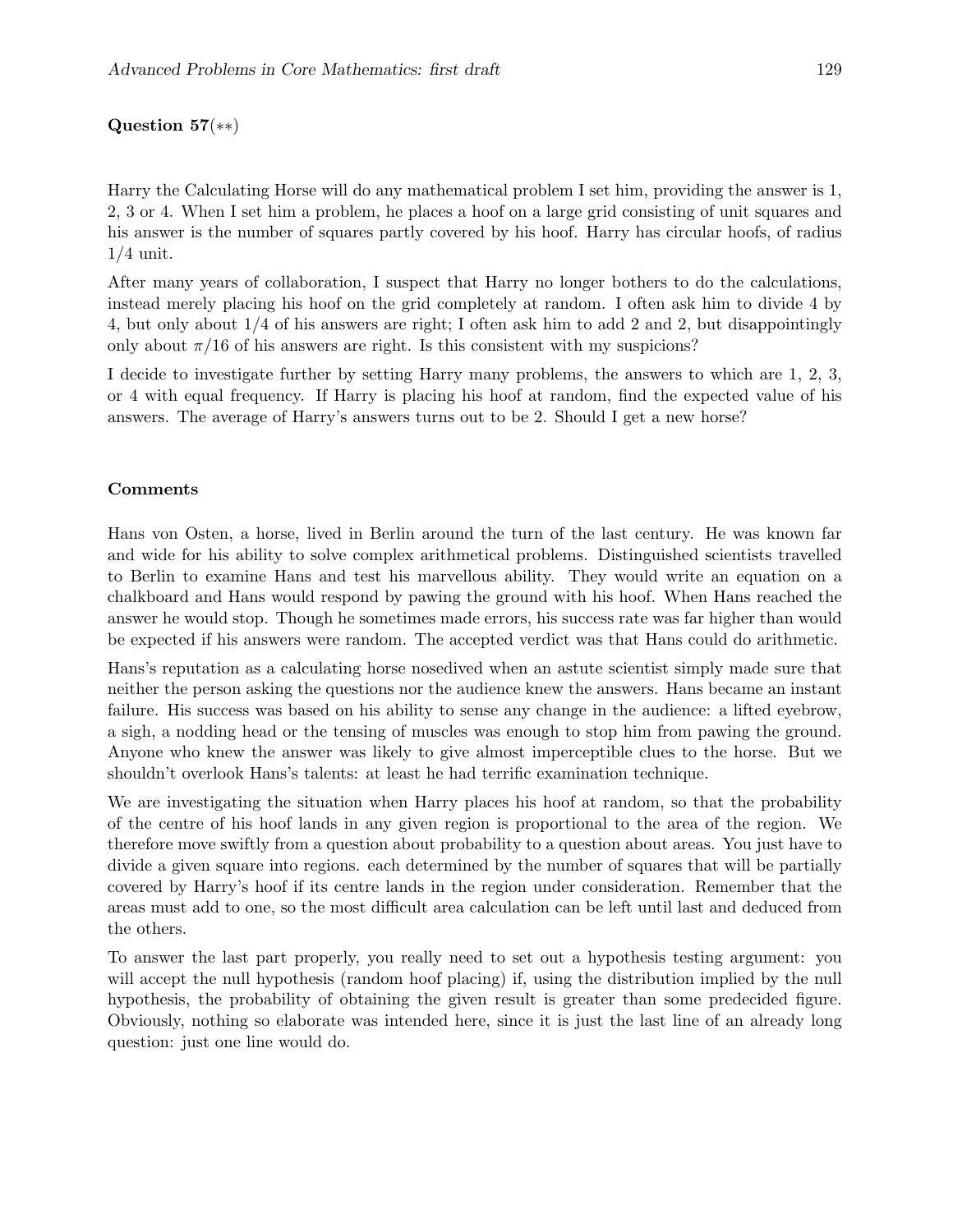Harry's hoof will be completely within exactly one square if he places the centre of his hoof in a square of side  $1/2$  centred on the centre of any square. The area of any such smaller square is  $1/4$ square units.

His hoof will partially cover exactly four squares if he places the centre in a circle of radius 1/4 centred on any intersection of grid lines. The total area of any one such circle is  $\pi/16$  square units, which may be thought of as four quarter circles, one in each corner of any given square.

His hoof will partially cover exactly two squares if he places the centre in any one of four 1/2 by 1/4 rectangles, of total area  $4 \times \frac{1}{2}$  $\frac{1}{8}$  in any given square.

Otherwise, his hoof will partially cover three squares; the area of this remaining region is

$$
1 - \frac{1}{4} - \frac{\pi}{16} - \frac{1}{2} \; .
$$

If Harry placed his hoof at random, the probabilities of the different outcomes would be equal to the corresponding area calculated above (divided by the total area of the square, which is 1). Thus the data given in the question are consistent with random placement.

The expected value given random placements is

$$
1 \times \frac{1}{4} + 2 \times \frac{1}{2} + 3 \times \left(1 - \frac{1}{4} - \frac{1}{2} - \frac{\pi}{16}\right) + 4 \times \frac{\pi}{16} = 2 + \frac{\pi}{16}
$$

The expected value (given that Harry gets all questions right) is  $(1 + 2 + 3 + 4)/4 = 5/2$ . Harry has a less accurate expected value even than the random expected value. He is clearly hopeless and should go.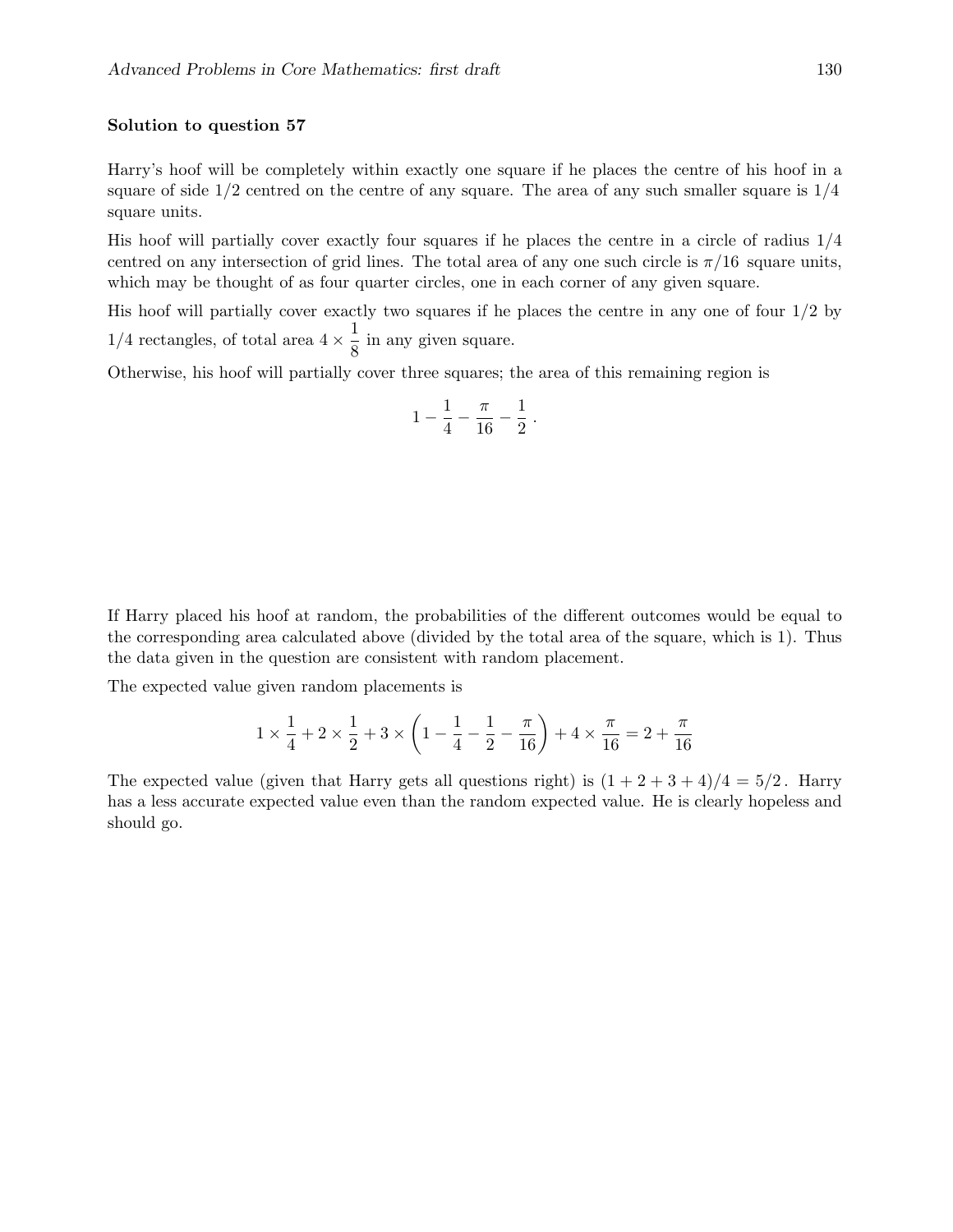## Question  $58(*)$

In order to get money from a cash dispenser I have to punch in an identification number. I have forgotten my identification number, but I do know that it is equally likely to be any one of the integers 1, 2,  $\ldots$ , n. I plan to punch in integers in order until I get the right one. I can do this at the rate of r integers per minute. As soon as I punch in the first wrong number, the police will be alerted. The probability that they will arrive within a time t minutes is  $1 - e^{-\lambda t}$ , where  $\lambda$  is a positive constant. If I follow my plan, show that the probability of the police arriving before I get my money is

$$
\sum_{k=1}^n \frac{1-e^{-\lambda(k-1)/r}}{n}.
$$

Simplify the sum.

On past experience, I know that I will be so flustered that I will just punch in possible integers at random, without noticing which I have already tried. Show that the probability of the police arriving before I get my money is

$$
1-\frac{1}{n-(n-1)e^{-\lambda/r}}.
$$

#### Comments

This was originally about getting money from cash dispenser using a stolen card, but it was decided that STEP questions should not be immoral. Hence the rather more improbable scenario.

The exponential distribution, here governing the police arrival time is often used for failure of equipment (light-bulbs, etc). It has the useful property (not used here) that the reliability for a light bulb (here the probability of the police not coming within a certain time period of duration t doesn't depend on which time period you choose; i.e. given that the light bulb has survived to time T, the probability of it surviving until time  $T + t$  is independent of T (which doesn't seem very suitable for light bulbs). This is referred to as the memoryless property.

To simplify the sums, you have to recognise a geometric series where the common ratio of terms is an exponential; not difficult, but easy to miss the first time you see it.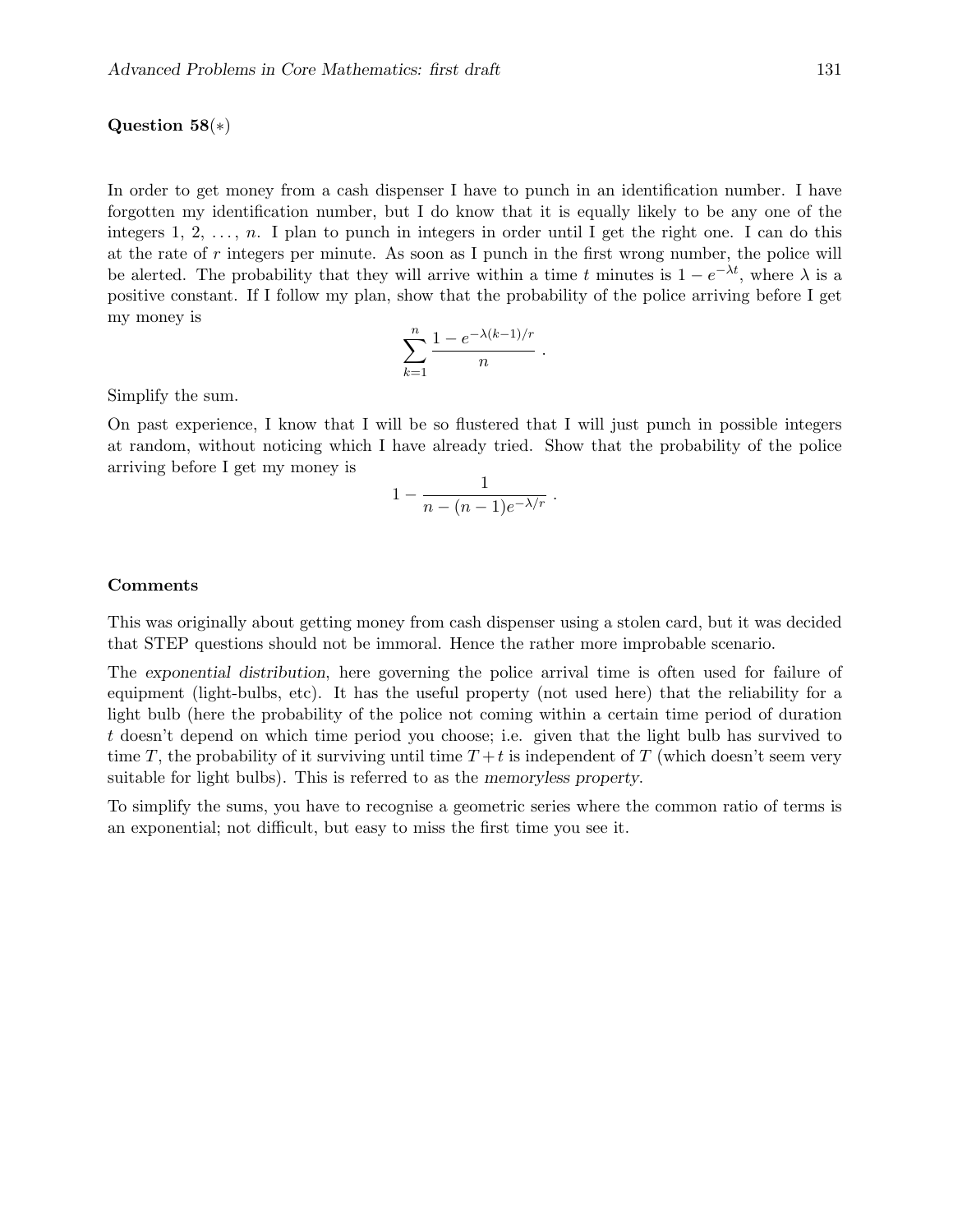The probability that I get the right number on the kth go is  $1/n$ . The time taken to key in k integers is  $(k-1)/r$ . The probability that the police arrive before this is  $1-e^{-\lambda(k-1)/r}$  so the total probability that the police arrive before I get my money is

$$
\sum_{k=1}^{n} \frac{1}{n} \times \left(1 - e^{-\lambda (k-1)/r}\right) .
$$

We have

$$
\sum_{k=1}^{n} \frac{1}{n} \times \left(1 - e^{-\lambda (k-1)/r}\right) = 1 - \sum_{k=1}^{n} \frac{e^{-\lambda (k-1)/r}}{n} = 1 - \frac{1 - e^{-\lambda n/r}}{n(1 - e^{-\lambda/r})},
$$

since the last part of the sum is a geometric progression with common ratio  $e^{-\lambda/r}$ .

This time, the probability of getting my money on the kth go is  $1/n$  times the probability of not having punched in the correct integer in the preceding  $k - 1$  turns:

P(money on kth go) = 
$$
\frac{1}{n} \times \left(\frac{n-1}{n}\right)^{k-1}
$$

.

Thus the probability of the police arriving before I get my money is

$$
\sum_{k=1}^{\infty} \frac{1}{n} \times \left(\frac{n-1}{n}\right)^{k-1} \times \left(1 - e^{-\lambda (k-1)/r}\right) = \frac{1}{n} \times \frac{1}{1 - (n-1)/n} - \frac{1}{n} \times \frac{1}{1 - e^{-\lambda/r} (n-1)/n}.
$$

### Postmortem

For each part, you have to calculate the probablity of the first success occuring on the kth go. You have to remember to multiply the probability of success on this go by the probability of failure on the preceding  $k - 1$  goes — a very typical idea in this sort of probability question. After that, the question is really just algebra. STEP questions on this sort of material nearly always involve significant algebra or calculus.

Car batteries as well as light bulbs often crop up as examples of objects to which exponential reliability can be applied. Suppose your car battery has a guarantee of three years, and your car is completely destroyed after two years. Your insurance company offers to give you one third of the price of the battery. What do you think they would say to your counterclaim for the full price, based on the fact that, given it had lasted two years, the exponential model says that it would have had an expected further three years life in it?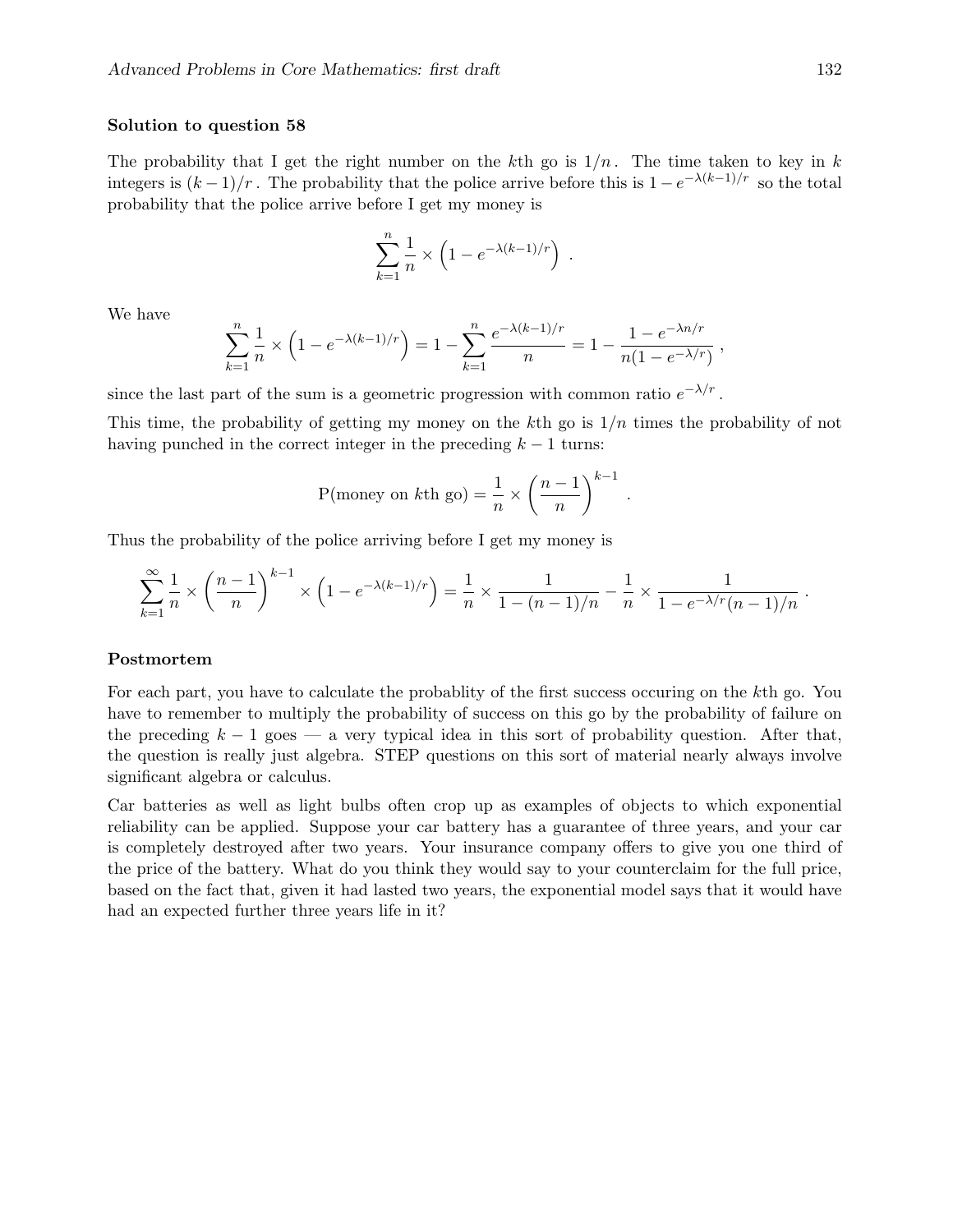# Question  $59(*)$

Four students, Arthur, Bertha, Chandra and Delilah, exchange gossip. When Arthur hears a rumour, he tells it to one of the other three without saying who told it to him. He decides whom to tell by choosing at random amongst the other three, omitting the ones that he knows have already heard the rumour. When Bertha, Chandra or Delilah hear a rumour, they behave in exactly the same way (even if they have already heard it themselves). The rumour stops being passed round when it is heard by a student who knows that the other three already have aready heard it.

Arthur starts a rumour and tells it to Chandra. By means of a tree diagram, or otherwise, show that the probability that Arthur rehears it is 3/4.

Find also the probability that Bertha hears it twice and the probability that Chandra hears it twice.

# Comments

This is pretty straightforward, though you have to marshall the information carefully. Arthur, the hero of this question, is named after one of my sons, who was born in the year this was set. I can't remember who Bertha and co are. Next time this comes up, you can expect five students since I now have another son called Edward. But don't hold your breath: the tree diagram is so horrible to produce in LaTeX (the mathematical word-processing language in which these papers, and the solutions, are set) that such questions are rare.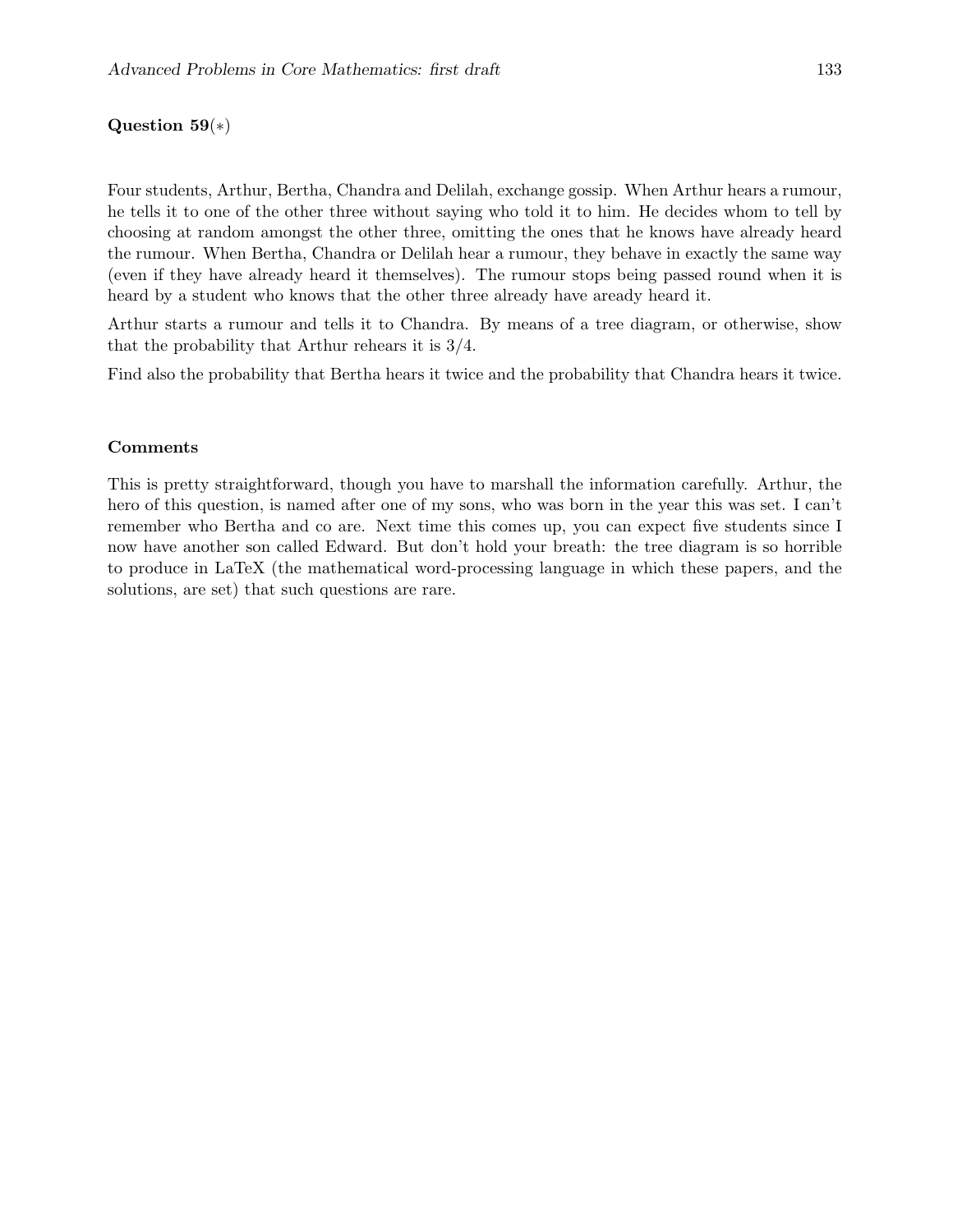The probability tree is



Each of the branches has probability  $\frac{1}{2}$ , so the probability of each outcome is  $\frac{1}{8}$ .

A rehears the rumour on 1, 2, 3, 5, 6, and 7, so with probability  $\frac{6}{8}$ .

B hears the rumour twice on 1 and 3, so with probability  $\frac{2}{8}$ .

C hears the rumour twice on 2, 4, 5 and 8, so with probability  $\frac{4}{8}$ .

## Postmortem

I've nothing to add here. The question has not much underlying interest. So here is the source code, mentioned in the comment on the previous page, for the tree diagram:

```
\addtolength{\tabcolsep}{-2.1 mm}
\newcommand{\\lin}_{\rule{0pt}{11pt}\n| \newcommand{\lin}{\rule[1mm]{15mm}{0.2mm}}
\begin{tabular}{11111111111111111111}
&&&&&&&&&&B&\hspace{1cm}(1) \\
&&&&&&A&\lin&D&\lin&\vline \\
&&&&&&\vline&&&&C &\hspace {1cm}(2)\\
&&&&B&\lin&\vline \\
&&&&\vline&&\vline&&A&\lin&B &\hspace{1cm}(3)\\\
&&&\mbox{\hspace{1.2cm}$\frac12$} &\vline&&D&\lin&\vline\\
&&&&\vline&&&&C&&&\hspace{1cm}(4)\\
A&\lin&C&\lin&\vline\\
&&&&\vline&&&&&&C&\hspace{1cm}(5)\\
&&&\mbox{\hspace{1.2cm}$\frac12$}&\vline&&A&\lin&B&\lin&\vline \\
&&&&\vline&&\vline&&&&D &\hspace{1cm}(6)\\
&&&&D&\lin&\vline&\\
&&&&&&\vline&&A&\lin&D&\hspace{1cm}(7)\\
&&&&&&B&\lin&\vline\\
&&&&&&&&C&&&\hspace{1cm}(8)\\
\end{tabular}
```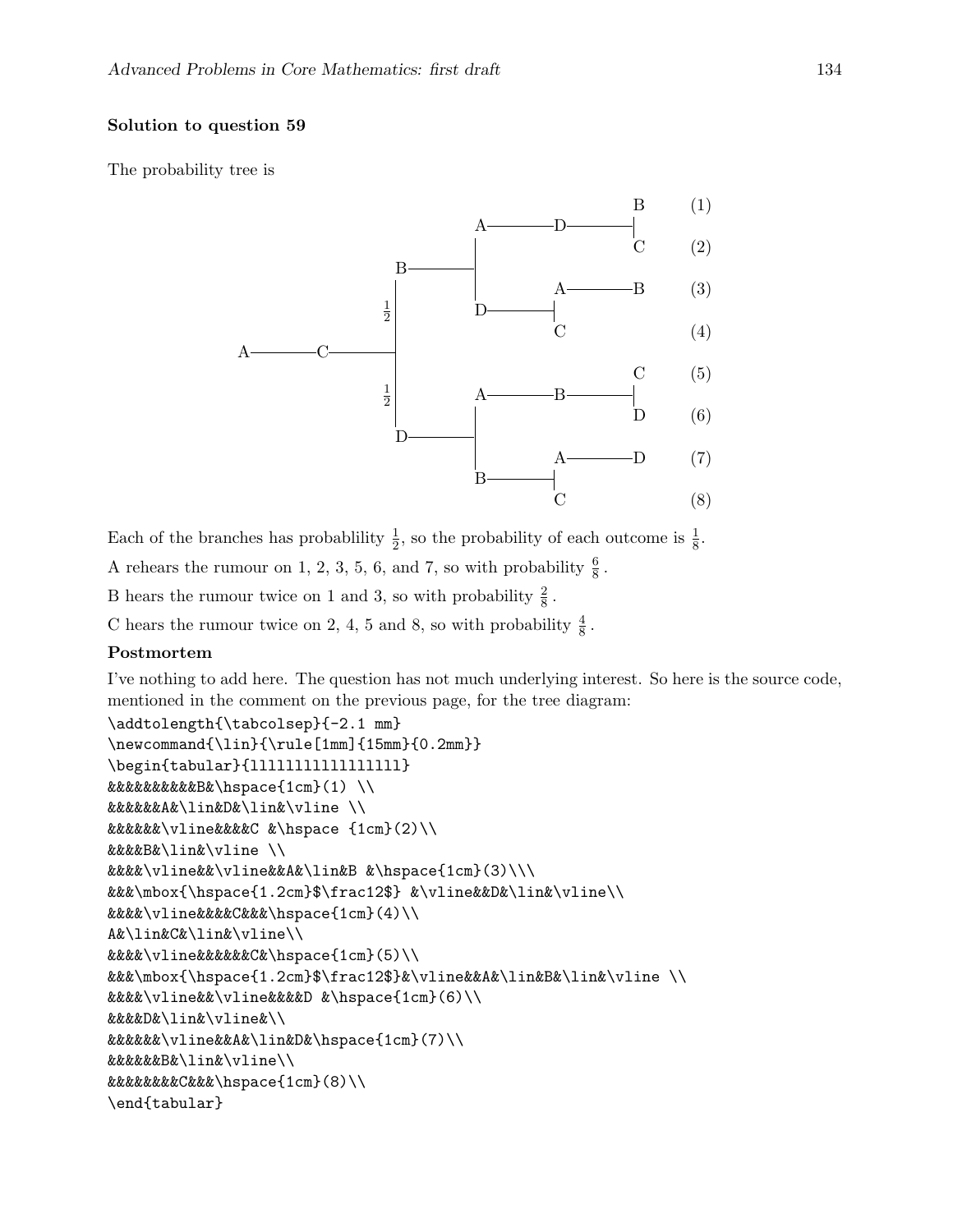# Question 60(∗)

Four students, one of whom is a mathematician, take turns at washing up over a long period of time. The number of plates broken by any student in this time obeys a Poisson distribution, the probability of any given student breaking n plates being  $e^{-\lambda} \lambda^n/n!$  for some fixed constant  $\lambda$ , independent of the number of breakages by other students. Given that five plates are broken, find the probability that three or more were broken by the mathematician.

### Comments

The way this is set up, it is largely a counting exercise (but see postmortem). To start with, you work out the probability of five breakages, then follow that with the probability that the mathematician broke three of more plates. You need to calculate the number of ways that 5 plates can be shared amongst four students, for which you have to consider each partition of the number 5 and the number of different ways it can arise.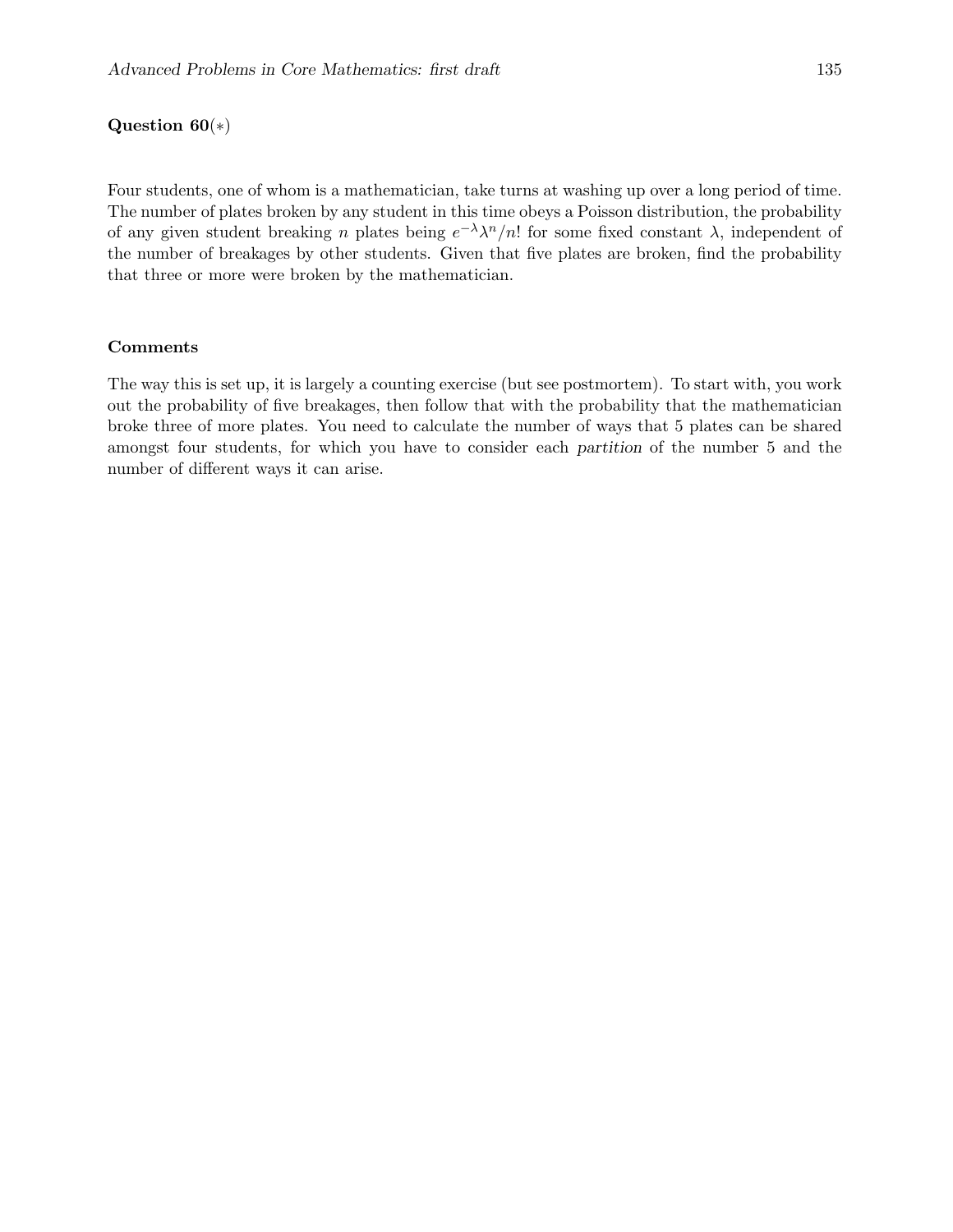First we work out the probability of five breakages.

Let  $P(5, 0, 0, 0)$  denote the probability that student A breaks 5 plates and students B, C and D break no plates. Then

$$
P(5,0,0,0) = (\text{Prob. of breaking } 5) \times (\text{Prob of breaking none})^3 = \frac{e^{-\lambda} \lambda^5}{5!} \left(e^{-\lambda}\right)^3 = \frac{\lambda^5 e^{-4\lambda}}{5!}.
$$

The probability that one student breaks all the plates is  $P(5, 0, 0, 0) + P(0, 5, 0, 0) + P(0, 0, 5, 0) +$  $P(0, 0, 0, 5)$ , i.e.  $(4/5!) \times \lambda^{5} e^{-4\lambda}$  (the factor 4 because it could be any one of the four students).

Let  $P(4, 1, 0, 0)$  denote the probability that student A breaks 4 plates. student B breaks one plate and students C and D break no plate. Then

$$
P(4, 1, 0, 0) = (Prob. of breaking 4) \times (Prob. of breaking one) \times (Prob of breaking none)2
$$
  
= 
$$
\frac{e^{-\lambda} \lambda^4}{4!} \frac{e^{-\lambda} \lambda}{1!} (e^{-\lambda})^2 = \frac{\lambda^5 e^{-4\lambda}}{4!}.
$$

The probability that any one student breaks four plates and any other student breaks one plate is therefore  $12 \times \lambda^{5} e^{-4\lambda}/4!$ .

Considering  $P(3, 2, 0, 0)$ ,  $P(3, 1, 1, 0)$ ,  $P(2, 2, 1, 0)$  and  $P(2, 1, 1, 1)$  in turn, together with the number of different ways these probabilities can occur, shows that the probability of five breakages is

$$
\lambda^5 e^{-4\lambda} \left( \frac{4}{5!} + \frac{12}{4! \, 1!} + \frac{12}{3! \, 2!} + \frac{12}{3! \, 1! \, 1!} + \frac{12}{2! \, 2! \, 1!} + \frac{4}{2! \, 1! \, 1! \, 1!} \right) = \lambda^5 e^{-4\lambda} \left( \frac{1024}{5!} \right) \; .
$$

The probability that the mathematician breaks three or more is  $P(5, 0, 0, 0) + 3P(4, 1, 0, 0) +$  $3P(3, 2, 0, 0) + 3P(3, 1, 1, 0),$  i.e.

$$
\lambda^5 e^{-4\lambda} \left( \frac{4}{5!} + \frac{3}{4! \, 1!} + \frac{3}{3! \, 2!} + \frac{4}{3! \, 1! \, 1!} \right) = \lambda^5 e^{-4\lambda} \left( \frac{106}{5!} \right) \; .
$$

The probability that the mathematician breaks three or more, given that five are broken is therefore 106/1024 .

### Postmortem

If you did the question by the method suggested above, you will probably be wondering about the answer: why is it independent of  $\lambda$ ; and why is the denominator  $4^5$ . You will quickly decide that the Poisson distribution was a red herring (though I promise you that it was not an intentional herring), since there is no trace of the distribution in the answer.

The denominator is pretty suggestive. A completely different approach is as follows, It is clear that the probability that the mathematician breaks any given plate is  $\frac{1}{4}$ . The probability that he or she breaks k plates is therefore binomial:

$$
\binom{5}{k} \left(\frac{1}{4}\right)^k \left(\frac{3}{4}\right)^{5-k}
$$

and adding the cases  $k = 3$ ,  $k = 4$  and  $k = 5$  gives rather rapidly

$$
\frac{90+15+1}{1024}.
$$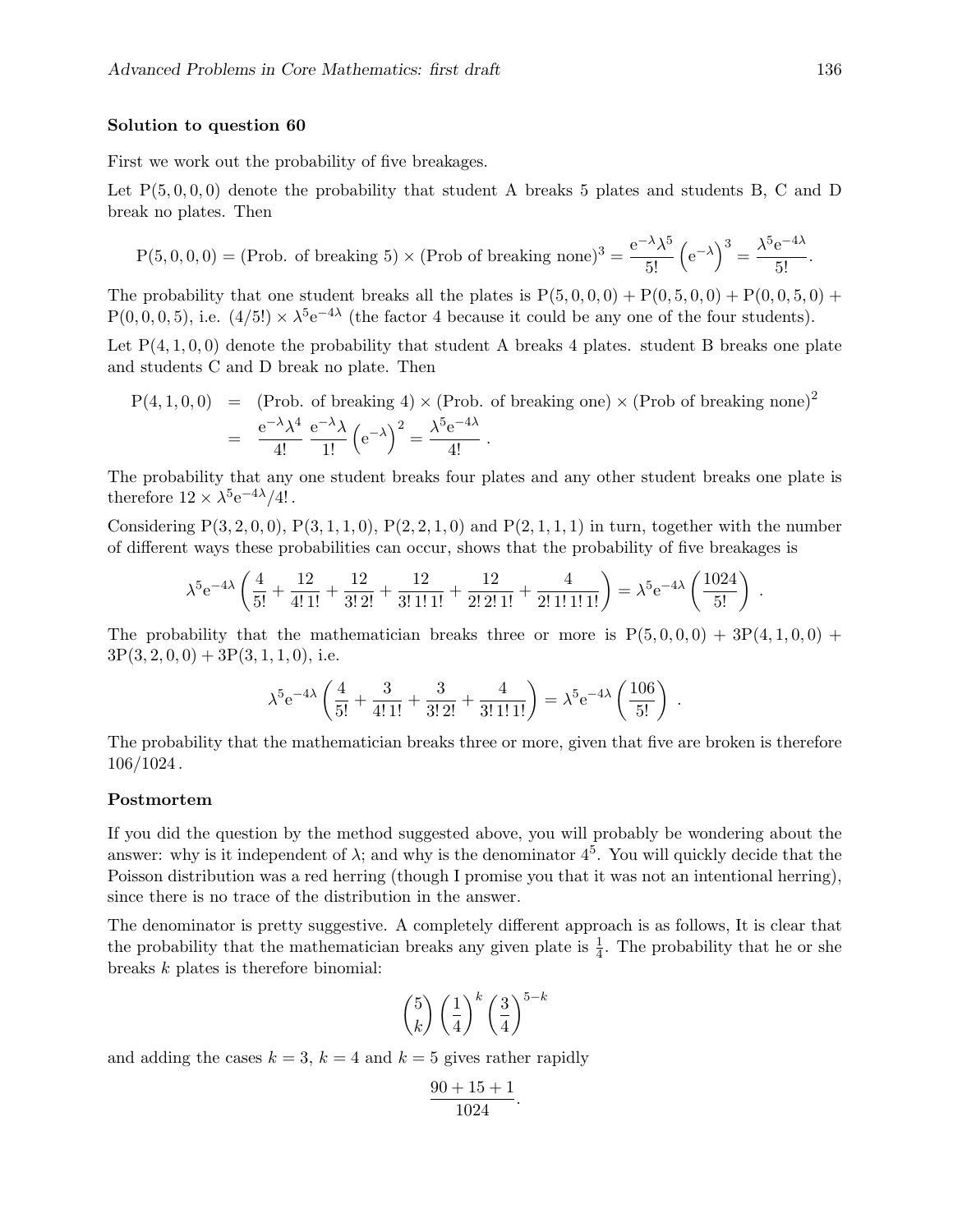# Question 61(∗∗)

The national lottery of Ruritania is based on the positive integers from 1 to  $N$ , where  $N$  is very large and fixed. Tickets cost  $\pounds 1$  each. For each ticket purchased, the punter (i.e. the purchaser) chooses a number from 1 to N. The winning number is chosen at random, and the jackpot is shared equally amongst those punters who chose the winning number.

A syndicate decides to buy N tickets, choosing every number once to be sure of winning a share of the jackpot. The total number of tickets purchased in this draw is 3.8N and the jackpot is  $\mathcal{L}W$ . Assuming that the non-syndicate punters choose their numbers independently and at random, find the most probable number of winning tickets and show that the expected net loss of the syndicate is approximately

$$
N - \frac{5(1 - e^{-2.8})}{14} W.
$$

## Comments

This is a binomial distribution problem: the probability that n out of  $m$  punters choose the winning ticket is

$$
\binom{m}{n} p^n q^{m-n}
$$

where here  $m = 2.8N$ ,  $p = 1/N$  and  $q = 1 - p$ . It is clear that an approximation to the binomial distribution is expected (for example, the question uses the word 'approximately' and you have to think about how an approximation might arise); and the presence of the exponential in the given result gives a pretty broad hint that it should be a Poisson distribution — the use of which has to be justified. One can expect the Poisson approximation to work when the number of trials (call it m) is large (e.g.  $m > 150$ ) and when  $np \approx npq$ , i.e. the mean is roughly equal to the variance (since these are equal for the Poisson distribution) — so  $q \approx 1$ .

You can't find the most probable number of winning tickets by differentiation (unless you fancy differentiating the factorial  $x$ !); instead, you must look at the ratios of consecutive terms and see when these turn from being greater than one to less than one.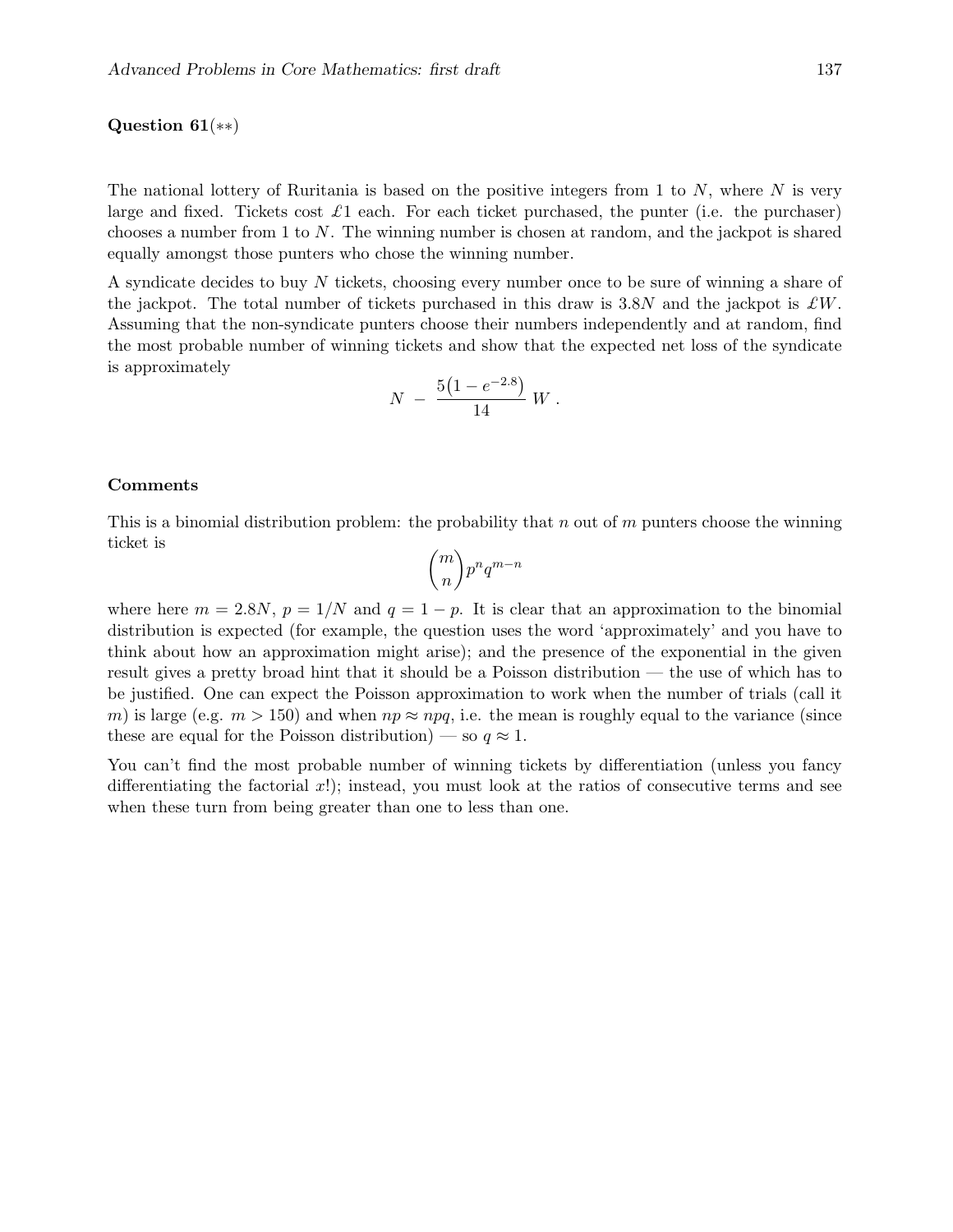Let  $X$  be the random variable whose value is the number of winning tickets out of the 2.8N tickets purchased by the non-syndicate punters. Then  $X \sim \text{Poisson}(2.8)$ .

Let  $p_j = P(X = j)$ . Then

$$
p_j = \frac{(2.8)^j e^{-2.8}}{j!} \Rightarrow \frac{p_{j+1}}{p_j} = \frac{2.8}{j+1}.
$$

This fraction is greater than 1 if  $j < 1.8$ , so the most probable number of winning tickets by non-syndicate punters is 2. Overall, the most probable number of winning tickets is 3.

The expected winnings of the syndicate is

$$
\left(Wp_0 + \frac{1}{2}Wp_1 + \frac{1}{3}Wp_2 + \cdots \right) = e^{-2.8}W \left( 1 + \frac{1}{2} \times \frac{1}{1!} (2.8) + \frac{1}{3} \times \frac{1}{2!} (2.8)^2 + \cdots \right)
$$
  
=  $e^{-2.8}W \frac{e^{2.8} - 1}{2.8}$ ,

so the expected loss is as given.

### Postmortem

This is rather interesting. You might wonder whether it would be worth borrowing the money to buy every single lottery combination, in order to win a share of the jackpot. Clearly, the people who run the lottery have to think about this sort of thing.

Suppose the number of tickets sold, excluding the N that we plan to buy, is expected to be  $kN$ . Suppose also that a fraction  $\alpha$  of the total is paid out in the jackpot. Then the above formula becomes

$$
N\left(1-\frac{1-e^{-k}}{k}\alpha(k+1)\right).
$$

If k is very small (take  $k = 0$ ), we lose  $N(1 - \alpha)$  (obviously). If k is large,  $k = 3$  say, the exponential can be ignored and we lose  $N(1 - \alpha(k+1)/k)$ . If  $k \gg 1$ , this becomes  $N(1 - \alpha)$  again. In between, there is a value of k that, for each fixed  $\alpha$ , gives a minimum loss (which may be a gain if  $\alpha$  is close to 1).

Note how informative it is to have  $k$  rather than 2.8; the numerical value was chosen in the question to model roughly that lottery system in the UK.

Having gone back to this solution after a break, I am now wondering about the use of the Poisson approximation. Of course, the set-up (large m, small  $p$ ) begs us to approximate, but did we need to? Certainly not for the first result, since we can just as well look at the ratio of two terms of the Binomial distribution as at two terms of the Poisson distribution. Try it; the result is of course the same.

The second part is more difficult. What we want is the expectation of  $1/(n+1)$ , and this turns out to be a difficult sum using the Binomial distribution (in fact, it can only be expressed in terms of a hypergeometric function, which would then have to be approximated to get a less obscure answer).

It seems to me that the solution above is therefore a bit unsatisfactory. It would surely have been better to work with the exact distribution until it was necessary to approximate, even though one knows that the approximation is so good that the answers would be the same. We are, after all, mathematicians and not engineers.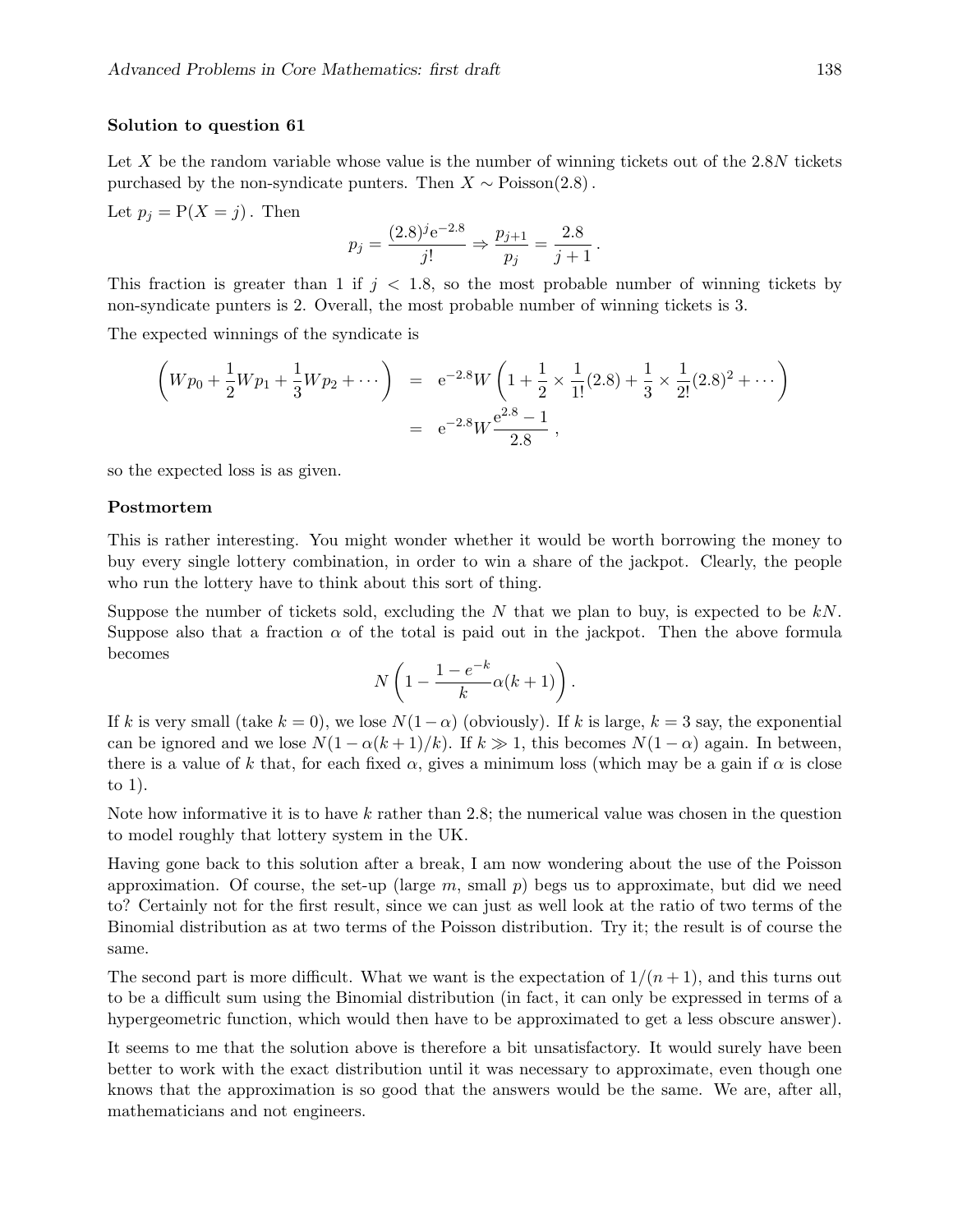# Question  $62(*)$

I have k different keys on my key ring. When I come home at night I try one key after another until I find the key that fits my front door. What is the probability that I find the correct key, for the first time, on the nth attempt in each of the following three cases?

- (i) At each attempt, I choose a key that I have not tried before, each choice being equally likely.
- (ii) At each attempt, I choose a key from all my keys, each of the k choices being equally likely.
- (iii) At the first attempt, I choose from all my keys, each of the k choices being equally likely. At each subsequent attempt, I choose from the keys that I did not try at the previous attempt, each of the  $k-1$  choices being equally likely.

## Comments

This is very easy, and would really be far too easy if the answers were given.

You should set out your argument clearly and concisely, because if you come up with the wrong answer and an inadequate explanation you will not get many marks. Even if you write down the correct answer you may not get the marks if your explanation is inadequate.

You should of course run the usual checks on your answers. Do they lie in the range  $0 \leqslant p \leqslant 1$ ? If you sum over all outcomes, do you get 1? (The latter is a good and not difficult exercise; I insist that you try it.)

You will probably be struck by the simplicity of the answer to part (i), after simplification. Is there an easy way of thinking about it (or, if you did it the easy way, is there a hard way)?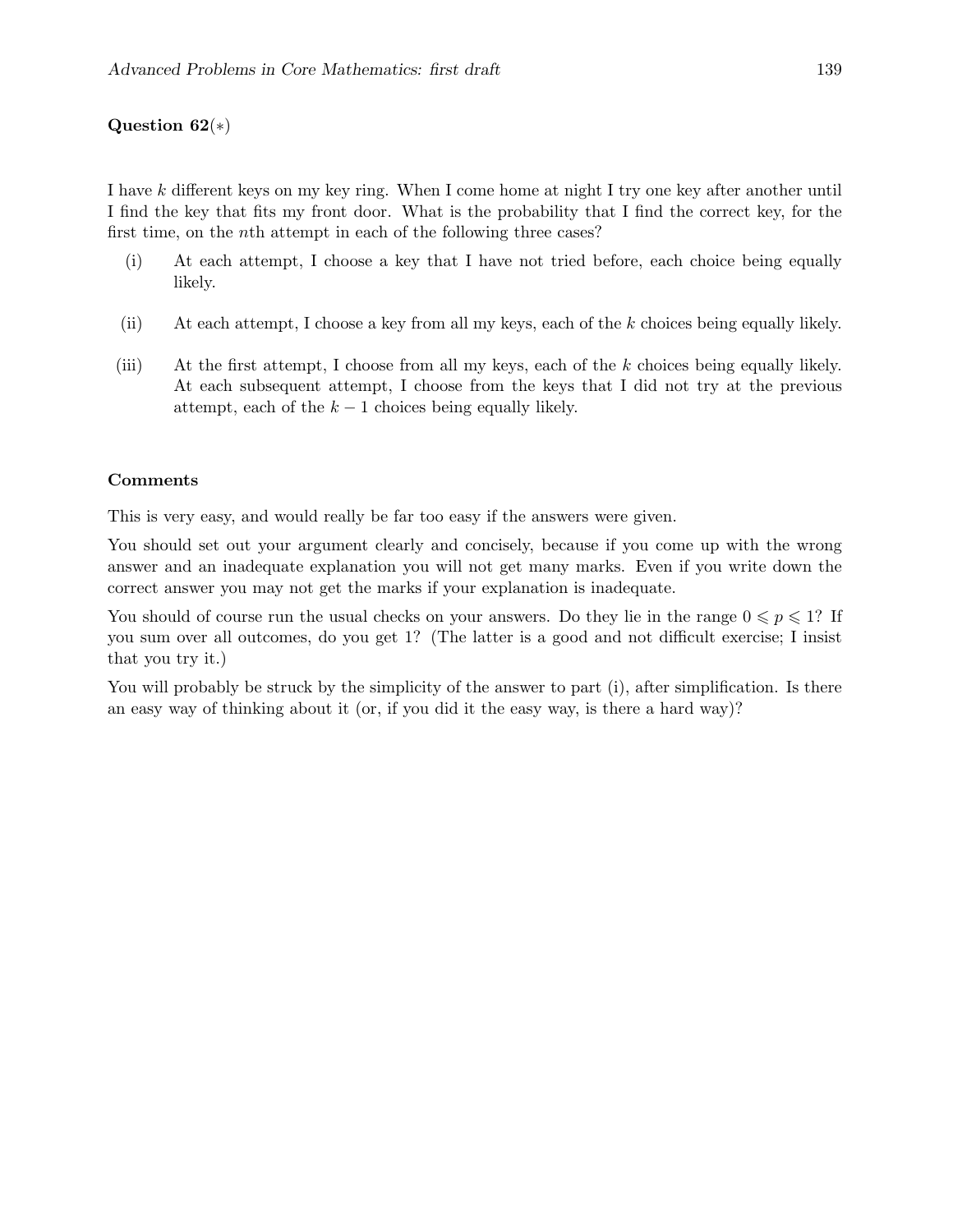(i)

P(finding correct key, for the first time, on nth attempt)

 $=$ P(fail first, fail second, ..., fail  $(n-1)$ th, succeed *nth*)

$$
= \begin{cases} \frac{1}{k} & \text{for } n = 1; \\ \frac{k-1}{k} \times \frac{k-2}{k-1} \times \dots \times \frac{k-(n-1)}{k-(n-2)} \times \frac{1}{k-(n-1)} = \frac{1}{k} & \text{for } 2 \leq n \leq k; \\ 0 & \text{for } n > k. \end{cases}
$$

 $(ii)$ 

P(find correct key, for the first time, on nth attempt)

=P(fail first, fail second, ... , succeed 
$$
n
$$
th) =  $\left(\frac{k-1}{k}\right)^{n-1} \frac{1}{k}$ .

(iii)

P(find correct key, for the first time, on nth attempt)

 $=$ P(fail first, fail second, ..., succeed *nth*) =  $\sqrt{ }$  $\int$  $\overline{\mathcal{L}}$ 1  $\frac{1}{k}$  for  $n = 1$ ;  $k-2$  $k-1$  $\setminus^{n-2}$  1  $\frac{1}{k}$  for  $n \geqslant 2$ .

### Postmortem

The above solution is the 'hard way'. The easy way is to consider the keys all laid out in a row, instead of being picked sequentially. Exactly one of the keys is the correct one, which is equally likely to be any of the keys in the row, so has a probability of  $1/k$  of being in any given position. Clearly, this corresponds exactly to picking them one by one.

I gave the hard solution above, because I think most people will be drawn into doing it this way by the phrasing of the question: keys are picked one by one and tried before going on to the next.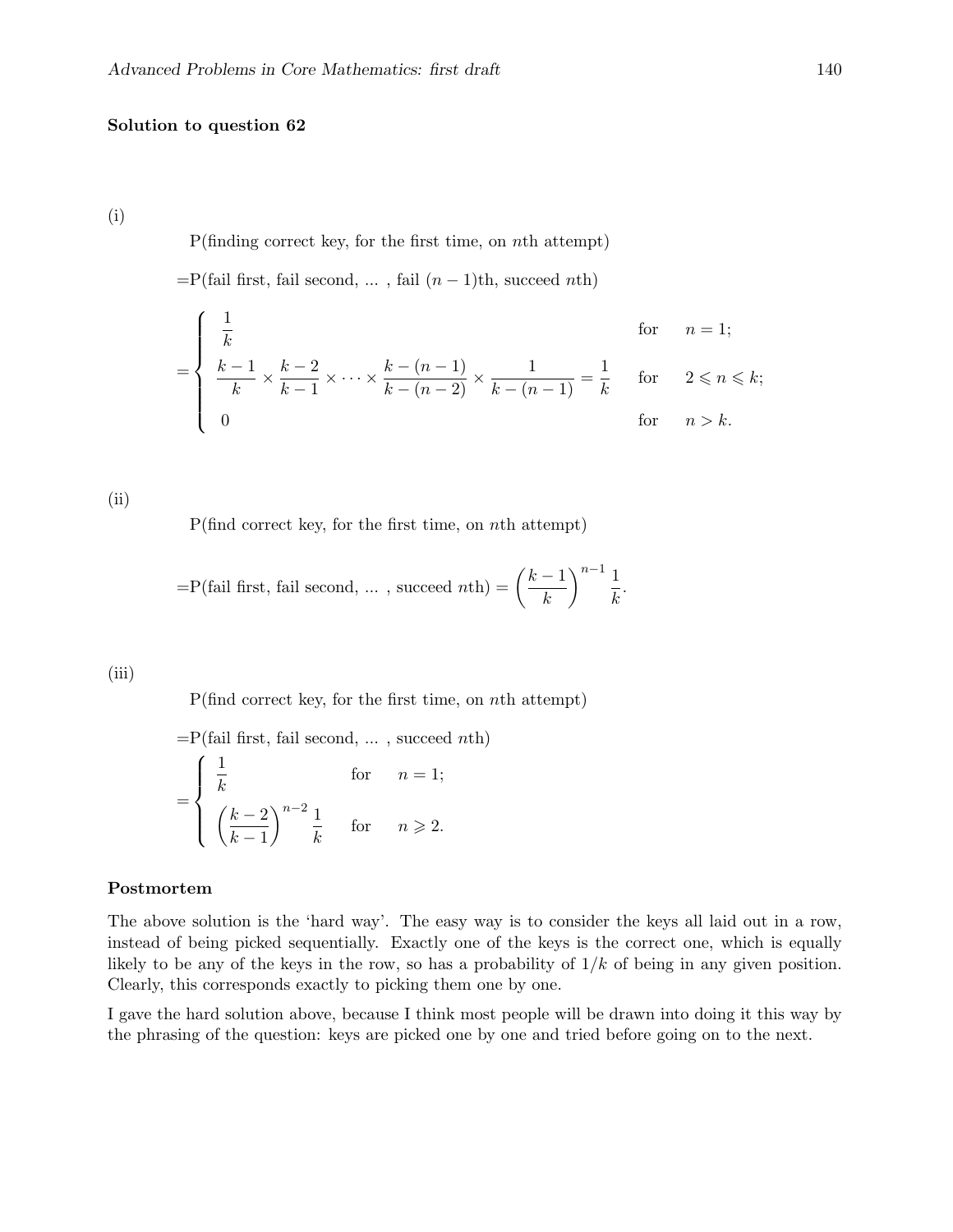## Question 63(∗∗)

Tabulated values of  $\Phi(\cdot)$ , the cumulative distribution function of a standard normal variable, should not be used in this question.

Henry the commuter lives in Cambridge and his working day starts at his office in London at 0900. He catches the 0715 train to King's Cross with probability p, or the 0720 to Liverpool Street with probability  $1 - p$ . Measured in minutes, journey times for the first train are  $N(55, 25)$  and for the second are  $N(65, 16)$ . Journey times from King's Cross and Liverpool Street to his office are  $N(30, 144)$  and  $N(25, 9)$ , respectively. Show that Henry is more likely to be late for work if he catches the first train.

Henry makes M journeys, where M is large. Writing A for  $1 - \Phi(20/13)$  and B for  $1 - \Phi(2)$ , find, in terms of A, B, M and p, the expected number, L, of times that Henry will be late and show that for all possible values of  $p$ ,

$$
BM \leqslant L \leqslant AM.
$$

Henry noted that in 3/5 of the occasions when he was late, he had caught the King's Cross train. Obtain an estimate of  $p$  in terms of  $A$  and  $B$ .

**[Note:** A random variable is said to be  $N(\mu, \sigma^2)$  if it has a normal distribution with mean  $\mu$  and variance  $\sigma^2$ .

### Comments

This is impossible unless you know the following result:

If  $X_1$  and  $X_2$  are independent and normally distributed according to  $X_1 \sim N(\mu_1, \sigma_1^2$  and  $X_2 \sim$  $N(\mu_2, \sigma_2^2, \text{ then } X_1 + X_2 \text{ is also normally distributed and } X_1 + X_2 \sim N(\mu_1 + \mu_2, \sigma_1^2 + \sigma_2^2).$ 

Even if you didn't know this result, you do now and it should not be difficult to complete the first parts question.

For the last part, you need to know something about conditional probability, namely that

$$
P(A|B) = \frac{P(B \cap A)}{P(B)}
$$

which is intuitively and can easily be understood in terms of Venn diagrams. The denominator is essentially a normalising constant. The formula may be taken as the definition of conditional probability on the left hand side.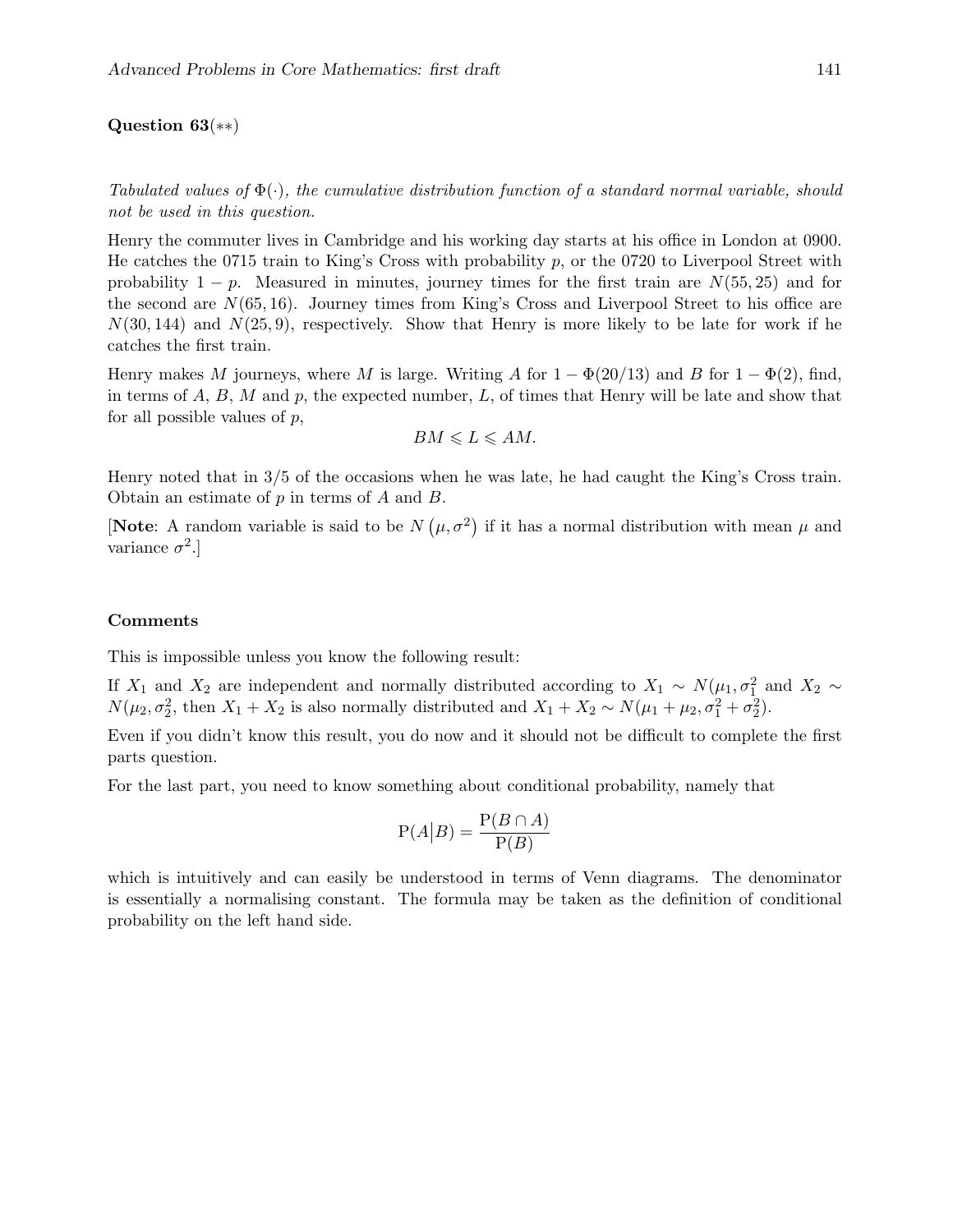Let  $T_1$  be the random variable representing the total journey time via Kings Cross, so that

$$
T_1 \sim N(55 + 30, 25 + 144) = N(85, 169),
$$

using the theorem mentioned on the previous page, and and let  $T_2$  be the random variable representing the total journey time via Liverpool Street, so that

$$
T_2 \sim N(65 + 25, 16 + 9) = N(90, 25).
$$

Then the probabilities of being late are, respectively,  $P(T_1 > 105)$  and  $P(T_2 > 100)$ , i.e.  $1-\Phi(20/13)$ and  $1 - \Phi(2)$ . Note that  $\Phi(20/13) < \Phi(2)$ .

We have

$$
L = [pA + (1-p)B]M = [B + (A - B)p]M.
$$

L increases as p increases, since  $A > B$ , hence given inequalities corresponding to  $p = 0$  and  $p = 1$ . We have

$$
P(Kings Cross given late) = \frac{P(Late and Kings Cross)}{P(Late)}
$$

An estimate for  $p$  (all it  $\tilde{p}$ ) is therefore given by

$$
\frac{3}{5} = \frac{A\tilde{p}}{A\tilde{p} + B(1-\tilde{p})},
$$

so  $\tilde{p} = 3B/(2A + 3B)$ .

### Postmortem

The result mentioned in the comment on the previous page is just the sort of thing you should try to prove yourself rather than take on trust. Unfortunately, such results in probability tend to be pretty hard to prove. You can also prove it fairly easily using generating functions (which are not in the syllabus for STEP I and II). You can also prove it from first principles, but that would be difficult for you but not impossible because of the awkward integrals involved.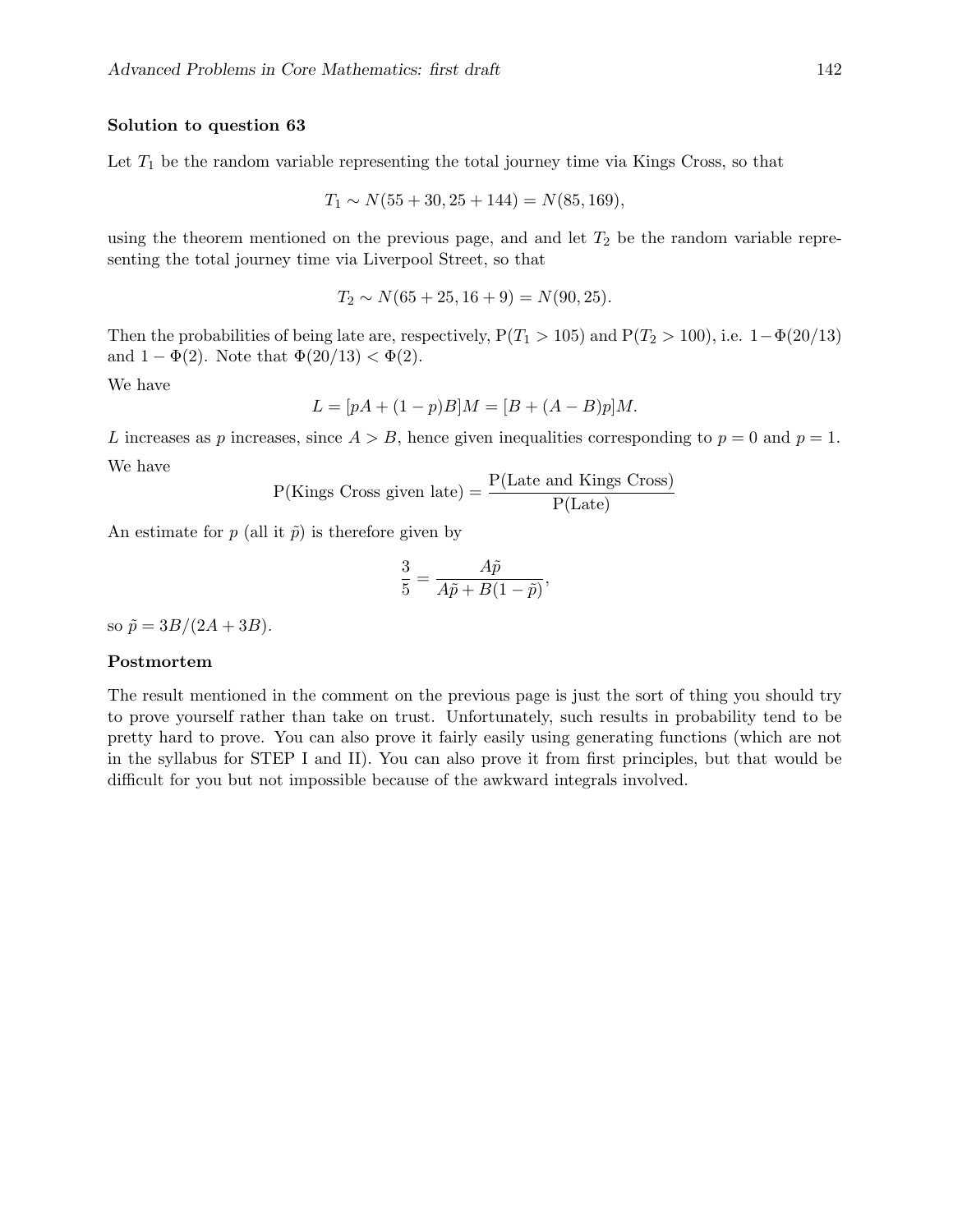# Question 64(∗)

A group of biologists attempts to estimate the magnitude, N, of an island population of voles (Microtus agrestis). Accordingly, the biologists capture a random sample of 200 voles, mark them and release them. A second random sample of 200 voles is then taken of which 11 are found to be marked. Show that the probability,  $p_N$ , of this occurrence is given by

$$
p_N = k \frac{((N - 200)!)^2}{N!(N - 389)!}
$$

where  $k$  is independent of  $N$ .

The biologists then estimate N by calculating the value of N for which  $p<sub>N</sub>$  is a maximum. Find this estimate.

All unmarked voles in the second sample are marked and then the entire sample is released. Subsequently a third random sample of 200 voles is taken. Using your estimate for  $N$ , write down the probability that this sample contains exactly j marked voles, leaving your answer in terms of binomial coefficients.

Deduce that

$$
\sum_{j=0}^{200} \left(\begin{array}{c} 389\\j \end{array}\right) \left(\begin{array}{c} 3247\\200-j \end{array}\right) = \left(\begin{array}{c} 3636\\200 \end{array}\right) \; .
$$

#### Comments

This is really just an exercise in combinations. (Recall that a permutation is a reordering of a set of objects, and a combination is a selection of a subset from a set.) You assume that you are equally likely to choose any given subset of the same size, so that the probability of a set of specific composition is the number of ways of choosing a set of that composition divided by the total number of ways of choosing any set of the same size. Of course, you are assuming that the voles are indistinguishable, except for the marks made by the biologists.

Maximising a discrete (not a continuous) function of  $N$  came up on one of the previous questions: you have to compare adjacent terms.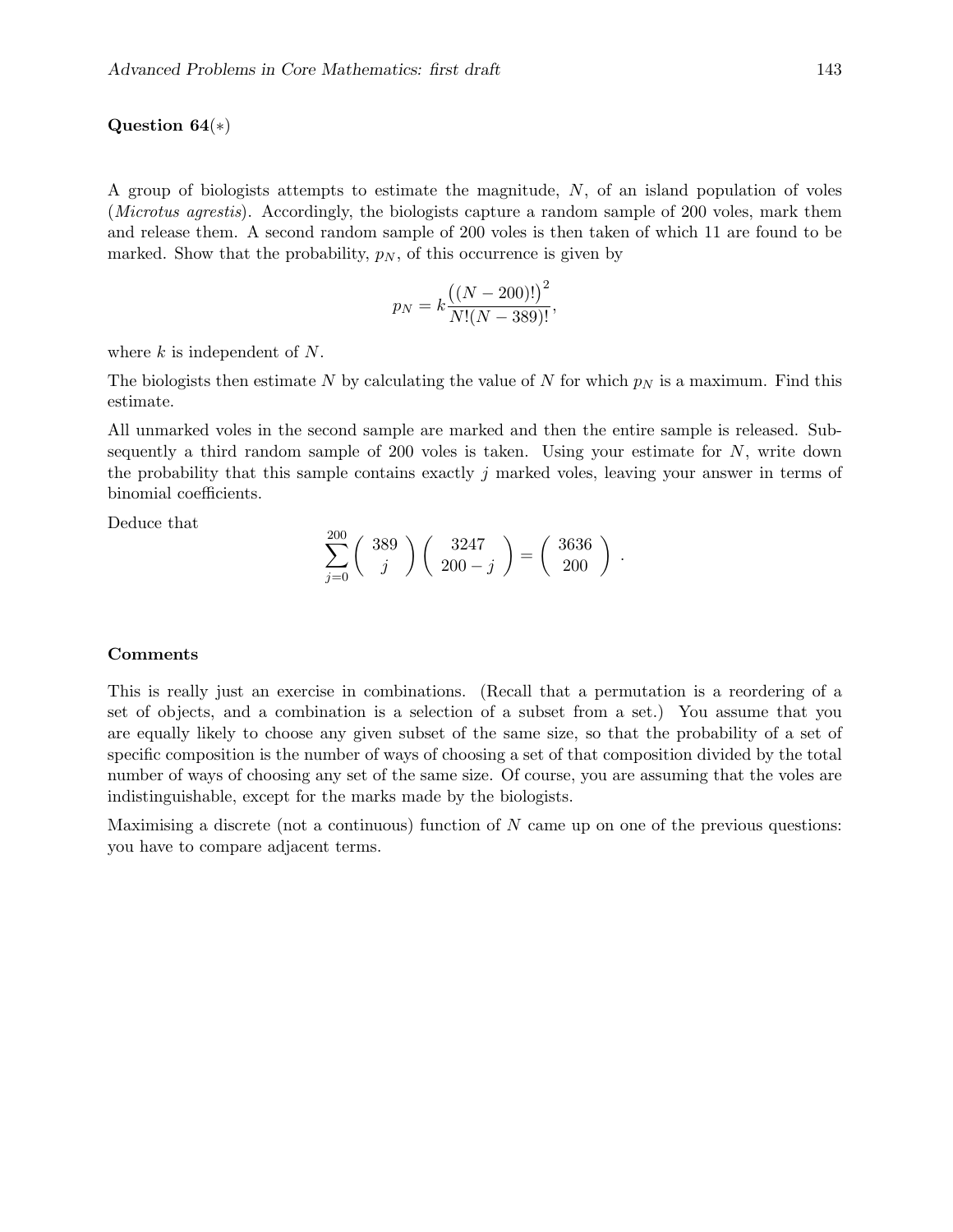200 out of N voles are marked, so  $p<sub>N</sub>$  is just the number of ways of choosing 11 from 200 and 189 from  $N - 200$  divided by the number of ways of choosing 200 from N:

$$
p_N = \frac{\binom{200}{11}\binom{N-200}{189}}{\binom{N}{200}} = \frac{\frac{200!}{11!189!} \frac{(N-200)!}{189!(N-389)!}}{\frac{N!}{200!(N-200)!}},
$$

so

$$
k = \frac{(200!)^2}{11!(189!)^2}.
$$

At the maximum value,  $p_N \approx p_{N-1}$ , i.e.

$$
\frac{(N - 200)^2}{N(N - 389)} \approx 1,
$$

which gives  $N \approx 200^2/11 \approx 3636$  (just divide 40000 by 11).

At the third sample, there are 389 marked voles and an estimated 3636 − 389 = 3247 unmarked voles. Hence

$$
P(\text{exactly } j \text{ marked roles}) = \frac{\binom{389}{j} \binom{3247}{200-j}}{\binom{3636}{200}}.
$$

The final part follows immediately, using

$$
\sum_{j=0}^{200} \text{P}(\text{exactly } j \text{ marked poles}) = 1.
$$

#### Postmortem

Adding the Latin name of the species was a nice touch, I thought (not my idea); it adds an air of verisimilitude to the problem.

I suppose that this might be the basis of a method of estimating the population of voles — rather clever really. I don't know how well it works in practice though. The assumption mentioned earlier, that picking one set of voles of size 200 is just as likely as picking any other set, surely relies on perfect mixing of the marked voles, which would be rather difficult to achieve (especially as female voles can be highly territorial).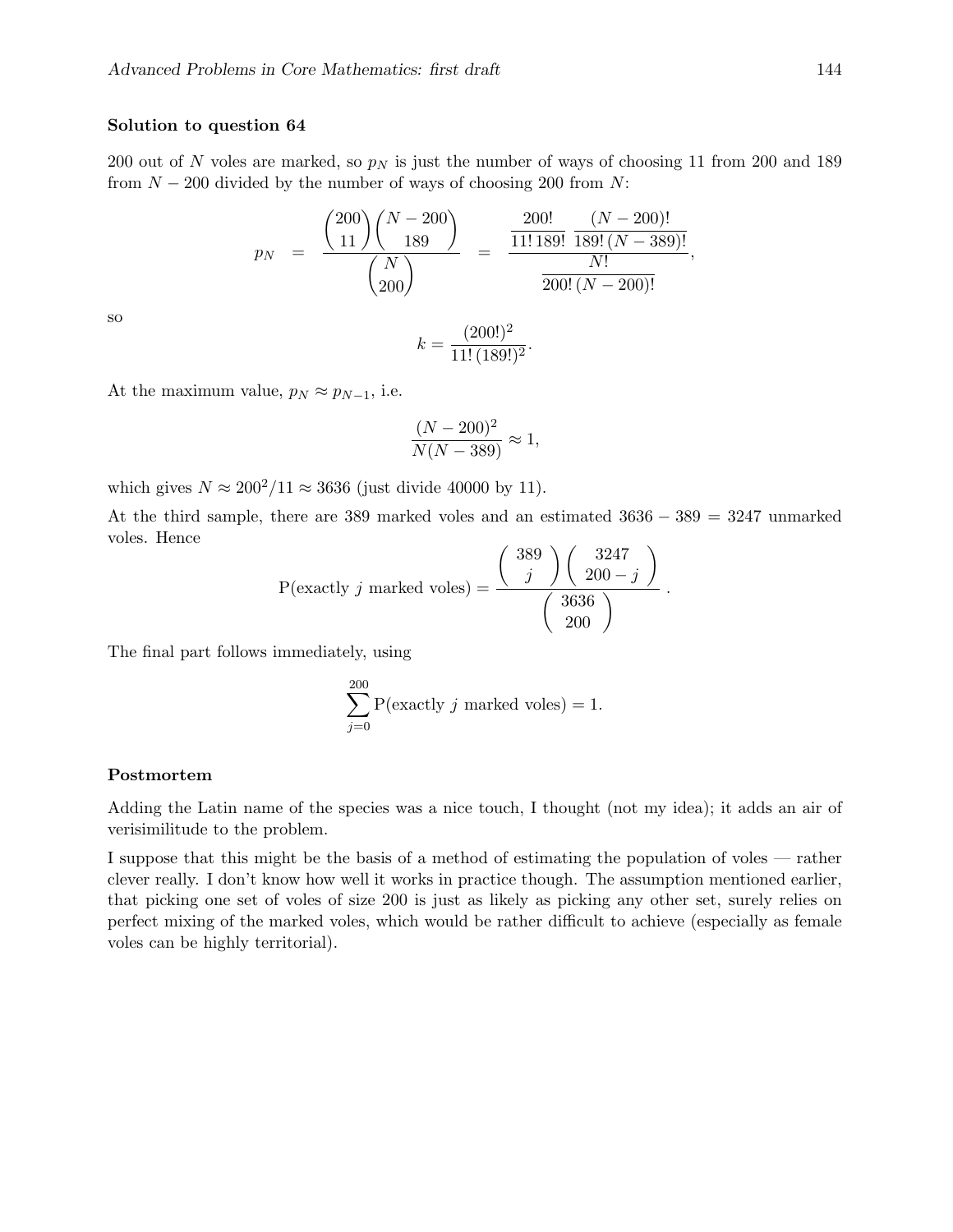# Question 65()

A stick is broken at a point, chosen at random, along its length. Find the probability that the ratio,  $R$ , of the length of the shorter piece to the length of the longer piece is less than  $r$ , where  $r$  is a given positive number.

Find the probability density function for R, and calculate the mean and variance of R.

### Comments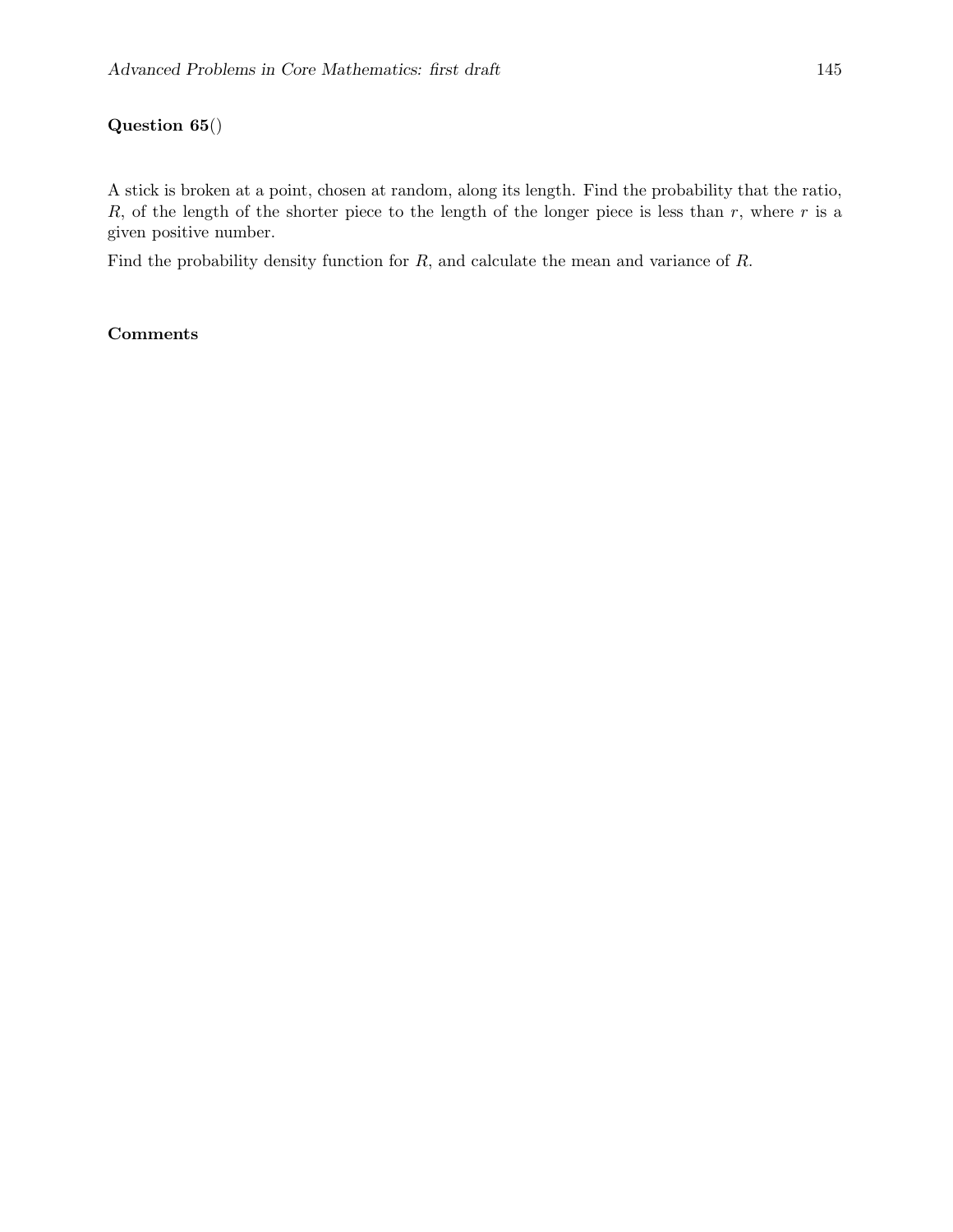#### Solution to question 65

Let X be the distance of the break from one end of the stick, and assume that  $X \le \ell/2$ , where  $\ell$  is the length of the stick (if this assumption does not hold, then we could measure from the other end of the stick). Then

$$
\mathcal{P}(X < x) = \frac{x}{\ell/2}
$$

Now  $R = \frac{X}{a}$  $\frac{1}{\ell - X}$ , by definition, so

$$
X = \frac{\ell R}{1 + R}.
$$

The cumulative distribution function for R is

$$
P(R < r) = P\left(\frac{X}{l - X} < r\right) = P\left(X < \frac{\ell r}{1 + r}\right) = \frac{\ell r}{(1 + r)(\ell/2)} = \frac{2r}{1 + r}.
$$

[Check that this satisfies the conditions for a cumulative distribution function: it starts at 0, when  $r = 0$ ; it ends at 1 when r takes its maximum value of 1.

The probability density function is

$$
\frac{\mathrm{d}}{\mathrm{d}r}\left(\frac{2r}{1+r}\right) = \frac{2}{(r+1)^2}.
$$

Integrating to find  $E(R)$  and  $E(R^2)$  gives

$$
E(R) = \int_0^1 \frac{2r}{(1+r)^2} dr = 2 \ln 2 - 1; \quad E(R^2) = 3 - 4 \ln 2,
$$

so  $Var(R) = 2 - 4(ln 2)^{2}$ .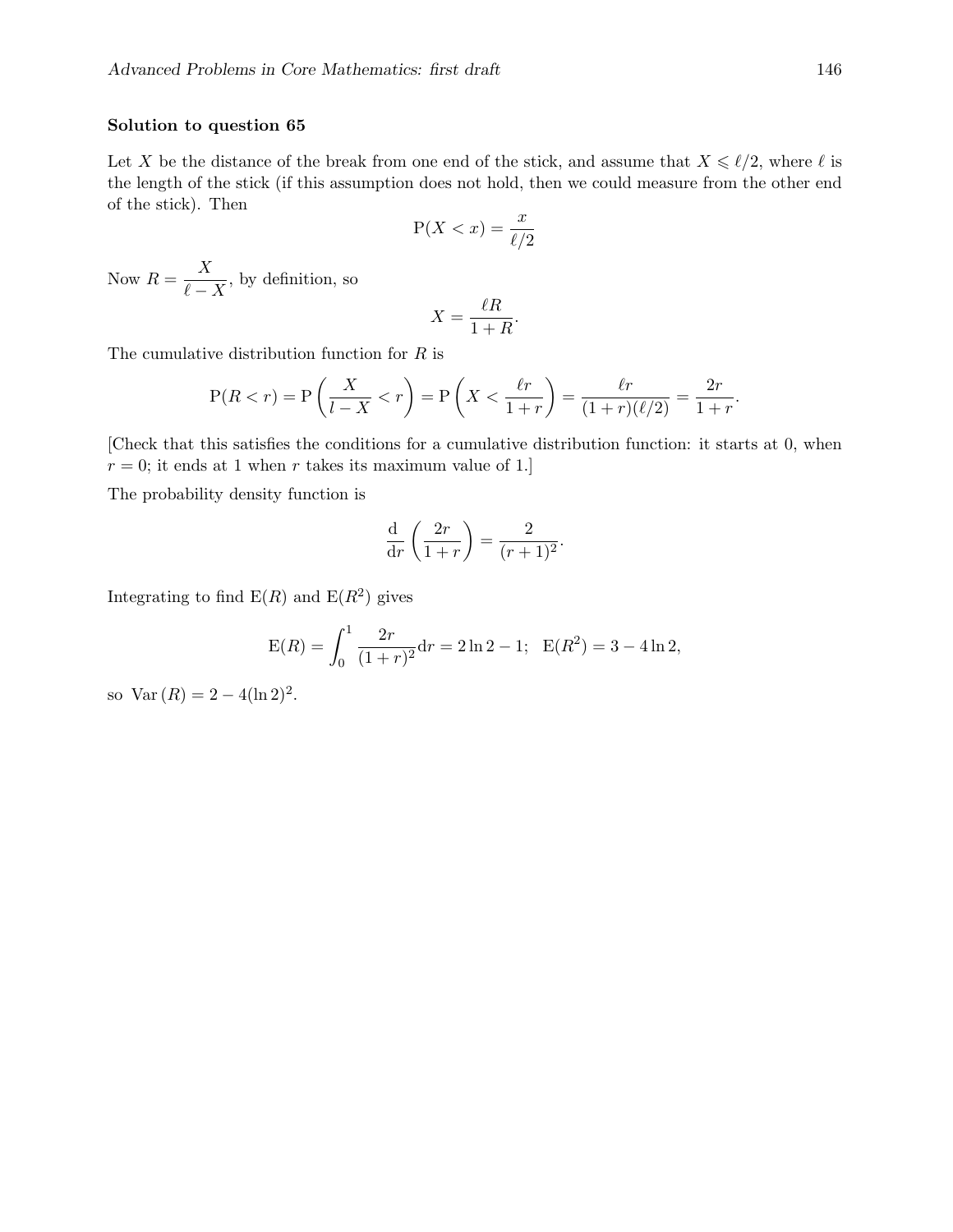## Question 66()

An experiment produces a random number  $T$  uniformly distributed on [0, 1]. Let  $X$  be the larger root of the equation

$$
x^2 + 2x + T = 0.
$$

What is the probability that  $X > -1/3$ ? Find  $E(X)$  and show that  $Var(X) = 1/18$ .

The experiment is repeated independently 800 times generating the larger roots  $X_1, X_2, \ldots, X_{800}$ . If

$$
Y = X_1 + X_2 + \cdots + X_{800}.
$$

find an approximate value for  $K$  such that

$$
P(Y \leqslant K) = 0.08.
$$

### Comments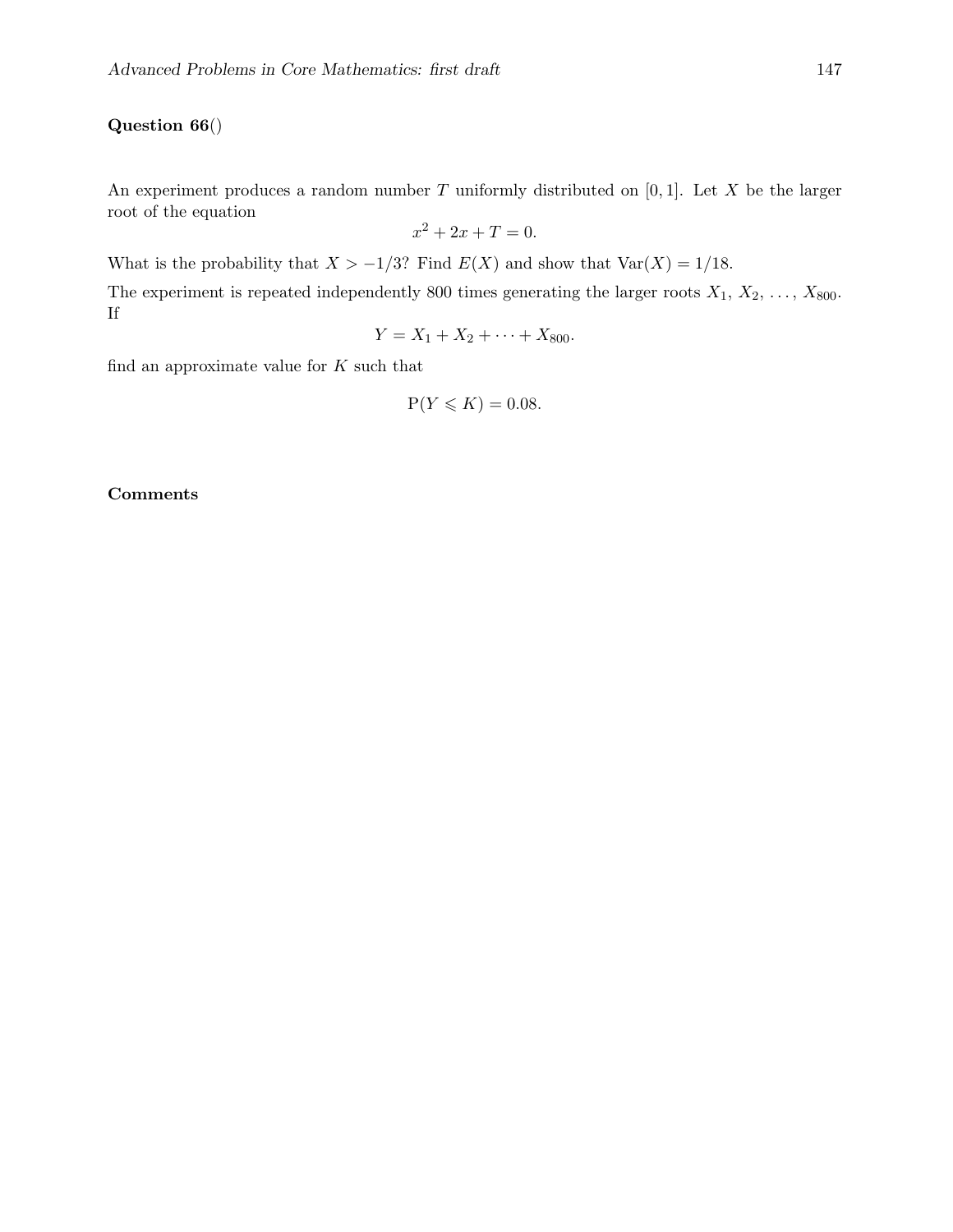#### Solution to question 66

The larger root is given by  $X = -1 + \sqrt{1-T}$ , so  $X > -1/3$  if  $T < 5/9$ . Thus  $P(X > -1/3) = 5/9$ . For the repeated experiment we use the normal distribution. First calcalate the expectation and variance: 1

$$
E(X) = \int_0^1 (-1 + \sqrt{1 - t}) dt = -\frac{1}{3};
$$
  
\n
$$
E(X^2) = \int_0^1 (-1 + \sqrt{1 - t})^2 dt = \frac{1}{6}; \quad Var(X) = \frac{1}{6} - \frac{1}{9} = \frac{1}{18}.
$$

Using standard result for the mean of a sum of random variables (always equal to the sum of the means) and the variance (equal to the sum of the variances if the variables are uncorrelated; independent implies uncorrelated)

$$
\mu = E(Y) = -\frac{800}{3}
$$
 and  $\sigma^2 = Var(Y) = \frac{800}{18}$ .

Thus  $P(Y \leq K) = P(Z \leq (K - \mu)/\sigma)$ , where Z is standard normal.

For a standard normal distribution, we have

$$
P(Z \le -1.40) = 0.08076
$$

so we want  $K$  to satisfy

$$
\frac{K + 800/3}{20/3} = -1.4
$$

i.e.  $K = -276$ .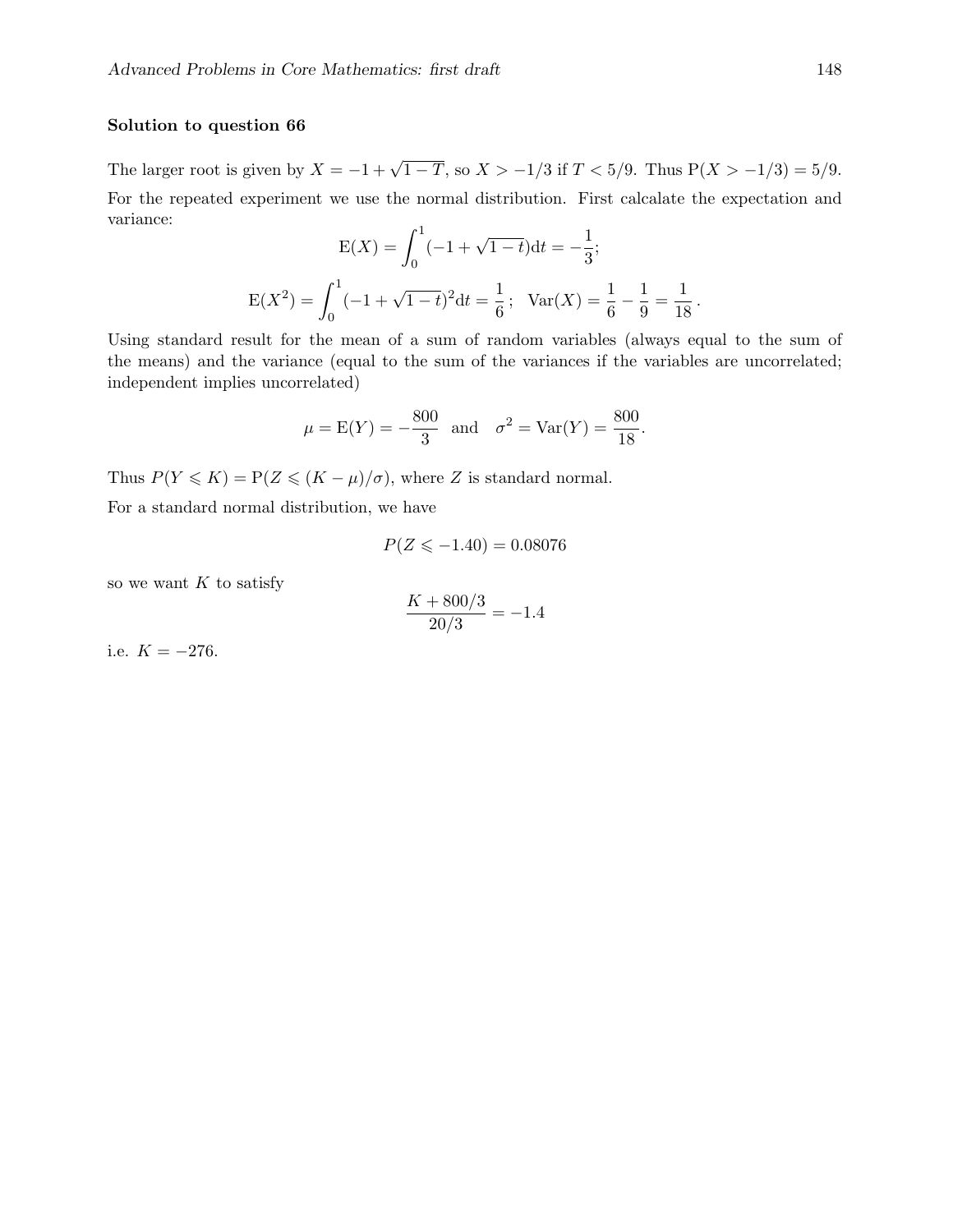# STEP Syllabus

### General Introduction

There are two syllabuses, one for Mathematics I and Mathematics II, the other for Mathematics III. The syllabus for Mathematics I and Mathematics II is based on a single subject Mathematics Advanced GCE. Questions on Mathematics II are intended to be more challenging than questions on Mathematics I. The syllabus for Mathematics III is wider.

In designing the syllabuses, the specifications for all the UK Advanced GCE examinations, the Scottish Advanced Higher and the International Baccalauriat were consulted.

Each of Mathematics I, II and III will be a 3-hour paper divided into three sections as follows:

Section A (Pure Mathematics) eight questions Section B (Mechanics) three questions Section C (Probability and Statistics)three questions

All questions will carry the same weight. Candidates will be assessed on the six questions best answered; no restriction will be placed on the number of questions that may be attempted from any section. Normally, a candidate who answers at least four questions well will be awarded a grade 1.

The marking scheme for each question will be designed to reward candidates who make good progress towards a complete solution.

#### Syllabuses

The syllabuses given below are for the guidance of both examiners and candidates. The following points should be noted.

- 1. Questions may test candidates' ability to apply mathematical knowledge in novel and unfamiliar ways.
- 2. Solutions will frequently require insight, ingenuity, persistence and the ability to work through substantial sequences of algebraic manipulation.
- 3. Some questions may be largely independent of particular syllabus topics, being designed to test general mathematical potential.
- 4. Questions will often require knowledge of several different syllabus topics.
- 5. Examiners will aim to set questions on a wide range of topics, but it is not guaranteed that every topic will be examined every year.
- 6. Questions may be set that require knowledge of elementary topics, such as basic geometry, mensuration (areas of triangles, volume of sphere, etc), sine and cosine formulae for triangles, rational and irrational numbers.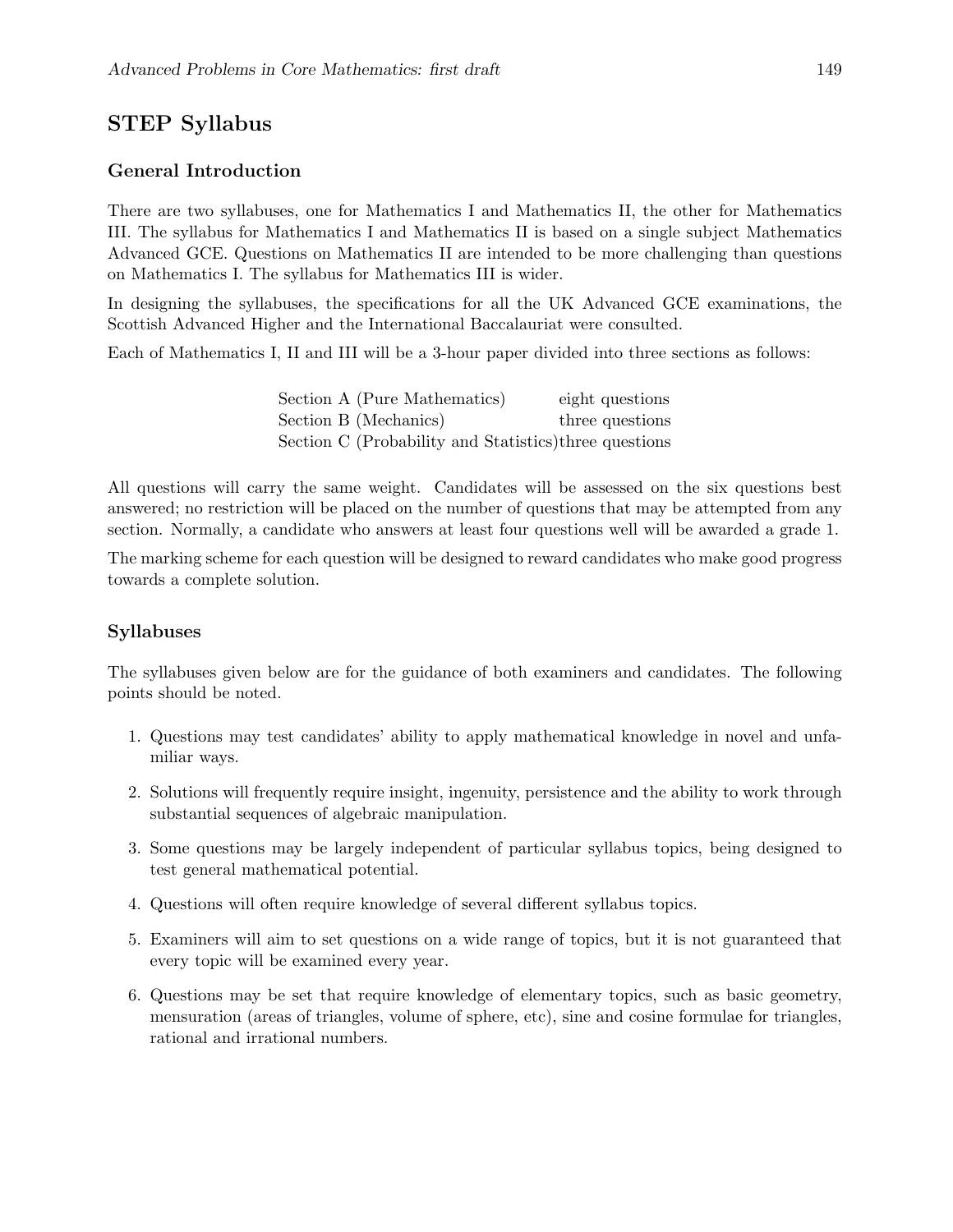## Formula booklets and calculators

Candidates may use an Advanced GCE booklet of standard formulae, definitions and statistical tables. The inter-Board agreed list of mathematical notation will be followed. Calculators are not permitted (or required).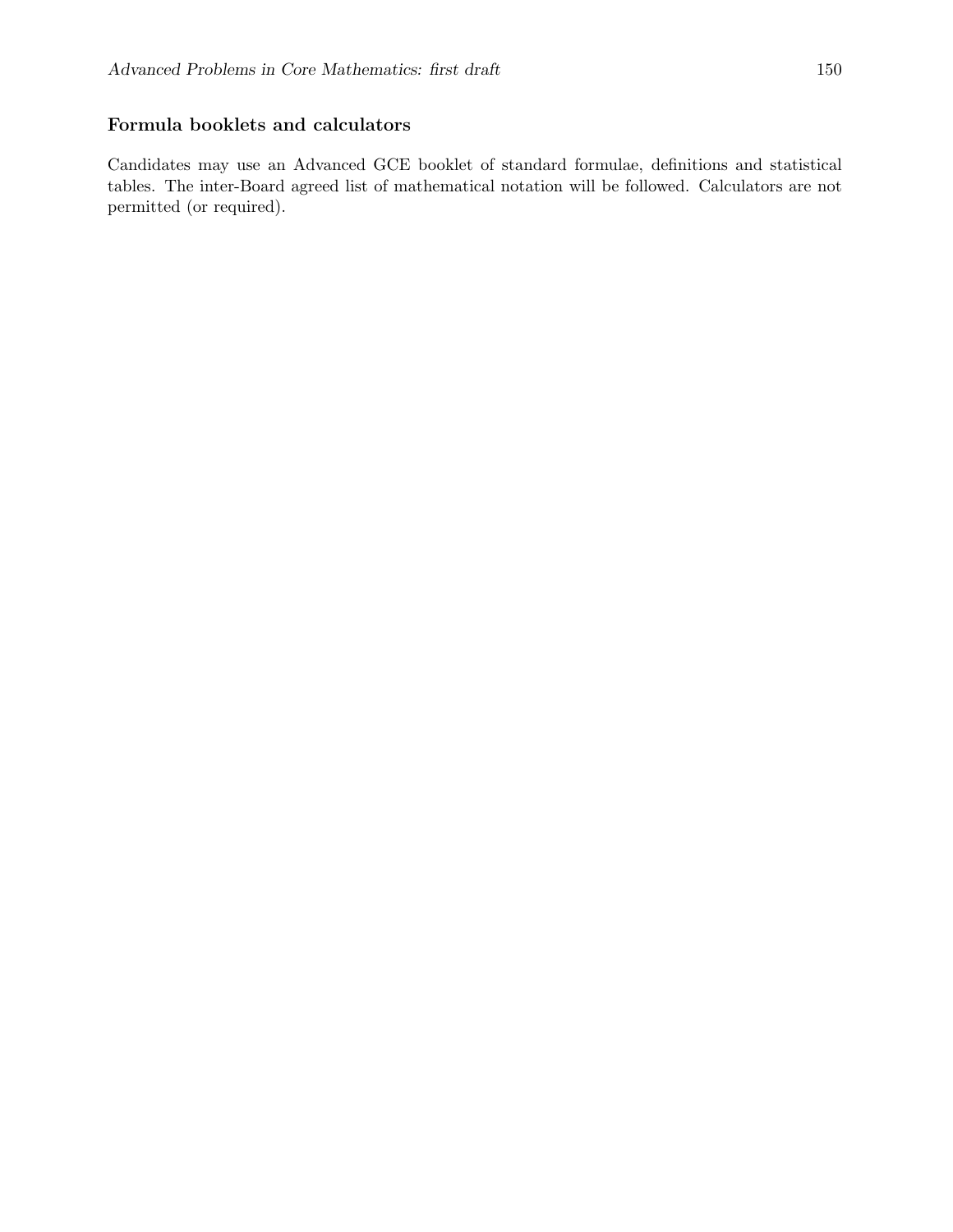# MATHEMATICS I (9465) and MATHEMATICS II (9470)

# Section A: Pure Mathematics

This section comprises the Advanced GCE common core (typically, modules  $C1 - C4$  of an Advanced GCE specification) broadly interpreted, together with a few additional items ∗enclosed in asterisks∗.

| Specification                                                        | <b>Notes</b>                                                                                                                                                                                                                                       |
|----------------------------------------------------------------------|----------------------------------------------------------------------------------------------------------------------------------------------------------------------------------------------------------------------------------------------------|
| General                                                              |                                                                                                                                                                                                                                                    |
| Mathematical vocabulary and notation                                 | including: equivalent to; necessary and sufficient;<br>if and only if; $\Rightarrow$ ; $\Leftrightarrow$ ; $\equiv$ .                                                                                                                              |
| Methods of proof                                                     | including proof by contradiction and disproof by<br>counterexample;<br>*including, in simple cases, proof by induction*.                                                                                                                           |
| Algebra                                                              |                                                                                                                                                                                                                                                    |
| Indices and surds                                                    | including rationalising denominators.                                                                                                                                                                                                              |
| Quadratics                                                           | including proving positivity by completing a<br>square.                                                                                                                                                                                            |
| The expansion for $(a + b)^n$                                        | including knowledge of the general term;<br>notation: $\displaystyle\binom{n}{r}=\frac{n!}{r!\,(n-r)!}$ .                                                                                                                                          |
| Algebraic operations on polynomials and<br>rational functions.       | including factorisation, the factor theorem, the<br>remainder theorem;<br>including understanding that, for example, if                                                                                                                            |
|                                                                      | $x^3 + bx^2 + cx + d \equiv (x - \alpha)(x - \beta)(x - \gamma),$                                                                                                                                                                                  |
|                                                                      | then $d = -\alpha \beta \gamma$ .                                                                                                                                                                                                                  |
| Partial fractions                                                    | including denominators with a repeated or<br>quadratic factor.                                                                                                                                                                                     |
| Sequences and series                                                 | including use of, for example, $a_{n+1} = f(a_n)$ or<br>$a_{n+1} = f(a_n, a_{n-1});$<br>including understanding of the terms convergent,<br>divergent and periodic in simple cases;<br>including use of $\sum_{k=1}^{n} k$ to obtain related sums. |
| The binomial series for $(1+x)^k$ , where k<br>is a rational number. | including understanding of the condition $ x  < 1$ .                                                                                                                                                                                               |
| Arithmetic and geometric series                                      | including sums to infinity and conditions for<br>convergence, where appropriate.                                                                                                                                                                   |
| $*Inequalities*$                                                     | including solution of, eg, $\frac{1}{a-x} > \frac{x}{x-b}$ ;<br>including simple inequalities involving the<br>modulus function;<br>including the solution of simultaneous<br>inequalities by graphical means.                                     |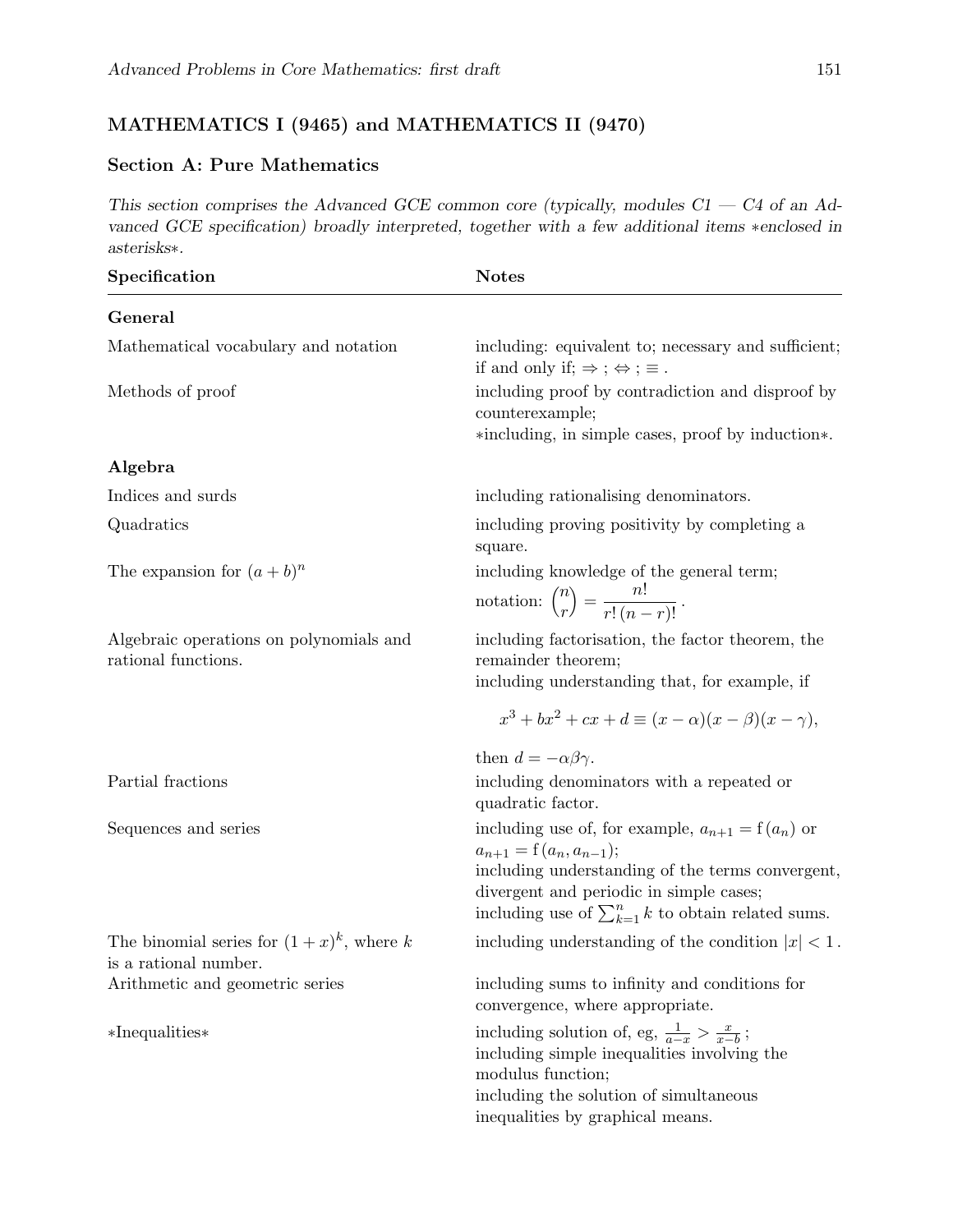#### Functions

Increasing and decreasing functions both the common usages of the term 'increasing'

Exponentials and logarithms

Domain, range, composition, inverse including use of functional notation such as  $y = f(ax + b)$ ,  $x = f^{-1}(y)$  and  $z = f(g(x))$ .

> (i.e.  $x > y \Rightarrow f(x) > f(y)$  or  $x > y \Rightarrow f(x) \geq f(y)$  will be acceptable. including  $x = a^y \Leftrightarrow y = \log_a x$ ,  $x = e^y \Leftrightarrow y = \ln x$ ; ∗including the exponential series

$$
e^x = 1 + x + \dots + x^n/n! + \dots \qquad *
$$

The effect of simple transformations such as  $y = af(bx + c) + d$ .

The modulus function.

Location of roots of  $f(x) = 0$  by considering changes of sign of  $f(x)$ .

Approximate solution of equations using simple iterative methods.

#### Curve sketching\*

#### Trigonometry

Radian measure, arc length of a circle, area of a segment.

Double angle formulae including their use in calculating, eg,  $tan(\pi/8)$ .

#### Coordinate geometry

General curve sketching including use of symmetry, tranformations, behaviour as  $x \to \pm \infty$ , points or regions where the function is undefined, turning points, asymptotes parallel to the axes.

Trigonometric functions including knowledge of standard values, such as  $tan(\pi/4)$ ,  $sin 30^\circ$ ; including identities such as  $\sec^2 \phi - \tan^2 \phi = 1$ ; including application to geometric problems in

two and three dimensions.

Formulae for  $sin(A \pm B)$  and  $cos(A \pm B)$  including their use in solving equations such as

 $a \cos \theta + b \sin \theta = c.$ Inverse trigonometric functions definitions including domains and ranges; notation:  $\arctan \theta$ , etc

Straight lines in two-dimensions including the equation of a line through two given points, or through a given point and parallel to a given line or through a given point and perpendicular to a given line; including finding a point which divides a segment in a given ratio.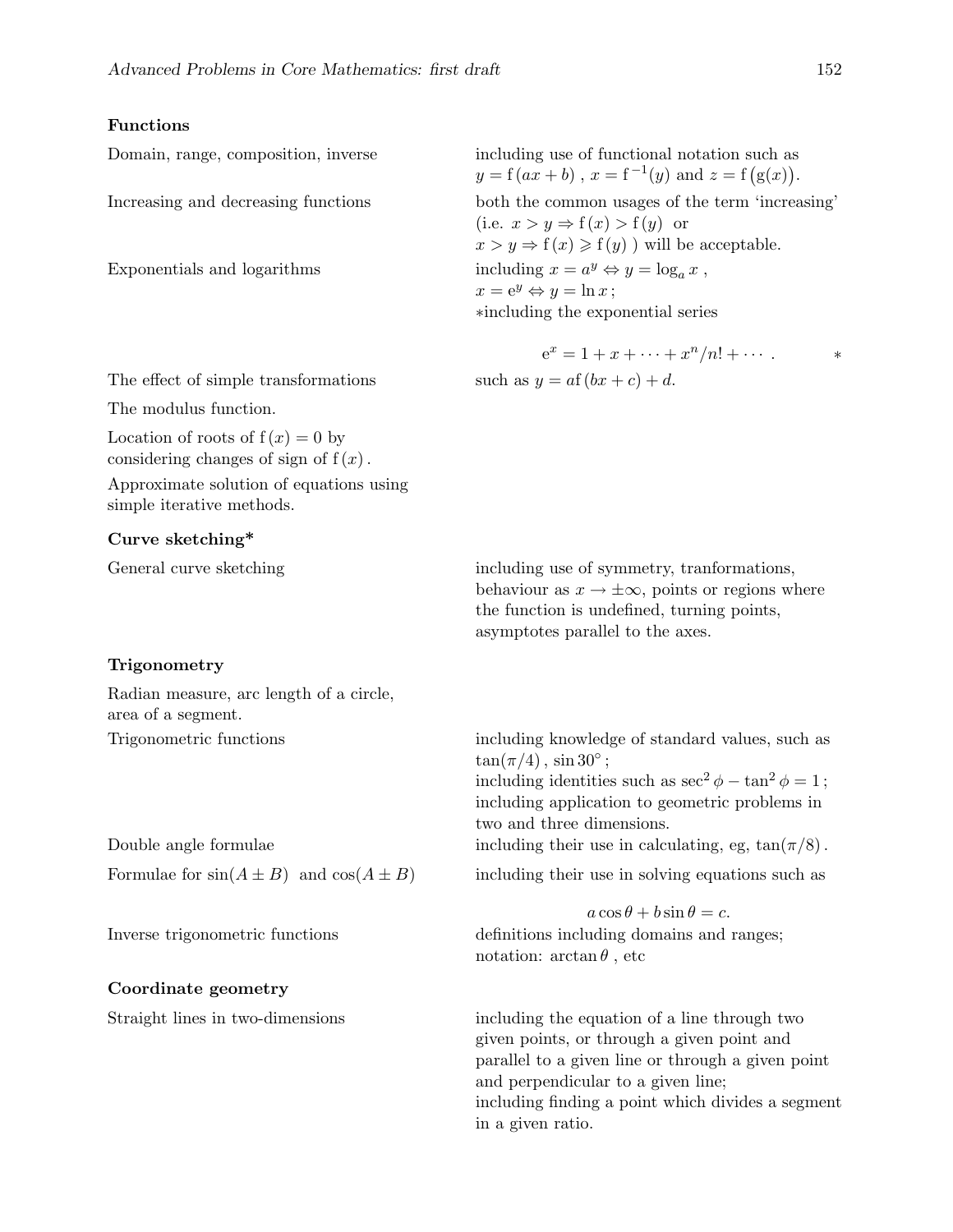Cartesian and parametric equations of curves and conversion between the two forms.

#### Calculus

Interpretation of a derivative as a limit and as a rate of change

Differentiation of composite functions, products and quotients and functions defined implicitly.

Applications of differentiation to gradients, tangents and normals, stationary points, increasing and decreasing functions Integration as reverse of differentiation Integral as area under a curve including area between two graphs;

Volume within a surface of revolution Knowledge and use of standard integrals

Circles using the general form  $(x-a)^2 + (y-b)^2 = R^2$ ; including points of intersection of circles and lines.

> including knowledge of both notations  $f'(x)$  and  $_{\rm dy}$  $\frac{\mathrm{d}y}{\mathrm{d}x}$  .

Differentiation of standard functions including algebraic expressions, trigonometric (but not inverse trigonometric) functions, exponential and log functions.

Higher derivatives including knowledge of both notations  $f''(x)$  and  $rac{d^2y}{dx^2}$ ;

including knowledge of the notation  $\frac{d^n y}{dx^n}$ .

including finding maxima and minima which are not stationary points;

including classification of stationary points using the second derivative.

including approximation of integral by the rectangle and trapezium rules.

 $f'(g(x))g'(x)dx$  and  $\int f'(x)/f(x)dx;$ including transformation of an integrand into standard (or some given) form; including use of partial fractions; not including knowledge of integrals involving inverse trigonometric functions.

Definite integrals ∗including calculation, without justification, of simple improper integrals such as  $\int_0^\infty e^{-x} dx$  and  $\int_0^1 x^{-\frac{1}{2}} dx$  (if required, information such as the behaviour of  $xe^{-x}$  as  $x \to \infty$  or of  $x \ln x$  as  $x \to 0$  will be given).\*

Integration by parts and by substitution including understanding their relationship with differentiation of product and of a composite function;

including application to  $\int \ln x dx$ .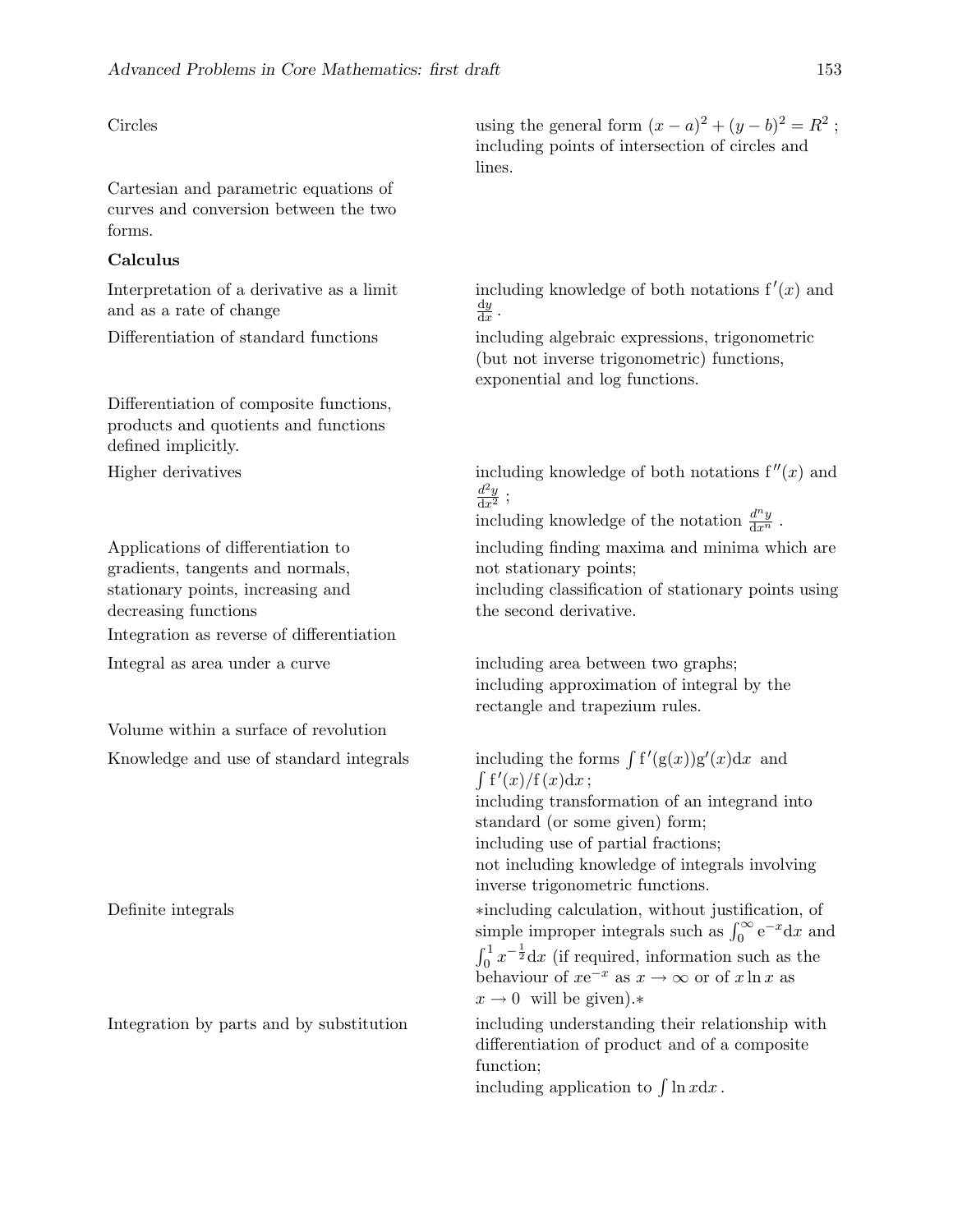Formulation and solution of differential equations

#### Vectors

Vector addition and multiplication by scalars The distance between two points.

formulation of first order equations; solution in the case of a separable equation or by some other method given in the question.

Vectors in two and three dimensions including use of column vector and **i**, **j**, **k** notation. Magnitude of a vector including the idea of a unit vector. including geometrical interpretations.

Position vectors including application to geometrical problems.

Vector equations of lines including the finding the intersection of two lines; understanding the notion of skew lines (knowledge of shortest distance between skew lines is not required). The scalar product including its use for calculating the angle

between two vectors.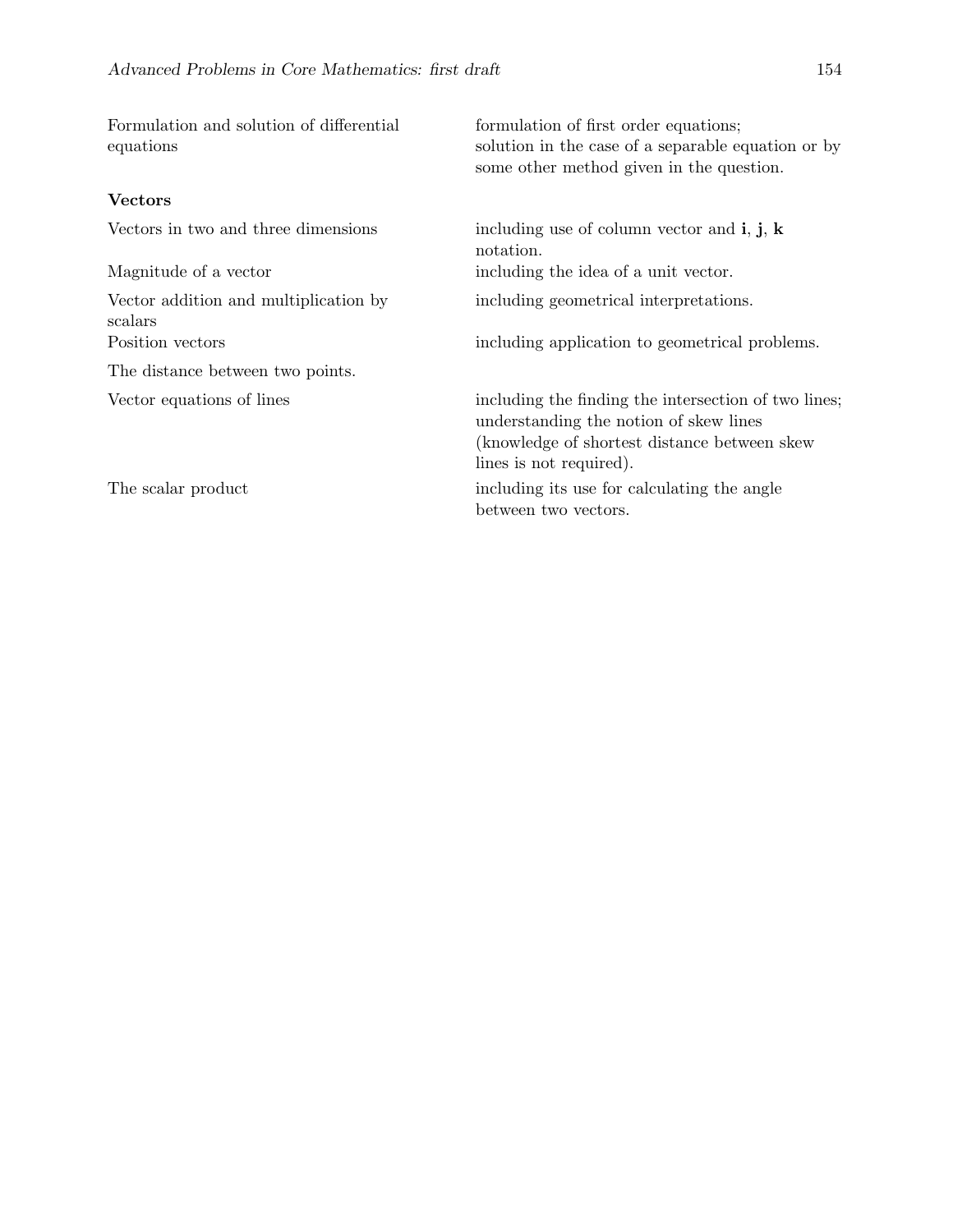## Section B: Mechanics

This section is roughly equivalent to two GCE modules M1 and M2; candidates who have only studied one module of mechanics are likely to lack both the knowledge and the experience of mechanics required to attempt the questions. Questions may involve any of the material in the Pure Mathematics syllabus.

| Force as a vector                                                 | including resultant of several forces acting at a<br>point and the triangle or polygon of forces;<br>including equilibrium of a particle;<br>forces include weight, reaction, tension and<br>friction.                                                                                                                                                                         |
|-------------------------------------------------------------------|--------------------------------------------------------------------------------------------------------------------------------------------------------------------------------------------------------------------------------------------------------------------------------------------------------------------------------------------------------------------------------|
| Centre of mass                                                    | including obtaining the centre of mass of a<br>system of particles, of a simple uniform rigid<br>body (possible composite) and, in simple cases,<br>of non-uniform body by integration.                                                                                                                                                                                        |
| Equilibrium of a rigid body or several<br>rigid bodies in contact | including use of moment of a force;<br>for example, a ladder leaning against a wall or on<br>a movable cylinder;<br>including investigation of whether equilibrium is<br>broken by sliding, toppling or rolling;<br>including use of Newton's third law;<br>excluding questions involving frameworks.                                                                          |
| Kinematics of a particle in a plane                               | including the case when velocity or acceleration<br>depends on time (but excluding use of<br>acceleration = $v \frac{dv}{dx}$ ) ;<br>questions may involve the distance between two<br>moving particles, but detailed knowledge of<br>relative velocity is not required.                                                                                                       |
| Energy (kinetic and potential), work and<br>power                 | including application of the principle of<br>conservation of energy.                                                                                                                                                                                                                                                                                                           |
| Collisions of particles                                           | including conservation of momentum,<br>conservation of energy (when appropriate);<br>coefficient of restitution, Newton's experimental<br>law;<br>including simple cases of oblique impact (on a<br>plane, for example);<br>including knowledge of the terms perfectly elastic<br>$(e = 1)$ and inelastic $(e = 0)$ ;<br>questions involving successive impacts may be<br>set. |
| Newton's first and second laws of motion                          | including motion of a particle in two and three<br>dimensions and motion of connected particles,<br>such as trains, or particles connected by means<br>of pulleys.                                                                                                                                                                                                             |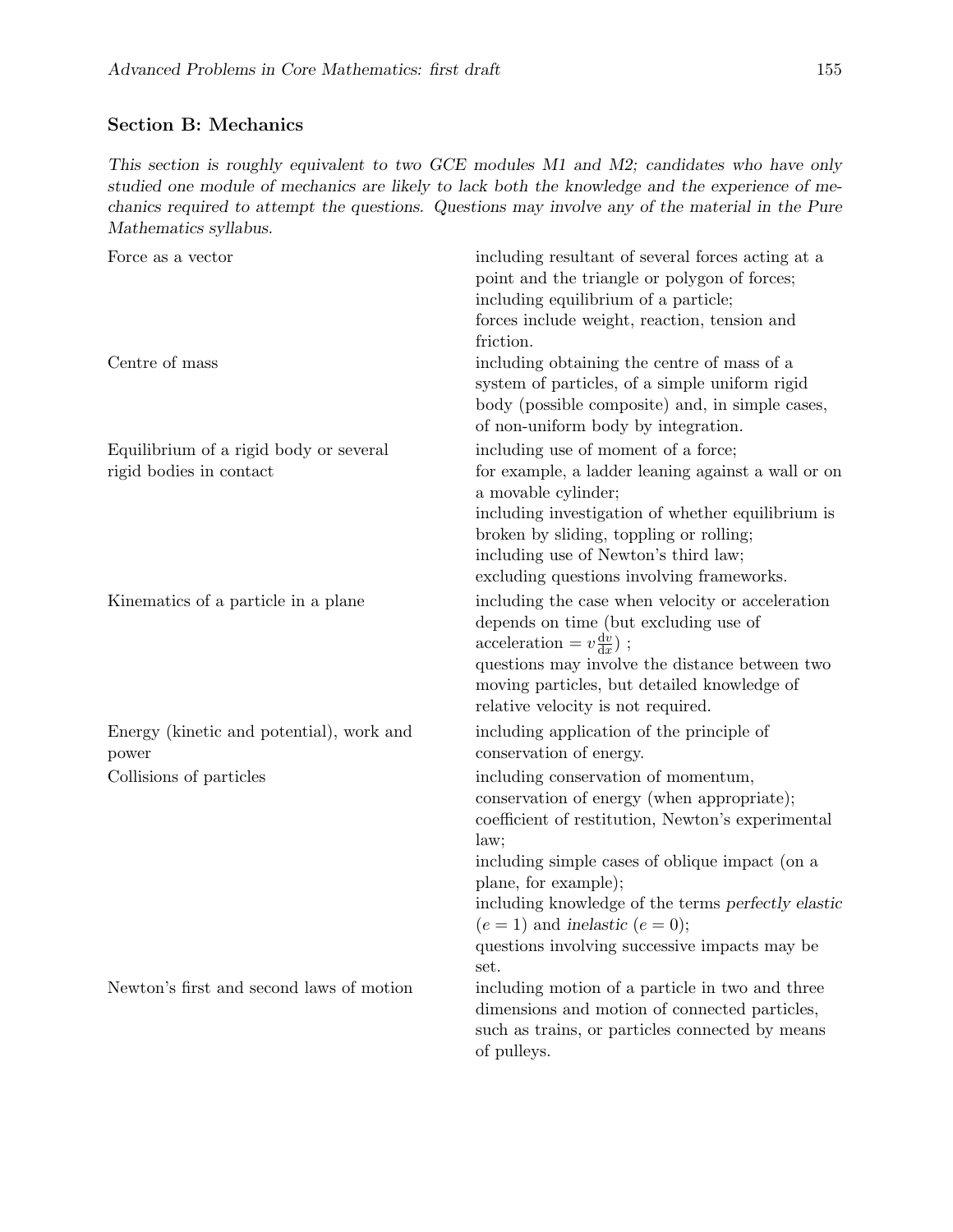Motion of a projectile under gravity including manipulation of the equation

$$
y = x \tan \alpha - \frac{gx^2}{2V^2 \cos^2 \alpha},
$$

viewed, possibly, as a quadratic in  $\tan \alpha$ ; not including projectiles on inclined planes.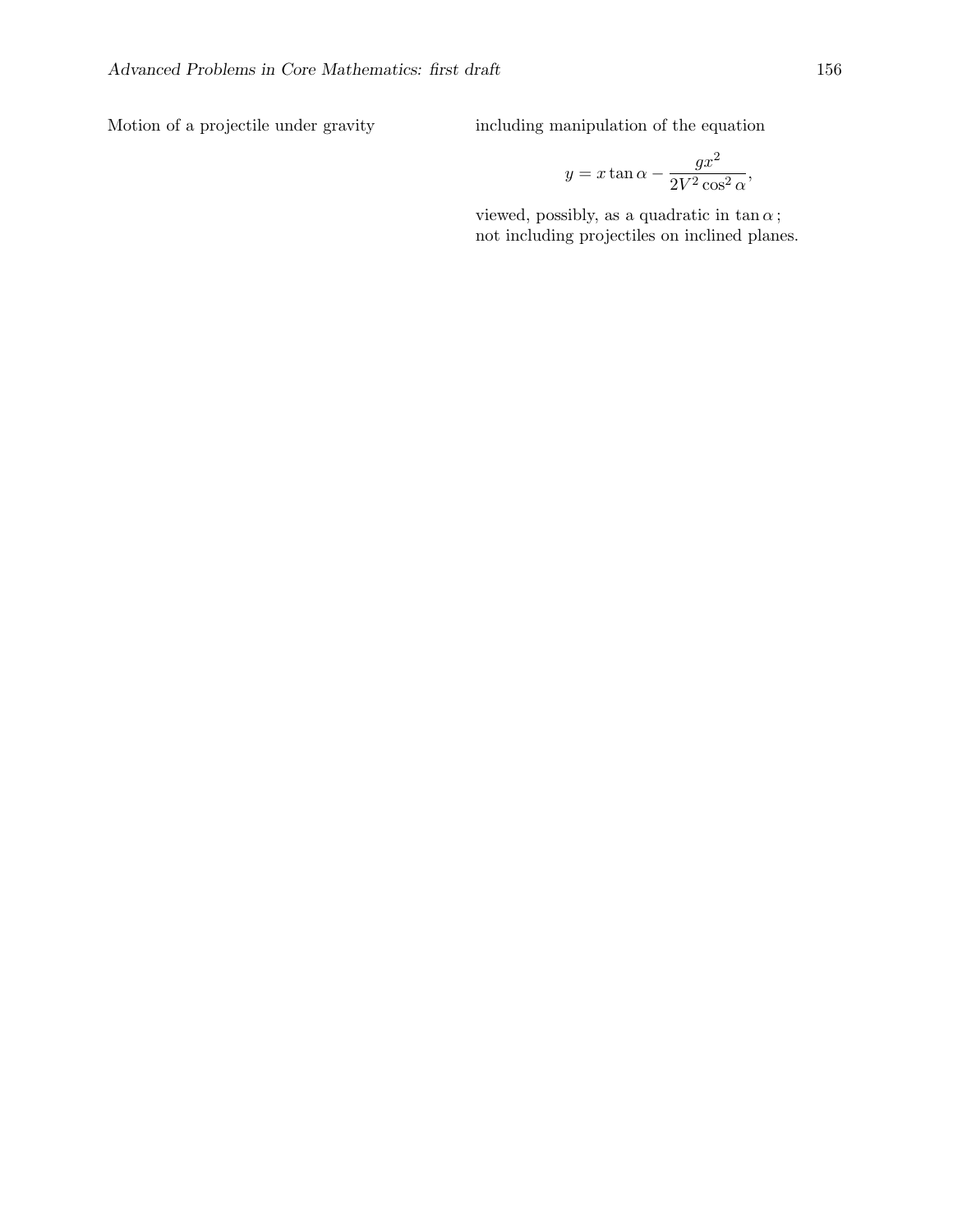## Section C: Probability and Statistics

The emphasis, in comparison with Advanced GCE and other comparable examinations is towards probability and formal proofs, and away from data analysis and use of standard statistical tests. Questions may involve use of any of the material in the Pure Mathematics syllabus.

## Probability

| Permutations, combinations and<br>arrangements                                                          | including sampling with and without<br>replacement.                                                                                                                                                                                                                        |
|---------------------------------------------------------------------------------------------------------|----------------------------------------------------------------------------------------------------------------------------------------------------------------------------------------------------------------------------------------------------------------------------|
| Exclusive and complementary events                                                                      | including understanding of<br>$P(A \cup B) = P(A) + P(B) - P(A \cap B)$ , though<br>not necessarily in this form.                                                                                                                                                          |
| Conditional probability                                                                                 | informal applications, such as tree diagrams.                                                                                                                                                                                                                              |
| <b>Distributions</b>                                                                                    |                                                                                                                                                                                                                                                                            |
| Discrete and continuous probability<br>distribution functions and cumulative<br>distribution functions. | including calculation of mean, variance, median,<br>mode and expectations by explicit summation or<br>integration for a given (possibly unfamiliar)<br>distribution (eg exponential or geometric or<br>something similarly straightforward);<br>notation: $f(x) = F'(x)$ . |
| Binomial distribution                                                                                   | including explicit calculation of mean.                                                                                                                                                                                                                                    |
| Poisson distribution                                                                                    | including explicit calculation of mean;<br>including use as approximation to binomial<br>distribution where appropriate.                                                                                                                                                   |
| Normal distribution                                                                                     | including conversion to the standard normal<br>distribution by translation and scaling;<br>including use as approximation to the binomial<br>or Poisson distributions where appropriate;<br>notation: $X \sim N(\mu, \sigma^2)$ .                                          |
| <b>Hypothesis testing</b>                                                                               |                                                                                                                                                                                                                                                                            |
| יו יו ה<br>$\sim$ $\sim$ $\sim$ $\sim$ $\sim$ $\sim$ $\sim$ $\sim$                                      |                                                                                                                                                                                                                                                                            |

Basic concepts in the case of a simple null hypothesis and simple or compound alternative

including knowledge of the terminology null hypothesis and alternative hypothesis, one and two tailed tests.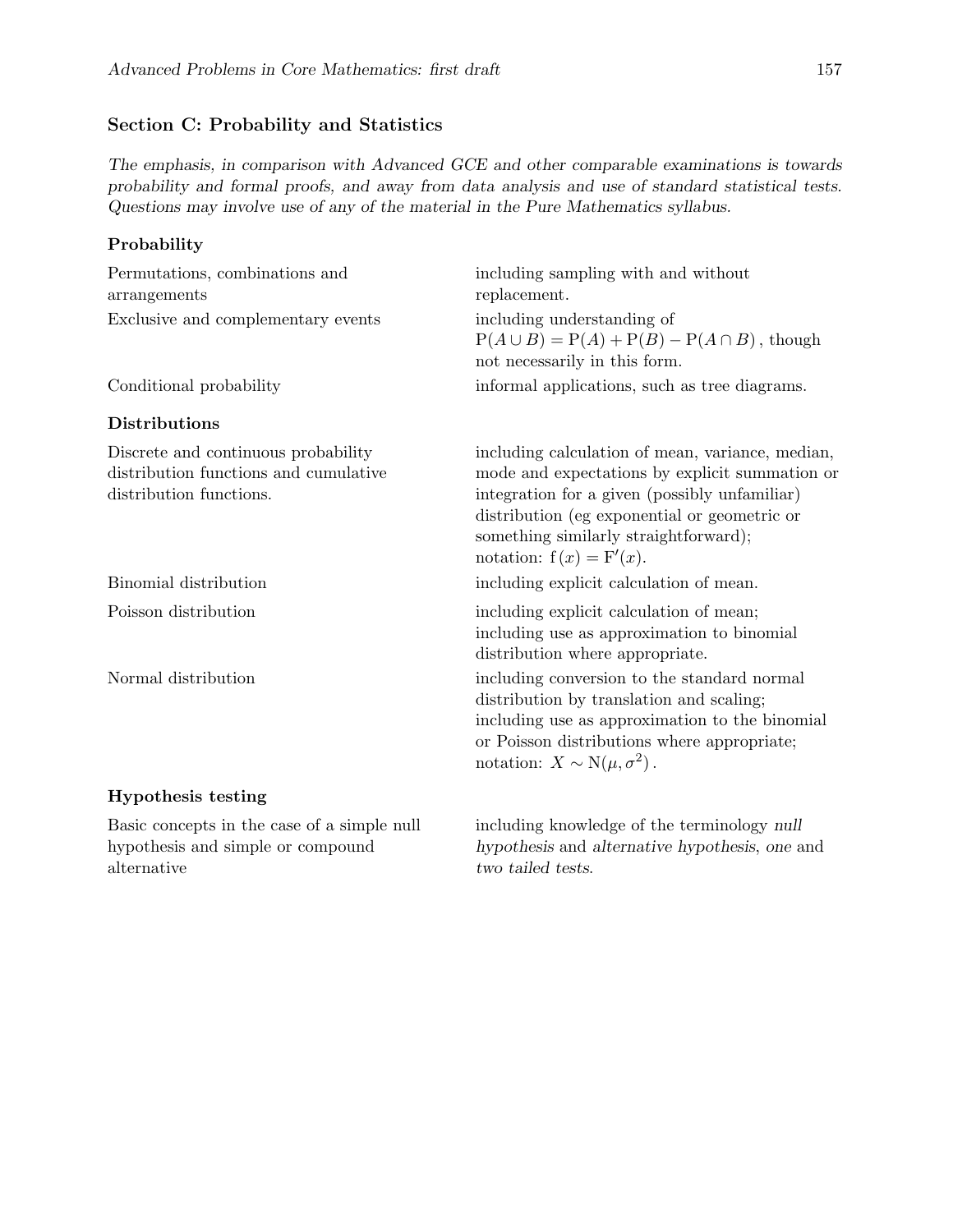# MATHEMATICS III (9475)

In each section knowledge of the corresponding parts of the syllabus for Mathematics I and II is assumed, and may form the basis of some questions.

# Section A: Pure Mathematics

| Algebra                                                          |                                                                                                                                                                                                                                                                                                                          |
|------------------------------------------------------------------|--------------------------------------------------------------------------------------------------------------------------------------------------------------------------------------------------------------------------------------------------------------------------------------------------------------------------|
| Summation of series                                              | including use of method of differences,<br>recognition of Maclaurin's series (including<br>binomial series) and partial fractions;<br>including investigation of convergence, by<br>consideration of the sum to $n$ terms.                                                                                               |
| Polynomial equations                                             | including complex solutions (and the fact that<br>they occur in conjugate pairs if the cooefficients<br>are real);<br>including the relationship between symmetric<br>functions of the roots and the coefficients;<br>including formation of a new equation whose<br>roots are related to the roots of the old equation. |
| Induction                                                        | including application complicated situations such<br>as divisibility problems.                                                                                                                                                                                                                                           |
| Trigonometry                                                     |                                                                                                                                                                                                                                                                                                                          |
| Formula for $\sin A \sin B$ (etc) and<br>$\sin A + \sin B$ (etc) |                                                                                                                                                                                                                                                                                                                          |
| Coordinate geometry                                              |                                                                                                                                                                                                                                                                                                                          |
| Ellipse, parabola, hyperbola and<br>rectangular hyperbola        | including standard Cartesian forms and<br>parametric forms;<br>including geometrical understanding, but not<br>detailed knowledge of, the terms focus, directrix,<br>eccentricity.                                                                                                                                       |
| Polar coordinates                                                | including relation with Cartesian coordinates;<br>including ability to sketch simple graphs;<br>including integral formula for area.                                                                                                                                                                                     |
| Complex numbers                                                  |                                                                                                                                                                                                                                                                                                                          |
| Algebra of complex numbers                                       | including Cartesian and polar forms.                                                                                                                                                                                                                                                                                     |
| Argand diagram                                                   | including geometrical representation of sums and<br>products;<br>including identification of loci and regions (eg<br>$ z-a =k z-b $ ).                                                                                                                                                                                   |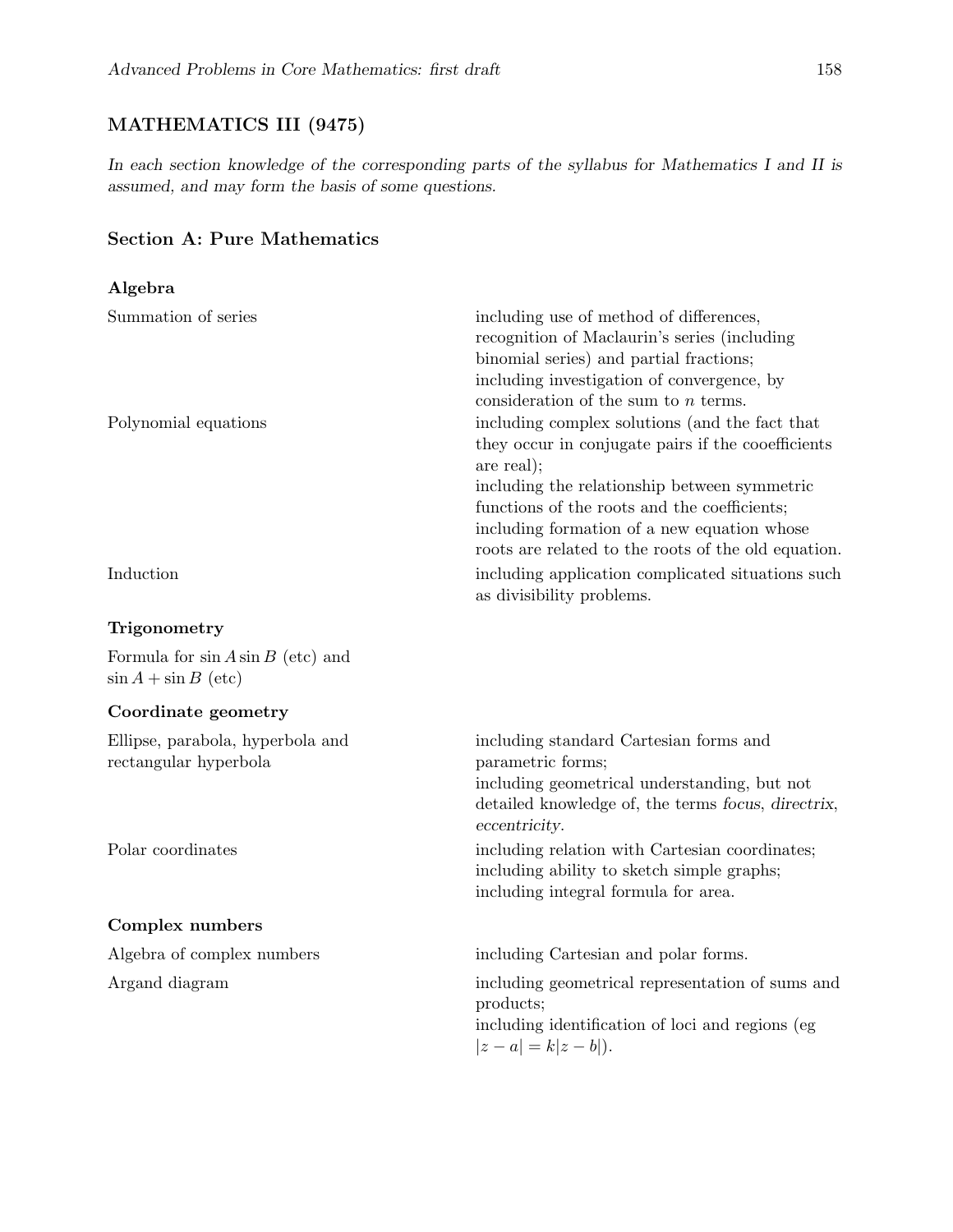| including the relationship between          |
|---------------------------------------------|
| trigonometrical and exponential functions;  |
| including application to summation of       |
| trigonometric series.                       |
| including application to finding nth roots. |
|                                             |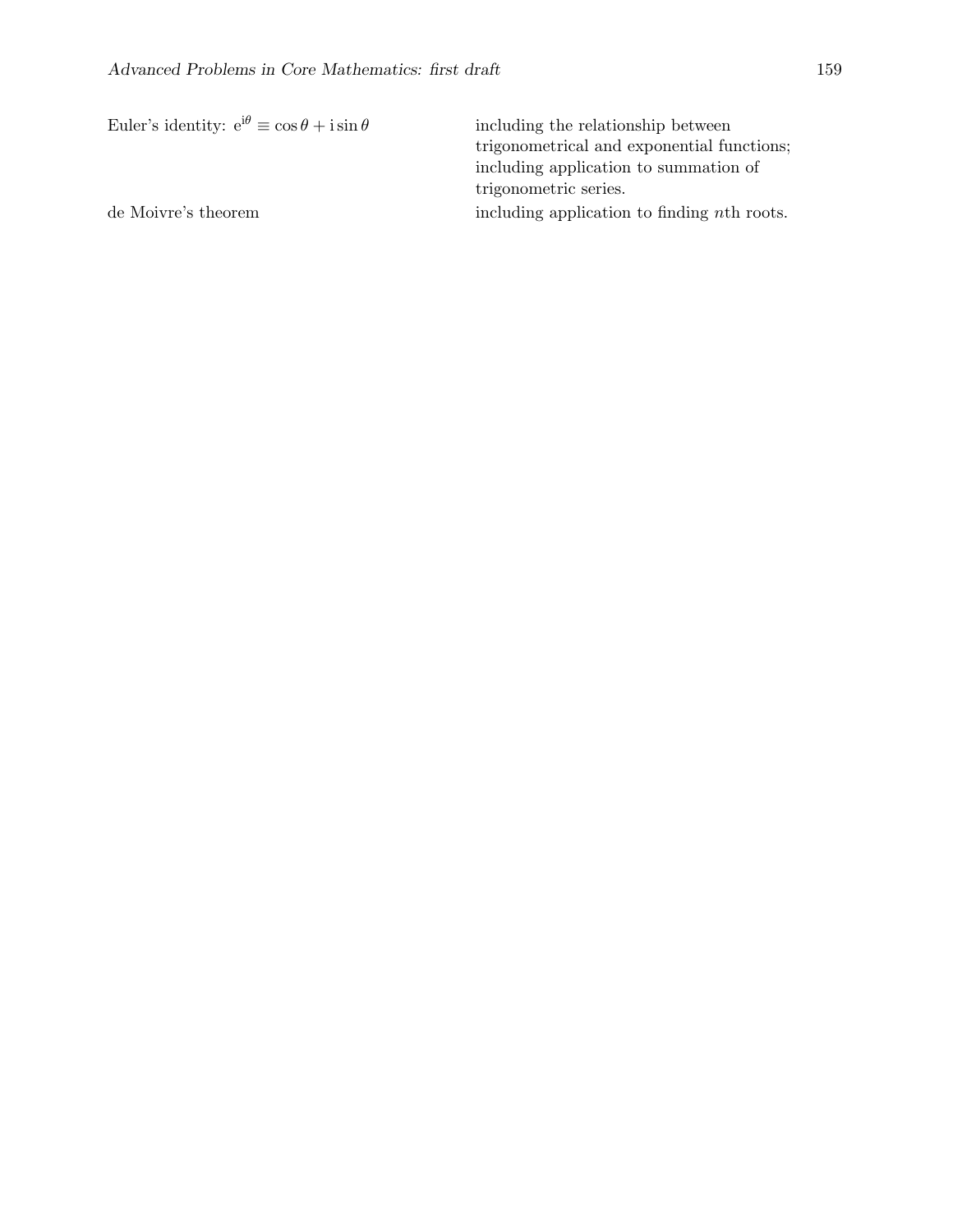#### Hyperbolic functions

Definitions and properties of the six hyperbolic functions

Formulae corresponding to trigonometric formulae

#### Calculus

Integrals resulting in inverse trig. or hyperbolic functions

Arc length of a curve expressed in Cartesian coordinates First order linear differential equations including the general form

Second order linear differential equations with constant coefficients

including integrals and derivatives of cosh, sinh, tanh and coth. such as  $\cosh^2 x - \sinh^2 x = 1$  and  $\sinh(x+y) = \cdots$ . Inverse functions including ability to derive logarithmic forms and graphs;

including derivatives.

including integrands such as  $(x^2 - ax)^{-\frac{1}{2}}$ .

Maclaurin's series including knowledge of expansions for sin x,  $\cos x$ ,  $\cosh x$ ,  $\sinh x$  and  $\ln(1+x)$ . including curves described parametrically.

$$
\frac{\mathrm{d}y}{\mathrm{d}x} + \mathrm{P}(x)y = \mathrm{Q}(x).
$$

including the inhomogeneous case

$$
a\frac{\mathrm{d}^2 y}{\mathrm{d}x^2} + b\frac{\mathrm{d}y}{\mathrm{d}x} + cy = f(x),
$$

where  $f(x)$  is an exponential function, a  $\sin/\cos$ function or a polynomial (but excluding resonant cases);

including equations that can be transformed into the above form;

including initial or boundary conditions.

#### Section B: Mechanics

Motion of a particle subject to a variable force

Relative motion

including use of  $v \frac{dv}{dt}$  $\frac{d}{dx}$  for acceleration.

Elastic strings and springs including Hooke's law and the potential energy; notation:  $T = kx = \lambda x/l$ , where k is stiffness,  $\lambda$ is modulus of elasticity.

Motion in a circle including motion with non-uniform speed.

Simple harmonic motion including obtaining from a given model and solution including obtaining from a given model and equation of the form  $\ddot{x} + \omega^2 x = a$ , where a is a constant, and quoting the solution.